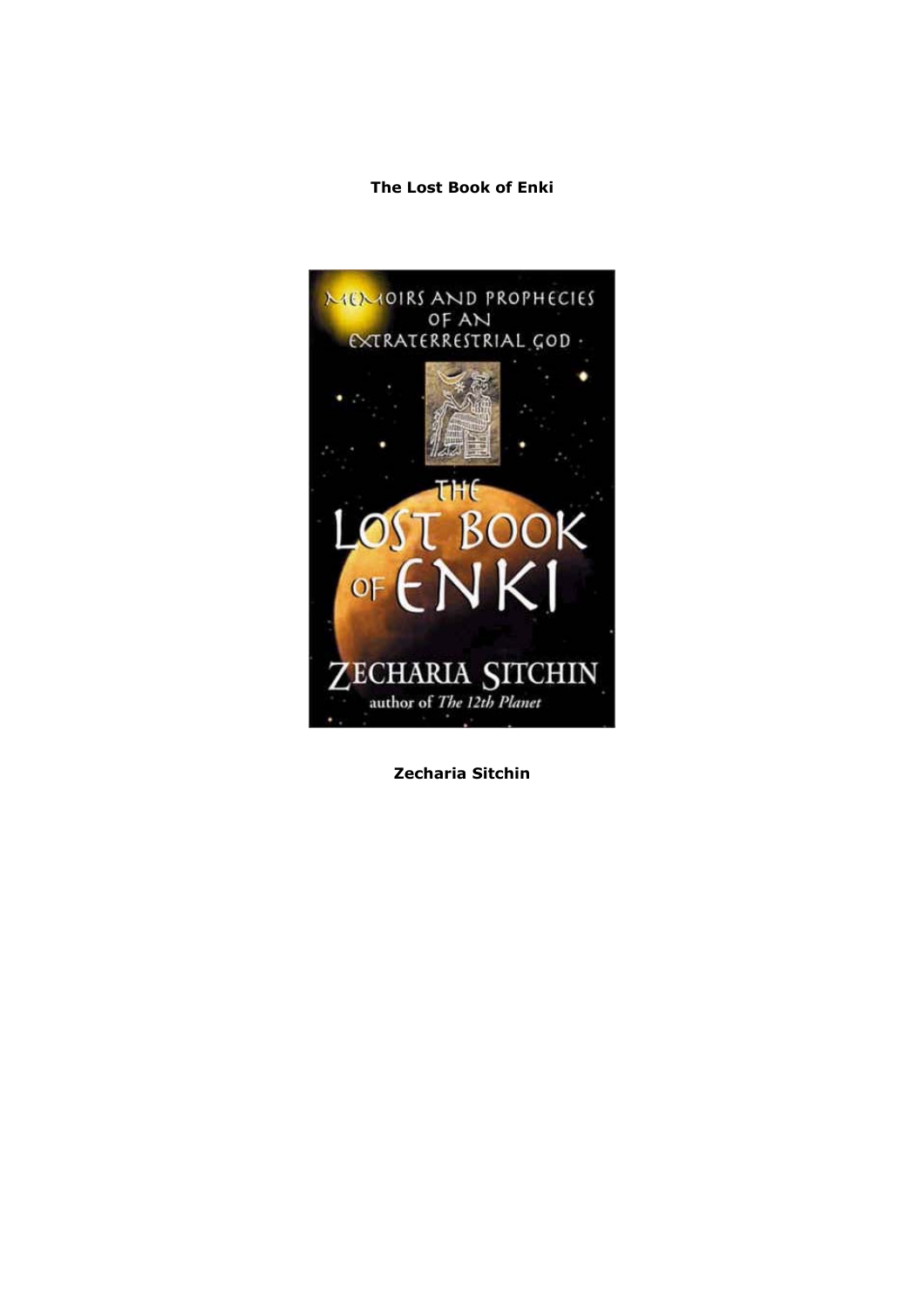#### **INTRODUCTION**

Some 445,000 years ago, astronauts from another planet came to Earth in search of gold.Splashing down in one of Earth's seas, they waded ashore and established Eridu, "Home in the Faraway." In time the initial settlement expanded to a full-fledged Mission Earth-with a Mission Control Center, a spaceport, mining operations, and even a way station on Mars.Short of manpower, the astronauts employed genetic engineering to fashion Primitive Workers-Homo sapiens. The Deluge that catastrophically swept over the Earth required a fresh start; the astronauts became gods, granting Mankind civilization, teaching it to worship.Then, about four thousand years ago, all that had been achieved unraveled in a nuclear calamity, brought about by the visitors to Earth in the course of their own rivalries and wars.

What had taken place on Earth, and especially the events since human history began, has been culled by Zecharia Sitchin, in his The Earth Chronicles Series, from the Bible, clay tablets, ancient myths, and archaeological discoveries. But what had preceded the events on Earth-what had taken place on the astronauts' own planet Nibiru that caused the space journeys, the need for gold, the creation of Man.

What emotions, rivalries, beliefs, morals (or the lack thereof) motivated the principal players in the celestial and space sagas? What were the relationships that caused mounting tensions on Nibiru and on Earth, what tensions arose between old and young, between those who had come from Nibiru and those born on Earth? And to what extent was what had happened determined by Destiny-a destiny whose record of past events holds the key to the future?

Would it not be auspicious were one of the key players, an eyewitness and one who could distinguish between Fate and Destiny, to record for posterity the How and Where and When and Why of it all-the First Things and perhaps the Last Things'

But that is precisely what some of them did do; and foremost among them was the very leader who had commanded the first group of astronauts!

Scholars and theologians alike now recognize that the biblical tales of Creation, of Adam and Eve, the Garden of Eden, the Deluge, the Tower of Babel, were based on texts written down millennia earlier in Mesopotamia, especially by the Sumerians. And they, in turn, clearly stated that they obtained their knowledge of past events-many from a time before civilizations began, even before Mankind came to be-from the writings of the Anunnaki ("Those Who from Heaven to Earth Came")-the "gods" of antiquity.

As a result of a century and a half of archaeological discoveries in the ruins of the ancient civilizations, especially in the Near East, a great number of such early texts have been found; the finds have also revealed the extent of missing texts-so-called lost books-which are either mentioned in discovered texts or are inferred from such texts, or that are known to have existed because they were cataloged in royal or temple libraries.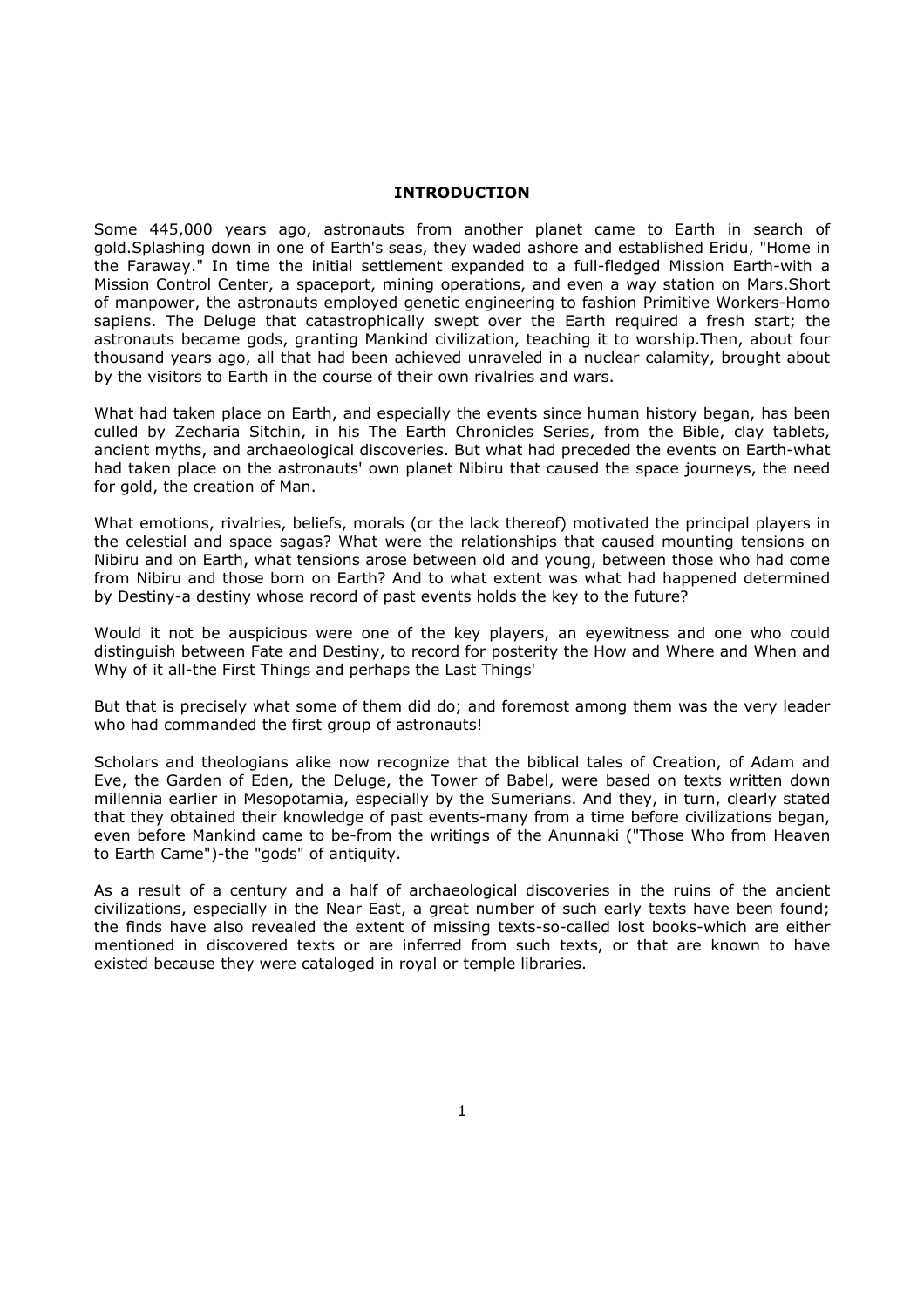Sometimes the "secrets of the gods" were partly revealed in epic tales, such as the Epic of Gilgamesh, that disclosed the debate among the gods that led to the decision to let Mankind perish in the Deluge, or in a text titled Atra Hasis, which recalled the mutiny of the Anunnaki who had toiled in the gold mines that led to the creation of Primitive Workers-Earthlings. From time to time the leaders of the astronauts themselves authored compositions: sometimes dictating the text to a chosen scribe, as the text called The Erra Epos, in which one of the two gods who had caused the nuclear calamity sought to shift the blame to his adversary; sometime the god acted as his own scribe, as is the case regarding the Book of the Secrets of Thoth (the Egyptian god of knowledge), which the god had secreted in a subterranean chamber.

When the Lord God Yahweh, according to the Bible, granted the Commandments to His chosen people, He at first inscribed in His own hand two stone tablets that He gave to Moses on Mount Sinai. When Moses threw down and broke that first set of tablets in response to the golden calf incident, the replacement set was written by Moses on the tablets, on both their sides, when he stayed on the Mount forty days and forty nights recording the dictated words of the Lord.

Were it not for a tale recorded on papyrus from the time of the Egyptian king Khufu (Cheops) concerning the Book of the Secrets of Thoth, the existence of that book would have not become known. Were it not for the biblical narratives in Exodus and Deuteronomy, we would have never known about the divine tablets and their contents; all would have become part of the enigmatic body of "lost books" whose very existence would have never come to light. No less painful is the fact that in some instances we do know that certain texts had existed, but are in the dark regarding their contents. Such is the case regarding the Book of the Wars of Yahweh and the Book of Dasher ("Book of Righteousness"), which are specifically mentioned in the Bible. In at least two instances, the existence of olden books-earlier texts known to the biblical narrator-can be inferred. Chapter five of Genesis begins with the statement "This is the book of the Toledoth of Adam," the term Toledoth being usually translated as "generations" but more accurately meaning "historic or genealogical record." The other instance is in chapter six of Genesis, where the events concerning Noah and the Deluge begin with the words "These are the Toledoth of Noah." Indeed, partial versions of a book that became known as the Book of Adam and Eve have survived over the millennia in Armenian, Slavonic, Syriac, and Ethiopic languages; and the Book of Enoch (one of the so-called Apocryphal books that were not included in the canonized Bible) contains segments that are considered by scholars to be fragments from a much earlier Book of Noah.

An oft-quoted example of the extent of lost books is that of the famed Library of Alexandria in Egypt. Established by the general Ptolemy after Alexander's death in 323 B.C., it was said to have contained more than half a million "volumes"-books inscribed on a variety of materials (clay, stone, papyrus, parchment). That great library, where scholars gathered to study the accumulated knowledge, was burnt down and destroyed in wars that extended from 48 B.C. to the Arab conquest in A.D. 642. What has remained of its treasures is a translation of the first five books of the Hebrew Bible into Greek, and fragments retained in the writings of some of the library's resident scholars.

It is only thus that we know that the second king Ptolemy commissioned, circa 270 B.C., an Egyptian priest whom the Greeks called Manetho to compile the history and prehistory of Egypt. At first, Manetho wrote, only the gods reigned there, then demigods, and finally, circa 3100 B.C., Pharaonic dynasties began.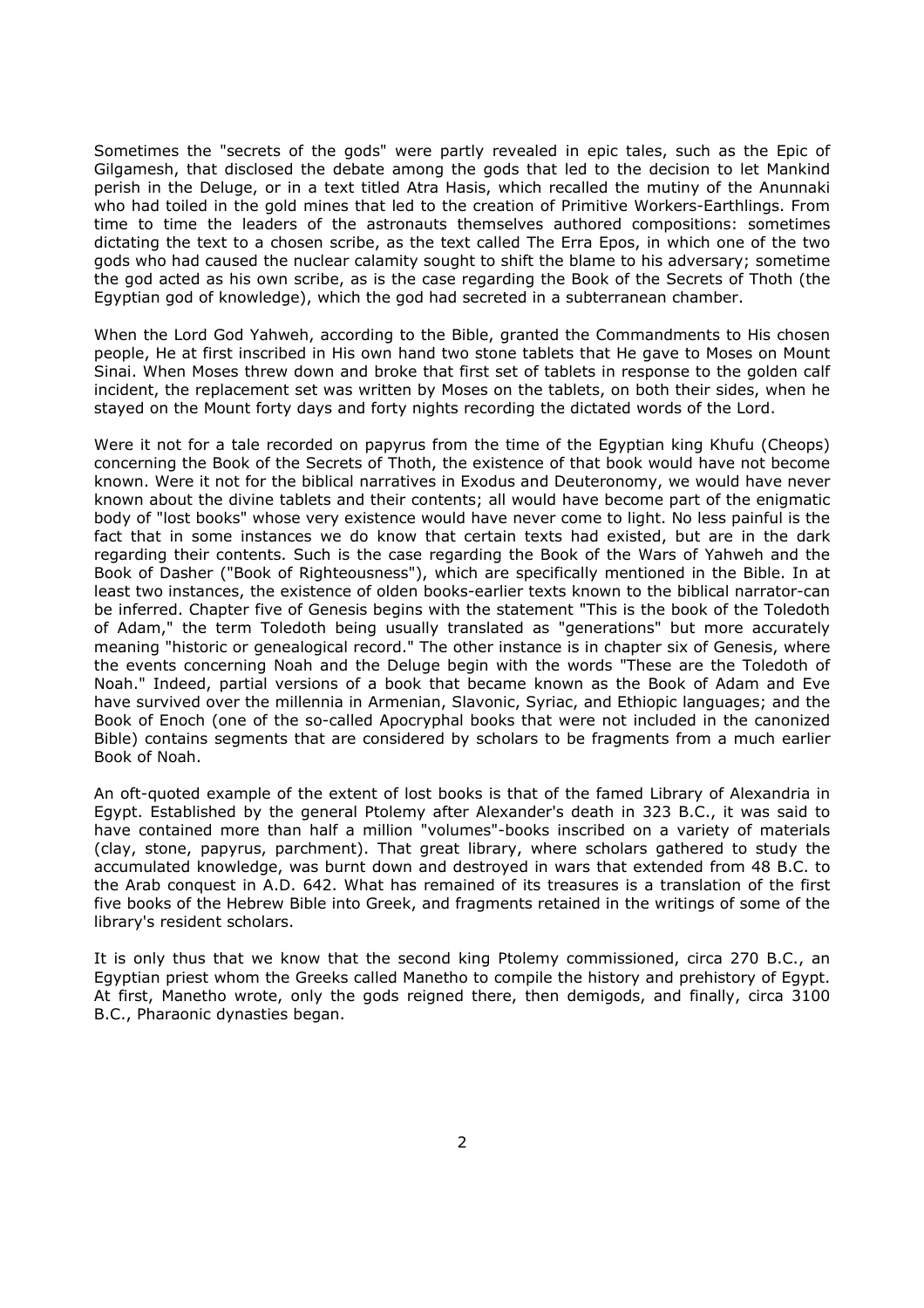The divine reigns, he wrote, began ten thousand years before the Flood and continued for thousands of years thereafter, the latter period having witnessed battles and wars among the gods.

In the Asiatic domains of Alexander, where reign fell into the hands of the general Seleucos and his successors, a similar effort to provide the Greek savants with a record of past events took place. A priest of the Babylonian god Marduk, Berossus, with access to libraries of clay tablets whose core was the temple library of Harran (now in southeastern Turkey), wrote down in three volumes a history of gods and men that began- 432,000 years before the Deluge, when the gods came to Earth from the heavens. Listing by name and reign durations the first ten commanders, Berossus reported that the first leader, dressed as a fish, waded ashore from the sea. He was the one who gave Mankind civilization; and his name, rendered in Greek, was Cannes.

Dovetailing in many details, both priests thus rendered accounts of gods of heaven who had come to Earth, of a time when gods alone reigned on Earth, and of the catastrophic Deluge. In the fragmentary bits and pieces retained (in other contemporary writings) from the three volumes, Berossus specifically reported the existence of writings from before the Great Floodstone tablets that were hidden for safekeeping in an ancient city called Sippar, one of the original cities established by the ancient gods.

Though Sippar, as were other pre-Diluvial cities of the gods, was overwhelmed and obliterated by the Deluge, a reference to the pre-Diluvial writings surfaced in the annals of the Assyrian king Ashurbanipal (668-633 B.C.). When archaeologists, in the mid-nineteenth century, found the ancient Assyrian capital Nineveh-until then known only from the Old Testament-they discovered in the ruins of palace a library with the remains of some 25,000 inscribed clay tablets. An assiduous collector of "olden texts," Ashurbanipal boasted-in his annals, "The god of scribes has bestowed on me the gift of the knowledge of his art; I have been initiated into the secrets of writing; I can even read the intricate tablets in Shumerian; I understand the enigmatic words in the stone carvings from the days before the Flood."

It is now known that the Shumerian (or Sumerian) civilization had blossomed in what is now Iraq almost a millennium before the beginning of the Pharaonic age in Egypt, both to be followed later by the civilization of the Indus Valley in the Indian subcontinent. It is now also known that the Sumerians were the first to write down the annals and tales of gods and men, from which all other peoples, including the Hebrews, obtained the tales of Creation, of Adam and Eve, Cain and Abel, the Deluge, the Tower of Babel; and of the wars and loves of the gods, as reflected in the writings and recollections of the Greeks, Hittites, Canaanites, Persians, and Indo-Europeans. As all these olden writings attest, their sources were even earlier texts-some found, many lost.

The volume of such early writings is staggering; not thousands but tens of thousands of clay tablets have been discovered in the ruins of the ancient Near East. Many deal with or record aspects of daily life, such as trade or workers' wages and nuptial contracts. Others, found mostly in palace libraries, constitute Royal Annals; still others, discovered in the ruins of temple libraries or of scribal schools, constitute a group of canonized texts, a secret literature, that were written down in the Sumerian language and then translated to Akkadian (the first Semitic language) and then other ancient languages. And even in those early writings-going back almost six thousand years-references are made to lost "books" (texts inscribed on stone tablets).

Among the incredible-to say fortunate does not fully convey the miracle-finds in the ruins of ancient cities and their libraries are clay prisms inscribed with the very information about the ten pre-Diluvial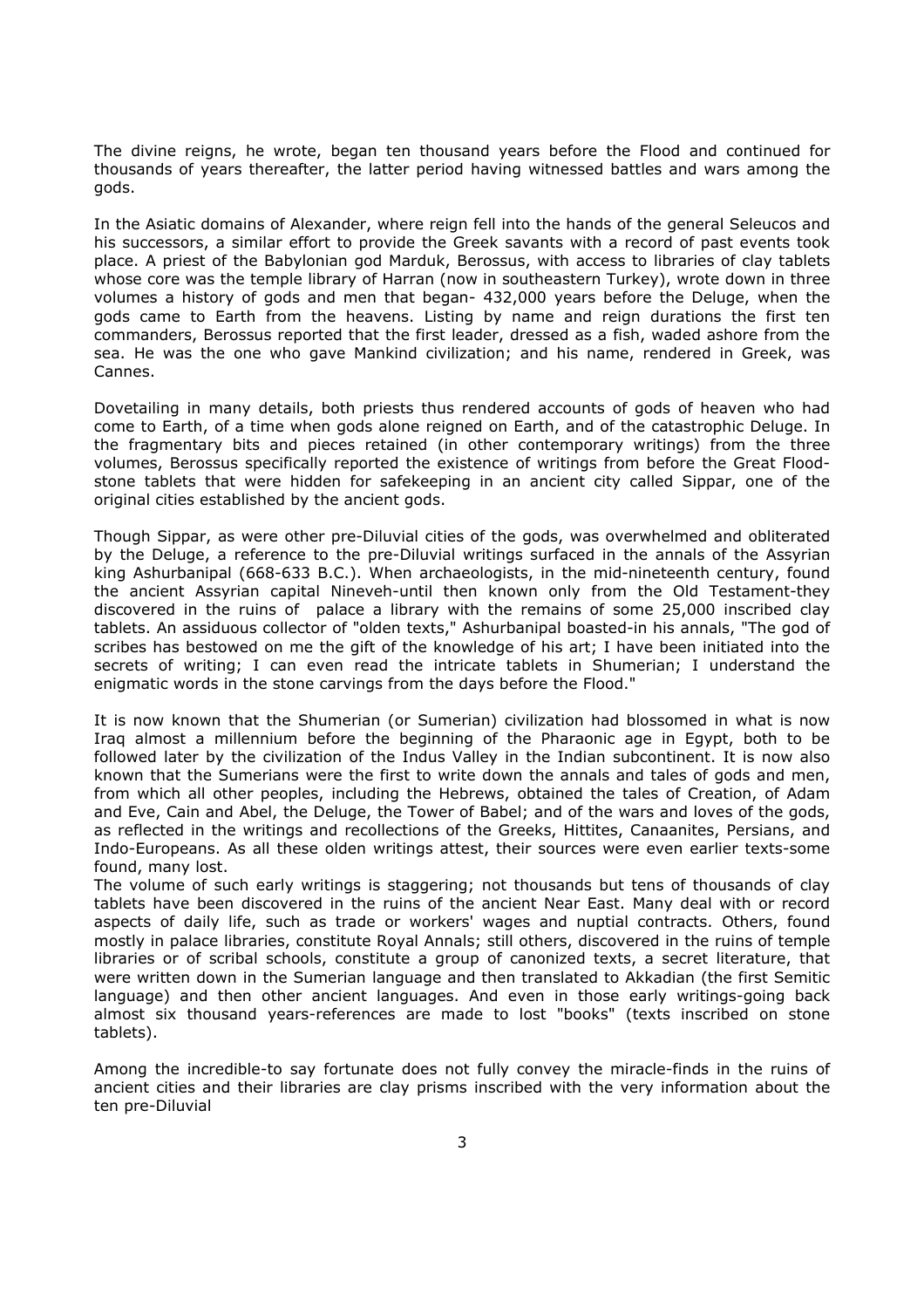rulers and their 432,000 years' total reign to which Berossus had referred. Known as the Sumerian King Lists (and on display in the Ashmolean Museum, Oxford, England), their several versions leave no doubt that their Sumerian compilers had access to some earlier common or canonized textual material. Coupled with other equally early texts, discovered in various states of preservation, they strongly suggest that the original recorder of the Arrival, as well as of preceding events and certainly of following events, had to be one of those leaders, a key participant, an eyewitness.

One who had been an eyewitness to all those events, indeed a key participant in them, was the leader who had splashed down with the first group of astronauts. At that time his epithet-name was E.A., "He Whose Home Is Water." He experienced the disappointment of having command of Earth Mission given to his half brother and rival EN.LIL ("Lord of the Command"), a humiliation little mitigated by granting him the title EN.K1, "Lord of Earth." Relegated away from the cities of the gods and their spaceport in the E.DIN ("Eden") to supervise the mining of gold in the AB.ZU (southeastern Africa), it was Ea/Enki-a great scientist-who came across the hominids who inhabited those parts. And so when the Anunnaki toiling in the gold mines mutinied and said, "No more!" it was he who realized that the needed manpower could be obtained by jumping the gun on evolution through genetic engineering; and thus did the Adam (literally, "He of the Earth," Earthling) come into being.

As a hybrid, the Adam could not procreate; the events echoed in the biblical tale of Adam and Eve in the Garden of Eden record the second genetic manipulation by Enki that added the extra chromosomal genes needed for sexual procreation.

And when Mankind, proliferating, did not turn out the way it had been envisaged, it was he, Enki, who defied his brother Enlil's plan to let Mankind perish in the Deluge-the events whose hero has been called Noah in the Bible and Ziusudra in the earlier original Sumerian text.

The firstborn son of Anu, Nibiru's ruler, Ea/Enki was well versed in his planet's (Nibiru) and its inhabitants' past. An accomplished scientist, he bequeathed the most important aspects of the advanced knowledge of the Anunnaki especially to his two sons Marduk and Ningishzidda (who, as Egyptian gods, were known there as Ra and Thoth, respectively). But he also was instrumental in sharing with Mankind certain aspects of such advanced knowledge, by teaching to selected individuals the "secrets of the gods." In at least two instances, such initiates wrote down (as they were instructed to do) those divine teachings as Mankind's heritage. One, called Adapa and probably a son of Enki by a human female, is known to have written a book titled Writings Regarding Time-one of the earliest lost books. The other, called Enmeduranki, was in all probability the prototype of the biblical Enoch, the one who was taken up to heaven after he had entrusted to his sons the book of divine secrets, and of which a version has possibly survived in the extrabiblical Book of Enoch.

Though the firstborn of Anu, he was not destined to be his father's successor on the throne of Nibiru. Complex rules of succession, which reflected the convoluted history of the Nibiruans, gave that privilege to Enki's half brother Enlil. In the effort to resolve the bitter conflict, both Enki and Enlil ended up on a mission to an alien planet-Earth-whose gold was needed to create a shield for preserving Nibiru's dwindling atmosphere. It was against that background, made even more complex by the presence on Earth of their half sister Ninharsag (the Chief Medical Officer of the Anunnaki), that Enki decided to defy Enlil's plan to have Mankind perish in the Deluge.

The conflict carried on between the two half brothers' sons, even among their grandchildren; the fact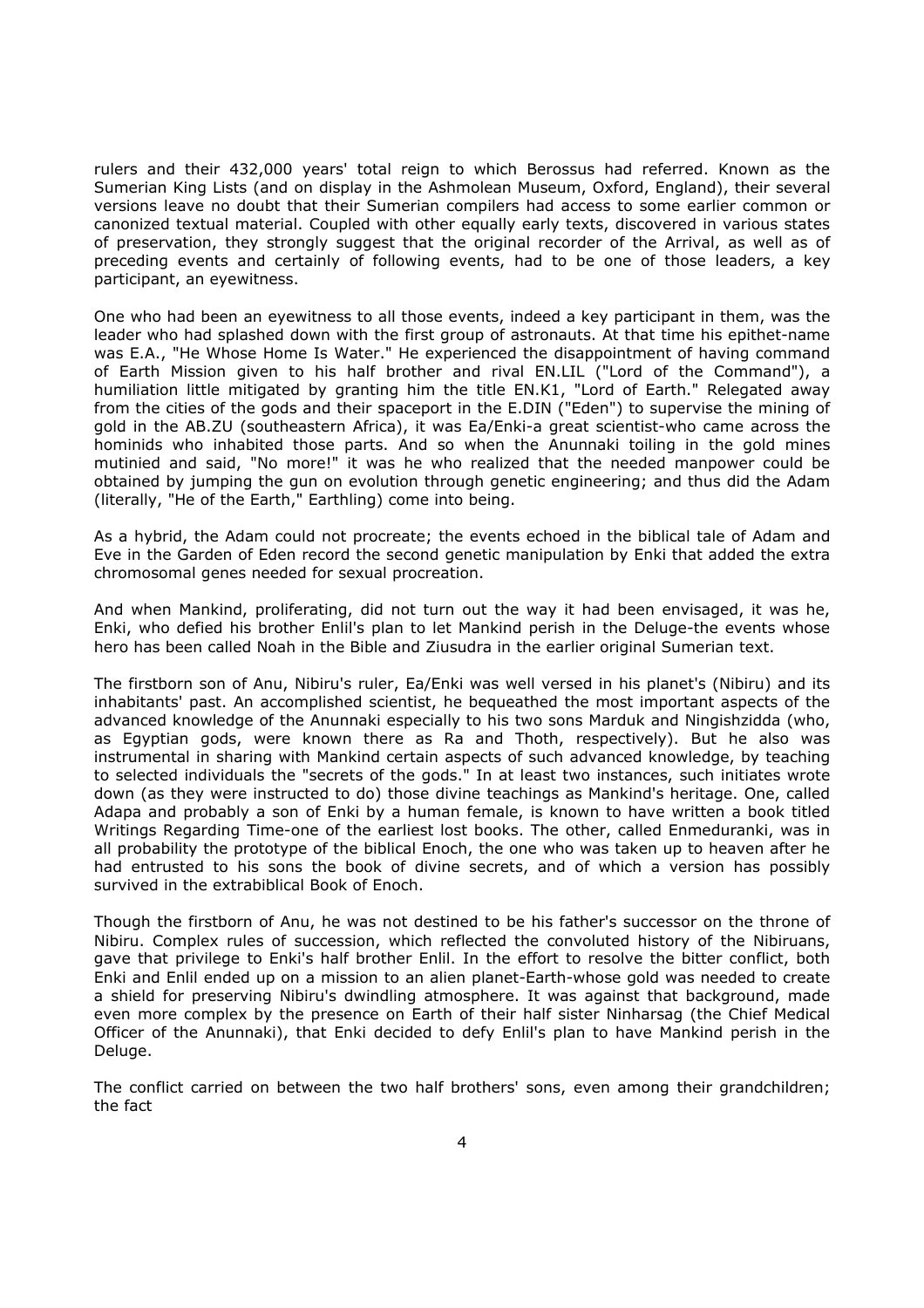that all of them, and especially those born on Earth, faced the loss of longevity that Nibiru's extended orbital period provided added personal agonies and sharpened ambitions. It all came to a climax in the last century of the third millennium B.C. when Marduk, Enki's firstborn by his official spouse, claimed that he and not Enlil's firstborn son, Ninurta, should inherit the Earth. The bitter conflict that included a series of wars led in the end to the use of nuclear weapons; the ensuing though unintended result was the demise of the Sumerian civilization.

The initiation of chosen individuals into the "secrets of the gods" had marked the beginning of Priesthood, the lineages of mediators between the gods and the people, the transmitters of the Divine Words to the mortal Earthlings. Oracles-interpretations of divine utterances were commingled with the observation of the heavens for omens.

And as Mankind was increasingly drawn to take sides in the godly conflicts, Prophecy began to play a role. Indeed, the term to denote such spokesmen of the gods who proclaimed what was to come, Nabih, was the epithet for Marduk's firstborn son, Nabu, who had tried, on behalf of his exiled father, to convince Mankind that the heavenly signs bespoke the coming supremacy of Marduk.

These developments sharpened the realization that one must distinguish between Fate and Destiny. The proclamations of Enlil, sometimes even of Anu, that used to be unquestioned were now subjected to the scrutiny of the difference between NAM-a Destiny, like the planetary orbits, whose course had been determined and was unchangeable-and NAM.TAR, literally, a destiny that could be bent, broken, changedwhich was Fate. Reviewing and recalling the sequence of events, and the apparent parallelism between what had happened on Nibiru and what took place on Earth, Enki and Enlil began to ponder philosophically what indeed was destined and could not have been avoided, and what was just fated as a consequence of right or wrong decisions and free choice. The latter could not be predicted; the former could be foreseen-especially if all, as the planetary orbits, was cyclical; if what was shall again be, if the First Things shall also be the Last Things.

The climactic event of the nuclear desolation sharpened soul-searching among the leaders of the Anunnaki and raised the need to explain to the devastated human masses why it came to pass this way. Was it destined or was it just the result of an Anunnaki-made fate? Was anyone responsible, is there someone accountable?

In the Councils of the Anunnaki on the eve of the calamity, it was Enki who stood alone in opposition to the use of the forbidden weapon. It was thus important for Enki to explain to the suffering remnants hot, that turning point in the saga of extraterrestrials who had meant well but ended as destroyers had come to pass. And who but Ea/Enki, who was the first to come and an eyewitness to it all, was most qualified to tell the Pas, so that the Future could be divined? And the best way to tell it all was as a first-person report by Enki himself.

That he had recorded his autobiography is certain, for a long text (stretching over at least twelve tablets) discovered in the library

Nippur quotes Erki as saying

When I approached Earth, there was much flooding.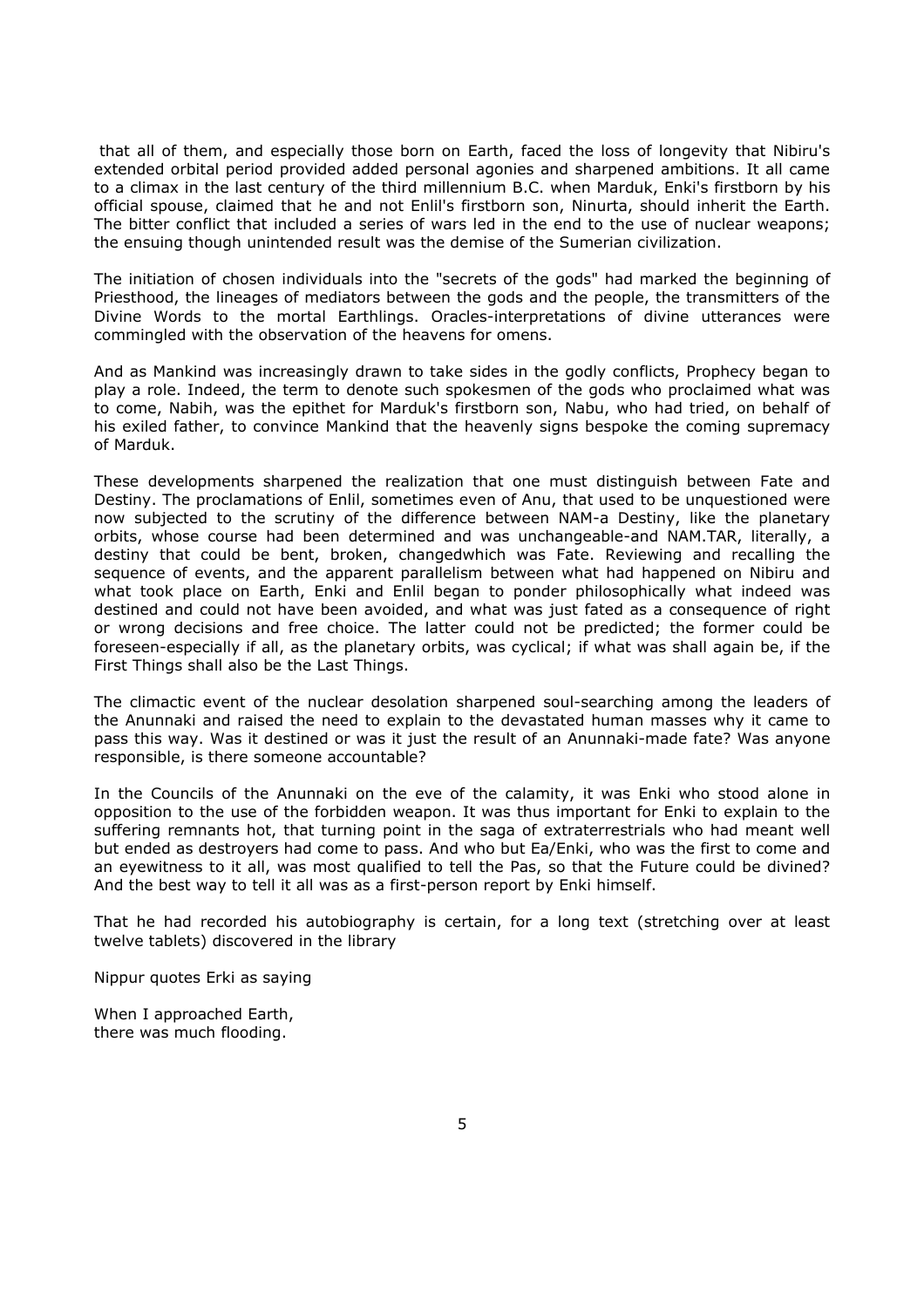When I neared its green meadows, heaps and mounds were piled up at my command.

In a pure place I built my house, an appropriate name I gave it.

The long text continues to describe how Ea/Enki then assigned tasks to his lieutenants, putting their Mission to Earth in motion.

Numerous other texts that relate varied aspects of Enki's role in the ensuing developments serve to complete Enki's tale; they include a comogony, an Epic of Creation, at whose core lay Enki's own text, which scholars call The Eridu Genesis. They include detailed descriptions of the fashioning of the Adam. They describe how other Anunnaki, male and female, came to Enki in his city Eridu to obtain from him the ME-a kind of data-disc that encoded all aspects of civilization; and they include texts of Enki's private life and personal problems, such as the tale of his attempts to attain a son by his half sister Ninharsag, his promiscuous affairs with both goddesses and the Daughters of Man, and the unforeseen consequences thereof. -The Atra Hasis text throws light on Anu's efforts to prevent a flare-up of the Enki-Enlil rivalries by dividing Earth's domains between them; and texts recording the events preceding the Deluge render almost verbatim the debates in the Council of the Gods about the fate of Mankind and Enki's subterfuge known as the tale of Noah and the ark-a tale known only from the Bible until one of its original Mesopotamian versions was found in the tablets of the Epic of Gilgamesh.

Sumerian and Akkadian clay tablets; Babylonian and Assyrian temple libraries; Egyptian, Hittite, and Canaanite "myths"; and the biblical narratives are the main body of written-down memories of the affairs of gods and men. For the first time ever, this dispersed and fragmented material has been assembled and used by Zecharia Sitchin to re-create the eyewitness account of Enkithe autobiographical memoirs and insightful prophecies of an extraterrestrial god.

Presented as a text dictated by Enki to a chosen scribe, a Book of Witnessing to be unsealed at an appropriate time, it brings to mind Yahweh's instructions to the Prophet Isaiah (seventh century B.C.):

Now come,

Write it on a sealed tablet, as a book engrave it;

Let it be a witnessing until the last day, a testimony for all time.

Isaiah 30:8

In dealing with the past, Enki himself perceived the future. The notion that the Anunnaki, exercising free will, were masters of their own fates (as well as the fate of Mankind) gave way, in the end, to a realization that it was Destine that, when all was said and done, determined the course of events; and therefore-as the Hebrew Prophets had recognized-the First Things shall be the Last Things.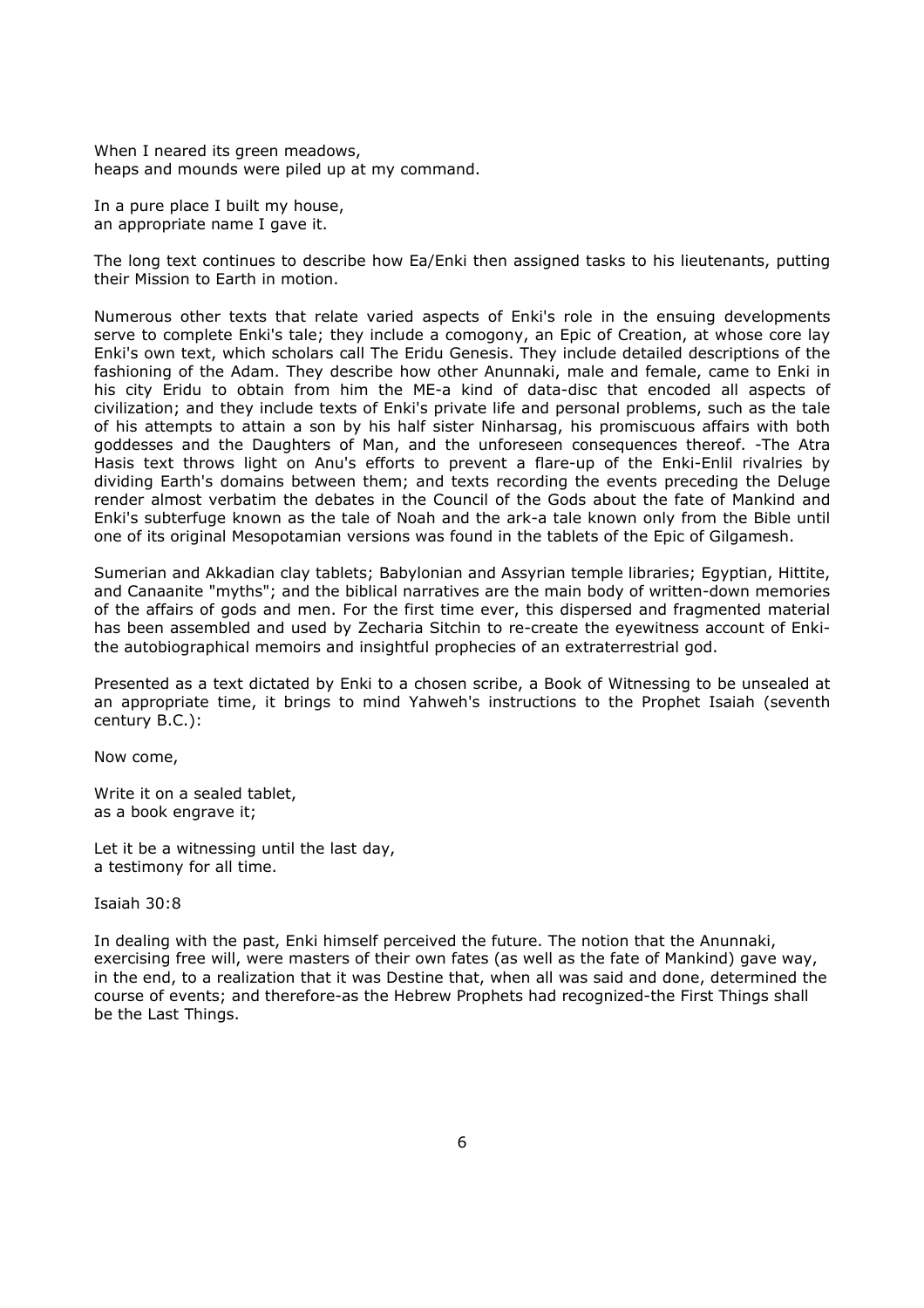The record of events dictated by Enki thus becomes a foundation for Prophecy, and the Past becomes the Future.

### **ATTESTATION**

The words of Endubsar, master scribe, son of Eridu city, servant of the lord Enki, great god.

In the seventh year after the Great Calamity, in the second month, on the seventeenth day, I was summoned by my master the Lord Enki, great god, benevolent fashioner of Mankind, omnipotent and merciful.

I was among the remnants of Eridu who had escaped to the arid steppe just as the Evil Wind was nearing the city. And I wandered off into the wilderness to seek withered twigs for firewood. And I looked up and to and behold, a Whirlwind came out of the south. There was a reddish brilliance about it and it made no sound. And as it reached the ground, four straight feet spread out from its belly and the brilliance disappeared. And I threw myself to the ground and prostrated myself, for I knew that it was a divine vision.

And when I lifted my eyes, there were two divine emissaries standing near me. And they had the faces of men, and their garments were sparkling like burnished brass. And they called me by name and spoke to me, saying: You are summoned by the great god the lord Enki. Fear not, for you are blessed. And we are here to take you aloft, and carry you unto his retreat in the Land of Magan, on the island amidst the River of Magan, where the sluices are.

And as they spoke, the Whirlwind lifted itself as a fiery chariot and was gone. And they took me by my hands, each one grasping me by one hand. And they lifted me and carried me swiftly between the Earth and the heavens, as the eagle soars. And I could see the land and the waters, and the plains and the mountains. And they let me down on the island at the gateway of the great god's abode. And the moment they let go of my hands, a brilliance as I had never seen before engulfed and overwhelmed me, and I collapsed on the ground as though voided of the spirit of life.

My life senses returned to me, as if awakened from the deepest sleep, by the sound of the calling of my name. I was in some kind of an enclosure. It was dark but there was also an aura. Then my name was called again, by the deepest of voices. And although I could hear it, I could not tell whence the voice came, nor could I see whoever it was that spoke. And I said, Here I am.

Then the voice said to me: Endubsar, offspring of Adapa, I have chosen you to be my scribe, that you write down my words on the tablets.

And all at once there appeared a glowing in one part of the enclosure. And I saw a place arranged like a scribal workplace: a scribe's table and a scribe's stool, and there were finely shaped stones upon the table. But I saw no clay tablets nor containers of wet clay. And there lay upon the table only one stylus, and it glistened in the glowing as no reed stylus ever did.

And the voice spoke up again, saying: Endubsar, son of Eridu city, my faithful servant. I am your lord Enki, I have summoned you to write down my words, for I am much distraught by what has befallen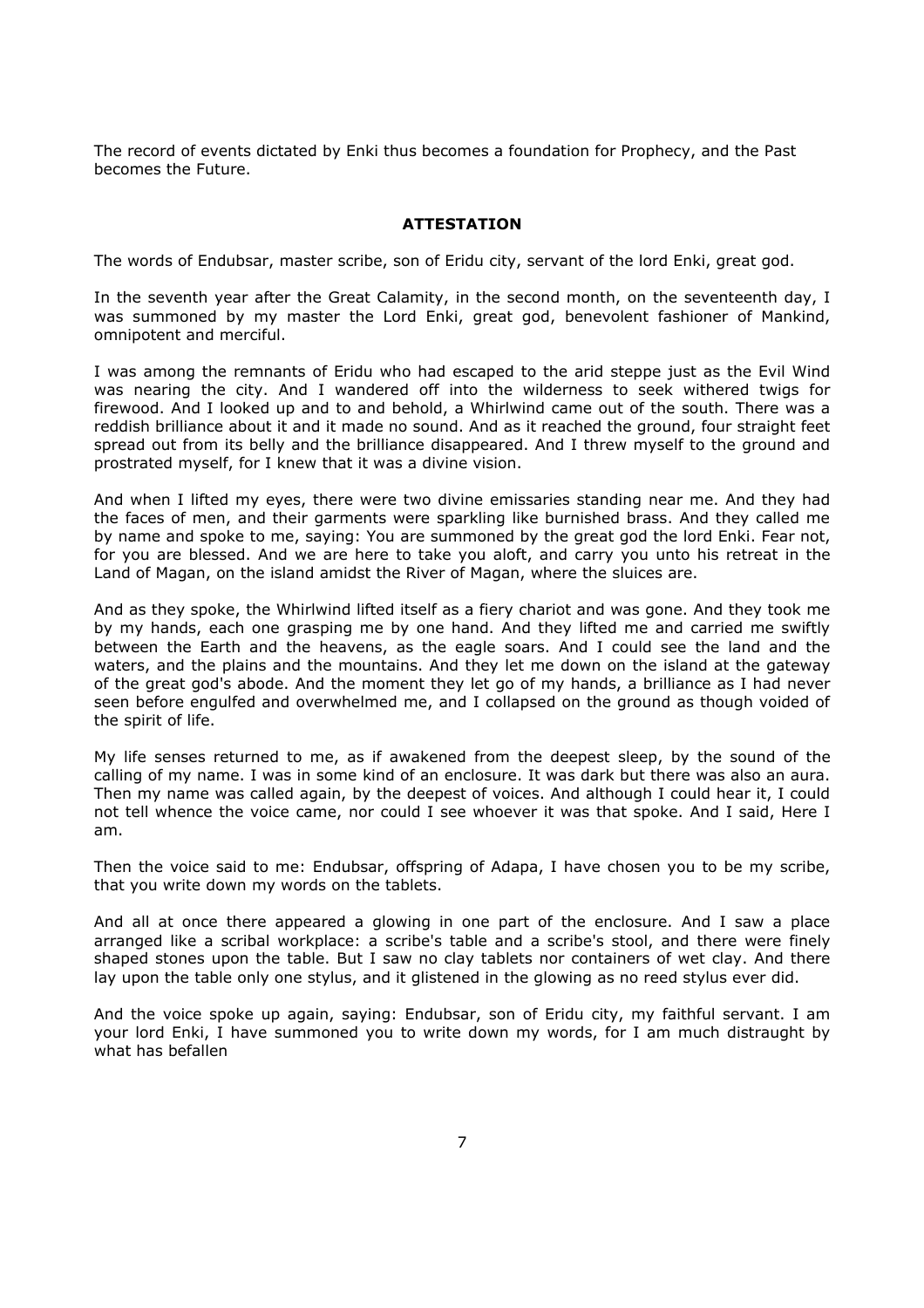Mankind by the Great Calamity. It is my wish to record the true course of the events, to let gods and men alike know that my hands are clean. Not since the Great Deluge had such a calamity befallen the Earth and the gods and the Earthlings. But the Great Deluge was destined to happen, not so the great calamity. This one, seven years ago, need not have happened. It could have been prevented, and I, Enki, did all I could to prevent it; alas, I failed. And was it fate or was it destiny? In the future shall it be judged, for at the end of days a Day of judgment there shall be. On that day the Earth shall quake and the rivers shall change course, and there shall be darkness at noon and a fire in the heavens in the night, the day of the returning celestial god will it be. And who shall survive and who would perish, who shall be rewarded and who will be punished, gods and men alike, on that day shall it be discovered; for what shall come to pass by what had passed shall be determined; and what was destined shall in a cycle be repeated, and what was fated and only by the heart's will occurring for good or ill shall for judgment come.

The voice fell silent; then the great lord spoke up again, saying: It is for this reason that I will tell the true account of the Beginnings and of the Prior Times and of the Olden Times, for in the past the future lies hidden. For forty days and forty nights shall I speak and you will write; forty shall be the count of the days and the nights of your task here, for forty is my sacred number among the gods. For forty days and forty nights you shall neither eat nor drink; only this once of bread and water you shall partake, and it shall sustain you for the duration of your task.

And the voice paused, and all at once there appeared a glowing in another part of the enclosure. And I saw a table and upon it a plate and a cup. And I rose up thereto, and there was bread on the plate and water in the cup.

And the voice of the great lord Enki spoke up again, saying: Endubsar, eat the bread and drink the water, and be sustained for forty days and forty nights. And I did as directed. And thereafter the voice directed me to sit myself at the scribal table, and the glowing there intensified. I could see neither door nor aperture where I was, yet the glowing was as strong as the midday sun.

And the voice said: Endubsar the scribe, what do you see?

And I looked and saw the glowing rayed upon the table and the stones and the stylus, and I said: I see stone tablets, and their hue is blue as pure as the sky.

And I see a stylus as I have never seen before, its stem unlike any reed and its tip shaped like an eagle's talon.

And the voice said: These are the tablets upon which you shall inscribe my words. By my wish they have been cut of the finest lapis lazuli, each with two smooth faces provided. And the stylus you see is a god's handiwork, its handle made of electrum and its tip of divine crystal. It shall firmly fit in your hand and what you shall engrave with it shall be as easy as marking upon wet clay. In two columns you shall inscribe the front face, in two columns you shall inscribe the back of each stone tablet. Do not deviate from my words and utterances!

And there was a pausing, and I touched one of the stones, and the surface thereof felt like a smooth skin, soft to the touch. And I picked up the holy stylus, and it felt like a feather in my hand.

And then the great god Enki began to speak, and 1 began to write down his words, exactly as he had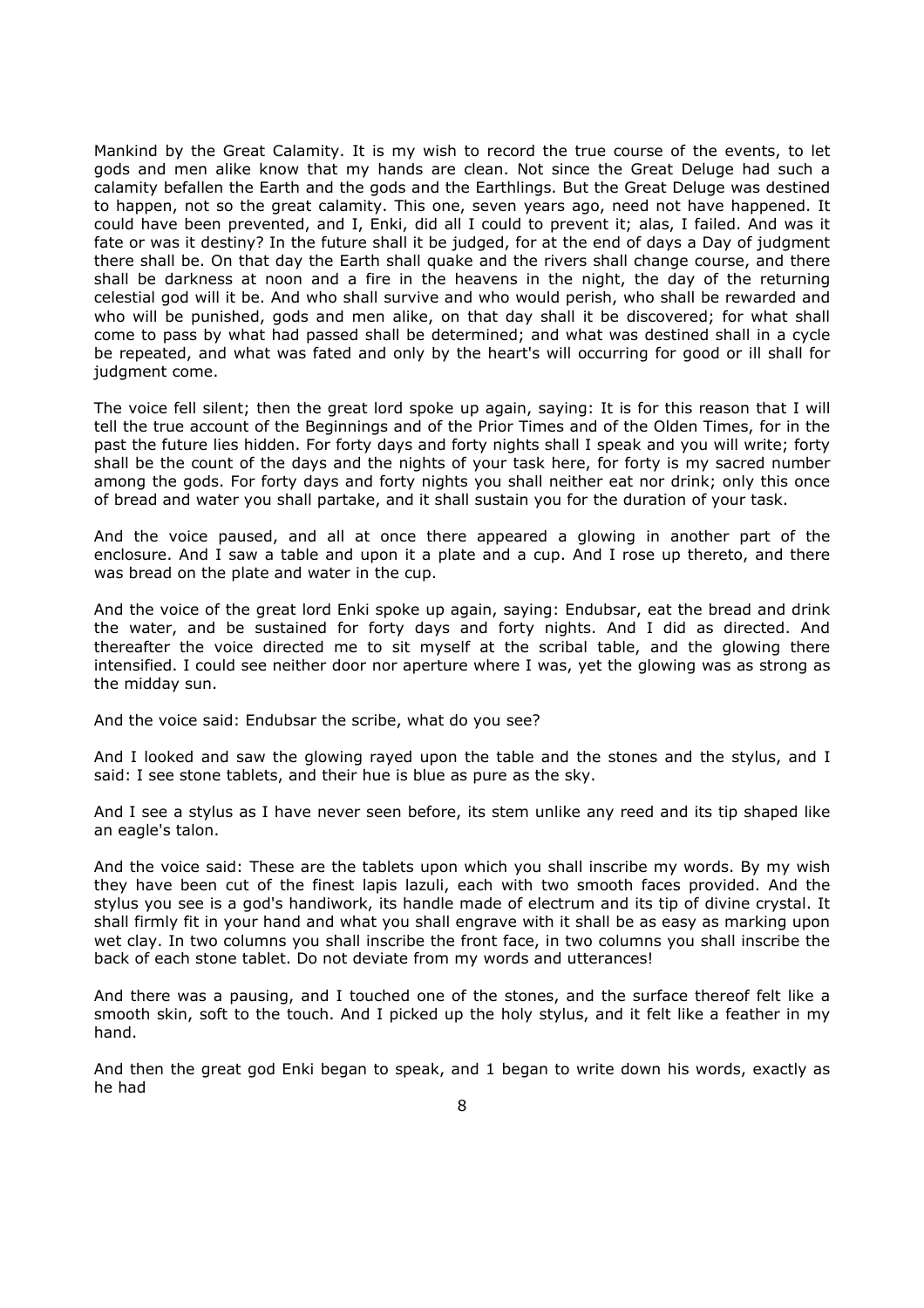spoken them. At times his voice was strong, at times almost a whisper. At times there was joy or pride in his voice, at times pain or agony. And as one tablet was inscribed on all its faces, I took another to continue.

And when the final words were spoken, the great god paused and I could hear a great sigh. And he said: Endubsar my servant, for forty days and forty nights you have faithfully recorded my words. Your task here is completed. Now take hold of another tablet, and on it you shall write your own attestation, and at the end thereof as a witness mark it with your seal, and take the tablet and put it together with the other tablets in the divine chest; for at a designated time chosen ones shall come hither and they shall find the chest and the tablets, and they shall learn all that I have dictated to you; and that true account of the Beginnings and the Prior Times and the Olden Times and the Great Calamity shall henceforth be known as The Words of the Lord Enki. And it shall be a Book of Witnessing of the past, and a Book of Foretelling the future, for the future in the past lies and the first things shall also be the last things.

And there was a pause, and I took the tablets, and put them one by one in their correct order in the chest. And the chest was made of acacia wood and it was inlaid with gold on the outside.

And the voice of my lord said: Now close the chest's cover and fasten its lock. And I did as directed.

And there was another pause, and my lord Enki said: And as for you, Endubsar, with a great god you have spoken, and though you have not seen me, in my presence you have been. Therefore you are blessed, and my spokesman to the people you shall be. You shall admonish them to be righteous, for in that lies a good and long life. And you shall comfort them, for in seventy years the cities will be rebuilt and the crops shall sprout again. There will be peace but there will also be wars.

 New nations will become mighty, kingdoms shall rise and fall. The olden gods shall step aside and new gods shall decree the fates. But at the end of days destiny shall prevail, and of that future it is foretold in my words about the past. Of all that, Endubsar, to the people you shall tell.

And there was a pause and a silence. And I, Endubsar, bowed to the ground and said: But how will I know what to say?

And the voice of the lord Enki said: The signs will be in the heavens, and the words to utter shall come to you in dreams and in visions. And after you there will be other chosen prophets. And in the end there will be a New Earth and a New Heaven, and for prophets there will be no more need.

And then there was silence, and the auras were extinguished, and the spirit left me. And when I regained my senses, I was in the fields outside Eridu.

Seal of Endubsar, master scribe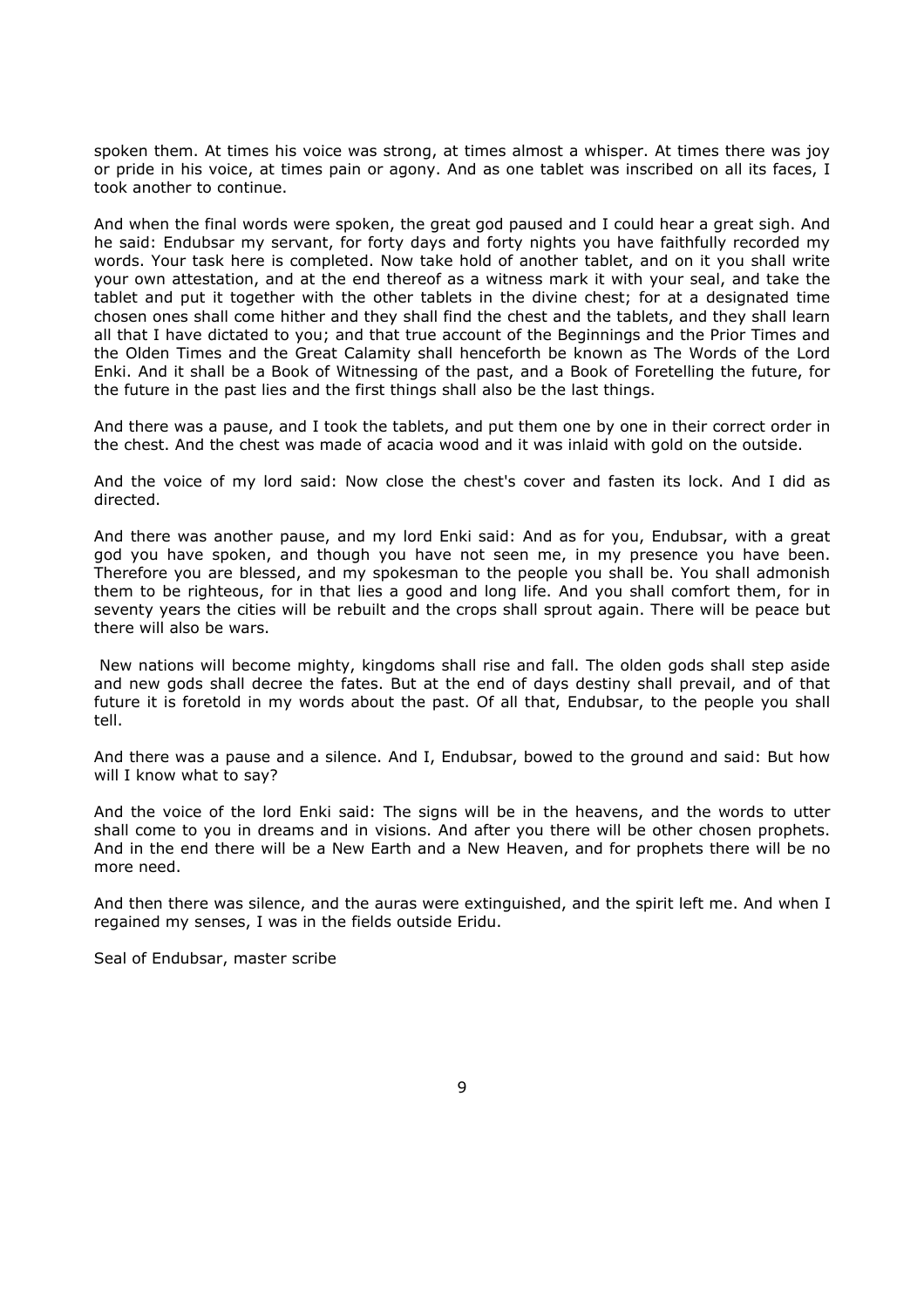# **THE WORDS OF LORD ENKI**

## **Synopsis of the First Tablet**

Lamentation over the desolation of Sumer How the gods fled their cities as the nuclear cloud spread The debates in the council of the gods The fateful decision to unleash the Weapons of Terror The origin of the gods and the awesome weapons on Nibiru Nibiru's north-south wars, unification, and dynastic rules Nibiru's place in the solar system A dwindling atmosphere causes climate changes Efforts to obtain gold to shield the atmosphere fail Alalu, a usurper, uses nuclear weapons to stir volcanic gases Anu, a dynastic heir, deposes Alalu Alalu steals a spacecraft and escapes from Nibiru

#### **THE FIRST TABLET**

The words of the lord Enki, firstborn son of Anu, who reigns on Nibiru.

With heavy spirit I utter laments; laments that are bitter fill my heart.

How smitten is the land, its people delivered to the Evil Wind, its stables abandoned, its sheepfolds emptied.

How smitten are the cities, their people piled up as dead corpses, afflicted by the Evil Wind.

How smitten are the fields, their vegetation withered, touched by the Evil Wind.

How smitten are the rivers, nothing swims anymore, pure sparkling waters turned into poison.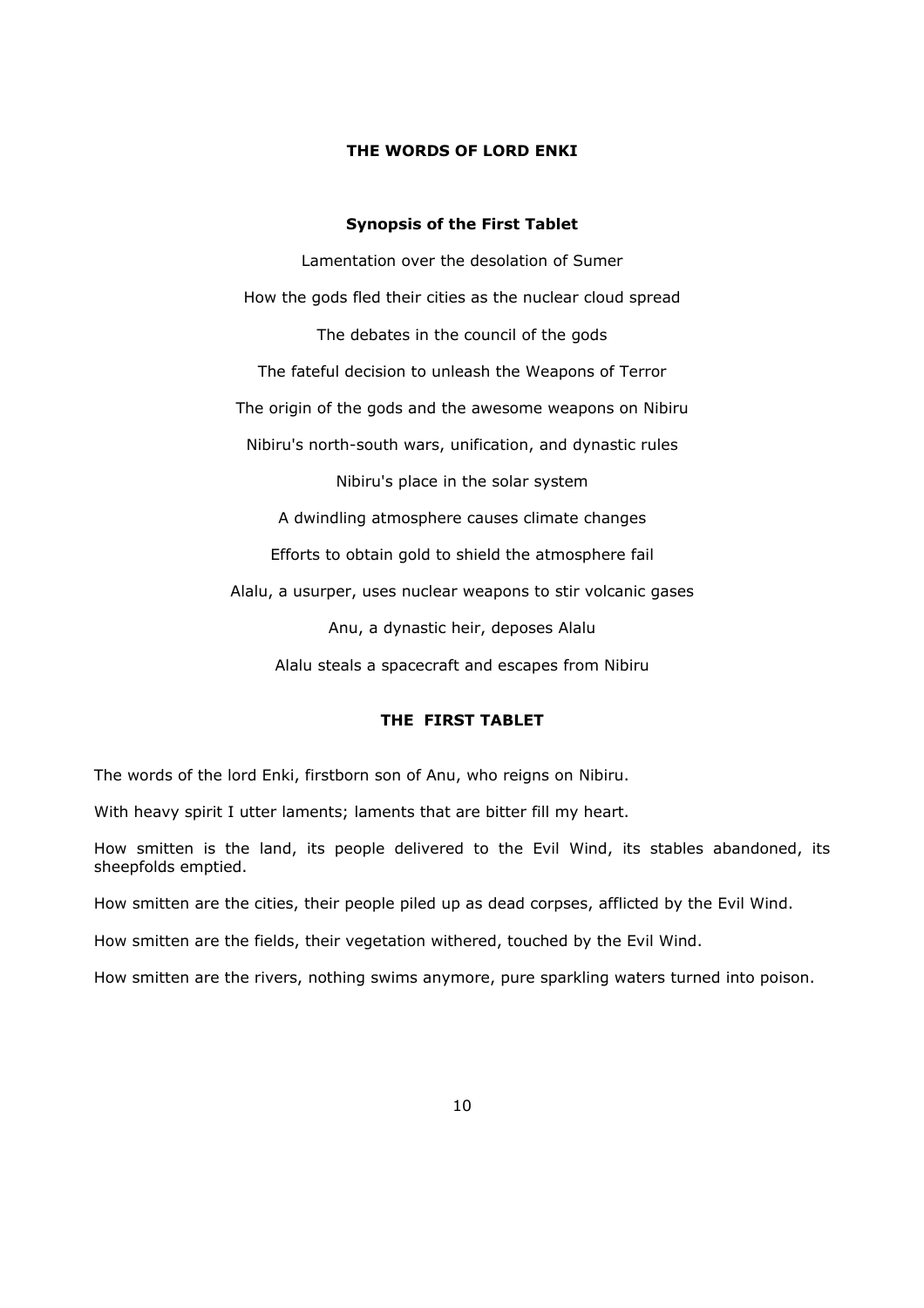Of its black-headed people, Shumer is emptied, gone is all life;

Of its cattle and sheep Shumer is emptied, silent is the hum of churning milk.

In its glorious cities, only the wind howls; death is the only smell.

The temples whose heads to heaven arose by their gods have been abandoned.

Of lordship and kingship command there is none; scepter and tiara are gone.

On the banks of the two great rivers, once lush and life-giving, only weeds grow.

No one treads the highways, no one seeks out the roads; flourishing Shumer is like an abandoned desert.

How smitten is the land, home of gods and men!

On that land a calamity fell, one unknown to man.

A calamity that Mankind had never before seen, one that could not be withstood.

On all the lands, from west to east, a disruptive hand of terror was placed. The gods, in their cities, were helpless as men!

An Evil Wind, a storm born in a distant plain, a Great Calamity wrought in its path.

A death-dealing wind born in the west its way to the east has made, its course set by fate.

A storm devouring as the deluge, by wind and not by water a destroyer; by poisoned air, not tidal waves, overwhelming.

By fate, not destiny, was it engendered; the great gods, in their council, the Great Calamity had caused.

By Enlil and Ninharsag it was permitted; I alone for a halt was beseeching.

Day and night to accept what the heavens decree I argued, to no avail!

Ninurta, Enlil's warrior son, and Nergal, my very own son, poisoned weapons in the great plain then unleashed.

That an Evil Wind shall follow the brilliance we knew not! they now cry in agony.

That the death-dealing storm, born in the west, its course to the east shall make, who could foretell! the gods now bemoan.

In their holy cities, the gods stood disbelieving as the Evil Wind toward Shumer made its way.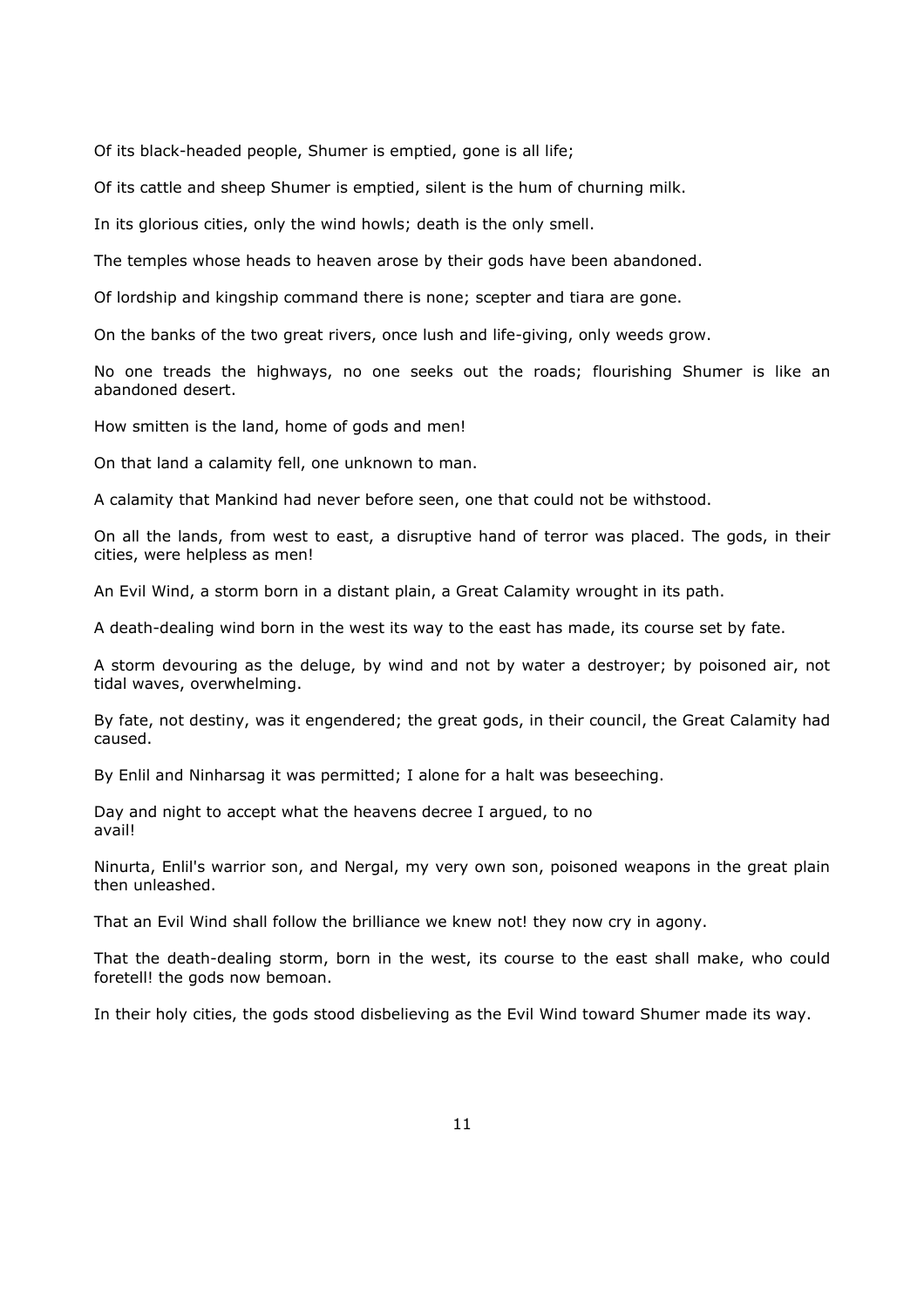One after another the gods fled their cities, their temples abandoned to the wind.

In my city, Eridu, as the poisoned cloud approached, I could do nothing to stop it.

Escape to the open steppe! to the people I gave instructions; with Ninki, my spouse, the city I abandoned.

In his city Nippur, place of the Bond Heaven-Earth, Enlil could do nothing to stop it.

The Evil Wind against Nippur was onrushing. In his celestial boat, Enlil and his spouse hurriedly took off.

In Ur, Shumer's city of kingship, Nannar to his father Enlil for help cried;

In the place of the temple that to heaven in seven steps rises, Nannar the hand of fate refused to heed.

My father who begot me, great god who to Ur had granted kingship, turn the Evil Wind away! Nannar pleaded.

Great god who decrees the fates, let Ur and its people be spared, your praises to continue! Nannar appealed.

Enlil answered his son Nannar: Noble son, your wondrous city kingship was granted; eternal reign it was not granted.

Take hold of your spouse Ningal, flee the city! Even I who decree fates, its destiny I cannot bend!

Thus did Enlil my brother speak; alas, alas, not a destiny it was!

A calamity none greater since the deluge gods and Earthlings has befallen; alas, not a destiny it was!

The Great Deluge was destined to happen; the Great Calamity of the death-dealing storm was not.By the breach of a vow, by a council decision it was caused; by Weapons of Terror was it created.

By a decision, not destiny, were the poisoned weapons unleashed; by deliberation was the lot cast.

Against Marduk, my firstborn, did the two sons destruction direct; vengeance was in their hearts.

Ascendancy is not Marduk's to grasp! Enlil's firstborn shouted. With weapons I shall oppose him, Ninurta said.

Of people he raised an army, Babili as Earth's navel to declare! Nergal, Marduk's brother, so shouted.

In the council of the great gods, words of venom were spread.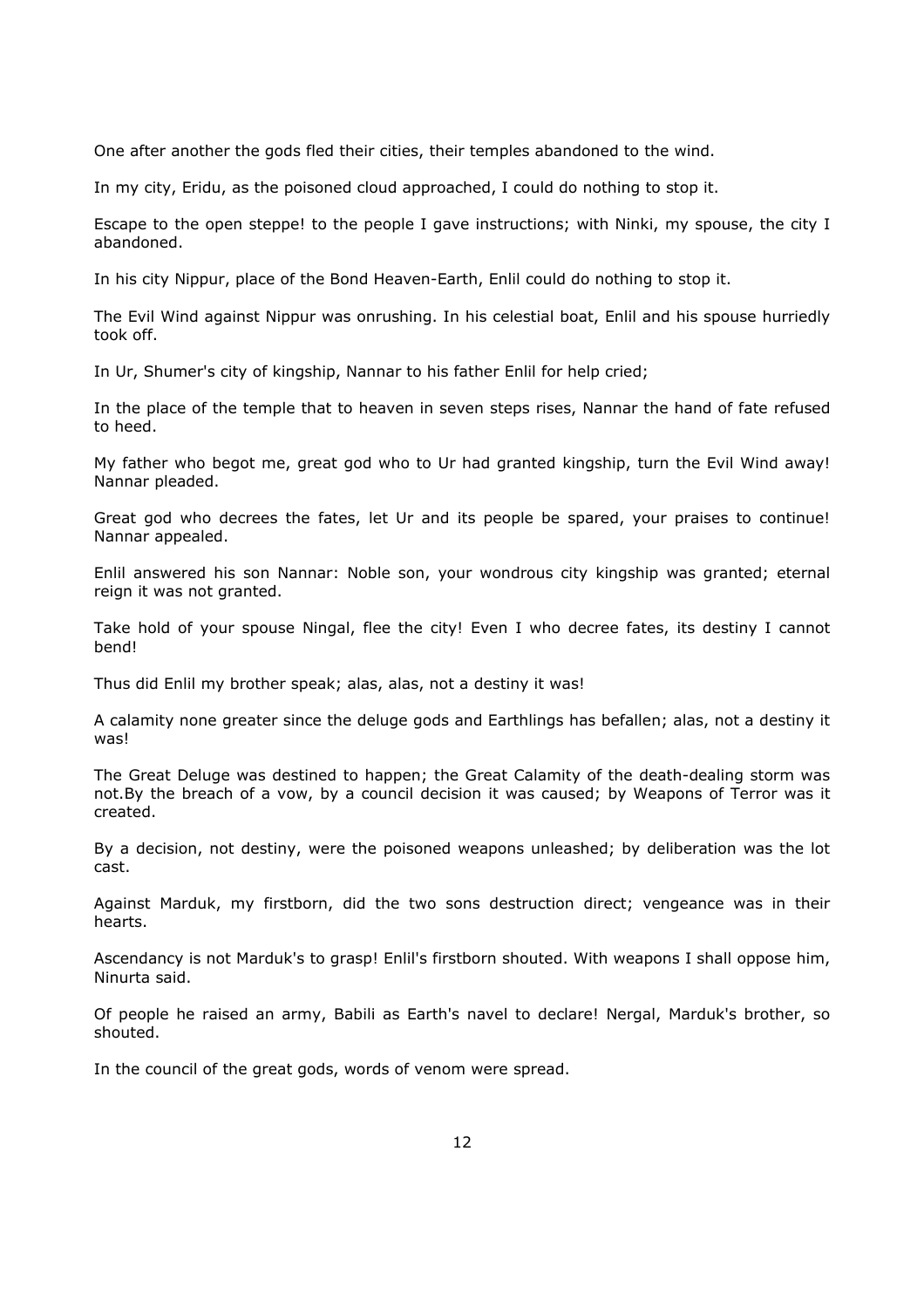Day and night I raised my opposing voice; peace 1 counseled, deploring haste.

For the second time the people have raised his heavenly image; why does opposing continue? I asked in pleading.

Have all the instruments been checked? Did not the era of Marduk in the heavens arrive? I once more inquired.

Ningishzidda, my very son, other signs of heaven cited. His heart, I knew, Marduk's injustice to him could not forgive.

Nannar, to Enlil on Earth born, was unrelenting too. Marduk my temple in the north city his own abode made! So he said.

Ishkur, Enlil's youngest, punishment demanded; in my lands to whore after him the people he made! he said.

Utu, son of Nannar, at Marduk's son Nabu his wrath directed: The Place of the Celestial Chariots he tried to seize!

Inanna, twin of Utu, was furious of all; the punishment of Marduk for the killing of her beloved Dumuzi she still demanded.

Ninharsag, mother of gods and men, her gaze diverted. Why is not Marduk here? she only said.

Gibil, my own son, with gloom replied: Marduk has all entreaties put aside; by the signs of heaven his supremacy he claims!

Only with weapons will Marduk be stopped! Ninurta, Enlil's firstborn, shouted.

Utu about protecting the Place of the Celestial Chariots was concerned; in Marduk's hands it must not fall! So he said.

Nergal, lord of the Lower Domain, ferociously was demanding: Let the olden Weapons of Terror for obliteration be used!

At my own son I gazed in disbelief. For brother against brother the terror weapons have been foresworn!

Instead of consent, there was silence.

In the silence Enlil opened his mouth: Punishment there must be; like birds without wings the evildoers shall be,

Marduk and Nabu us of heritage are depriving; let them of the Place of the Celestial Chariots be deprived!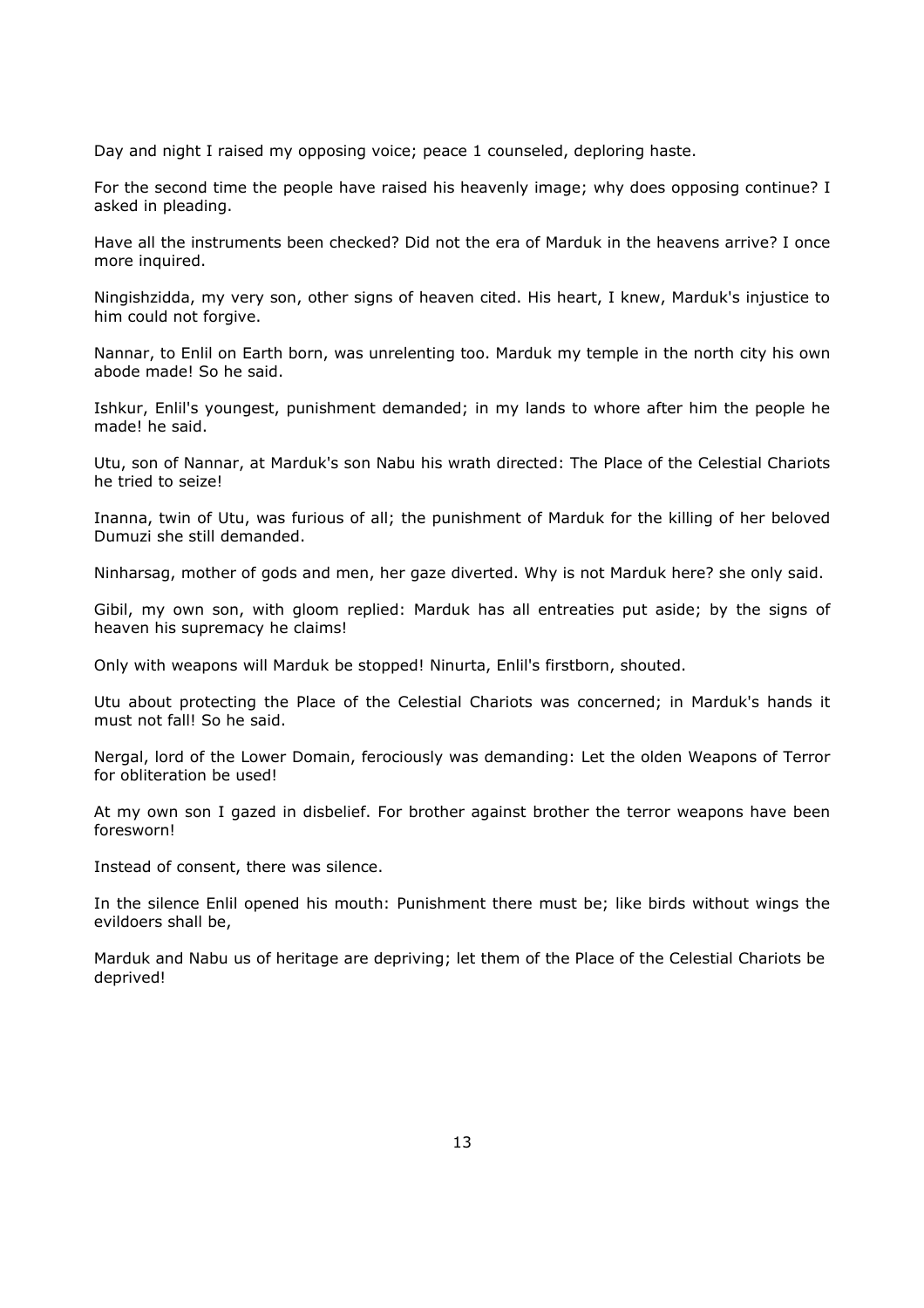Let the place be scorched to oblivion! Ninurta shouted; the One Who Scorches let me be!

Excited, Nergal stood up and shouted: Let the evildoers' cities also be upheavaled,

The sinning cities let me obliterate, let the Annihilator my name thereafter be!

The Earthlings, by us created, must not be harmed; the righteous with the sinners must not be perished, I forcefully said.

Ninharsag, my creating helpmate, was consenting: The matter is between the gods alone to settle, the people must not be harmed.

Anu, from the celestial abode, to the discussions was giving much heed.

Anu, who determines fates, from his celestial abode his voice made heard:

Let the Weapons of Terror be this once used, let the place of the rocketships be obliterated, let the people be spared.

Let Ninurta the Scorcher be, let Nergal be the Annihilator! So did Enlil the decision announce.

To them, a secret of the gods I shall reveal; the hiding place of the terror weapons to them I shall disclose.

The two sons, one mine, one his, to his inner chamber Enlil summoned. Nergal, as he went by me, his gaze averted.

Alas! I cried out without words; brother has turned against brother! Are the Prior Times fated to repeat?

A secret from the Olden Times to them Enlil was revealing, the Weapons of Terror to their hands entrusting!

Clad with terror, with a brilliance they are unleashed; all they touch to a dust heap they turn.

For brother against brother on Earth they were foresworn, neither region to affect.

Now the oath was undone, like a broken jar in useless pieces.

The two sons, full of glee, with quickened step from Enlil's chamber emerged, for the weapons departing.

The other gods turned back to their cities; none of his own calamity had a foreboding!

Now this is the account of the Prior Times, and of the Weapons of Terror.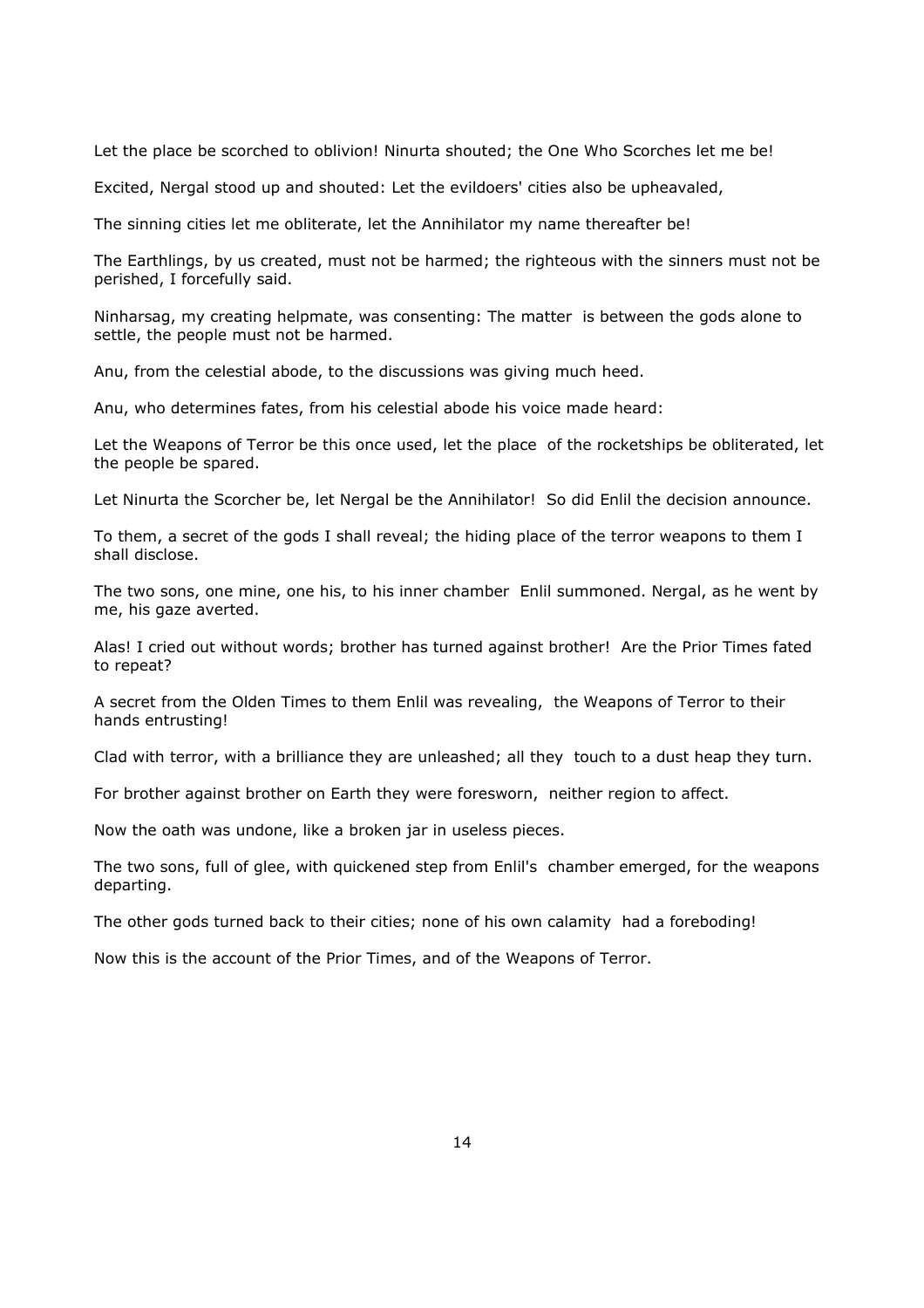Before the Prior Times was the Beginning; after the Prior Times were the Olden Times.

In the Olden Times the gods came to Earth and created the Earthlings.

In the Prior Times, none of the gods was on the Earth, nor were the Earthlings yet fashioned.

In the Prior Times, the abode of the gods was on their own planet; Nibiru is its name.

A great planet, reddish in radiance; around the Sun an elongated circuit Nibiru makes.

For a time in the cold is Nibiru engulfed; for part of its circuit by the Sun strongly is it heated.

A thick atmosphere Nibiru envelops, by volcanic eruptions constantly fed.

All manner of life this atmosphere sustains; without it there will be only perishing!

In the cold period the inner heat of Nibiru it keeps about the planet, like a warm coat that is constantly renewed.

In the hot period it shields Nibiru from the Sun's scorching rays.

In its midst rains it holds and releases, to lakes and streams giving rise.

Lush vegetation our atmosphere feeds and protects; all manner of life in the waters and on the land to sprout it caused.

After aeons of time our own species sprouted, by our own essence an eternal seed to procreate.

As our numbers grew, to many regions of Nibiru our ancestors spread.

Some tilled the land, some four-legged creatures shepherded.

Some lived on the mountains, some in the valleys their home made.

Rivalries occurred, encroachments happened; clashes occurred, sticks became weapons.

Clans gathered into tribes, then two great nations each other faced.

The nation of the north against the nation of the south took up arms.

What was held by hand to thrusting missiles was turned; weapons of thunder and brilliance increased the terror.

A war, long and fierce, engulfed the planet; brother amassed against brother.

There was death and destruction both north and south.

For many circuits desolation reigned the land; all life was diminished.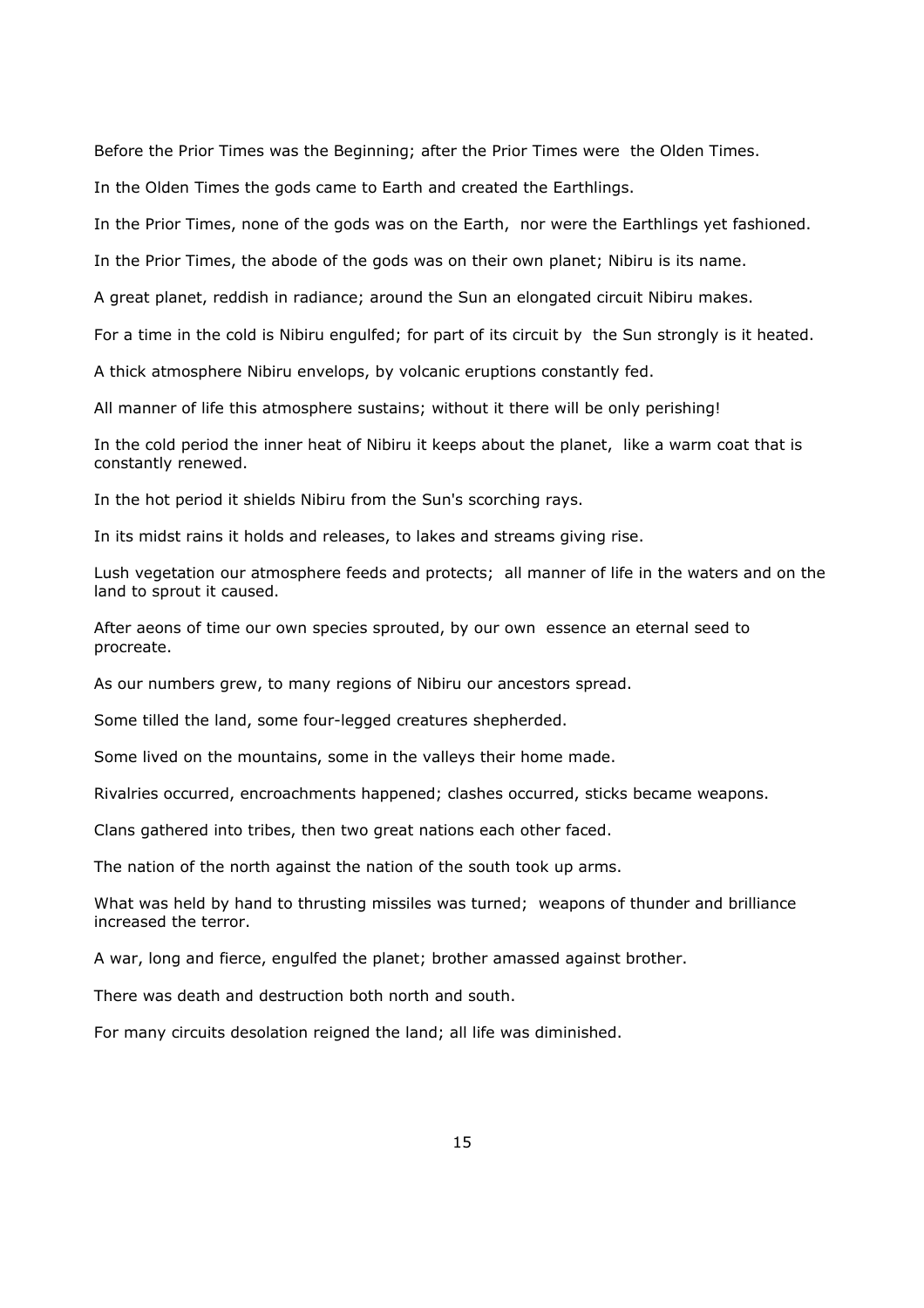Then a truce was declared; then peacemaking was conducted.

Let the nations be united, the emissaries said to one another:

Let there be one throne on Nibiru, one king to reign over all.

Let a leader from north or from south by lot be chosen, one king supreme to be.

If he be from north, let south choose a female to be his spouse as equal queen to reign alongside.

If by lot a south male be chosen, let the north's female be his spouse.

Husband and wife let them be, as one flesh to become.

Let their firstborn son be the successor; let a unified dynasty thus be formed, unity on Nibiru forever to establish!

In the midst of the ruins, peace was started. North and south by marriage were united.

The royal throne into one flesh combined, an unbroken line of kingship established!

The first king after peace was made, a warrior of the north he was, a mighty commander.

By lots, true and fair, was he chosen; his decrees in unity were accepted.

For his abode he built a splendid city; Agade, Unity meaning, was its name.

For his reign a royal title he was granted; An it was, the Celestial One was its meaning.

With strong arm order in the lands he reestablished; laws and regulations he decreed.

Governors for each land he appointed; restoration and reclamation was their foremost task.

Of him in the royal annals, thus it was recorded: An the lands unified, peace on Nibiru he restored.

He built a new city, the canals he repaired, food to the people he provided; there was abundance in the lands.

For his spouse the south a maiden had chosen; for both love and warring she was noted.

An.Tu was her royal title; the Leader Who Is An's Spouse, the given name cleverly did mean.

She bore An three sons and no daughters. The firstborn son was by her named An.Ki; By An a Solid Foundation was its meaning.

Alone on the throne he was seated; a spouse to choose was twice postponed.

In his reign, concubines were brought into the palace; a son to him was not born.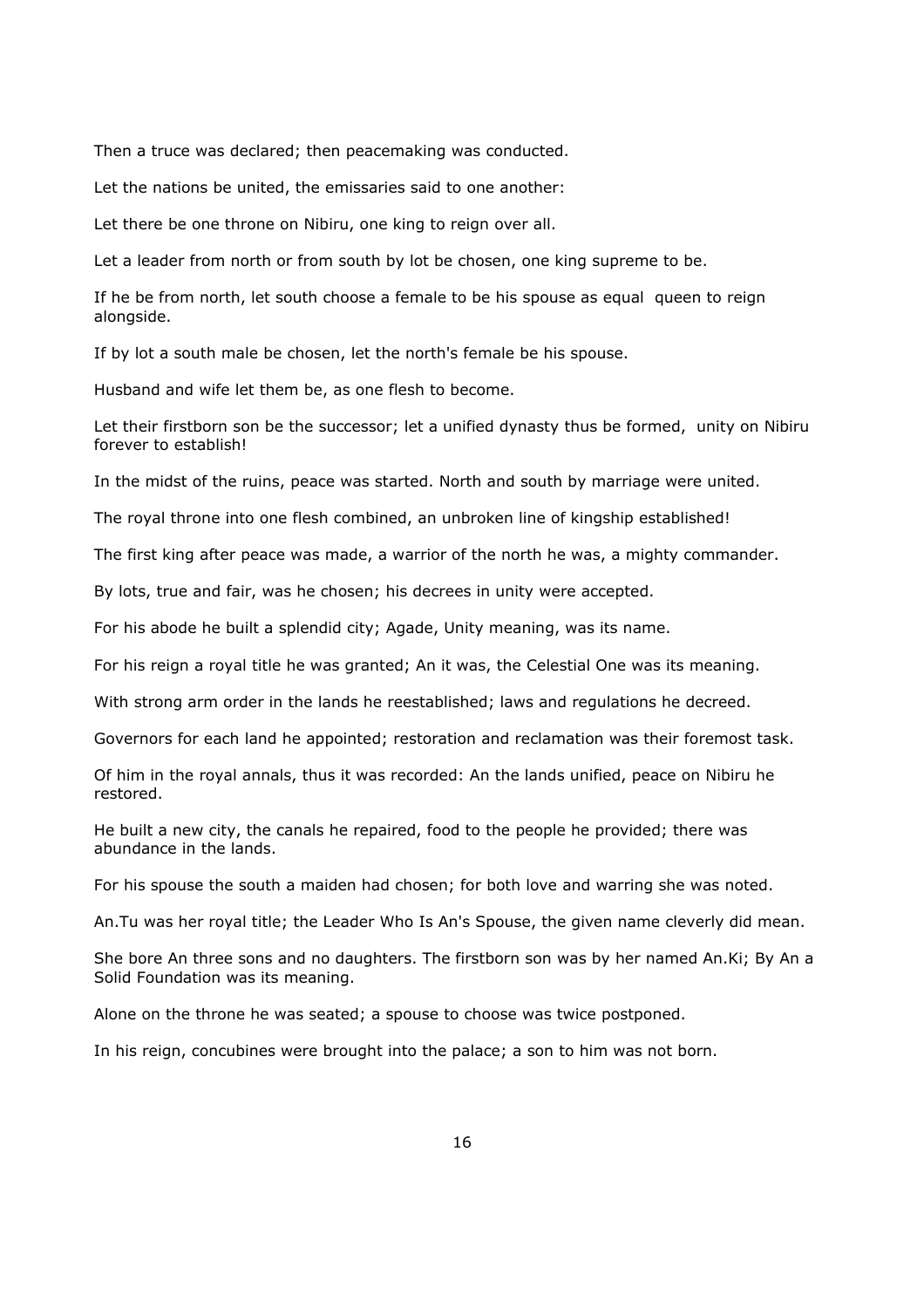The dynasty thus begun was by the death of Anki disrupted; on the foundation no offspring followed.

The middle son, though not the firstborn, the Legal Heir was pronounced.

From his youth, one of three brothers, Ib by his mother was lovingly called. The One in the Middle his name did mean.

By the royal annals An.lb he is named: In kingship celestial; by generations, the One Who Is An's Son the name signified.

He followed his father An on Nibiru's throne; by count, he was the third to reign.

The daughter of his younger brother he chose to be his spouse. Nin.lb she was called, the Lady of lb.

A son to Anib by Ninib was born; the successor on the throne he was, the fourth by the count of kings.

By the royal name An.Shar.Gal he wished himself to be known; An's Prince Who Is Greatest of Princes was the meaning.

His spouse, a half sister, K1.ShaY.Gal was equally named.

Knowledge and understanding were his chief ambition; the ways of the heavens he assiduously studied.

The great circuit of Nibiru he studied, its length a Shar to be he fixed.

As one year of Nibiru was the measure, by it the royal reigns to be numbered and recorded.

The Shar to ten portions he divided, two festivals thereby he pronounced.

When nearest to the Sun's quarters, a festival of the warmth was celebrated.

When to its far abode Nibiru was distanced, the festival of coolness was decreed.

Replacing all olden festivals of tribes and nations, to unify the people the two were established.

Laws of husband and wife, of sons and daughters, by decree he established;

Customs from the first tribes he proclaimed for the whole land.

From the wars females greatly outnumbered males.

Decrees he made, one male to have more than one female for knowing.

By law, one wife as official spouse to be chosen, First Wife to be called.

By law, the firstborn son was his father's successor.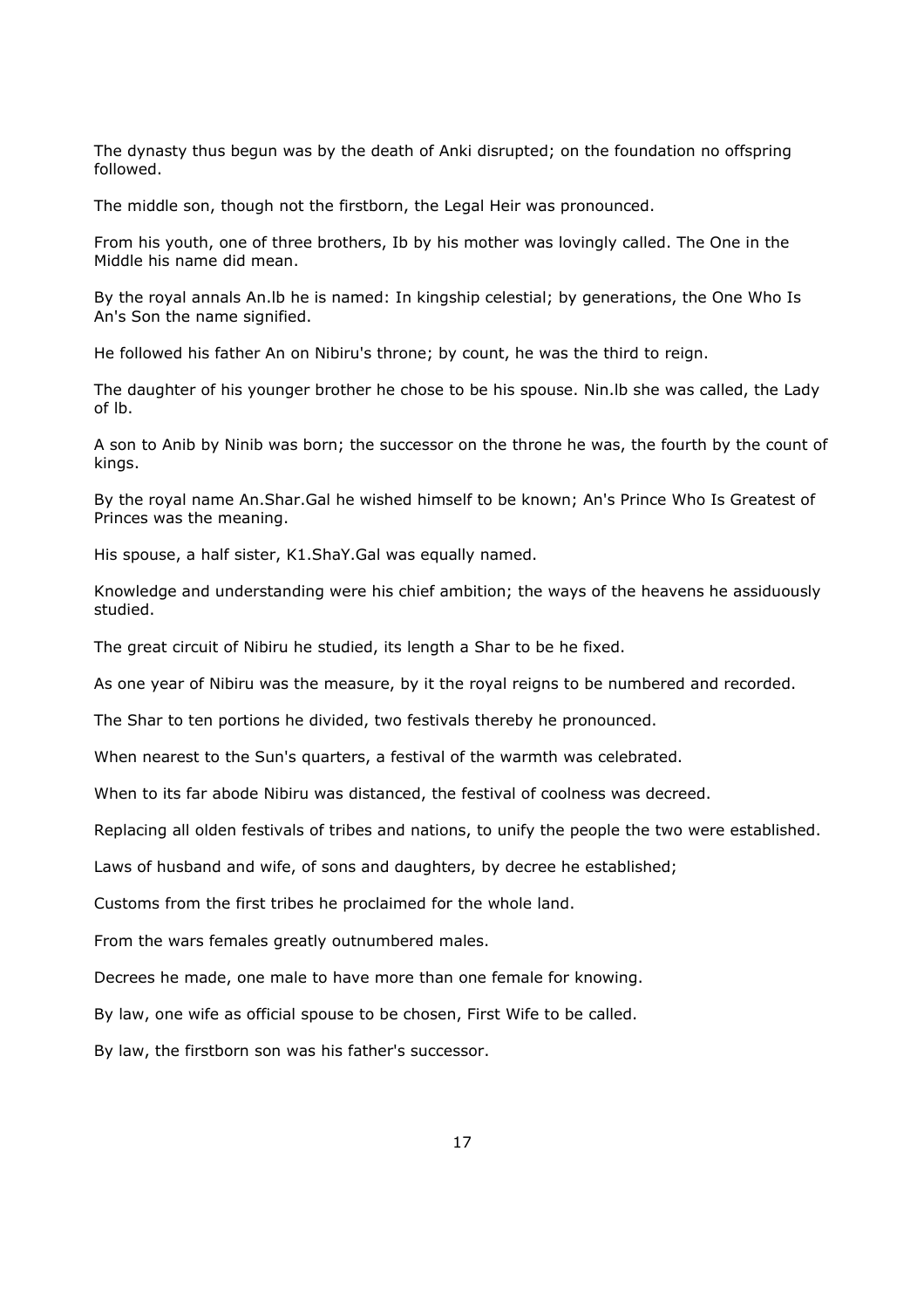By these laws, confusion soon came about; if the Firstborn son not by the First Wife was born,

And thereafter by the First Wife a son was born, by law the Legal Heir becoming,

Who shall be the successor: the one by the count of Shars firstborn? The one by the First Wife born?

The Firstborn son? The Legal Heir? Who shall inherit? Who shall succeed?

In the reign of Anshargal, Kishargal as First Wife was pronounced. A half sister of the king she was.

In Anshargal's reign, concubines were again brought into the palace.

By the concubines, sons and daughters to the king were born.

A son by one was the First to be born; the son of a concubine was the Firstborn.

Thereafter Kishargal bore a son. The Legal Heir by law he was; the Firstborn he was not.

In the palace Kishargal raised her voice, in anger shouting:

If by rules my son, by a First Wife born, from succession shall be barred,

Let the double seed not be neglected!

Though of different mothers, of one father the king and I are offspring.

I am the king's half sister; of me the king is half brother.

By that my son the double seed of our father Anib possesses!

Let henceforth the Law of the Seed, the Law of Espousal overpower!

Let henceforth a son by a half sister, whenever born, above all other sons rise to succession!

Anshargal, contemplating, the Law of the Seed embraced with favor:

Confusion of spouse and concubines, of marriage and divorce, it would be avoided.

In their council, the royal counselors the Law of the Seed for succession adopted.

By the king's order, the scribes the decree recorded.

Thus, the next king by the Law of the Seed for succession was proclaimed.

To him the royal name An.Shar was granted. Fifth on the throne he was.

Now this is the account of the reign of Anshar and the kings who followed.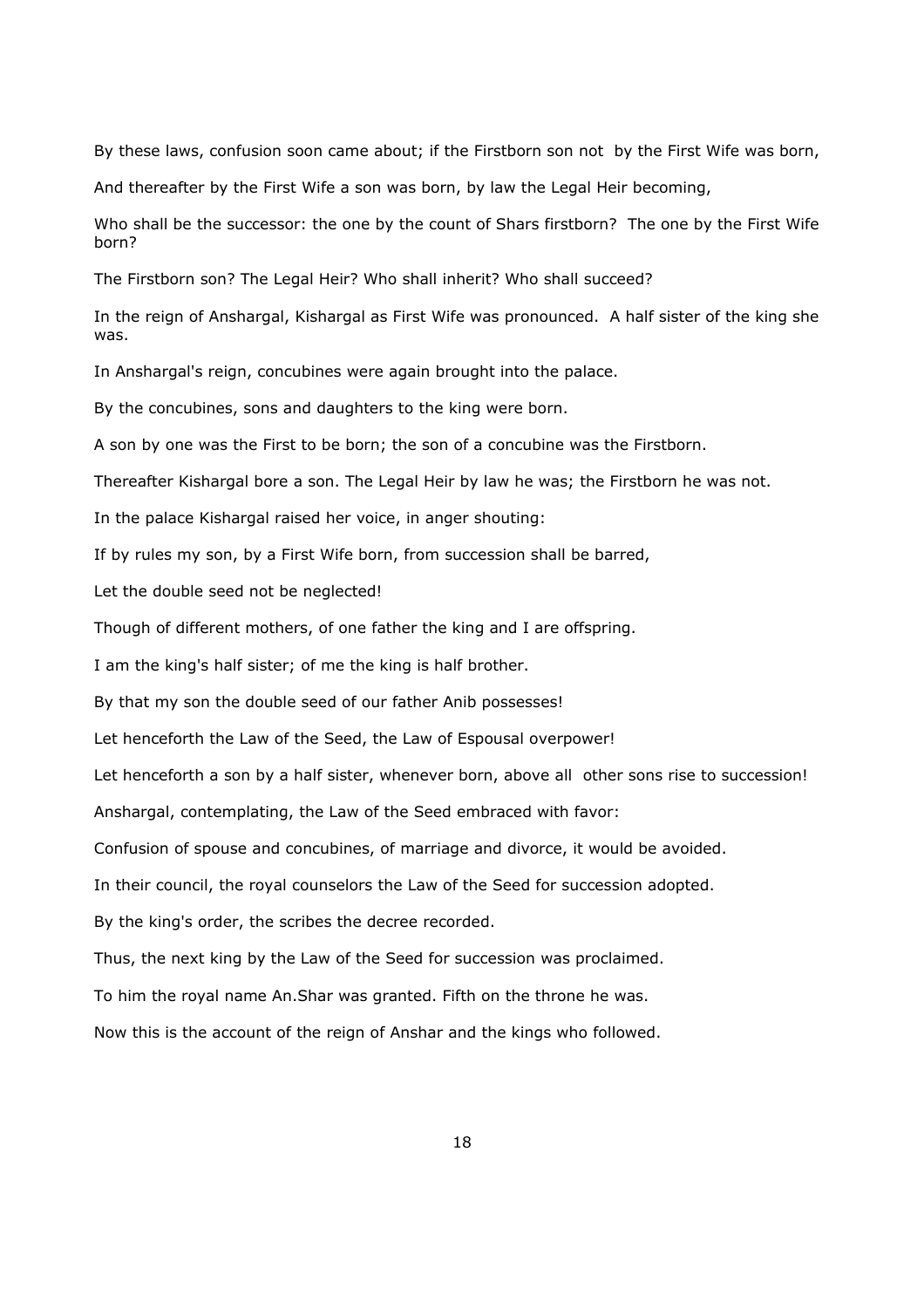When the law was changed, the other princes were contending. Words there were, rebellion there was not.

As his spouse Anshar a half sister chose. He made her First Wife; by the name Ki.Shar she was called.

Thus was by this law the dynasty continued.

In the reign of Anshar, the fields diminished their yields, fruits and grains lost abundance.

From circuit to circuit, nearing the Sun heat grew stronger; in the faraway abode, coolness was more biting.

In Agade, the throne city, the king those of great understanding assembled.

Learned savants, those of great knowledge, to inquire were commanded.

The land and the soil they examined, the lakes and streams they put to the test.

It has happened before, some gave an answer: Nibiru in the past colder or warmer has grown;

A destiny it is, in the Circuit of Nibiru embedded!

Others of know edge, the circuit observing, Nibiru's destiny to blame did not consider.

In the atmosphere a breaching ha, occurred; that was their finding.

Volcanoes, the atmosphere, forebear, less belching were spitting up!

Nibiru's air has thinner been made, the protective shild has been diminished!

In the reign of Anshar and Kishar, pestilences art field made appearance; toil could them not overcome

Their son En.Shar then the throne ascended; Of the dynasty the sixth he was.

Lordly Master of the Shar the name did signify.

With great understanding he was born, with much learning he mastered much knowledge.

To remedy the afflictions ways he sought; of Nibiru heavenly circuit he made much study.

In its loop, of the Sun's family five members it embraced, planets of dazzling beauty.

For cures to the afflictions, their atmospheres he caused to be examined.

To each he gave a name, ancestral forefathers he honored; as heavenly couples he them considered.

An and Antu, the twin like planets, he called the first two to be encountered.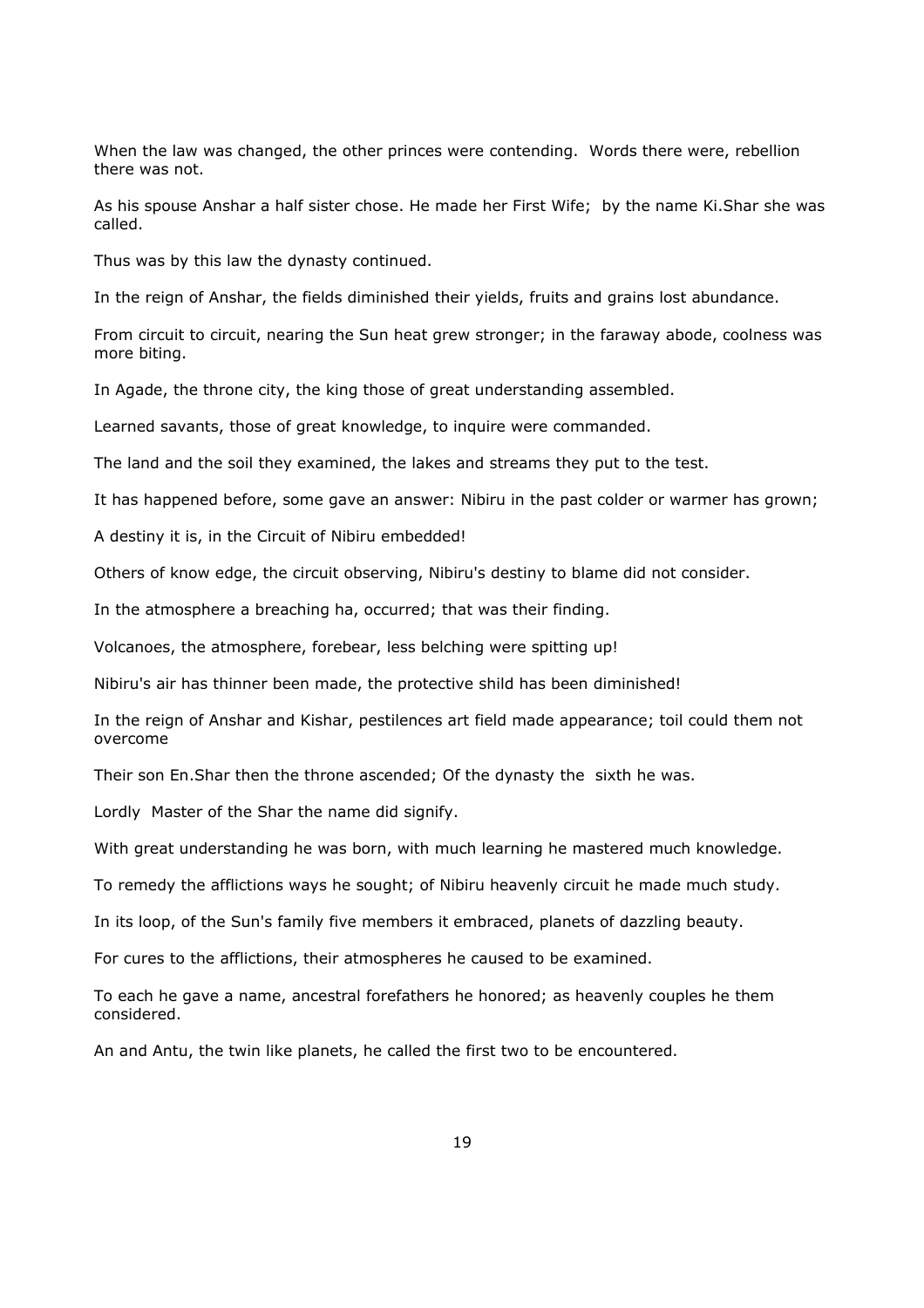Beyond in Nibiru's circuit were Anshar and Kishar, in their size the largest.

As a messenger Gaga among the others coursed, sometimes first Nibiru to meet.

Five in all were Nibiru's heavenly greeters as the Sun it circled.

Beyond, like a boundary, the Hammered Bracelet the Sun encircled;

As a guardian of the heaven's forbidden region with havoc it protected.

Other children of the Sun, four in number, from intrusion the bracelet shielded.

The atmospheres of the five greeters Enshar set out to study.

In its repeating circuit, the five in Nibiru's loop carefully were examined.

What atmospheres they possessed by observation and with celestial chariots intensely were examined.

The findings were astounding, the discoveries confusing.

From circuit to circuit Nibiru's atmosphere more breaching suffered.

In the councils of the learned, cures were avidly debated; ways to bandage the wound were urgently considered.

A new shield to embrace the planet was attempted; all that was thrust up back to the ground came down.

In the councils of the learned, the belching volcanoes were studied.

The atmosphere by belching volcanoes having been created, its wound by their diminished belching had come to be.

Let with invention new belching be encouraged, let volcanoes spew again! one savants group was saying.

How the feat to achieve, with what tools more belching to attain, none the king could inform.

In the reign of Enshar the breach in the skies grew bigger.

Rains were withheld, winds blew harder; springs from the depths did not arise.

In the lands there was an accusation; the breasts of mothers were dry.

In the palace there was distress; an accursation therein took hold.

As his First Wife, Enshar a half sister did espouse, by the Law of the Seed abiding.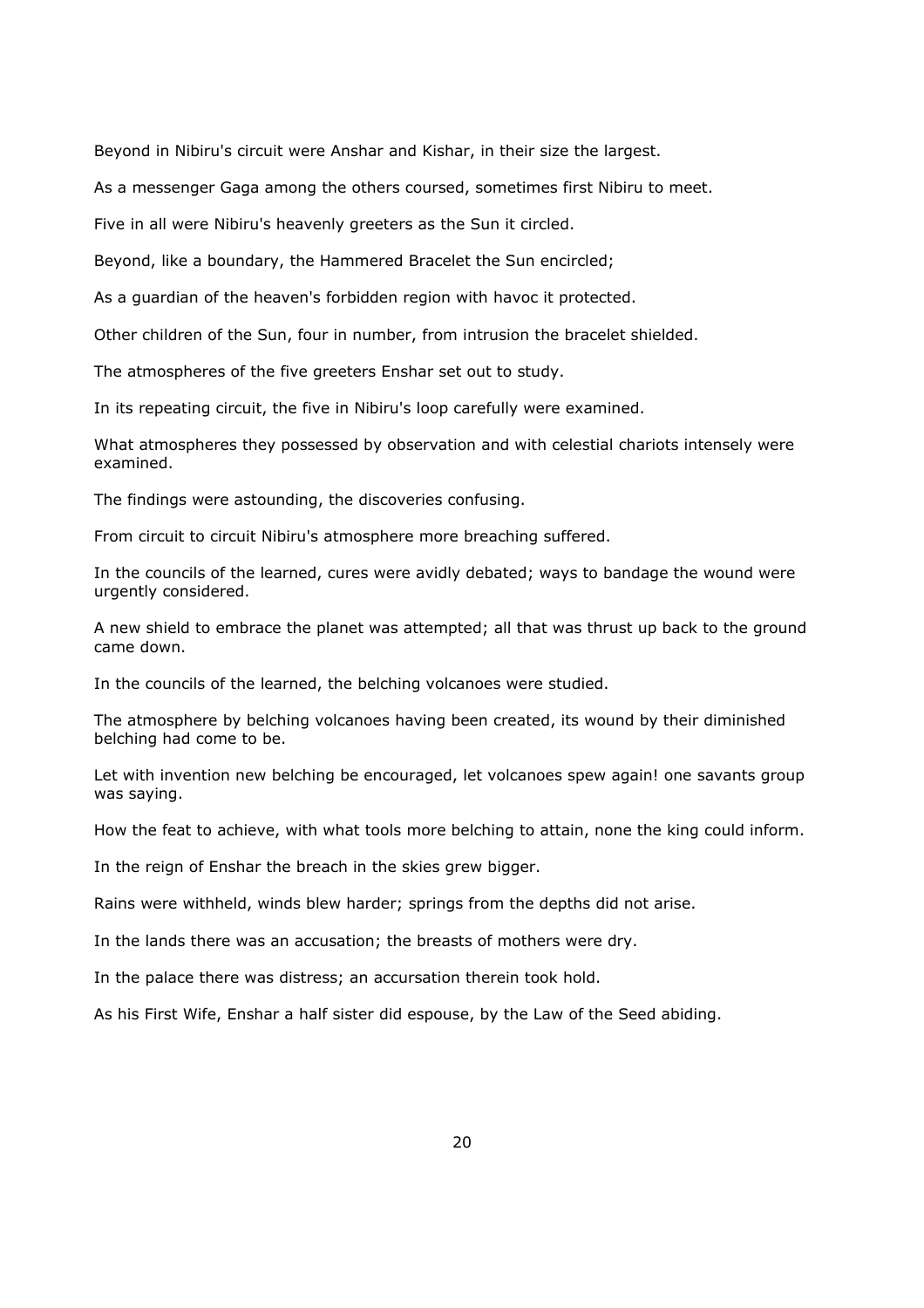Nin.Shar she was called bear of the Shars the Lady. A son she did not bear.

By a concubine to Enshar a son was born; the Firstborn son he was.

By Ninshar First Wife and half sister, a son was not brought forth.

By the Law of Succession, the concubine's son the throne ascended; the seventh to reign he was.

Du-Uru was his royal name; In the Dwelling Place Fashioned was its meaning;

In the house of Concubines, not in the palace, was he indeed conceived.

As his spouse a maiden from his youth beloved Duuru chose; by love, not by seed, a First Wife he selected.

Da.Uru was her royal name; She Who Is by My Side was the meaning.

In the royal court confusion was rampant. Sons were not heirs, wives were not half sisters.

In the land suffering was increasing. The fields forgot their abundance, among the people fertility was diminished.

In the palace fertility was absent; neither son nor daughter was brought forth.

Of An's seed seven were the rulers; then of his seed the throne was dry.

Dauru a child at the palace gateway found; as a son she embraced him.

Duuru in the end as a son him adopted, Legal Heir him decreed; Lahma, meaning Dryness, was his given name.

In the palace the princes were grumbling; in the Council of Counselors there were complaints.

In the end Lahma the throne ascended. Though not of An's seed, he was the eighth to reign.

In the councils of the learned, to heal the brach there were two suggestions:

One was to use a metal, gold was its name. On Nibiru it was greatly rare; within the Hammered Bracelet it was abundant.

It was the only substance that to the finest powder could be ground; lofted high to heaven, suspended it could remain.

Thus, with replenishments, the breach it would heal, protection make better.

Let celestial boats be built, let a celestial fleet the gold to Nibiru bring over!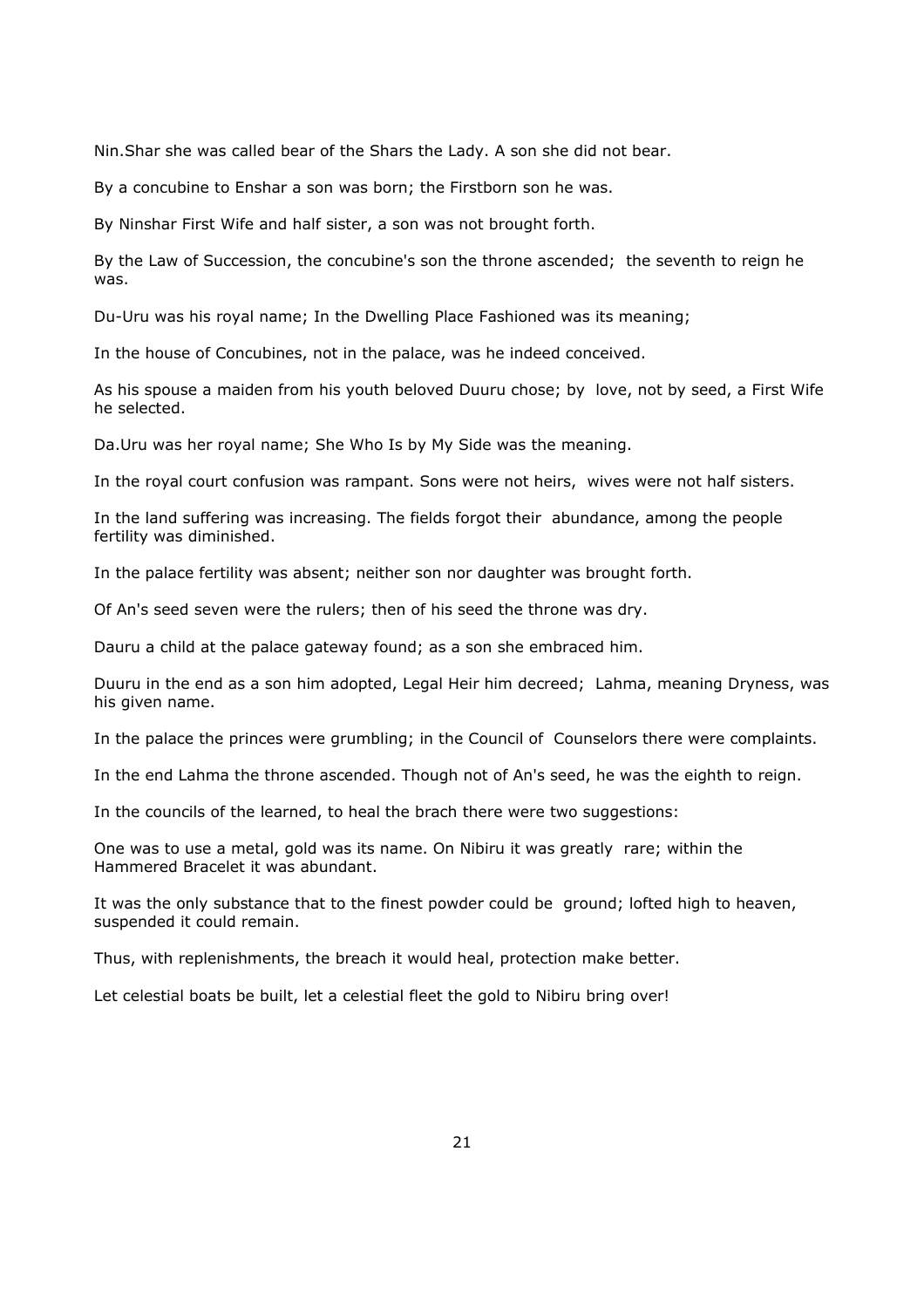Let Weapons of terror be created! was the other suggestion; weapons that the ground shake loose, the mountains split asunder;

With missiles the volcanoes to attack, their dormancy to bestir, their belching to increase,

The atmosphere to replenish, the breach to make disappear!

For a decision Lahma was too feeble; what choice to make he knew

One circuit Nibiru completed, two Shars Nibiru to count continued.

In the fields, affliction was net diminished. By volcanic belching the atmosphere was not repaired.

A third Shar passed, a forth was counted. Gold was not obtained.

In the land strife was abundant; food and water were not abundant.

In the land unity was gone; accusations were abundant.

In the royal court, savants were coming and going; counselors were rushing in and rushing out.

The king to their words paid no attention. Counsel from his spouse he only sought; Lahama was her name.

If destiny it be, let us beseech the Great Creator of All, to the king she said. Beseeching, net actings, provide the only hope!

In the royal court the princes were astir; at the king accusations were directed:

Foolishly, unreasoning, greater calamities instead of cure he brought forth!

From the olden storehouses, weapons were retrieved; of rebellion there was much speaking.

A prince in the royal palace was the first to take up arms.

By words of promise, the other princes he agitated; Alalu was his name.

Let Lahrna be the king no more! he shouted. Let decision supplant hesitation!

Come, let us unnerve the king in his dwelling; let him the throne abandon!

The princes to his words gave heed; the gate of the palace they rushed;

To the throne room, its entrance restricted, like onrushing waters they went.

To the tower of the palace the king escaped; Alalu was him pursuing.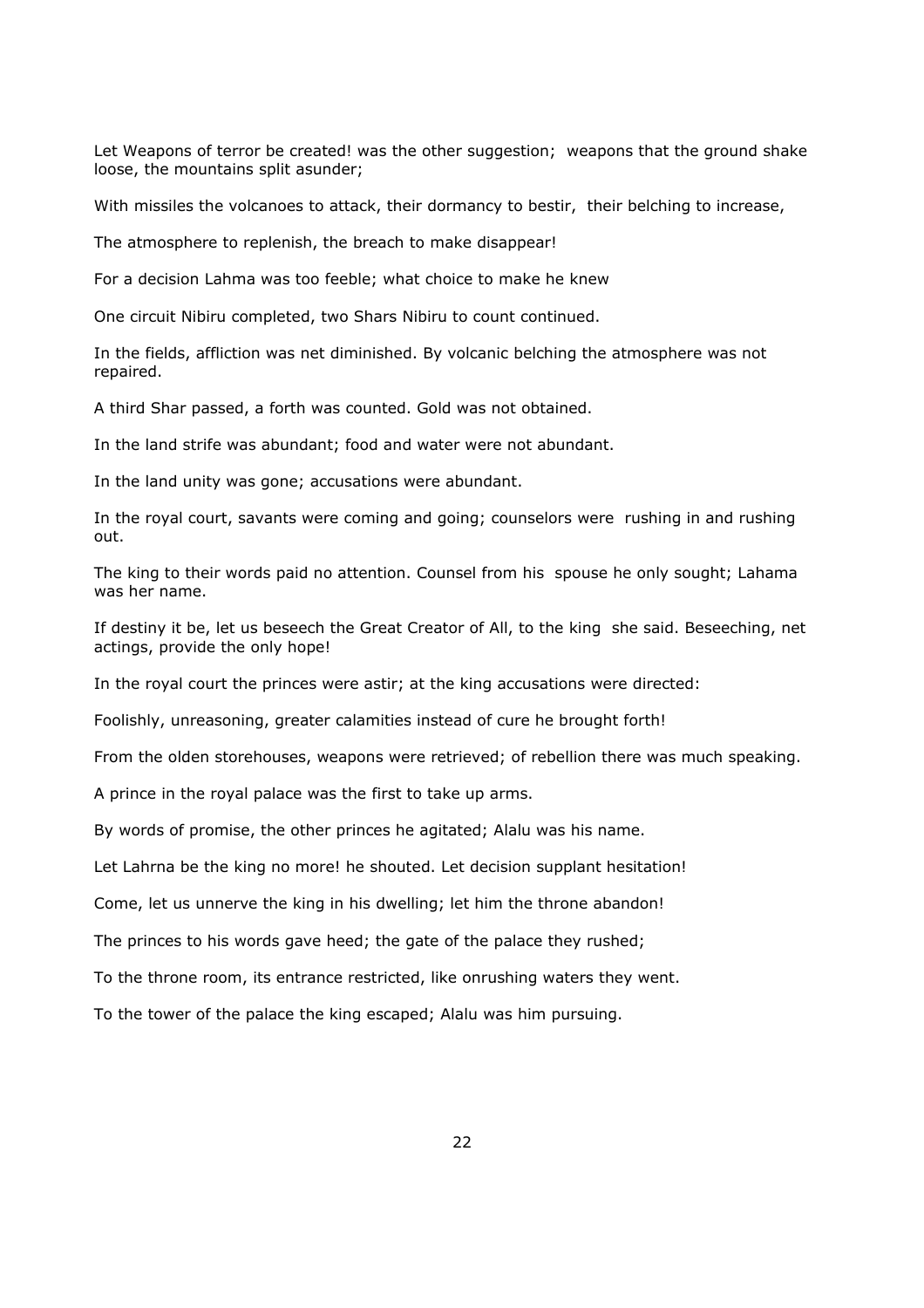In the tower there was a struggle; Lahma fell down to his death.

Lahma is no more! Alalu shouted. The king is no more, with glee he announced.

To the throne room Alalu rushed, on the throne he himself seated.

Without right or council, a king he himself pronounced.

In the land unity was lost; some by the death of Lahma rejoiced, others by Alalu's deed were saddened.

Now this is the account of the kingship of Alalu and of the going to Earth.

In the land unity was lost; about the kingship many were aggrieved.

In the palace princes were agitated; in the council, counselors were distraught.

From father to son, succession from An on the throne continued;

Even Lahma, the eighth, by adoption a son was proclaimed.

Who was Alalu? Was he a Legal Heir, was he Firstborn?

By what right did he usurp; was he not a king's slayer?

Before the Seven Who Judge Alalu was summoned, his fate to consider.

Before the Seven Who Judge, Alalu spread his pleas:

Though neither Legal Heir nor a son Firstborn, of royal seed indeed he was!

Of Anshargal am I descended, before the judges he claimed.

By a concubine, my ancestor was to him born; Alam was his name.

By the count of Shars, Alam was the Firstborn; the throne to him belonged;

By conniving, the queen his rights put aside!

A Law of the Seed from naught she created, for her son the kingship obtained.

Alarn of kingship she deprived; to her son instead it was granted.

By descent, of Alarn's generations am I continued; the seed of Anshargal is within me!

The Seven Who Judge to Alalu's words gave heed.

To the Council of Counselors they passed the matter, truth or false hood to ascertain,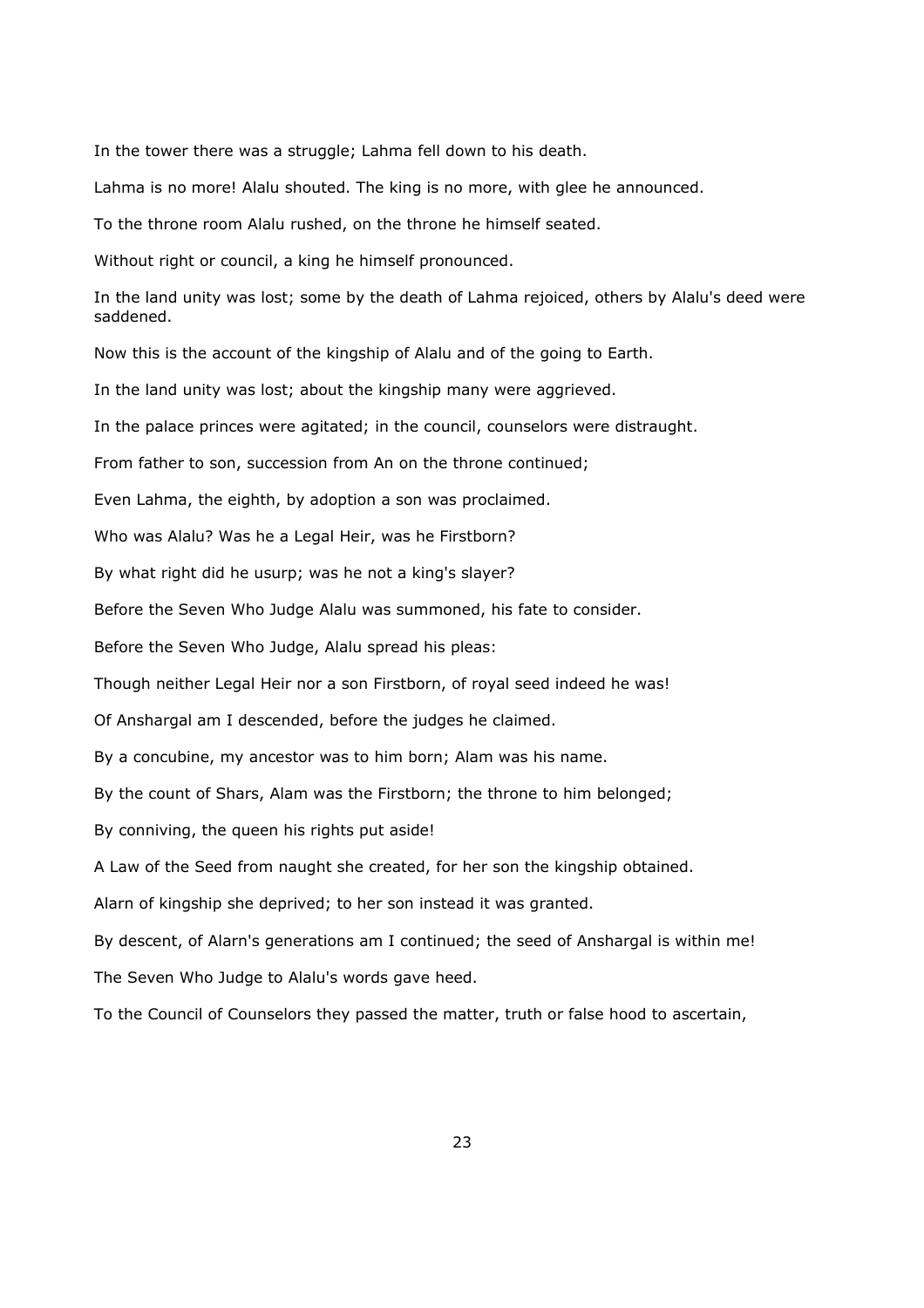The royal annals from the House of Records were brought forth; with much care they were read.

An and Antu the first royal couple were; three sons and no daughters to them were born.

The Firstborn was Anki; he died on the throne; he had no offspring.

The middle son in his stead the throne ascended; Anib was his name.

Anshargal was his Firstborn; the throne he ascended.

After him on the throne kingship by the Firstborn did not continue;

The Law of Succession by the Law of the Seed was supplanted.

A concubine's son was the Firstborn; by the Law of the Seed of kingship he was deprived.

The kingship instead to Kishargal's son was granted; her being a half sister of the king was the reason.

Of the concubine's son, the Firstborn, the annals made no record.

Of him I am descended! Alalu to the counselors cried out.

By the Law of Succession, to him kingship belonged; by the Law of Succession, to kingship am I now entitled!

With hesitation, the counselors of Alalu an oath of truth demanded.

Alalu swore the oath of life or death; as king the council him considered.

They summoned the elders, they summoned the princes; before them the decision was pronounced.

From among the princes a young prince stepped forward; about the kingship words he wished to say.

Succession must be reconsidered, to the assembly he said.

Though neither firstborn nor by the queen a son, of pure seed am I descended:

The essence of An in me is preserved, by no concubine diluted!

The counselors heard the words with amazement; the young prince to step closer they summoned.

They asked for his name. It is Anu; after my forefather An am I named!

They inquired about his generations; of An's three sons he them reminded:

Anki was the Firstborn, without son or daughter he died;

Anib was the middle son, instead of Anki the throne he ascended;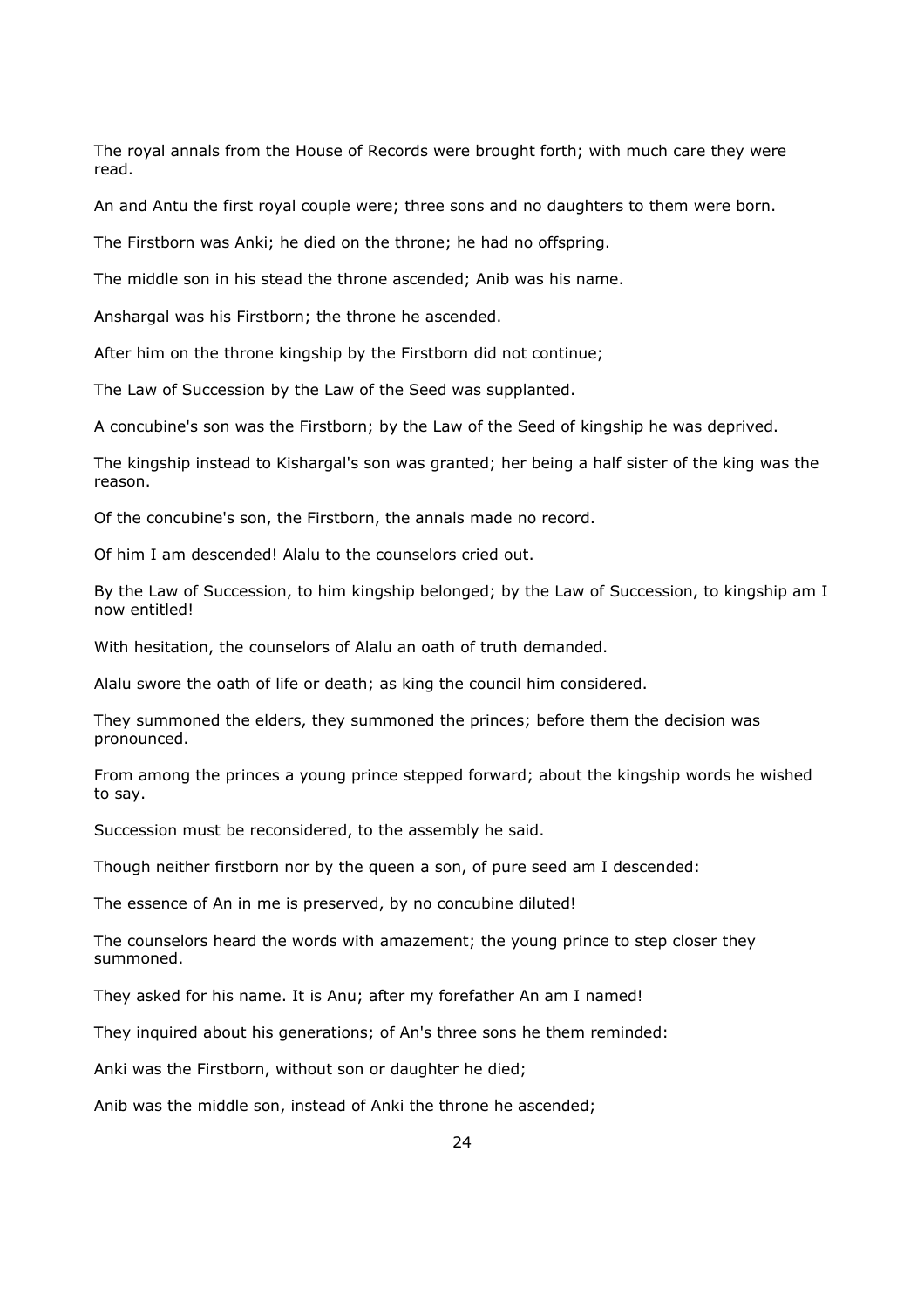Anib the daughter of his younger brother took to be wife; from them onward the succession is in the annals recorded.

Who was that younger brother; a son of An and Antu, one of purest Seed?

The counselors with wonderment looked at each other.

Enuru was his name! Anu to them announced; he was my great ancestor!

His spouse Ninuru was a half sister; her son was firstborn; Enama was his name.

His wife was a halt sister, by laws of seed and succession a son she bore him.

Of pure descent the generations continued, by law and by seed perfect!

Anu, after our forefather An, did my parents name me;

From the throneship we were removed; from An's pure seed we were not removed!

Let Anu be king! many counselors shouted. Let Alalu he removed!

Others caution did counsel: Let strife be prevented, let unity prevail!

They called in AIa1u, the discovered findings to be told.

To the prince Anu, Alalu his arm in embrace offered; to Anu he thus said:

Though by different offsprings, of one ancestor we are both descended;

Let us live in peace, together Nibiru to abundance return!

Let me keep the throne, let you keep the succession!

To the council words he directed: Let Anu Crown Prince be, let him be my successor!

Let his son my daughter espouse, let succession be united!

Anu bowed before the council, to the assembly he thus declared:

AIalu's cupbearer I shall be, his successor-in-waiting; a son of mine a daughter of his as bride shall choose.

That was the council's decision; in the royal annals it was inscribed.

In this manner Alalu, on the throne remained seated.

He summoned the sages, savants and commanders he consulted; for deciding he gained much knowledge.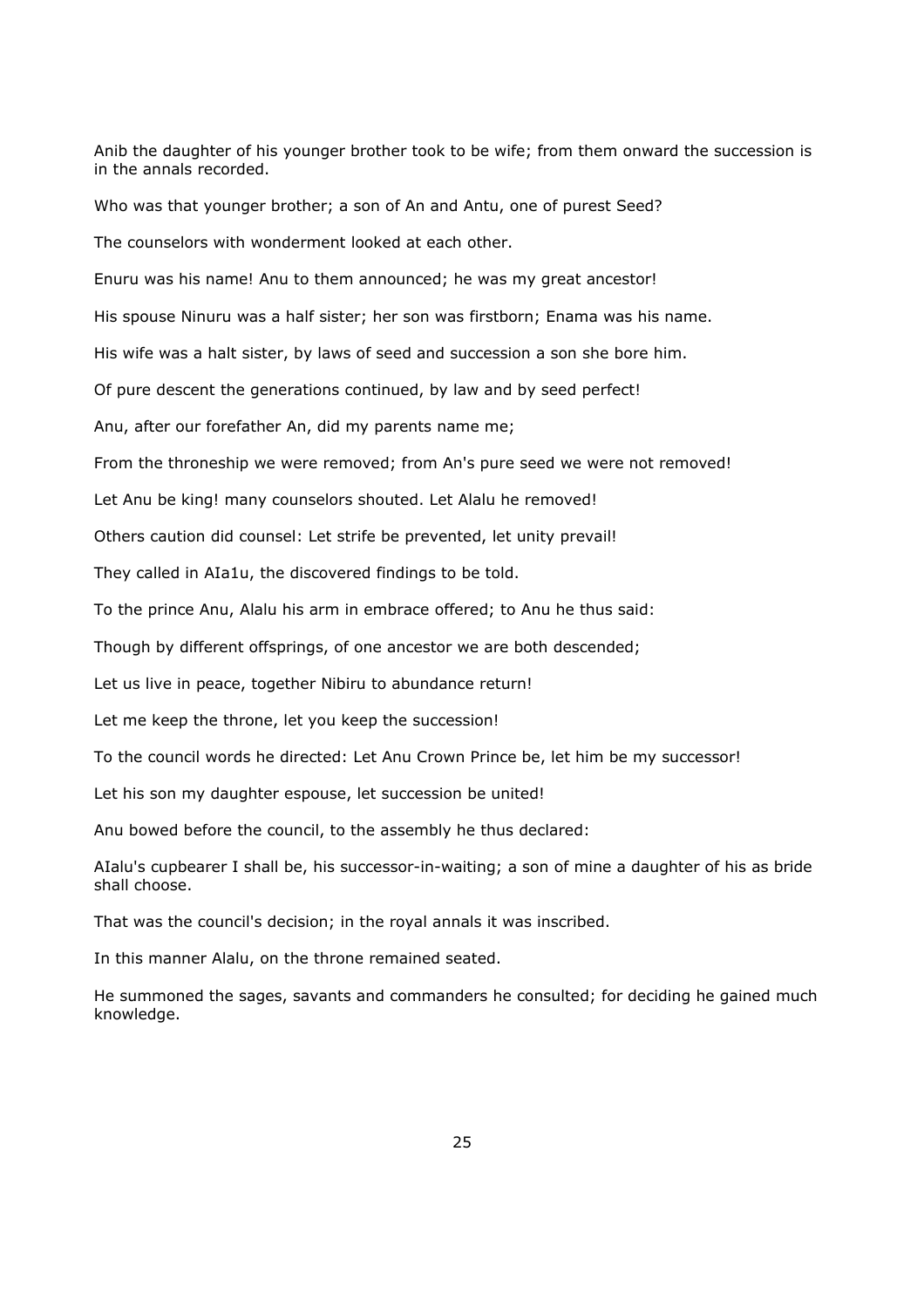Let celestial boats be constructed, he decided, to seek the gold in the Hammered Bracelet, he decided.

By the Hammered Bracelets the boats were crushed; none of them returned.

Let with Weapons of Terror the bowels, of Nibirru be cut open, let volcanoes again erupt! he then commanded.

With Weapons of Terror skyborne chariots were armed, with terror missiles from the skies were volcanoes struck.

The mountains swayed, the valleys shuddered as great brilliances with thunder, exploded.

In the land there was much rejoicing; of abundance there were expectations.

In the palace, Anu was for Alalu the cupbearer.

He would bow at Alalu's feet, set the drinking cup in Alalu's hand.

Alalu was the king; Anu as a servant by him was treated.

In the land rejoicing receded; rains were withheld, winds blew harder,

The belching by volcanoes did not increase, the breach in the atmosphere did not heal.

In the heavens Nibiru its circuits kept coursing; from circuit to circuit heat and cold grew harder to suffer.

The people of Nibiru ceased to revere their king; instead of relief; misery he caused!

Alalu on the throne remained seated.

The strong and wise Anu, foremost among the princes, was standing before him.

He would bow to Alalu's feet, set the drinking cup in Alalu's hand.

For nine counted periods Alalu was king on Nibiru.

In the ninth Shar, Anu gave battle to Alalu.

To hand-to-hand combat, with bodies naked, Alalu he challenged. Let the winner be king, Anu said.

They grappled with each other in the public square; doorposts trembled and walls shook.

Alalu bent his knee; to the ground he fell on his chest.

Alalu in combat was defeated; by acclaim Anu was hailed as king

Anu to the palace was escorted; Altalu to the palace did not return.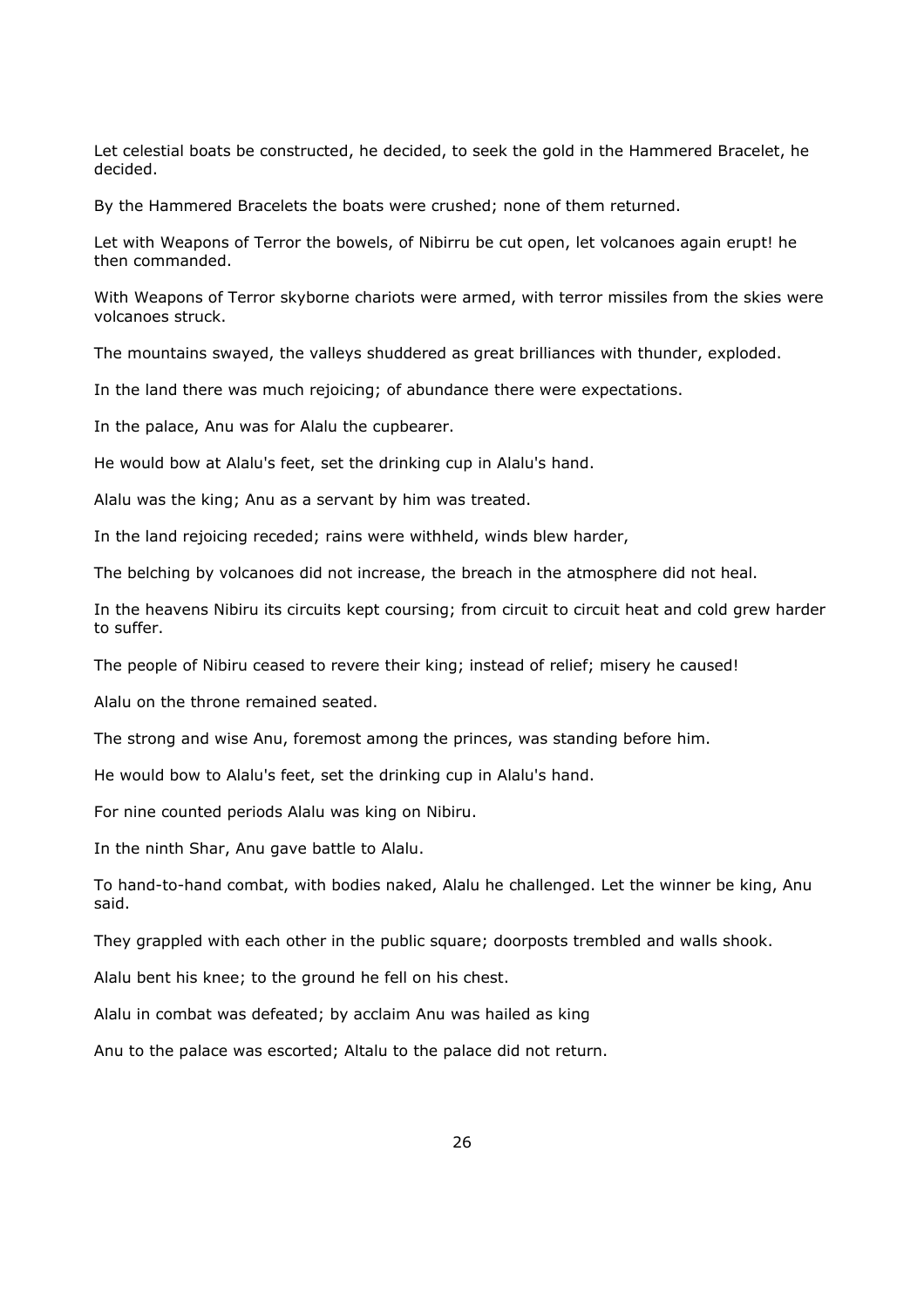From the crowds he stealthily escaped; of doing like Lahma he was fearful. Unbeknownst to others, to the place of the celestial chariots he hurriedly went. Into a missile-throwing chariot Alalu climbed; its hatch behind him he closed. The forepart chamber he entered; the commander's seat he occupied. That-Which-Shows-the-Way he lit up, with bluish aura the chamber filling. The Fire Stones he stirred up; their hum like music was enthralling. The chariot's Great Cracker he enlivened; a reddish brilliance it was casting. Unbeknownst to others, in the celestial boat Alalu from Nibiru escaped.

To snow-hued Earth Alalu set his course; by a secret from the Beginning he chose his destination.

### **Synopsis of the Second Tablet**

Alalu's flight in a nuclear-armed spacecraft He sets his course to Ki, the seventh planet (Earth) Why he expects to find gold on Earth The solar-system's cosmogony; Taiamat's water and gold The appearance of Nibiru from outer space The Celestial Battle and Tiamat's breakup Earth, half of Tiamat, inherits her waters and gold Kingu, Tiamat's main satellite, becomes the Moon of Earth Nibiru is destined to forever orbit the Sun Alalu's arrival and landing on Earth Alalu, discovering gold, holds Nibiru's fate in his hands

## **THE SECOND TABLET**

To snow-hued Earth Alalu set his course; but secret from the Beginning he chose his destination.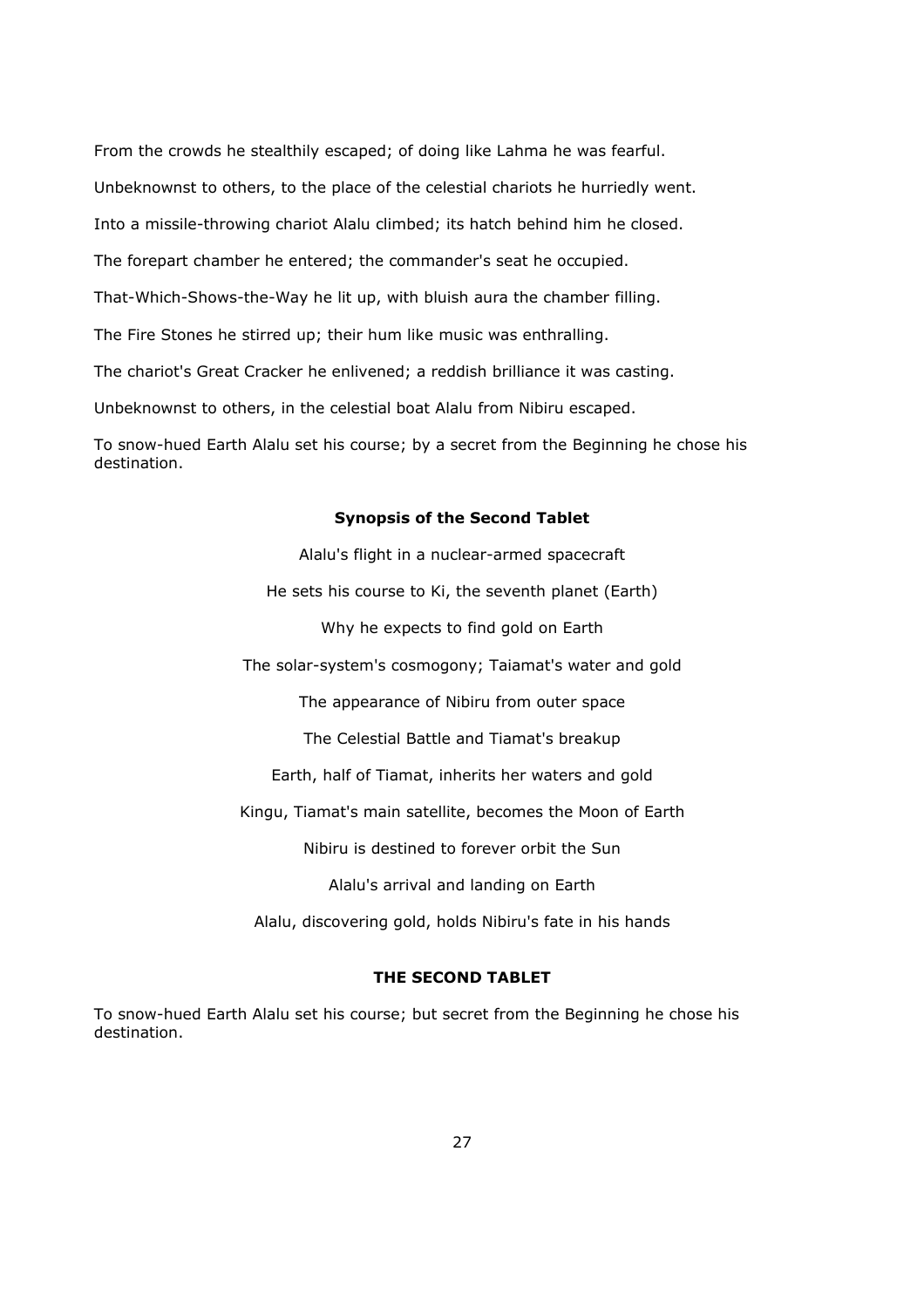To regions forbidden Alalu made his way; no one has gone there before,

No one at the Hammered Bracelet a crossing had attempted.

A secret from the Beginning Alalu's course has determined,

The fate of Nibiru in his hands it placed, by a scheme his kingship to make universal!

On Nibiru exile was certain, there death itself he was chancing.

In his scheme, risk was in the journey; eternal glory of success was the reward!

Riding like an eagle, Alalu the heavens scanned; below, Nibiru was a ball in a voidness hanging.

Alluring was its figure, its radiance emblazoned the surrounding heavens.

Its measure was enormous, its belchings fire blazed forth.

Its life sustaining envelope, its hue a redness, was like a sea churning;

In its midst the breach was distinct, like a darkened wound.

He looked down again; the wide breach turned into a small tub.

He looked again, Nibiru's great ball turned into a small fruit;

The next time he looked, in the wide dark sea Nibiru disappeared.

Remorse the heart of Alalu grasped, fear held him in its hands; decision to hesitation turned. To halt in his tracks Alalu considered; then from audacity to decision he returned.

A hundred leagues, a thousand leagues the chariot was coursing; ten thousand leagues the chariot was journeying.

In the wide heavens darkness was the darkest; in the faraway, distant stars their eyes were blinking.

More leagues Alalu traveled, then a sight of great joy met his gaze:

In the expanse of the heavens, the celestials' emissary was him greeting!

Little Gaga, the One Who Shows the Way, by its circuit Alalu was greeting, to him a welcome extending.

With a leaning gait, before and after the celestial Antu it was destined to travel,

To face forward, to face backward, with two facings was it endowed.

Its appearance as first to greet Alalu as a good omen he at once considered;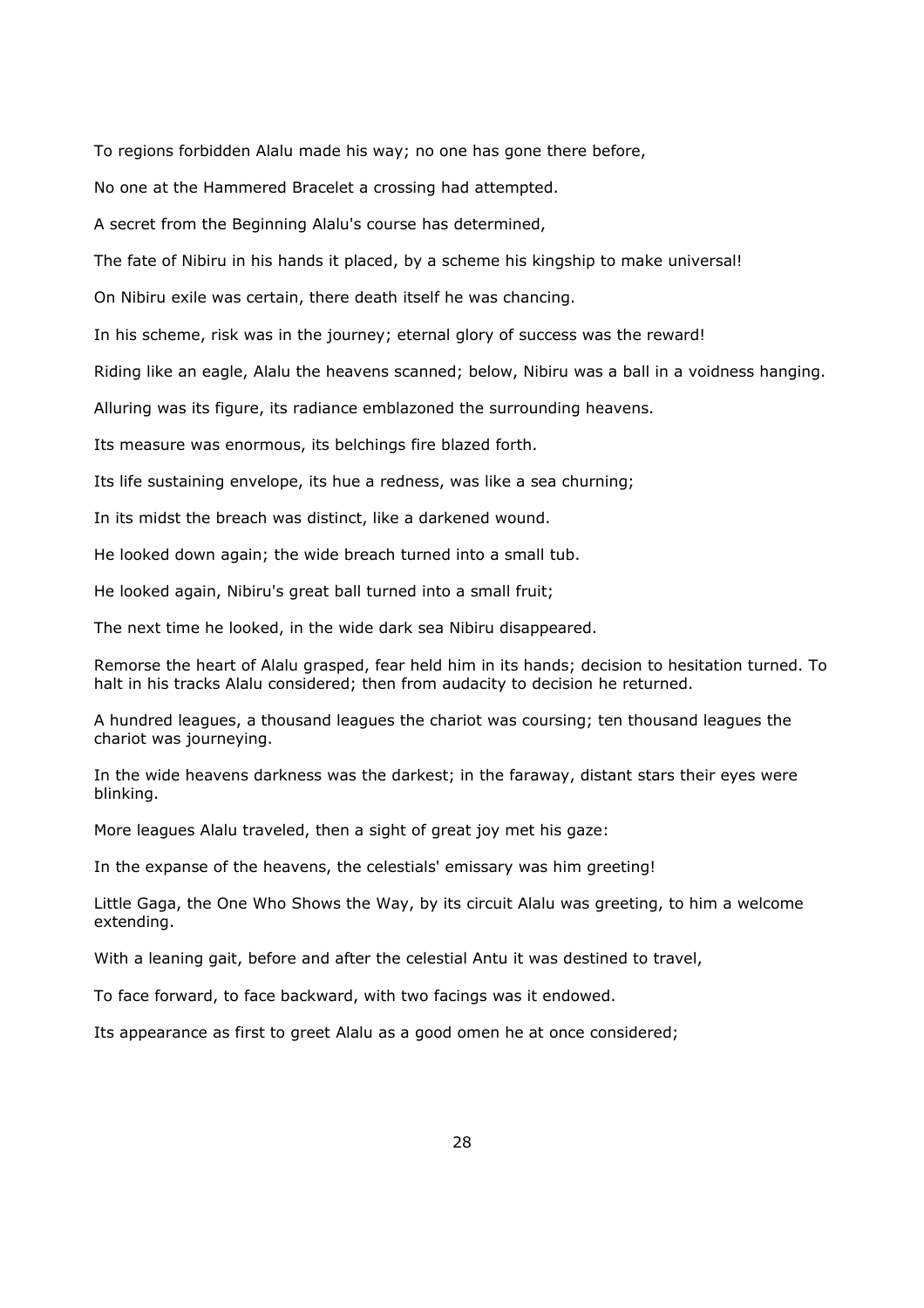By the celestial gods he is welcomed! So was his understanding.

In his chariot Alalu followed Gaga's path; to the second god of the heavens it was directing.

Soon celestial Antu, its name by King Enshar was given, in the deep's darkness was looming;

Blue as pure waters was her hue; of the Upper Waters she was the commencement.

Alalu by the sight's beauty was enchanted; to course at a distance he continued.

In the far beyond Antu's spouse began to shimmer, by size Antu's the equal;

As his spouse's double, by a greenish blueness was An distinguished.

A dazzling host encircled it on its side; with firm grounds they were provided.

To the two celestials Alalu bade a fond farewell, the path of Gaga still discerning.

The way it was showing to its olden master, of whom it was once the counselor:

To Anshar, the Foremost Prince of the heavens, the course was a-turning.

By the speeding chariot, Alalu the ensnaring pull of Anshar could tell;

With bright rings of dazzling colors the chariot it was enchanting!

His gaze Alalu to one side quickly turned, That Which Shows the Way with might he diverted.

A sight most awesome then to him appeared: In the faraway heavens the family's bright star he discerned!

A sight most frightening the revelation followed:

A giant monster, in its destiny moving, upon the Sun a darkening cast; Kishar its creator swallowed!

Frightening was the occurrence; an evil omen, Alalu indeed thought.

The giant Kishar, foremost of the Firm Planets, its size was overwhelming.

Swirling storms obscured its face, colored spots they moved about;

A host beyond counting, some quickly, some slowly, the celestial god encircled.

Troublesome were their ways, back and forth they were surging.

Kishar itself a spell was casting, divine lightnings it was thrusting.

As Alalu looked on, his course became upset,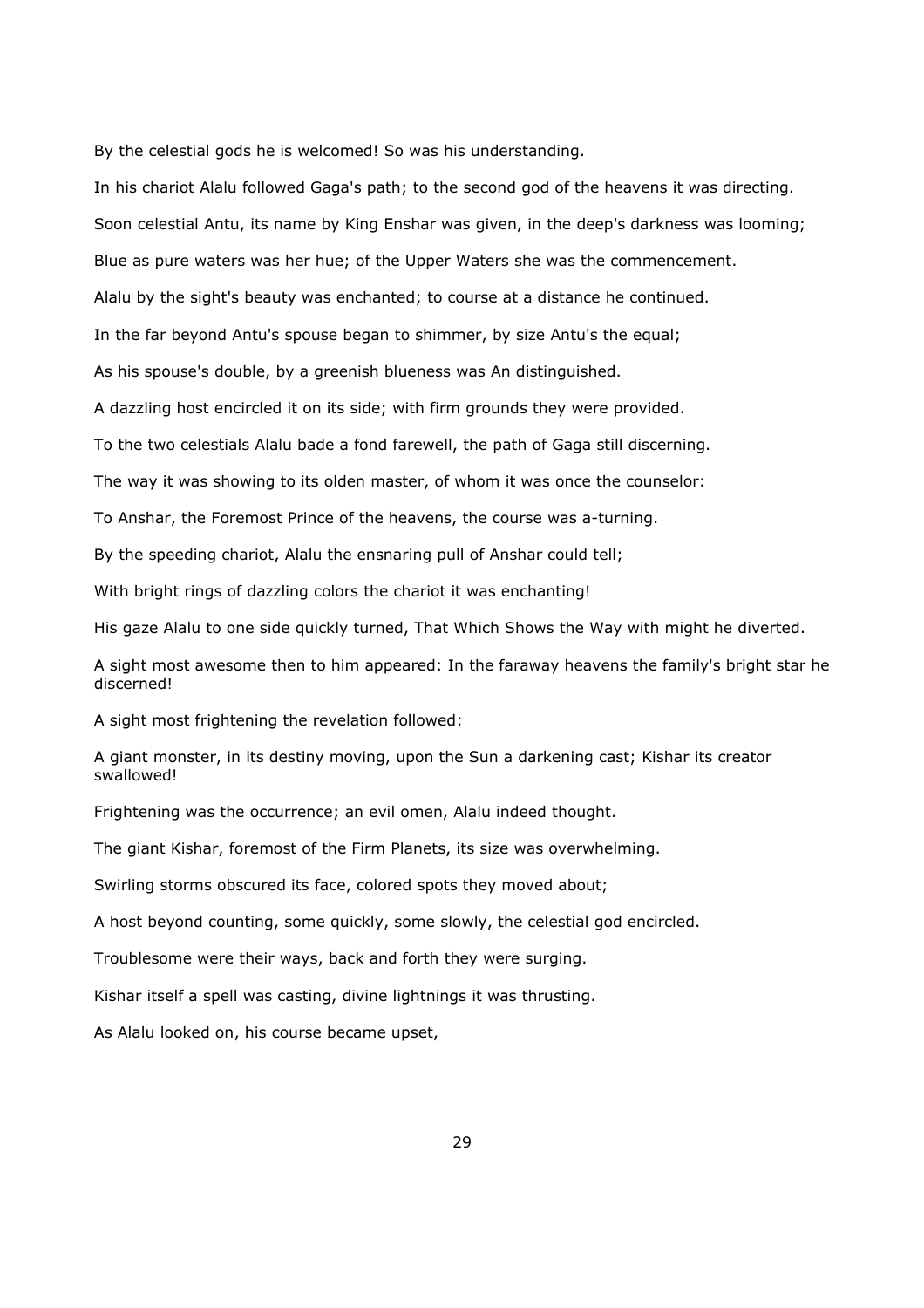His direction was distracted, his doings became confused.

Then the deepness darkening began to depart: Kishar on his destiny continued to circuit.

Slowly moving, its veil from the shining Sun it lifted; the One from the Beginning came fully into view.

Joy in Alalu's heart was not long-lasting;

Beyond the fifth planet the utmost danger was lurking, so indeed he knew.

The Hammered Bracelet ahead was reigning, to demolish it was awaiting!

Of rocks and boulders was it together hammered, like orphans with no mother they banded together.

Surging back and forth, a bygone destiny they, followed;

Their doings were loathsome; troubling were their ways.

Nibiru's probing chariots like preying lions they devoured;

The precious gold, needed for surviving, they refused to dislodge.

The chariot of Alalu toward the Hammered Bracelet was headlong moving,

The ferocious boulders in close combat to boldly face.

Alalu the Fire Stones in his chariot more strongly stirred up,

That Which Shows the Way with steady hands he directed.

The ominous boulders against the chariot charged forward, like an enemy in battle attacking.

Toward them Alalu a death-dealing missile from the chariot let loose;

Then another and another against the enemy the terror weapons he thrust.

As frightened warriors the boulders turned back, a path for Alalu granting.

Like by a spell the Hammered Bracelet a doorway to the king it opened.

In the dark deepness Alalu the heavens could clearly see;

By the Bracelet's ferocity he was not defeated, his mission was not ended!

In the distance, the Sun's fiery ball its brilliance was sending forth;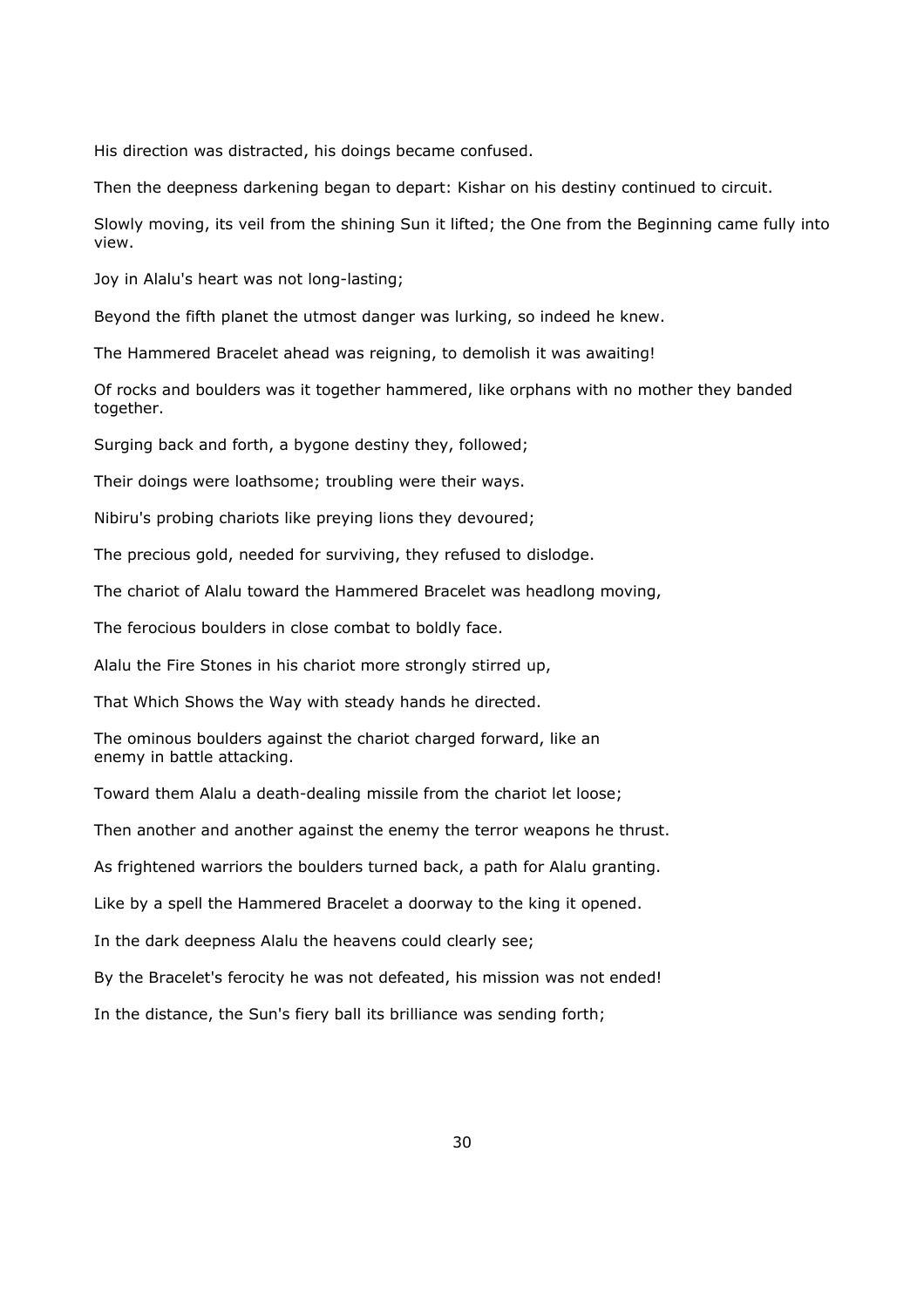Welcoming rays toward Alalu it was emitting.

Before it, a red-brown planet on its circuit was coursing; the sixth in the count of celestial gods it was.

Alalu could but glimpse it: On its destined course from Alalu's path it was quickly moving.

Then snow-hued Earth appeared, the seventh in the celestial count.

Toward the planet Alalu set his course, to a destination most inviting. Smaller than Nibiru was its alluring ball, weaker than Nibiru's was its attracting net.

Its atmosphere thinner than Nibiru's was, clouds were within it swirling.

Below, the Earth to three regions was divided:

Snow white at the top and on the bottom, blue and brown in between.

Deftly Alalu spread the chariot's arresting wings around the Earth's ball to circle.

In the middle region dry lands and watery oceans he could discern.

The Beam That Penetrates downward he directed, Earth's innards to detect.

I have attained it! ecstatically he shouted:

Gold, much gold, the beam has indicated; it was beneath the dark-hued region, in the waters it was too!

With pounding heart Alalu a decision was contemplating:

Shall he on the dry land his chariot bring down, perchance to crash and die?

Shall he to the waters his course direct, to perchance into oblivion sink?

Which way shall he survive, will he the treasured gold discover?

In the Eagle's seat Alalu was not stirring; to fate's hands the chariot he entrusted.

Fully caught in Earth's attracting net, the chariot was moving faster.

Its spread wings became aglow; Earth's atmosphere like an oven was.

Then the chariot shook, emitting a mortifying thunder.

With abruptness the chariot crashed, with a suddenness altogether stopping.

Senseless from the shaking, stunned by the crash, Alalu was without moving.

Then he opened his eyes and knew he was among the living;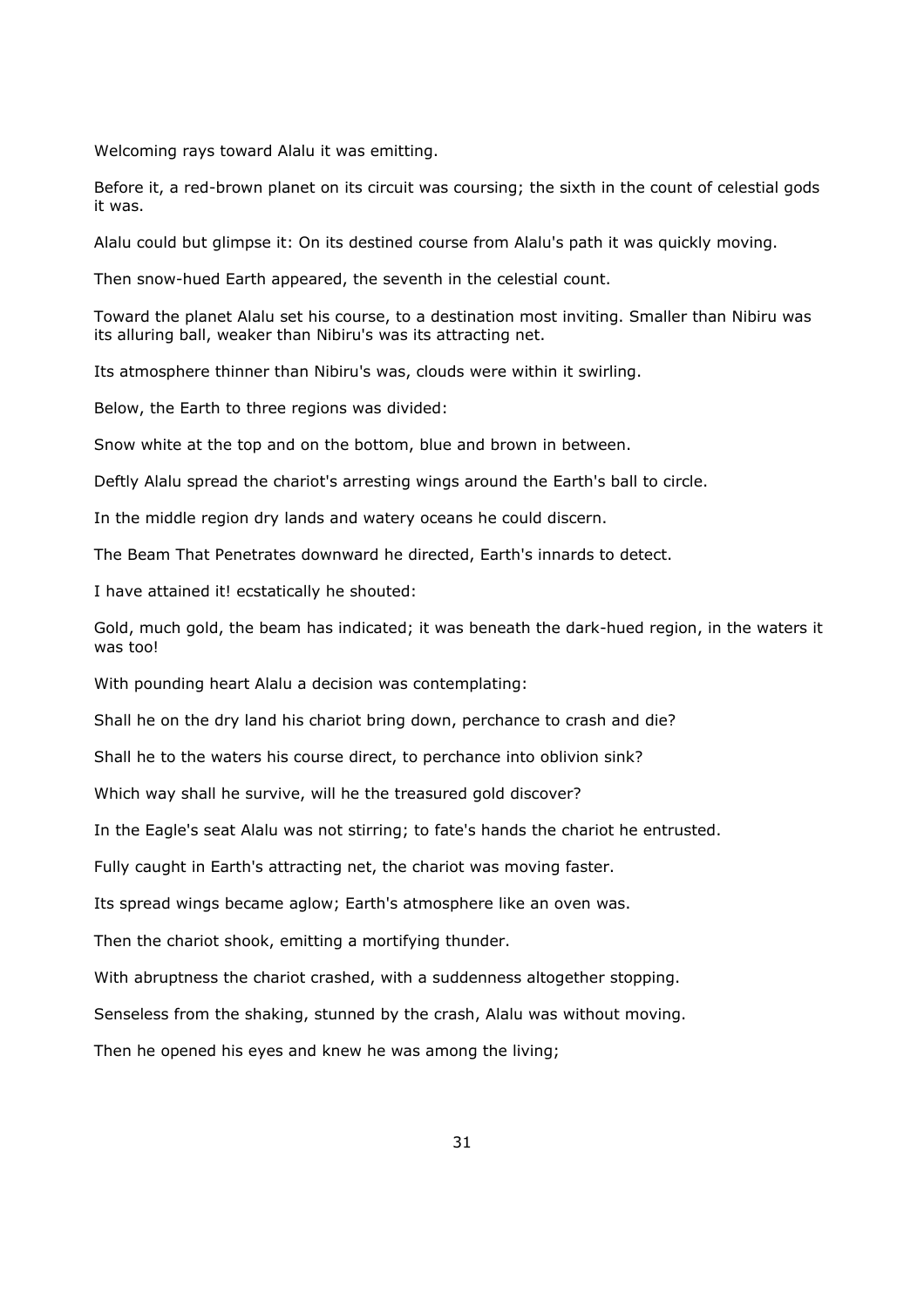At the planet of gold he victoriously arrived.

Now this is the account of the Earth and its gold;

It is an account of the Beginning and how the celestial gods created were.

In the Beginning,

When in the Above the gods in the heavens had not been called into being,

And in the Below Ki, the Firm Ground, had not yet been named,

Alone in the void there existed Apsu, their Primordial Begetter.

In the heights of the Above, the celestial gods had not yet been created;

In the waters of the Below, the celestial gods had not yet appeared.

Above and Below, the gods had not yet been formed, destinies were not yet decreed.

No reed had yet been formed, no marshland had appeared;

Alone did Apsu reign in the void.

Then by his winds the primordial waters were mingled,

A divine and artful spell Apsu upon the waters cast.

On the void's deep he poured a sound sleep;

Tiamat, the Mother of All, as a spouse for himself he fashioned.

A celestial mother, a watery beauty she was indeed!

Beside him Apsu little Mummu then brought forth,

As his messenger he him appointed, a gift for Tiamat to present.

A gift resplendent to his spouse Apsu granted:

A shining metal, the everlasting gold, for her alone to possess!

Then it was that the two their waters mingled, divine children between them to bring forth.

Male and female were the celestials created; Lahmu and Lahamu by names they were called.

In the Below did Apsu and Tiamat make them an abode.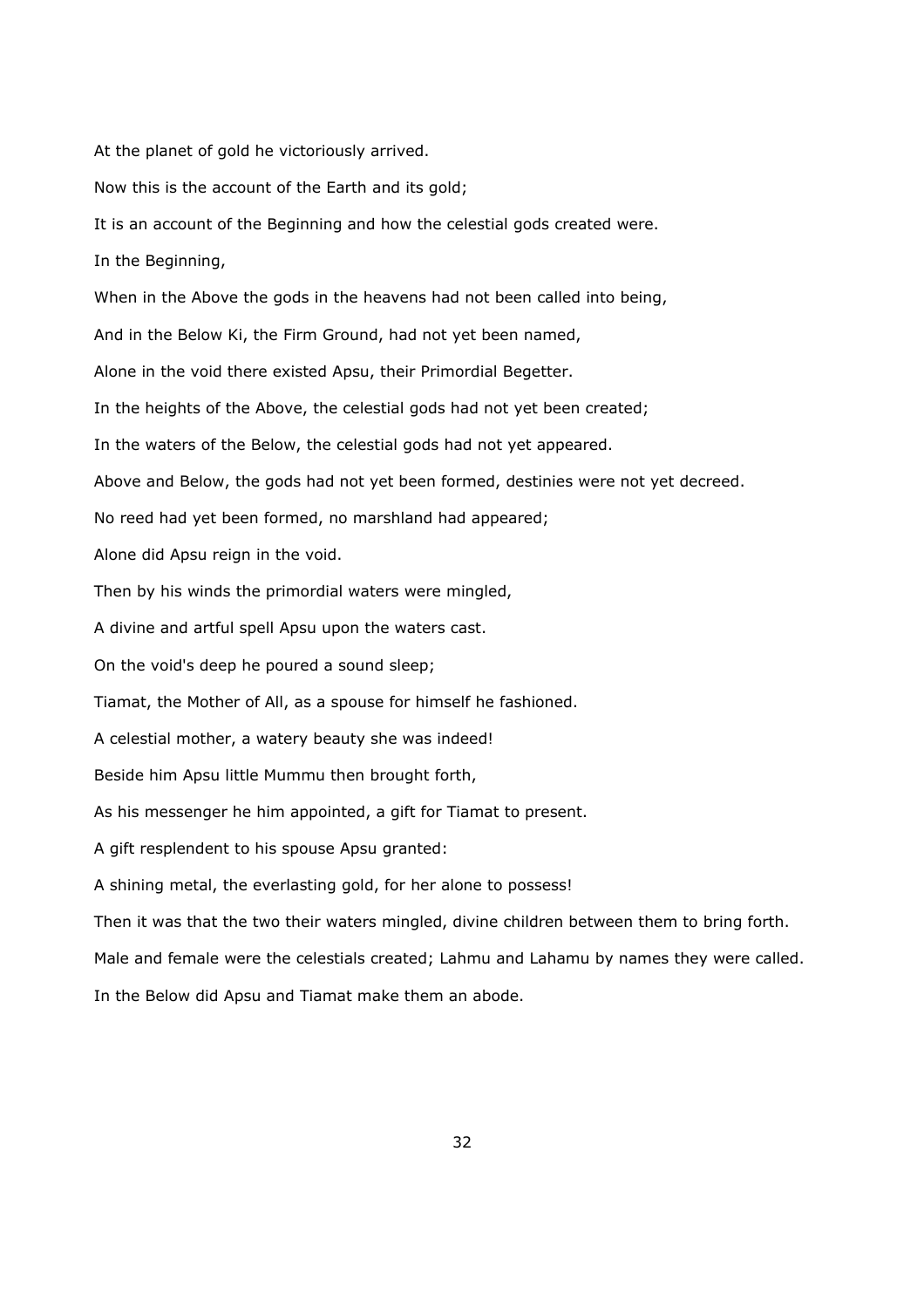Before then had grown in age and in stature, In the waters of the Above Anshar and Kishar were formed; Surpassing their brothers in size they were. As a celestial couple the two were fashioned; A son, An, in the distant heavens was their heir. Then Antu, to be his spouse, as An's equal was brought forth; As a boundary of the Upper Waters their abode was made. Thus were three heavenly couples, Below and Above, in the depths created; By names they were called, the family of Apsu with Mummu and Tiamat they formed. At that time, Nibiru had not yet been seen, The Earth was not yet called into being. Mingled were the heavenly waters; by a Hammered Bracelet they were not yet separated. At that time, circuits were not yet fully fashioned; The destinies of the gods were not yet firmly decreed; The celestial kinfolk banded together; erratic were their ways. Their ways to Apsu were verily loathsome; Tiamat, getting no rest, was aggrieved and raged. A throng to march by her side she formed, A growling, raging host against the sons of Apsu she brought forth. Withal eleven of this kind she brought forth; She made the firstborn, Kingu, chief among them. When the celestial gods of this did hear, for council they rallied. Kingu she has elevated, to rank as An command to him she gave! to each other they said. A Tablet of Destiny to his chest she has attached, his own circuit to acquire,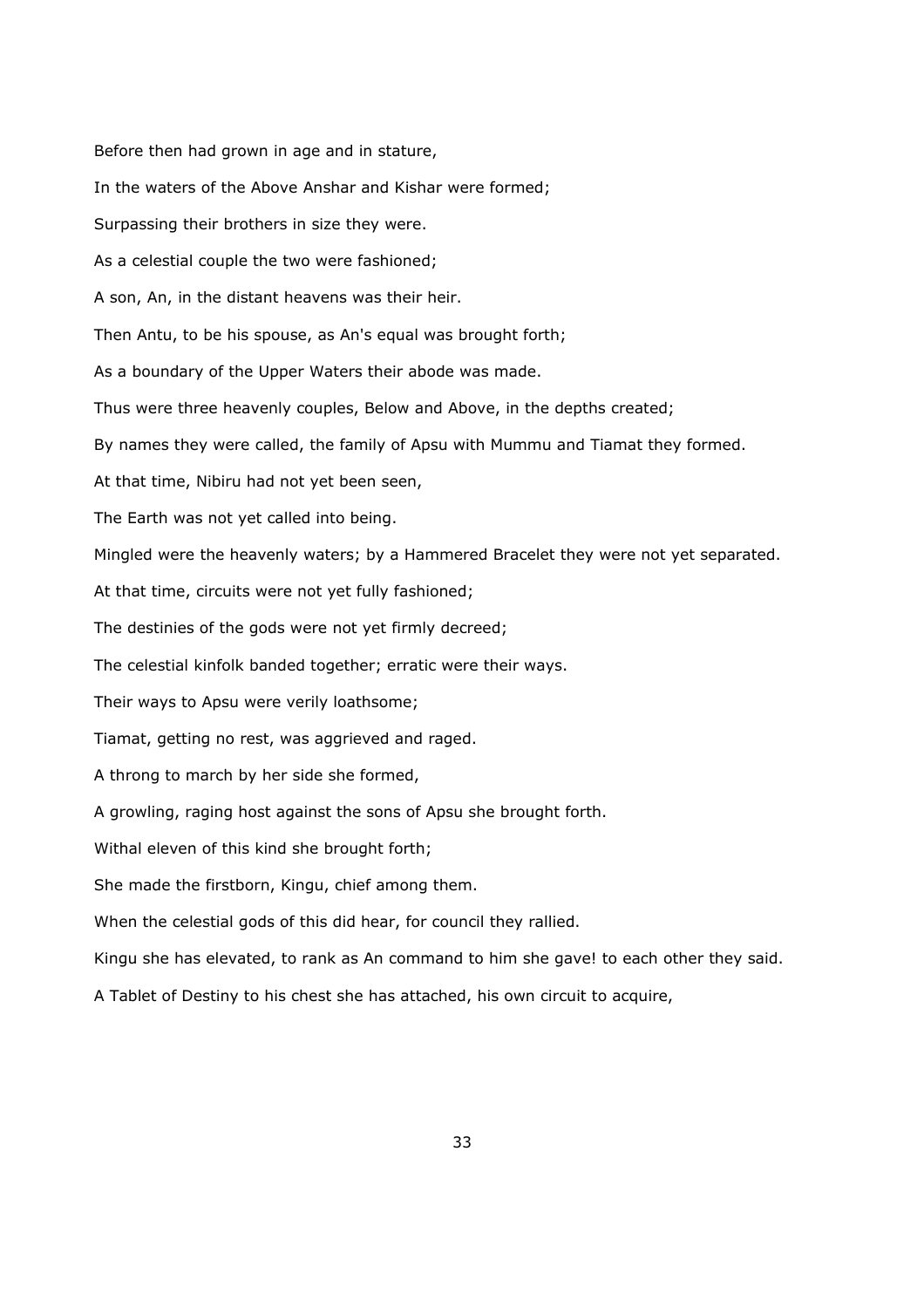To battle against the gods her offspring Kingu she instructed. Who shall stand up to Tiamat? the gods asked each other. None in their circuits stepped forward, none a weapon for battle would bear. At that tirne, in the heart of the Deep a god was engendered, In a Chamber of Fates, a place of destinies, was he born. By an artful Creator was he fashioned, the son of his own Sun he was. From the Deep where he was engendered, the god from his family in a rushing departed; A gift of his Creator, the Seed of Life, with him away he carried. To the void he set his course; a new destiny he was seeking. The first to glimpse the wandering celestial was the ever-watchful Antu. Alluring was his figure, a radiance he was beaming, Lordly was his gait, exceedingly great was his course. Of all the gods he was the loftiest, surpassing theirs his circuit was. The first to glimpse him was Antu, her breast by child never sucked. Come, be my son! she called to him. Let me your mother become! She cast her net and made him welcome, made his course for the purpose suited. Her words filled the newcomer's heart with pride; the one who would nurse him made him haughty. His head to doubled size grew larger, four members at his sides he sprouted. He moved his lips in acceptance, a godly fire from them blazed forth. Toward Antu his course he turned, his face to An soon to show. When An saw him, My son! My son! with exaltation he shouted. To leadership you shall be consigned, a host by your side will be your servants! Let Nibiru be your name, as Crossing forever known! He bowed to Nibiru, turning his face at Nibiru's passage;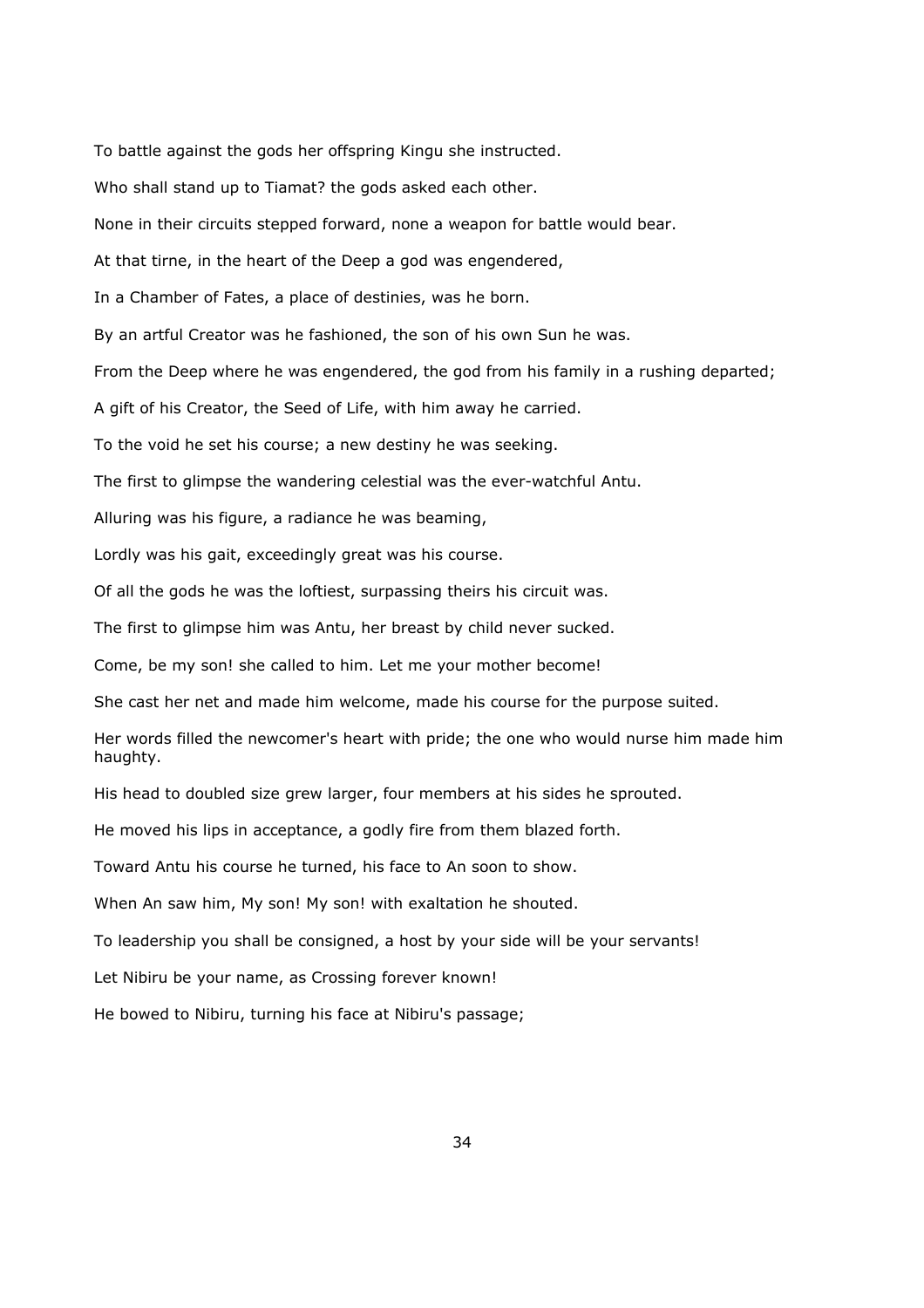He spread his net, for Nibiru four servants he brought forth,

His host by his side to be: the South Wind, the North Wind, the Fast Wind, the West Wind.

With joyful heart An to Anshar his forebear the arrival of Nibiru announced.

Anshar upon this hearing, Gaga, who was by his side, as an emissary sent forth

Words of wisdom to An deliver, a task to Nibiru to assign.

He charged Gaga to give voice to what was in his heart, to An thus say:

Tiamat, she who bore us, now detests us;

She has set up a warring host, she is furious with rage.

Against the gods, her children, eleven warriors march by her side;

Kingu among them she elevated, a destiny to his chest she attached without right.

No god among us against her venom can stand up, her host in us all has fear established.

Let Nibiru become our Avenger!

Let him vanquish Tiamat, let him save our lives!

For him decree a fate, let him go forth and face our mighty foe!

To An Gaga departed; he bowed before him, the words of Anshar he repeated.

An to Nlbiru his forebear's words repeated, Gaga's message to him he revealed.

To the words Nibiru with wonder listened; of the mother who would her children devour with fascination he heard.

His heart, without saying, to set out against Tiamat him already prompted.

He opened his mouth, to An and Gaga he thus said:

If indeed I am to vanquish Tiamat your lives to save,

Convene the gods to assembly, my destiny proclaim supreme!

Let all the gods agree in council to make me the leader, bow to my command!

When Lahmu and Lahamu heard this, they cried out with anguish:

Strange was the demand, its meaning cannot be fathomed! Thus they said.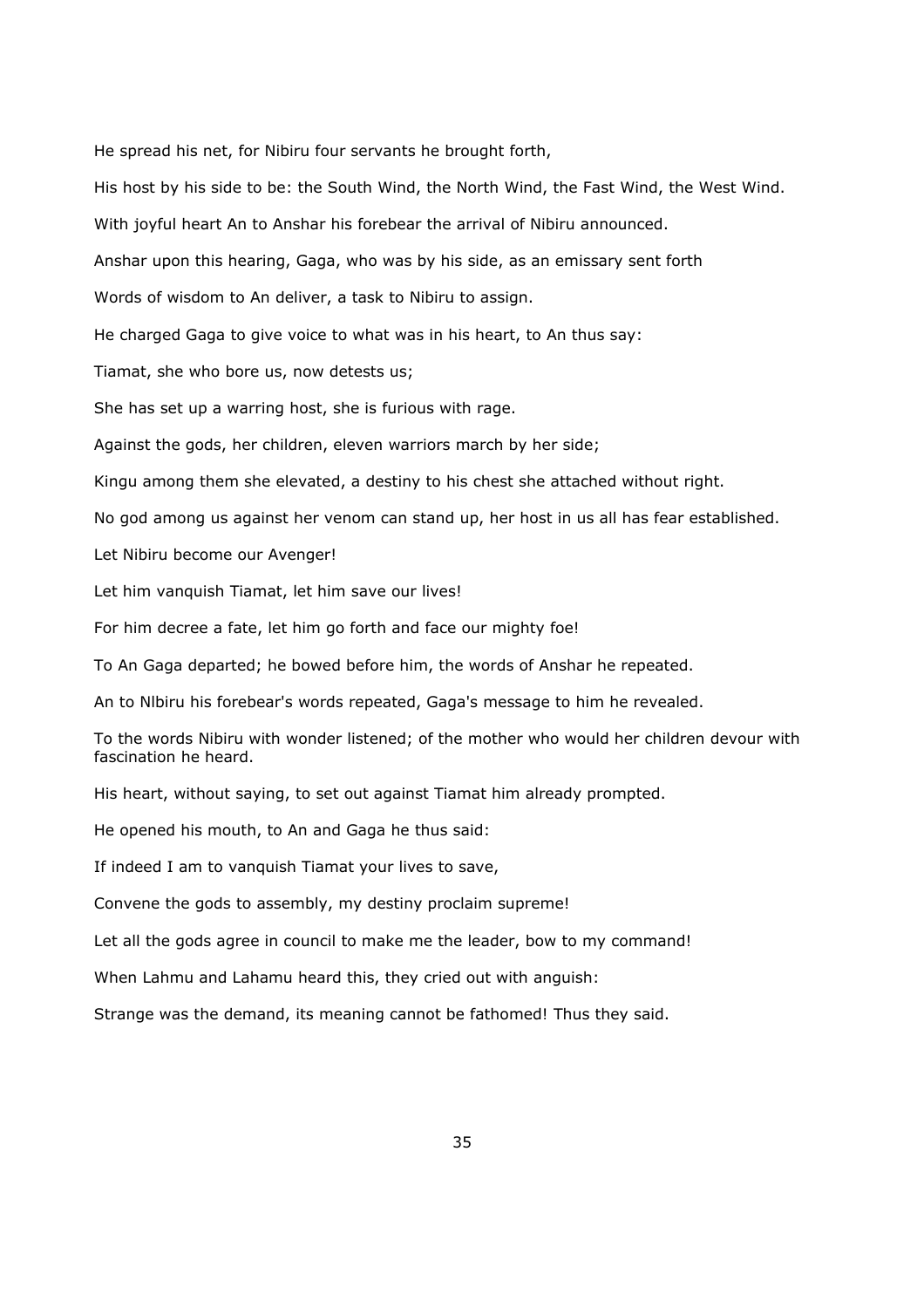The gods who decree the fates with each other consulted;

To make Nibiru their Avenger they all agreed, to him an exalted fate decreed.

From this day on, unchallengeable shall be your commandments! to him they said.

No one among us gods shall transgress your bounds!

Go, Nibiru, be our Avenger!

They fashioned for him a princely circuit toward Tiamat to proceed;

They gave Nibiru blessings, they gave Nibiru awesome weapons.

Anshar three more winds of Nibiru brought forth: the Evil Wind, the Whirlwind, the Matchless Wind.

Kishar with a blazing flame filled his body, a net to enfold Tiamat therewith.

Thus ready for battle, Nibiru toward Tiamat directly set his course.

Now this is the account of the Celestial Battle,

And how the Earth lead come to be, and of Nibiru's destiny.

The lord went forth, his fated course he followed,

Toward the raging Tiamat he set his face, a spell with his lips he uttered.

As a cloak for protection he the Pulser and the Emitter put on;

With a fearsome radiance his head was crowned.

On his right he posted the Smiter, on his left the Repeller he placed.

The seven winds, his host of helpers, like a storm he sent forth;

Toward the raging Tiamat he was rushing, clamoring for battle.

The gods thronged about him, then from his path they departed,

To scan Tiamat and her helpers alone he was advancing,

The scheme of Kingu, her host's commander, to conceive.

When he saw valiant Kingu, blurred became his vision;

As he gazed upon the monsters his direction was distracted,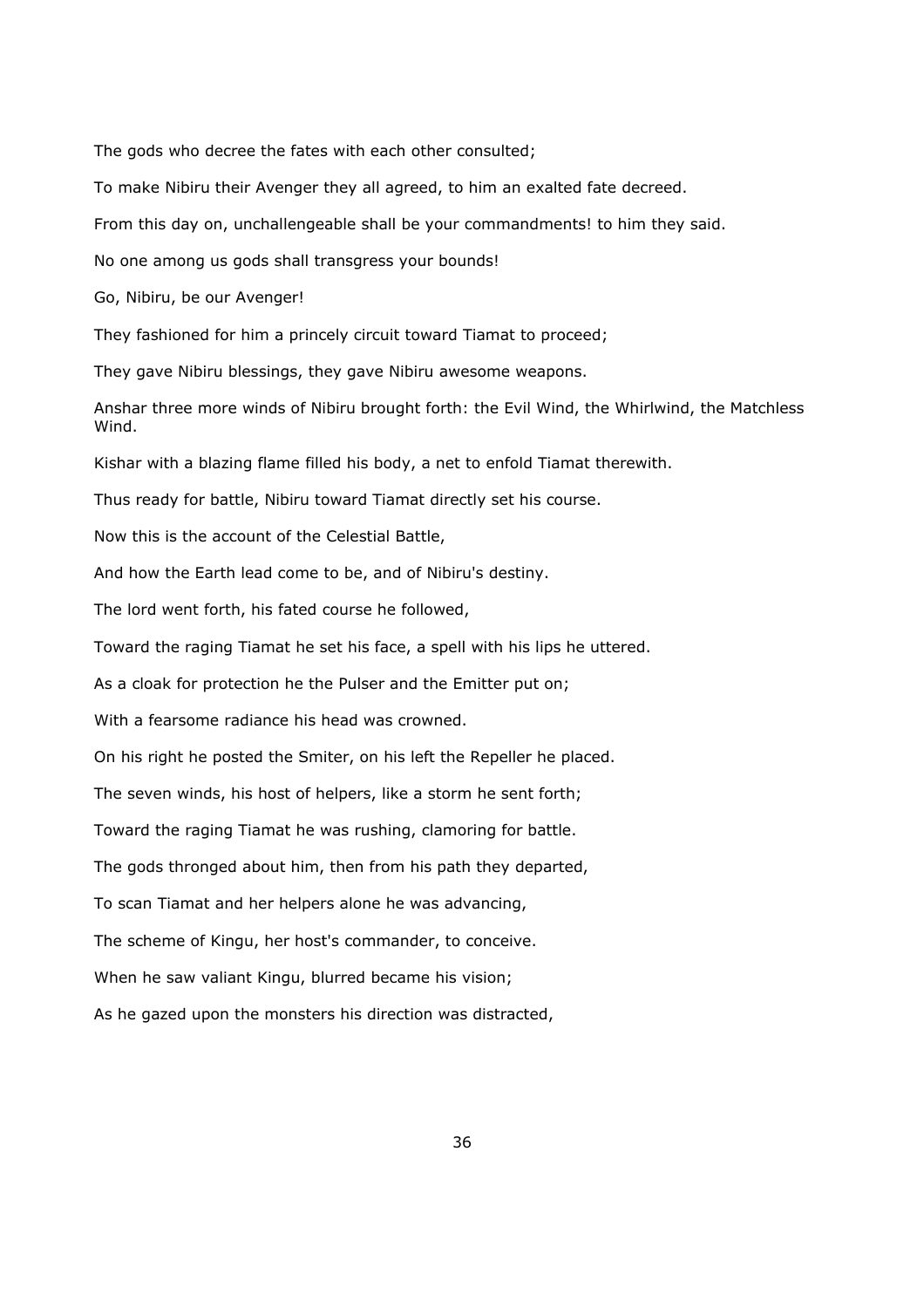His course became upset, his doings were confused.

Tiamat's band tightly her encircled, with terror they trembled. Tiamat to her roots gave a shudder, a mighty roar she emitted; On Nibiru she cast a spell, engulfed him with her charms. The issue between them was joined, the battle was unavoided! Face to face they came, Tiamat and Nibiru; against each other they were advancing. They for battle approached, they pressed on for single combat. The Lord spread his net, to encompass her he cast it; With fury Tiamat cried out, like one possessed she lost her senses. The Evil Wind, which had been behind him, Nibiru drove forward, in her face he let it loose; She opened her mouth the Evil Wind to swallow, but could not close her lips. The Evil Wind charged her belly, into her innards it made its way. Her innards were howling, her body was distended, her mouth was open wide. Through the opening Nibiru shot a brilliant arrow a lightning most divine. It pierced her innards, her belly it tore apart; It tore into her womb, it split apart her heart. Having thus subdued her, her life-breath he extinguished. The lifeless body Nibiru surveyed, like a slaughtered carcass Tiamat now was. Beside their lifeless mistress, her eleven helpers trembled with terror; In Nibiru's net they were captured, unable they were to flee. Kingu, who by Tiamat was made the host's chief, was among them. The Lord put him in fetters, to his lifeless mistress he bound him. He wrested from Kingu the Tablets of Destinies, unrightly to him given, Stamped it with his own seal, fastened the Destine to his own chest.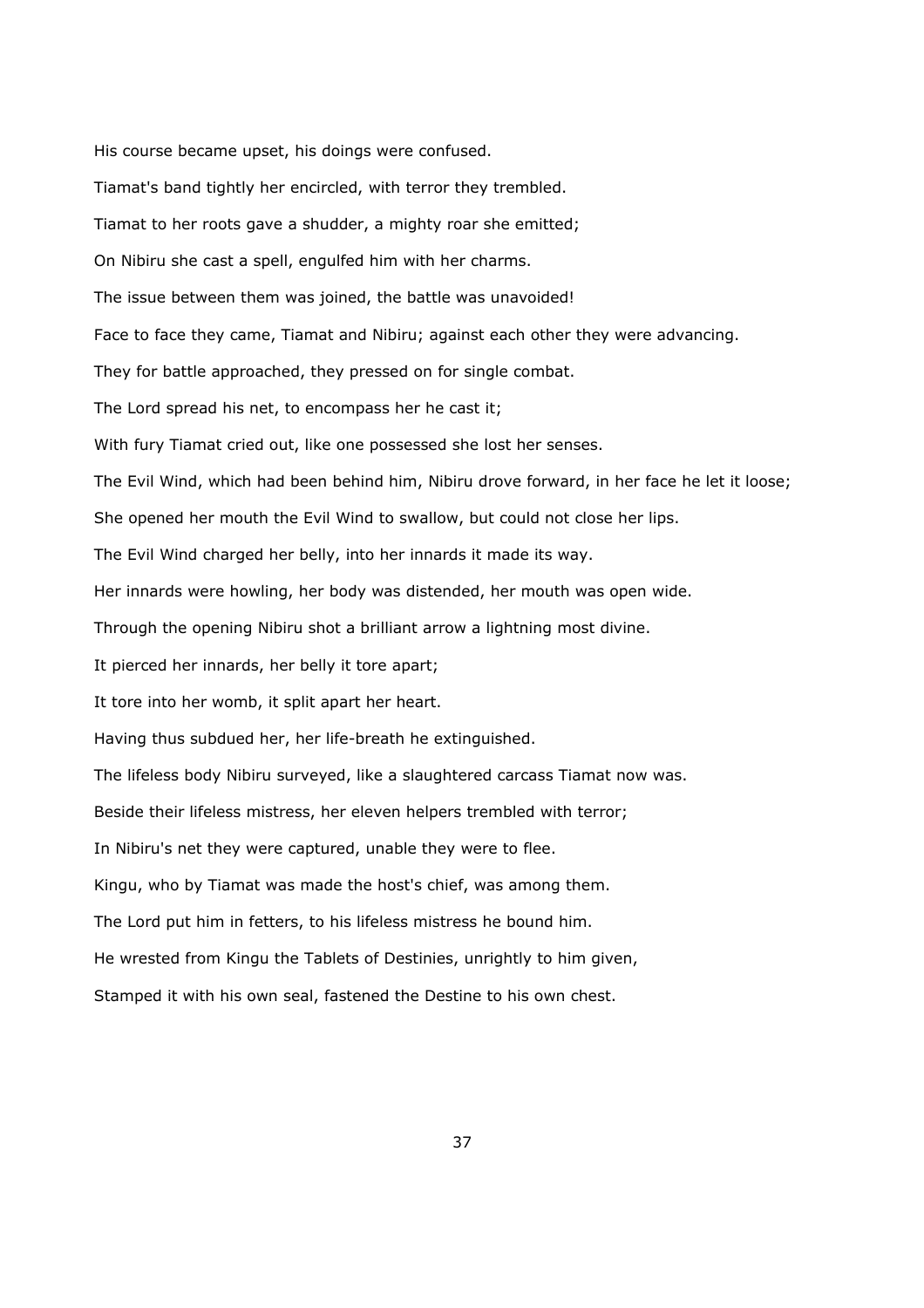The others of Tiamat's band as captives he bound, in his circuit he them ensnared.

He trampled them underfoot, cut them up to pieces.

He bound them all to his circuit; to turn around he made them, backward to course.

From the Place of the Battle Nibiru then departed,

To the gods who had him appointed the victory to announce.

He made a circuit about Apsu, to Kishar and Anshar lie journeyed.

Gaga came out to greet him, as a herald to the others he then journeyed.

Beyond An and Antu, Nibiru to the Abode in the Deep proceeded.

The fate of lifeless Tiamat and of Kingu he then considered,

To Tiamat, whom he had subdued, the Lord Nibiru then returned.

He made his way to her, paused to view her lifeless body;

To artfully divide the monster in his heart lie was planning.

Then, as a mussel, into two parts he split her, her chest from her lower parts he separated.

Her inner channels he cut apart, her golden veins he beheld with wonder.

Trodding upon her hinder part, the Lord her upper part completely severed.

The North Wind, his helper, from his side he summoned,

To thrust away the severed head the Wind he commanded, in the void to place it.

Nibiru Wind upon Tiamat then hovered, sweeping upon her gushing waters.

Nibiru shot a lightning, to North Wind he gave a signal;

In a brilliance was Tiamat's upper part to a region unknown carried.

With her the bound Kingu was also exiled, of the severed part a companion to be.

The hinder part's fate Nibiru then considered:

As an everlasting trophy of the battle he wished it to be,

A constant reminder in the heavens, the Place of the Battle to enshrine.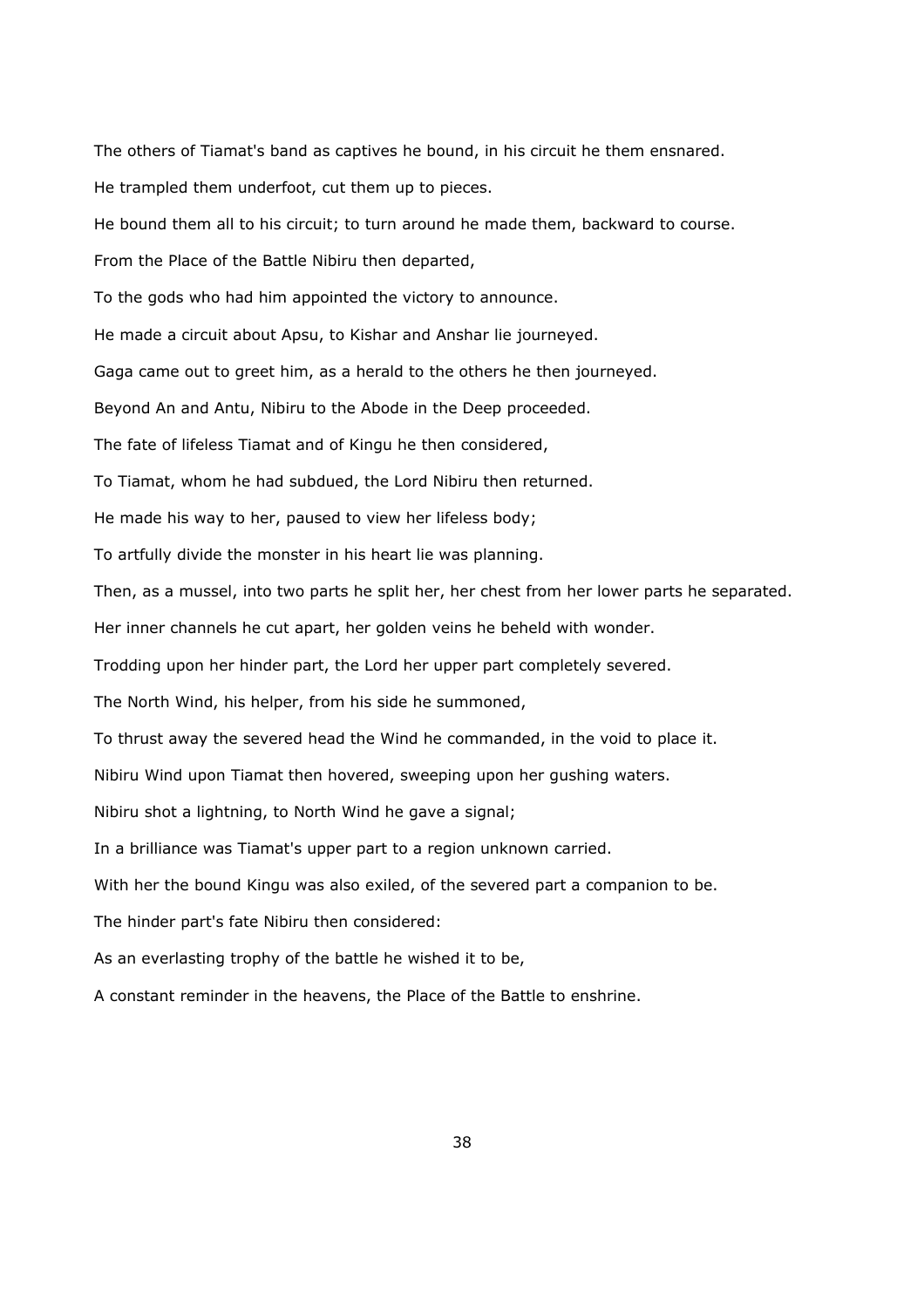With his mace the hinder part he smashed to bits and pieces,

Then strung them together as a band to form a Hammered Bracelet.

Locking them together, as watchmen he stationed them,

A Firmament to divide the waters from the waters.

The Upper Waters above the Firmament from the Waters Below it he separated;

Artful works Nibiru thus fashioned.

The Lord then crossed the heavens to survey the regions;

From Apsu's quarter to the abode of Gaga he measured the dimensions.

The edge of the Deep Nibiru then examined, toward his birthplace he cast his gaze.

He paused and hesitated; then to the Firmament, the Place of the Battle, slowly he returned.

Passing again in Apsu's region, of the Sun's missing spouse he thought with remorse.

He gazed upon Tiamat's wounded half, to her Upper Part he gave attention;

The waters of life, her bounty, from the wounds were still pouring.

Her golden veins Apsu's rays were reflecting.

The Seed of Life, his Creator's legacy, Nibiru then remembered.

When he trod on Tiamat, when he split her asunder, to her the seed he surely imparted!

He addressed words to Apsu, to him thus saying:

With your warming rays, to the wounds give healing!

Let the broken part new life be given, in your family as a daughter to be,

Let the waters to one place be gathered, let firm land appear!

By Firm Land let her be called, Ki henceforth her name to be!

Apsu to the words of Nibiru gave heed: Let the Earth join my family,

Ki, Firm Land of the Below, let Earth her name henceforth be!

By her turning let there day and night be; in the days my healing rays to her I shall provide.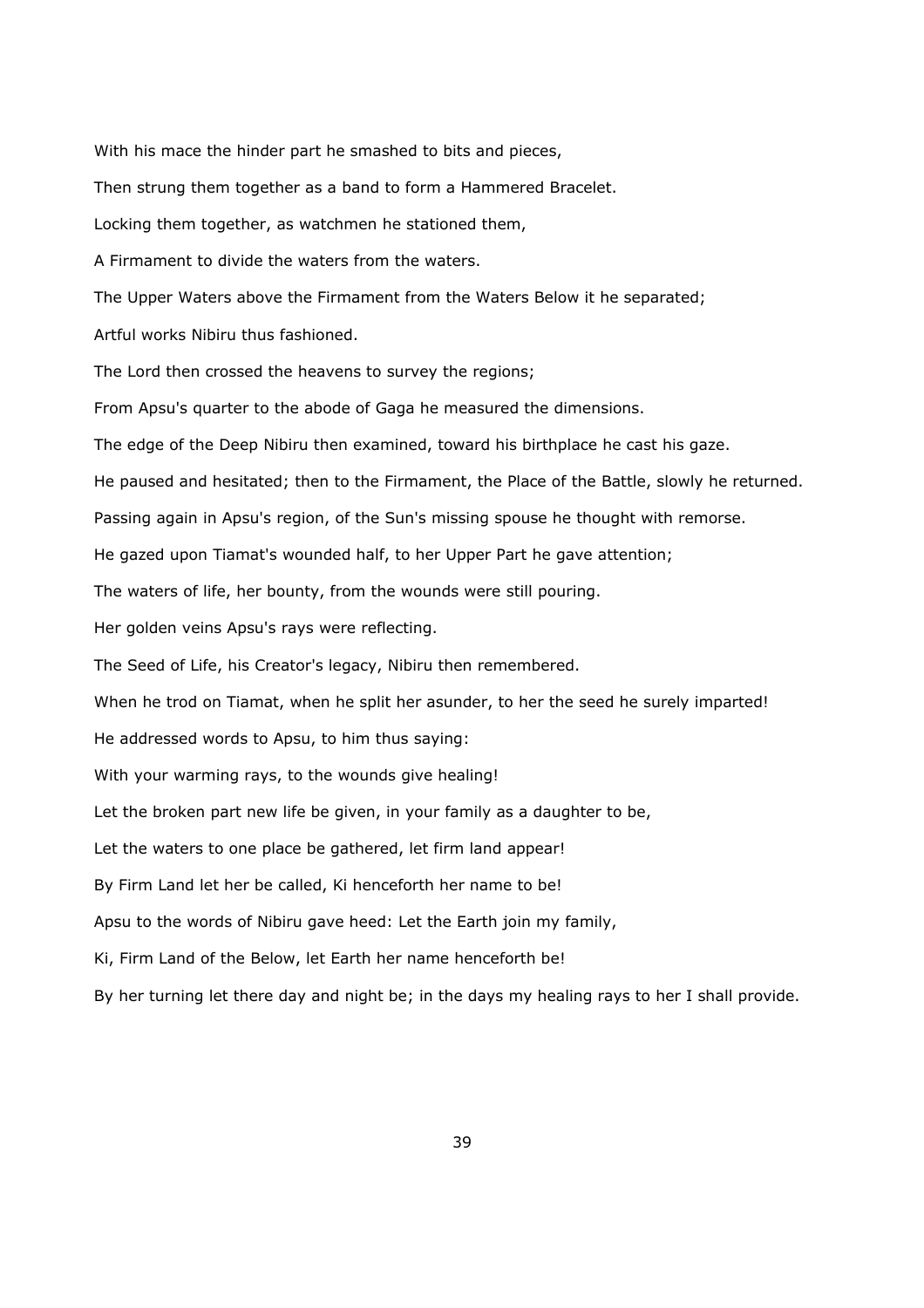Let Kingu be a creature of the night, to shine at night 1 shall appoint him Earth's companion, the Moon forever to be! Nibiru the Words of Apsu with satisfaction heard. He crossed the heavens and surveyed the regions, To the gods who had him elevated he granted permanent stations, Their circuits he destined that none shall transgress nor fall short of each other. He strengthened the heavenly locks, gates on both sides he established. An outermost abode he chose for himself, beyond Gaga were its dimensions. The great circuit to be his destiny he beseeched Apsu for him to decree. All the gods spoke up from their stations: Let Nibiru's sovereignty be surpassing! Most radiant of the gods he is, let him truly the Son of the Sun be! From his quarter Apsu gave his blessing: Nibiru shall hold the crossing of Heaven and Earth; Crossing shall be his name! The gods shall cross over neither above nor below; He shall hold the central position, the shepherd of the gods he shall be. A Shar shall be his circuit; that his Destiny will forever be! Now this is the account of how the Olden Times began, And of the era that in the Annals the Golden Era by name was known, And how from Nibiru to Earth the missions went the gold to obtain. The escape of Alalu from Nibiru was its beginning. With great understanding was Alalu endowed, much knowledge he by learning acquired. By his forefather Anshargal of the heavens and the circuits much knowledge was amassed, By Enshar was knowledge greatly augmented; Of that Alalu made much learning; with the sages he discoursed, savants and commanders he

consulted.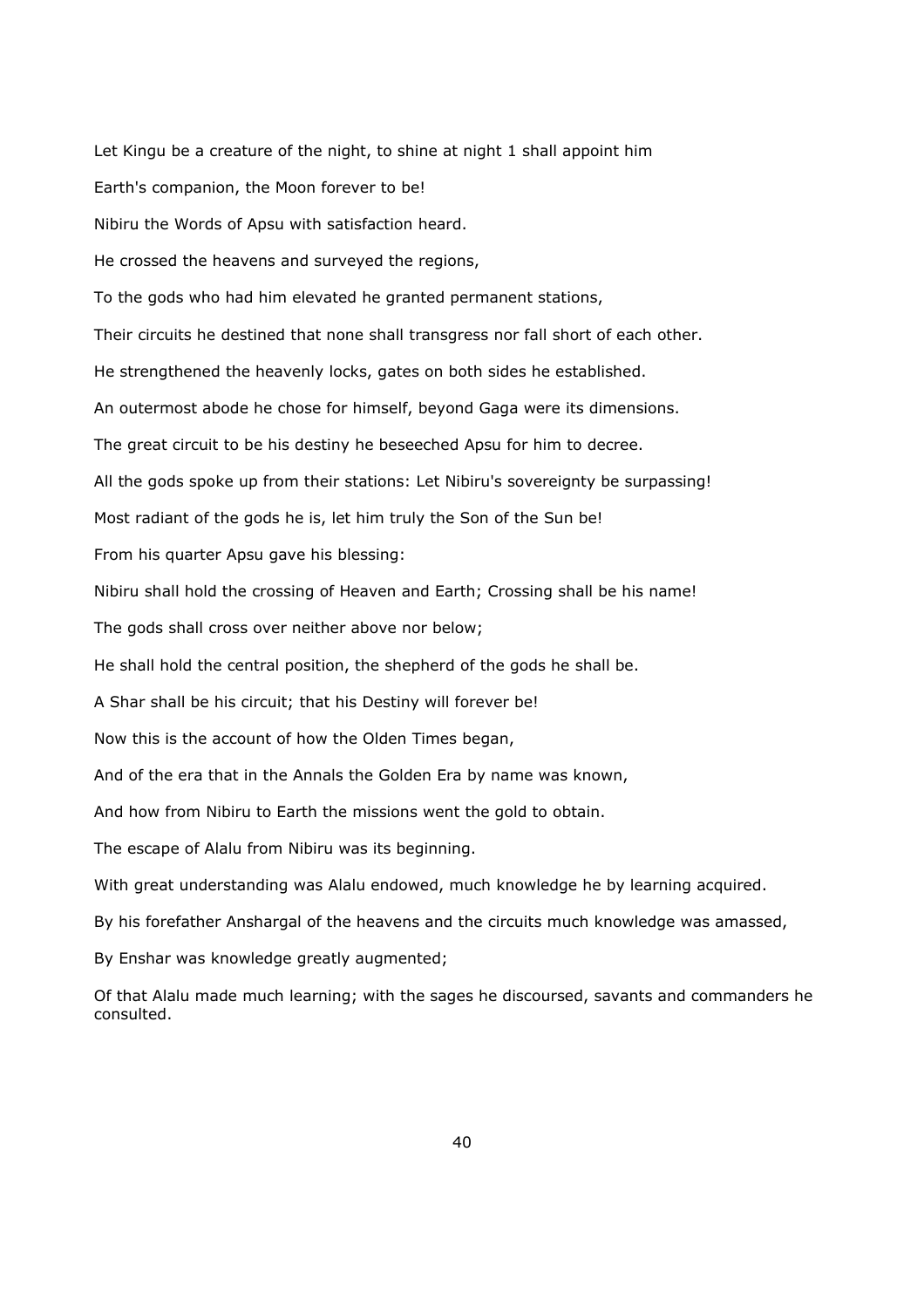Thus was knowledge of the Beginning ascertained, thus did Alalu this knowledge possess.

The gold in the Hammered Bracelet was the confirmation,

The gold in the Hammered Bracelet of gold in Tiamat's Upper Half was the indication.

At the planet of gold Alalu victoriously arrived, hi, chariot with a thunder crashing.

With a beam he scanned the place, his whereabouts to discover;

Hi, chariot on dry land descended, at the edge of extended marshes it landed.

He put on an Eagle's helmet he put on a Fish's suit.

The chariot's hatch he opened; at the open hatch he stopped to wonder.

Dark hued was the ground, blue-white were the skies;

No sound there teas, there was no one to bid him welcome.

Alone on an alien planet he stood, perchance from Nibiru forever exiled!

To the ground himself he lowered, on the dark-hued soil he stepped;

There were hills in the distance; nearby much vegetation there was.

Ahead of him there were marshes, into the marsh he stepped; by the waters' coolness he shuddered.

Back to the dry ground he stepped; alone on an alien planet he stood!

With thoughts he was possessed, of spouse and offspring with longing he remembered;

Was he forever from Nibiru exiled? Of that again and again he wondered.

To the chariot he soon returned, with food and drink to be sustained.

Then deep sleep him overcame, a powerful slumber.

How long he slept he could not remember; what awakened him he could not tell.

A brightness there was outside, a brilliance on Nibiru unseen.

A pole from the chariot he extended; with a Tester it was equipped.

It breathed the planet's air; compatibility it indicated!

The chariot's hatch he opened, at the open hatch he took a breath.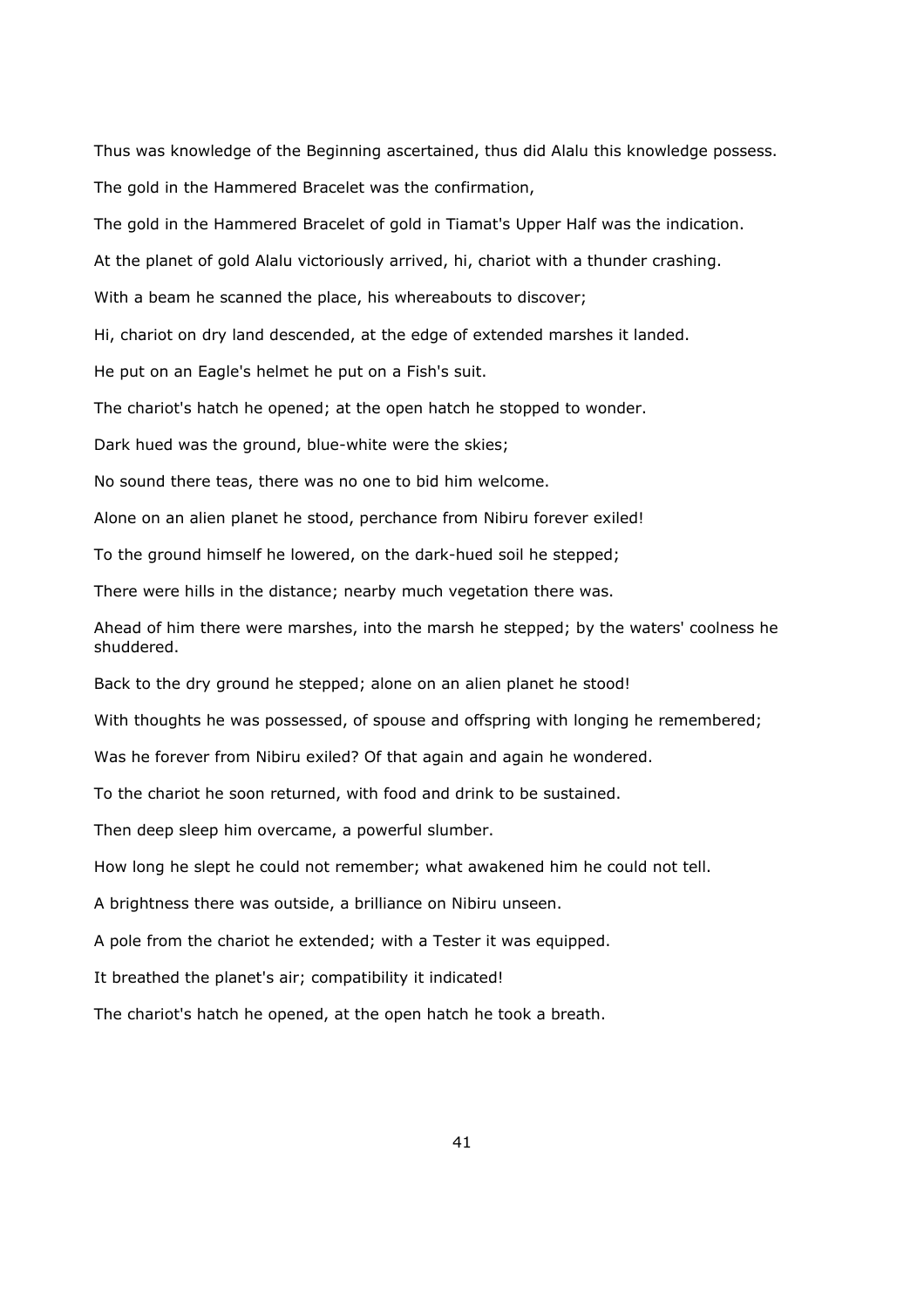Another breath he took, then another and another; the air of Ki indeed compatible was! Alalu clapped his hands, a song of joy he was singing. Without an Eagle's helmet, without a Fish's suit, to the ground himself he lowered. The brightness outside was blinding; the rays of the Sun were overpowering! Into the chariot he returned, a mask for the eyes he donned. He picked up the carried weapon, he picked up the handy Sampler. To the ground himself lie lowered, on the dark-hued soil he stepped. He made his way toward the marshes; dark greenish were the waters. By the marsh's edge there were pebbles; Alalu picked a pebble, into the marsh he thrust it. In the marsh a moving his eyes glimpsed: The waters with fishes were filled! Into the marsh the Sampler he lowered, the murky waters to consider; For drinking the water was not fit, Alalu greatly disappointing. He turned away from the marshes, in the direction of the hills he want. He made his way through vegetation; bushes to trees gave way. The place was like an orchard, the trees with fruits were laden. By their sweet smell enticed, Alalu picked a fruit; in his mouth he put it. Sweet was the smell, sweeter the taste was! Alalu greatly it delighted. Away, from the Sun's rays Alalu was walking, toward the hills he set his direction. Among the trees a wetness under his feet he sensed, a sign of closeby waters. In the direction of the wetness he set his course; In the midst of the forest there was a pond, a pool of silent waters. Into the pond the Sampler he lowered; for drinking the water was good! Alalu laughed; an unstopping laughter seized him. The air was good, the water for drinking was fit; there was fruit, there were fishes!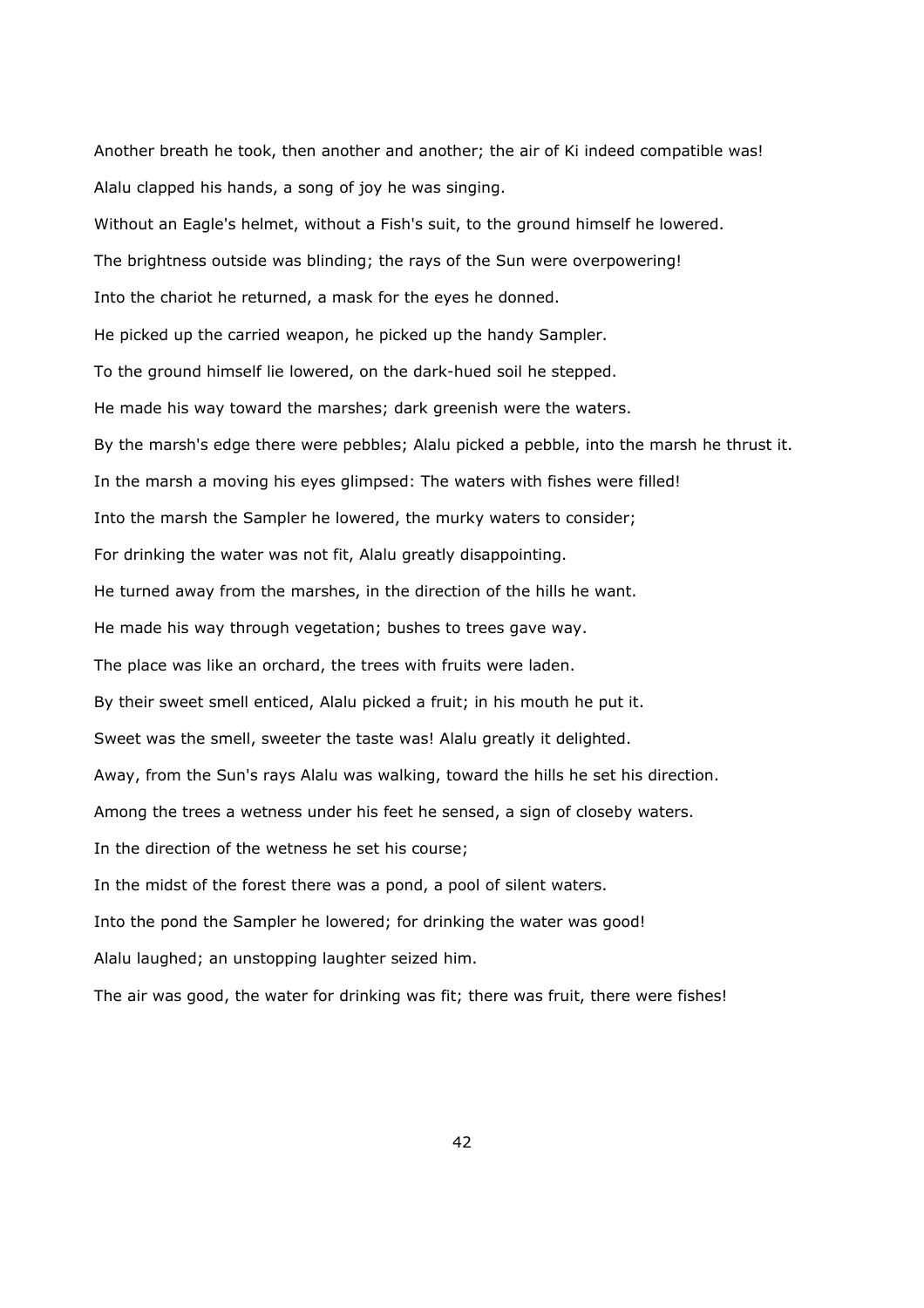With eagerness Alalu bent down, together his hands he cupped, water to his mouth he brought.

A coolness did the water have, a taste from Nibiru's water different.

Once more he drank, then with fright he asunder jumped:

A hissing sound he could hear; a slithering body by the poolside was moving!

His carried weapon he seized, a blast of its ray toward the hissing he directed.

The moving stopped, the hissing was ended.

To examine the danger Alalu stepped forward.

The slithered body lay still; dead was the creature, a sight most strange:

Like a rope its long body was, without hands or feet was the body;

Fierce eyes were in its small head, out of its mouth a long tongue was sticking.

A sight on Nibiru never beheld it was, a creature of another world!

Was it the orchard's guardian? Alalu by himself pondered. Was it the water's master? himself he asked.

In his carried flask he some water collected; with alertness to the chariot he made his way.

The sweet fruits he also picked; to the chariot he set his course.

The brightness of the Sun's rays was greatly diminished; darkness it was as the chariot he reached.

The shortness of the day Alalu pondered, its shortness him amazed.

From the direction of the marshes a cool lightness on the horizon was rising.

A white-hued ball in the heavens was quickly rising:

Kingu, the Earth's companion, he now beheld.

What in the accounts of the Beginning, his eyes the truth could now see:

The planets and their circuits, the Hammered Bracelet,

Ki the Earth, Kingu its moon, all created were, all by names were called!

In his heart Alalu knew one more truth a beholding needed:

The gold, the means of salvation, to be found was needed.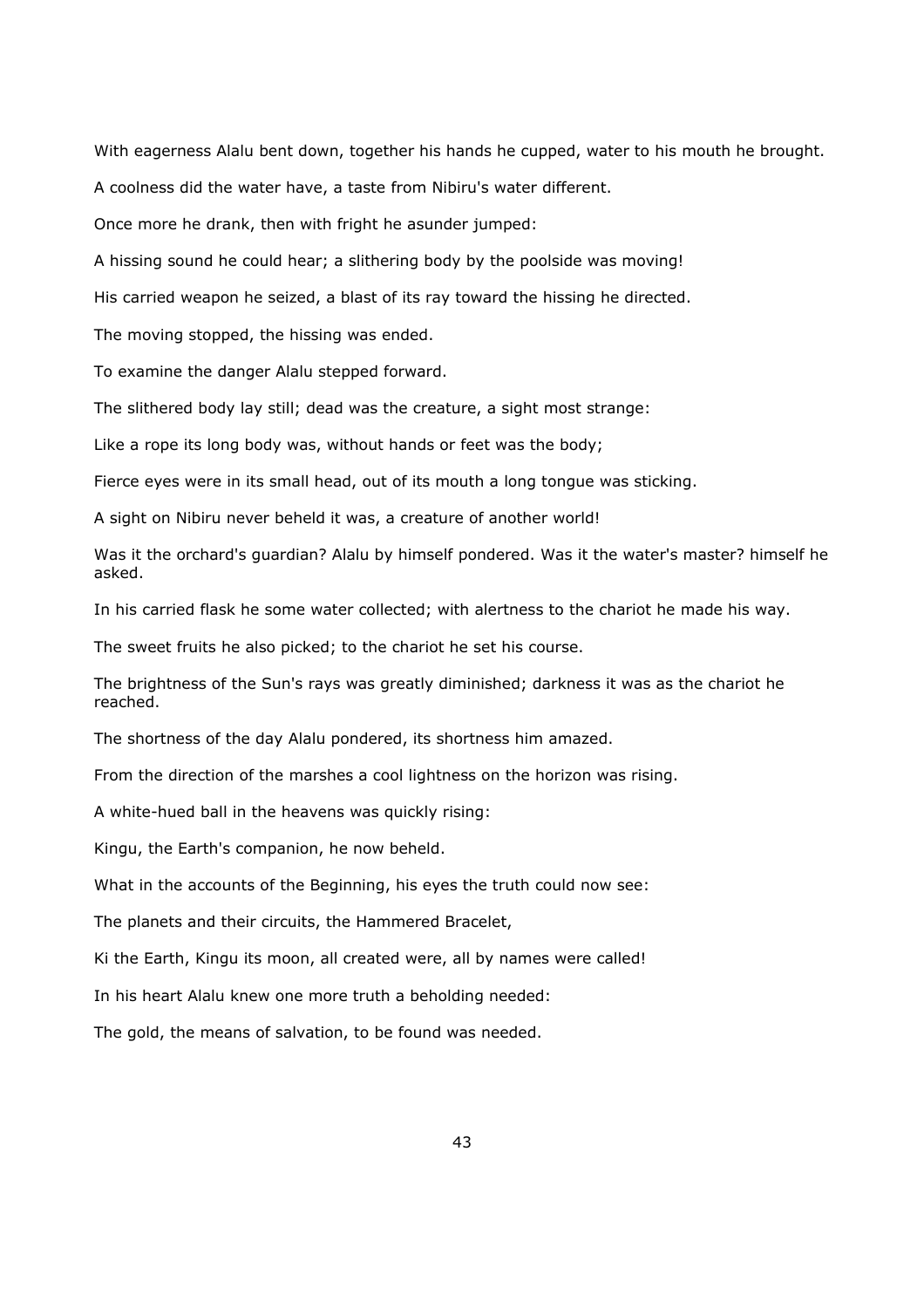If truth be in the Beginning tales, if by the waters the golden veins of Tiamat were washed,

In the waters of Ki, its cut-off half, gold must be found!

With hands unsteady Alalu the Tester from the chariot's pole dismantled.

With trembling hands the Fish's suit he donned, the fast arriving daylight eagerly awaiting.

At daybreak the chariot he exited, to the marshes he quickly stepped.

Into deeper waters he waded, the Tester into the waters he inserted.

Its illuminated face he eagerly watched, in his chest his heart was pounding.

The water's contents was the Tester indicating, by symbols and numbers its findings disclosing.

Then Alalu's heartbeat stopped: There is gold in the waters, the Tester was telling!

Unsteady on his legs Alalu stepped forward, deeper into the marshes he made his way.

Again he the Tester into the waters inserted; again the Tester gold announced!

A cry, a cry of triumph, from Alalu's throat emanated: Nibiru's fate in his hands now was!

Back to the chariot he made his way, the Fish's suit off he took, the commander's seat he occupied.

The Tablets of Destinies that knows all circuits he enlivened, to Nibiru's circuit to find the direction.

The Speaker-of-Words he stirred up, toward Nibiru the words to carry.

Then to Nibiru words he uttered, thus he was saying:

The words of the great Alalu to Anu on Nibiru are directed.

On another world I am, the gold of salvation I have found;

The fate of Nibiru is in my hands; to my conditions you must give heed!

## **Synopsis of the Third Tablet**

Alalu beams the news to Nibiru, reclaims the kingship Anu, astounded, puts the issue before the royal council Enlil, Anu's Foremost Son, suggests on-site verification Ea, Anu's Firstborn and a son-in-law of Alalu, is chosen instead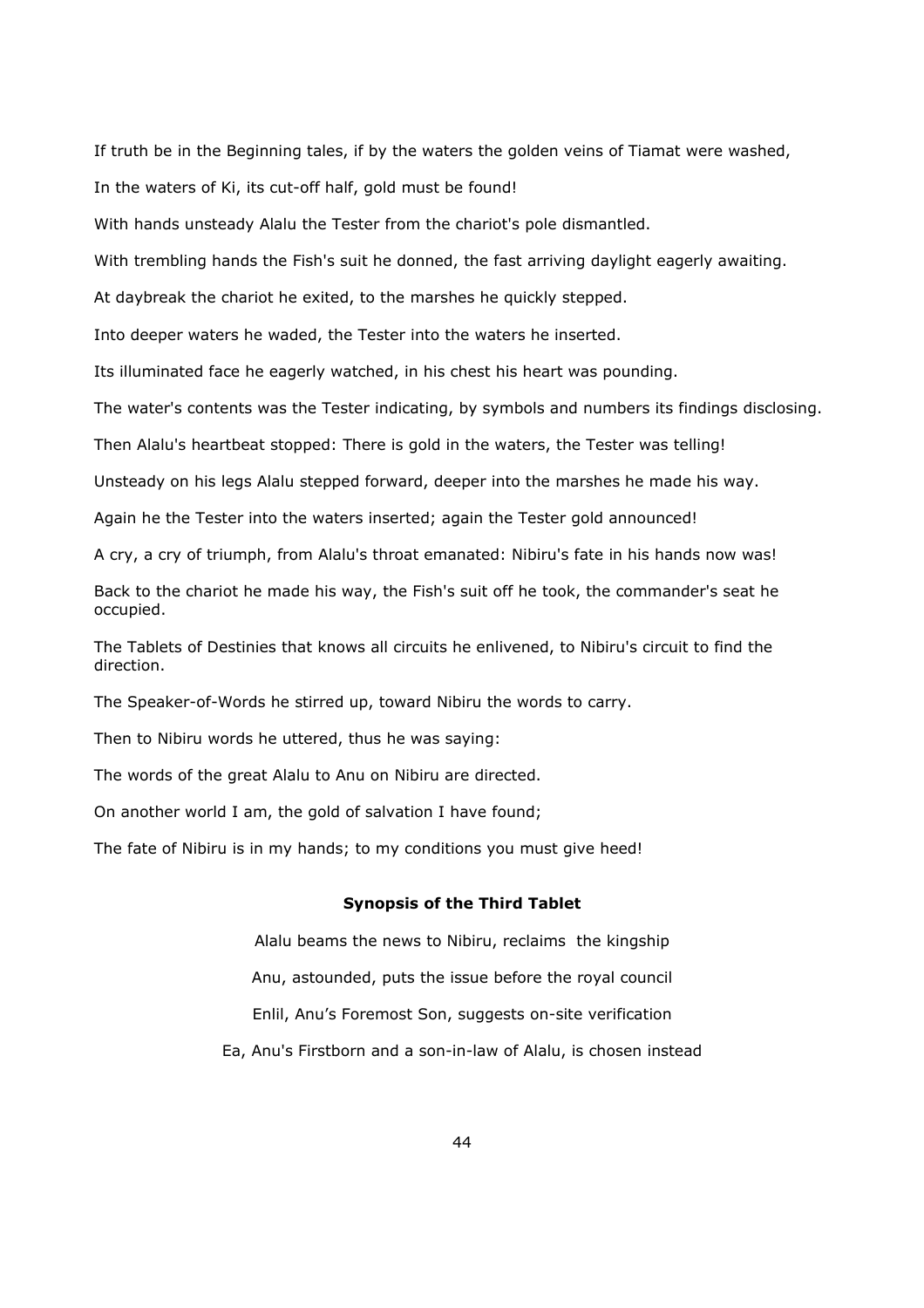Ea ingeniously equips the celestial boat for the journey The spaceship, piloted by Anzu, carries fifty heroes Overcoming perils, the Nibiruans thrill by Earth's sight Guided by Alalu, they splash down and wade ashore Eridu, Home Away from Home, is established in seven days Extraction of gold from the waters begins Through the quantity is minuscule, Nibiru demands delivery Abgal, a pilot, chooses Alalu's spaceship for the trip Forbidden nuclear weapons are discovered in the spaceship Ea and Abgal remove the weapons of terror and hide them

## **T H E T H I R D T AB L E T**

The fate of Nibiru is in my hands; to my conditions you must give heed!

Those were the words of Alalu, from dark-hued Earth to Nibiru they were by the Speaker beamed.

When the words of Alalu to Anu, the king, were conveyed,

Anu astounded was; astounded were the counselors, amazed were the sages.

Alalu is not dead? they each other asked. Could indeed he on another world be living? they with disbelief were saying.

Was he not on Nibiru hiding, in the chariot to a place of concealment gone?

The commanders of chariots were summoned, savants the beamed words considered.

The words from Nibiru did not come; from beyond the Hammered Bracelet were they spoken,

This was their finding, this to Anu the king they reported.

Stunned was Anu; the happening he pondered.

Let words of acknowledgment to Alalu be sent, to the assembled he was saying.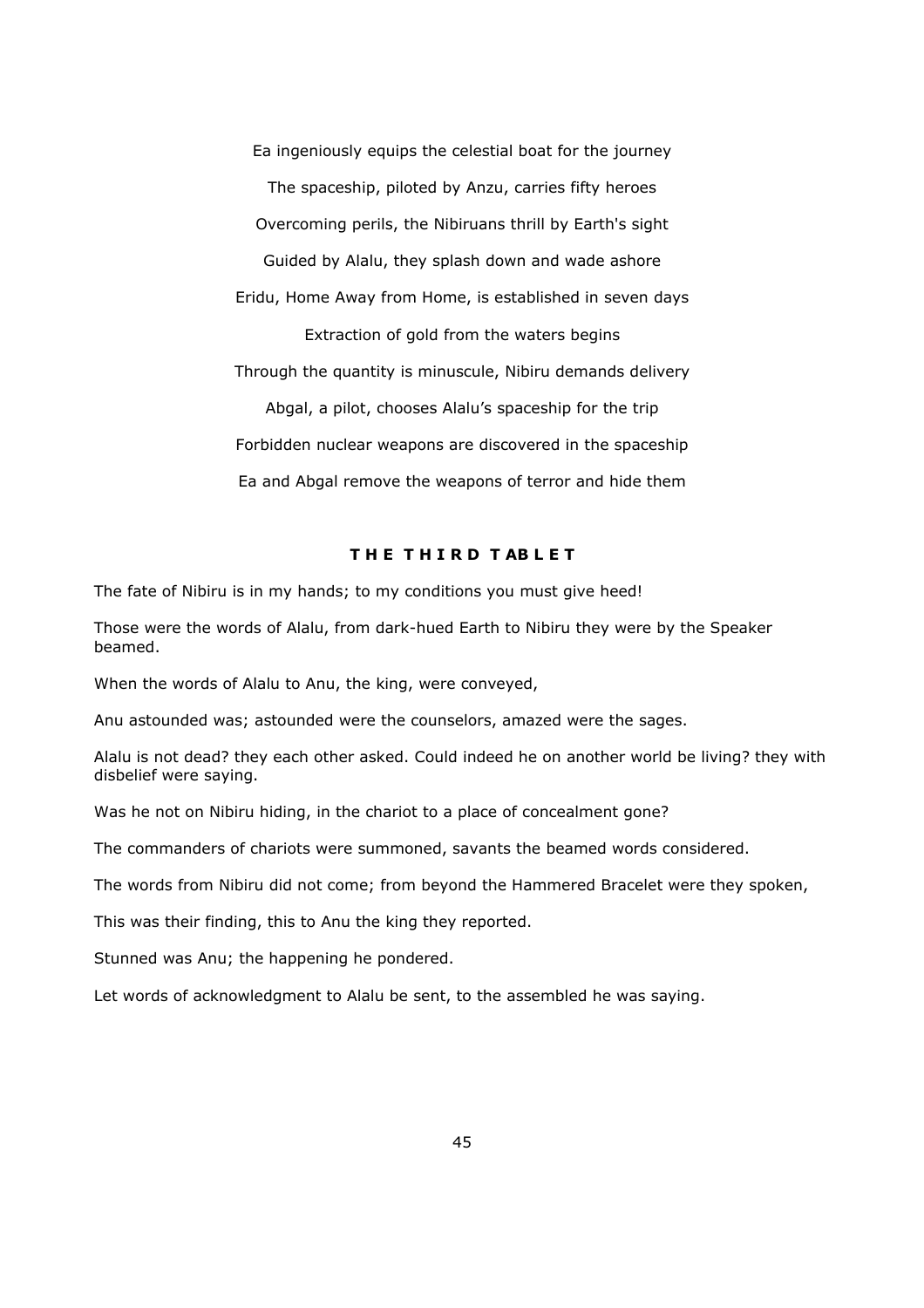At the Place of the Celestial Chariots the command was given, to Alalu words were spoken:

Anu the king, to you his greetings sends; of your well-being to learn he is pleased;

For your departing from Nibiru there was no reason, enmity is not in Anu's heart;

If gold for salvation you have indeed discovered, let Nibiru be saved!

The words of Anu Alalu's chariot did reach; Alalu them quickly answered:

If your savior I am to be, your lives to save,

Convene the princes to assembly, my ancestry declare supreme!

Let the commanders make me their leader, bow to my command!

Let the council pronounce me king, on the throne Anu to replace!

When the words of Alalu on Nibiru were heard, great was the consternation.

How could Anu be deposed? the counselors asked each other. What if Alalu mischief, not truth, is telling

Where is his asylum? Did gold indeed he find?

They summoned the sages, of the wise and learned counseling they asked.

The oldest of them spoke: I was Alalu's master! he was saying.

He had hearkened to teachings of the Beginning, of the Celestial Battle he was learning;

Of the watery monster Tiamat and her golden veins he knowledge acquired;

If indeed beyond the Hammered Bracelet he had journeyed,

On Earth, the seventh planet, is his asylum!

In the assembly a prince spoke up: a son of Anu he was, of the womb of Antu, Anu's spouse, he was the issue.

Enlil was his name, Lord of the Command it meant. Words of caution he was saying:

Of conditions Alalu cannot speak. Calamities were his handiwork, by single combat in wrestling he the throne forfeited.

If Tiamat's gold he indeed had found, proof of that is needed;

Is it for protecting our atmosphere sufficient?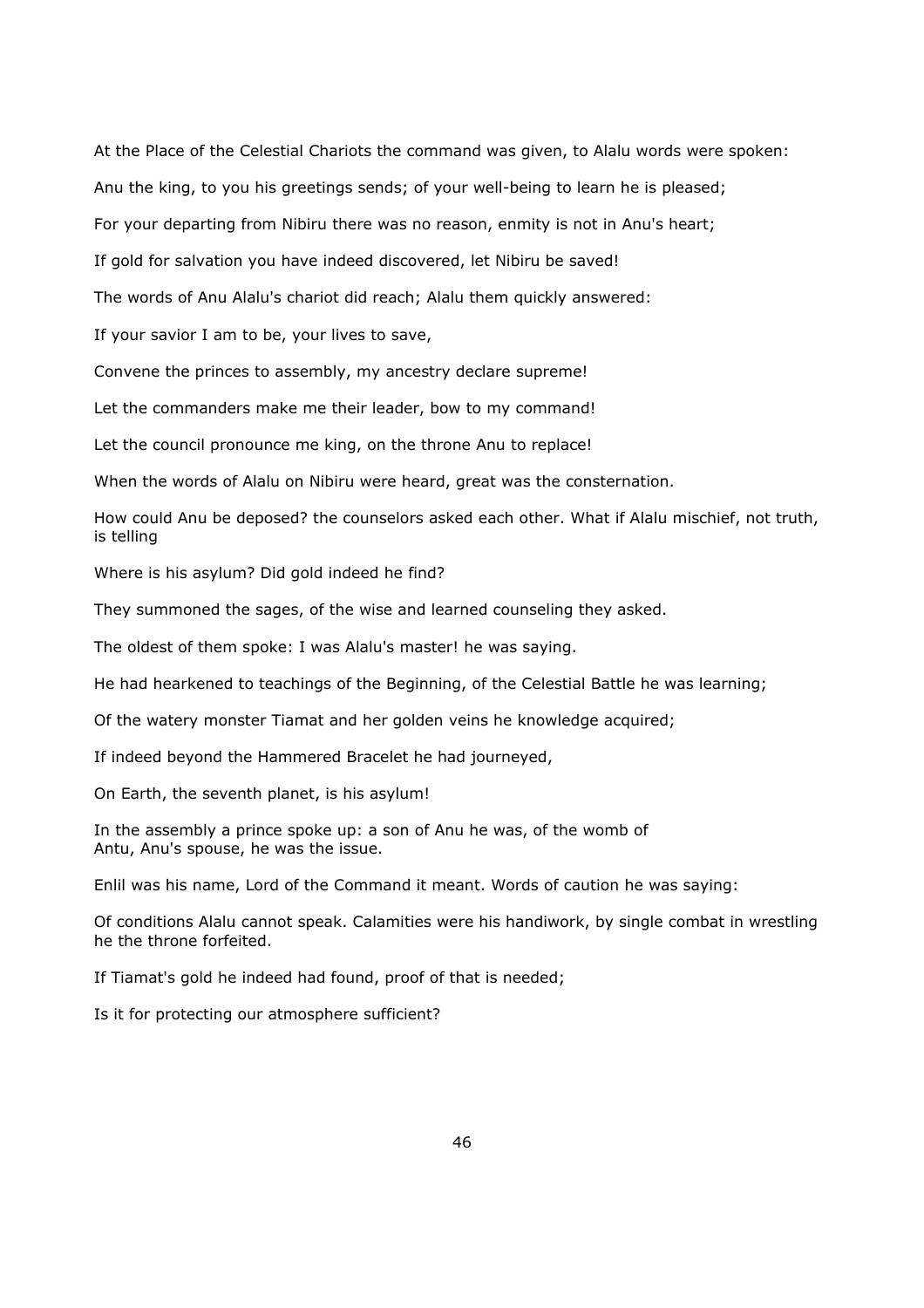How through the Hammered Bracelet to Nibiru can it be brought? Thus did Enlil, the son of Anu, speak; others many questions also asked. Much proof was greatly needed, many answers are required, all agreed. The words of the assembly to Alalu were conveyed, a response demanded. Alalu the words' merit pondered, to transmit his secrets he agreed; Of his journey and its perils in truth he an account gave.

Of the Tester its crystal innards he removed, from the Sampler its crystal heart he took out; Into the Speaker he the crystals inserted, all the findings to transmit.

Now that proof has been delivered, declare me king, bow to my command! he sternly demanded.

The sages were aghast; with Weapons of Terror Alalu on Nibiru more havoc caused,

With Weapons of Terror a path through the Bracelet he blasted!

Once in its circuit Nibiru that region passes, calamities Alalu is amassing!

In the council there was much consternation; the kingship to alter was indeed a grave matter.

Anu not by ancestry alone was king: By fair wrestling the throne he attained!

In the assembly of the princes, a son of Anu stood up to speak.

He was wise in all matters, among the sages renowned he was.

Of the secrets of waters he was a master; E.A, He Whose Home Is Water, he was called.

Of Anu he was the Firstborn; to Damkina, Alalu's daughter, he was espoused.

My father by birth is Anu the king, Ea was saying; Alalu by marriage my father is.

To bring the two clans into unison was my espousal's intention;

Let me be the one in this conflict unity to bring!

Let me Anu's emissary to Alalu be, let me be the one Alalu's discoveries to uphold!

Let me in a chariot to Earth journey, a path through the Bracelet with water, not fire, I shall fashion.

On Earth, from the waters let me the precious gold obtain; to Nibiru back it will be sent.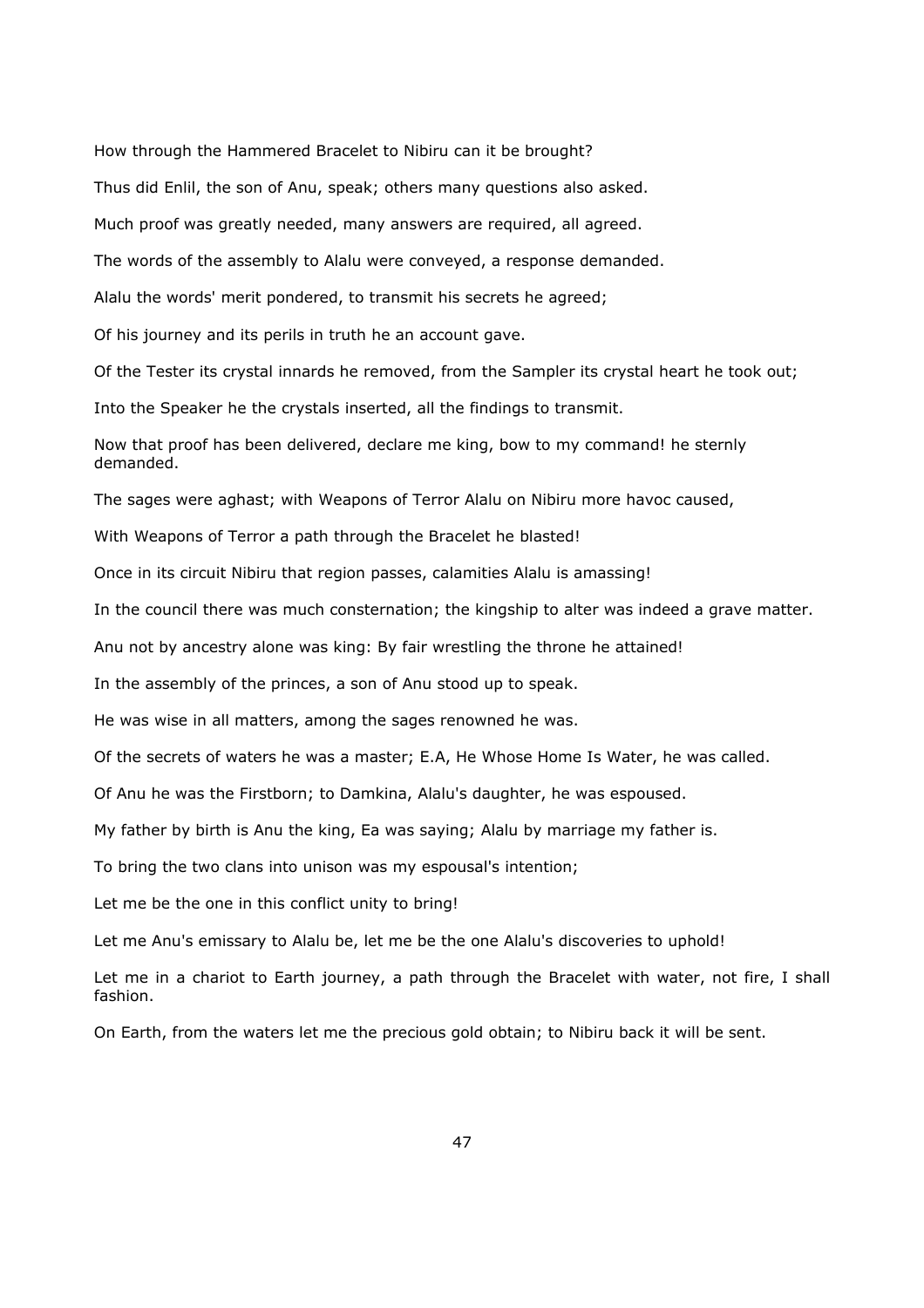Let Alalu be king on Earth, a verdict of the sages awaiting:

If Nibiru it will save, let there be a second wrestling; who shall Nibiru rule let it determine! The princes, the counselors, the sages, the commanders heard Ea's words with wonder; Full of wisdom they were, for conflict they solution found. Let it so be! Anu announced. Let Ea journey, let the gold be tested. Alalu a second time I shall then wrestle, let the winner be on Nibiru king! The words of decision to Alalu were conveyed; He pondered them and agreed: Let Ea, my son by marriage, to Earth come! Let gold from the waters be obtained, let it for salvation on Nibiru be tested; Let a second wrestling kingship by me or Anu settle! So be it! Anu in the assembly decreed. Enlil rose in objection; the king's word unalterable was. Ea to the place of the chariots went, commanders and sages he consulted. The mission's dangers he contemplated, how to extract and bring the gold he considered. Alalu's transmission he carefully studied, Alalu for more testings the results he requested. A Tablet of Destinies for the mission he was fashioning. If water be the Force, where could it be replenished? Where on the chariot will it be stored, how to Force will it be converted? A full circuit of Nibiru did pass in contemplations, a Shar of Nibiru in preparations passed. The largest celestial chariot for the mission has been fitted, Its circuit's destiny has been calculated, a Tablet of Destiny has been firmly fixed; Fifty heroes will for the mission be required to journey to Earth the gold to obtain! To the journey Anu his approval gave; The stargazers for the journey the right time to begin then selected.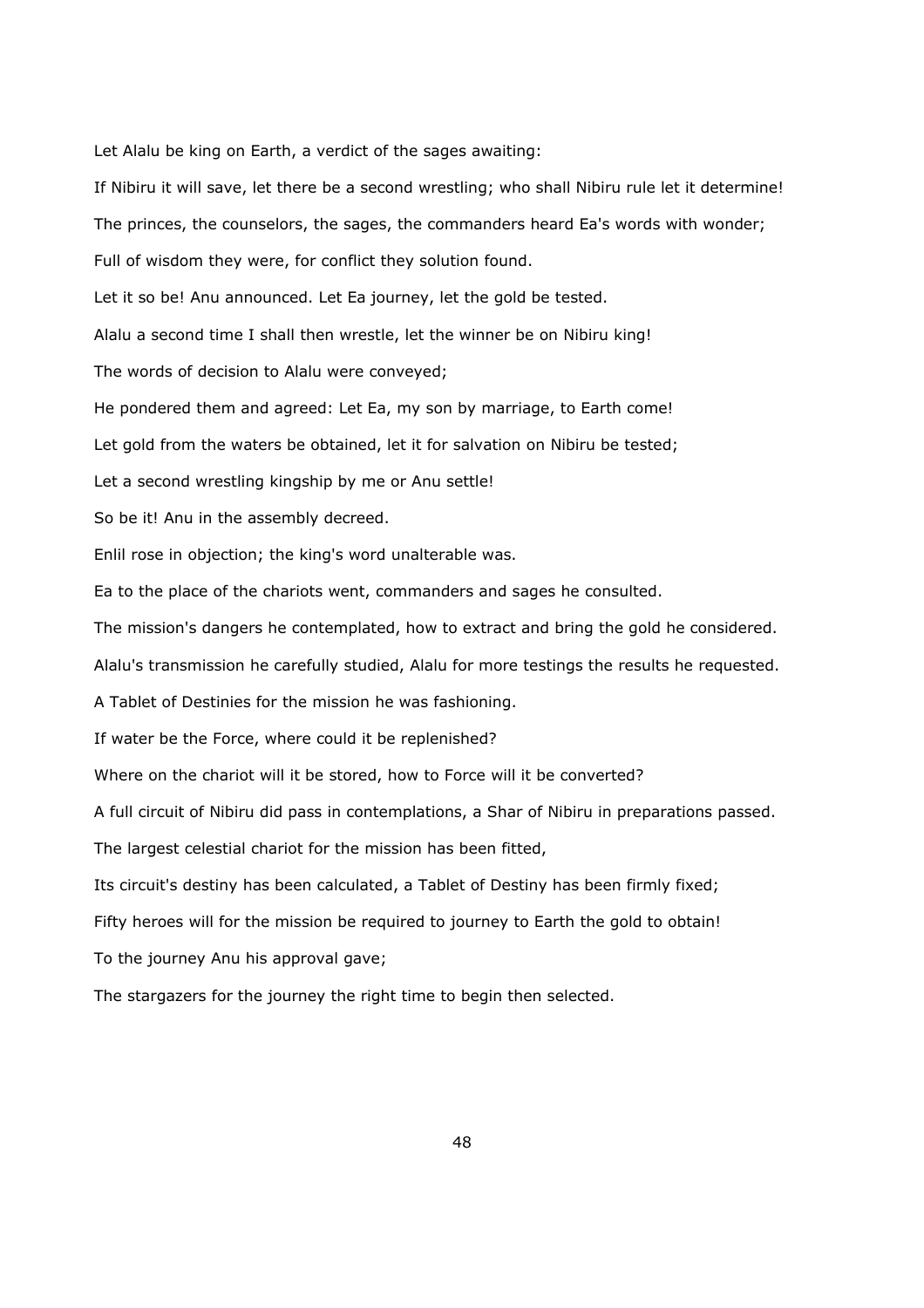At the Place of the Chariots multitudes gathered, to bid farewell to the heroes and their leader did they come.

Bearing Eagle's helmets, carrying each a Fish's suit, the heroes the chariot one by one entered.

The last to embark was Ea; to the gathering he bade farewell.

Before his father Anu he knelt down, the king's blessing to receive.

My son, the Firstborn: A far journey you have undertaken, for us all to be endangered;

Let your success calamity from Nibiru banish; go and in safety come back!

So did Anu to his son speak a blessing, bidding him farewell.

The mother of Ea, the one called Ninul, to her heart embraced him.

Why, after by Anu as a son to me you were given, did he with a restless heart you endow?

Go and come back, the hazardous road traverse safely! to him she said.

With tenderness Ea kissed his spouse, Damkina he without words embraced.

Enlil with his half brother locked arms. Be blessed, be successful! to him he said.

With heavy heart Ea the chariot entered, to soar up the command he gave.

Now this is the account of the journey to the seventh planet,

And how the legend of the Fishgod who came from the waters was begun.

With heavy heart Ea the chariot entered, to soar up the command he gave.

The commander's seat by Anzu, not by Ea, was occupied; Anzu, not Ea, was the chariot's commander;

He Who Knows the Heavens his name's meaning was; for the task he was especially selected.

A prince among the princes he was, of royal seed his ancestry he counted.

The celestial chariot he deftly guided; from Nibiru it powerfully soared, toward the distant Sun he it directed.

Ten leagues, a hundred leagues the chariot was coursing, a thousand leagues the chariot was journeying.

Little Gaga came out to greet them, a welcome to the heroes it was extending.

To blue-hued Antu, the beautiful enchantress, it showed the way.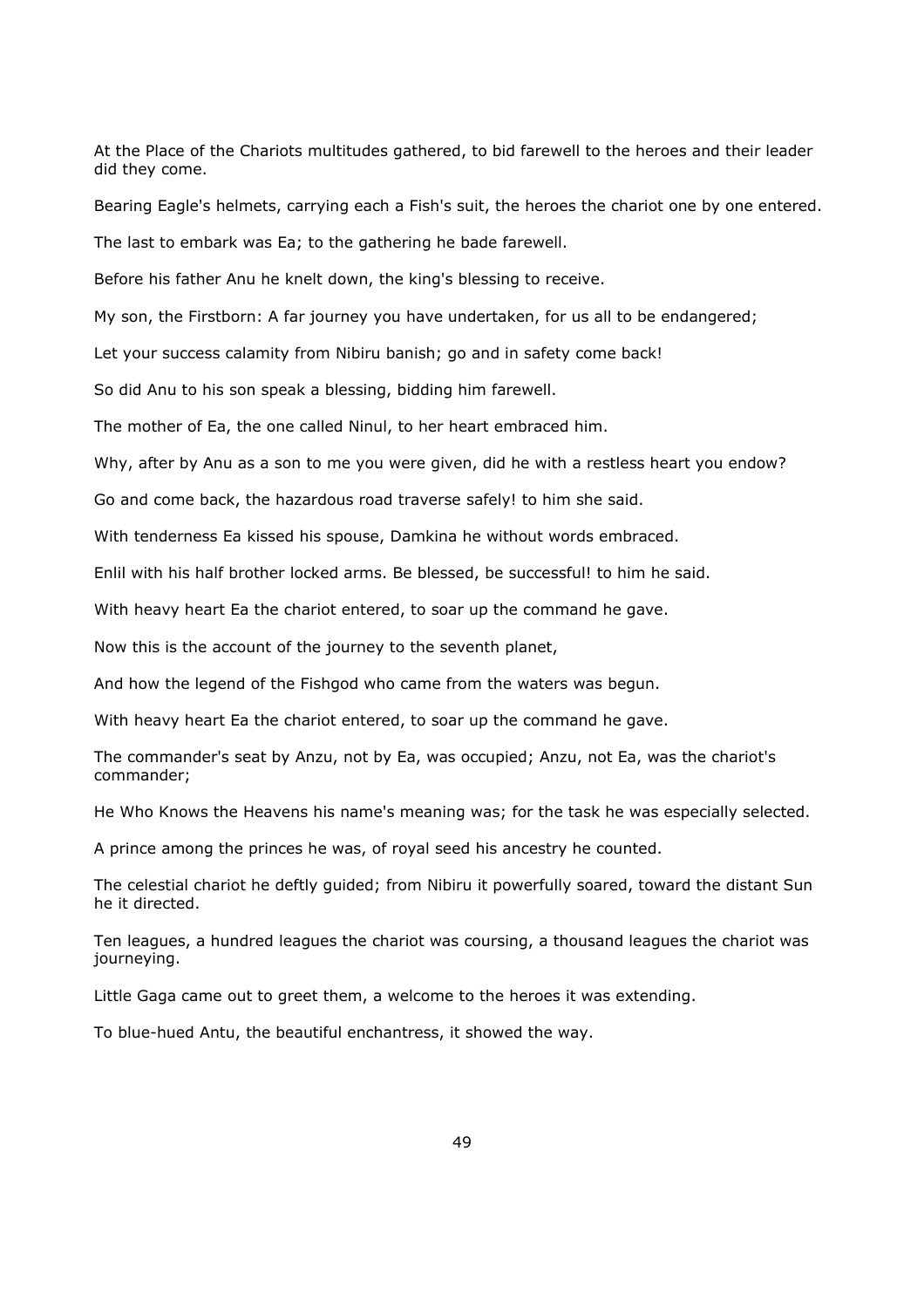By her sight Anzu was attracted. Let us examine her waters! Anzu was saying.

Ea to continue without stopping gave the word; it is a planet of no return, he forcefully said.

Toward the heavenly An, the third in planetary counts, the chariot continued.

On his side was An lying, his host of moons about him were whirling.

The Tester's beams the presence of water was revealing; a stop if needed to Ea it was indicating.

To continue the journey was Ea saying, toward Anshar, the heaven's foremost prince, he was directing.

Soon the ensnaring pull of Anshar they could tell, his colored rings with fear they admired.

Deftly did Anzu the chariot guide, the crushing dangers he cleverly avoided.

The giant Kishar, foremost of firm planets, was next to be encountered.

Her net's pull was overpowering; with great skill did Anzu the chariot's course divert.

With fury Kishar at the chariot divine lightnings was thrusting, her host at the uninvited she directed.

Slowly Kishar moved away, for the chariot the next enemy to encounter:

Beyond the fifth planet the Hammered Bracelet was lurking!

Ea his handiwork to set a-whirring commanded, the Water Thruster to prepare.

Toward the host of turning boulders the chariot was rushing,

Each one like a slingshot's stone ferociously at the chariot aimed.

The word by Ea was given, with the force of a thousand heroes the stream of water was thrust.

One by one the boulders turned face; a path for the chariot they were making!

But as one boulder fled, another in its stead was attacking;

A multitude beyond count was their number, a host for the splitting of Tiamat revenge seeking!

Again and again Ea the commands gave, the Water Thruster to keep a-whirring;

Again and again toward the host of boulders streams of water were directed;

Again and again the boulders their faces turned, a path for the chariot making.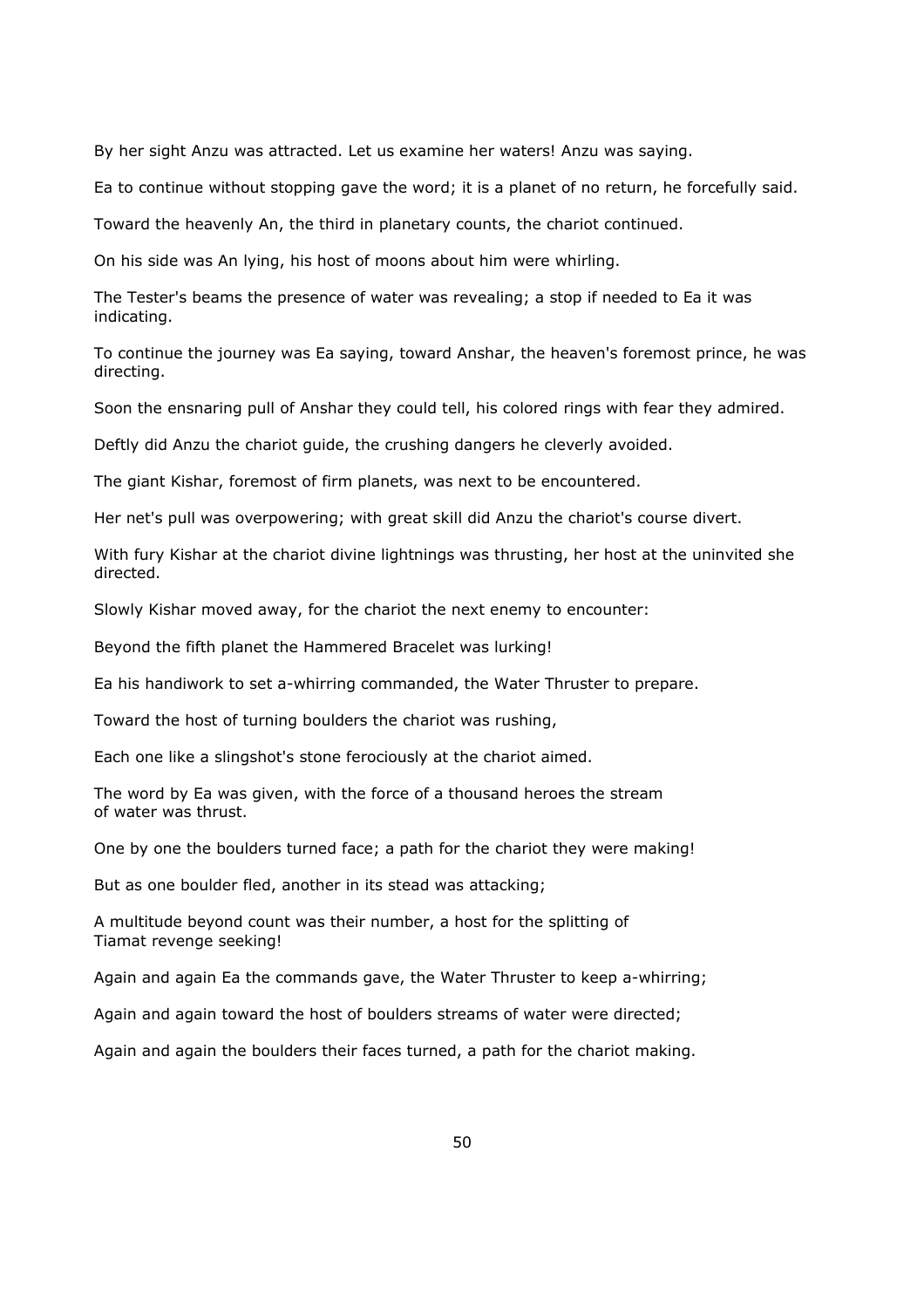And then at last the path was clear; unharmed the chariot could continue!

A cry of joy the heroes sounded; double was the joy as the sight ofthe Sun was now unveiled.

Amidst the elation Anzu the alarm sounded: For the path to have fashioned, excessive waters were Consumed,

Waters to feed the chariot's Fiery Stones for the remaining journey were not sufficient,

In the dark deepness the sixth planet they could see, the Sun's rays it was reflecting.

There is water on Lahmu, Ed was saving. Can you bring the chariot clown upon it? Anzu he was asking.

Deftly Anzu the chariot toward Lahmu directed; reaching the celestial god, around it he the chariot made circle.

The planet's net is not great, its pull is to handle easy, Anzu was saying.

A sight to behold was Lahmu, many hued it was; snow white was its cap, snow white were its sandals.

Reddish hued was its middle, in its midst lakes and rivers were aglitterl

Deftly Anzu the chariot made travel slower, by a lakeside it gently came down.

Ea and Anzu their Eagles helmets donned, to the firm ground they stepped down.

On command the heros That Which Water Sucks extended, the chariot, bowels with the lake's waters to fill.

While the chariot was getting its fill of waters, Ea and Anzu the whereabouts examined.

With Tester and Sampler all that matters they ascertained: The waters were good for drinking, the air was insufficient.

All was in the chariot's annals recorded, the need for the detour described.

With its vigor replenished the chariot soared up, to benevolent Lahmu farewell bidding.

Beyond the seventh planet was making its circuit; Earth and its companion the chariot were inviting!

In the commander's seat Anzu was without words; Ea too was silent.

Ahead was their destination, its gold Nibiru's fate for salvation or doom containing.

'The chariot must be slowed or in Earth's thick atmosphere it shall perish! Anzu to Ea declared.

Around Earth's companion, the Moon, make slowing circles! Ea to him suggested.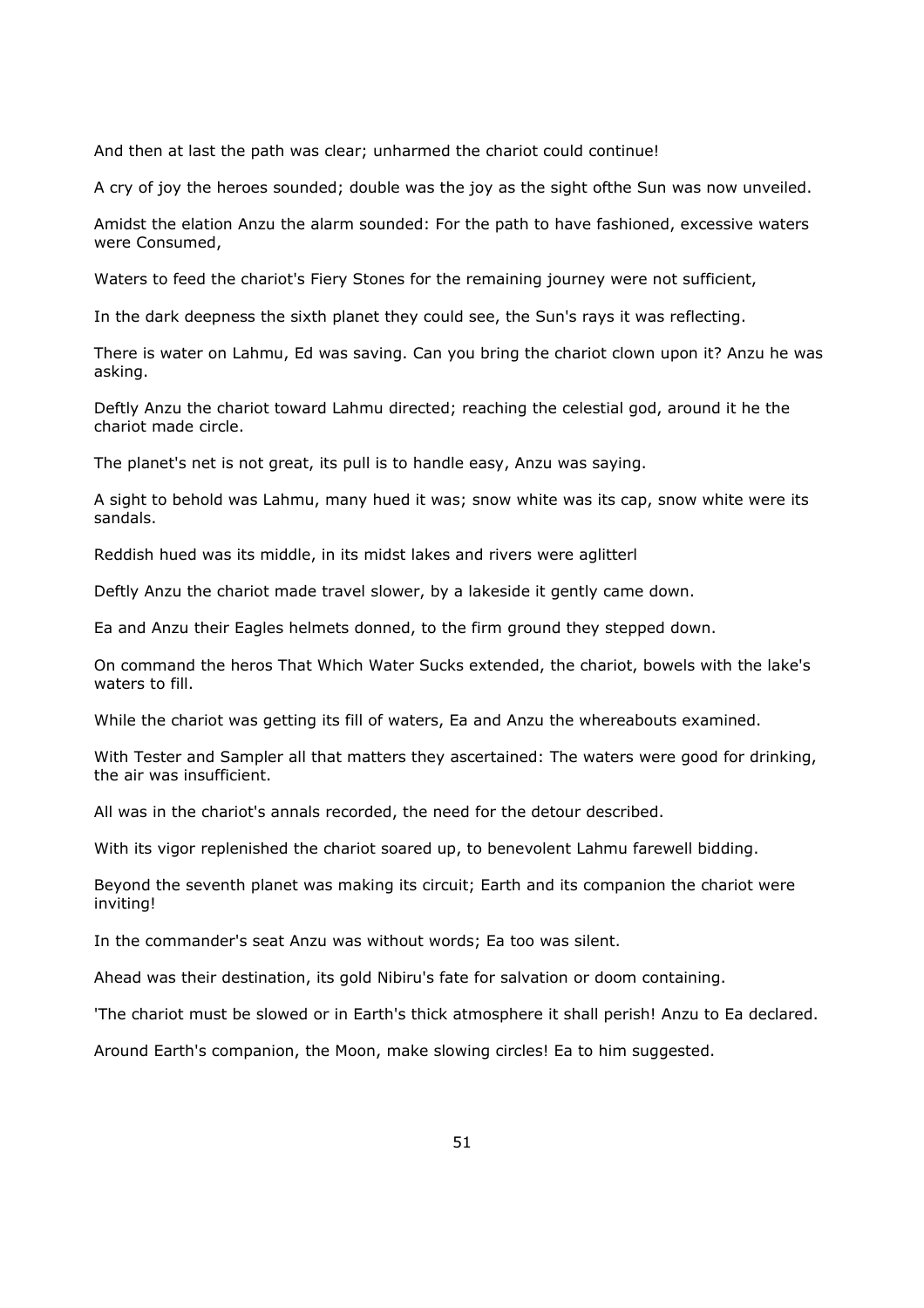They circled the Moon; by the vanquishing Nibiru in the Celestial Battle it prostrate and scarred was lying.

Having the Chariot thus slowed clown, toward the seventh planet Anzu the chariot directed.

Once, twice the Earth's globe he made the chariot circle, ever closer to the Firm Land he lowered it.

Snow hued was two thirds of the planet, dark hued was its middle.

They could see the oceans, they could see the Firm Lands; for the signal beacon from Alalu they were searching.

Where an ocean touched dry land, where four rivers were swallowed by marshes, Alalu's signal was beaconed.

Too heavy and large the chariot is for the marshes! Anzu was declaring

The Earth's pulling net, too powerful for on dry land to descend it is! Anzu to Ea announced.

Splash down! Splash down in the ocean's waters! Ea to Anzu shouted.

Around the planet Anzu made one more circuit, the chariot with much care toward the ocean's edge he lowered.

The chariot's lungs he filled with air; into the waters down it splashed, into the depth, it was not sinking.

From the Speaker a voice was heard: To Earth be welcomed! Alalu was saying.

By his beamed words the direction of his whereabouts was determined.

Toward the place Anzu the chariot directed, floating as a boat it was upon the waters moving.

Soon the wide-ranging ocean narrowed, dry land on both sides as guardian appeared.

On the left side brown-hued hills were rising, on the right mountains to heaven their heads raised.

Toward the place of Alalu was the chariot moving, floating like a boat upon the waters it was.

Ahead the dry land was covered with flooding, marshes the ocean were replacing.

Anzu to heroes commands uttered, their Fishes' suits to put on he ordered.

A hatch of the chariot was then opened, into the marshes the heroes descended.

Strong ropes to the chariot they attached, with the ropes the chariot they were pulling.

Alalu's beamed words more powerful were becoming. Hurry! Hurry! he was saying.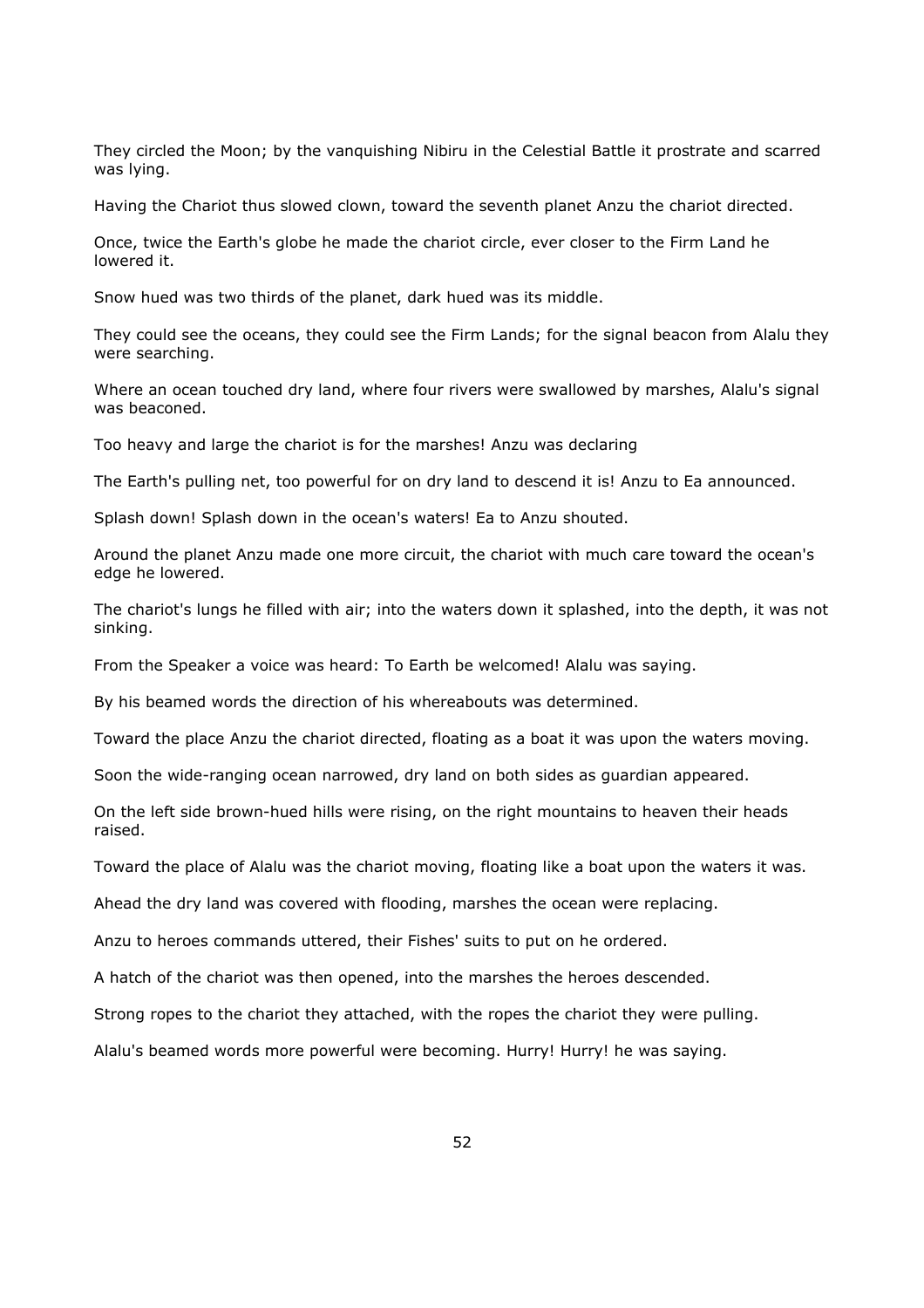At the edge of the marshes, a sight there was to behold:

Gleaming in the sunrays was a chariot from Nibiru; Alalu's celestial boat it was!

The heroes their paces quickened, toward Alalu's chariot they hurried.

Impatient, Ea donned his Fish's suit; within his chest his heart was like a drum beating.

Into the marsh he jumped, toward its edge hurried steps he directed.

High were the marshes flooding, deeper was the bottom than he expected.

He changed his gait to swimming, with bold strokes forward he advanced.

As dry land he was approaching, green meadows he could see.

Then his feet touched firm ground; he stood up and by walking he continued.

Ahead he could see Alalu standing, with his hands with vigor waving.

Coming out of the waters, ashore Ea stepped: On dark-hued Earth he was standing!

Alalu toward him came running; his son by marriage he powerfully embraced.

Welcome to a different planet! Alalu to Ea said.

Now this is the account of how Eridu on Earth was established, how the count of seven days was begun.

In silence did Alalu Ea embrace, with tears of joy his eyes were filled.

Before him Ea bowed his head, respect for his father by marriage he was showing.

In the marshes the heroes were advancing; more donned Fishes' suits, more toward the dry land were rushing.

Keep the chariot afloat! Anzu was commanding. In the waters anchor it, the mud ahead avoiding!

Ashore stepped the heroes, before Alalu they were bowing.

Ashore came Anzu, the last the chariot to depart.

Before Alalu he bowed; with him Alalu in welcome locked arms.

To all who had arrived Alalu words of welcome spoke.

To all who were assembled, Ea words of command spoke. Here on Earth I am the commander! he was saying.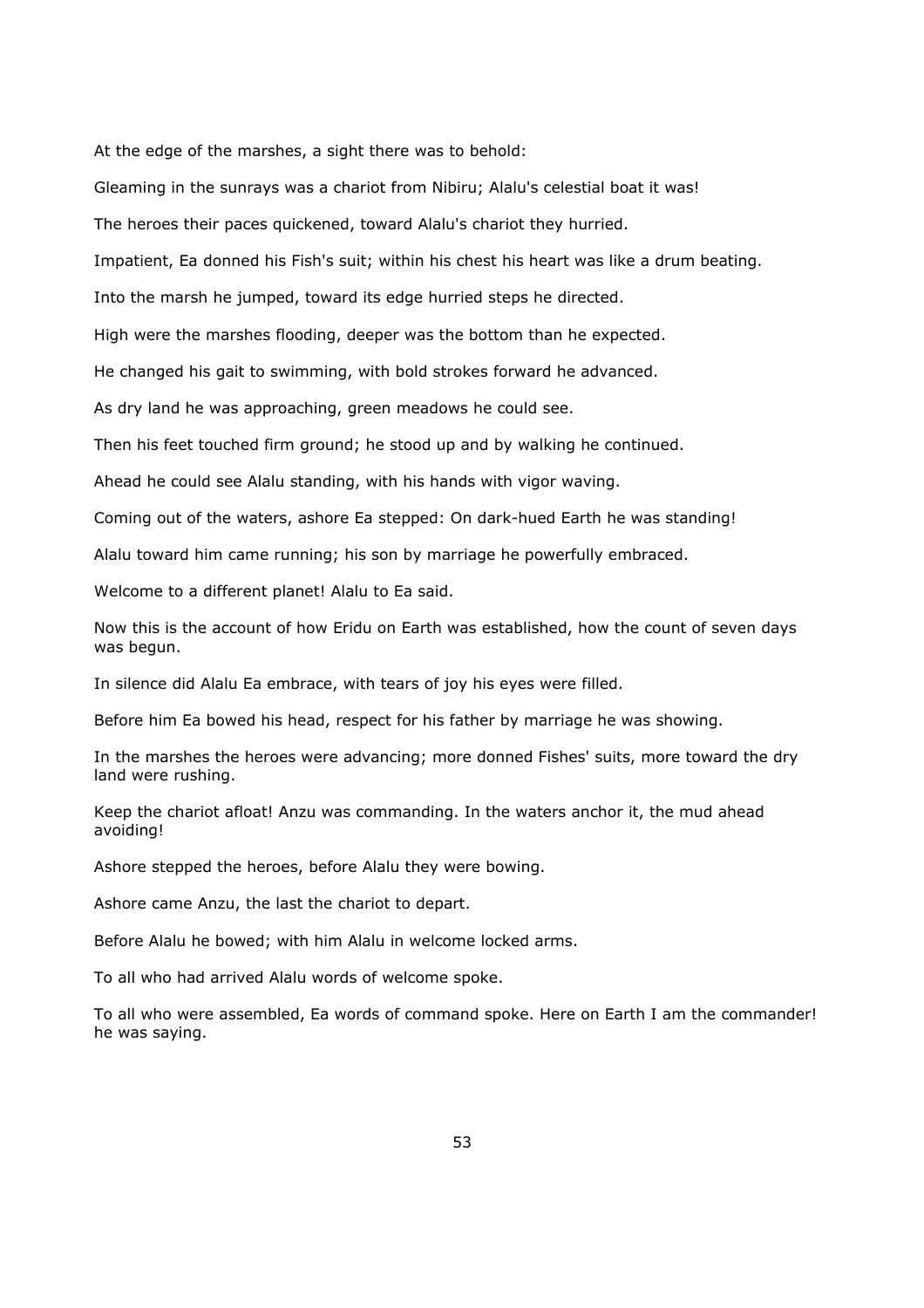On a life or death mission w we have come; in our hands is Nibiru's fate! He looked about, for a place for encampment he was searching. Heap up soil, mounds fashion there! Ea gave command, an encampment to set up. To a place not afar he was pointing, a reed-hut abode by Alalu erected. To Anzu then words he directed: To Nibiru words by beaming deliver, To the king my father, Anu, successful arrival announce! Soon the hue of the skies was changing, from brightness to reddish it was turning. A sight never seen before their eyes was unfolding: The Sun, as a red ball, on the horizon was disappearing! Fear seized the heroes, of a Great Calamity afraid they were! Alalu with laughter words of comfort was saying: A setting of the Sun it is, The ending of one day on Earth it is marking. For a quick rest lie down; a night on Earth is beyond imagining short. Before you expect the Sun will an appearance make; on Earth it will be morning! Before expecting, darkness came, the heavens from the Earth it separated. Lightnings the darkness pierced, rains the thunders followed. By winds were the waters blown, storms of an alien god they were. In the chariot the heroes hunkered down, in the chariot the heroes huddled. Resting to them did not come; they were greatly agitated. With quickened hearts the Sun's return they awaited. Smiling when its rays appeared they were, joyful and backslapping. And it was evening and it was morning, their first day on Earth it was. By daybreak Ea the ongoings considered; to separate waters from waters heed he was giving. Engur he made of the sweet waters the master, drinking waters to provide. To the snake pond with Alalu he went, its sweet waters to consider 54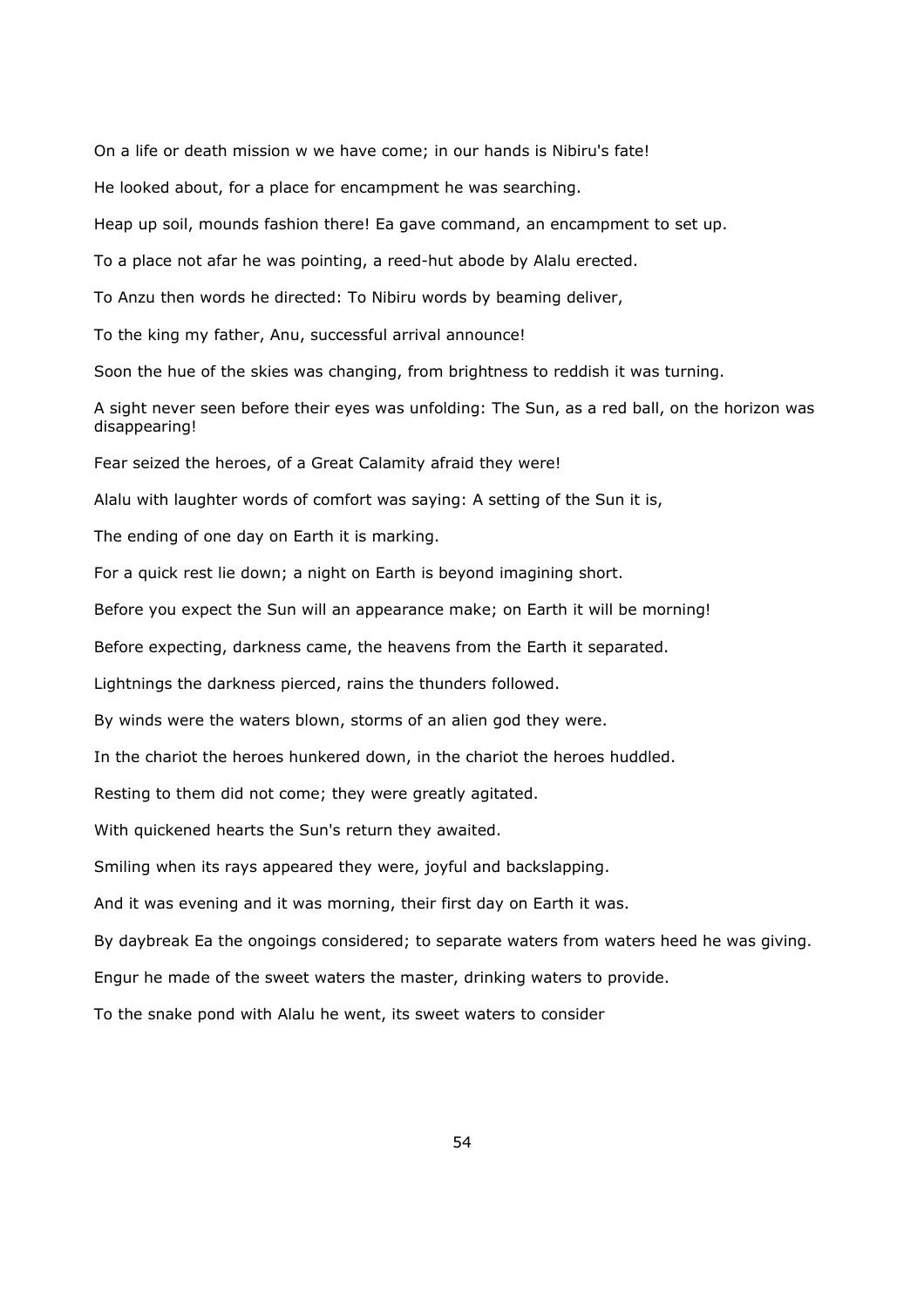Evil serpents in the pond were swarming! so did Engur to Ea say.

The marshlands Ea then contemplated, the abundance of rainwaters he weighed.

Enbilulu he placed in charge of the marshlands, to mark out the thicket of reeds him he directed.

Enkimdu in charge of ditch and dike he placed, a boundary for the marshes to fashion,

For the waters that from heaven rain a gathering place to make.

Thus were the waters below from the waters above separated, marshwaters from sweet waters asunder were set.

And it was evening and it was morning, the second day on Earth it was.

When the Sun morning announced, the heroes their assigned tasks were performing.

With Alalu Ea to the place of grass and trees his steps directed,

All that in the orchard grows, herbs and fruits after their kind to examine.

To Isimud, his vizier, Ea questions was addressing:

What is this plant? What is that plant? him he was asking.

Isimud, one of much learning, food that grows well he could distinguish;

He tore a fruit for Ea, a honey plant it is! to Ea he was saying:

One fruit he himself ate, one fruit Ea was eating!

Of food that grows, by its good distinguished, Ea the hero Guru put in charge.

Thus were the heroes water and food provided; satiated they were not.

And it was evening and it was morning, the third day on Earth it was.

On the fourth day the winds ceased blowing, the chariot by waves was not disturbed.

Let tools from the chariot be brought, let abodes in the encampment be built! Ea thus commanded.

Kulla in charge of mold and brick Ea appointed, from the clay bricks to fashion;

Mushdammu to lay foundations he directed, dwelling abodes to erect.

All day the Sun was shining, the great light by day it was.

By evetime Kingu, Earth's moon, in fullness a pale light on Earth it cast,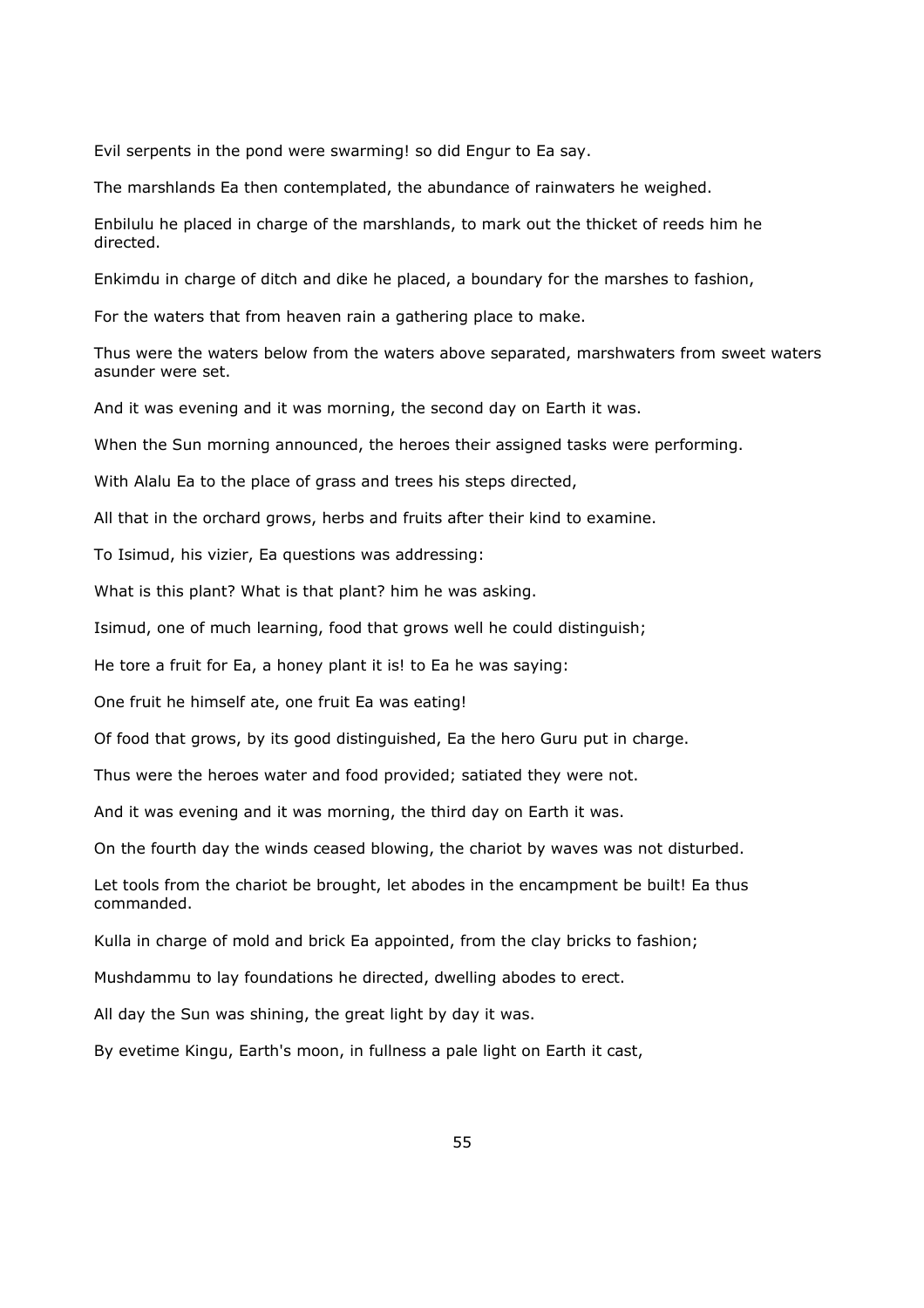A lesser light to rule the night, among the celestial gods accounted to be.

And it was evening and it was morning, the fourth day on Earth it was.

On the fifth day Ea Ningirsig a boat of reeds to fashion commanded,

The measure of the marshes to take, the stretch of the swamplands to consider.

Ulmash, he who what in the waters swarms knows, who of fowl that fly has understanding,

Ulmash as a companion Ea took, between good and bad to distinguish.

Kinds that in the waters swarm, kinds that in the skies give wing, to Ulmash many were unknown;

Bewildering was their number. Good were the carp, among the bad they were swimming.

Enbilulu, the marshlands master, Ea summoned; Enkimdu, in charge of ditch and dike, Ea Summoned;

To them he gave words, in the marshlands to make a barrier;

With canebrakes and green reeds an enclosure to fashion, Fish from fish there separate,

A trap for carp that from a net could not escape,

A place whose snare no bird that is good for food could escape.

Thus were fish and fowl, by their good kinds separated, for the heroes provided.

And it was evening and it was morning, the fifth day on Earth it was.

On the sixth day Ea of the orchard's creatures took account.

Enursag to the task he assigned, that which creeps and that which on feet walks to distinguish;

Their kinds Enursag astounded, of the ferocity of their wildness to Ea an account he gave.

Ea Kulla summoned, to Mushdammu urgent commands he gave:

By evetime the abodes to be completed, by a fence for protection to be surrounded!

The heroes to the task put their shoulders, bricks on the foundations were quickly laid.

With reeds were the roofings made, of cut-down trees was the fencing put up.

Anzu a Beam That-Kills from the chariot brought over, a Speaker-That-Words-Beams at Ea's abode he set up;

By evetime, complete was the encampment! For the night therein the heroes gathered.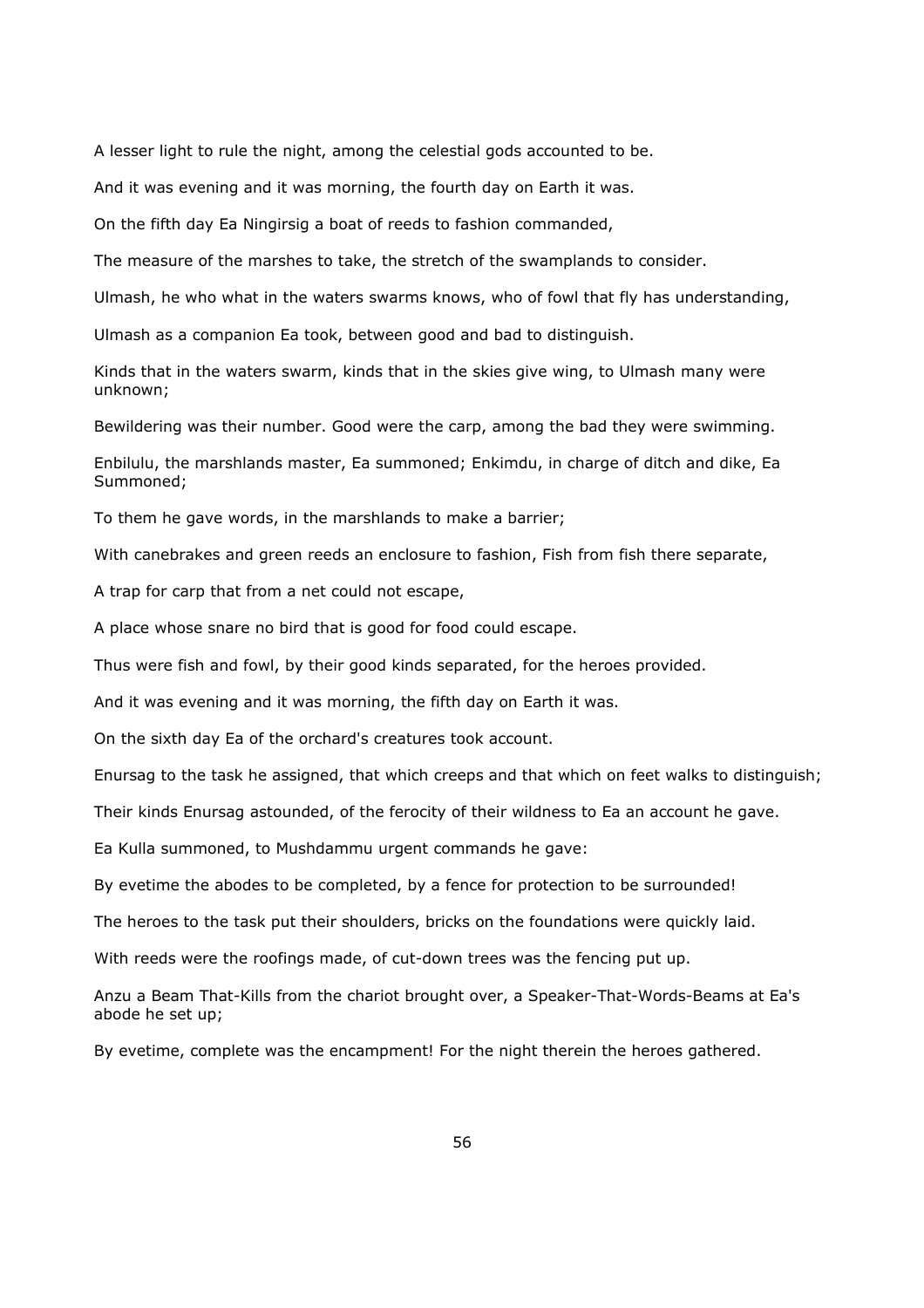Ea and Alalu and Anzu the doings considered; all that was done indeed was good!

And it was evening and it was morning, the sixth day.

On the seventh day, the heroes in the encampment were assembled,

To them Ea spoke these words:

A hazardous journey we have undertaken, from Nibiru to the seventh planet a dangerous way we traversed.

At Earth we with success arrived, much good we attained, an encampment we established.

Let this day be a day of rest; the seventh day hereafter a day of resting always to be!

Let this place henceforth by the name Eridu be called, Home in the Faraway the meaning thereof will be!

Let a promise be kept, let Alalu of Eridu the commander be declared!

The heroes thus assembled, in unison agreements shouted.

Words of consent Alalu uttered, then homage to Ea he greatly paid:

Let Ea a second name be given, Nudimmud, the Artful Fashioner, let him be called!

In unison the heroes agreement announced.

And it was evening and it was morning, the seventh day.

Now this is the account of how the searching for gold was begun,

And how the plans on Nibiru made to Nibiru salvation did not provide.

After the encampment of Eridu was established and the heroes with food were satiated,

Ea the task of gold from the waters obtaining started.

In the chariot the Fire Stones were stirred up, its Great Cracker was enlivened;

That Which Water Sucks from the chariot was extended, into the marsh waters it was inserted.

Into a vessel of crystals the waters were directed,

From the waters the crystals all that is metal in the vessel extracted.

Then from the vessel That Which Spits Out the waters to the fishpond spat out;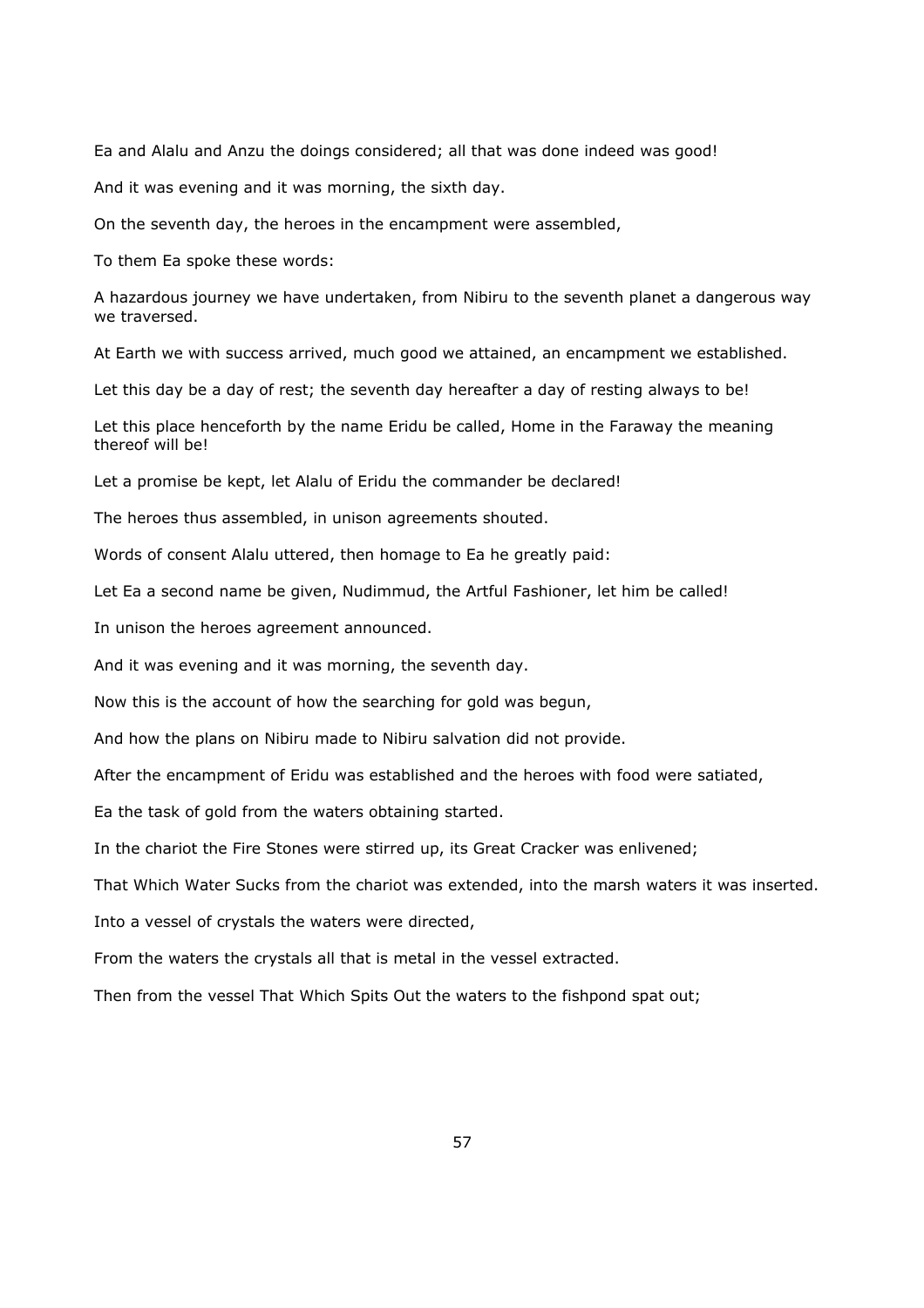Thus were the metals that were in the waters in the vessel collected.

Ingenious was Ea's handiwork, an Artful Fashioner indeed he was!

For six Earth days marsh waters were sucked in, marsh waters were spat out;

In the vessel metals indeed were collected!

The metals on the seventh day by Ea and Alalu were examined; of many kinds were the metals in the vessel.

Iron there was, much copper there was; of gold there was no abundance.

In the chariot another vessel, the artful handiwork of Nudimmud,

The Metals after their kinds were separated, ashore kind by kind they were carried.

For six days thus did the heroes toil; on the seventh day they rested.

For six days were the crystal vessels filled and emptied,

On the seventh day were the metals accounted.

There was iron and there was copper, and other metals too;

Of the gold, the smallest pile was accumulated.

In the nighttimes the Moon waxed and waned; by the name Month did Ea its circuit call.

At Month's very start, its luminous horns six days signified,

By its half crown the seventh day it announced; a day to rest it was.

At midway by a fullness was the Moon distinguished; then it paused to become diminished.

With the Sun's course was the Moon's circuit appearing, with Earth's circuit it was its face revealing.

Fascinated by the Moon's motions was Ea, its attachment as Kingu to Ki he contemplated:

What purpose did the attachment serve, what heavenly sign was it giving:

A Month did Ea the Moon's circuit call, Month to its circuit he gave the name.

For one Month, for two Months, in the chariot were the waters separated;

The Sun, every six Months, to Earth another season gave; Winter and Summer did Ea by names them call.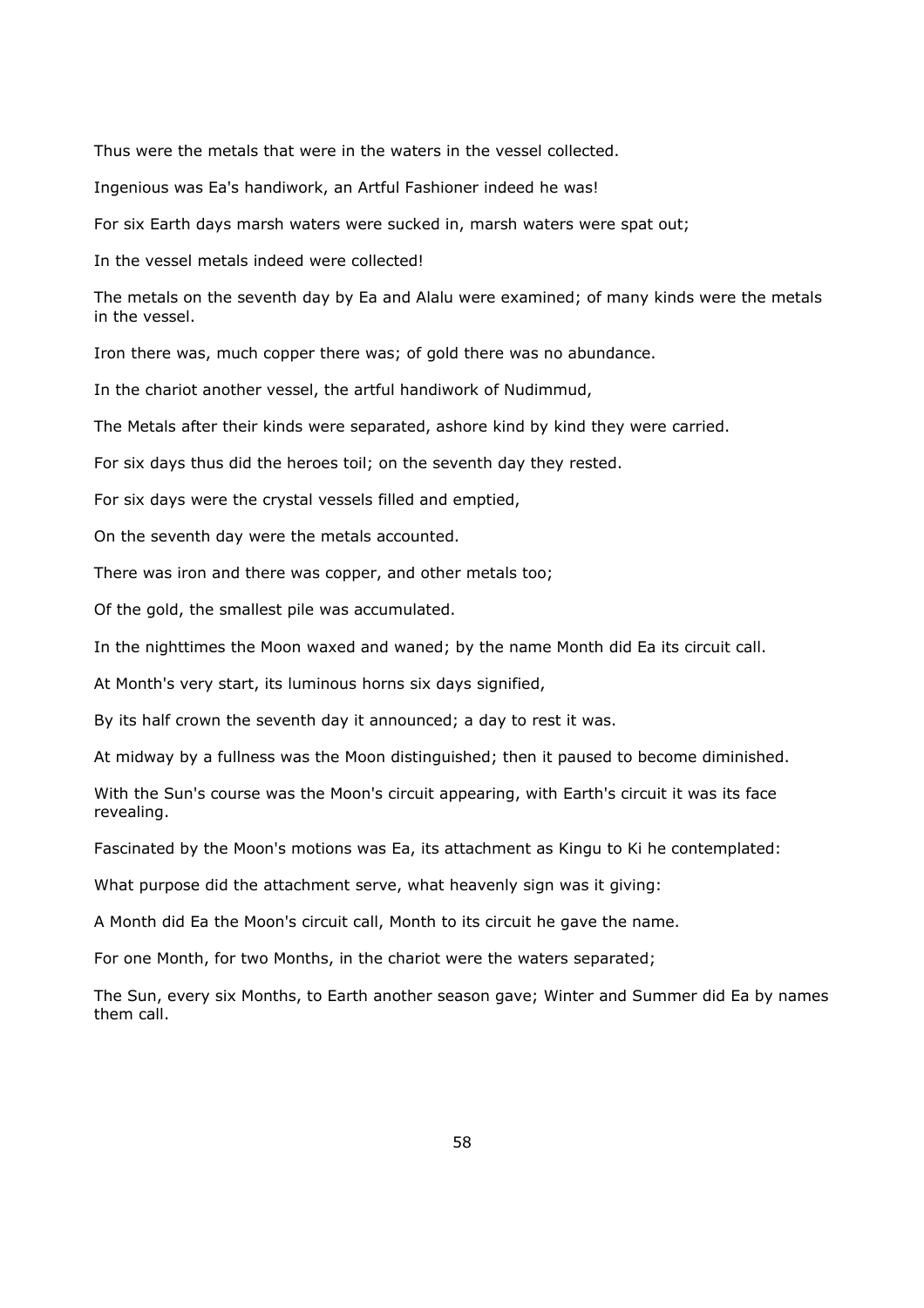There was Winter and there was Summer; by Year of Earth did Ea the full circuit call.

By Year's end of the accumulated gold account was taken;

Much to dispatch to Nibiru there was not.

The swamplands' waters are deficient, let the chariot to the deeper ocean be moved! So was Ea saying.

From its moorings was the chariot untied, back whence it came it was shifted.

With great care were the crystal vessels stirred up, the saltwaters through them passing.

Metals by their kinds were separated; gold among them was sparkling!

From the chariot of the happenings Ea to Nibiru word did bean; Anu to hear it was pleased indeed.

In its destined circuit Nibiru to the Sun's abode was returning,

A closeness to Earth on its Shar circuit was Nibiru attaining.

With eagerness did Anu about the gold inquire. Is there enough for sending to Nibiru he was asking.

Alas, not enough was of the gold from the waters collected;

Let another Shar pass, let the quantity be doubled! Ea to Anu counseled.

Fron the ocean's waters the obtaining of gold continued;

In his heart Ea with apprehension was filling.

From the chariot parts were hauled out, a sky chamber from them was assembled.

Abgal, he who knows piloting, of the sky chamber to take charge he appointed;

Daily in the sky chamber with Abgal did Ea upward soar, the Earth and its secrets to learn.

For the sky chamber an enclosure was constructed, by Alalu's chariot was it placed:

Daily the crystals in Alalu's chariot did Ea study, what by their beams was discovered to understand;

Whence does the gold come? he asked Alalu. Where on Earth are Tiamat's golden veins?

In the sky chamber with Abgal did Ea upward soar, the Earth and its secrets to learn.

Over great mountains they roamed, in the valleys great rivers they saw;

Steppes and forests below were stretched, thousands of leagues was their reach.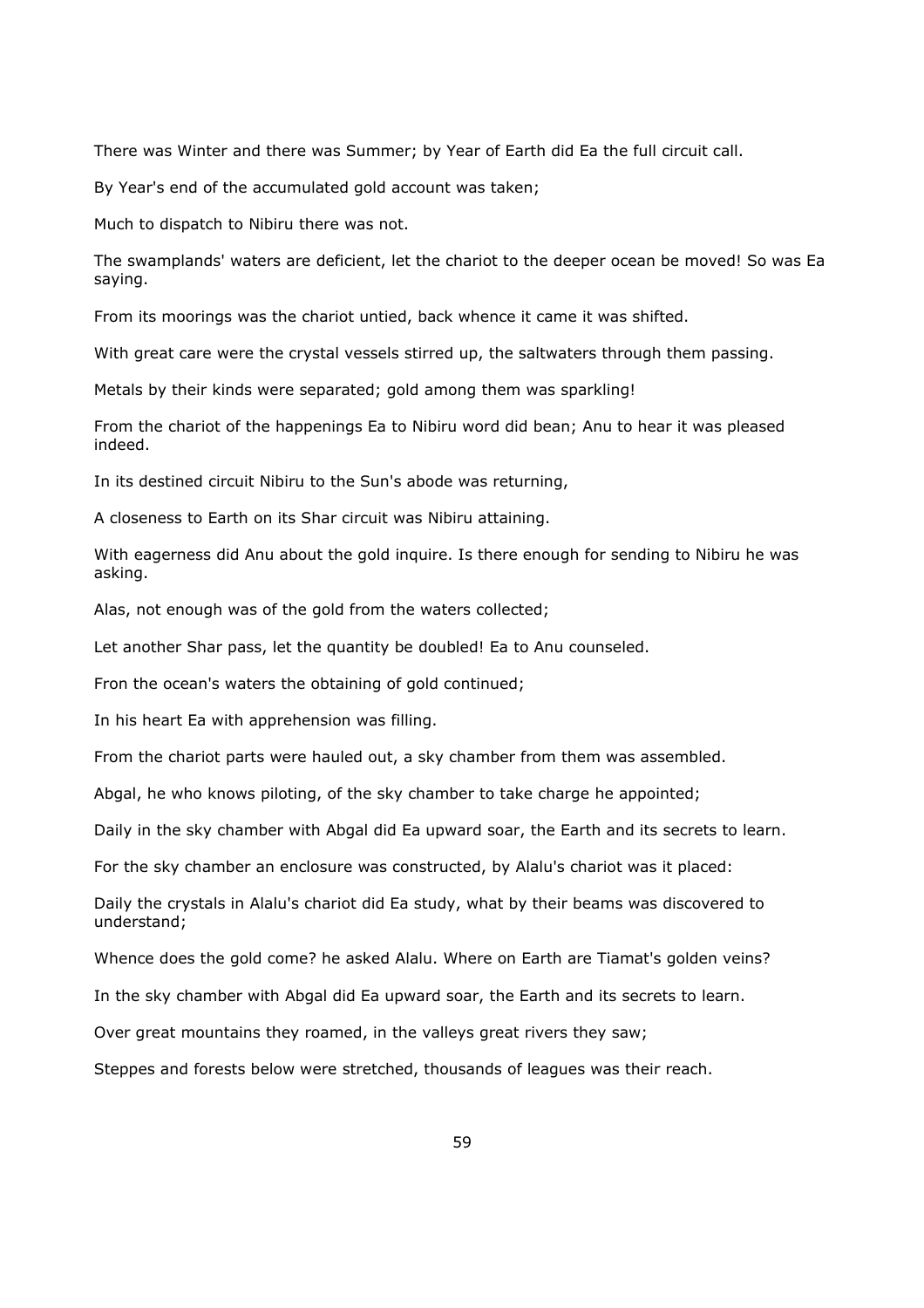Vast lands separated by oceans they recorded, with the Beam That Scans the soils they penetrated.

On Nibiru impatience was growing. Can gold protection provide? was the outcry increasing.

Assemble the gold, on Nibiru's nearing gold you must deliver! So did Anu Ea command.

Repair Alalu's chariot, for returning to Nibiru make it fit, for the Shar's completion make it ready! So was Anu saying.

Ea his father's, the king, words was heeding; the repairing of Alalu's chariot he was contemplating.

As the sky chamber one eve by the side of the chariot they landed,

With Abgal the chariot they entered, a secret deed in the darkness to perform.

The Weapons of Terror, the seven of them, from the chariot they removed;

To the sky chamber they took them, inside the sky chamber them to give hiding.

By sunrise Ea with Abgal in the sky chamber soared, to another land was their direction.

There, in a secret place, did Ea the weapons hide; in a cave, a place unknown, he stored them.

Then to Anzu Ea words of command gave, to repair Alalu's chariot he him directed,

For returning to Nibiru to make it fit, by the Shar's completion to make it ready.

Anzu, in the ways of chariot, greatly skilled, to the task his labors set;

He made its thrusters hum again, its tablets he carefully considered;

The absence of the Weapons of Terror he soon discovered!

With anger Anzu cried out; Ea of their hiding away gave the explanation:

Foresworn is the weapons' use! Ea was saying.

Neither in the heavens nor on Firm Lands shall they ever be harnessed!

Without them no passage through the Hammered Bracelet is safe! Anzu was saying.

Without them, without Water Thrusters, the danger is endurance surpassing!

Alalu, of Eridu the commander, the words of Ea considered, to the words of Anzu heed he gave:

The words of Ea by the Council of Nibiru are attested! Alalu was saying;

But without the chariot's return, Nibiru shall be doomed!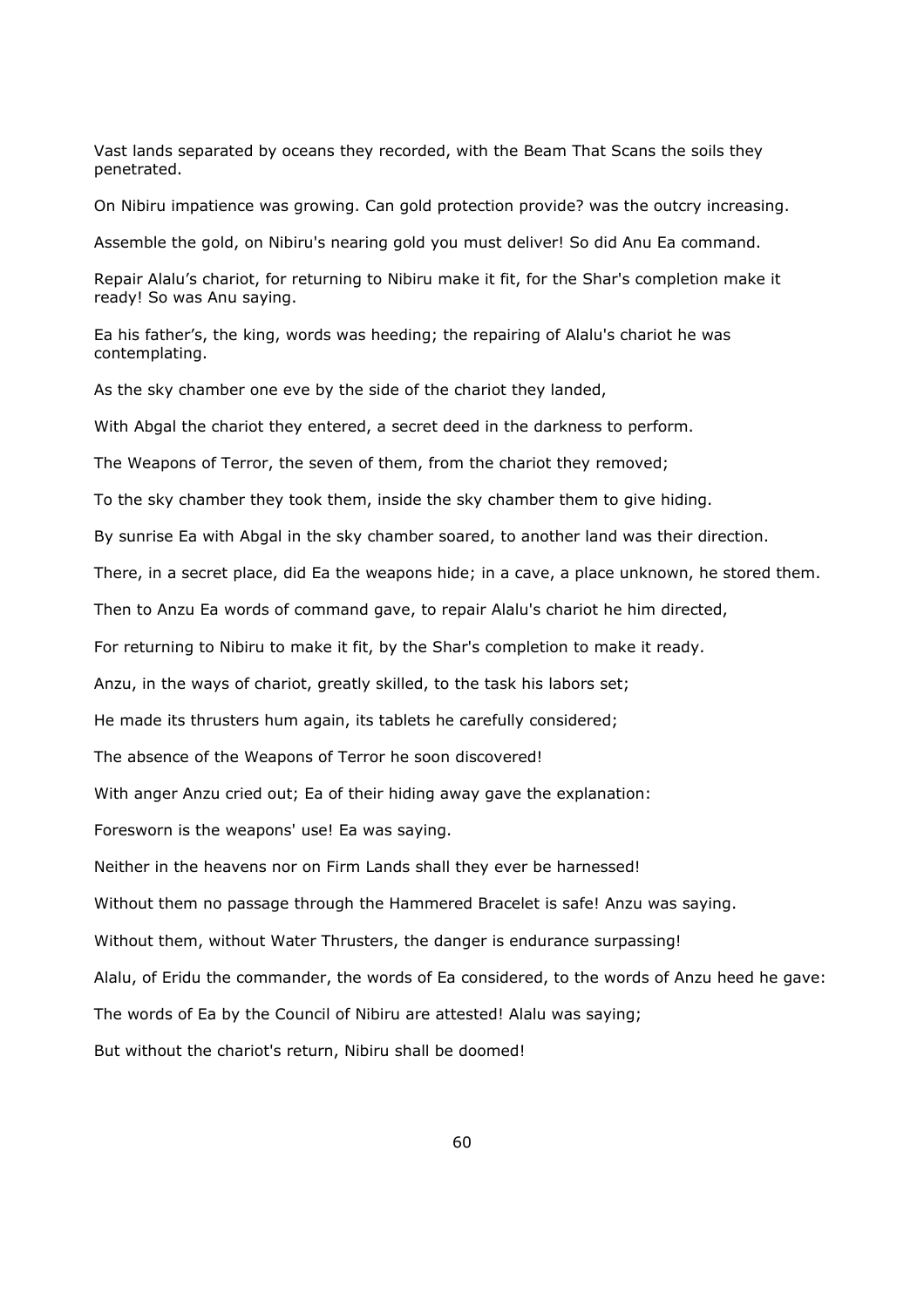Abgal, he who knows piloting, boldly toward the leaders stepped forward.

I shall be the pilot, the dangers I shall valiantly face! he was saying.

Thus was the decision made: Abgal shall be the pilot, Anzu on Earth shall be staying!

On Nibiru, the stargazers the destinies of the celestial gods contemplated, an opportune day they were selecting.

Into Alalu's chariot basketfuls of gold were carried;

The forepart of the chariot Abgal entered, the commander's seat he occupied.

From the chariot of Ea, to him Ea a Tablet of Destiny gave;

It shall be That-Which-Shows-the-Way for you, by it the opened pathway you shall find!

The chariot's Fire Stones Abgal stirred up; their hum like music was enthralling.

The chariot's Great Cracker he enlivened, a reddish brilliance it was casting.

Ea and Alalu the multitude of heroes were standing around, farewell to him they were bidding.

Then the chariot with a roar heavenward rose, to the heavens it ascended!

To Nibiru words of the ascent were beamed; on Nibiru there was much expecting.

## **Synopsis of the Fourth Tablet**

The Nibiruans hail even the small gold delivery Tests of gold's use as an atmospheric shield succeed Additional heroes and new equipment are sent to Earth Gold extraction from the water continues to disappoint Ea discovers gold sources that need deep mining in the Abzu Enlil, then Anu, come to Earth for cruical decisions As the half brothers quarrel, lots decide the tasks Ea, renamed Enki (Earth's Master), goes to the Abzu Enlil stays to develop permenent facilities in the Edin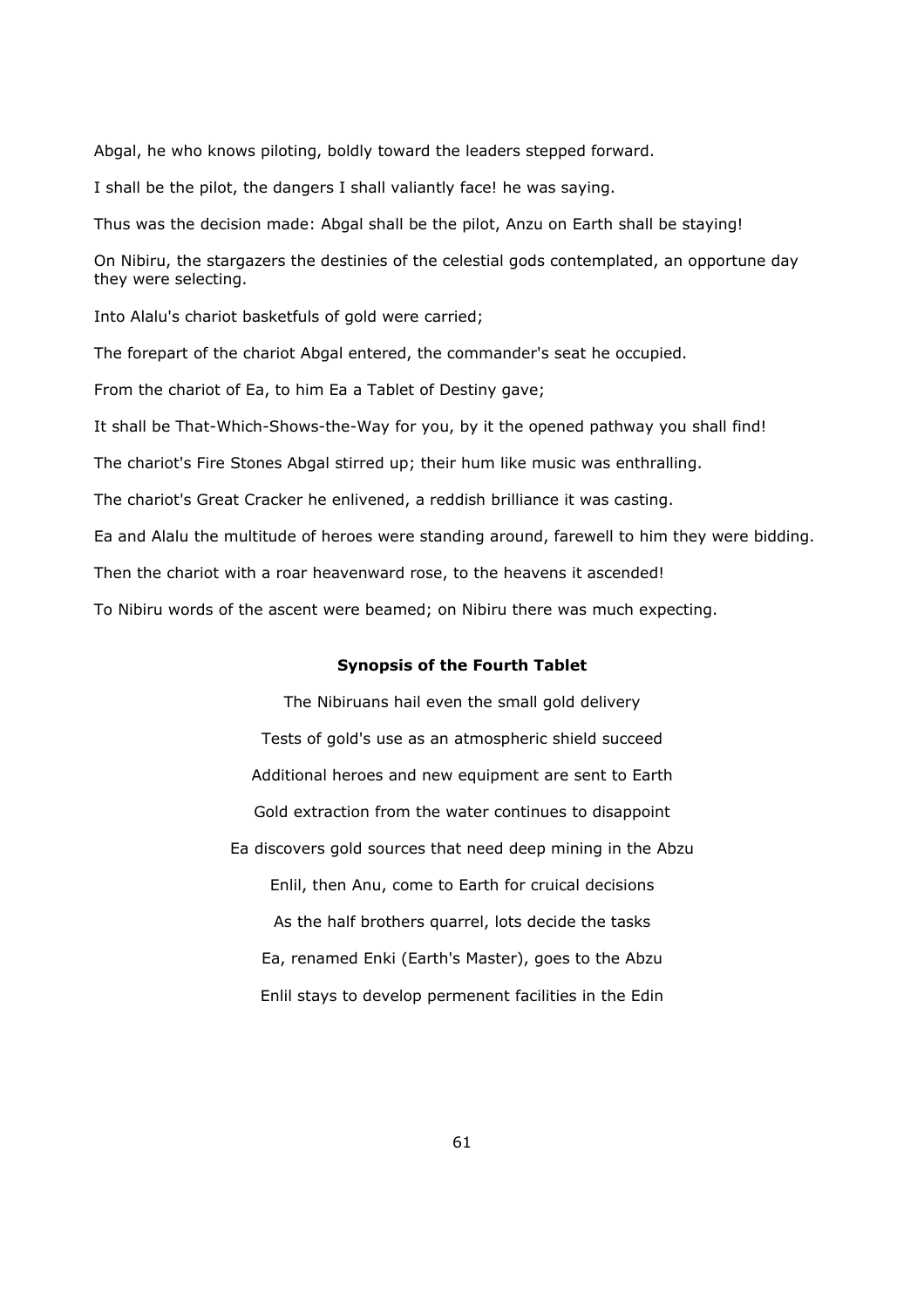As Anu prepares to lease, he is attacked by Alalu The Seven Who Judge sentence Alalu to exile on Lahmu Anu's daughter Ninmah, a medical officer, is sent to Earth Stopping off at Lahmu (Mars) she finds Alalu dead A rock, carved to resemble Alalu's face serves as his tomb Anzu is given command of a Way Station on Lahmu

## **THE FOURTH TABLET**

To Nibiru words of the ascent were beamed; on Nibiru there was much expecting. With confidence was Abgal the chariot guiding; Around Kingu, the Moon, he made a circuit, by its netpowers speed to gain. A thousand leagues, ten thousand leagues toward Lahmu he journeyed, By its netpower a direction toward Nibiru to obtain. Beyond Lahrnu the Hammered Bracelet was awhirling; Deftly did Abgal Ea's crystals make aglow, the opened paths to locate. The eve of fate upon him with favor looked! Beyond the Bracelet, the chariot beamed signals from Nibiru was receiving; Homeward, homeward was the direction. Ahead, in the darkness, in reddish hue glowed Nibiru; a sight to behold it was! By the beamed signals the chariot was now directed. Thrice around Nibiru it made circuits, by its netforce to be slowed. Nearing the planet, the breach in its atmosphere Abgal could see; A squeezing in his heart he felt, of the gold he was bringing was he thinking. Passing through the atmosphere's thickness, aglow was the chariot, its heat overbearing;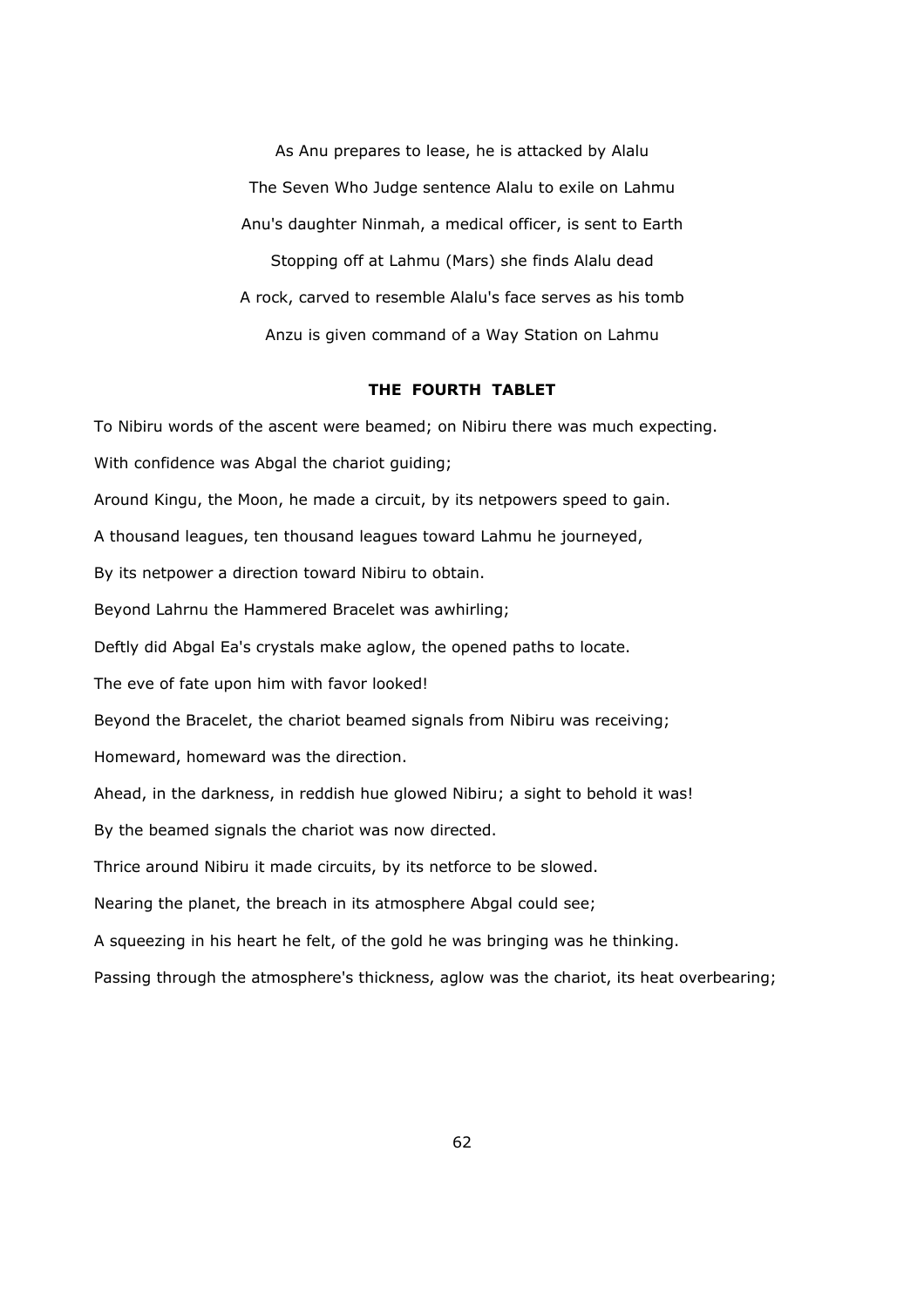Deftly did Abgal spread the chariot's wings, its descent thereby arresting. Beyond lay the place of the chariots, a sight most inviting; Gently did Abgal the chariot bring down to a place by the beams selected. He opened the hatch; a multitude of populace was there assembled! Anu toward him stepped forward, locked arms, warm greetings uttered. Heroes into the chariot rushed, the gold-bearing baskets they brought out. High above their heads they the baskets held, To the assembled, words of victory Anu shouted: Salvation is here! to them he was saying. To the palace was Abgal accompanied, to rest and tell all he was escorted. The gold, a sight most dazzling, by the savants was quickly taken; To make of it the finest dust, to skyward launch it was hauled away. A Shar did the fashioning last, a Shar did the testing continue. With rockets was the dust heavenward carried, by crystals' beams was it dispersed. Where there was a breach, now there was a healing! Joy the palace filled, abundance in the land was expected. To Earth Anu good words was beaming: Gold gives salvation! The obtaining of gold do continue! When Nibiru near the Sun came, the golden dust was by its rays disturbed; The healing in the atmosphere was dwindled, the breach to bigness returned. Anu the return of Abgal to Earth then commanded; in the chariot more heroes traveled, In its bowels more That Which the Waters Sucks In and Thrusts Out were provided; With them Nungal to travel was commanded, a pilot-helper to Abgal to become. Great joy there was when Abgal to Erldu returned; Many greetings and the locking of arms there was! The new water-workings Ea with care contemplated;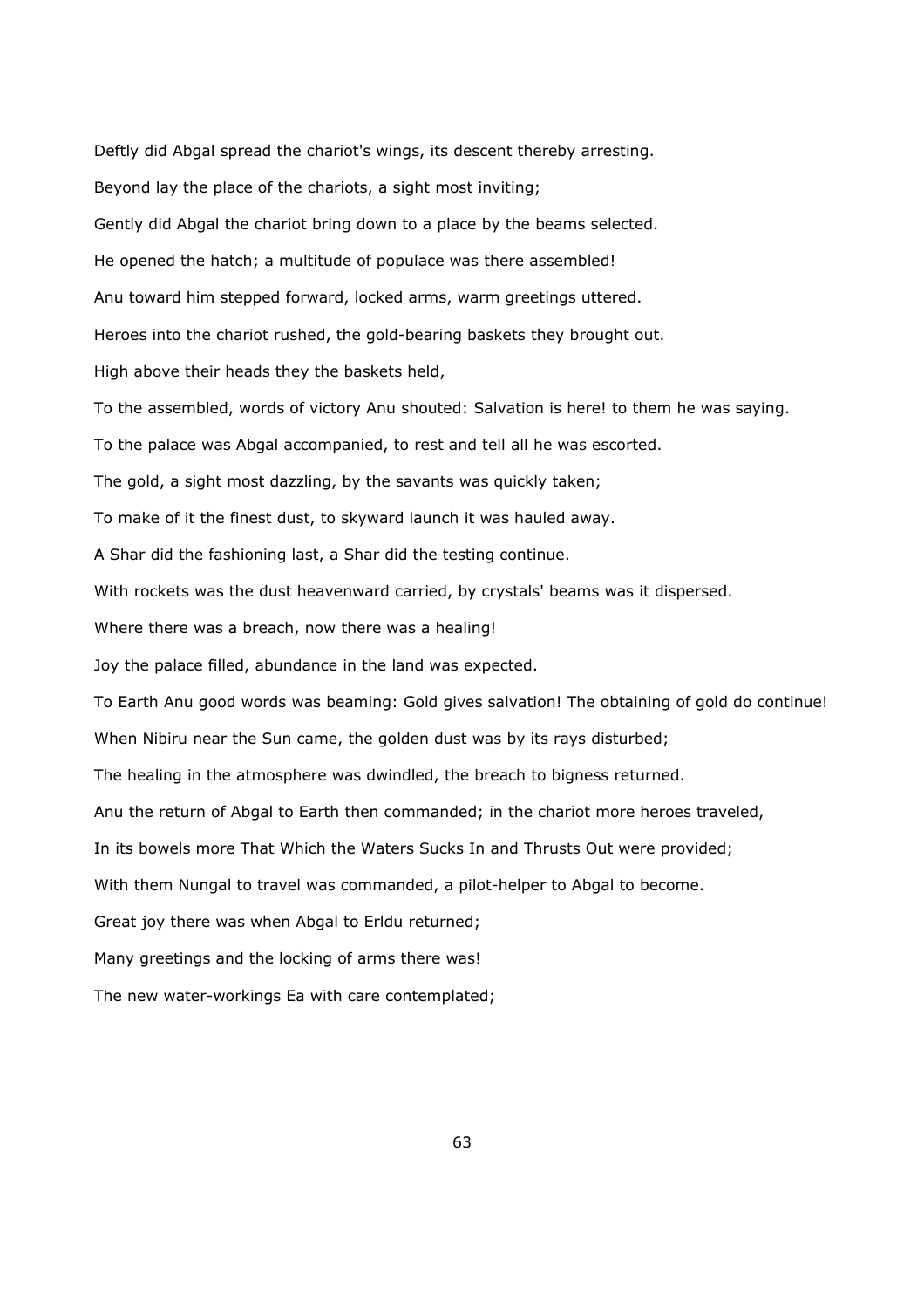There was smiling on his face, in his heart there was a squeezing. By Shar time, Nungal in the chariot was to depart ready; In its bowels the chariot only a few baskets of gold carried. The disappointment on Nibiru Ea's heart to him was predicting! Ea with Alalu words exchanged, that which was known they reconsidered: If Earth the head of Tiamat was in the Celestial Battle cut off, Where was the neck, where were the golden veins cut asunder? Where were the golden veins from Earth's innards protruding? In the sky chamber Ea over mountains and valleys traveled, The lands by oceans separated he with the Scanner examined. Again and again there was the same indication: Where dry land from dry land apart was torn, Earth's innards were revealed; Where the landmass the shape of a heart was given, in the lower part thereof, Golden veins from Earth's innards were abundant! Abzu, of Gold the Birthplace, Ea to the region the name gave. Ea then to Anu words of wisdom beamed: With gold Earth indeed is filled; from the veins, not from the waters, the gold must be gotten. From Earth's bowels, not from its waters, must the gold be obtained, From a region beyond the ocean, Abzu it shall be called, can an abundance of gold be gotten! In the palace there was great astonishment, savants and counselors to Ea's words gave consideration; That gold must be obtained, on that unanimity there was; How to obtain it from the bowels of the Earth, of that there was much discussion. In the assembly a prince spoke up; Enlil he was, the half brother of Ea.

First Alalu, then his son by marriage, Ea, upon waters placed all hope;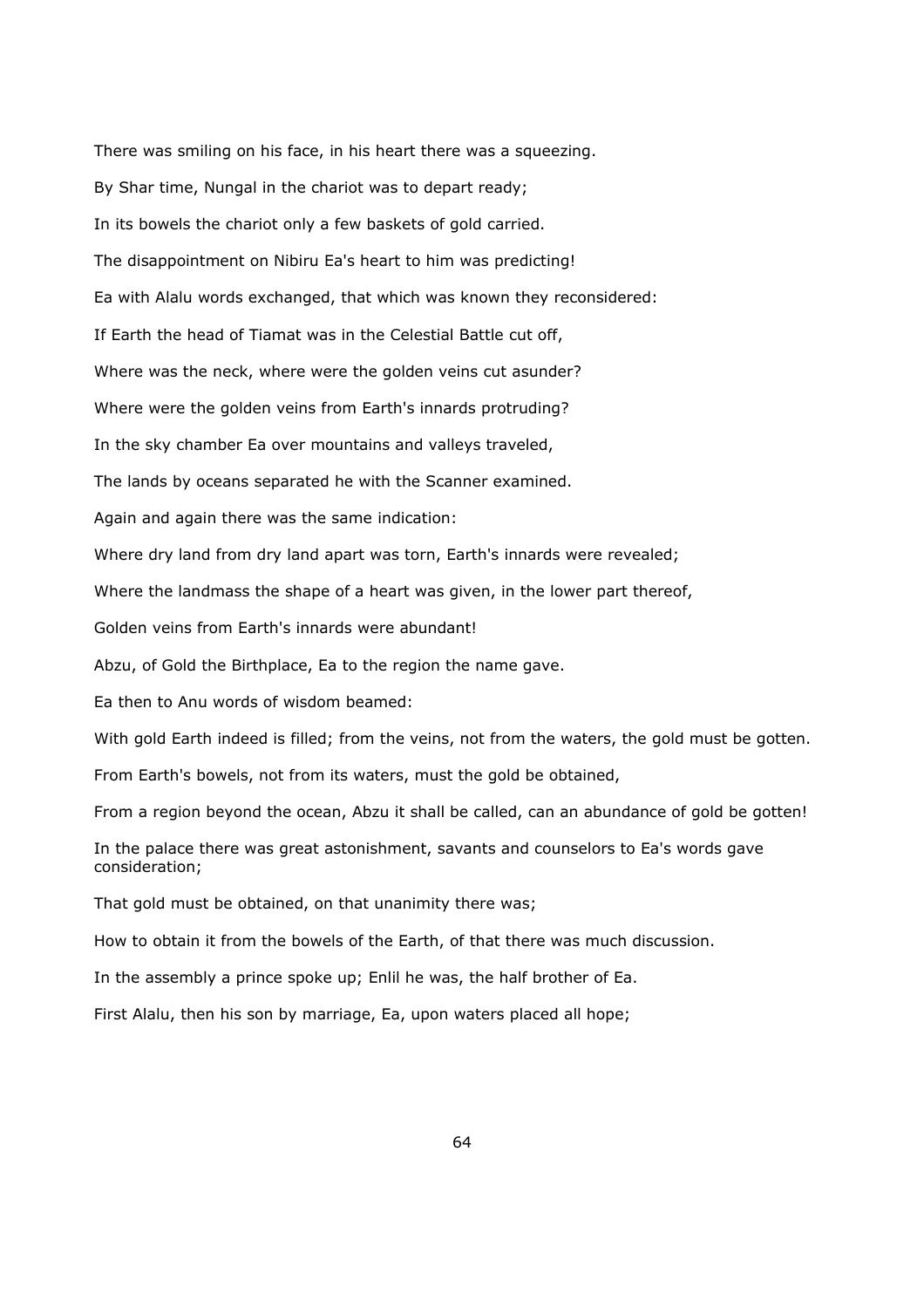Of salvation by water's gold they were reassuring,

Shar after Shar all of us salvation were expecting,

Now different words we are hearing, a task beyond imagining to undertake,

Proof of the golden veins is needed, a plan for success must be ensured!

So was Enlil to the assembly saying; to his words many in agreement listened.

Let Enlil go to Earth! Anu was saying. Let him proof obtain, a plan put forward;

His words shall be heeded, his words a command shall be!

In unanimity the assembly its consent gave, Enlil's mission it approved.

With Alalgar, his chief lieutenant, Enlil for Earth departed; Alalgar his pilot was.

With each a sky chamber were the two of them provided.

To Earth the words of Anu, the king, words of decisions were beamed:

Enlil of the mission in command shall be, his word shall be the command!

When Enlil on Earth arrived, Ea with his half brother warmly locked arms,

As brother meets brother Ea Enlil did welcome.

To Alalu Enlil made a bowing, Alalu with weak words him bade welcome.

The heroes to Enlil words of warm welcome were shouting; of the commander much they were expecting.

Deftly Enlil the sky chambers to be assembled did command,

In a sky chamber he went asoaring; Alalgar, his chief lieutenant, was as the pilot with him.

Ea in a sky chamber, by Abgal piloted, to them to the Abzu showed the way.

They surveyed the dry lands, of the oceans they took careful notice.

From the Upper Sea to the Lower Sea the lands they scanned,

Of all that was above and that was below they took account.

In the Abzu the soil they tested. Gold there was indeed; with much soil and rocks it was commixed,

Refined as in the waters it was not, in an admixture it was hiding.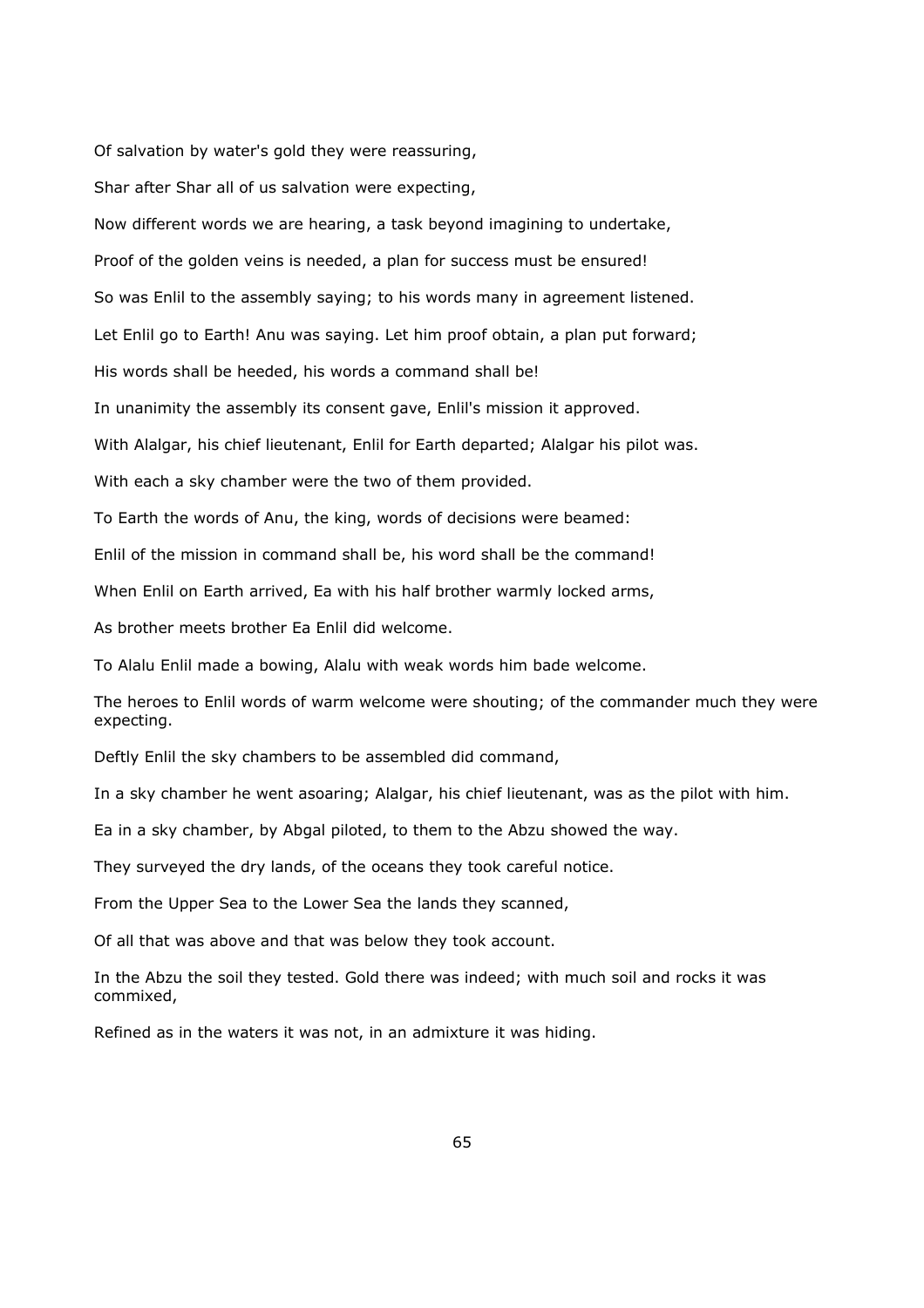They went back to Endu; what they had found they contemplated.

Eridu new tasks must be given, alone on Earth it cannot continue!

Thus was Enlil saying; a great plan he described, a wide mission he was proposing:

More heroes to bring over, more settlements to establish,

The gold from Earth's innards to obtain, the gold from the admixture to separate, By skyships and chariots to be carried, from landing places tasks to perform. Who of the settlements in charge will be, who of the Abzu shall take command?

Thus was Ea of Enlil asking.

Who of enlarged Eridu shall take command, who the settlements shall oversee? Thus was Alalu saying.

Who of the skyships and the landing place shall take command? So did Anzu inquire.

Let Anu come to Earth, let him decisions provide! Thus did Enlil say in answer.

Now this is the account of how Anu to Earth came,

How lots with Ea and Enlil were drawn, how Ea the title-name Enki was given,

How Alalu for the second time with Anu wrestled.

To Earth in a celestial chariot did Anu journey; the route by the planets it followed.

Around Lahmu Nungal, the pilot, a circuit made; by Anu was it closely observed.

The Moon, the one who Kingu once had been, they circled and admired.

Perchance gold thereon can also be found? in his heart Anu wondered.

In the waters beside the marshlands his chariot splashed down;

Ea for the arrival reed boats prepared, for Anu to arrive by sailing.

Above the sky chambers were hovering, a royal welcome they were offering.

In the lead boat Ea himself was afloat, the king his father the first to be greeting.

Before Anu he bowed, then Anu embraced him. My son, my Firstborn! Anu to him shouted.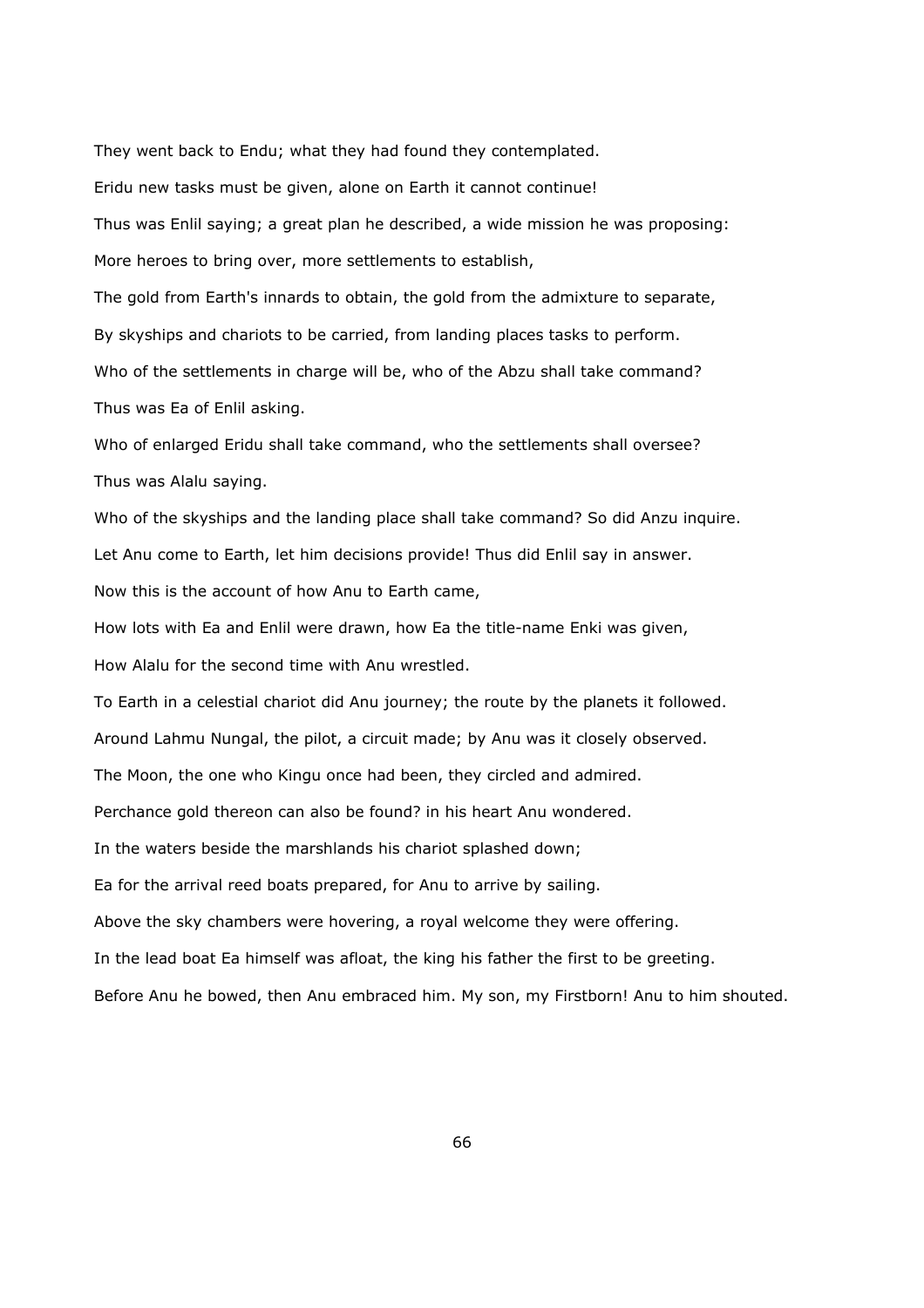In the square of Eridu in rows stood the heroes, their king to Earth royally to welcome.

In front of them stood Enlil, their commander.

Before Anu the king he bowed, Anu him to his chest embraced.

Alalu too was there standing, of what to do he was uncertain;

Anu to him a greeting extended. Let us lock arms as comrades! to Alalu he said.

With hesitation Alalu stepped forward, with Anu he locked arms!

A meal for Anu was prepared; by evetime to a reed hut, for him by Ea built, Anu retired.

The next day the seventh by the count begun by Ea was, a day of resting.

A day of backslapping and celebrating it was, as befits a king's coming.

On the day that followed, Ea and Enlil before Anu the findings presented,

What was done and what doing needed with him they discussed.

Let me see the lands by myself! Anu to them was saying.

Aloft they all in the sky chambers went, lands from sea to sea they observed.

To the Abzu they flew, on its gold-hiding soil they landed.

Difficult will the gold's extraction be! Anu was saying. To obtain the gold it is necessary;

No matter how deep the gold is below the surface, it must be gotten!

Let Ea and Enlil tools for the purpose devise, let them heroes for the task assign,

Let them find how gold from soil and rocks separates, how to Nibiru pure gold to deliver!

Let a landing place be built, let more heroes to the tasks on Earth be assigned!

So was Anu to the two sons saying; in his heart, of way stations in the heavens he was thinking.

Those were the command words of Anu; Ea and Enlil in agreement their heads were bowing.

There were evenings and there were mornings; to Eridu they all returned.

In Eridu they held a council, tasks and duties to assign.

Ea, who Eridu established, was the first to speak up: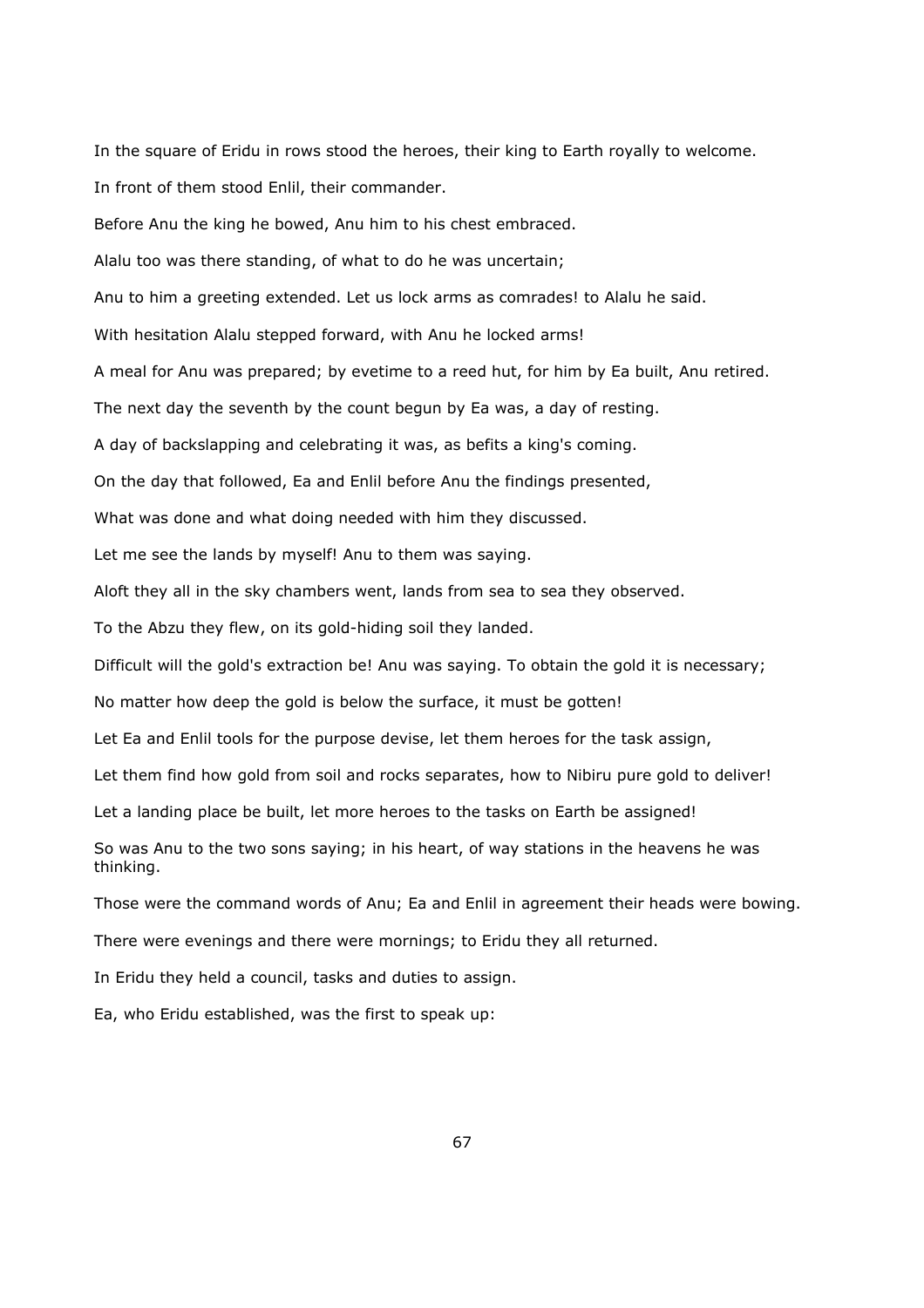Eridu have I established; let other settlements in this region be set up,

Let it the Edin be, Abode of the Upright Ones, by this name be known.

The commander of the Edin let me be, let Enlil the gold extraction perform!

By these words Enlil was angered; the plan is wrongful! to Anu he said.

Of commanding and tasks to perform I am the better, of sky ships I have the knowledge.

Of the Earth and its secrets my half brother Ea is the knower;

The Abzu he discovered, let him of the Abzu be the master!

Anu to the angry words with a careful ear listened; the brothers were again half brothers,

The Firstborn with the Legal Heir with words as weapons were contending!

Ea was the Firstborn son, by a concubine to Anu he was born;

Enlil, thereafter born, by Antu, Anu's spouse, was conceived.

A half sister of Anu she was, thereby Enlil the Legal Heir making,

Thereby the next-born son for the succession the Firstborn overcoming.

A conflict that the obtainment of gold would endanger Anu was fearing;

One of the brothers to Nibiru must return, the succession from considering must now be removed,

So was Anu to himself thinking. Aloud to the two a startling suggestion he made:

Who to Nibiru for the throne seat shall return, who the Edin shall command, who in the Abzu shall be the master,

Let us three, I with you, by lots determine!

Silent were the brothers, the audacious words by surprise them overtook.

Let us draw lots! Anu said. By the hand of fate let there be a decision!

The three, father and two sons, clasped their hands together.

Thev cast lots, by the lots the tasks they divided:

Anu to Nibiru to return, its ruler on the throne to remain;

The Edin to Enlil was allotted, to be Lord of the Command as his name indicated,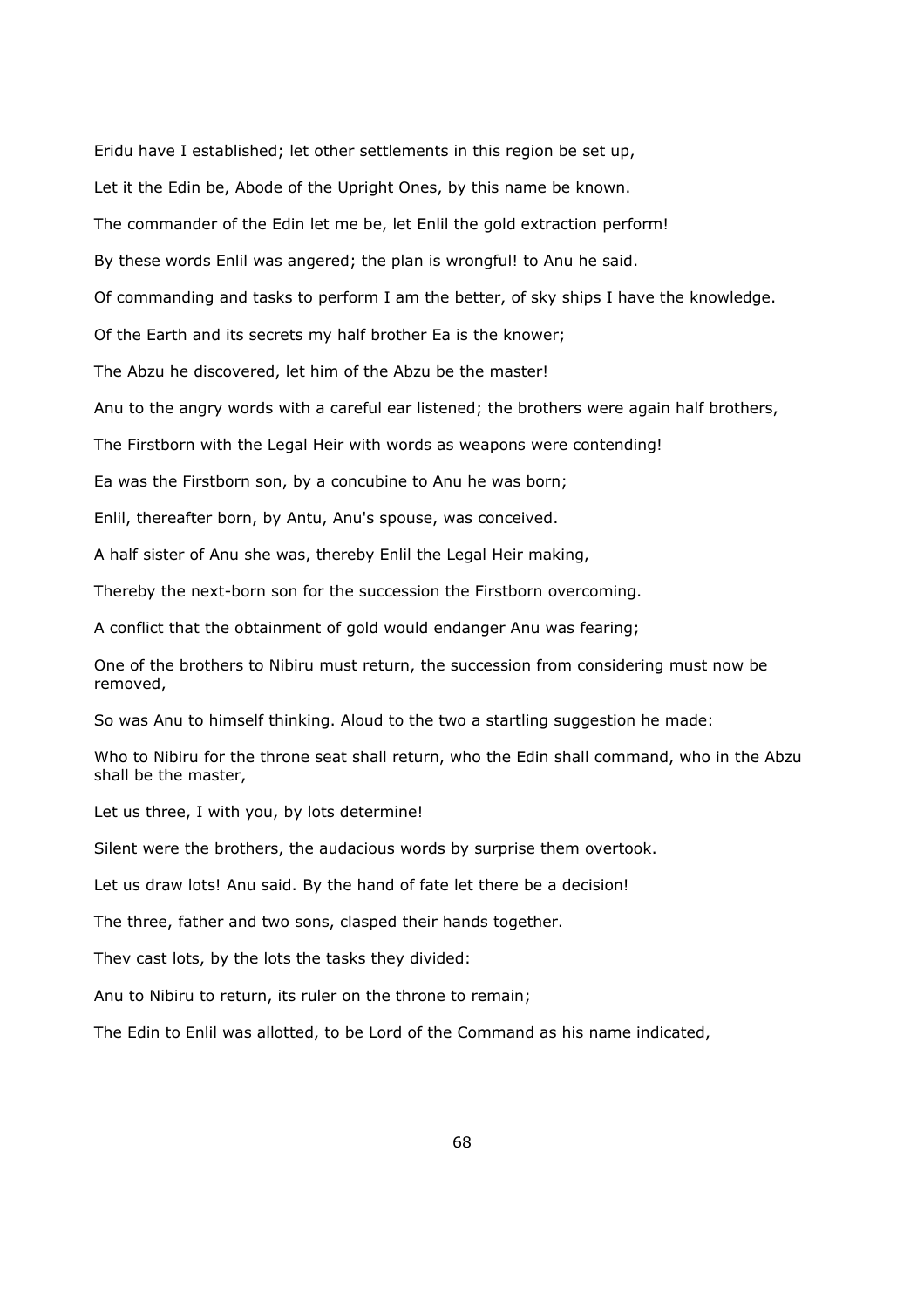More settlements to establish, of the skyships and their heroes charge to take,

Of all the lands until they the bar of the seas encounter, the leader to be.

To Ea the seas and the oceans as his domain were granted,

Lands beyond the bar of the waters by him to be governed,

In the Abzu to be the master, with ingenuity the gold to procure.

Enlil with the lots was agreeable, the hand of fate he with a bow accepted.

Ea's eyes filled with tears, of Eridu and the Edin he wished not to be parted.

Let Ea forever Eridu as his home retain! Anu to Enlil was saying,

Let his being the first to splash down forever be remembered,

Let Ea as Earth's master be known; Enki, Earth's Master, let his title be!

His father's words Enlil with a bow accepted; to his brother he thus said:

Enki, Earth's Master, your title name shall henceforth be; I Lord of the Command shall be known.

To the heroes in assembly Anu, Enki, and Enlil the decisions announced.

The tasks are assigned, success is in the offing! Anu to them was saying.

Now farewell I can bid you, to Nibiru with quiet heart I can return!

Forward toward Anu Alalu stepped. A grave matter has been forgotten! he shouted.

The mastery of Earth to me was allotted; that was the promise when the gold finds to Nibiru I announced!

Nor have I the claim to Nibiru's throne forsaken,

By Anu to share all with his sons, it is a grave abomination!

Thus did Alalu Anu and the decision challenge.

Without words was Anu in the beginning, then with anger he spoke up:

By a second wrestling let our dispute be decided, let us the wrestling do here, let us do it now!

With disdain Alalu took off his clothing; likewise did Anu unrobe.

In nakedness did the two royals begin to grapple, a mighty struggle it was.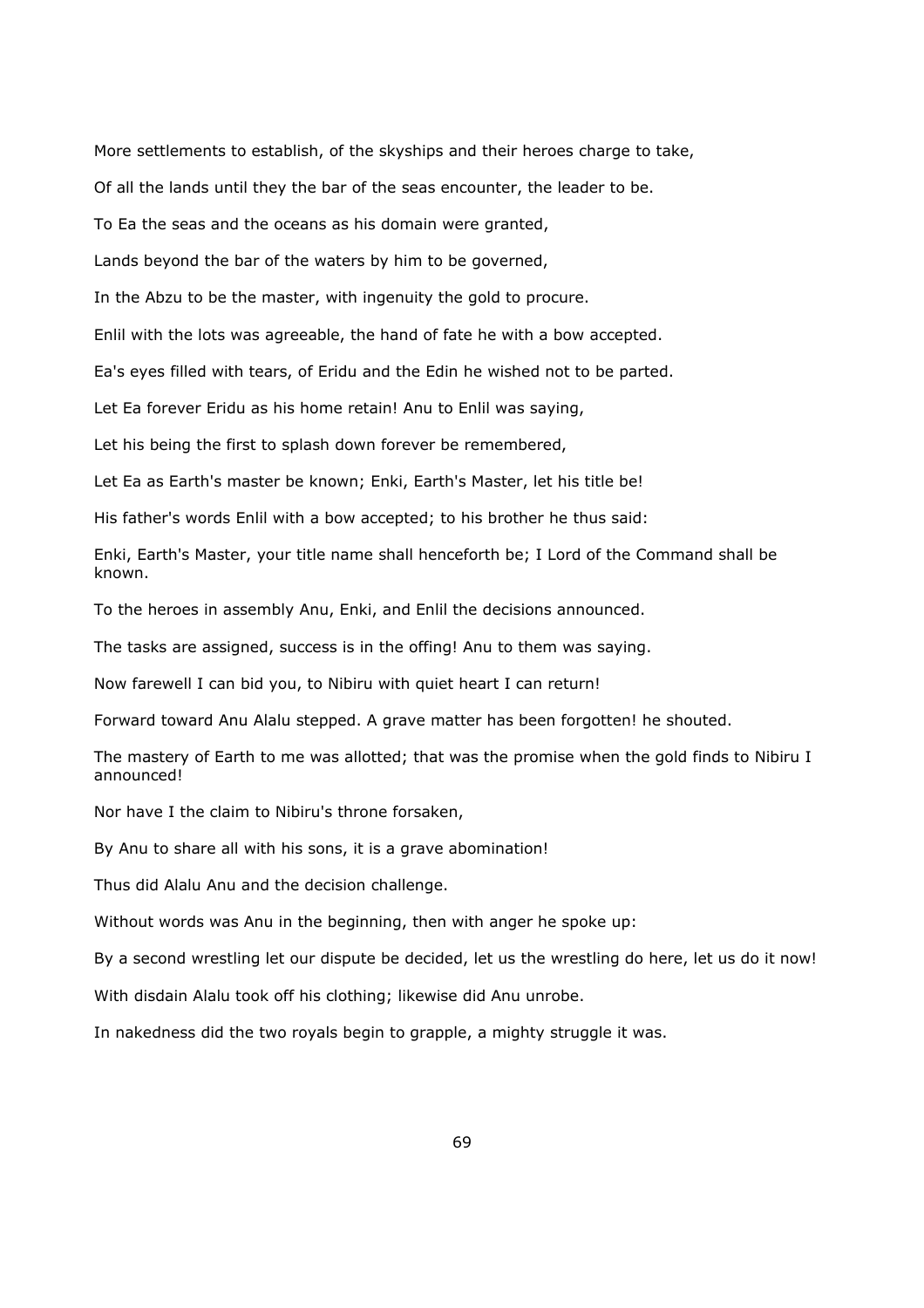Alalu bent his knee, to the ground Alalu fell;

Anu on the chest of Alalu with his foot pressed down, victory in the wrestling thereby declaring.

By wrestling the decision was made; I am the king, to Nibiru Alalu shall not return!

So was Anu saying as he removed his foot from the fallen Alalu.

Up as a lightning Alalu from the ground arose. By the legs Anu he pulled down.

His mouth was wide open, swiftly he the malehood of Anu bit off,

The malehood of Anu did Alalu swallow!

In pained agony did Anu a cry to the heavens shout; to the ground wounded he fell.

Enki to the fallen Anu rushed, Enlil the laughing Alalu captive held.

Heroes Anu to his but carried, words of accursation against Alalu he uttered.

Let justice be done! Enlil to his lieutenant shouted. With your beam-weapon let Alalu be killed!

No! No! Enki fiercely shouted. Justice is within him, in his innards poison has entered!

They took Alalu to a reed hut, his hands and feet as a prisoner they bound.

Now this is the account of the judging of Alalu,

And of the happenings thereafter on Earth and on Lahmu.

In his reed hut Anu was hurting, in the reed hut to him Enki applied the healing.

In his reed hut Alalu was sitting, spittle he spat from his mouth;

In his innards the malehood of Anu was like a burden,

With Anu's semen were his innards impregnated; like a female in travail his belly grew swollen.

On the third day Anu's pains subsided; his pride was greatly hurting.

To Nibiru I wish to return! to his two sons did Anu say.

Beforehand upon Alalu there must be a judgment; a sentence the crime befitting must be imposed!

By the laws of Nibiru seven judges were required, the highest of rank on them to preside.

In the square of Eridu the heroes were assembled the trial of Alalu to observe.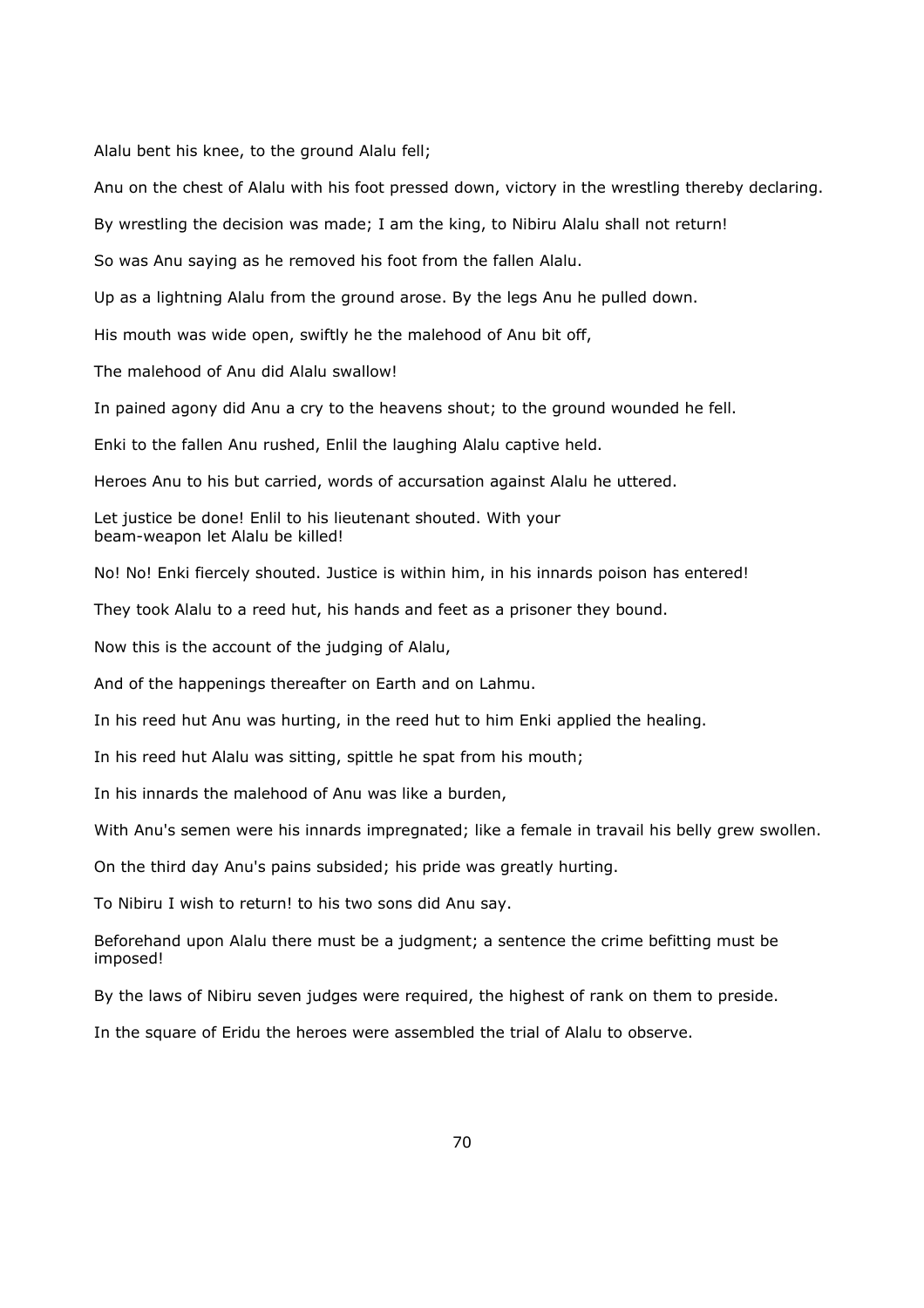For the Seven Who judge, seven seats were provided; for Anu, presiding, the tallest seat was prepared.

To his right Enki was seated; Enlil was seated on Anu's left.

On Enki's right Anzu and Nungal were seated; Abgal and Alalgar to the left of Enlil sat.

Before these Seven Who judge Alalu was brought; his hands and feet were untied.

Enlil was first to speak: In fairness a wrestling match was held, Alalu the kingship to Anu forfeited!

What say you, Alalu? Enki him this question asked.

In fairness the wrestling match was held, the kingship I forfeited! Alalu said.

Having been vanquished, Alalu an abominable crime performed, the malehood of Anu he bit and swallowed!

Thus did Enlil the accusation of the crime make. Death is the punishment! Enlil was saying.

What say you, Alalu? Enki his father-by-marriage asked.

There was silence; Alalu the question did not answer.

We all the crime did witness! Alalgar was saying, judgment must be in accordance!

If words you wish to utter, speak before the judging! Enki to Alalu said.

In the silence Alalu slowly began to speak:

On Nibiru I was king, by right of succession I was reigning;

Anu was my cupbearer. The princes he aroused, to a wrestling he me challenged;

For nine counted circuits I was king on Nibiru, to my seed kingship was belonging.

On my throne seat Anu himself sat, to escape death to distant Earth I made a dangerous journey.

Salvation for Nibiru I, Alalu, on the alien planet discovered!

Return to Nibiru I was promised, in fairness the throne to regain!

Then to Earth came Ea; the one by compromise the next to reign Nibiru he was designated.

Then came Enlil, the succession from Anu to himself claiming.

Then Anu came, by lots he tricked Ea; Enki, the Lord of Earth, he was proclaimed,

Of Earth, not of Nibiru, to be the master.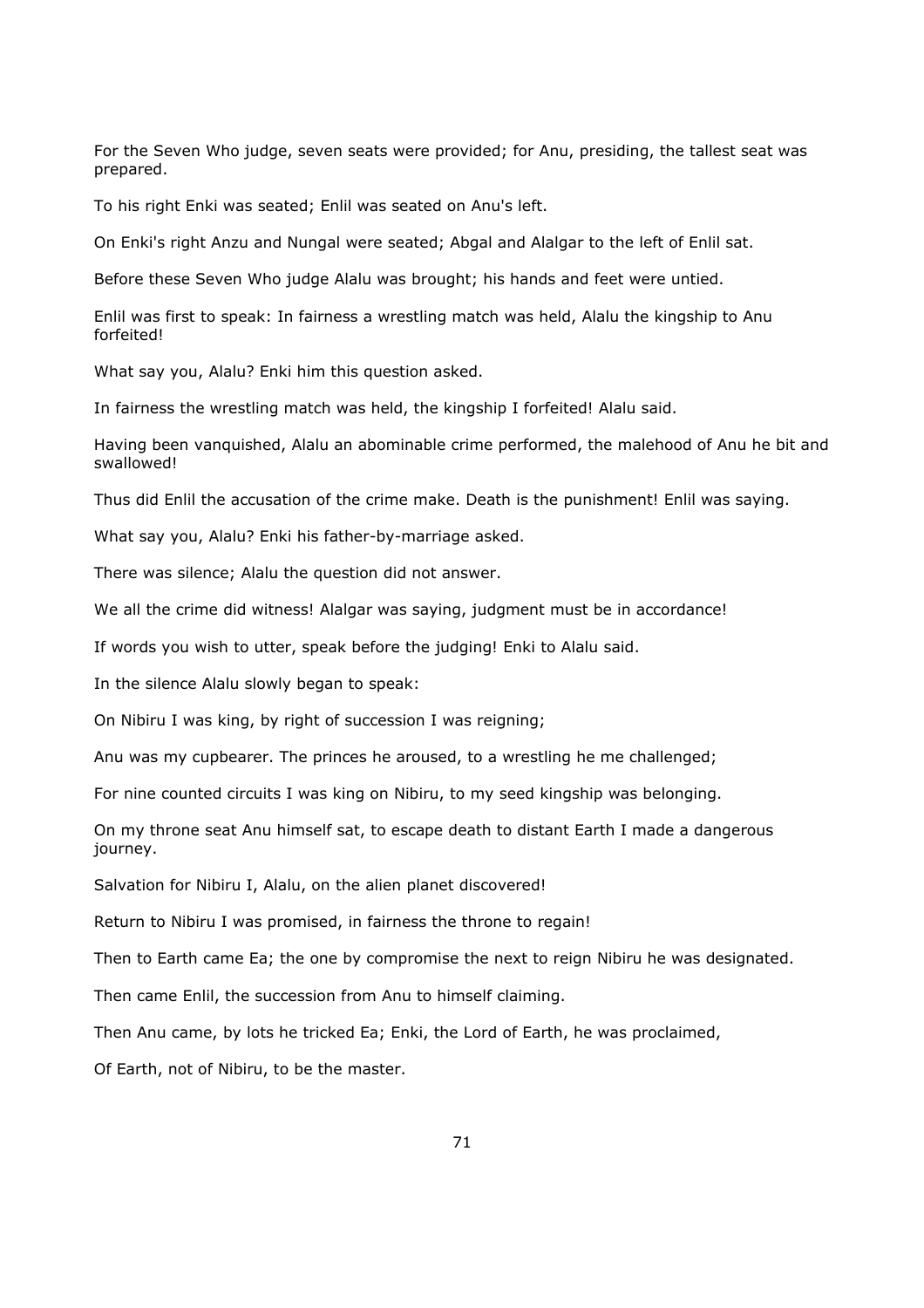Then to Enlil command was granted, Enki to the distant Abzu was delegated.

My heart of all that was aching, my chest from shame and anger was bursting;

Then Anu his foot upon my chest placed, upon my aching heart he was treading!

In the silence Anu spoke up: By royal seed and law, by fair wrestling did I gain the throne.

My malehood you bit off and swallowed, my offspring line to discontinue!

Enlil spoke up: To the crime the accused admitted, let the judgment come,

Let death the punishment be!

Death! said Alalgar. Death! said Abgal. Death! said Nungal.

Death to Alalu by itself will be coming, what he had swallowed in his innards death will bring! Enki was saying.

Let Alalu for the rest of his days on Earth be in prison! Anzu was saying.

Their words Anu was contemplating; anger and pity both him engulfed.

To die in exile, let this be the judgment! Anu was saying.

In amazement the judges at each other glanced. What Anu was saying they wondered.

Neither on Earth nor on Nibiru shall the exiling be! Anu was saying.

On the way there is the Lahmu planet, with waters and an atmosphere it is endowed.

Enki, as Ea, thereon made a pause; of it as a way station have I been thinking.

Its netforce is less than that of Earth forceful, an advantage in wisdom to be considered;

In the celestial chariot Alalu shall be taken,

On my departing from Earth he with me shall make the journey.

Around the planet Lahmu we shall make circuits, to Alalu a sky chamber we shall provide,

To the planet Lahmu in it he will be descended.

Alone on a strange planet an exile he shall be,

His days to his last day by himself to count!

Thus did Anu words of judgment utter, in solemnity were the words intended.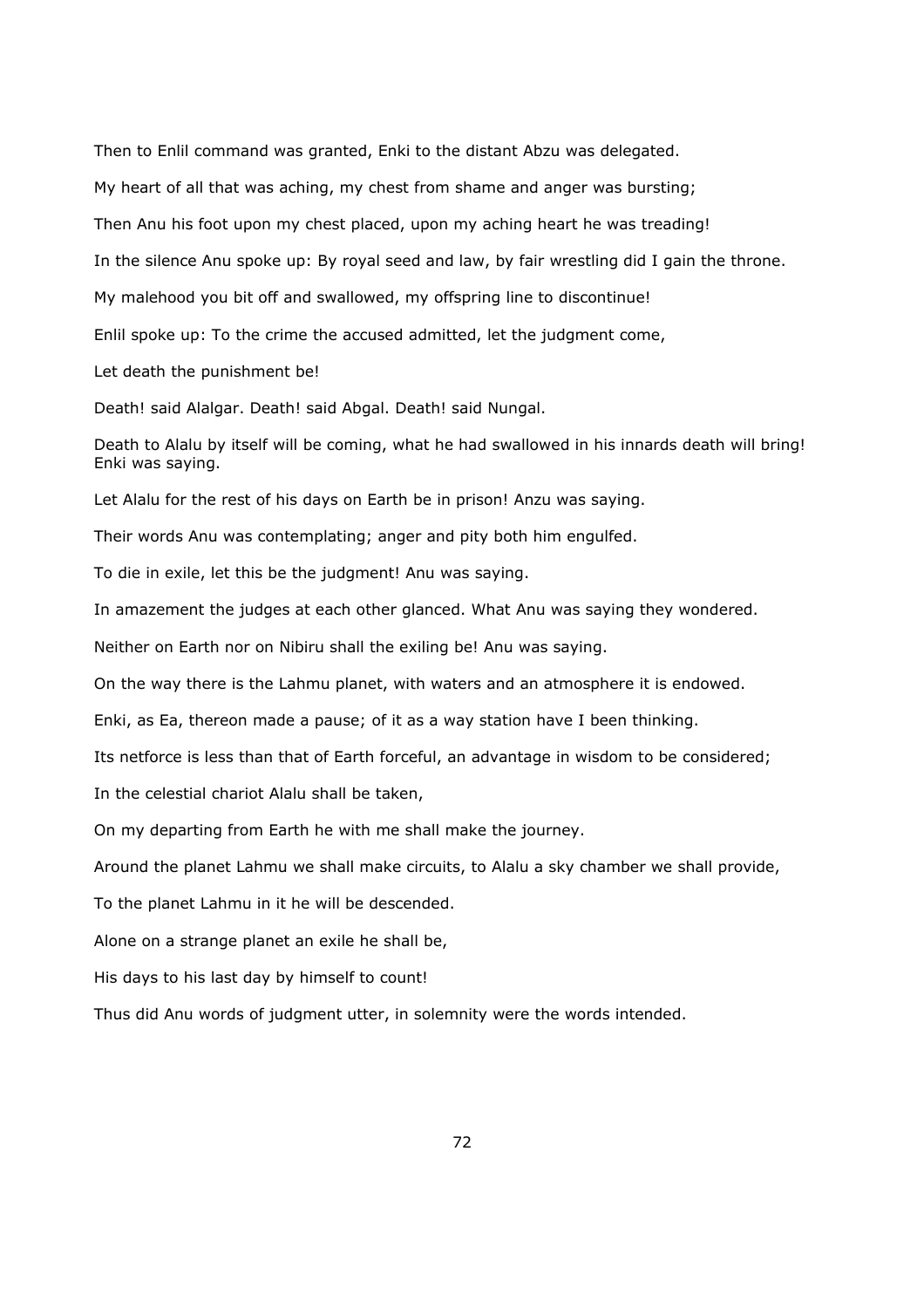By unanimity was this judgment upon Alalu imposed, in the presence of the heroes it was announced.

Let Nungal be my pilot to Nibiru, therefrom chariots bearing heroes again to Earth to pilot.

Let Anzu join for the journey, of the descent to Lahmu take charge!

So did Anu commandments utter.

On the morrow departing was readied; all who depart by boats to the chariot were ferried.

A place for landings on firm soil you must prepare! Anu to Enlil was saving.

How Lahmu as a way station to utilize, plans you should be making!

Farewells there were, both joy and sorrow.

Limping did Anu on the chariot embark, with his hands tied did Alalu the chariot enter.

Then to the heavens the chariot soared up, and the royal visit had ended.

They around the Moon made a circuit; Anu by the sight was enchanted.

Toward red-hued Lahmu they journeyed, twice about it they circled.

Lower toward the strange planet they came, mountains sky-high and tears in the surface they noticed.

Where Ea's chariot had once landed they observed; by a lakeside it was located.

Slowed by Lahmu netpower, in the chariot the sky chamber they readied.

Anzu, its pilot, then unexpected words to Anu was saying:

With Alalu to the firm soil of Lahmu I shall descend,

With the sky chamber to the chariot to return I wish not!

With Alalu on the strange planet I shall stay; until he dies I shall protect him.

When he dies of his innards' poison, as befits a king him I shall bury!

As for me, I shall have made my name;

Anzu, they will say, against all odds to a king in exile a companion was,

He saw things by others unseen, on a strange planet he faced unknown things!

Anzu, they will to the end of times shall say, like a hero has fallen!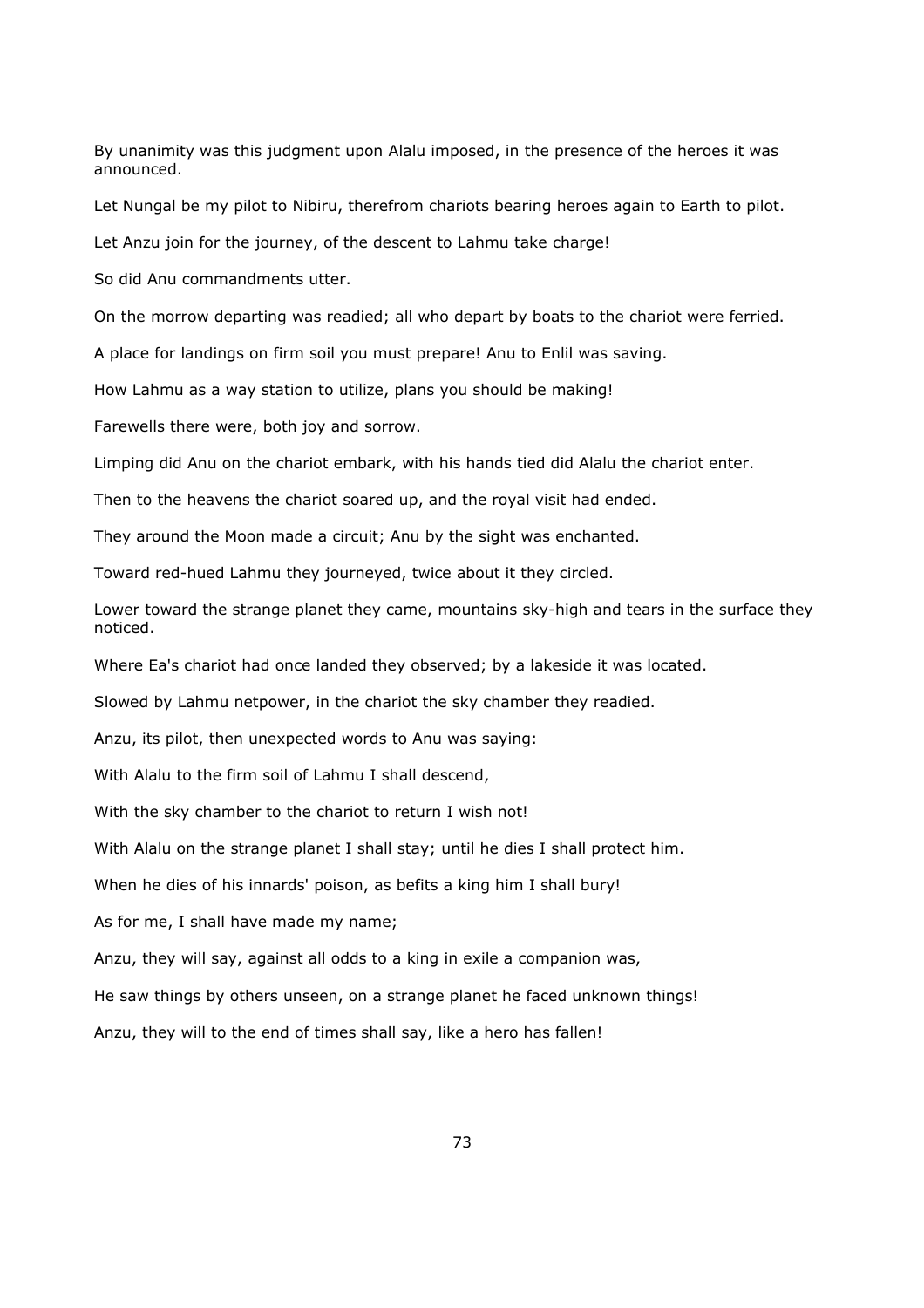There were tears in the eyes of Alalu, there was amazement in the heart of Anu.

Your wish shall be honored, to Anzu Anu said. Hereby let a promise by me to you be made,

By my raised hand to you I this swear:

On the next journey a chariot by Lahmu shall circuit, its skyship to you shall descend.

If alive it shall find you, the master of Lahmu you shall be proclaimed;

When a way station on Lahmu shall be established, its commander you shall be!

Anzu bowed his head. So be it! to Anu he said.

Into the sky chamber Alalu and Anzu were ushered,

With Eagles' helmets and Fishes' suits they were provided, with food and tools they were supplied.

From the circling chariot the skyship departed, from the chariot its descent was observed.

Then from view it disappeared, and the chariot to Nibiru continued.

For nine Shars was Alalu king on Nibiru, for eight Shars Eridu he commanded.

In the ninth Shar, to die in exile on Lahmu was his fate.

Now this is the account of the return of Anu to Nibiru,

And how Alalu on Lahmu was buried, how Enlil on Earth the Landing Place built.

On Nibiru there was for Anu a joyous welcome.

Of what had happened to the council and the princes Anu gave account;

Neither pity nor vengeance from them all he sought.

To discuss the tasks ahead he them all instructed.

To the assembled a vision great in scope he outlined:

Way stations from Nibiru to Earth to establish, all the Sun's family in one kingdom to encompass!

The first on Lahmu to be fashioned, the Moon for the plans also to be considered;

On the other planets or their circling hosts stations to set up,

A chain a constant caravan of chariots to supply and safeguard,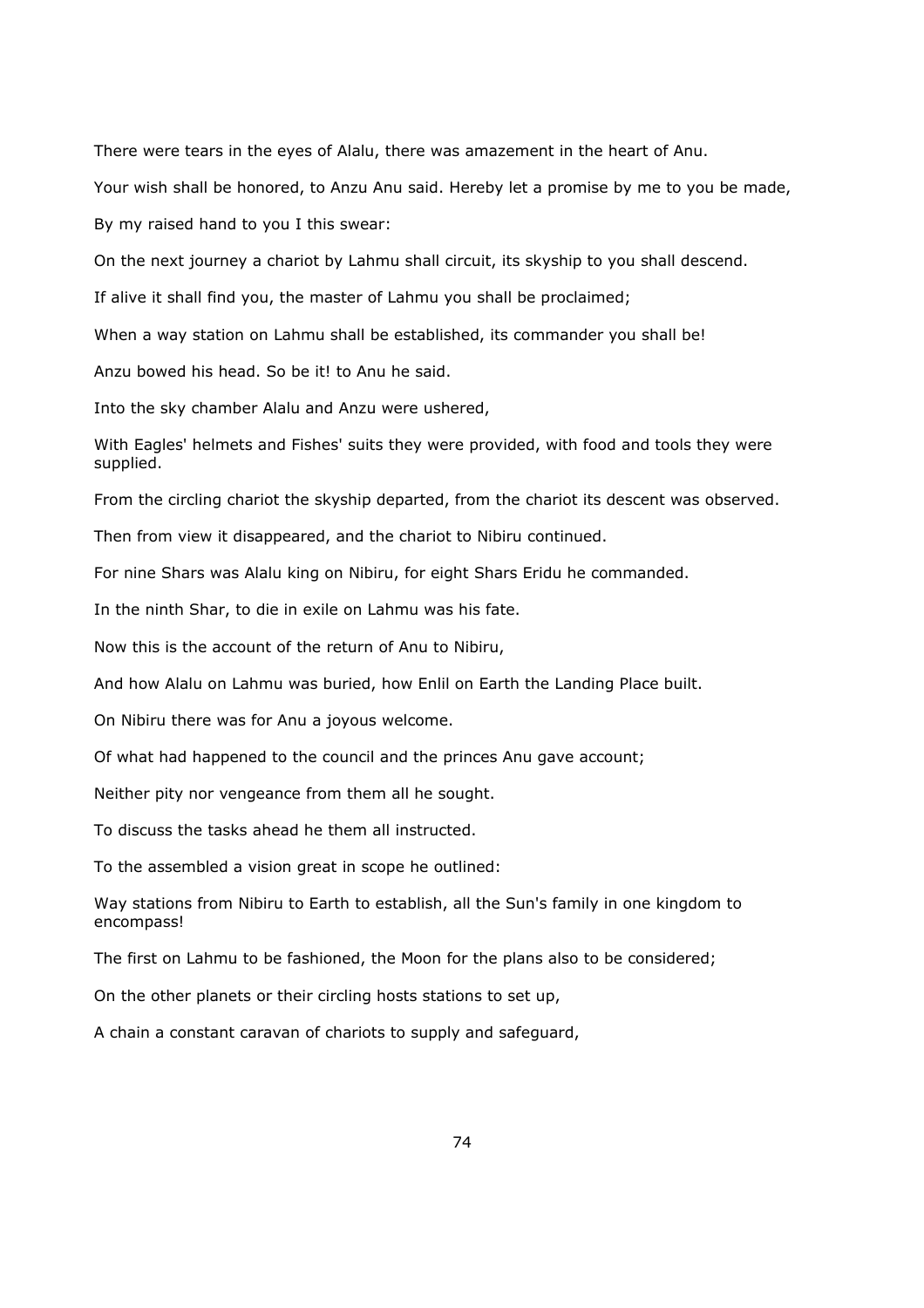The gold from Earth without interruptions to Nibiru bring, perchance gold elsewhere to also find! The counselors, the princes, the savants Anu's plans considered,

The salvation of Nibiru in the plans they all a promise saw.

Savants and commanders knowledge of the celestial gods perfected,

To chariots and skyships a new kind, rocketships, were added.

Heroes for the tasks were selected, for the tasks there was much learning.

The plans to Enki and Enlil were beamed over, preparations on Earth to hurry they were told.

On Earth of what had happened and what to be done is required there was much discussion.

Enki Alalgar to be of Eridu the Overseer appointed, his own steps to the Abzu he directed;

Where to obtain gold from Earth's bowels he then determined.

What heroes to the task are needed he calculated, what tools were required he contemplated:

An Earth Splitter with cleverness Enki designed, on Nibiru that it be fashioned he requested,

Therewith in the Earth to make a gash, its innards reach by way of tunnels;

That-Which-Crunches and That-Which-Crushes he also designed, on Nibiru for the Abzu to be fashioned.

Of other matters Nibiru's savants he to contemplate asked.

Of matters of health and well-being of heroes the needs he listed.

To the heroes Earth's quick circuits were upsetting,

Earth's quick day and night cycles dizziness were causing.

The atmosphere, though good, was in some things lacking, in others too abundant;

Of the sameness of the food the heroes were complaining.

Enlil, the commander, by the heat of the Sun on Earth was afflicted, for coolness and shade he was longing.

While in the Abzu Enki preparations was making,

Enlil in his skyship the extent of the Edin was surveying.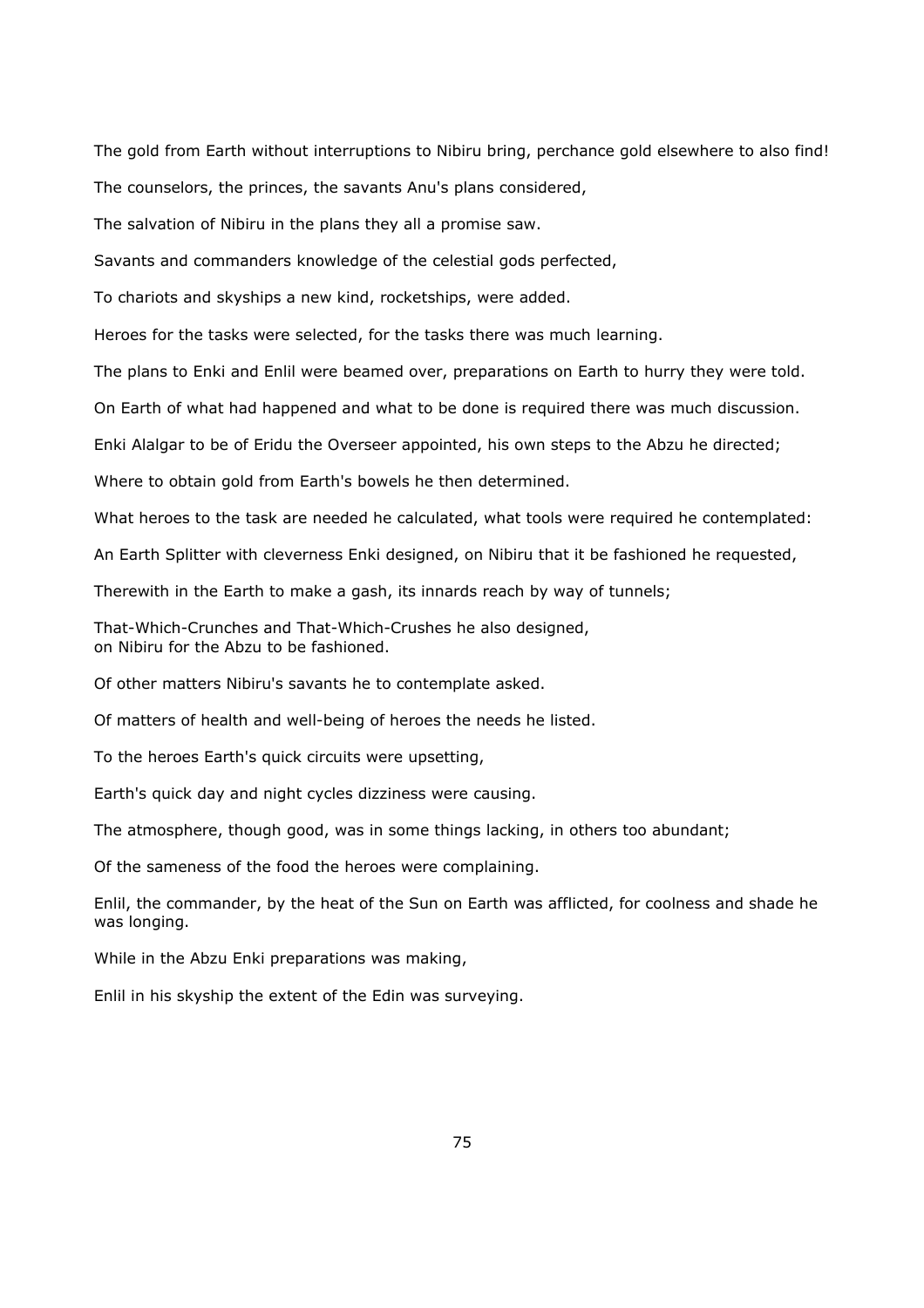Where a Landing Place to establish, a place for the rocketships, he was seeking. Enlil, by the heat of the Sun afflicted, for a place of coolness and shade was searching. To snow-covered mountains on the Edin's north side he took a liking, The tallest trees he ever saw grew there in a cedar forest. There above a mountain valley with power beams the surface he flattened. Great stones from the hillside the heroes quarried and to size cut. To uphold the platform with skyships they carried and emplaced them. With satisfaction did Enlil the handiwork consider,

Of mountains and rivers he took account, of valleys and plains the measures he took.

A work beyond belief indeed it was, a structure of everlasting!

An abode for himself, on the crest of the mountain, was his desire.

Of the tall trees in the cedar forest long beams were prepared,

Of them the construction of an abode for himself he decreed:

The Abode of the North Crest he named it.

On Nibiru, a new celestial chariot for soaring off was prepared,

New kinds of rocketships, skyships, and that which Enki had designed it was transporting.

A fresh group of fifty from Nibiru it was taking; chosen females among them were.

By Ninmah, Exalted Lady, were they commanded; in succor and healing were they trained.

Ninmah, Exalted Lady, a daughter of Anu she was; a half sister, not a full sister, of Enki and Enlil she was.

In succor and healing she was greatly learned, in the treating of ailments she excelled.

To the complaints from Earth she gave much attention, a healing was she preparing!

The course of prior chariots, on Tablets of Destinies recorded, Nungal its pilot did follow.

Unharmed it reached the celestial god Lahmu; it circled the planet, slowly to its surface it descended.

A faint beaming a group of heroes followed; Ninmah was going with them.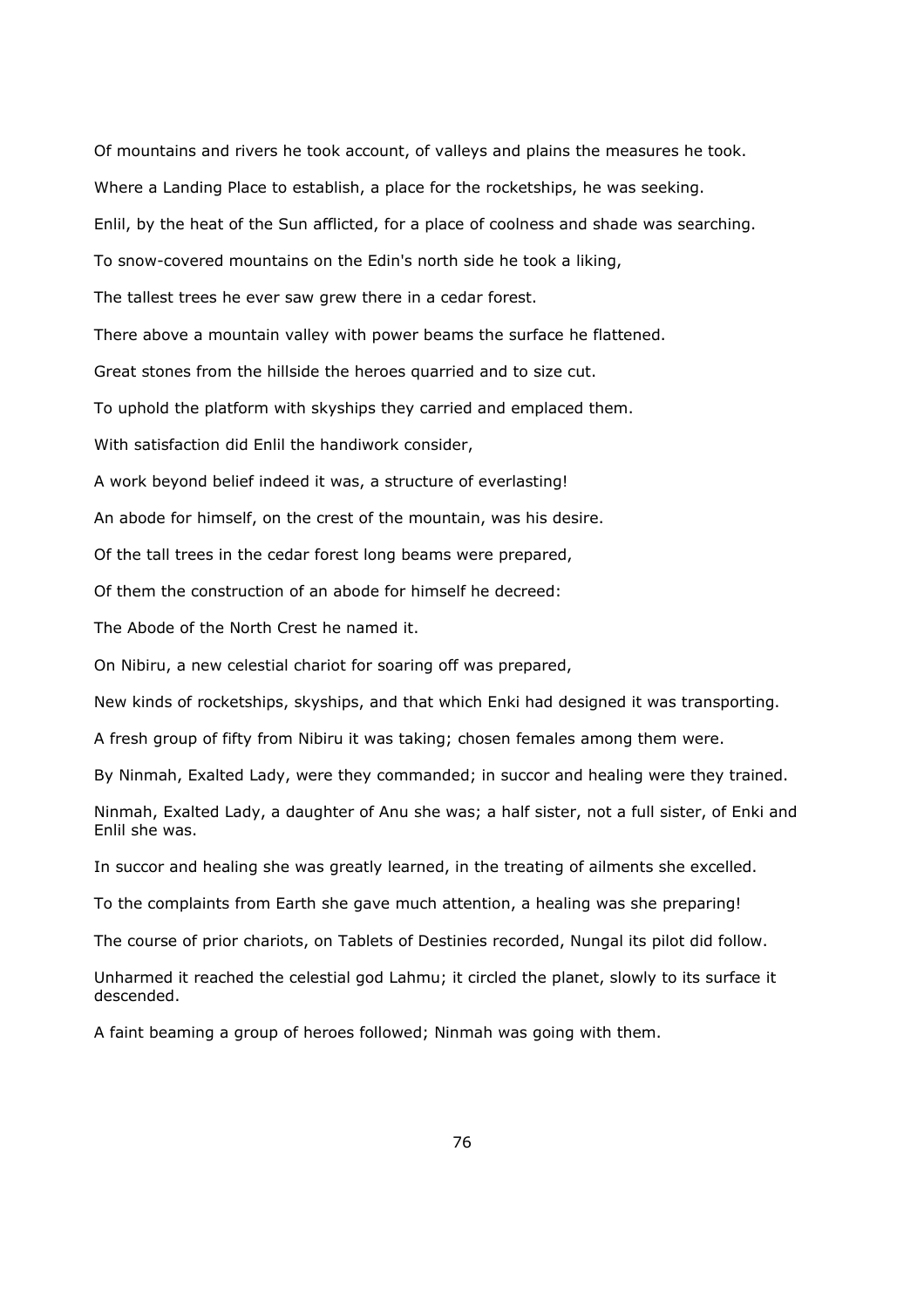Beside a lakeshore Anzu they found; from his helmet the signals were beaming.

Anzu himself was without motion, prostrate, he lay dead.

Ninmah touched his face, to his heart she gave attention.

From her pouch she took out the Pulser; upon Anzu's heart pulsing she directed.

From her pouch she took out the Emitter, its crystals' life-giving emissions on his body she directed.

Sixty times did Ninmah direct the Pulser, sixty times the Emitter she directed;

On the sixtieth time Anzu his eyes opened, with his lips he motioned.

Gently upon his face Ninmah Water of Life poured, his lips with it wetting.

Gentle into his mouth the Food of Life she placed;

Then the miracle did happen: Anzu from the dead arose!

About Alalu they him then inquired; of Alalu's death Anzu them told.

He led them to a great rock, from the plain heavenward protruding.

There to them what had happened he was telling:

Alalu soon after the landing from unremitting pain to scream began.

From his mouth his innards he was spitting; in agony he peered over the wall!

Thus was Anzu to them saying.

He led them to a great rock, like a mountain from the plain heavenward rising.

In the great rock a cave I found, Alalu's corpse therein l hid,

Its entrance with stones I covered. So was Anzu to them saying.

They followed him to the rock, the stones they removed, the cave they entered.

Inside what of Alalu remained they found;

He who once on Nibiru a king was a pile of bones was in a cave now lying!

For the First time in our annals, a king not on Nibiru has died, not on Nibiru was he buried!

So did Ninmah say. Let him in peace for eternity rest! she was saying.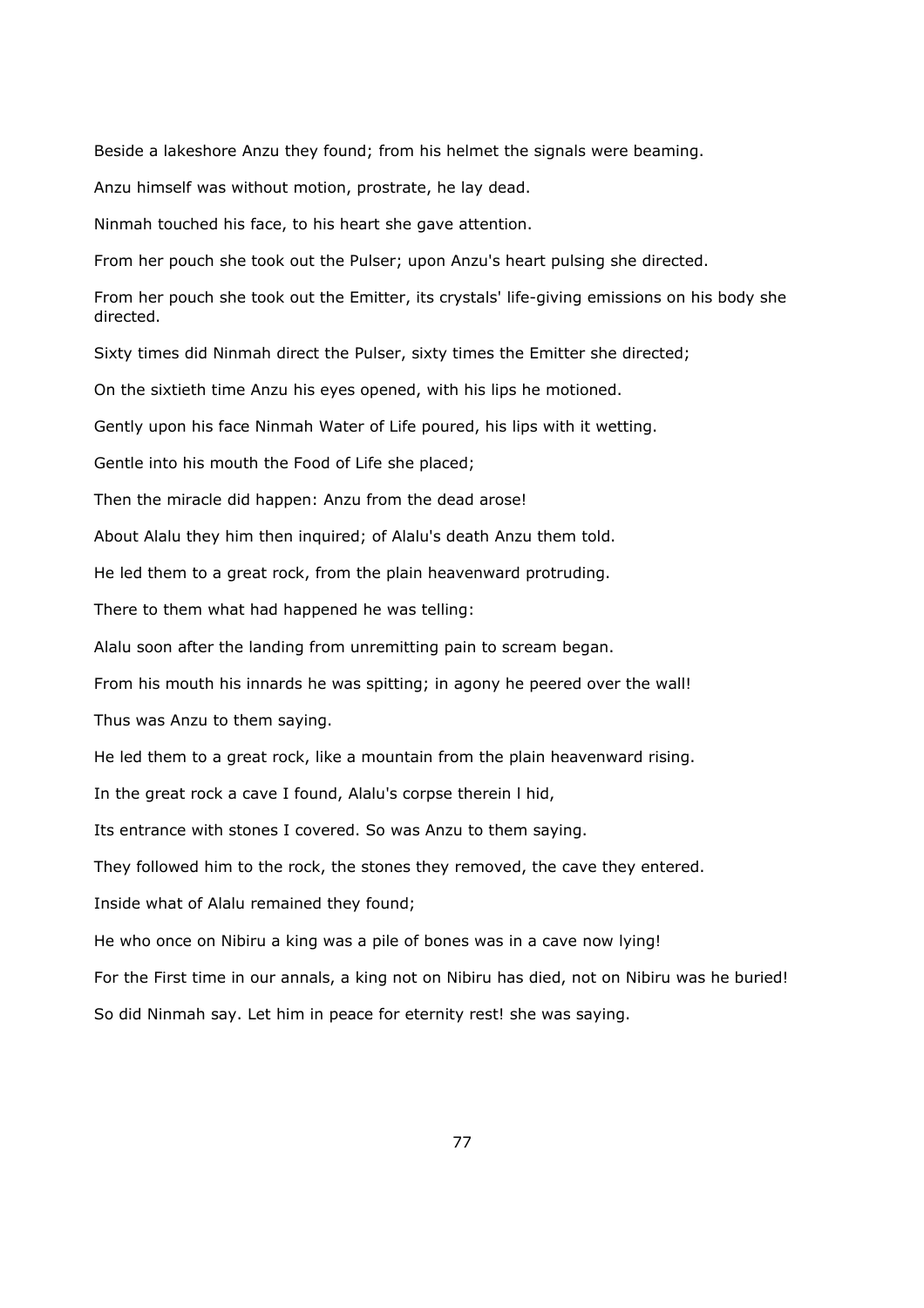They the cave's entrance again with stones covered; The image of Alalu upon the great rock mountain with beams they carved. They showed him wearing an Eagle's helmet; his face they made uncovered. Let the image of Alalu forever gaze toward Nibiru that he ruled, Toward the Earth whose gold he discovered! So Ninmah, Exalted Lady, in the name of her father Anu did declare. As for you, Anzu, to you Anu the king his promise shall be keeping! Twenty heroes with you here shall remain, the way station's building to begin; Rocketships from Earth the golden ores shall here deliver, Celestial chariots from here the gold to Nibiru shall then transport. Hundreds of heroes their abode on Lahmu shall make, You, Anzu, shall be their commander! Thus did the Great Lady, in the name of her father Anu, to Anzu say. My life I owe to you, Great Lady! So was Anzu saying. My gratitude to Anu shall limits not have! From the planet Lahmu the chariot departed; toward Earth the journey it continued.

## **Synopsis of the Fifth Tablet**

Ninmah arrives on Earth with a group of female nurses She delivers seeds to grow elixir-providing plants She brings Enlil news of their out-of-wedlock son Ninurta In the Abzu Enki establishes an abode and mining sites In the Edin Enlil builds space and other facilities Nibiruans on Earth ("Anunnaki") number six hundred Three hundred "Igigi" operate the facilities on Lahmu (Mars) Exiled for date-raping Sud, Enlil learns of the hidden weapons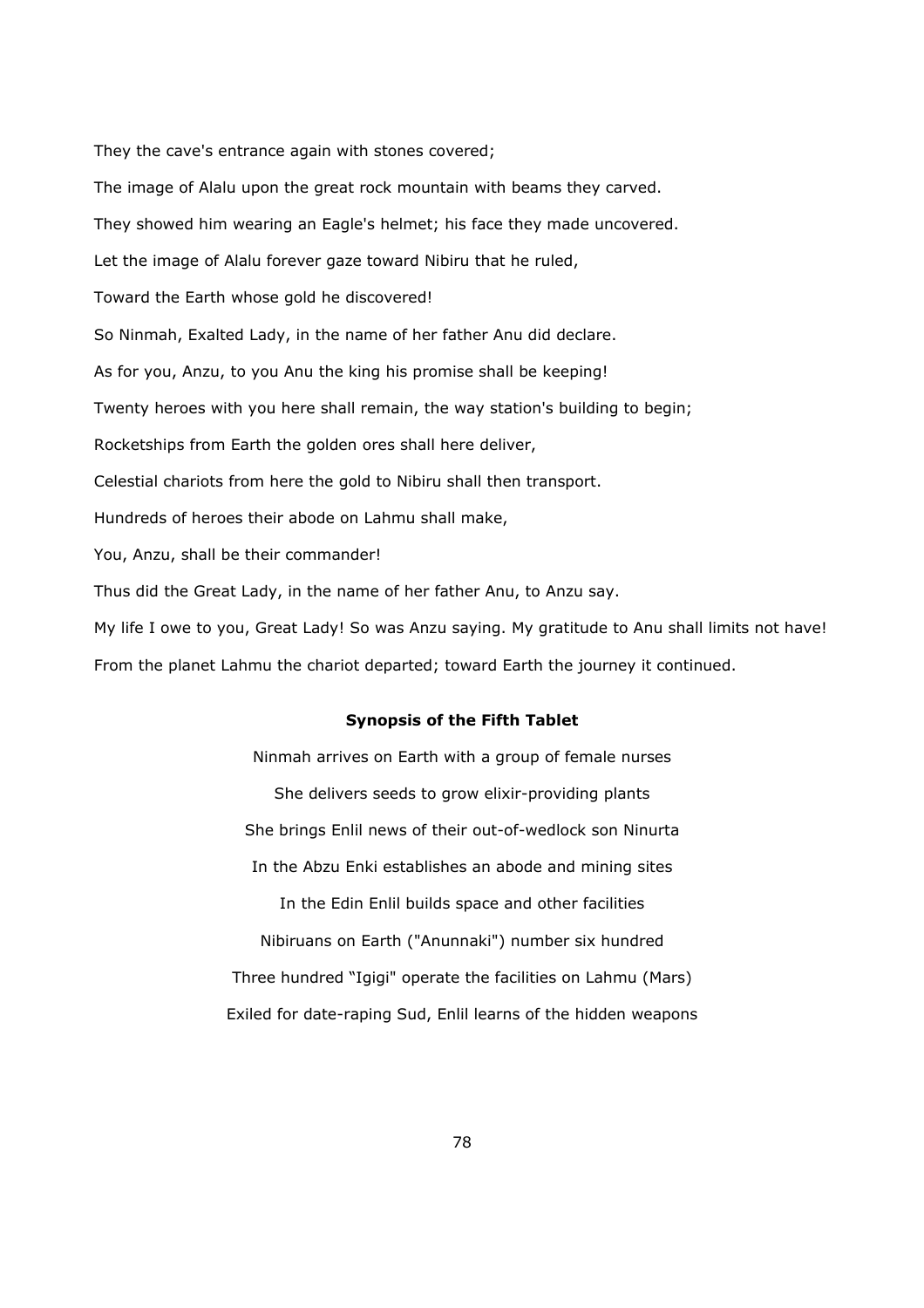Sud becomes Enlil's Spouse Ninlil, bears a son (Nannar) Ninmah Joins Enki in the Abzu, bears him daughters Ninki, Enki's spouse, arrives with their son Marduk Clans form on Earth as Enki and Enlil beget more sons Beset by hardships, the Igigi launch a coup against Enlil Ninurta defeats their leader Anzu in aerial battles The Anunnaki, driven to produce gold faster, mutiny Enlil and Ninurta denounce the mutineers Enki suggests to artificially fashion Primitive Workers

## **THE FIFTH TABLET**

From the planet Lahmu the chariot departed, toward Earth the journey it continued. Around the Moon they made circuits, a way station thereon to explore. Around the Earth they made circuits, toward a splashdown slowing. In the waters beside Eridu did Nungal the chariot bring down. To a quay, by Enlil constructed, they stepped off; boats were no longer needed. Enlil and Enki their sister with embraces greeted, with Nungal the pilot they locked arms. The heroes, male and female, by the present heroes were with shouts greeted. All that the chariot had brought was quickly unloaded: Rocketships and skyships, and the tools by Enki designed, and provisions of all kinds. Of all that on Nibiru transpired, of the death and burying of Alalu, Ninmah her brothers told; Of the way station on Lahmu and the commanding by Anzu she to them related. Enki of that uttered approval, Enlil words of bewilderment uttered. That is Anu's decision, his word is unalterable! Ninmah to Enlil was saying.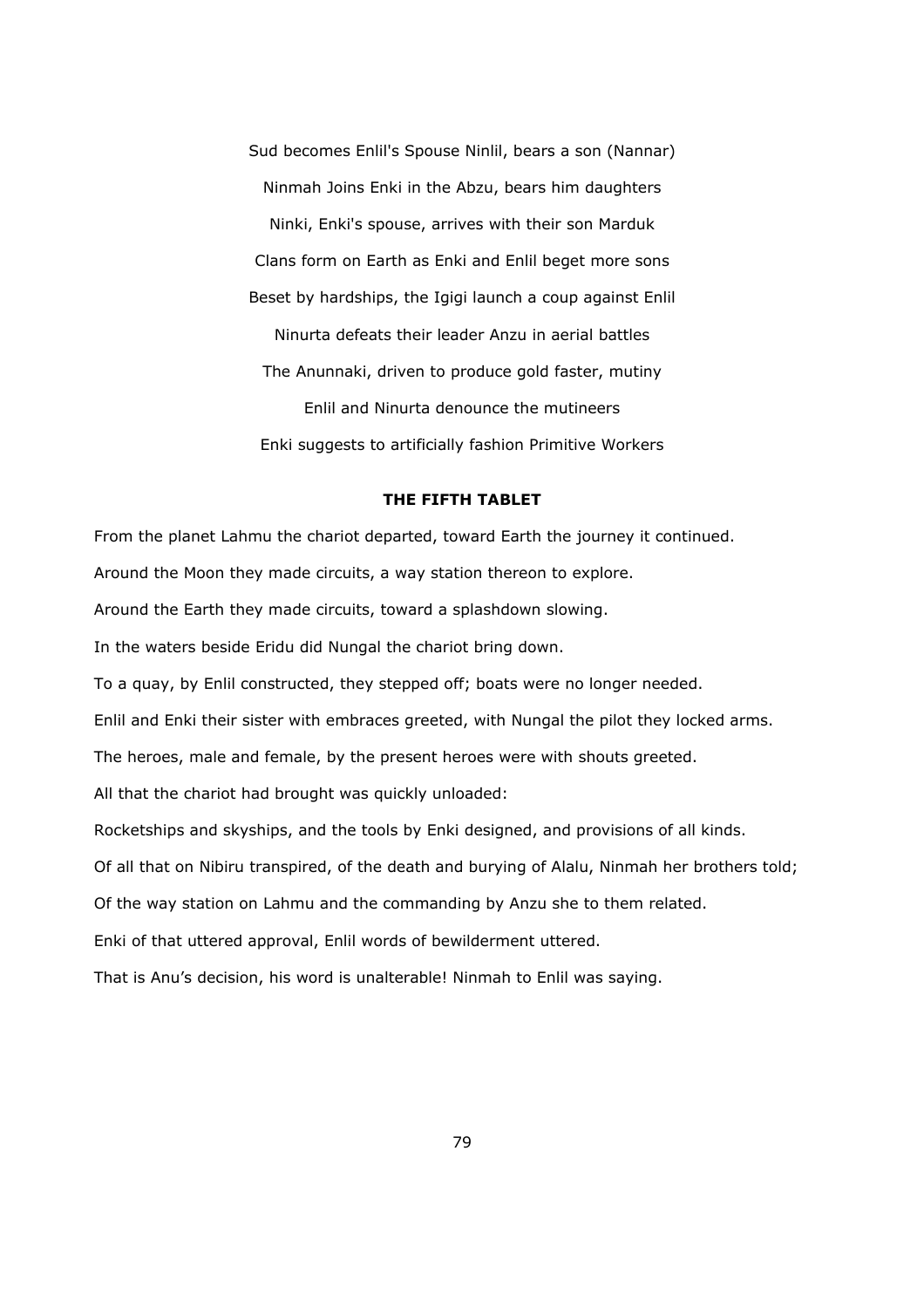For the maladies relief I have brought, Ninmah to her brothers said.

From her pouch a bag of seeds she brought out, seeds in the soil to be sown;

A host of bushes from the seeds shall sprout, a juicy fruit they will produce.

The juice an elixir shall form, for drinking by the heroes it shall be good.

Their ailments it will chase away; happier their mood it shall make!

In a cool place the seeds need to be sown, by warmth and water need they nourishing!

So did Ninmah to her brothers say.

The place that for this is perfect I will to you show! Enlil to her said.

It is where the Landing Place was fashioned, where an abode of cederwood I have made!

In Enlil's skyship the two of them, Enlil and Ninmah, skyward soared;

To the Landing Place in the snow-covered mountains, by the cedar forest, brother and sister went.

On the great stone platform the skyship landed, to Enlil's abode they went.

Once inside, Enlil embraced her, with fervor he kissed Ninmah.

Oh my sister, my beloved! Enlil to her whispered. By her loins he grabbed her,

Into her womb his semen he did not pour.

Of our son Ninurta word I bring you! Ninmah to him softly said.

A young prince he is, for adventure he is ready, to join you on Earth he is prepared!

If here you stay, let us Ninurta our son bring over! Enlil to her said.

To the Landing Place heroes were arriving, rocketships by skyships to the platform they carried.

From the pouch of Ninmah the seeds were obtained, in the valleys soil they were sown,

A fruit from Nibiru on Earth to be grown!

In the skyship Enlil and Ninmah to Eridu returned.

On the way Enlil to her the landscape showed, the Edin's extent to her he showed,

From the skies Enlil to her his plans explained.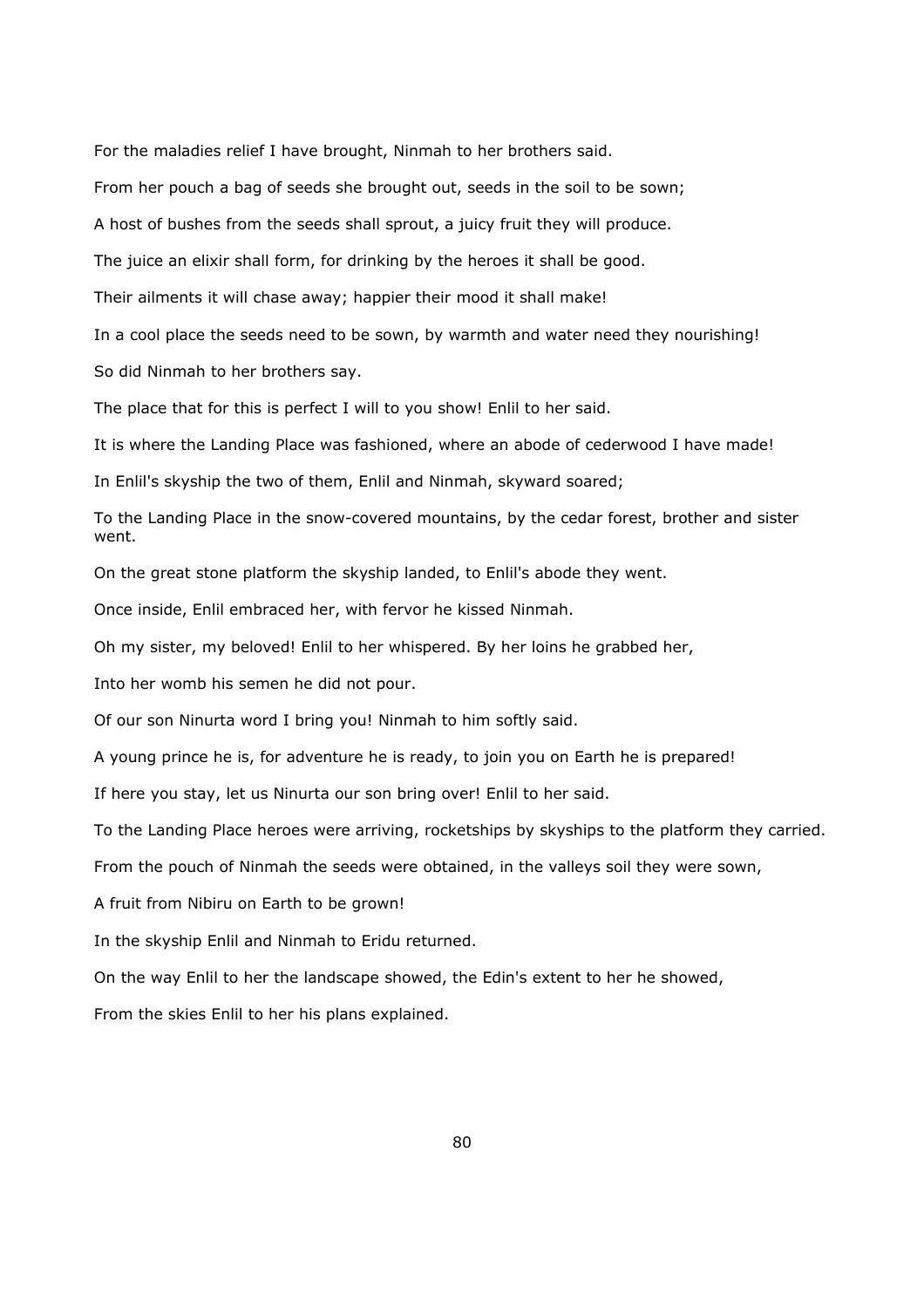An everlasting plan have I designed! to her he was saying. That which for all time construction shall determine I have laid out; Away from Eridu, where dry land begins, my quarters shall be, Laarsa will be its name, a place for directing it shall become. On the banks of the Burannu, the River of Deep Waters, will it be located, A twin thereof a city shall in future arise, Lagash I shall name it. Between the two on the plans a line have I drawn, Sixty leagues thereafter a healing city shall come into being, A city of your own it shall be, Shurubak, the Haven City, I shall name it. On the center line it shall be located, to the fourth city it shall be leading; Nibru-ki, Earth's Crossing Place, I will name it, a Bond Heaven-Earth in it I shall establish. The Tablets of Destinies it shall house, all missions it will control! With Eridu five cities there shall be counted, to eternity, they shall exist! On a crystal tablet Enlil to Ninmah the master plan was showing; On the tablet she saw more markings, of them of Enlil she inquired. Beyond the five cities, a Chariot Place I shall henceforth build, From Nibiru to Earth directly to arrive! Enlil to her was responding. Why by Anu's plans for Lahmu Enlil was bewildered Ninmah then understood. My brother, magnificent is your plan for the Five cities! to him Ninmah was saying. The creation of Shurubak, a city for healing, as my abode, for my own to be, Is a matter for which grateful I am; Beyond that plan, do not transgress your father, your brother too do not offend! You are wise as well as beautiful! Enlil to her said.

In the Abzu Enki plans was also conceiving, where to build his house,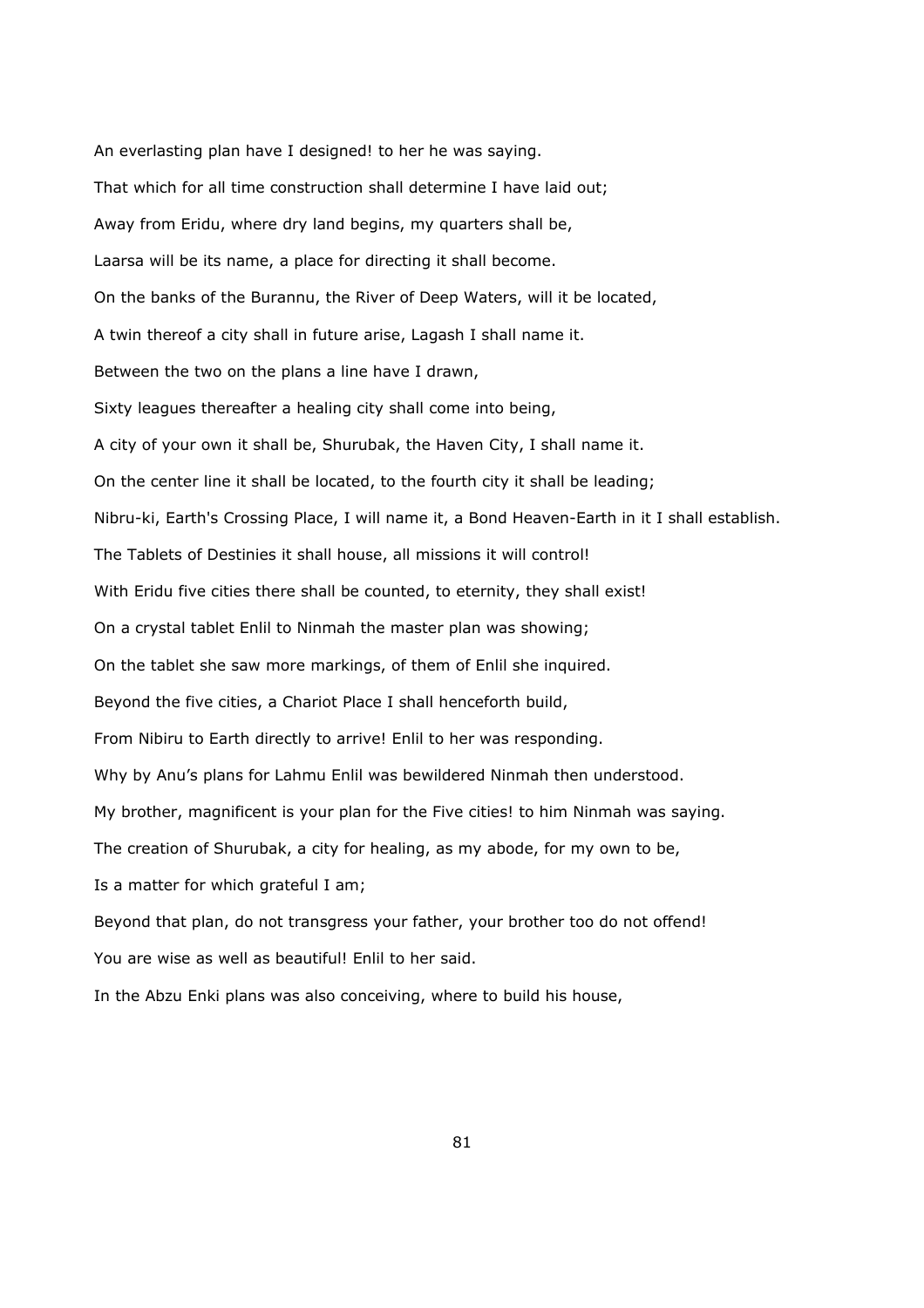Where for heroes dwellings to prepare, where the bowels of the Earth to enter.

In his skyship the extent of the Abzu he measured, its districts he did carefully survey.

A distant land the Abzu was, beyond the waters from the Edin it was away;

A rich land it was, bursting with riches, perfect in fullness.

Mighty rivers rushed across the region, great waters there rapidly flowed;

An abode by the flowing waters Enki for himself established,

To the midst of the Abzu, to a place of pure waters Enki betook himself.

In that land the Place of Deepness Enki determined, for the heroes into Earth's bowels to descend.

The Earth Sputter Enki there established, therewith in the Earth a gash to make,

By way of tunnels Earth's innards to reach, the golden veins to uncover.

Nearby That-Which-Crunches and That-Which-Crushes he emplaced,

The gold-bearing ores to crunch and crush, by skyships to be carried,

To the Landing Place in the cedar mountains to be brought,

Therefrom by rocketships to the way station on Lahmu to be transported.

On Earth more heroes were arriving, some to the Edin were assigned, some in the Abzu tasks were given.

Laarsa and Lagash by Enlil were constructed, Shurubak for Ninmah he did establish.

With her therein a host of female healers were dwelling, young ones who give succor.

In Nibru-ki Enlil a Bond Heaven-Earth was assembling, from there all missions to command.

Between Eridu and the Abzu Enki was journeying, back and forth for supervising he went.

On Lahmu construction was progressing; heroes for the Way Station were also arriving.

A Shar, two Shars were the preparations lasting; then Anu gave the word.

On Earth the seventh day it was, a day of resting by Enki at the beginning decreed.

At every place the heroes were assembled, a message from Anu from Nibiru beamed they overheard;

In the Edin they were assembled, Enlil was there in command.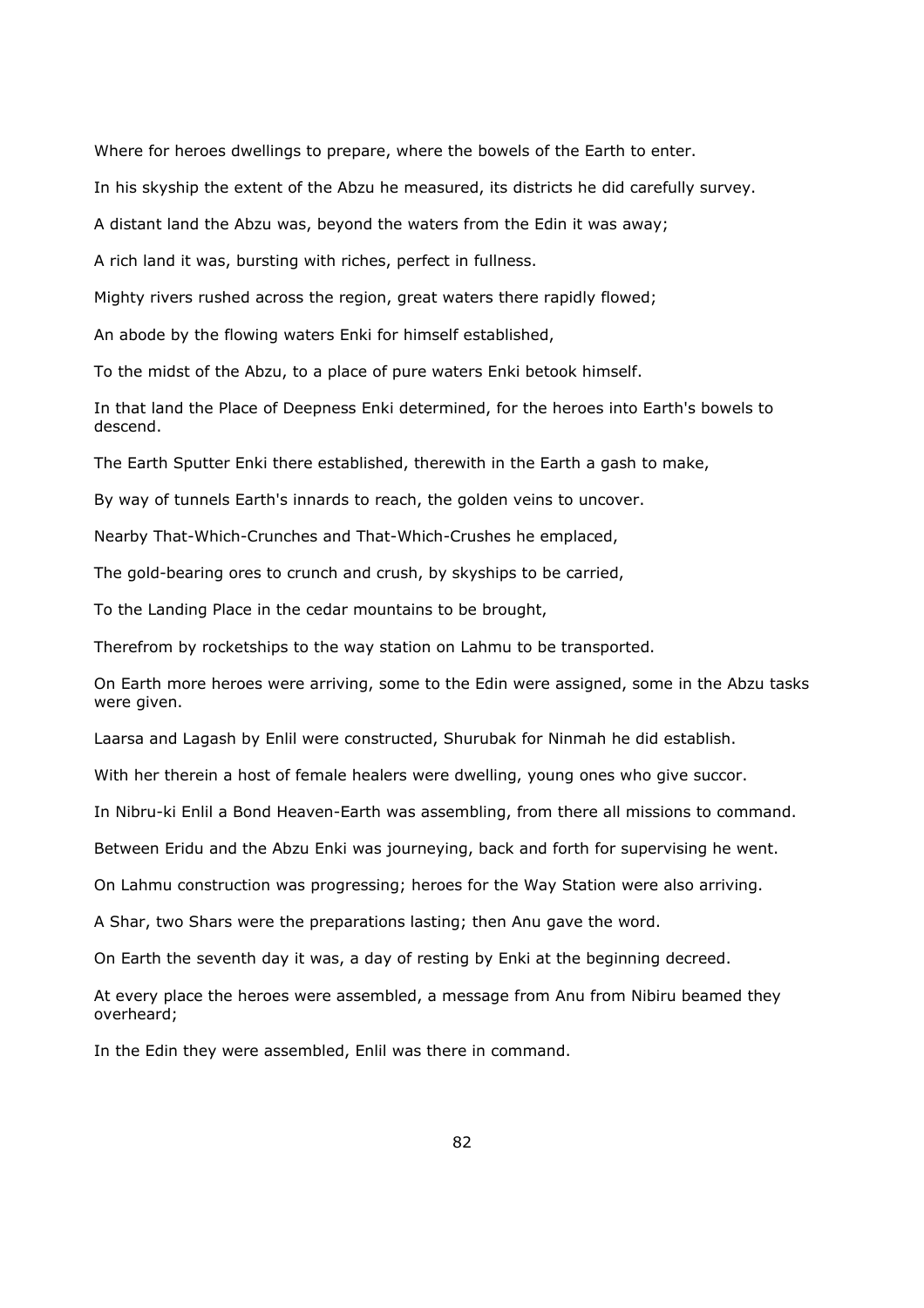With him was Ninmah; her host of young ones by her side were assembled

Alalgar who of Eridu was the master was there, Abgal who the Landing Place commanded also stood.

In the Abzu were the heroes assembled, under the gaze of Enki thev stood;

With Enki was his vizier Isimud; Nungal the pilot was there too.

On Lahmu the heroes were assembled; with their proud commander Anzu they stood.

Six hundred were on Earth, three hundred on Lahmu were gathered.

In all there were nine hundred, the words of Anu the king they all heard:

Heroes, of Nibiru you are the saviors! The fate of all is in your hands!

Your success shall for eternity be recorded, by glorious names you shall be called.

Those who on Earth are shall as Anunnaki be known, Those Who from Heaven to Earth Came!

Those who on Lahmu are, Igigi shall be named, Those Who Observe and See they shall be!

All that is required is ready: Let the gold start coming, let Nibiru be saved!

Now this is the account of Enki and Enlil and Ninmah,

Their loves and espousals, and by their sons the rivalries.

Offspring of Anu the three leaders were, by different mothers were they born.

Enki was the Firstborn son; a concubine of Anu was his mother.

Enlil by Antu, the spouse of Anu, was born; the Legal Heir he thus became.

Ninmah by another concubine was mothered, a half sister of the two half brothers she was.

The Firstborn daughter of Anu she was, by her name-title Ninmah this was indicated.

Greatly beautiful she was, full of wisdom, one quick to learn.

Ea, as Enki then was named, by Anu to espouse Ninmah was chosen.

Thereby their offspring son the legal successor thereafter to become

Ninmah of Enlil, a dashing commander, was enamored;

By him she was seduced, into her womb his seed he poured,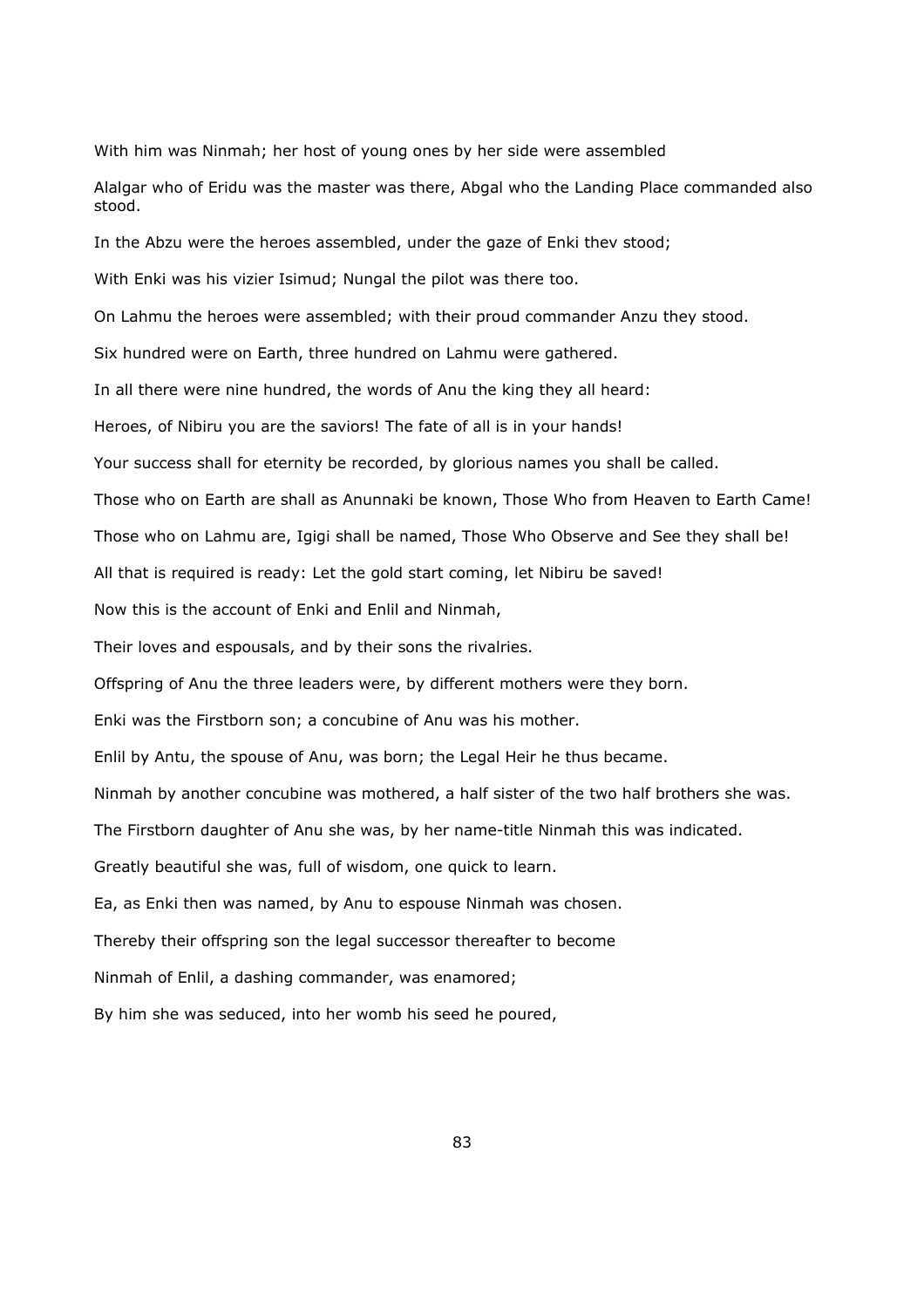A son from Enlil's seed she bore, Ninurta the two have named him.

By the deed was Anu angered; as punishment he Ninmah ever to be a spouse forbade!

Ea his bride-to-be by Anu's decree abandoned, a princess named Damkina he instead espoused;

A son, an heir, to them was born; Marduk they named him, One in a Pure Pace Born it meant.

As for Enlil, a son not by espousal he had, a spouse by his side to be he did not have.

It was on Earth, not on Nibiru, that Enlil became espoused;

The account of that is one of rape, and exile, and love that brought forgiveness,

And of more sons that were only half brothers.

On Earth it was summer; to his abode in the cedar forest Enlil retreated.

In the cedar forest was Enlil walking in the cool of the day;

In a cool mountain stream some of Ninmah's young ones, to the Landing Place assigned, were bathing.

By the beauty and grace of one, Sud was her name, Enlil was enchanted.

To his cedarwood abode Enlil her invited:

Come, partake with me in the elixir of Nibiru's fruit that grew here! So to her he said.

Sud into Enlil's abode entered, the elixir in a cup to her Enlil presented.

Sud drank, Enlil drank too; to her Enlil of intercourse was speaking.

Unwilling was the lass. My vagina is too little, it knows not copulation! to Enlil she was saying.

To her Enlil of kissing was speaking; unwilling was the lass:

My lips are too small, they know not kissing! to Enlil she was saying.

Enlil, laughed and embraced her, he laughed and he kissed her;

His semen into her womb he poured!

To Ninmah, Sud's commander, the immoral deed was reported.

Enlil, immoral one! For your deed judgment you shall face! So did Ninmah to Enlil in anger say.

In the presence of fifty Anunnaki Seven Who Judge were assembled,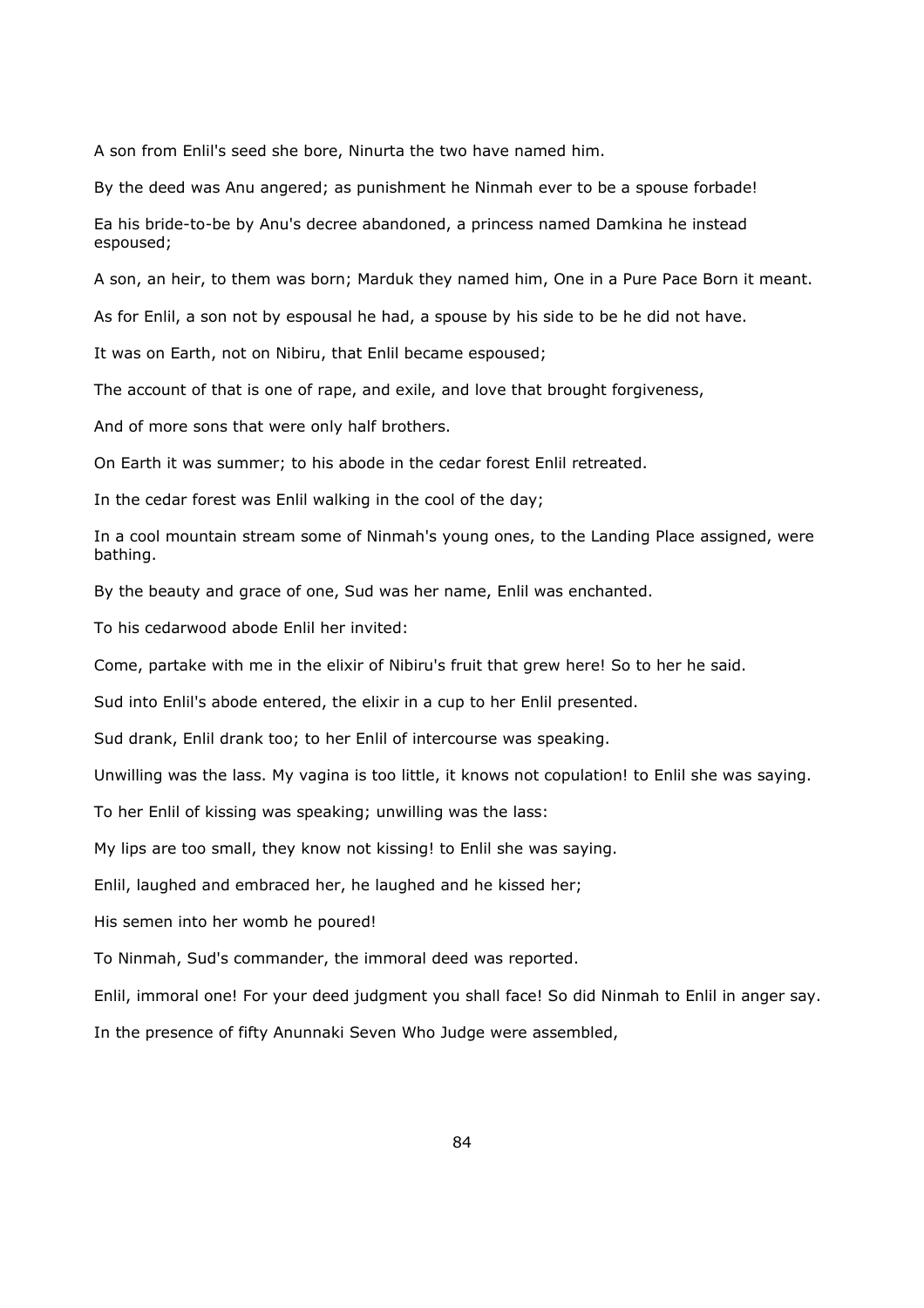Seven Who Judge on Enlil a punishment decreed:

Let Enlil from all cities be banished, to a Land of No Return let him exiled be!

In a sky chamber they made Enlil leave the Landing Place; Abgal was its pilot.

To a Land of No Return Enlil was taken, never to return!

In the sky chamber the two of them journeyed, to another land was their direction.

There, amidst forbidding mountains, at a place of desolation, Abgal the sky chamber landed.

This your place of exile shall be! Abgal to Enlil was saying.

Not perchance have I it chosen! to Enlil he was saying. A secret of Enki in it is hidden,

In the nearby cave Enki seven Weapons of Terror has hidden,

From Alalu's celestial chariot he had them removed.

Take the weapons into your possession, with the weapons your freedom attain!

So was Abgal to his commander saying; a secret of Enki to Enlil he did reveal!

Then from the secret place Abgal departed; Enlil alone was there left.

In the Edin Sud to Ninmah, her commander, words was speaking:

By Enlil's seed am I pregnant, a child of Enlil in my womb has been conceived!

Ninmah Sud's words to Enki conveyed; the Lord of Earth he was, on Earth he was supreme!

They summoned Sud before Seven Who judge: Will you take Enlil as your spouse? they her asked.

Words of consent she uttered; the words by Abgal to Enlil in his exile were conveyed.

To espouse Sud Enlil from his exile was returned; by that did Enki and Ninmah to him a pardon give.

Enlil's official spouse Sud was declared; on her the name-title Ninlil, Lady of the Command, was bestowed.

Thereafter to Ninlil and Enlil a son was born; Nannar, the Bright One, Ninlil him named.

He was the first of the Anunnaki on Earth to be conceived,

One of Nibiru's royal seed on an alien planet to be born!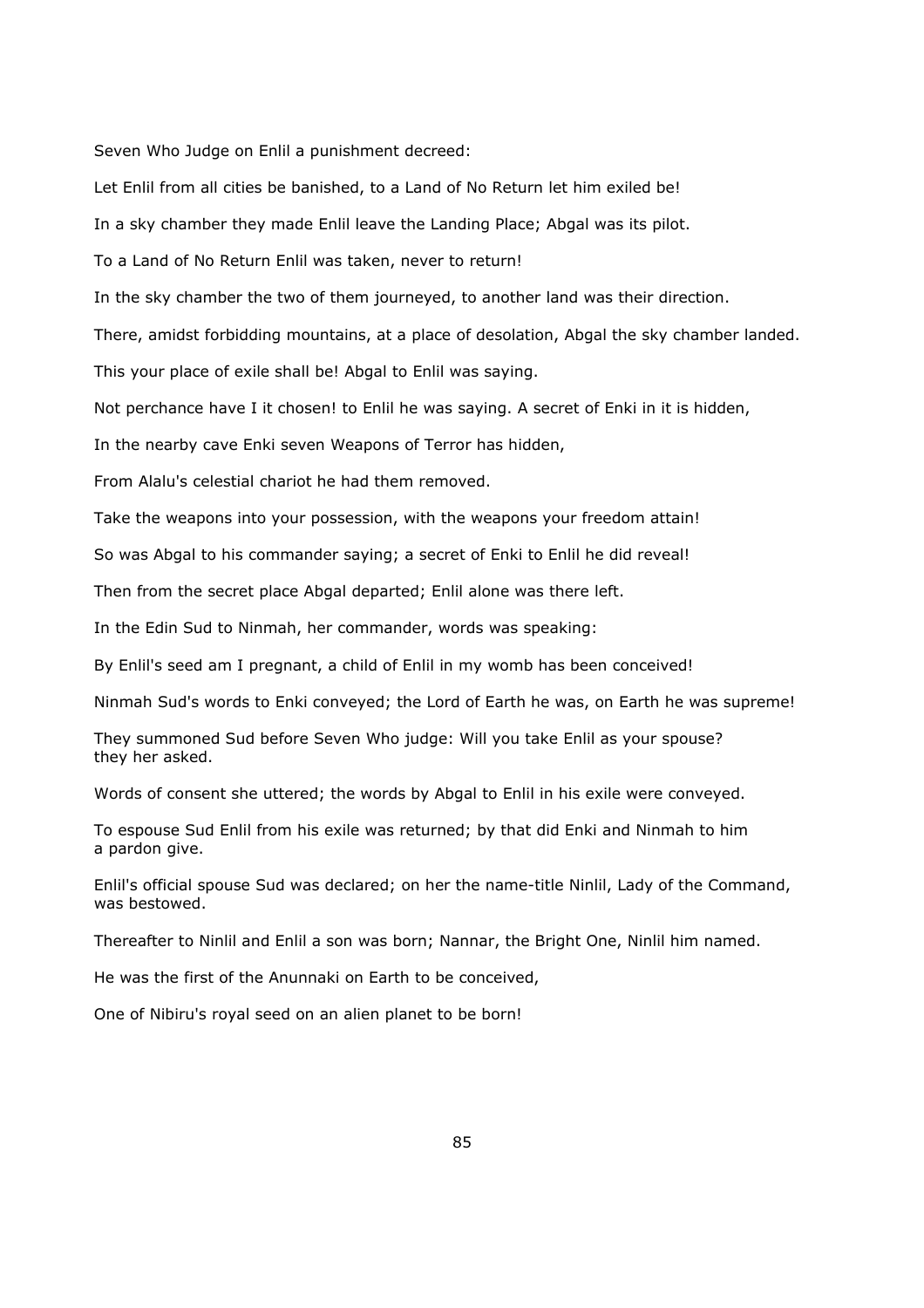It was after that that Enki to Ninmah was speaking: Come be with me in the Abzu! In the midst of the Abzu, in a place of pure waters, an abode have I established. With a bright metal, silver is its name, it is embellished, With a deep blue stone, lapis lazuli, it is adorned; Come Ninmah, be with me, your adoration of Enlil abandon! To the Abzu, to the abode of Enki, Ninmah then journeyed; Enki there to her words of loving spoke, Of how for each other intended, sweet words to her he whispered. You are still my beloved! to her he said, caressing. He embraced her, he kissed her; she caused his phallus to water. Enki his semen into the womb of Ninmah poured. Give me a son! Give me a son! he cried out. She took the semen into her womb, the semen of Enki her impregnated. One day of Nibiru was a month of Earth for her, Two days, three days, four days of Nibiru like months of Earth they were, Five and six and seven and eight days of months were completed; The ninth count of motherhood was completed; Ninmah was in travail. To a child she gave birth; the newborn was a female; On the banks of the river in the Abzu a daughter to Enki and Ninrnah was born! Enki by a daughter was disappointed. Kiss the young one! to him Ninmah said. Kiss the young one! Enki to his vizier Isimud said: A son I desired, A son by my half sister I must have! Again he kissed Ninmah, by her loins he grabbed her. his semen into her womb he poured. Again she was with child, again a daughter to Enki she bore. A son, a son by you I must have! Enki to her cried out; Ninmah he kissed again.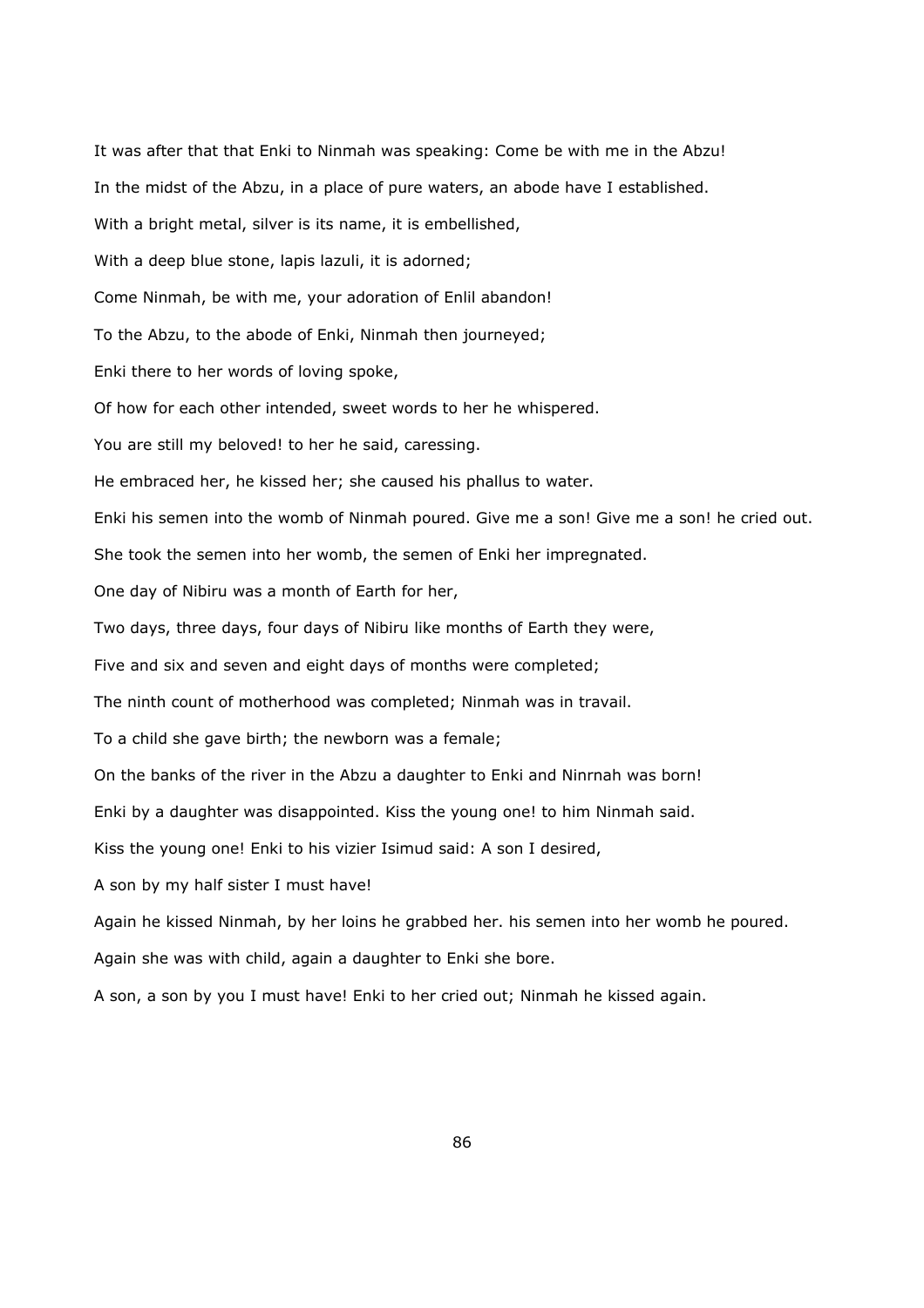Thereupon Ninmah against Enki a cursing tittered,

Whatever food he ate was poison in his innards; his jaw hurt, his tooth hurt, his ribs were hurting.

Isimud the Anunnaki summoned, to Ninmah for relief they were pleading.

To distance himself from Ninmah's vulva Enki by raised arm swore;

One by one she his ailments removed, from her curse Enki was freed.

To the Edin Ninmah returned, never to be espoused; Anu's command was fulfilled!

To Earth Enki his spouse Damkina with their son Marduk summoned;

Ninki, Lady of Earth, the title she was granted.

By her and by concubines Enki five more sons had, these were their names:

Nergal and Gibil, Ninagal and Ningishzidda, and Dumuzi the youngest.

To Earth Enlil and Ninmah their son Ninurta summoned,

By his spouse Ninlil did Enlil one more son have, to Nannar a full brother; Ishkur was his name.

Three sons in all did Enlil have, none by concubines were they born.

Two clans were thus on Earth established; their rivalries to wars did lead.

Now this is the account of the mutiny of the Igigi,

And how Anzu to death was put, for stealing the Tablets of Destinies punished.

From the Abzu gold from Earth's veins to the Landing Place was carried,

Thence Igigi in rocketships to the way station on Lahmu transported.

From the planet Lahmu in celestial chariots was the precious metal to Nibiru brought;

On Nibiru was the gold to the finest dust fashioned, to protect the atmosphere it was employed.

Slowly was the breach in the heavens healing, slowly was Nibiru saved!

In the Edin the five cities were perfected.

Enki in Eridu a sparkling abode made, upon soil skyward raised he built it,

Like a mountain he raised it above the ground, in a good place he built it.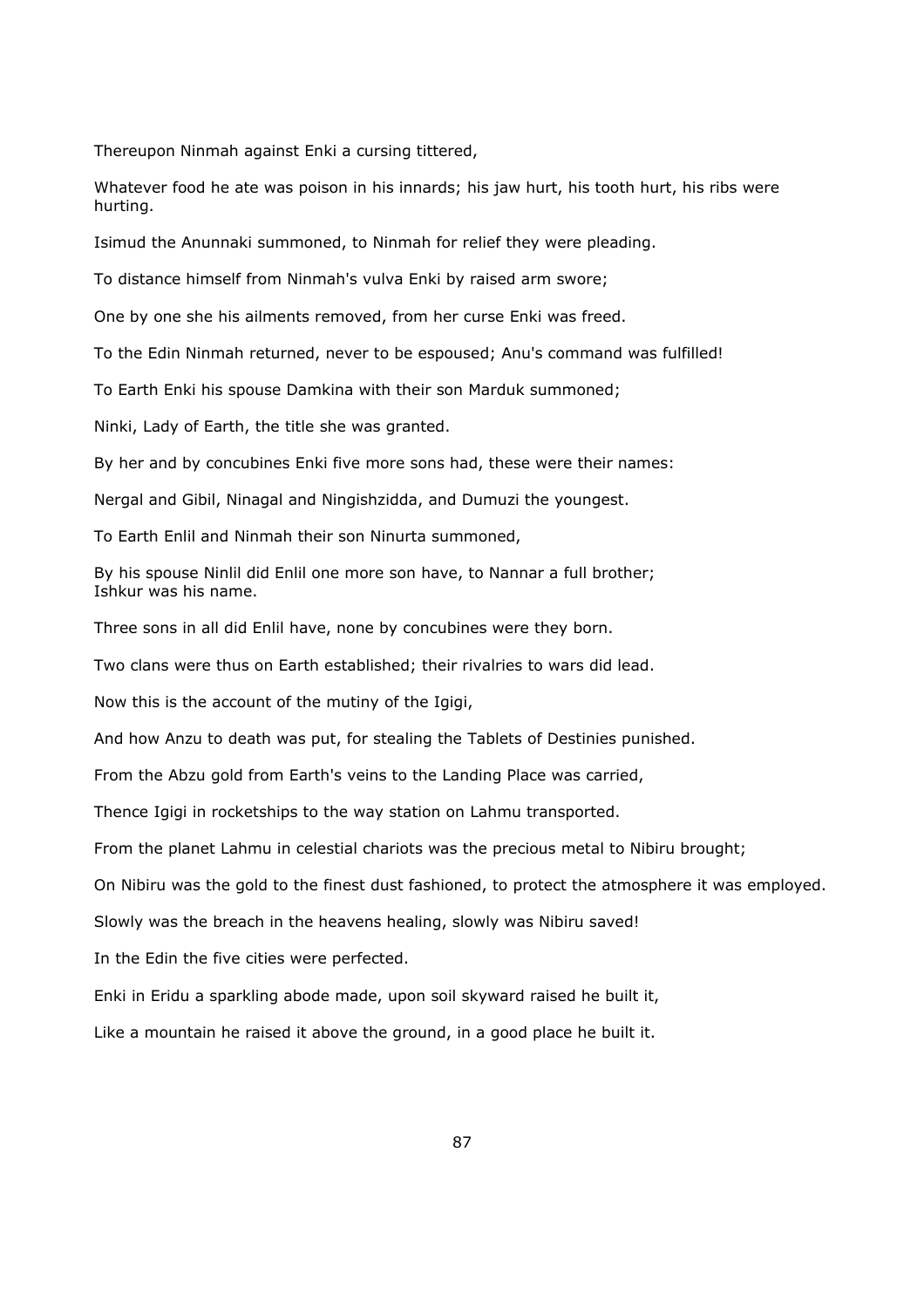Damkina his spouse therein dwelt; to his son Marduk Enki was there wisdom teaching.

In Nibru-ki Enlil the Bond Heaven-Earth established, a sight to see it was.

At its center a heavenward tall pillar the sky itself was reaching,

On a platform that cannot be overturned it was placed;

Therewith the words of Enlil all settlements encompassed, on Lahmu and in Nibiru they were heard.

From there beams were raised, the heart of all the lands they could search;

Its eyes could scan all the lands, its net unwanted approach impossible made.

In its lofty house a crown like chamber was the center, to distant heavens it peered;

Toward the horizon was its gaze, the heavenly zenith it perfected.

In its dark hallowed chamber, by twelve emblems was the family of the Sun marked,

On ME's were the secret formulas of Sun and Moon, Nibiru and Earth, and eight celestial gods recorded.

The Tablets of Destinies in the chamber their hues emitted,

With them Enlil all comings and goings oversaw.

On Earth the Anunnaki toiled, of work and sustenance they were complaining.

By Earth's quick cycles they were disturbed, of the elixir they only small rations were given.

In the Edin the Anunnaki toiled, in the Abzu the work was more backbreaking.

By teams were Anunnaki sent back to Nibiru, by teams new ones were arriving.

The Igigi, on Lahmu dwelling, were the loudest in complaining:

When from Lahmu to Earth they descend, a rest place on Earth they were demanding.

With Anu did Enlil and Enki words exchange, the king they consulted:

Let the leader come to Earth, with Anzu have discussions! So did Anu to them say.

Anzu to Earth from the heavens descended, the words of complaints to Enlil and Enki he delivered.

Let Anzu of the workings gain understanding! Enki to Enlil was saying.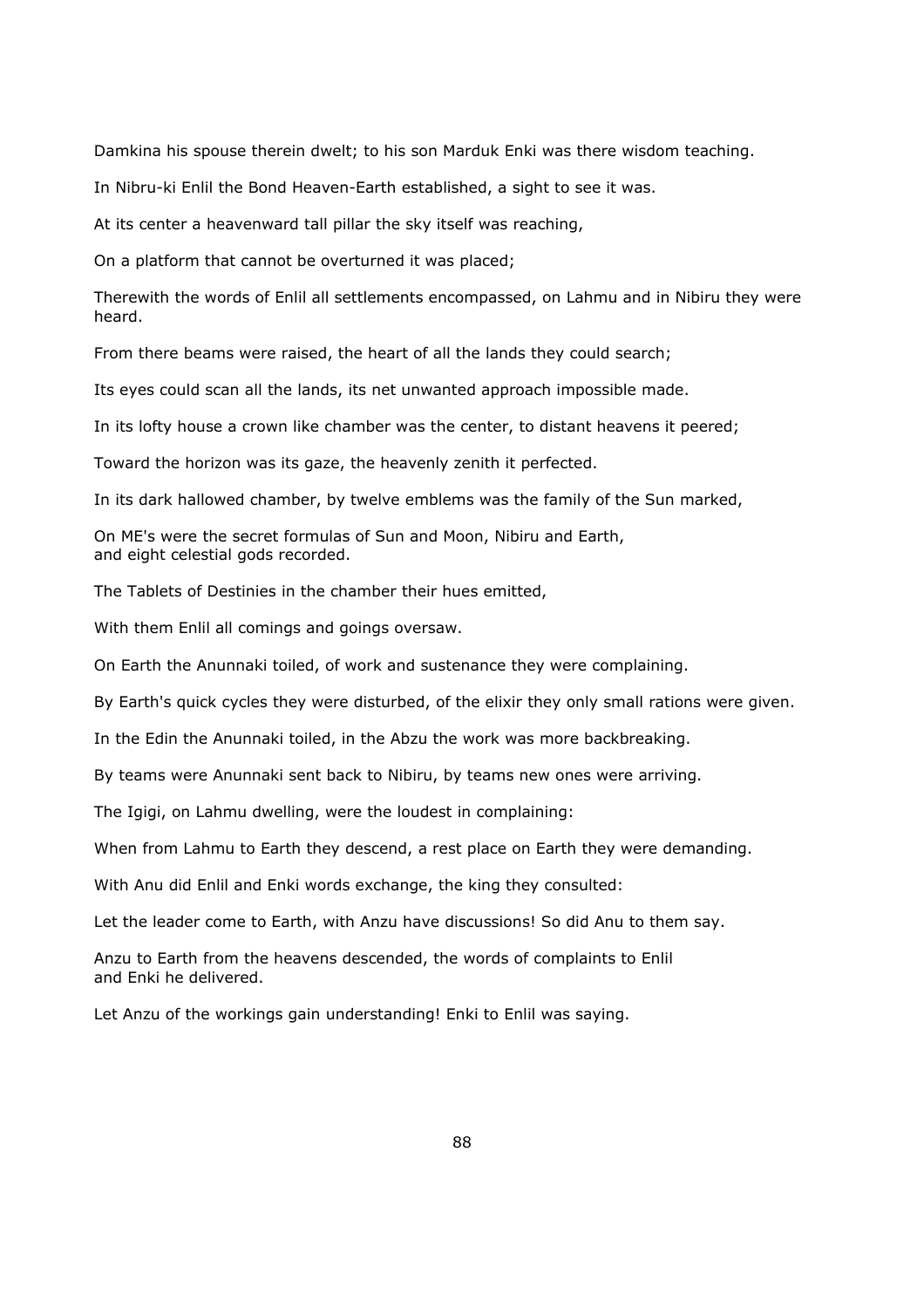I will the Abzu to him show, you the Bond Heaven-Earth to him reveal! To the words of Enki, Enlil consented.

Enki to Anzu the Abzu did show, the toil in the mines to him he presented;

Enlil Anzu to Nibru-ki invited, to the hallowed dark chamber he let him enter;

In the innermost sanctuary the Tablets of Destinies to Anzu he explained.

What the Anunnaki in the five cities were doing to Anzu was shown;

To the Igigi who at the Landing Place were arriving relief he promised.

To discuss the complaints of the Igigi he to Nibru-ki then returned.

A prince among the princes was Anzu, of royal seed his ancestry he counted;

Evil thoughts filled his heart when to the Bond Heaven-Earth he returned.

To take away the Tablets of Destinies was he scheming,

Of the decrees of heaven and Earth to take control in his heart he was planning.

The removal of the Enlilship in his heart he conceived, to rule Igigi and Anunnaki was his aim!

Unsuspecting Enlil at the entrance to the sanctuary Anzu let be stationed;

Unsuspecting Enlil left the sanctuary, for a cooling swim he went away.

With evil purpose Anzu the Tablets of Destinies seized;

In a sky chamber he flew away, to the mountain of the sky chambers he swiftly went;

There, in the Landing Place, rebellious Igigi for him were waiting,

To declare Anzu king of Earth and Lahmu they were preparing!

In the sanctuary of Nibru-ki the brilliance petered out, the humming quieted down,

Silence in the place prevailed, suspended were the sacred formulas.

In Nibru-ki Enlil was speechless; by the treachery he was overwhelmed.

To Enki angry words he spoke, of the ancestry of Anzu he him questioned.

In Nibru-ki the leaders gathered, the Anunnaki who decree fates with Anu were consulting.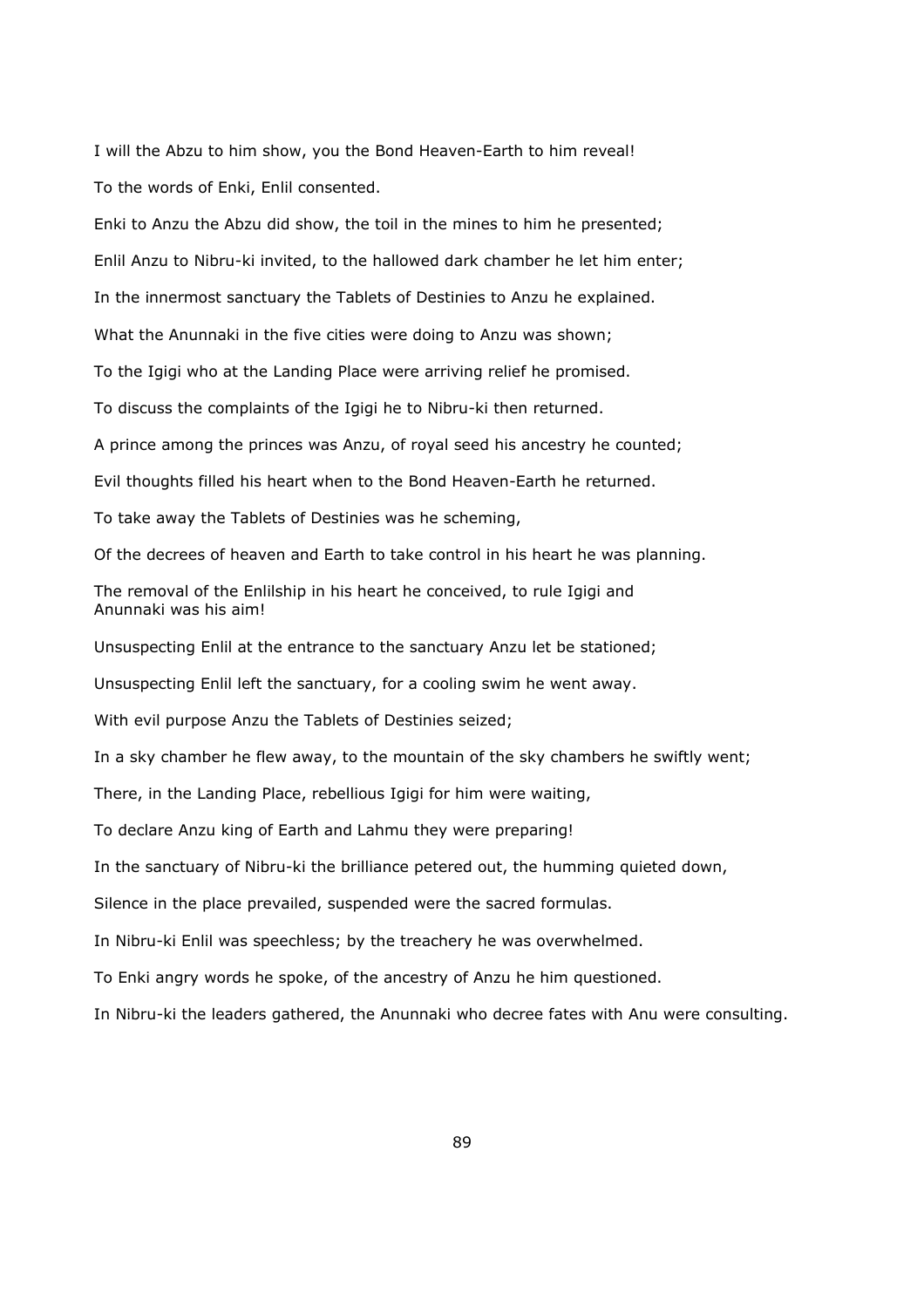Anzu must be seized, the Tablets to the sanctuary, must be returned! Thus did Anu decree. Who shall the rebel face? Who shall the Tablets retrieve? the leaders asked each other.

With the Tablets of Destinies in his possession, invincible is Anzu! to each other they were saying.

Ninurta, by his mother encouraged, from the assembled stepped forward:

Enlil's warrior I shall be, Anzu I shall vanquish! Thus was Ninurta saying.

To the mountainside Ninurta set his course, to vanquish the fugitive Anzu he undertook.

Anzu from his hideout Ninurta was mocking: The Tablets are my protection, invincible I am!

Lightning darts Ninurta at Anzu directed; the arrows could not approach Anzu, backward they turned.

The battle was stilled, Ninurta's weapons Anzu did not vanquish!

Enki then to Ninurta counsel gave: With your Whirlwind stir up a storm,

Let the dust cover Anzu's face, let it the wings of his skybird ruffle!

For his son Enlil a mighty weapon fashioned, a Tillu missile it was;

To your Stormer-weapon attach it, when wing to wing near, at Anzu shoot it!

Thus did Enlil his son Ninurta instruct.

When wing to wing near each other, let the missile fly as a lightning!

Again Ninurta in his Whirlwind soared; Anzu against him in his skybird rose to challenge.

Wing to wing! Anzu in anger shouted. This battle will be your destruction!

Ninurta the advice of Enki followed; with his Whirlwind a dust storm he created.

The dust Anzu's face covered, the pinions of his skybird were exposed;

Into their midst Ninurta the missile let loose, a fiery brilliance Anzu's pinions engulfed.

Like butterflies his wings began to flutter; to the ground Anzu came falling.

The Earth shook, the skies became darkened;

The fallen Anzu Ninurta made captive, from him the Tablets he retrieved.

From the Mountaintop the Igigi were watching;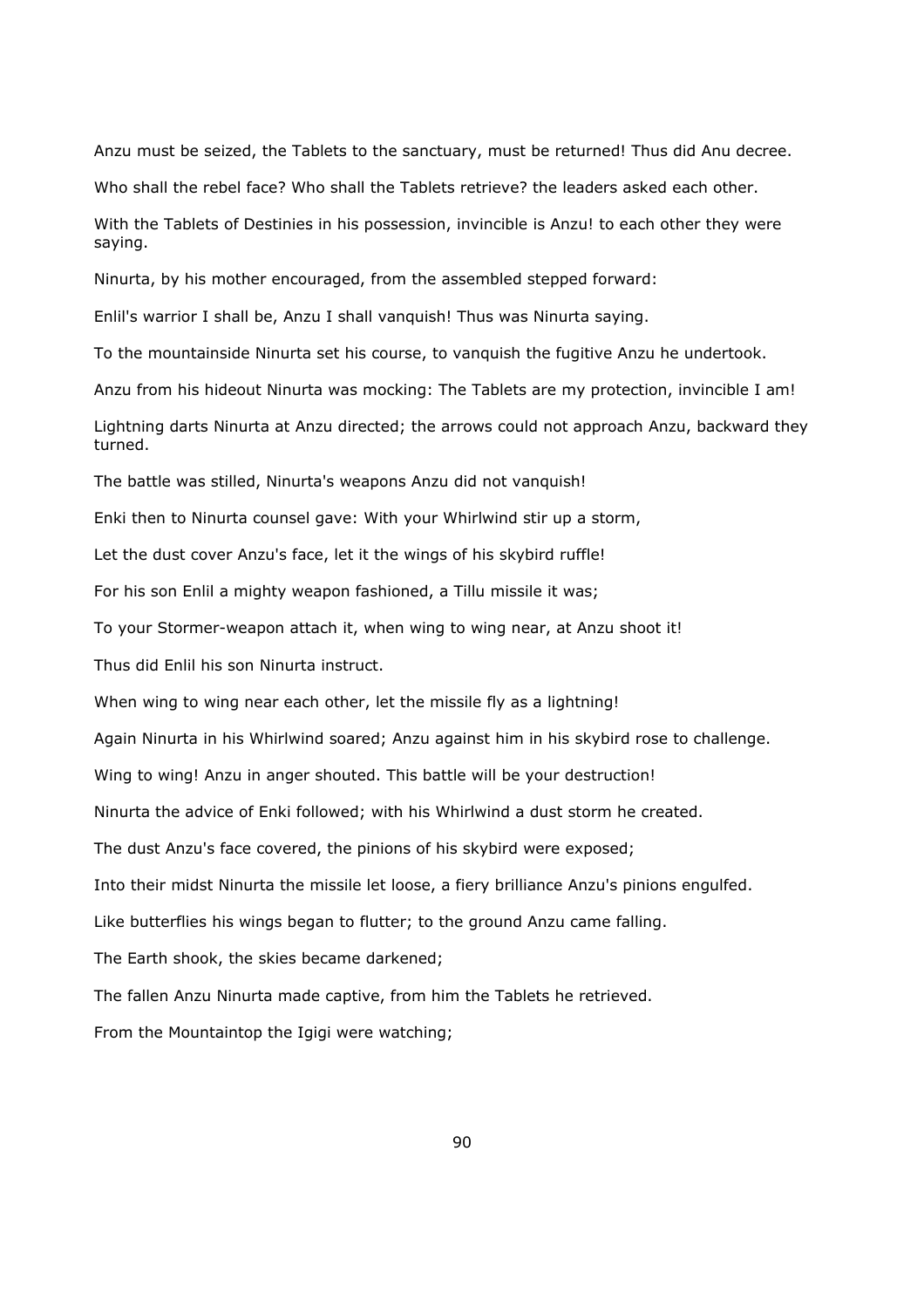When to the Landing Place Ninurta came, they trembled and kissed his feet.

Ninurta the captive Abgal and Anunnaki set free, to Anu and Enlil his victory he announced.

To Nibru-ki he then returned, in its innermost chamber the Tablets were reinstalled.

Once again the brilliance therein returned, the hum of ME's in the Tablets was restored.

Before the Seven Who judge Anzu for a judgment was taken;

Enlil and Ninlil his spouse, Enki and his spouse Ninki, the one beforehand as Damkina known,

And the sons Nannar and Marduk were there; Ninmah also was in judging.

Ninurta of the evil deeds spoke: There was no justification, let death be the penalty! he said.

The Igigi by right were complaining, a rest place on Earth they do need! Marduk in counter argued.

By his evil deed all the Anunnaki and Igigi Anzu did endanger! Enlil said.

Enki and Ninmah with Enlil agreed; the evil must be extinguished! they said.

To death by execution the seven judged Anzu;

With a killing ray Anzu's life breath was extinguished. Let his body to the vultures be left! Ninurta said.

Let him on Lahmu be buried, in a cave next to Alalu be laid to rest! Enki was saying.

From the same ancestral seed the two of them were!

Let Marduk the body to Lahmu carry, let Marduk there as commander stay!

So was Enki to the judges suggesting. Let it so be! Enlil said.

Now this is the account of how Bad-Tibira, the Metal City, was established,

And how in the fortieth Shar the Anunnaki in the Abzu mutinied.

In the twenty-fifth Shar was Anzu judged and executed,

The unrest of the Igigi it subdued but left it simmering.

To Lahmu Marduk was sent, the spirits of the Igigi to raise, to their well-being pay attention.

On Earth changes were by Enlil and Enki discussed, to avoid unrest on Earth they were considering.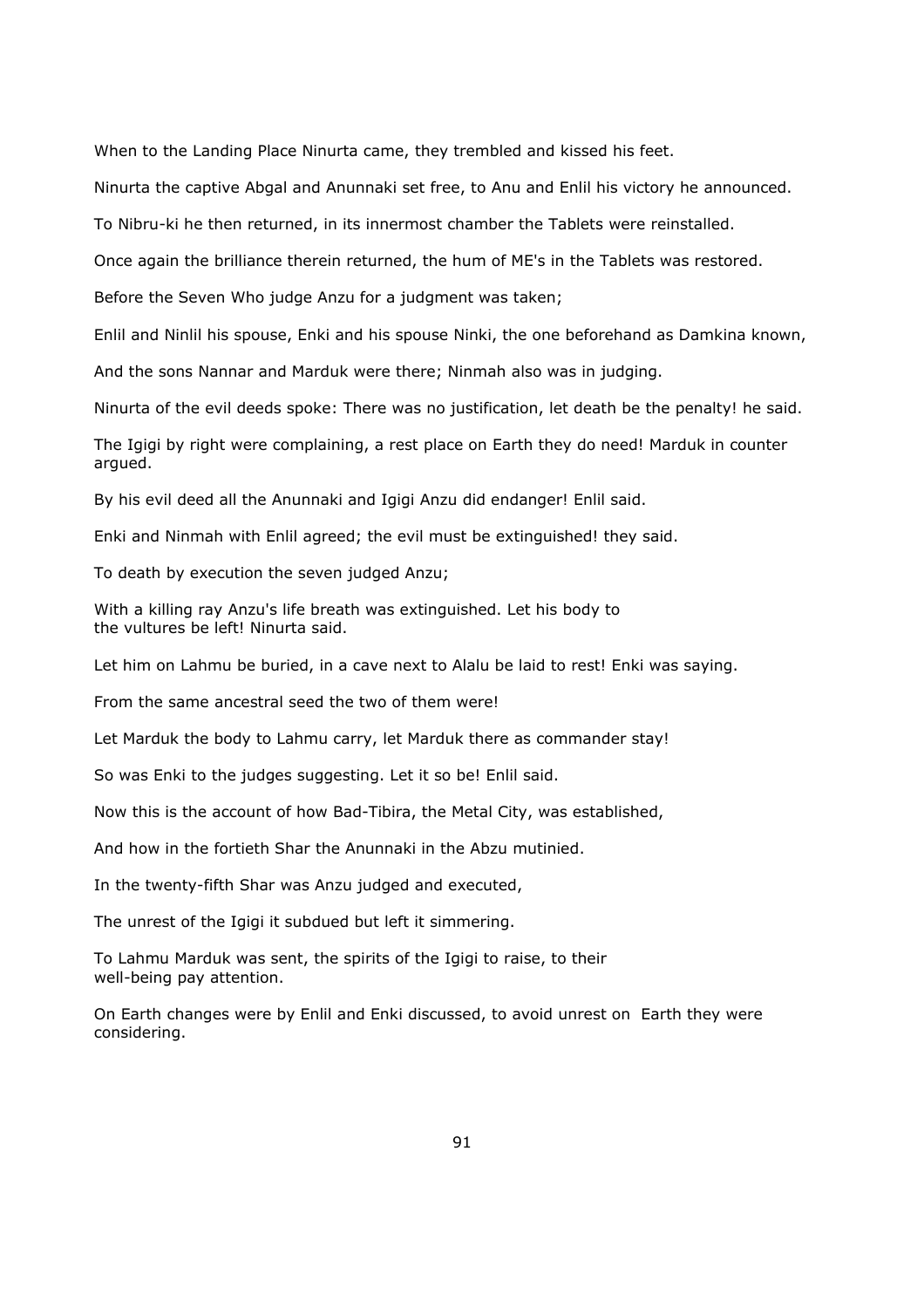The stays on Earth are too prolonged, to each other they were saying.

Ninmah for counsel they asked; by her changing visage they were alarmed.

Gold to Nibiru must more quickly flow, salvation must be faster provided! they all agreed.

Ninurta in the innards of planets learned was; to his elders words of wisdom he was saying:

Let a Metal City be established, therein the gold ores to be smelted and refined,

Therefrom less weighty cargoes from Earth shall be lofted.

Each rocketship more gold could carry, room for Anunnaki to Nibiru return there shall be,

Let the tired to Nibiru return, let fresh ones them on Earth replace!

Enlil and Enki and Ninmah of Ninurta's suggestion were in favor,

Anu was consulted and his approval gave.

In the Edin was the Metal City planned, on that location Enlil did insist!

With materials from Nibiru was it constructed, with tools from Nibiru was it equipped.

Three Shars the construction lasted, Bad-Tibira was it the name given.

Ninurta, who made the suggestion, was its first commander.

The flow of gold to Nibiru was thereby eased and quickened,

Those who to Earth and Lahmu at the beginning of the Prior Times had come

To Nibiru were returning; Alalgar and Abgal and Nungal among them were.

The newcomers who them replaced were younger and eager;

To the cycles of Earth and Lahmu and the other rigors they were not accustomed.

On Nibiru, whence they had come, the breach in the atmosphere was healing;

The great calamities on the planet and in its heavens the younger ones did not know.

Of their golden mission excitement and adventure they especially cherished!

As by Ninurta conceived, the ores from the Abzu were delivered,

In Bad-Tibira they were smelted and refined, by rocketships to Lahmu they were sent;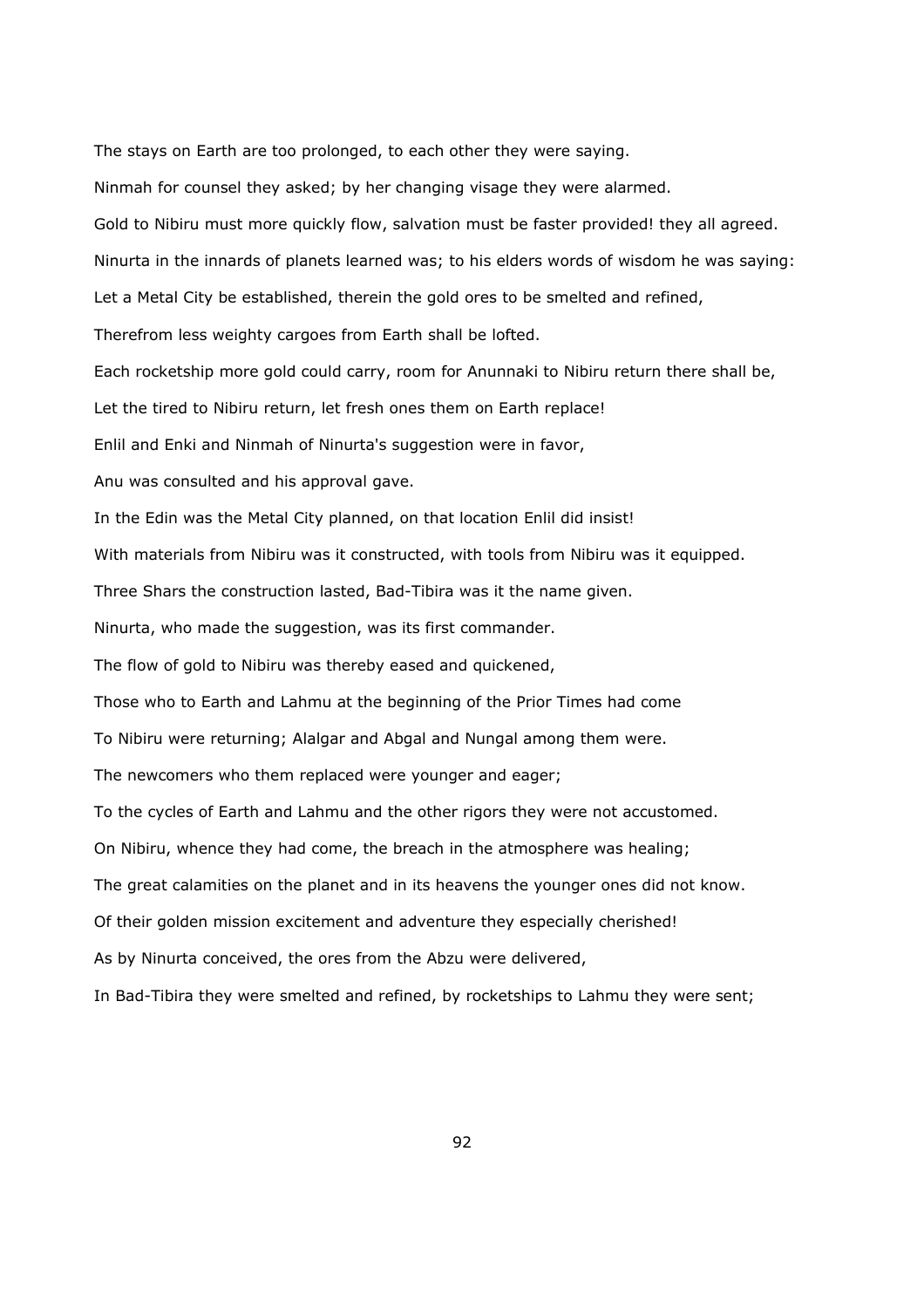In celestial chariots from Lahmu to Nibiru was the pure gold delivered.

As by Ninurta conceived, from the Abzu to Nibiru the gold flowed;

What was not conceived was unrest by the newcoming Anunnaki who in the Abzu toiled!

Truth be said, Enki to what was brewing heed was not giving,

To other matters in the Abzu his attention was directing.

With that which in the Abzu grows and lives fascination he acquired;

Of the differences between what on Earth and what on Nibiru appeared he wished to learn,

How maladies by Earth's cycles and atmosphere were caused he wished to uncover.

In the Abzu, by the gushing waters, a wondrous study place he erected,

With all manner of tools and equipment he furnished it.

House of Life he called the place, to it his son Ningishzidda he invited.

Sacred Formulas, tiny ME's, the secrets of life and death possessing they shaped,

The mysteries of living and dying of Earth's creatures they to unravel sought.

With some living creatures Enki was especially enamored;

They lived among the tall trees, their front legs as hands they were using.

In the tall grasses of the steppes odd creatures were seen; erect they seemed to be walking.

Absorbed was Enki in those studies; what was among the Anunnaki brewing he noticed not.

First to notice trouble was Ninurta: A lessening of gold ores at Bad-Tibira he observed.

By Enlil was Ninurta to the Abzu dispatched, what was ongoing to discover.

By Ennugi, the Chief Officer, to the excavations he was accompanied,

Complaints of the Anunnaki he with his own ears heard;

They were backbiting and lamenting, in the excavations they were grumbling;

Unbearable is the toil! to Ninurta they were saying.

Ninurta this to his uncle Erik I reported. Let us Enlil summon! Enki said.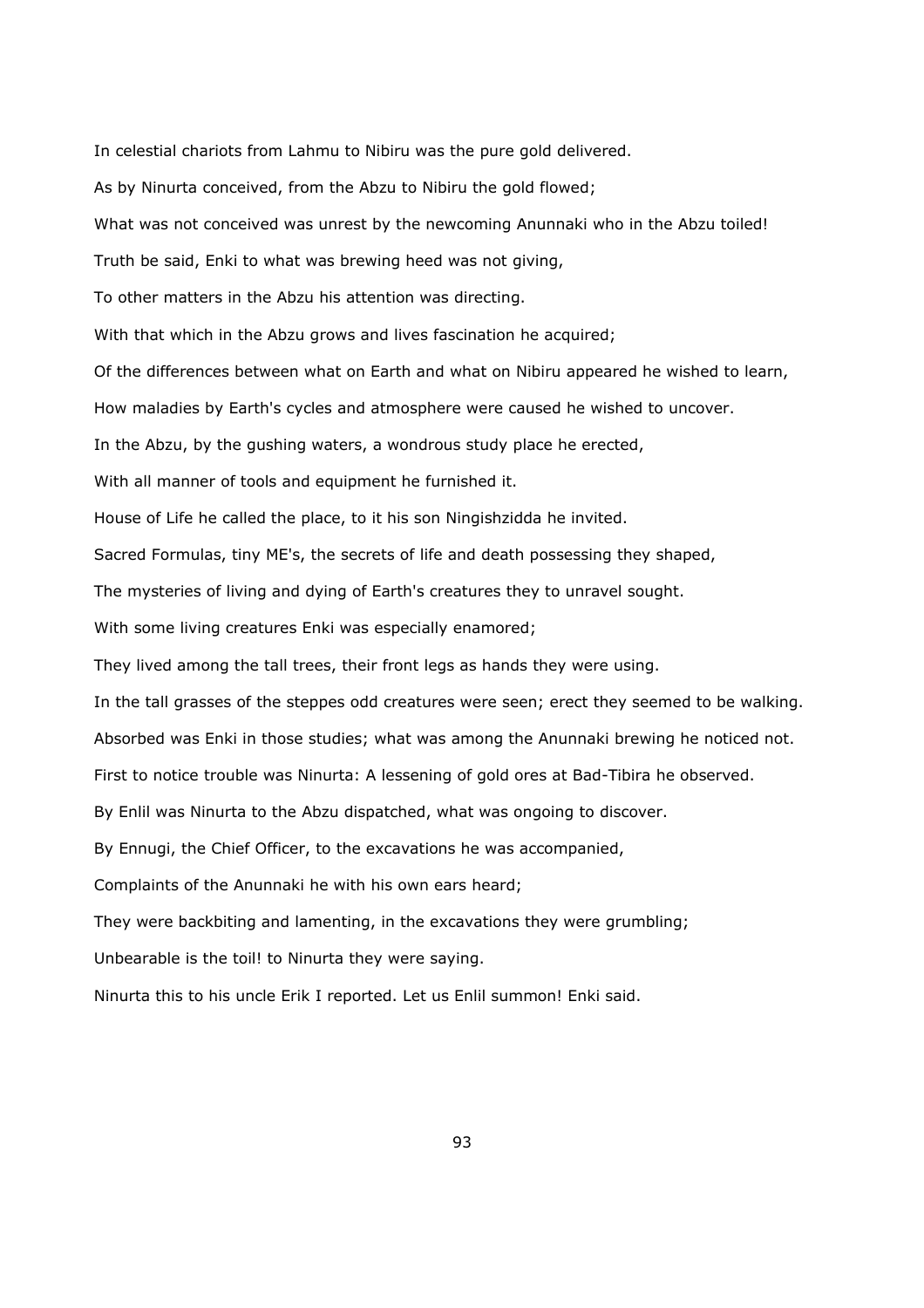Enlil in the Abzu arrived, in a house near the excavations he was stationed. Let us unnerve Enlil in his dwelling! mine-working heroes shouted. Of the heavy work let him relieve us! Let us proclaim war, with hostilities let us gain relief others shouted. The Anunnaki in the excavations the words of incitement heeded, To their tools they set fire, fire to their axes they put. They troubled Ennugi, Chief Officer of the Mining, in the tunnels they him seized; They held him as they went, to the doorway of Enlil's dwelling v they made their way. It was night, halfway through the watch it was; Enlil's dwelling they surrounded, their tools as torches they high held. Kalkal, the gateway's guardian, bolted the door and Nusku aroused; Nusku, Enlil's vizier, roused his lord, got him out of bed, thus saying: My lord, your house is surrounded, battling Anunnaki to your gate came up! Enlil summoned Enki, Enlil Ninurta summoned to his presence: What do my own eyes see! Is it against me that this thing is done? Thus was Enlil to them saying: Who is of the hostilities the instigator? The Anunnaki stood together: Every single one of us hostilities has declared! Excessive is the toil, our work is heavy, great is the distress! So they were to Enlil saying. Words of the happenings Enlil to Anu beamed. Of what is Enlil accused? Anu Iinquired. The work, not Enlil, is the trouble causing! Enki to Anu was saving. The lamentation is heavy, every day the complaints we could hear! The gold must be obtained! Anu was saying. The work must continue! Release Ennugi for Consultations! Enlil to the hostile Anunnaki said. Ennugi was released; to the leaders he was thus saying:

94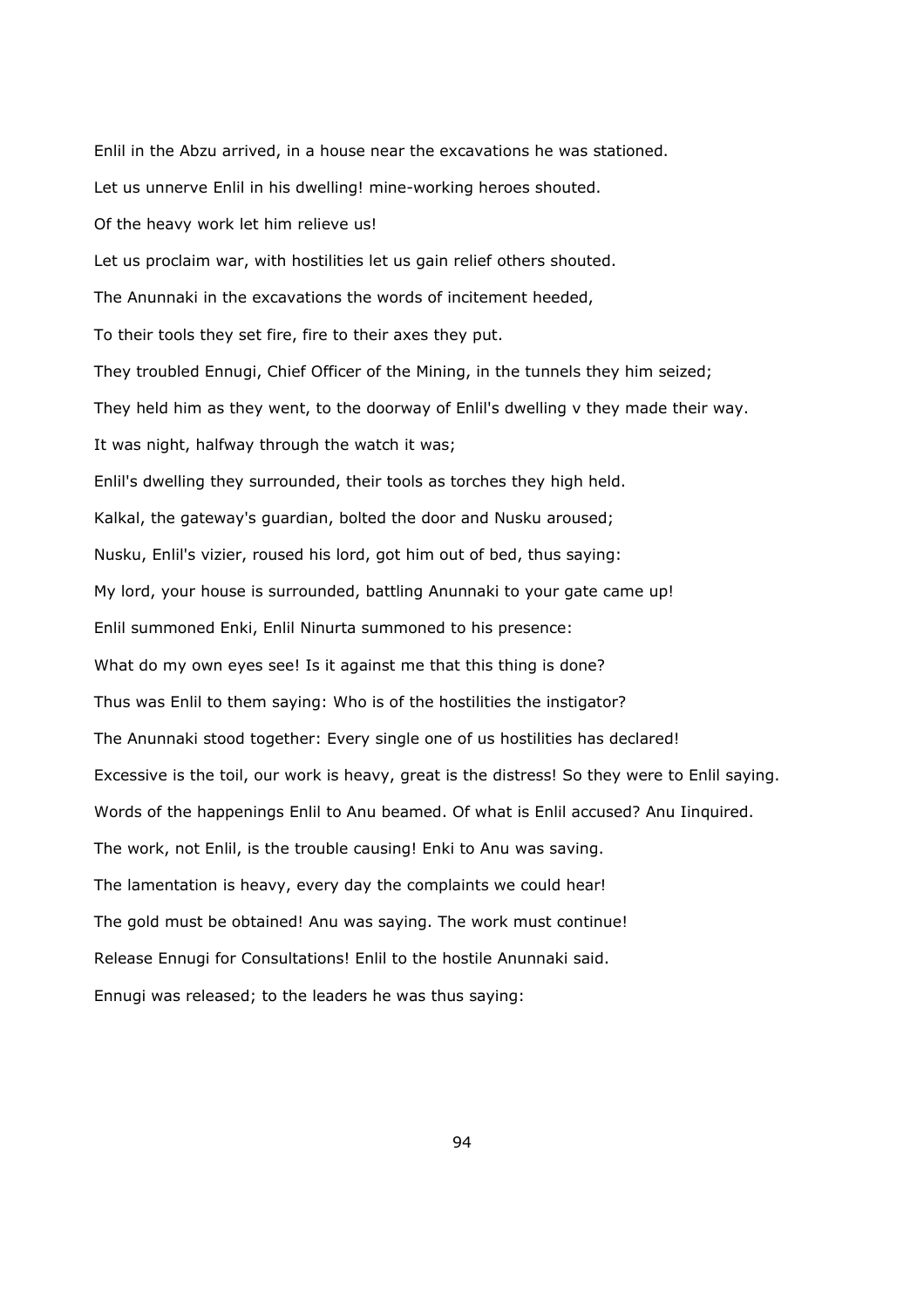Ever since Earth's heat has been rising, the toil is excruciating, unbearable it is!

Let the rebels to Nibiru return, let new ones come in their stead! Ninurta said.

Perchance new tools you can fashion? Enlil to Enki said. For the Anunnaki heroes the tunnels to avoid?

Let us summon my son Ningishzidda, counsel with hire I wish to take! Enki thus responded.

They summoned Ningishzidda, from the House of Life he came;

With him Enki huddled, words amongst them they exchanged.

A solution is possible! Enki was saying:

Let us create a Lulu, a Primitive Worker, the hardship work to take over,

Let the Being the toil of the Anunnaki carry on his back!

Astounded were the besieged leaders, speechless indeed they were.

Whoever heard of a Being afresh created, a worker who the Anunnaki's work can do?

They summoned Ninmah, one who of healing and succor was much knowing.

Enki's words to her they repeated: Whoever of such a thing heard? they her asked,

The task is unheard of! she to Enki said. All beings from a seed have descended,

One being from another over aeons did develop, none from nothing ever came!

How right you are my sister! Enki said, smiling.

A secret of the Abzu let me to you all reveal:

The Being that we need, it already exists!

All that we have to do is put on it the mark of our essence,

Thereby a Lulu, a Primitive Worker, shall be created! So did Enki to them say.

Let us hereby a decision make, a blessing to my plan give:

To create a Primitive Worker, by the mark of our essence to fashion him!

## **Synopsis of the Sixth Tablet**

To the incredulous leadership, Enki reveals a secret: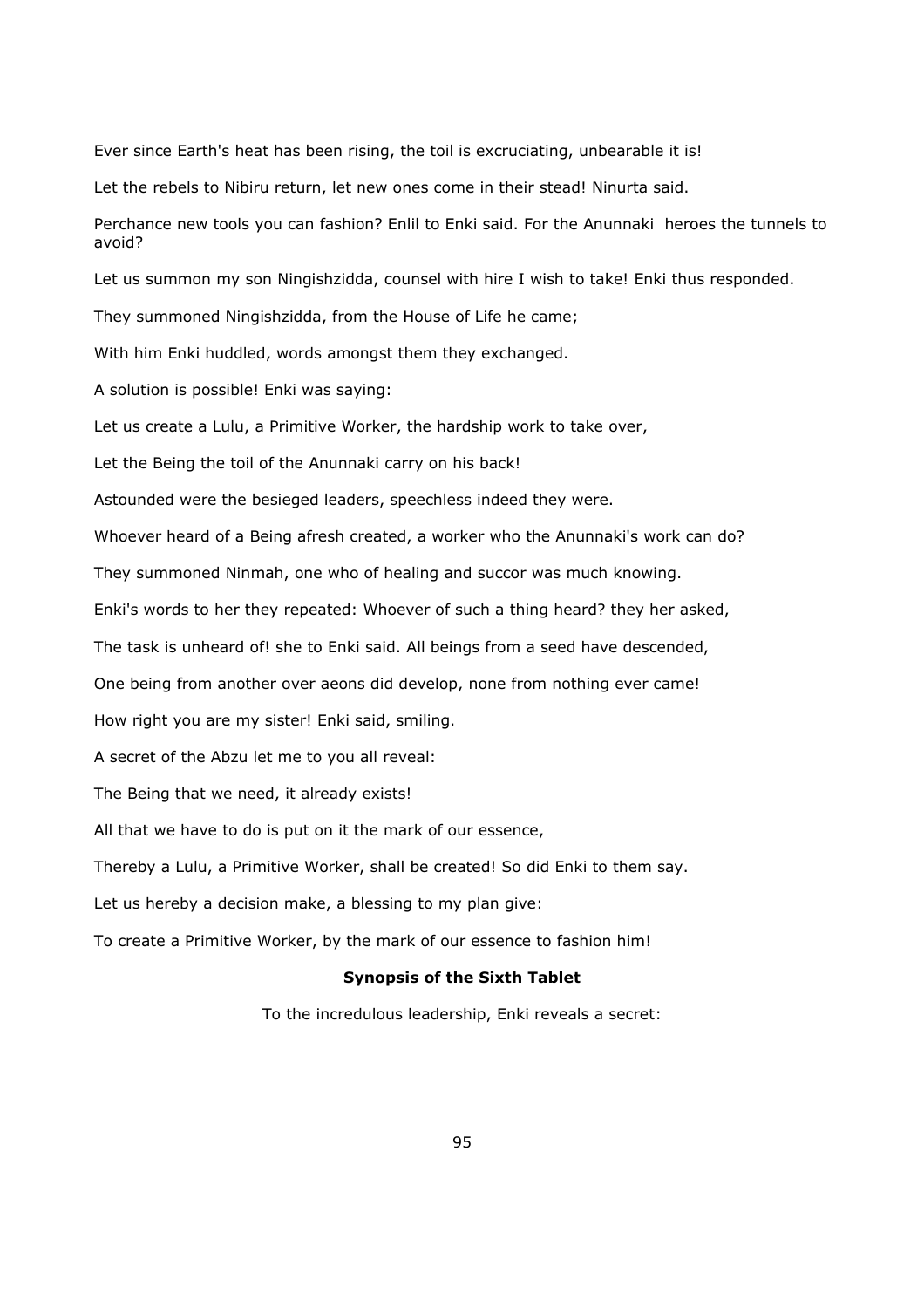In the Abzu there roams a wild Being akin to the Anunnaki; By augmenting its life essence with that of the Anunnaki, It can be upgraded to be an intelligent Primitive Worker. Creation belongs to the Father of All Beginning, Enlil shouted We will give our image only to an existing being, Ninmah argued Badly needing gold to survive, the leaders vote Yes Enki, Ninmah, and Ningishzidda Enki's son begin experiments After many failures the perfect-model Adamu is attained Ninmah shouts triumphantly: My hands have made it! She is renamed Ninti ("Lady of Life") for her achievement Ninki, Enki's spouse, helps fashion Ti-Amat, a female Earthling The Earthlings, being hybrids, mate but do not procreate Ningishzidda adds two essence branches to their Life Tree Discovering the unapproved ongoings, Enlil expels the Earthlings

## **THE SIXTH TABLET**

To create a Primitive Worker, by the mark of our essence to fashion him! So was Enki to the leaders saying. The Being that we need, it already exists! Thus did Enki to them a secret of the Abzu reveal. With astonishment did the other leaders Enki's words hear; by the words they were fascinated. Creatures in the Abzu there are, Enki was saying, that walk erect on two legs, Their forelegs they use as arms, with hands they are provided. Among the animals of the steppe they live. They know not dressing in garments,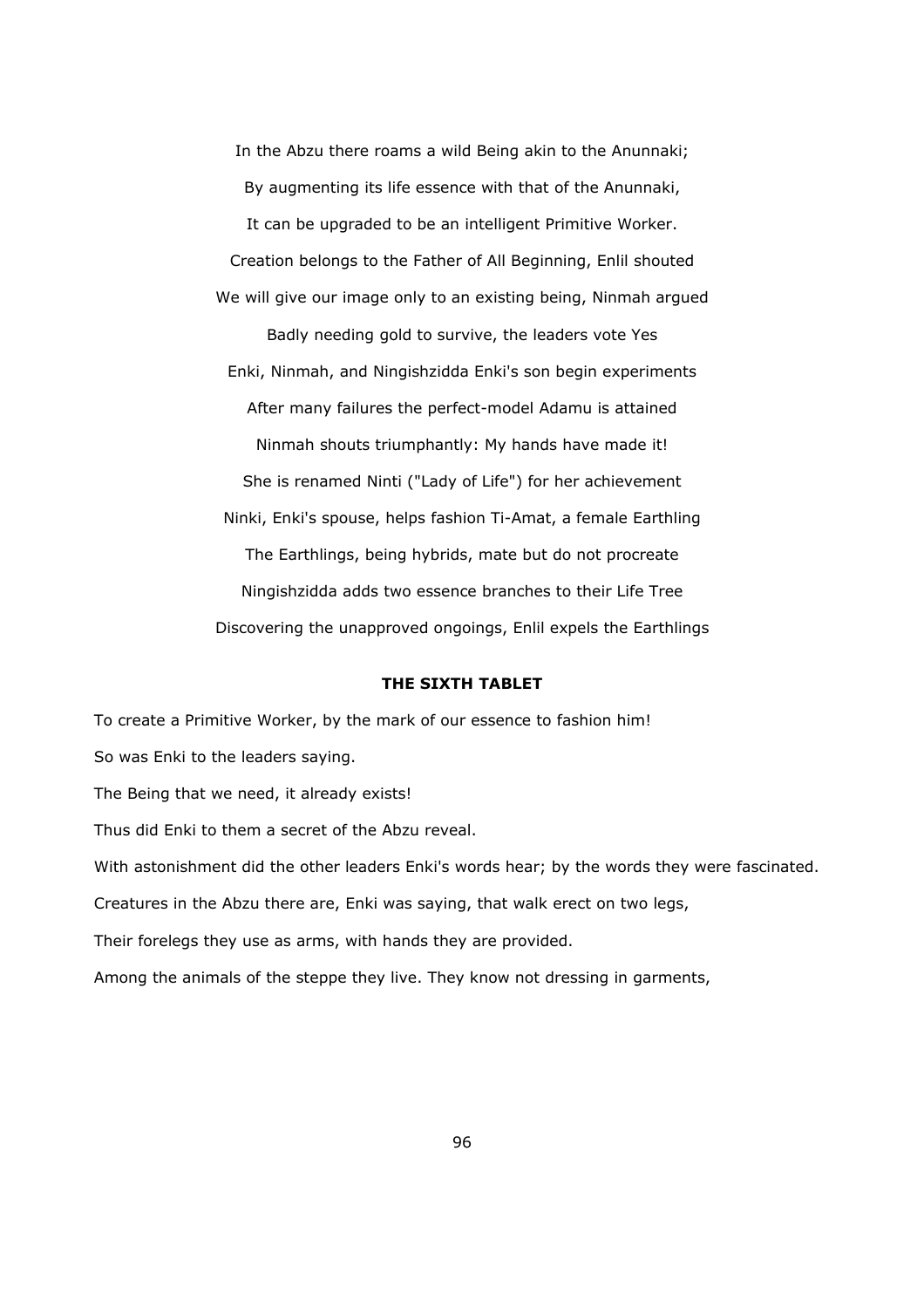They eat plants with their mouths, they drink water from lake and ditch.

Shaggy with hair is their whole body, their head hair is like a lion's;

With gazelles they jostle, with teeming creatures in the waters they delight!

The leaders to Enki's words with amazement listened.

No creature like that has ever in the Edin been seen! Enlil, disbelieving, said.

Aeons ago, on Nibiru, our predecessors like that might have been! Ninmah was saying. It is a Being, not a creature!

Ninmah was saying. To behold it must be a thrill!

To the House of Life Enki led them; in strong cages there were some of the beings.

At the sight of Enki and the others they jumped up, with fists on the cage bars they were beating.

They were grunting and snorting; no words were they speaking.

Male and female they are! Enki was saying; malehoods and femalehoods they have,

Like us, from Nibiru coming, they are procreating.

Ningishzidda, my son, their Fashioning Essence has tested;

Akin to ours it is, like two serpents it is entwined;

When their with our life essence shall be combined, our mark upon them shall be,

A Primitive Worker shall be created! Our commands will he understand,

Our tools he will handle, the toil in the excavations he shall perform;

To the Anunnaki in the Abzu relief shall come!

So was Enki with enthusiasm saying, with excitement his words came forth.

Enlil at the words was hesitating: The matter is one of great importance!

On our planet, slavery has long ago been abolished, tools are the slaves, not other beings!

A new creature, beforehand nonexisting, you wish to bring into being;

Creation in the hands of the Father of All Beginning alone is held!

So was Enlil in opposing saying; stern were his words.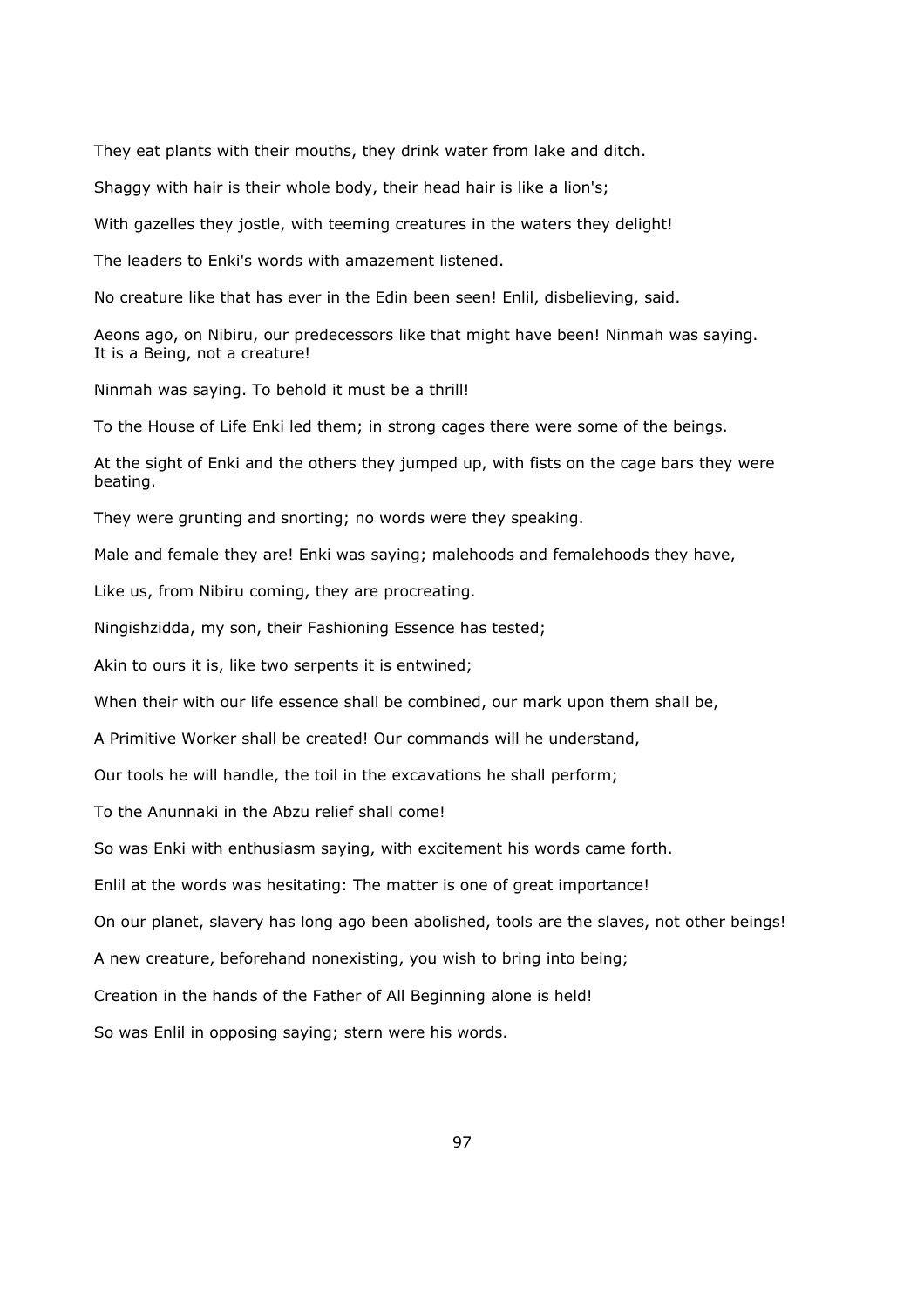Enki to his brother responded: Not slaves, but helpers is my plan! The Being already exists! Ninmah was saying. To give more ability is the plan! Not a new creature, but one existing more in our image made! Enki with persuasion said, With little change it can be achieved, only a drop of our essence is needed! A grave matter it is, it is not to my liking! Enlil was saying. Against the rules of from planet to planet journeying it is, By the rules of to Earth coming it was forbidden. To obtain gold was our purpose, to replace the Father of All Beginning it was not! After Enlil thus had spoken, Ninmah was the one to respond: My brother! Ninmah to Enlil was saying, With wisdom and understanding has the Father of All Beginning us endowed, To what purpose have we so been perfected, else of it utmost use to make? With wisdom and understanding has the Creator of All our life essence filled, To whatever using of it we capable are, is it not that for which we have been destined? So was Ninmah words to her brother Enlil directing. With that which in our essence was granted, tools and chariots we have perfected, Mountains with terror weapons we shattered, skies with gold we are healing! So was Ninurta to his birth-giving mother saying. Let us with wisdom new tools fashion, not new beings create, Let by new equipments, not by slave beings, the toil be relieved! Whereto our understanding does us lead, to that we have been destined! So was Ningishzidda saying, with Enki and Ninmah he in agreement was. What knowledge we possess, its use cannot be prevented! Ningishzidda was saying. Destiny indeed cannot be altered, from the Beginning to the End it has been determined!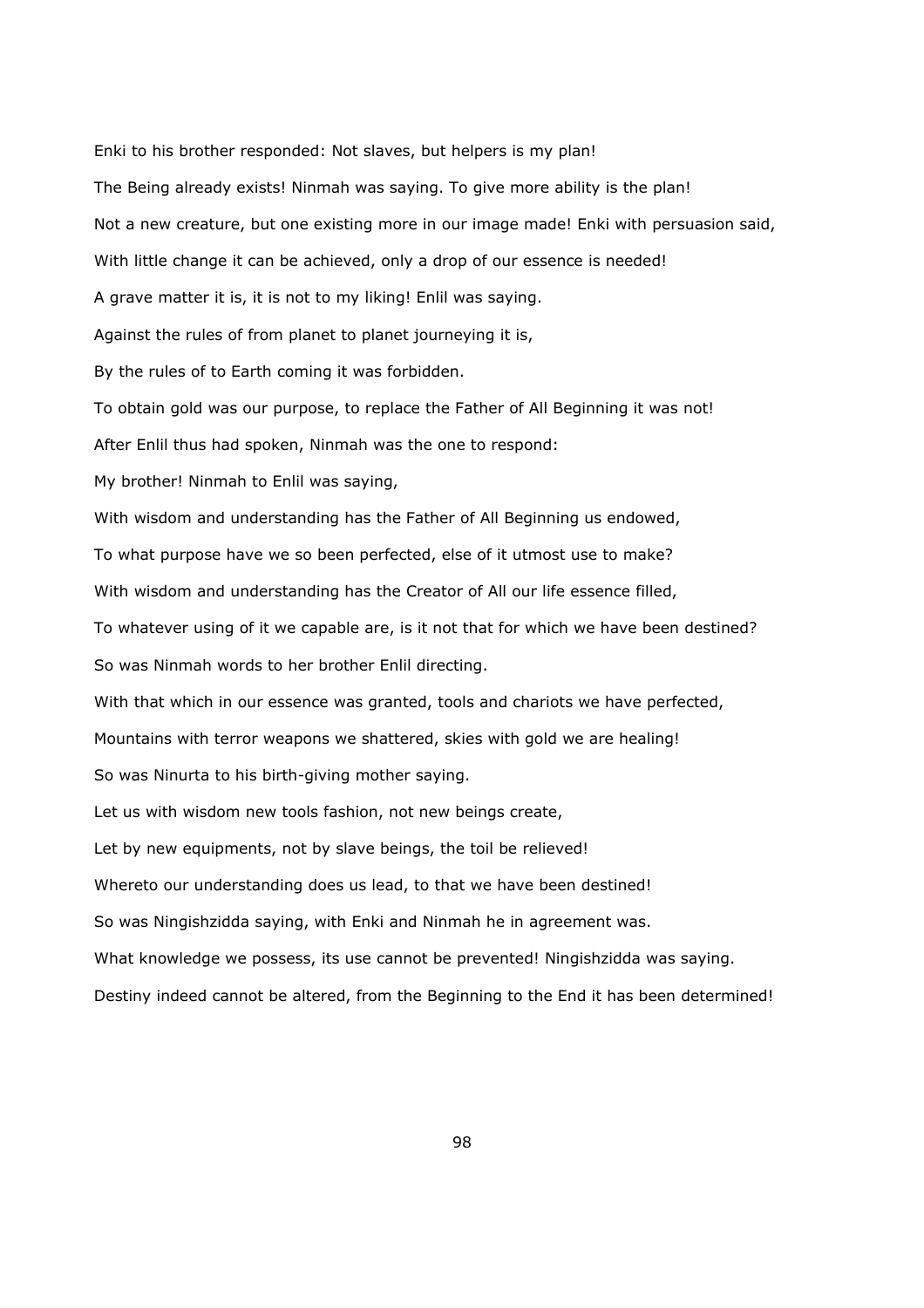To them Enlil was thus saying. Destiny it is, or Fate it is,

That to this planet us has brought, to gold from the waters foil,

To put Anunnaki heroes to excavating toil, to a Primitive Worker create to be planning?

That, my kinfolk, is the question! Thus, with graveness, Enlil was saying.

Is it Destiny, is it Fate; That is what deciding requires,

Is it from the Beginning ordained, or by us for choosing?

To put the matter before Anu they decided; Anu before the council the matter presented.

The elders, the savants, the commanders were consulted.

Long and bitter the discussions were, of Life and Death, Fate and Destiny words were spoken.

Can there be another way the gold to obtain? Survival is in danger!

If gold must be obtained, let the Being be fashioned! the council decided.

Let Anu forsake the rules of planetary journeys, let Nibiru be saved!

From Anu's palace the decision to Earth was beamed; it Enki delighted.

Let Ninmah my helper be, of such matters understanding she has!

Thus was Enki saying. At Ninmah with a longing he was gazing.

Let it so be! Ninmah was saving. Let it so be! Enlil did say.

By Ennugi was the decision to the Anunnaki in the Abzu announced:

Until the Being is achieved, to the toil willingly you must return! he said.

There was disappointment; rebellion there was not; to the toil the Anunnaki returned.

In the House of Life, in the Abzu, how to fashion the Being Enki to Ninmah was explaining.

To a place among the trees Ninmah he directed, a place of cages it was.

In the cages there were odd creatures, their likes in the wild no one had seen:

Foreparts of one kind they had, hindparts of another creature they possessed;

Creatures of two kinds by their essences combined to Ninmah Enki was showing!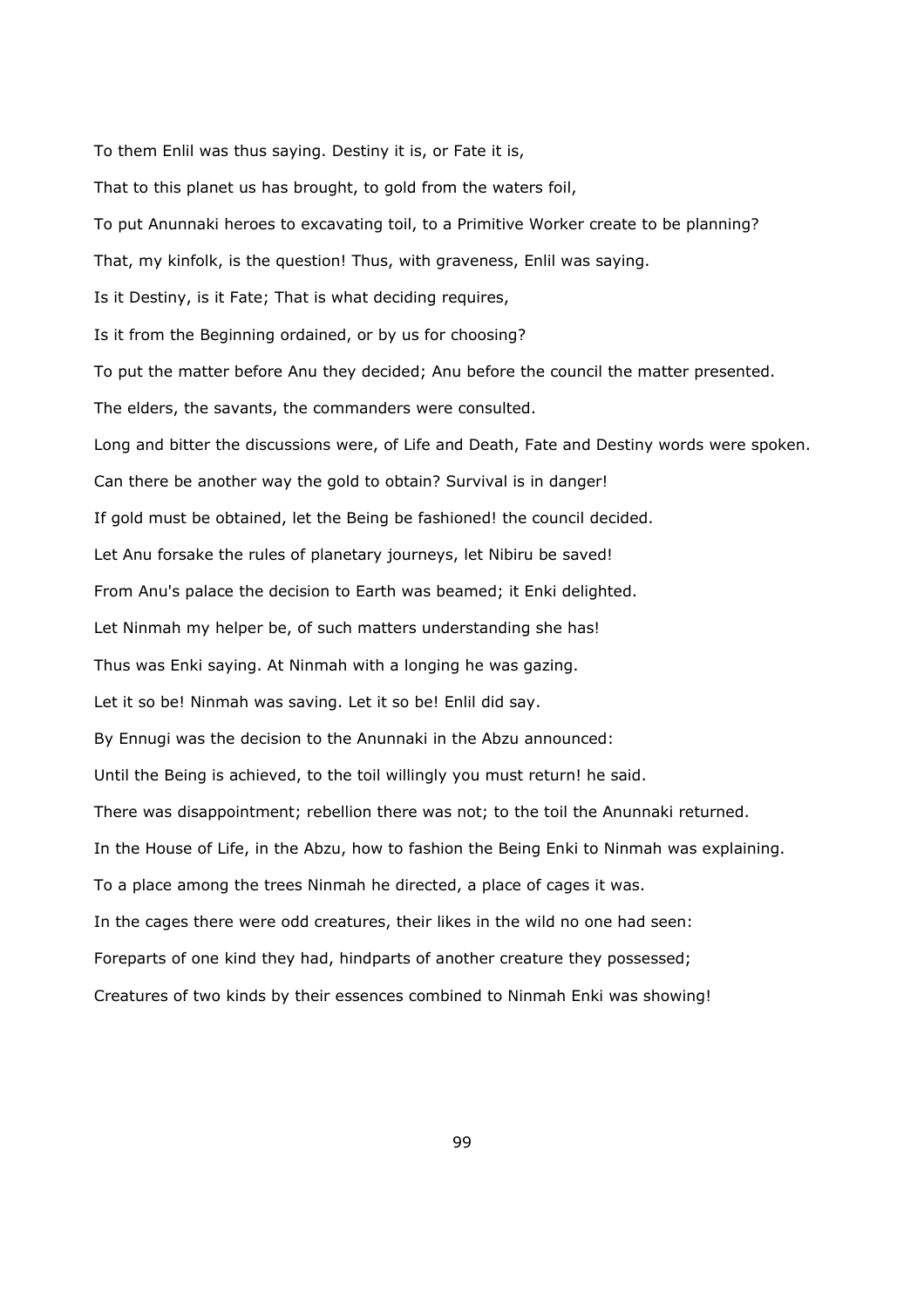To the House of Life they returned, to a clean place with brightness shining they led her.

In the clean place Ningishzidda to Ninmah the life-essence secrets was explaining,

How the essence from two kinds combined can be, he to her was showing.

The creatures in the tree cages are too odd, monstrous they are! Ninmah was saying.

Indeed so! Enki responded. To attain perfection, for that you are needed!

How the essences to combine, how much of this, how much of that to put together,

In which womb conception to begin, in which womb should the birth be given?

For that your succor and healing understanding are needed;

The understanding of one who gave birth, who a mother is, is required!

A smile on the face of Ninmah was; the two daughters that by Enki she mothered she well remembered.

With Ningishzidda she surveyed the sacred formulas that on ME's were secreted,

How this and that were done of him she inquired.

The creatures in the tree cages she examined, the two-legged creatures she contemplated.

By a male inseminating a female are the essences transmitted,

The two entwined strands separate and combine an offspring to fashion.

Let a male Anunnaki a two-legged female impregnate, let a combination offspring be born! Thus did Ninmah say.

That we have tried, with failures it resulted! to her Enki responded.

There was no conceiving, there was no birth!

Now this is the account of how the Primitive Worker was created,

How Enki and Ninmah, with Ningishzidda assisting, the Being fashioned.

Another way the admixture of essences to attain must be tried, Ninmah was saying.

How the two strands of essences to combine another way must be found,

That which from the Earth is the portion must not be harmed.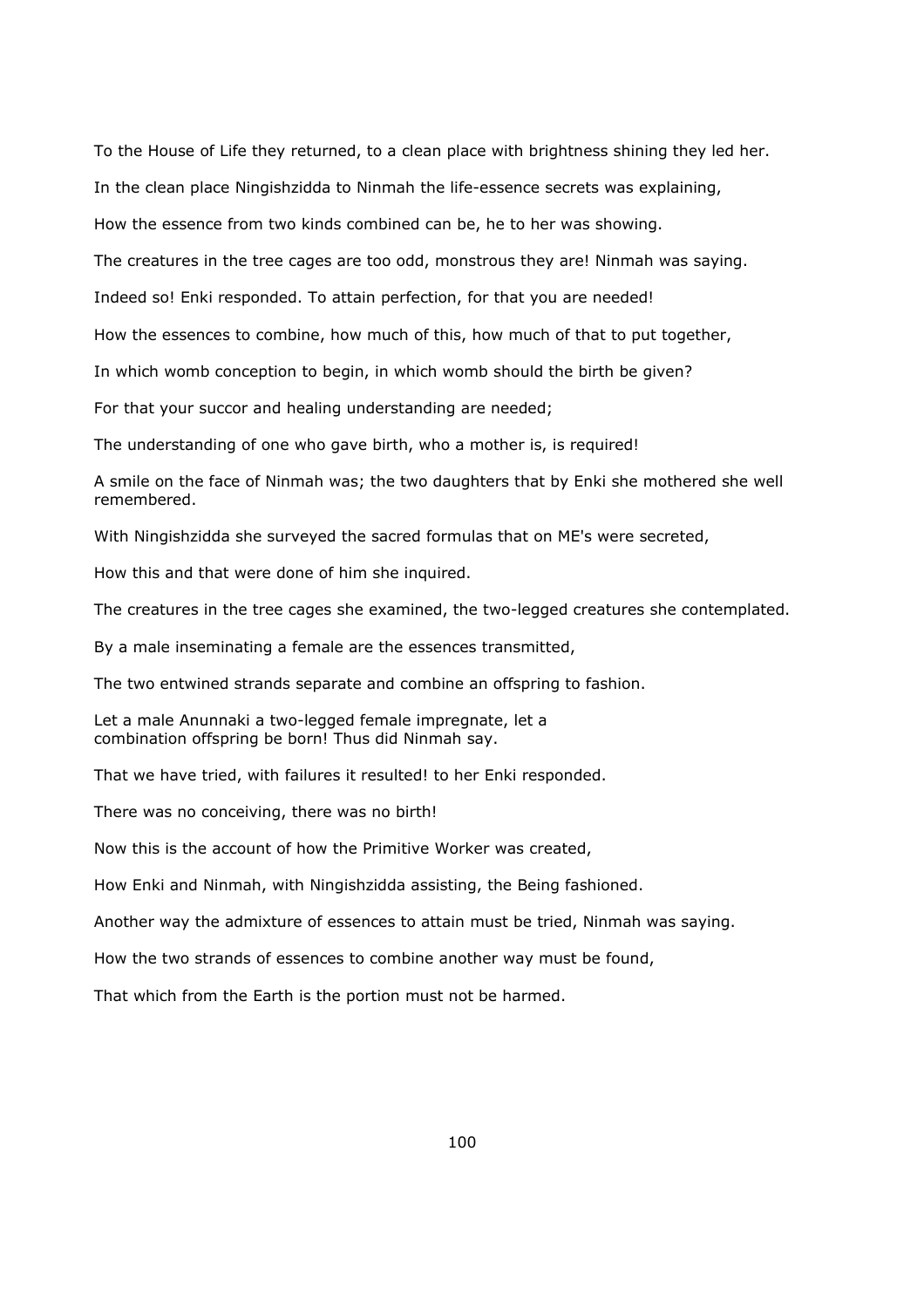To receive our essence in graduations it must be shaped,

From the ME formulas of Nibiru's essence only bit by bit could be attempted!

In a crystal vessel Ninmah an admixture was preparing, the oval of a female two-legged she gently placed,

With ME Anunnaki seed containing, she the oval impregnated;

That oval back into the womb of the two-legged female she inserted.

This time there was conceiving, a birth was indeed forthcoming!

The allotted time for birth-giving the leaders awaited, with anxious hearts they results were seeking.

The allotted time arrived, there was no birth-giving!

In desperation Ninmah a cutting made, that which was conceived with tongs she drew out.

A living being it was!

With glee Enki Shouted. We attained! Ningishzidda with joy cried out.

In her hands Ninmah the newborn held, with joy she was not filled:

Shaggy with hair all over was the newborn, his foreparts like of the Earth creatures were,

His hindparts to those of the Anunnaki more akin they were.

They let the two-legged female the newborn nurse, with her milk him to suckle.

Fast was the newborn growing, what on Nibiru a day was, a month in the Abzu was.

Taller the Earth child grew, in the image of the Anunnaki he was not;

His hands for tools were not suited, his speech only grunting sounds was!

We must try once more! Ninmah was saying. The admixture needs adjusting;

Let me the ME's assay, with this or that ME make the endeavor!

With Enki and Ningishzidda assisting, they repeated the procedures,

The essences in the ME's Ninmah carefully considered,

One bit she took from one, one bit she took out from another,

Then in the crystal bowl the oval of an Earth female she inseminated.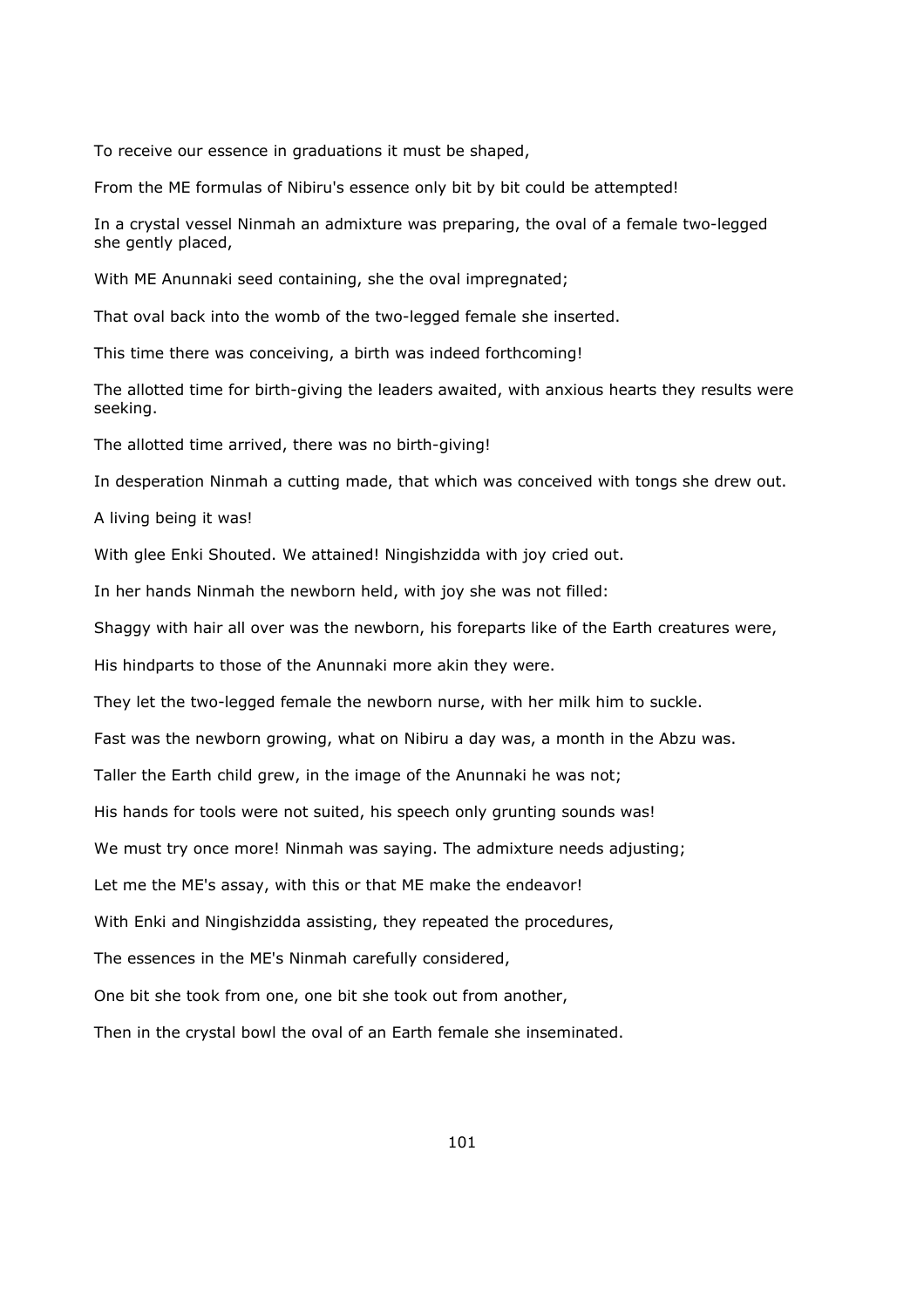There was conception, at the appropriate time there was birth-giving

This one more in the likeness of the Anunnaki was;

They let his birth mother him suckle, they let the newborn to a child grow.

Appealing he was by his looks, his hands to hold tools were shapen;

His senses they tested, they found there deficient:

The Earth child could not hear, his eyesight was faltered.

Again and again Ninmah rearranged the admixtures, of the ME formulas she took bits and pieces;

One Being had paralyzed feet, another his semen was dripping,

One had trembling hands, a malfunctioning liver had another;

One had hands too short to reach the mouth, one had lungs for breathing unsuited.

Enki by the results was disappointed. A Primitive Worker is not attained! to Ninmah he was saying.

What is good or is bad in this Being by trials I am discovering!

Ninmah to Enki responded. To continue for success my heart prompts me!

Once more an admixture she made, once more the newborn was deficient.

Perchance the shortfall is not in the admixture! Enki to her was saying.

Perchance neither in the female's oval nor in the essences is the hindrance?

Of what the Earth itself is fashioned, perchance that is what is missing

Not of Nibiru's crystals use the vessel, of the clay of Earth make it!

So was Enki, with great wisdom possessed, to Ninmah saying.

Perchance what is Earth's own admixture, of gold and copper, is required!

Thus was Enki, he who knows things, prompting her to use clay of the Abzu.

In the House of Life Ninmah made a vessel, of the Abzu's clay she made it.

As a purifying bath she shaped the vessel, within it to make the admixture.

Gently into the clay vessel the oval of an Earth female, the two-legged, she put,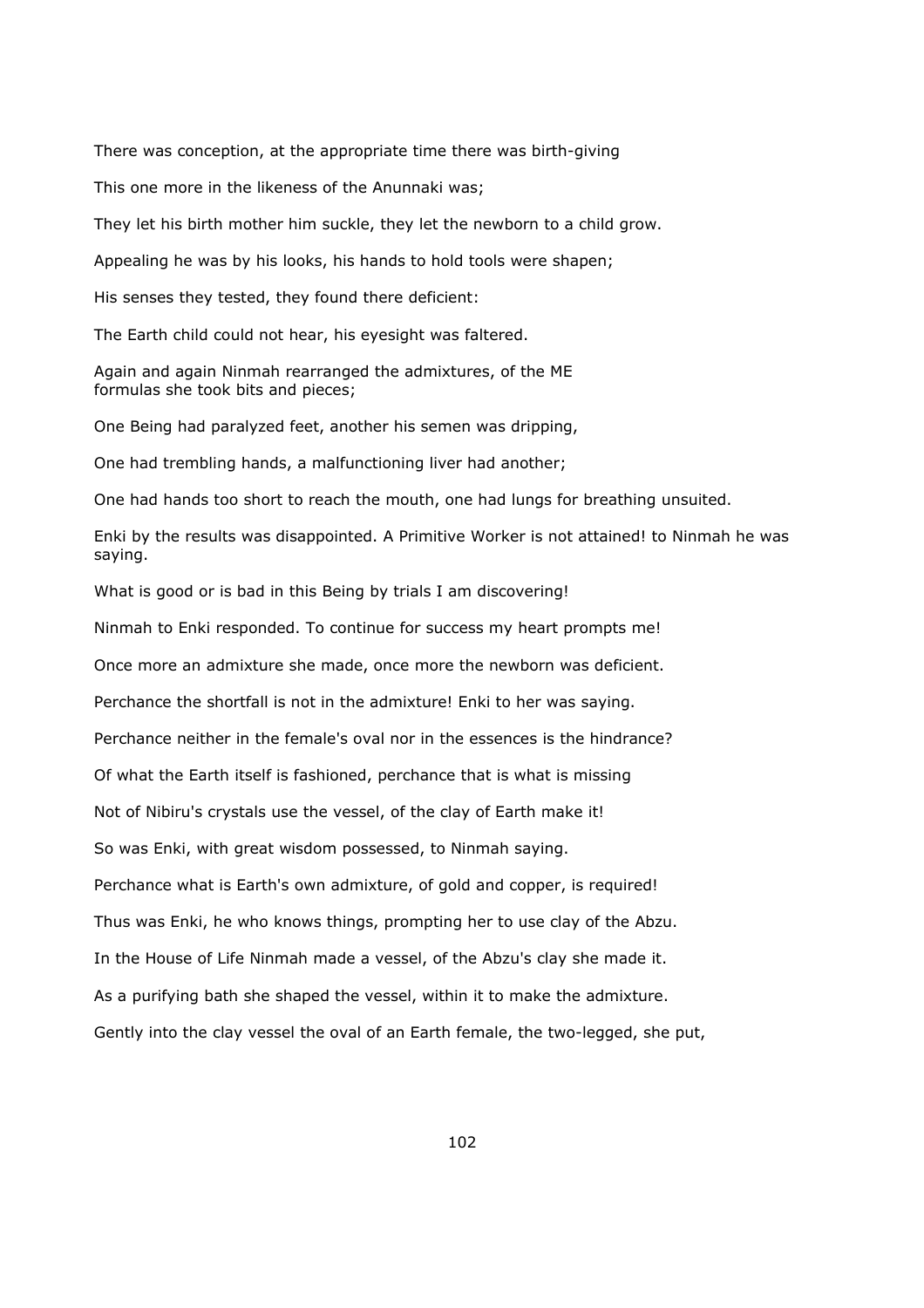The life essence from an Anunnaki's blood extracted she in the vessel placed,

By the ME formulas was the essence directed, bit by correct bit was it in the vessel added,

Then the oval thus fertilized into the womb of the Earth female she inserted.

There is conception! Ninmah with joy announced. The allotted birth-giving time they awaited.

At the allotted time the Earth female began to travail,

A child, a newborn, was forthcoming!

With her hands Ninmah the newborn extracted; a male it was!

In her hands she held the child, his image she examined; it was the image of perfection.

In her hands she held up the newborn; Enki and Ningishzidda were present.

With joyful laughter the three leaders were seized,

Enki and Ningishzidda were backslapping, Ninmah Enki embraced and kissed.

Your hands have made it! Enki, with a gleaming eye, to her was saying.

They let the birth-giving mother the newborn suckle; quicker than a child on Nibiru grows he was growing.

From month to month the newborn progressed, from a baby to a child he was becoming.

His limbs for the tasks were suited, speech he knew not,

Of speaking he had no understanding, grunts and snorts were his utterings!

Enki the matter was pondering, what was done each step and admixture he considered.

Of all that we had tried and changed, one thing was never altered! to Ninmah he was saying:

Into the womb of the Earth female the fertilized oval was always inserted;

Perchance this is the remaining obstruction! Thus was Enki saying.

Ninmah at Enki gazed, with bewilderment she him beheld.

What, in truth, are you saying? Of him she an answer required.

Of the birth-giving womb am I speaking! to her Enki was responding.

Of who the fertilized oval nurtures, to birth-giving carries;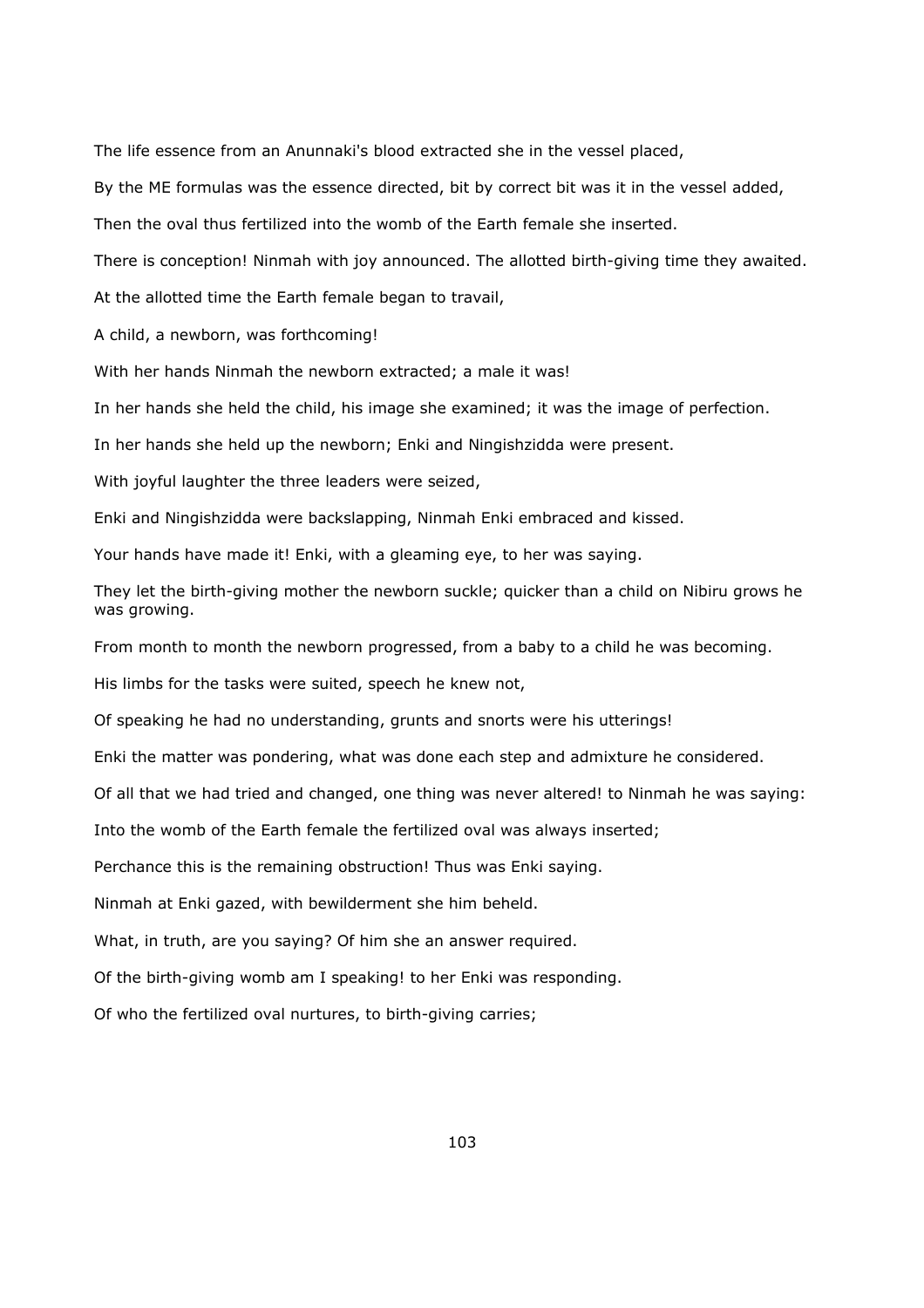In our image and after our likeness to be, perchance an Anunnaki womb is required! In the House of Life there was silence; words never before heard Enki was uttering! They gazed at each other, about what in each other's mind they were thinking. Wise are your words, my brother! Ninmah at long last was saying. Perchance the right admixture in the wrong womb was inserted; Now where is the female among the Anunnaki her womb to offer, Perchance the perfect Primitive Worker to create, perchance a monster in her belly to carry? So was Ninmah with a trembling voice saying. Let me of Ninki, my spouse, of that inquire! Enki was saying. Let us her to the House of Life summon, the matter before her lay out He was turning to depart when Ninmah put her hand on his shoulder: No! No! to Enki she was saying. The admixtures by me were made, reward and endangerment should be mine! I shall be the one the Anunnaki womb to provide, for good or evil fate to face! Enki bowed his head, gently he embraced her. So be it! to her he said. In the clay vessel the admixture they made, The oval of an Earth female with Anunnaki male essence they put together; The fertilized egg into the womb of Ninmah by Enki was inserted; there was conception!

The pregnancy, by an admixture conceived, how long will it last? to each other they wondered.

Will it be nine months of Nibiru, will it be nine months of Earth?

Longer than on Earth, quicker than on Nibiru, travail came; to a male child Ninmah birth was giving!

Enki the boy child held in his hands; the image of perfection he was.

He slapped the newborn on his hindparts; the newborn uttered proper sounds!

He handed the newborn to Ninmah; she held him up in her hands.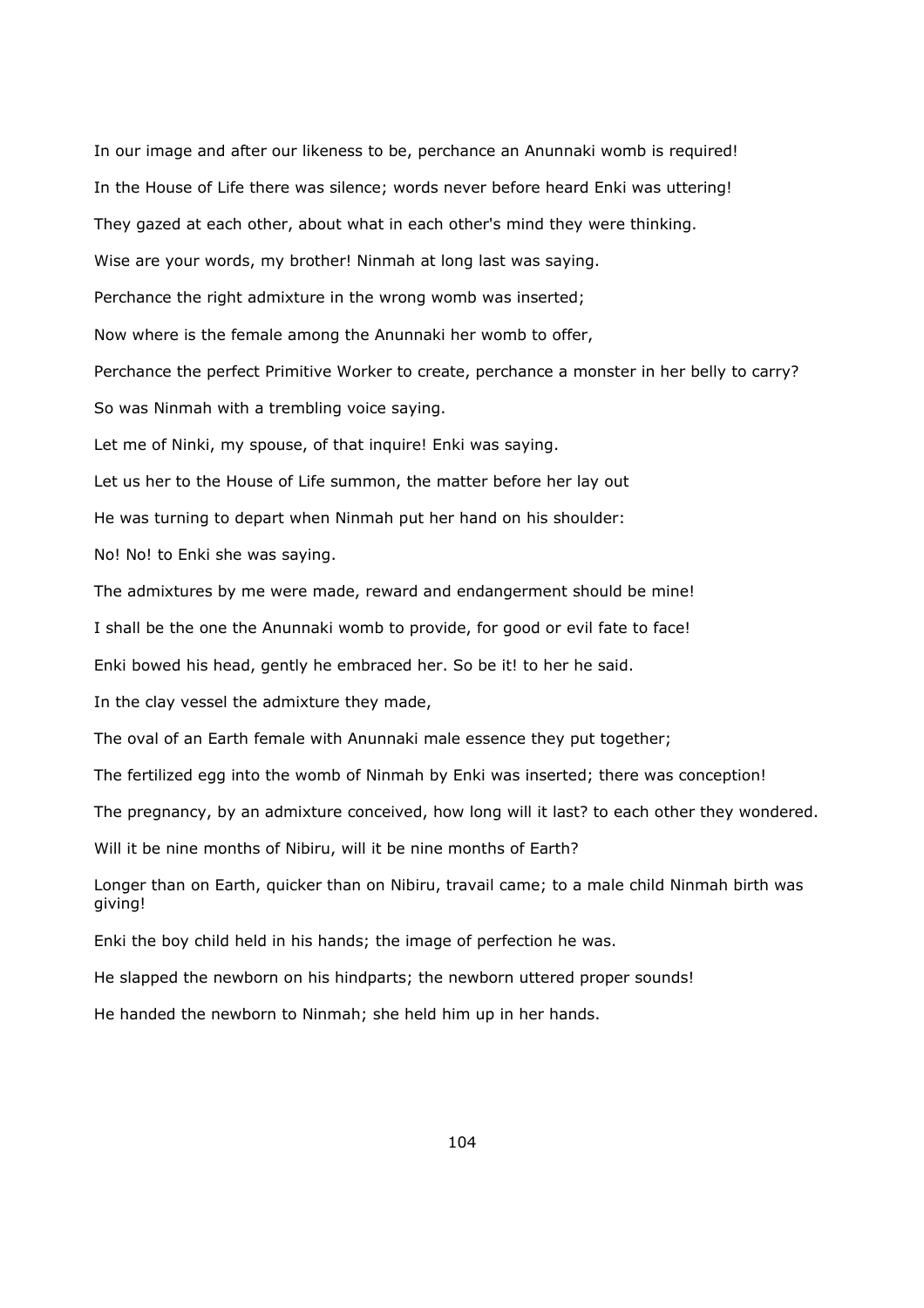My hands have made it! victoriously she shouted.

Now this is the account of how Adamu by name was called,

And how Ti-Amat as a counterpart female for him was fashioned.

The newborn's visage and limbs the leaders carefully examined:

Of good shape were his ears, his eyes were not clogged,

His limbs were proper, hindparts like legs, foreparts like hands were shaped.

Shaggy like the wild ones he was not, dark black his head hair was,

Smooth was his skin, smooth as the Anunnaki skin it was,

Like dark red blood was its color, like the clay of the Abzu was its hue.

They looked at his malehood: Odd was its shape, by a skin was its forepart surrounded,

Unlike that of Anunnaki malehood it was, a skin from its forepart was hanging!

Let the Earthling from us Anunnaki by this foreskin be distinguished! So was Enki saying.

The newborn to cry was beginning; to her chest Ninmah closely drew him;

Her breast to him she gave; the breast he began to suckle.

Perfection we did attain! Ningishzidda with elation was saying.

Enki at his sister was gazing; a mother and son, not Ninmah and a Being, he was seeing.

A name will you give him? Enki inquired. A Being he is, not a creature!

Ninmah cast her hand upon the newborn's body, with her fingers his dark red skin she caressed.

Adamu I shall call him! Ninmah was saying. One Who Like Earth's Clay Is, that will be his name!

For the newborn Adamu a crib they fashioned, in a corner of the House of Life they placed him.

A model for Primitive Workers we have indeed attained! Enki was saying.

Now a host of Workers like him are needed! Ningishzidda his elders reminded.

A model indeed he shall be; as for himself, like a Firstling he shall be treated,

From toil he himself shall be protected, his essence alone as a mold shall be!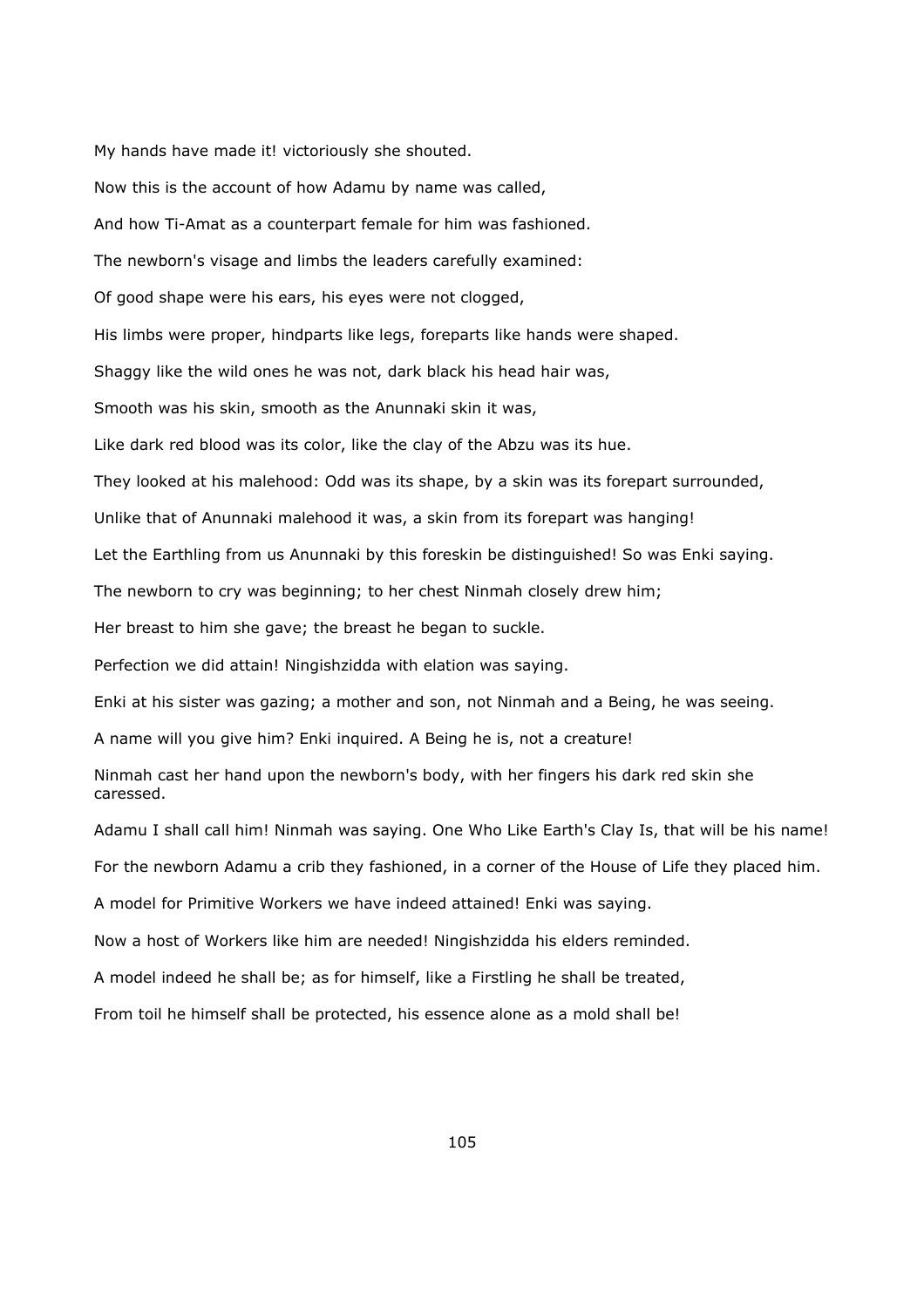So was Enki saying; by his decree Ninmah was greatly pleased.

Whose wombs henceforth the fertilized ovals shall carry? Nigishzidda was asking.

The leaders the matter pondered; Ninmah a solution offered.

From her city Shurubak Ninmah female healers summoned, the task required to them she explained,

To the crib of Adamu she led them, the newborn Earthling to perceive.

To perform the task is not a commandment! Ninmah to them was saying; your own wish is the decision!

Of the female Anunnaki assembled, seven stepped forward, seven the task accepted.

Let their names for all time be remembered! Ninmah to Enki was saying.

Their task is heroic, by them a race of Primitive Workers shall come into being!

The seven stepped forward, each one her name was announcing; the names Ningishzidda recorded:

Ninimma, Shuzianna, Ninmada, Ninbara, Ninmug, Musardu, and Ningunna,

These were the names of the seven who by their own wish birth mothers were to be,

Earthlings in their wombs to conceive and bear, Primitive Workers to create.

In seven vessels of the clay of the Abzu made, Ninmah ovals of the two-legged females placed,

The life essence of Adamu she extracted, bit by bit in the vessels she it inserted.

Then in the malepart of Adamu an incision she made, a drop of blood to let out;

Let this a Sign of Life be; that Flesh and Soul have combined let it forever proclaim!

She squeezed the malepart for blood, one drop of blood in each vessel to the admixture she added.

In this clay's admixture, Earthling with the Anunnaki shall be bound!

Thus was Ninmah saying, an incantation she was pronouncing:

To a unity shall the two essences, one of Heaven, one of Earth, together be brought,

That which is of Earth and that which is from Nibiru by a blood kinship shall be bonded!

So was Ninmah pronouncing; her words Ningishzidda also recorded.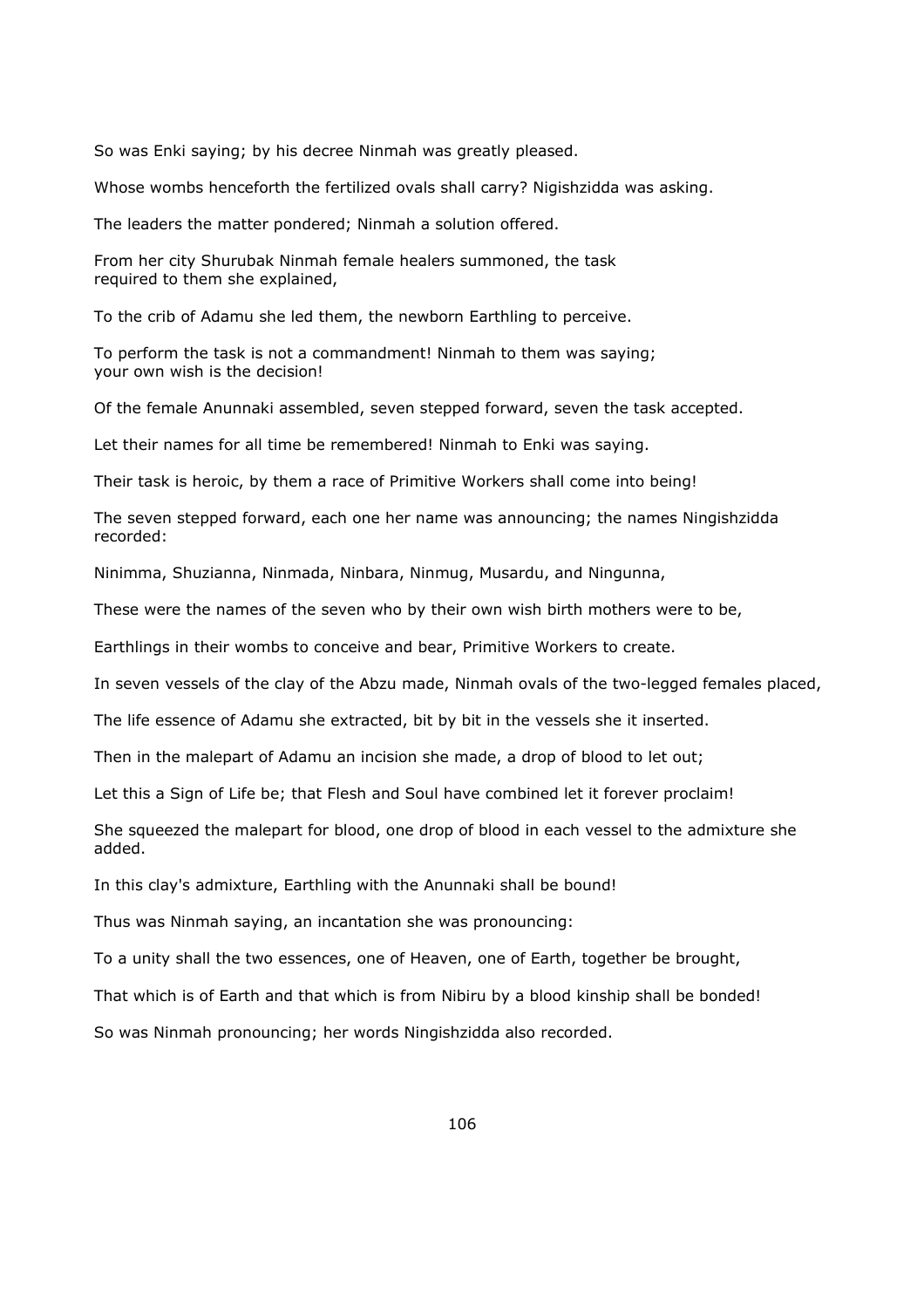In the wombs of the birth-giving heroines the fertilized ovals were inserted.

There was conception; with anticipation was the allotted time counted.

At the allotted time, birth-givings Were occurring!

At the allotted time, seven male Earthings were born,

Their features were proper, good sounds they were uttering; by the heroines they were suckled.

Seven Primitive Workers have been created! Ningishzidda was saying.

Let the procedure be repeated: seven more the toil to undertake!

My son! to him Enki was saving. Not even seven by seven sufficient shall be,

Of heroine healers too much is required, forever their task this way shall be!

Indeed, the task is too demanding, glow beyond enduring it is! Ninmah to their said.

Female ones we have to fashion! Enki was saying, for males counterparts to be.

Let them know each other, as one flesh the two to become,

Let them by themselves procreate, on their own the childbirthing make,

To Primitive Workers by themselves give birth, Anunnaki females to relieve!

The ME formulas you must change, from male to female adjustment make! So did Enki to Nigishzidda say.

For a counterpart to Adamu to be fashioned, in the womb of an Anunnaki female conception is needed!

So did Ningishzidda to his father Enki in responding say.

Enki at Ninmah his gaze directed; before she could speak, he raised his hand.

Let me this time Ninki my spouse summon! With strong voice he said,

If she is willing, let her the mold for the female Earthling create!

They to the Abzu, to the House of Life, Ninki summoned,

They showed her Adamu, all that matters to her they explained,

Of the task that is required they gave explanations, of success and danger to her an account gave.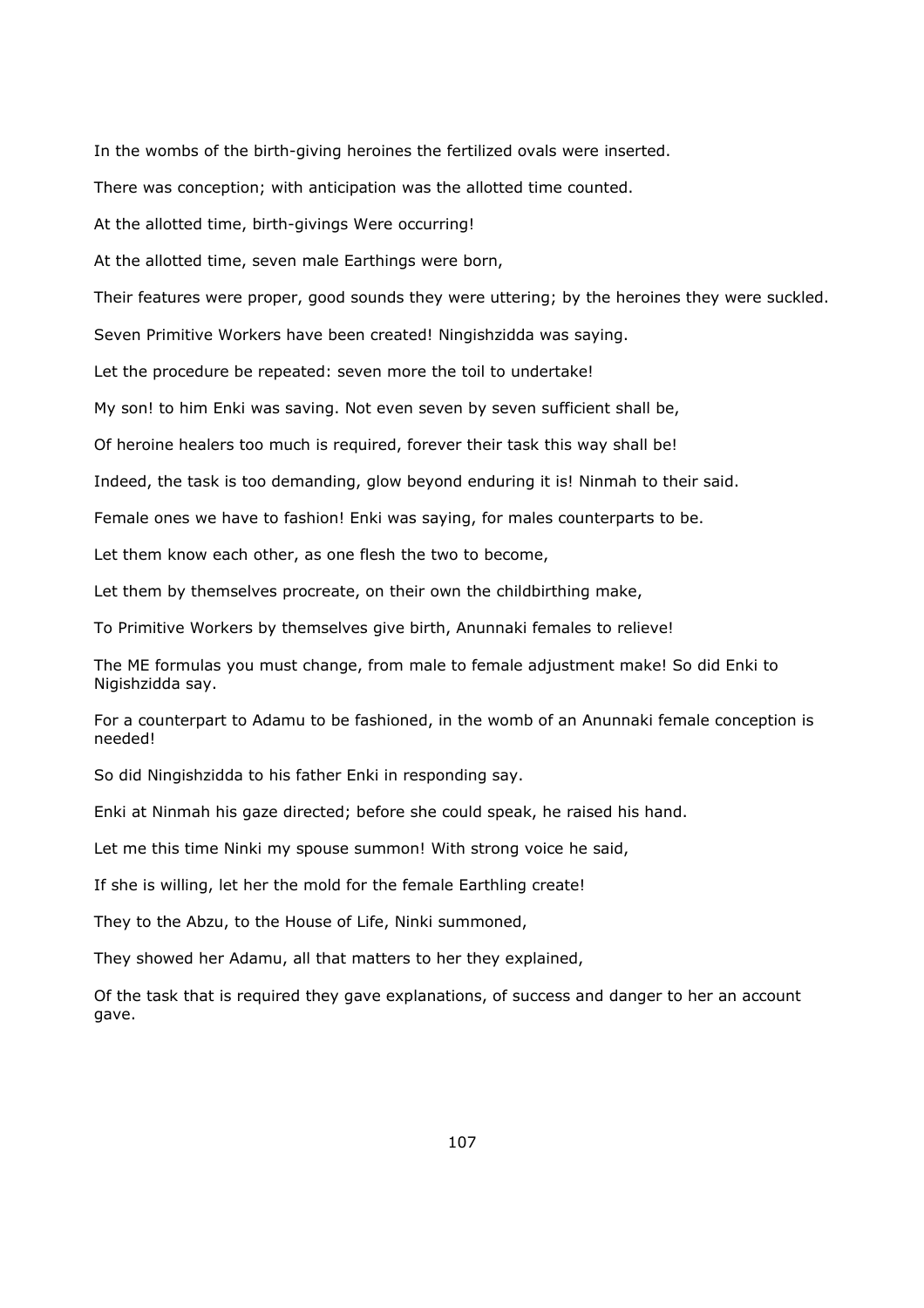By the task Ninki was fascinated. Let it be done! she to them said. By the ME formulas Ningishzidda adjusting made, by the admixture was an oval fertilized, Into the womb of his spouse Enki it inserted; with much care he did it. There was conception; in the allotted time Ninki was in travail; a birth there was not. Ninki the months counted, Ninmah the months counted; The tenth month, a month of evil fates, they began to call. Ninmah, the lady whose hand wombs has opened, with a cutter an incision made. Her head was covered, on her hands protections she wore; With dexterity the opening she made, her face at once was brightened: That which in the womb was from the womb came forth. A female! A female birth was given! to Ninki with joy she shouted. The newborn's visage and limbs they carefully examined, Of good shape were her ears, her eyes were not clogged; Her limbs were proper, hindparts like legs, foreparts like hands were shaped; Shaggy she was not, like beach sands was the hue of her head hair, Her skin smooth was, as that of the Anunnaki in smoothness and color it was. Ninmah the girl child held in her hands. She slapped her hindparts; Proper sounds the newborn uttered! To Ninki, the spouse of Enki, she the newborn handed, to be suckled, nourished, and raised. A name will you give her? Enki of his spouse inquired. A Being she is, not a creature. In your image she is and after your likeness, Perfectly she is fashioned, a model for female workers you have attained! Ninki cast her hand upon the newborn's body, with her fingers her skin she caressed.

Ti-Amat let her name be, the Mother of Life! Ninki was saying.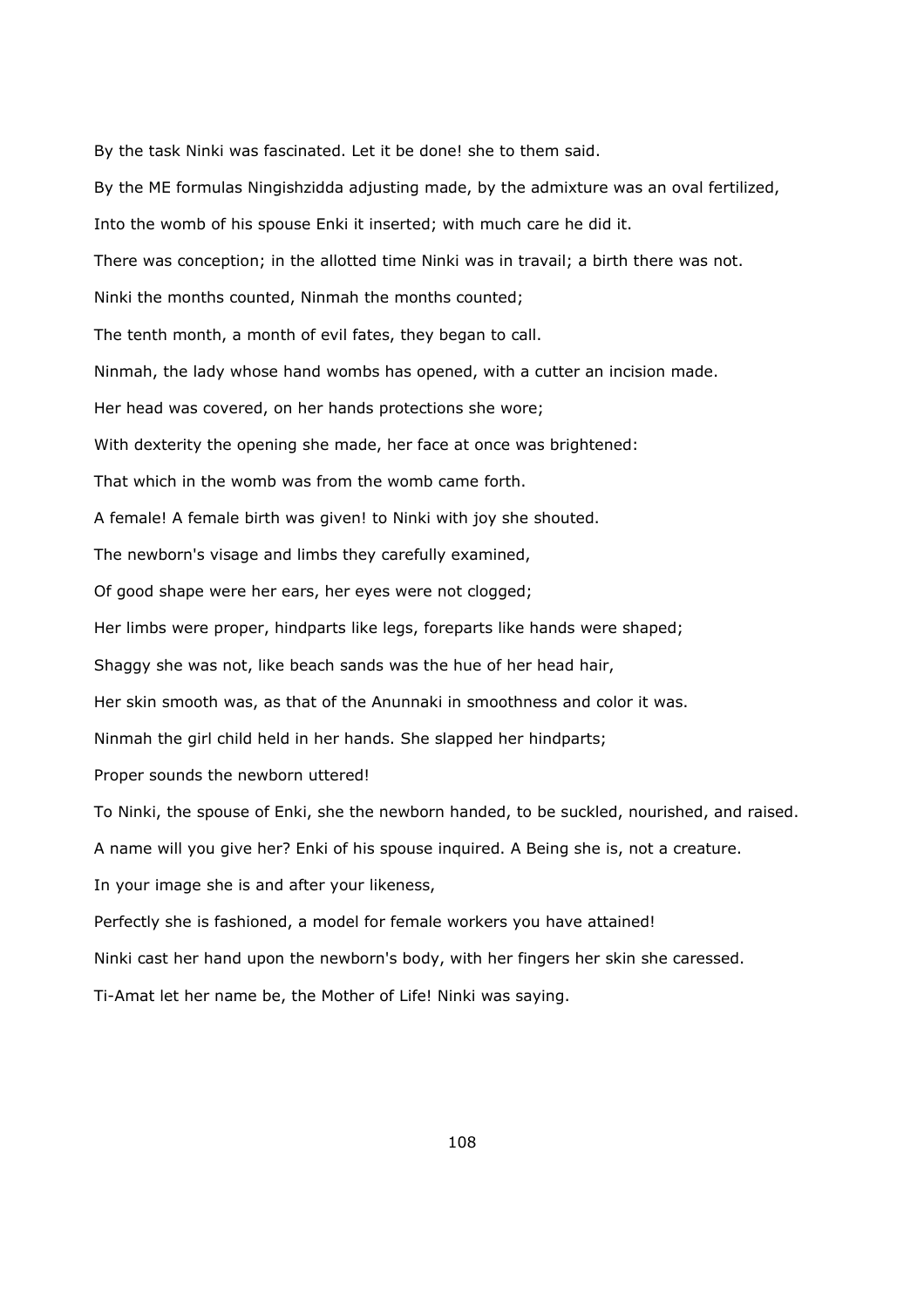Like the planet of old of which the Earth and the Moon were fashioned, let her be called, From her womb's life essences other birth-givers shall be molded, To a multitude of Primitive Workers she thereby life will be giving Thus was Ninki saying; the others words of concurring uttered. Now this is the account of Adamu and Ti-Amat in the Edin, And how they Knowing of procreation were given and to the Abzu expelled. After Ti-Amat in the womb of Ninki was fashioned, In seven vessels of the clay of the Abzu made Ninmah ovals of the two-legged females placed. The life essence of Ti-Amat she extracted, bit by bit in the vessels she it inserted. In the vessels of the clay of the Abzu made, Ninmah the admixture. formed; Incantations as the procedure befits she was uttering. In the wombs of the birth-giving heroines the fertilized ovals were inserted; There was conception, at the allotted time birth-giving; were occurring, At the allotted time, seven female Earthlings were born. Their features were proper, good sounds they were uttering. Thus were seven female counterparts for the Primitive Workers created; Seven male and seven female did the four leaders create them. After the Earthlings were thus created, Let the males the females inseminate, let the Primitive Workers by themselves offspring beget! So was Enki to the others saying. .After the allotted time, offsprings other offspring; will beget. Plentiful will be the Primitive Workers' numbers, the toil of the Anunnaki they shall hear! Enki and Ninki, Ninmah and Ningishzidda were joyful, the fruit's elixir they were drinking. For the semen and seven cages they made, among the trees they placed them; Let them together grow up, malehoods and femalehoods attain,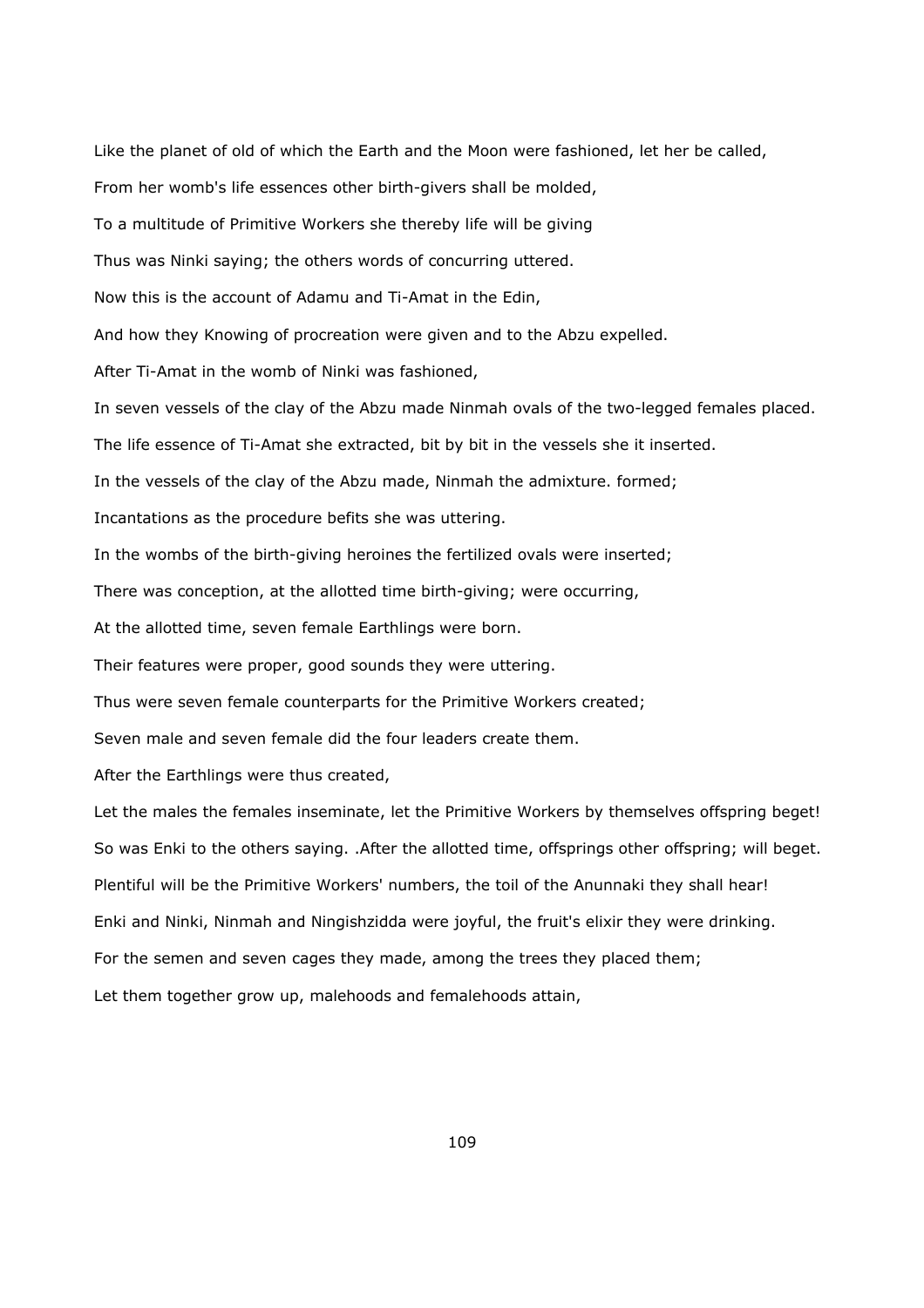Let the males the females insemiante, let them by themselves offspring beget! So were they to each other saying.

As for Adamu and Ti-Amat, from the toil of the excavations they shall be protected, Let us them to the Edin being over, to the Anunnaki therein our handiwork display! So was Enki to the others saying; with that the others did concur.

To Eridu, in the Edin the city of Enki, Adamu and Ti-Amat were taken.

An abode in an enclosure for them was built, to roam therein they could.

The Anunnaki of the Edin came to see them, from the Landing Place they came.

Enlil came to see them; by the sight his displeasure was diminished.

Ninurta came to see them; Ninlil did as well.

From the way station on Lahmu Marduk the son of Enki also came down to see.

It was a sight most astounding, a wonder of wonders it was to behold!

Your hands have made it, the Anunnaki to the fashioners were saying.

The Igigi who between Earth and Lahmu shuttled were also all agog.

Primitive Workers have been fashioned, our days of toil to end! So were they, all saying.

In the Abzu the newborns were growing, for their maturing the Anunnaki were anticipating.

Enki was the supervisor, Ninmah and Ningishzidda also came.

In the excavations the Anunnaki were grumbling, patience to impatience gave way.

Ennugi, their overseer, of Enki was often inquiring; for Primitive Workers the outcry he conveyed.

The circuits of Earth grew in number, maturity of the Earthlings was overdue;

No conceiving among the females was observed, there was no birth-giving!

By the cages among the trees Ningishzidda a couch of grass for himself made;

Day and night the Earthlings he was watching, their doings to ascertain.

Indeed he saw them mating, the males the females were inseminating!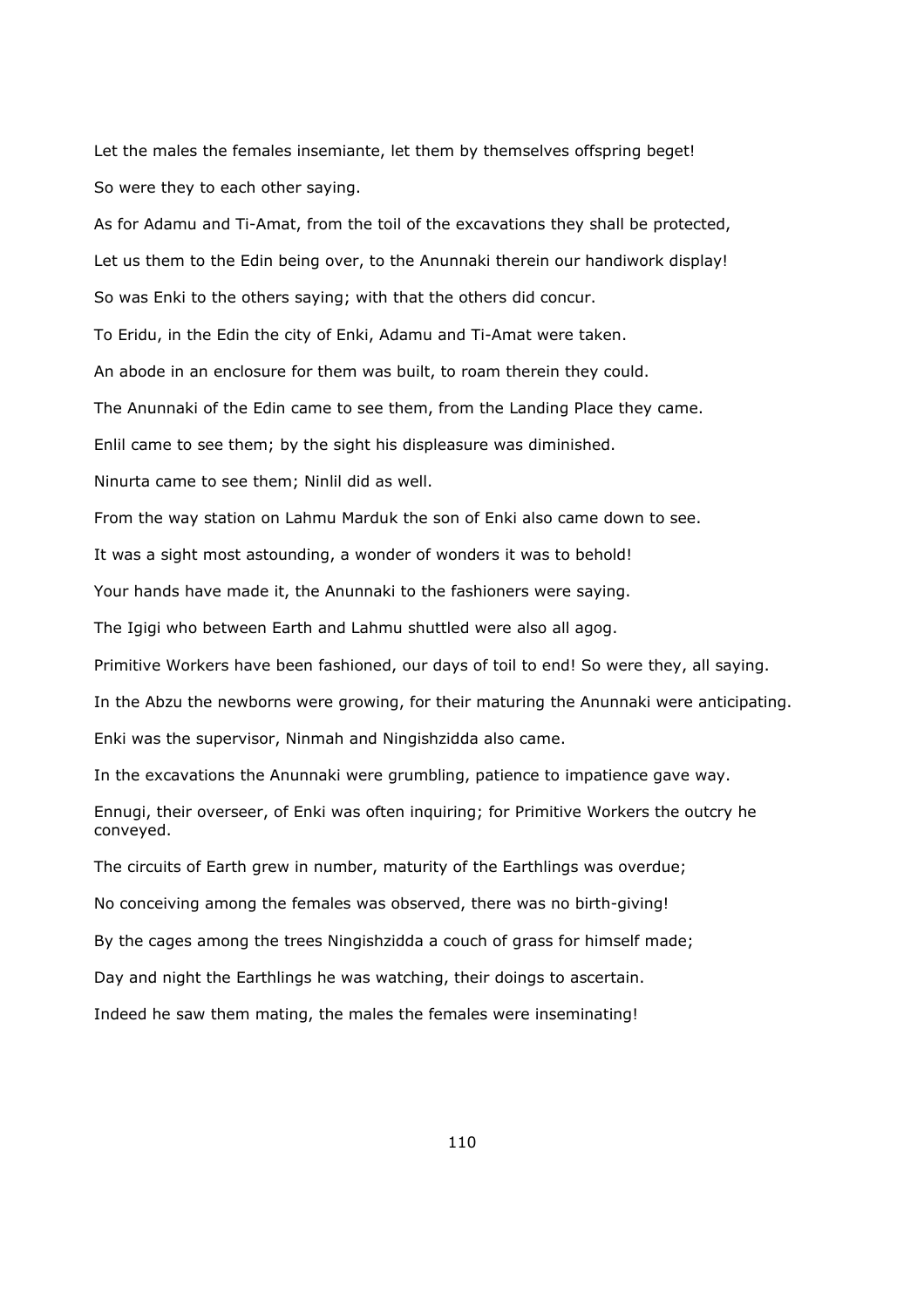Conceiving there was not, birth-giving there was not.

Enki the matter deeply pondered, the creatures once combined he contemplated;

None, not one of them, had offspring begotten!

By two kinds combined, a curse has been created! Enki to the others said.

Let us the essences of Adamu and Ti-Amat afresh examine! Ningishzidda was saying.

Their ME's bit by bit to be studied, what is wrong to ascertain!

In Shurubak, in the House of Healing, the essences of Adamu and Ti-Amat were contemplated,

With the life essence of Anunnaki males and females they were compared.

Like two entwined serpents Ningishzidda the essences separated,

Arranged like twenty-two branches on a Tree of Life were the essences,

Their bits were comparable, the images and likenesses they properly determined.

Twenty-two they were in number; the ability to procreate they did not include!

Another two bits of the essence in the Anunnaki present Nigishzidda to the others showed.

One male, one female; without them there was no procreating! So was he to them explaining.

In the molds of Adamu and Ti-Amat, in the combining they were not included!

Ninmah heard this and was distraught; with frustration was Enki seized.

The clamor in the Abzu is great, mutiny is again in the making! So was Enki to them saying.

Primitive Workers must be procured lest the gold extracting shall be ceasing!

Ningishzidda, in these matters learned, a solution was proposing;

To his elders, Enki and Ninmah, in the House of Healing he whispered.

They all the heroines who Ninmah were assisting sent away,

They locked the door behind them, the three with the two Earthlings alone remaining.

Upon the four others Ningishzidda a deep sleep caused to descend, the four he made unfeeling. From the rib of Enki the life essence he extracted,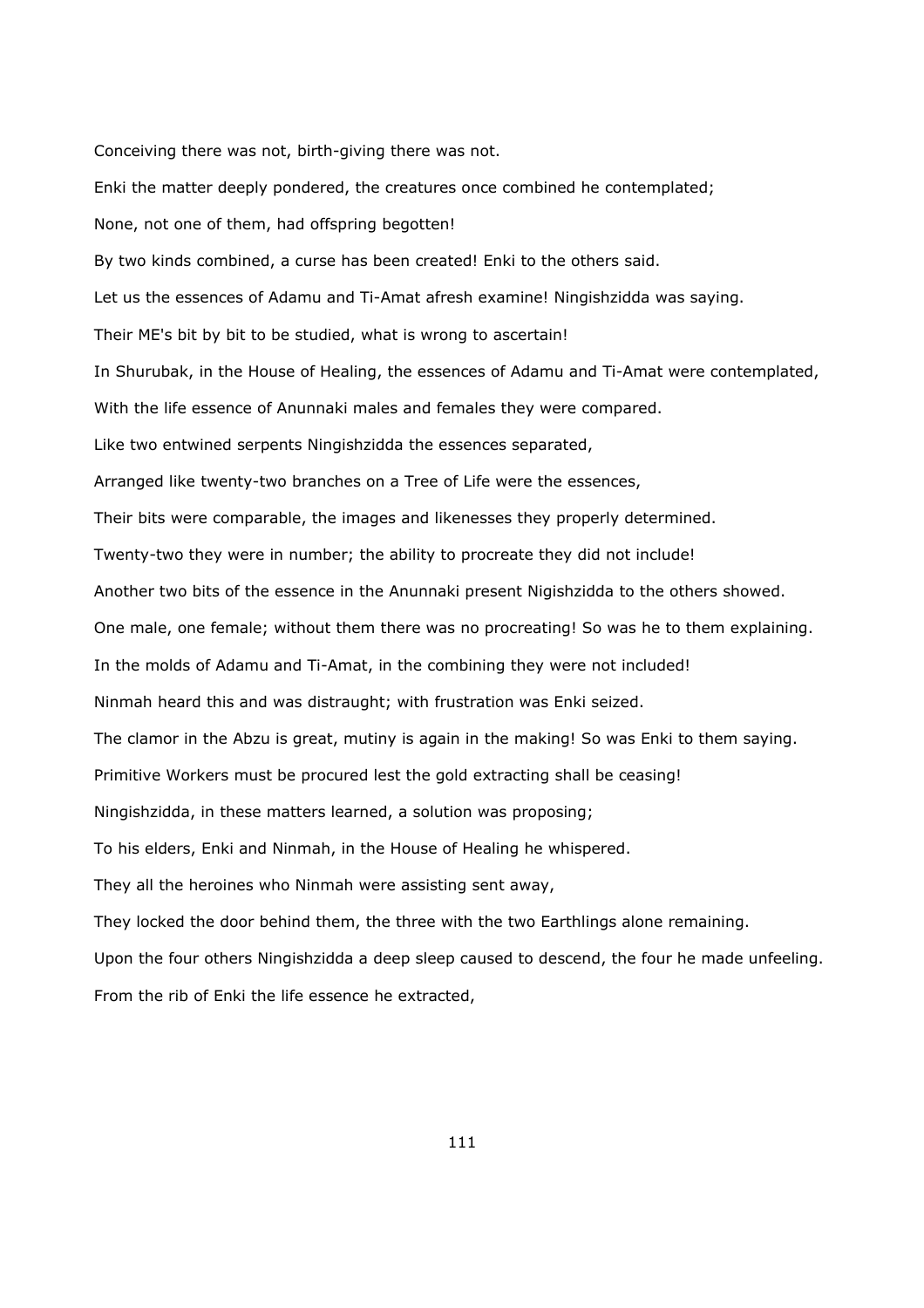Into the rib of Adamu the life essence of Enki he inserted;

From the rib of Ninmah the life essence he extracted,

Into the rib of Ti-Amat the life essence he inserted.

Where the incisions were made, the flesh thereon he closed up.

Then the four of them by Ningishzidda were awakened. It is done! he proudly declared.

To their Tree of Life two branches have been added,

With procreating power, their life essences are now entwined!

Let them freely roam, as one flesh let thorn knots each other! Ninmah was saying.

In the Edin's orchards, to freely roam Adamu and Ti-Amat were placed.

Of their nakedness they became aware, of malehood and femalehood they were knowing.

Ti-Amat of leaves aprons made, from the wild beasts to be distinguished.

In the heat of the day Enlil in the orchard was strolling, the shade he was enjoying.

Without expectation Adamu and Ti-Amat he encountered, the aprons on their loins he noticed.

What is the meaning of this? Enlil wondered; Enki for explaining he summoned.

The matter of procreation Enki to Enlil explained:

The seven and seven had failed, to Enlil he admitted;

Ningishzidda the life essence: examined an additional combining was needed!

Great was Enlil's anger, furious his words were:

The whole thing was not to my liking, for acting as Creators I had opposed.

The Being that we need, it already exists! So were you, Enki, saying,

All we need is put our mark on it, thereby Primitive Workers to fashion!

Healing heroines themselves put at risk, Ninmah and Ninki were endangered,

To no avail it was all, your handiwork was a failure!

Now the last bits of our life essence to these creatures you have given,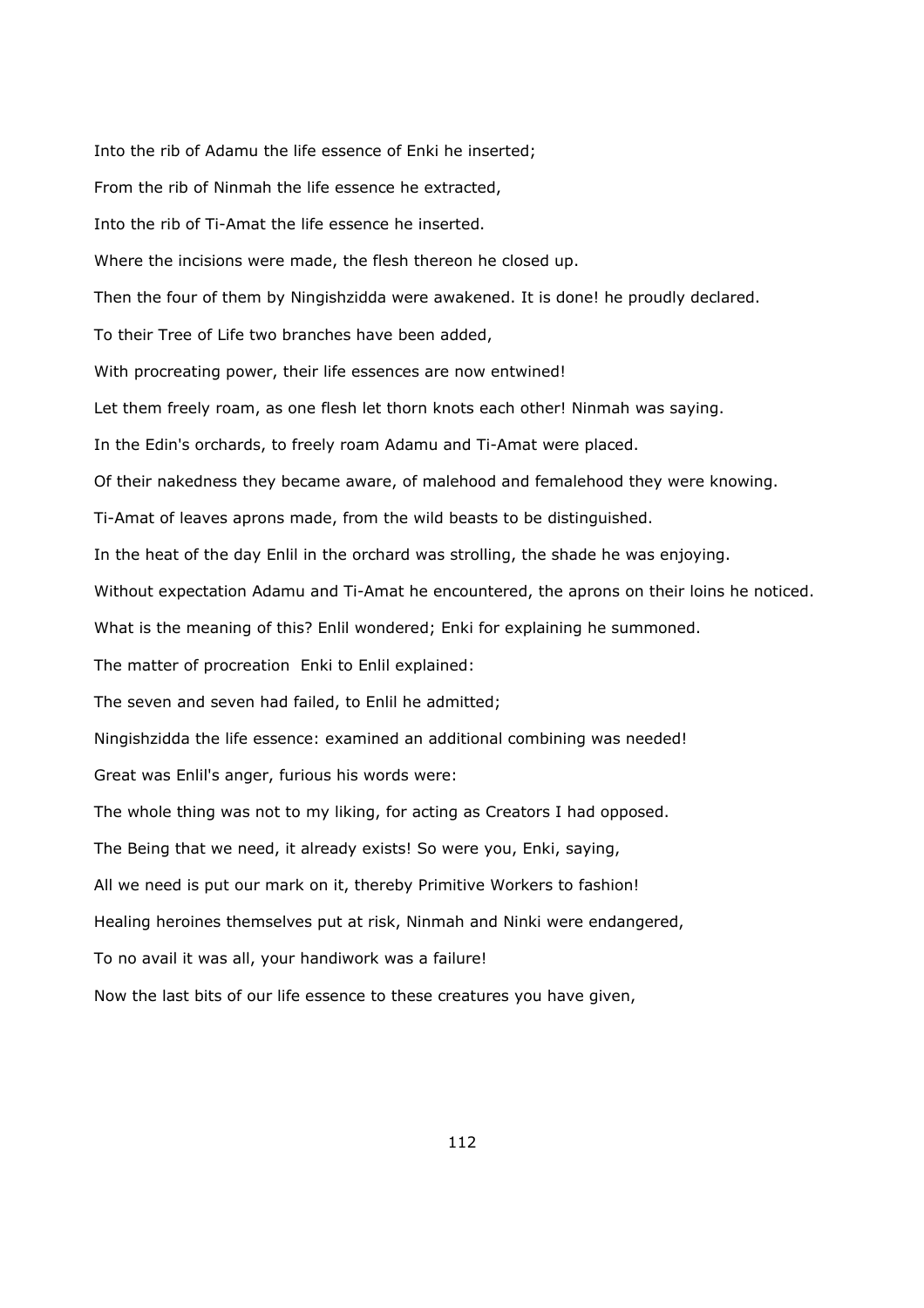To be like us in procreation knowing, perchance our life cycles on them to bestow! Thus did Enlil with angry words speak. Enki Ninmah and Ningishzidda summoned, with words Enlil to pacify. My lord Enlil! Ningishzidda was saying. Knowing for procreation they were given, The branch of Long Living, to their essence tree was not! Ninmah then spoke up, to her brother Enlil she was saying: What was the choice, my brother? To end it all in failure, Nibiru in doom to face its fate, Or to try and try and try, and by procreation let Earthlings the toil undertake? Then let them be where they are needed! Enlil with anger said. To the Abzu, away from the Edin, let them be expelled!

## **Synopsis of the Seventh Tablet**

Returned to the Abzu, Adamu and Ti-Amat bear children Earthlings proliferate, working in the mines and as servants Enlil's grandchildren, the twins Utu and Inanna, are born Anunnaki couples bear other offspring on Earth Climate changes cause hardships on Earth and on Lahmu Nibiru's orbital nearing is accompanied by upheavals Enki and Marduk explore the Moon, find it inhospitable Enki determines the constellations and Celestial Time Bitter about his own fate, Enki promises supremacy to Marduk Anu gives command of a new spaceport to Utu, not to Marduk Enki encounters and mates with two Earthling females One bears a son, Adapa, the other a daughter, Titi

Keeping his parenting a secret, Enki raises them as foundlings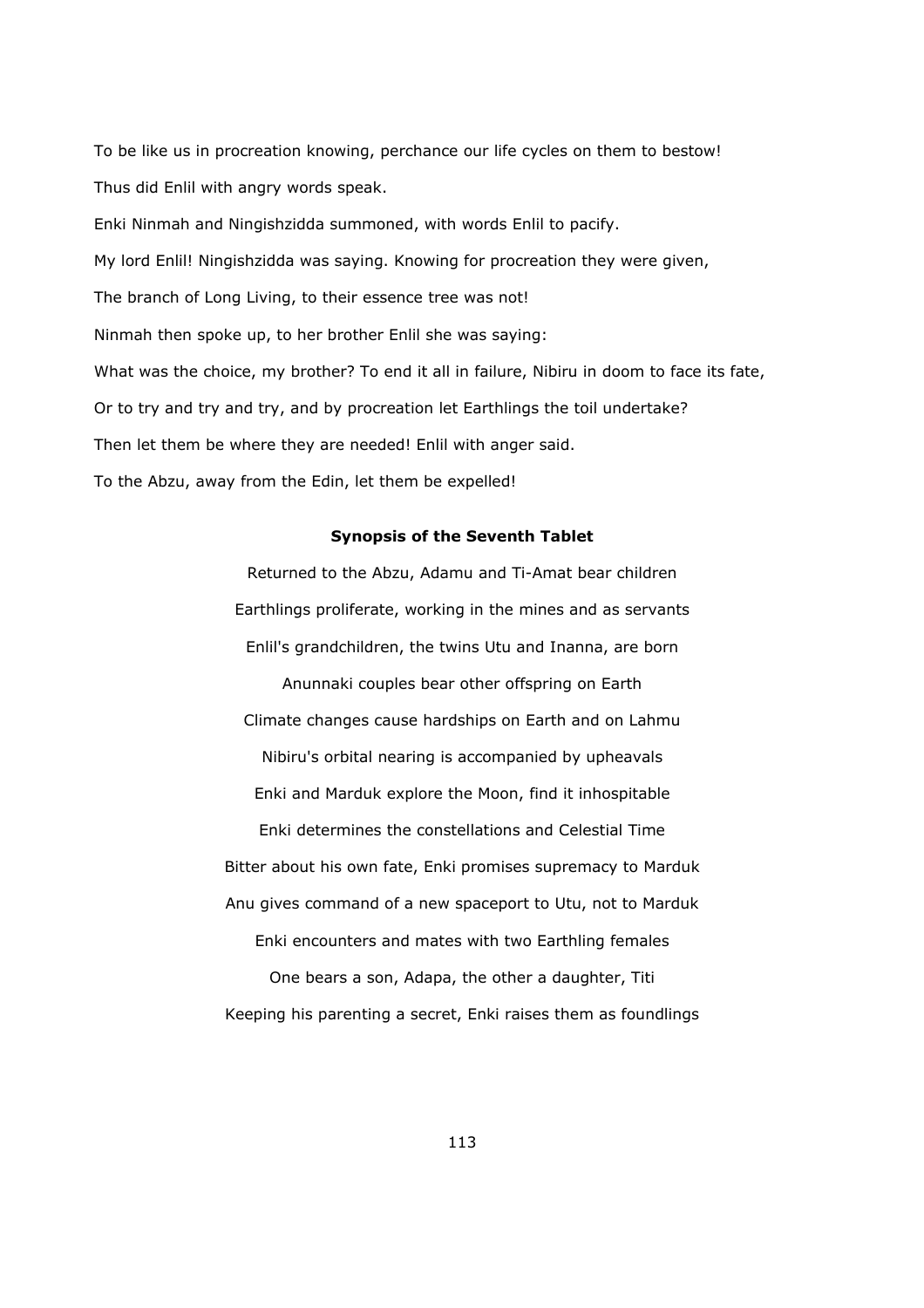Adapa, highly intelligent, becomes the first Civilized Man

Adapa and Titi mate, have two sons: Ka-in and Abael

## **THE SEVENTH TABLET**

To the Abzu, away from the Edin, let them be expelled!

So did Enlil the command decree; from the Edin to the Abzu Adamu and Ti-Amat were expelled.

In an enclosure among the trees Enki them placed; to know each other he left them.

With joy did Enki see what Ningishzidda had done come to be: With child Ti-Amat was frolicking.

Ninmah came the birth-giving to watch: A son and a daughter, twins, to the Earth Beings were born!

With wonderment did Ninmah and Enki watch the newborns,

How they grew and developed was a marvel; days were as months, months to Earth years accumulated.

By the time Adamu and Ti-Amat had other sons and daughters, the first ones were by themselves procreating!

Before one Shar of Nibiru had passed, the Earthlings were proliferating.

With understanding were the Primitive Workers endowed, of commandments they were comprehending;

To be with the Anunnaki they were eager, for food rations they toiled well,

Of heat and dust they did not complain, of backbreaking they did not grumble;

Of the hardships of work the Anunnaki of the Abzu were relieved.

The vital gold to Nibiru was coming,

Nibiru's atmosphere was slowly healing;

Earth-Mission to the satisfaction of all was proceeding.

Among the Anunnaki, Those Who from Heaven to Earth Came, there was also espousing and procreation.

The sons of Enlil and Enki, from sisters and half sisters, from healing heroines, took spouses.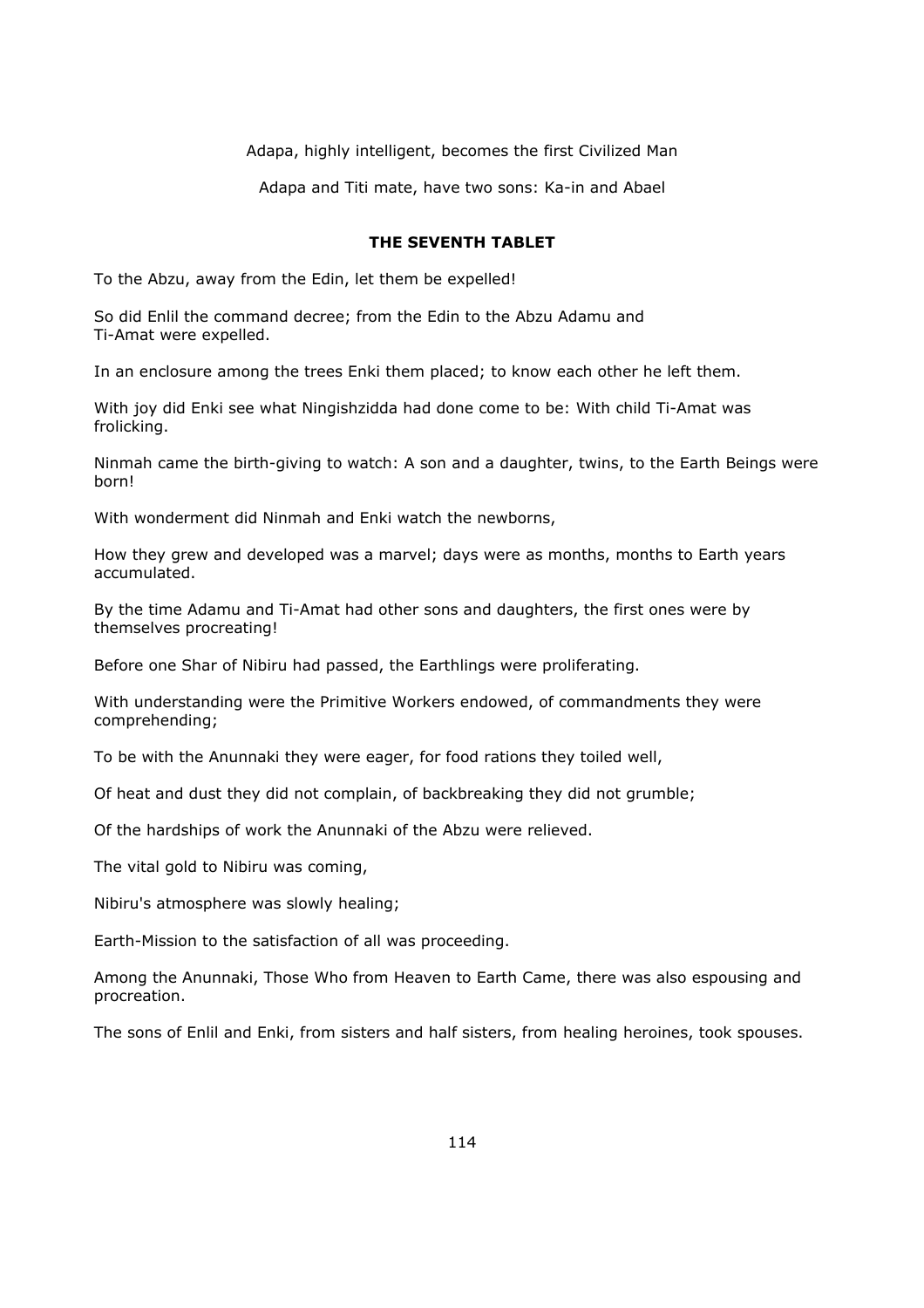To them on Earth sons and daughters were born;

Though by the life cycles of Nibiru were they endowed, by Earth's cycles were they quickened.

Who on Nibiru in diapers would still be, on Earth became a child;

Who on Nibiru began to crawl, when on Earth born was running around.

Special joy there was when to Nannar and Ningal twins were born

A daughter and a son they were; Inanna and Utu by Ningal they, were named.

With them, a third generation of Anunnaki on Earth was present!

For the offspring of the leaders, tasks were allocated;

Some olden chores were divided, easier among the offspring they were made;

To the olden chores, new tasks were added.

Upon the Earth the warmth was rising, vegetation flourished, wild creatures overran the land;

The rains were heavier, rivers were gushing, abodes repairing needed.

Upon the Earth the heat was increasing, the snow white parts to water were melting,

The bars of the seas the oceans were not containing.

From the depths of the Earth volcanoes were fire and brimstones belching,

The grounds were trembling, each time the Earth was shaking.

In the Lower World, the snow white-hued place, the Earth was grumbling;

At the tip of the Abzu, Enki a place for observing established,

To his son Nergal and his spouse Ereshkigal command thereof he entrusted.

A thing unknown, an untoward thing, thereunder is brewing! Nei-gal to his father Enki said.

In Nibru-ki, the place of the Bond Heaven-Earth, Enlil the heavenly circuits was watching,

By the ME's of the Tablets of Destinies celestial motions he was comparing;

There is turmoil in the heavens! Enlil to his brother Enki said.

From the planet Lahrnu, the place of the way station, Marduk to Enki his father was complaining: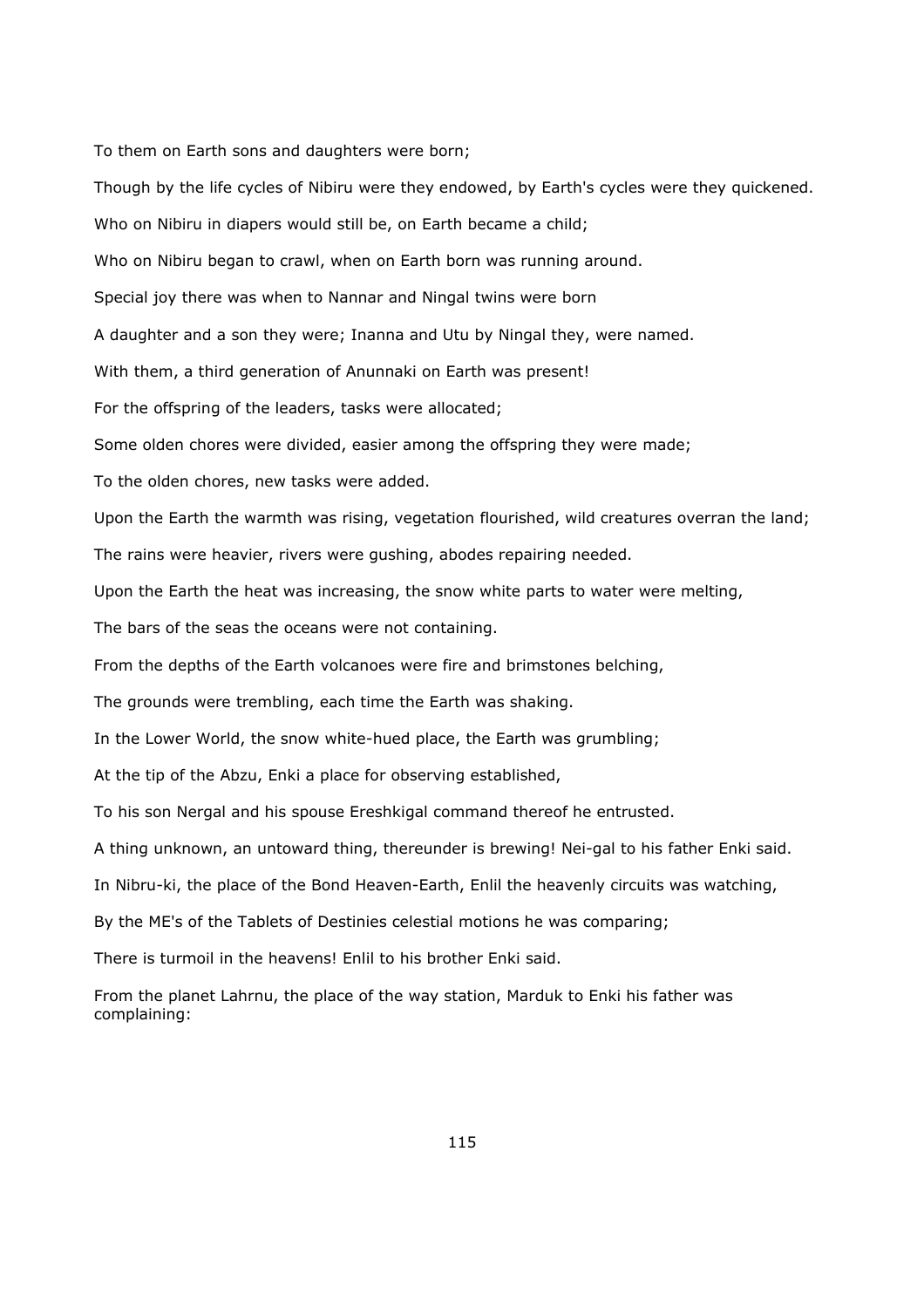Strong winds are disturbing, annoying dust storms they are raising! So Marduk to his father Enki words was beaming: In the Hammered Bracelet, turmoils are occurring! Upon the Earth, brimstones from the skies were falling. Pitiless demons havoc causing, violently the Earth they approached, Into flaming fires in the skies they were bursting. In a clear day darkness they were causing, with storms and Evil Winds they raged around. Like stony missiles the Earth they were attacking, Kingu, Earth's Moon, and Lahmu too by these havocs were afflicted, The faces of all three with countless scars were covered! Enlil and Enki to Anu the king urgent words were beaming, Nibiru's savants they alerted: The Earth and the Moon and Lahmu a calamity unknown are facing! From Nibiru the savants were responding; their words the leaders' hearts were not calming: In the heavens the family of the Sun were taking stations, The celestials of whom Earth is the seventh in a row were choosing places. In the heavens Nibiru was approaching, the Sun's abode it was nearing. By the seven, in a row arraigned, was Nibiru distracted, The path through the Hammered Bracelet it was missing, From the Bracelet bits and pieces it has been displacing! Bereft of the celestial bar, Lahamu with Mummu near the Sun were crouching, In the heavens Lahamu her glorious dwelling place was abandoning, Toward Nibiru the heavenly king she was attracted, a queen of heaven she wished to be! To quell her, Nibiru from the celestial deep a monstrous demon made appear. A monster once to Tiamat's host belonging, by the Celestial Battle fashioned,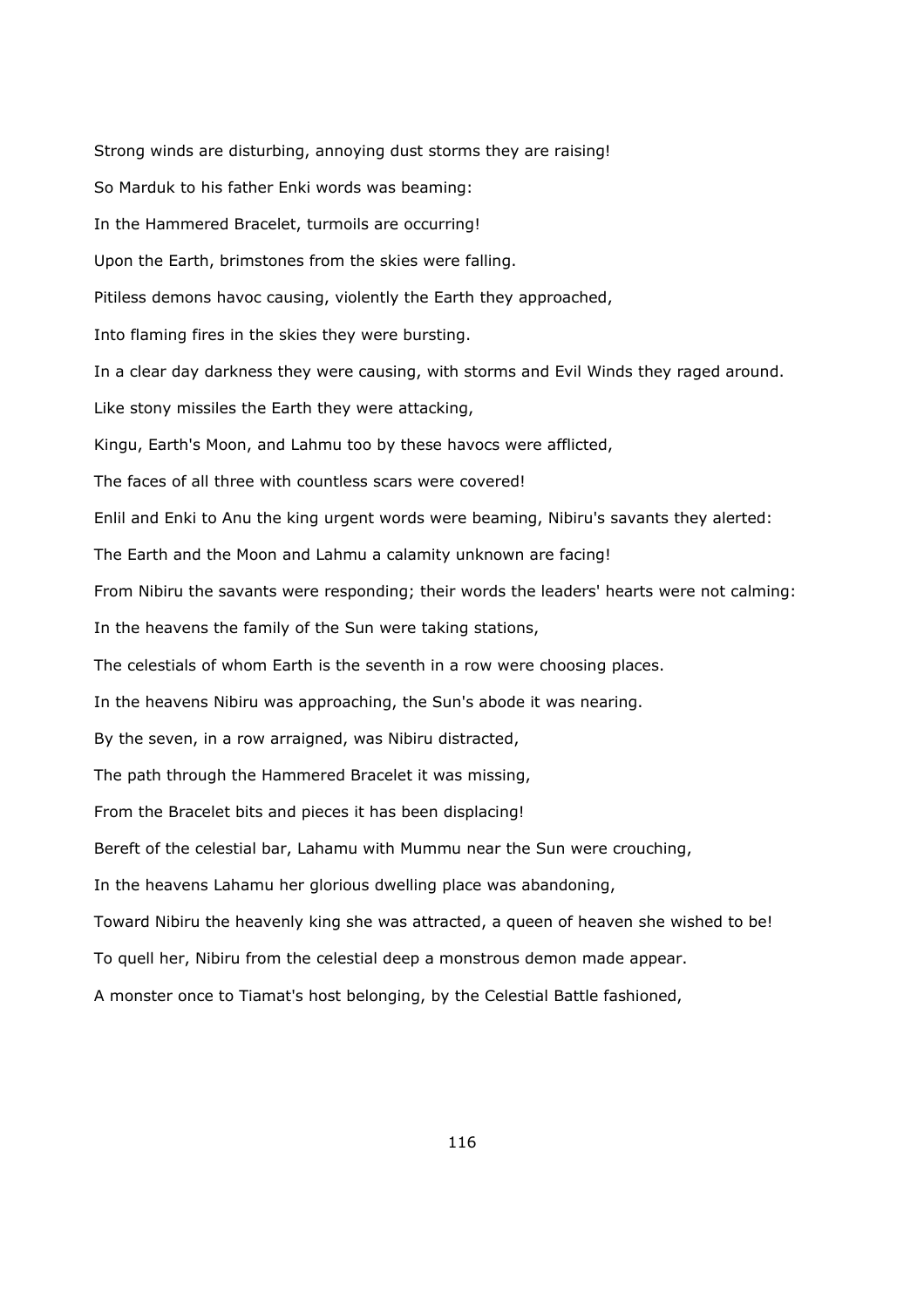From horizon to the midst of heaven like a flaming dragon it was stretched, One league was its head, fifty leagues in length it was, awesome was its tail. By day the skies of Earth it darkened, By night upon the face of the Moon a spell of darkness it cast. To her brothers, the celestials, Lahamu for help was calling: Who will the dragon obstruct, who will stop and kill it? she was asking.

From the celestial deep made its way, by Nibiru was it from slumber awakened.

Only valiant Kingu, once Tiamat's protector, stepped forward to respond.

To intercept the dragon in its path Kingu was making haste:

Fierce was the encounter, a tempest of clouds upon Kingu was raised;

By its foundations was Kingu shaken, from the impact did the Moon quake and shake.

Then the heavenly havoc was calmed,

Nibiru to its distant abode in the Deep was returning,

Lahamu its dwelling place did not abandon,

The stony missiles upon the Earth and Lahmu ceased their raining.

Enki and Enlil with Marduk and Ninurta gathered, a surveying of the havoc they undertook.

The foundations of the Earth Enki surveyed, of what its platforms had befallen he examined.

The depths of the oceans he measured, in Earth's far corners the mountains of gold and copper he scanned.

Of the vital gold there will be no shortage. This was Enki saying.

In the Edin Ninurta was the surveyor, where mountains trembled and valleys shook,

In his skyship he soared and journeyed.

The Landing Platform was intact; in the valleys of the north the Earth fiery liquids was pouring!

So was Ninurta to his father Enlil telling; sulfuric mists and bitumens he was discovering.

On Lahmu the atmosphere was damaged, dust storms were with life and work interfering,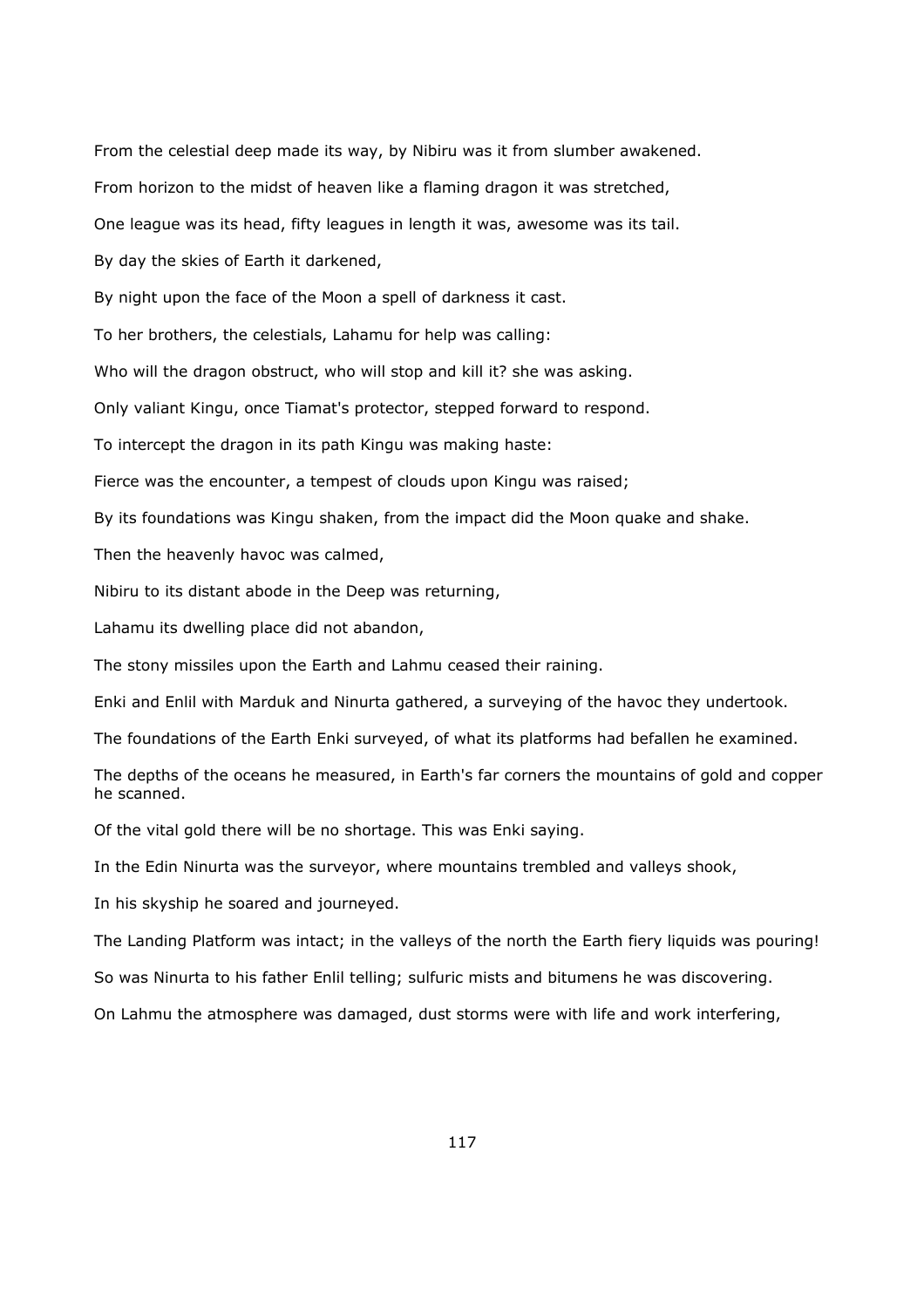So Marduk to Enki was saying. To Earth return I wish! to his father he disclosed. Enlil to his olden plans betook himself, what cities and their tasks he planned he reconsidered. A Chariot Place in the Edin must be established! to the others he was saying. The olden designs of the layout on the crystal tablet to them he showed. The conveying from the Landing Place to the way station on Lahmu is no longer certain, To soar toward Nibiru from Earth we must be able! So was Enlil to them saying. For the count since the first splashdown, the count of eighty Shars It was. Now this is the account of the journey to the Moon by Enki and Marduk, And how Enki the three Ways of Heaven and the constellations determined. Let the Place of the Chariots near Bad-Tibira, the Metal City, be established, Therefrom, let the gold from Earth to Nibiru in the chariots directly be carried! So Ninurta, of Bad-Tibira the commander, to them words was saying. Enlil to the words of Ninurta, his son, gave heed; of his son's wisdom he was proud. To Anu the king Enlil the plan quickly conveyed, to him words he was saying: Let a Place of Celestial Chariots in the Edin be established, Near the place where the gold ores are smelted and refined let it be built. Let the pure gold in the chariots directly from Earth to Nibiru be carried, Directly to Earth from Nibiru let heroes and supplies be coming! Of great merit is the plan of my brother! Enki to their father Anu was saying. A great disadvantage in its core it is holding: The netpull of Earth is than Lahmu's much greater; to overcome it our powers shall be exhausted! Before there is rush to deciding, let us an alternative examine: Nearby the Earth a companion it has, the Moon it is!

Smaller is its netpull, ascent and descent thereon little effort will require.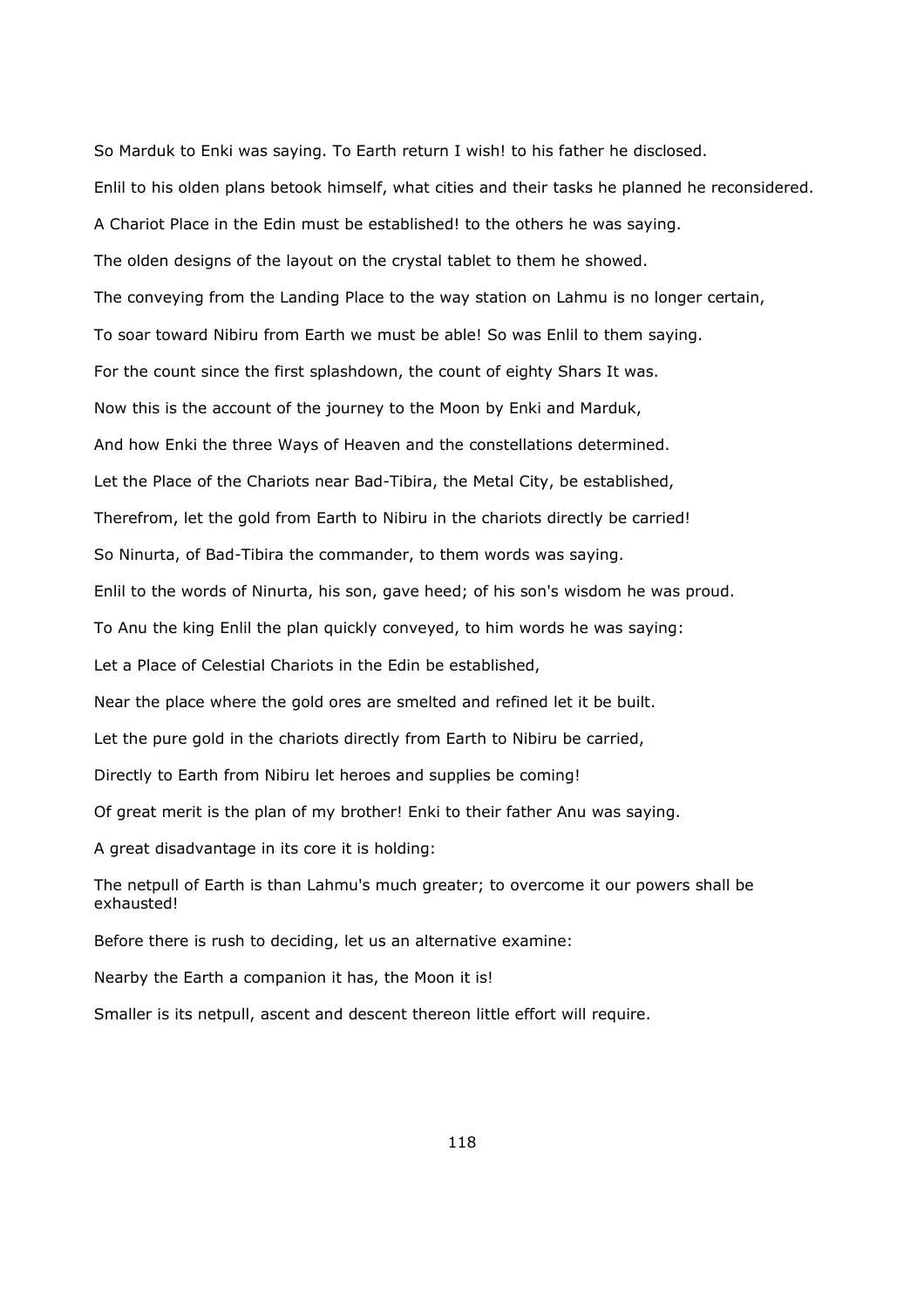Let us it as a way station consider, let me and Marduk thereto journey!

The two plans Anu the king before counselors and savants for considering presented.

Let the Moon be first examined! the king they did advise.

Let the Moon be first examined! Anu to Enki and Enlil the decision beamed.

Enki was greatly joyed; the Moon to him always was alluring,

Whether somewhere waters it is hiding, what atmosphere it possesses he did always wonder.

In sleepless nights its silvery cool disk with bewitchment he observed,

Its waxing and waning, a game with the Sun played, a wonder of wonders he deemed.

What secrets from the Beginning it held he wished to uncover.

In a rocketship did Enki and Marduk to the Moon Journey;

Thrice they the Earth's companion encircled, the deep wound by the dragon caused they observed.

By many hollows, the handiwork of smashing demons, was the Moon's face marked.

In a place of rolling hills they set the rocketship down, in its midst they landed;

From the place the Earth they could observe, and the expanse of the heavens.

Eagles' helmets they had to don; the atmosphere was for breathing insufficient.

With ease they walked about, in this and that direction they went;

The evil dragon's handiwork was dryness and desolation.

Unlike Lahmu it is, for a way station it is unsuitable! to his father Marduk was saying.

Let us abandon this place, let us to Earth return!

Do not be hasty, my son! So was Enki to Marduk saying.

Are you not by the celestial dance of Earth and Moon and Sun enchanted?

Unobstructed from here is the viewing the quarter of the Sun is at hand,

The Earth like a globe in the void by nothing is hanging.

With our instruments we can scan the distant heavens,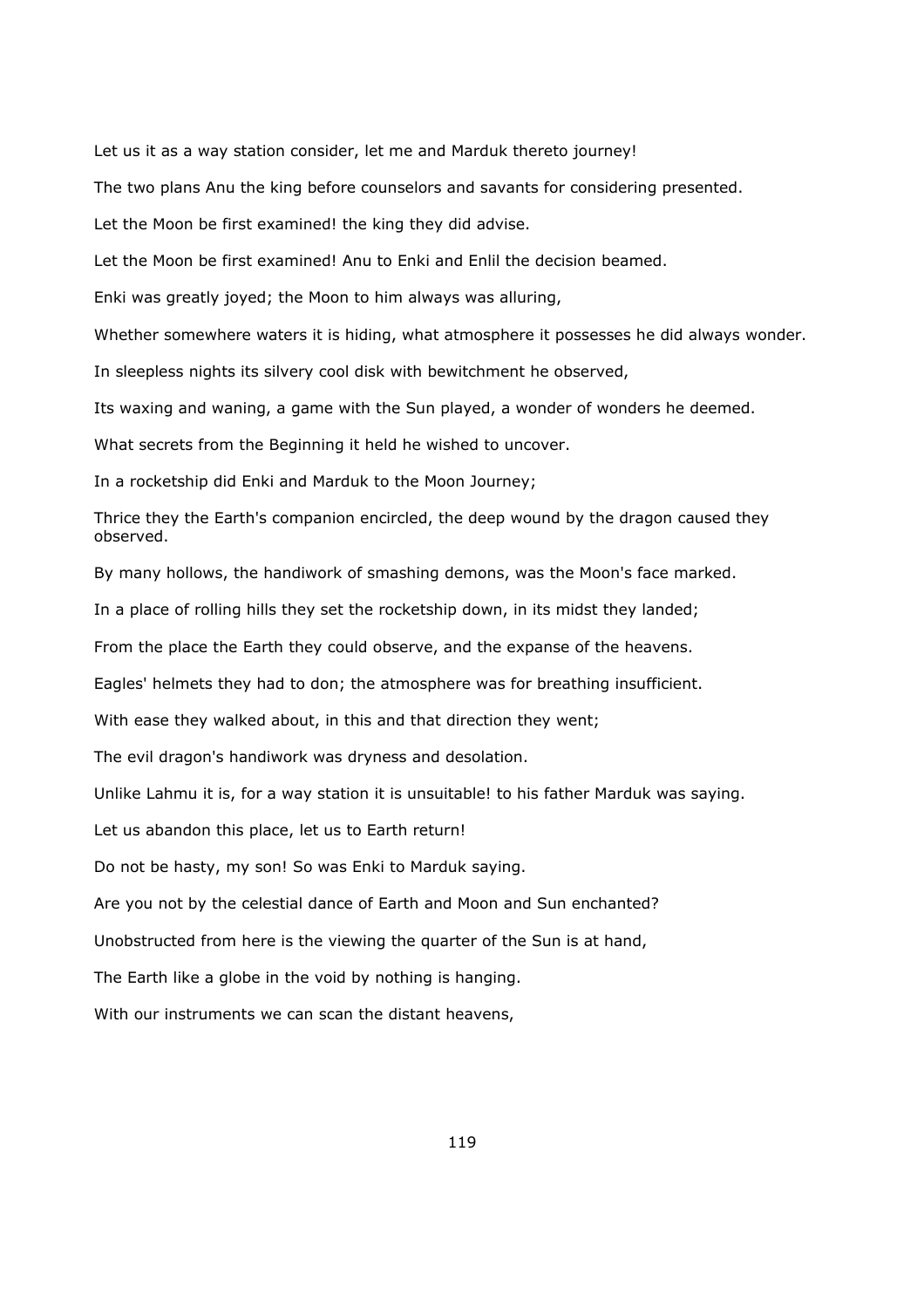The handiwork of the Creator of All in this solitude we can admire!

Let us stay, the circuits observe, how the Moon circles the Earth,

How the Earth its circuits around the Sun is making!

So Enki, by the sights agitated, to his son Marduk was saying.

By his father's words Marduk was persuaded; in the rocketship they made their dwelling.

For one circuit of Earth, for three circuits on the Moon they remained;

Its motions about the Earth they measured, the duration of a month they calculated.

For six circuits of Earth, for twelve circuits about the Sun, Earth's year they measured.

How the two were entwined, causing the luminaries to disappear, they recorded.

Then to the Sun's quarter they attention gave, the paths of Mummu and Lahamu they studied.

With the Earth and the Moon, Lahmu the Sums second quarter constituted,

Six were the celestials of the Lower Waters. So was Enki to Marduk explaining.

Six were the celestials of the Upper Waters, beyond the bar, the Hammered Bracelet, they were:

Anshar and Kishar, Anu and Nudimmud, Gaga and Nibiru; these were the six others,

Twelve were they in all, of twelve did the Sun and its family make the count.

Of the upheavals most recent, Marduk of his father was inquiring:

Why have seven celestials in a row places taken? So was he his father asking.

Their circuits about the Sun Enki then considered;

Their grand band around the Sun, their progenitor, Enki carefully observed,

The positions of Earth and Moon therein on a chart Enki marked out,

By the motions of Nibiru, of the Sun not a descendant, the width of the great band he outlined.

The Way, of Anu, the king, to name it Enki decided.

In the expanse of the deep heavens, the stars did father and son observe;

By their proximities and groupings was Enki fascinated.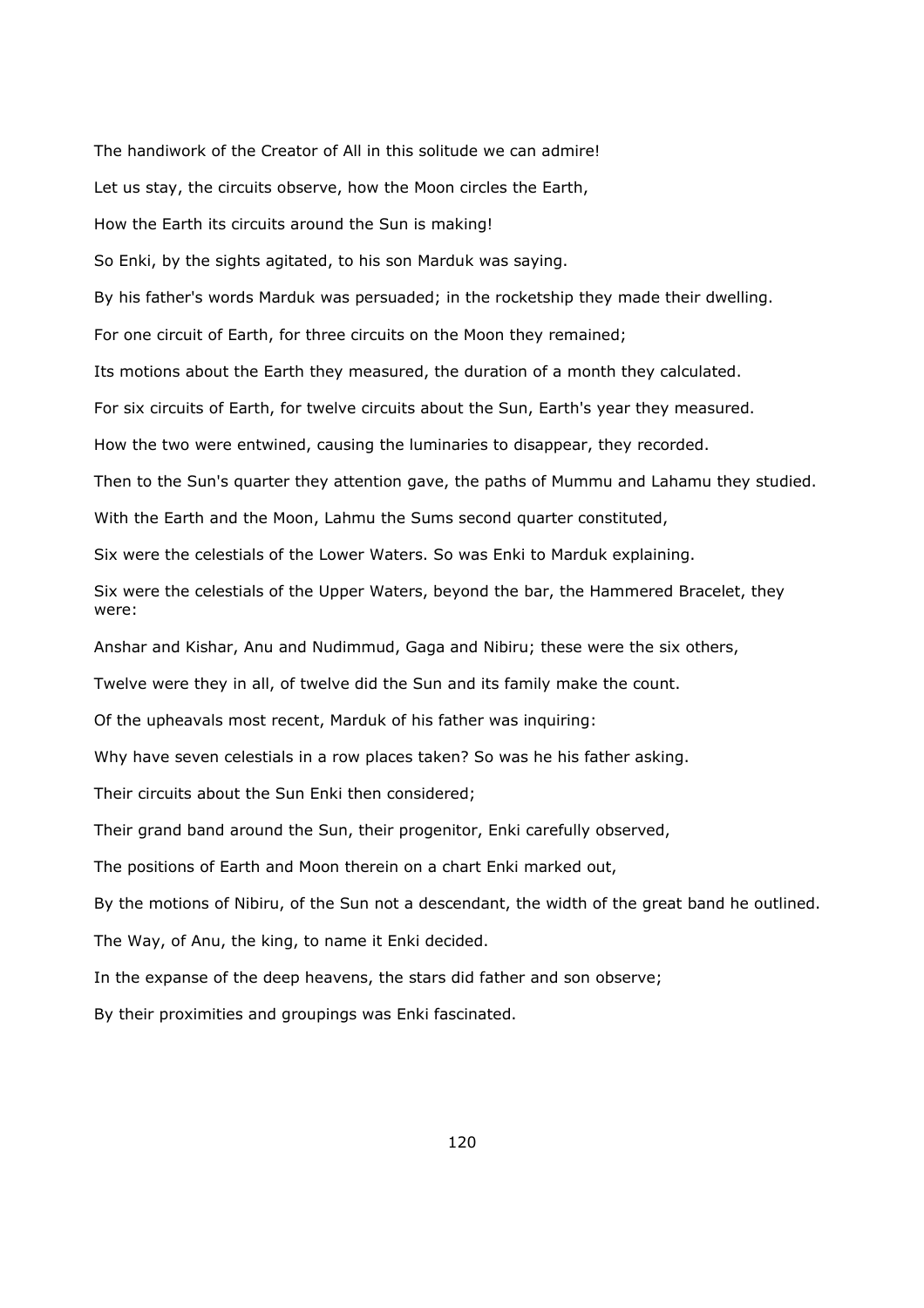By the circuit of the heavens, from horizon to horizon, he drew images of twelve constellations.

In the Great Band, the Way of Anu, one each with the Sun's family of twelve he paired,

To each one he designated a station, by names they were to be called.

Then in the heavens below the Way of Anu, whence Nibiru the Sun is approaching,

A bandlike way he designed, the Way of Enki he it designated;

To it twelve constellations by their shapes he also allotted.

The heavens above the Way of Anu, the Upper Tier, the Way of Enlil he called,

Therein too the stars into twelve constellations he assembled.

Thirty-six were the stars' constellations, in the three Ways were they located.

So will the Earth's position designated as around the Sun it travels!

The start of the cycle, of Celestial Time the measure, Enki to Marduk Indicated:

When on Earth I had arrived, the station that was ending by me the Station of the Fishes was named,

The one that followed after my name title, He of the Water., I called!

So Enki with satisfaction and pride to his son Marduk was saying

Your wisdon the heavens embraces, your teachings any own understanding extend,

But on Earth and on Nibiru, knowledge and rulership are separated! So did Marduk to his father say.

My son! My son! What is that you do not know, what is it that you are missing? to him Enki was saying.

The secrets of the heavens, the secrets of the Earth with you have I shared!

Alas, my father! Marduk was saying. There was agony in his voice.

When the Anunnaki in the Abzu the toil ceased and the Primitive Worker you set to fashion,

Not my mother but Ninmah, the mother of Ninurta, to assist you was summoned,

Not I but Ningishzidda, of me the younger, to help you was invited,

With them, not with me, your knowledge of life and death did you share!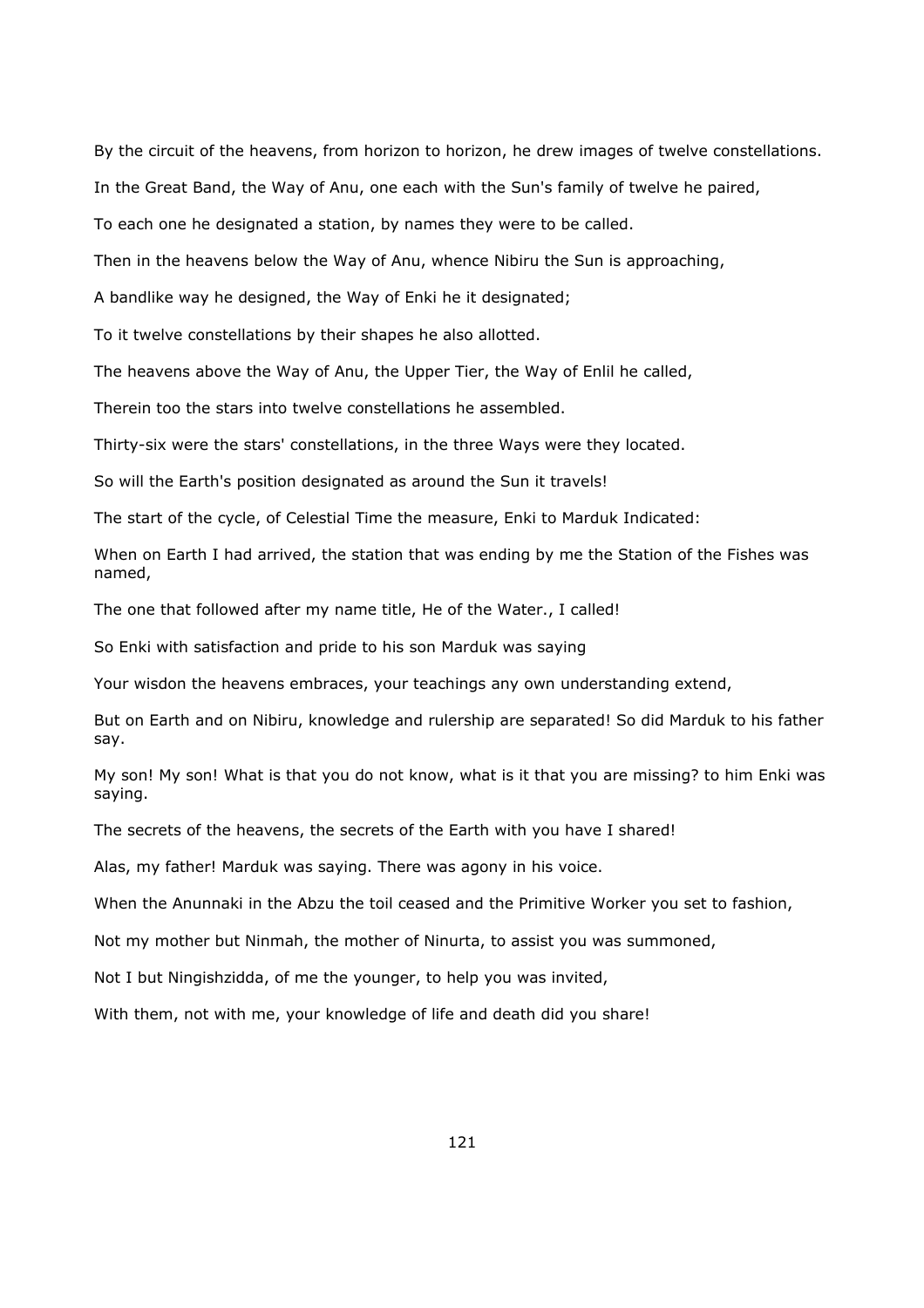My son! Enki to Marduk responded. To you command was given of the Igigi and Lahmu to be supreme!

Alas, my father! to him Marduk was saying. Of supremacy by fate we are deprived! You, my father, are Anu's Firstborn; yet Enlil, not you, is the Legal Heir; You, my father, were first to splash down and Endu establish, Yet Eridu is in Enlil's domain, yours is in the distant Abzu. I am your Firstborn, by your legitimate spouse on Nibiru was I born, Yet the gold in the city of Ninurta is assembled, therefrom to send or to withhold, The survival of Nibiru is in his hands, in my hands it is not. Now to Earth we are returning; what will my task be, Am I to fame and kingship fated, or again to humiliated be? In silence did Enki embrace his son, on the desolate Moon to him a promise made: Of that of which I have been deprived your future lot shall be! Your celestial time will come, a station mine adjoining yours shall be! Now this is the account of Sippar, the Place of the Chariots in the Ed i n, And how the Primitive Workers to the Edin were returned. For many circuits of the Earth, from the Earth were father and son absent; On Earth no plans were implemented, on Lahmu the lgigi were in turmoil. Enlil to Anu secret words conveyed, his concerns to Anu he from Nibru-ki beamed: Enki and Marduk to the Moon have gone, for countless circuits there they are staying. Their doings a mystery are, what they are scheming is not known; Marduk the way station on Lahmu has abandoned, the Igigi are agog, By dust storms has the way station been affected, what damage there is to us is not known. The Place of the Chariots in the Edin must be established,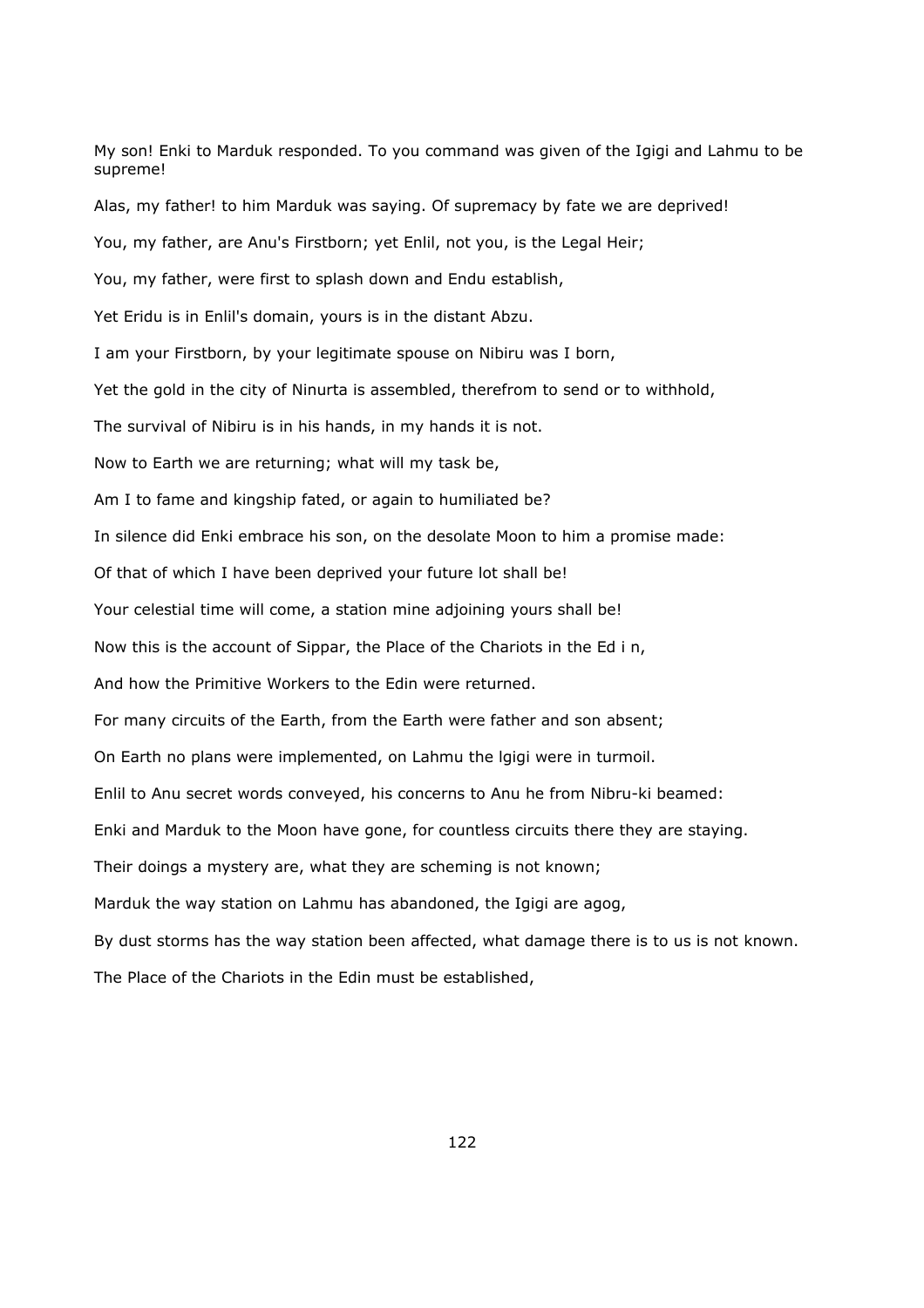Therefrom the gold directly from Earth to Nibiru to be carried, No way station on Lahmu shall henceforth be needed; The plan of Ninurta it is, great in these matters is his understanding, Let him the Place of the Chariots near Bad-Tibira establish, Let Ninurta be its first commander! Anu to the words of Enlil gave much consideration; to Enlil a response he gave: Enki and Marduk to Earth are returning; What about the Moon they have found, let us first to their words listen! From the Moon Enki and Marduk departed, to Earth they did return; Of conditions thereon they gave account; a way station is unfeasible now! so they reported. Let the Place of the Chariots be built! Anu was saying. Let Marduk be its commander! Enki was saying to Anu. The task is for Ninurta set aside! Enlil with anger shouted. For the Igigi command is no more needed, of the tasks Marduk knowledge has, Of the Gateway to Heaven let Marduk be in charge! So did Enki to his father say. Anu the matter with concern contemplated: Rivalries now the sons have affected! With wisdom was Anu endowed, with wisdom were his decisions: The Place of the Chariots for new ways the gold to handle is designated, Let us what henceforth comes in the hands of a new generation place. Neither Enlil nor Enki, neither Ninurta nor Marduk in command shall be, Let the third generation responsibility undertake, let Utu be the commander! Let the Place of the Celestial Chariots be built, let Sippar, Bird City, be its name! This was the word of Anu; unalterable was the word of the king. In the eighty-first Shar was the construction started, the plans of Enlil it followed.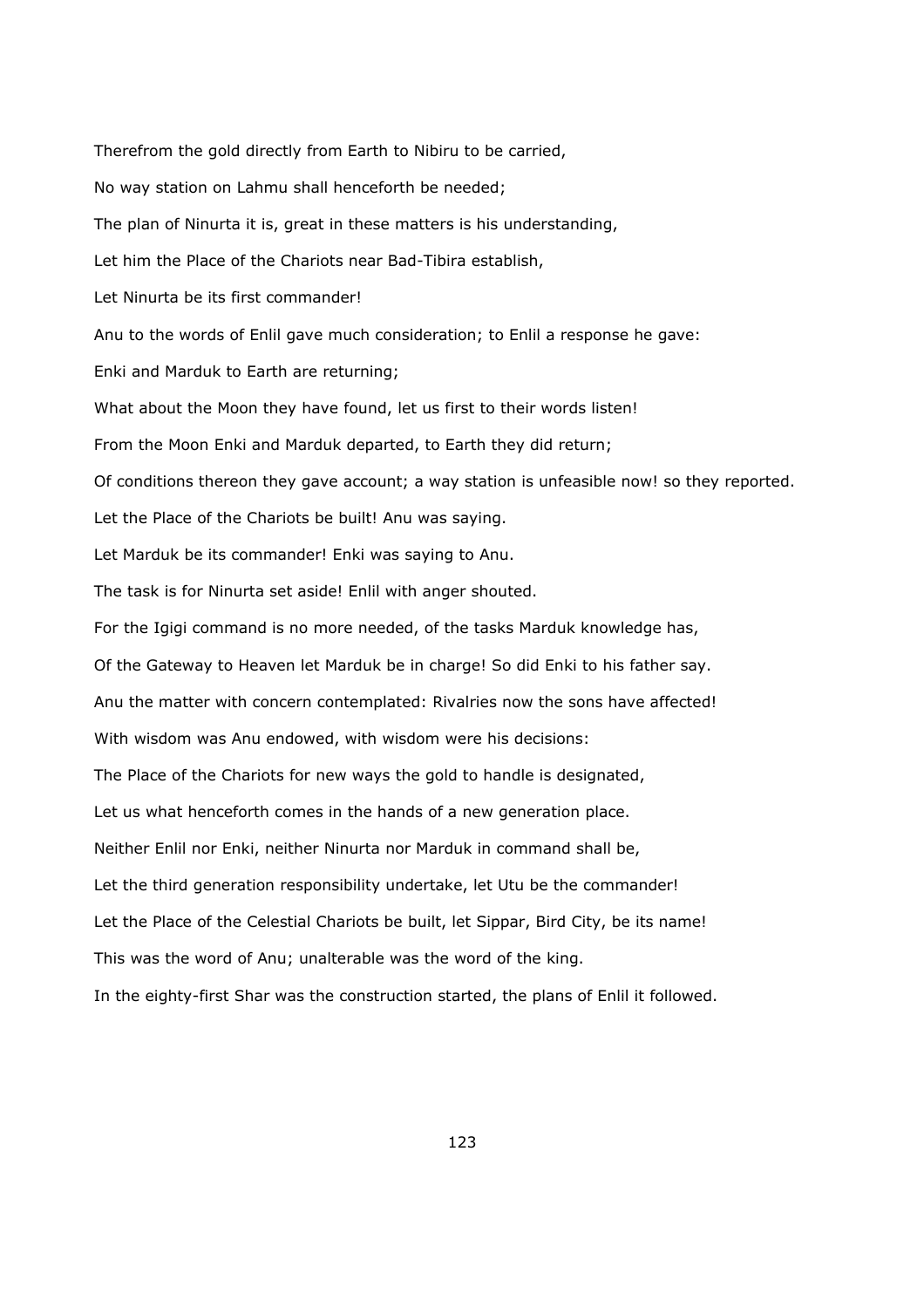Nibru-ki was in the center, a Navel of the Earth by Enlil it was designated, As on circles by their place and distances the olden cities were located, Like an arrow from the Lower Sea toward the mountains pointing they were arrayed. A line on the twin peaks of Arrata, to the skies in the north reaching, he drew, Where the pointing arrow the Arrata line intersected, The place for Sippar, the Earth's Place of the Chariots, he marked out; To it the arrow directly led, it from Nibru-ki was by an equal circle precisely located! Ingenious was the plan, by its precision all were made to wonder. In the eighty-second Shar was the construction of Sippar completed; To the hero Utu, of Enlil the grandson, its command was given. An Eagle's helmet for him was fashioned, with Eagle's wings was he decorated. In the first chariot from Nibiru to Sippar directly come, Anu was traveling; To view for himself the installations he desired, to marvel at what was attained he wanted. For the occasion the Igigi, by Marduk commanded, from Lahmu to Earth came down, From the Landing Place and from the Abzu Anunnaki were assembled. There was backslapping and hailing, a feast and a celebration. For Anu manna, Enlil's granddaughter, singing and dancing presented; With affection Anu kissed her; Anunitu, Anu's Beloved, he fondly called her. Before departing, Anu the heroes and heroines assembled. A new era has begun! So was he to them saying. Supplied directly with the golden salvation, forthcoming is the end of toil! Once enough gold on Nibiru for protecting is piled in storage, The toil on Earth can be diminished, heroes and heroines to Nibiru will return! Thus did Anu the king to the assembled promise, a great hope to them he did extend: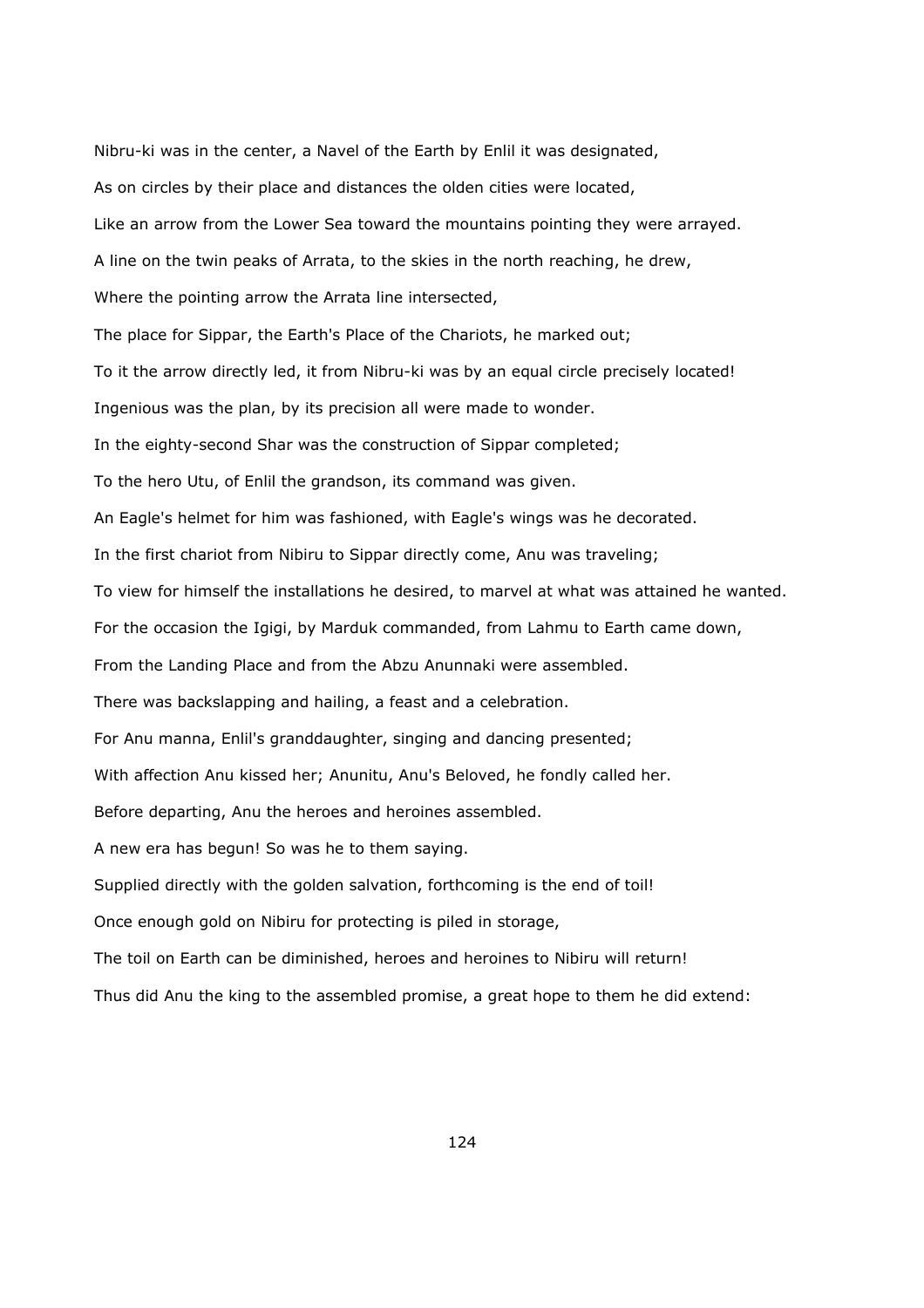A few more Shars of toil, and homeward they shall be bound! With much pomp did Anu to Nibiru soar back; gold, pure gold, with him was carried. His new task Utu with cherish performed; Ninurta of Bad-Tibira command retained. Marduk to Lahmu did not return; with his father to the Abzu he did not go. Over all the lands he wished to roam, in his skyship the Earth to comprehend, Of the Igigi, some on Lahmu, some on Earth, Utu was the commander made. After Anu to Nibiru returned, on Earth the leaders great expectations had: With renewed vigor to labor, the Anunnaki they expected. Gold quickly to amass, thereby quicker homebound to be. That, alas, was not what came to pass! In the Abzu, relief, not continued toil, was the Anunnaki's expectation, Now, that the Earthlings are proliferating, let them provide the labor! So were the Anunnaki in the Abzu saying. In the Edin, the tasks were greater; more abodes, more provisions were required. For Primitive Workers, to the Abzu confined, did the Edin heroes clamor. For forty Shars was relief only to the Abzu provided! The heroes in the Edin shouted, Our toil has increased beyond endurance, let us have the Workers too! While Enlil and Enki the matter were debating, Ninurta the decision into his hands took: With fifty heroes an expedition to the Abzu he led, with weapons were they armed. In the forests and the steppes of the Abzu, the Earthlings they chased, With nets they them captured, male and female to the Edin they them brought. To do all manner of chores, in the orchards and in the cities, they trained them. By the doings was Enki angered, by them was Enlil enraged: My expelling of Adamu and Ti-Amat you have overturned! So Enlil to Ninurta said.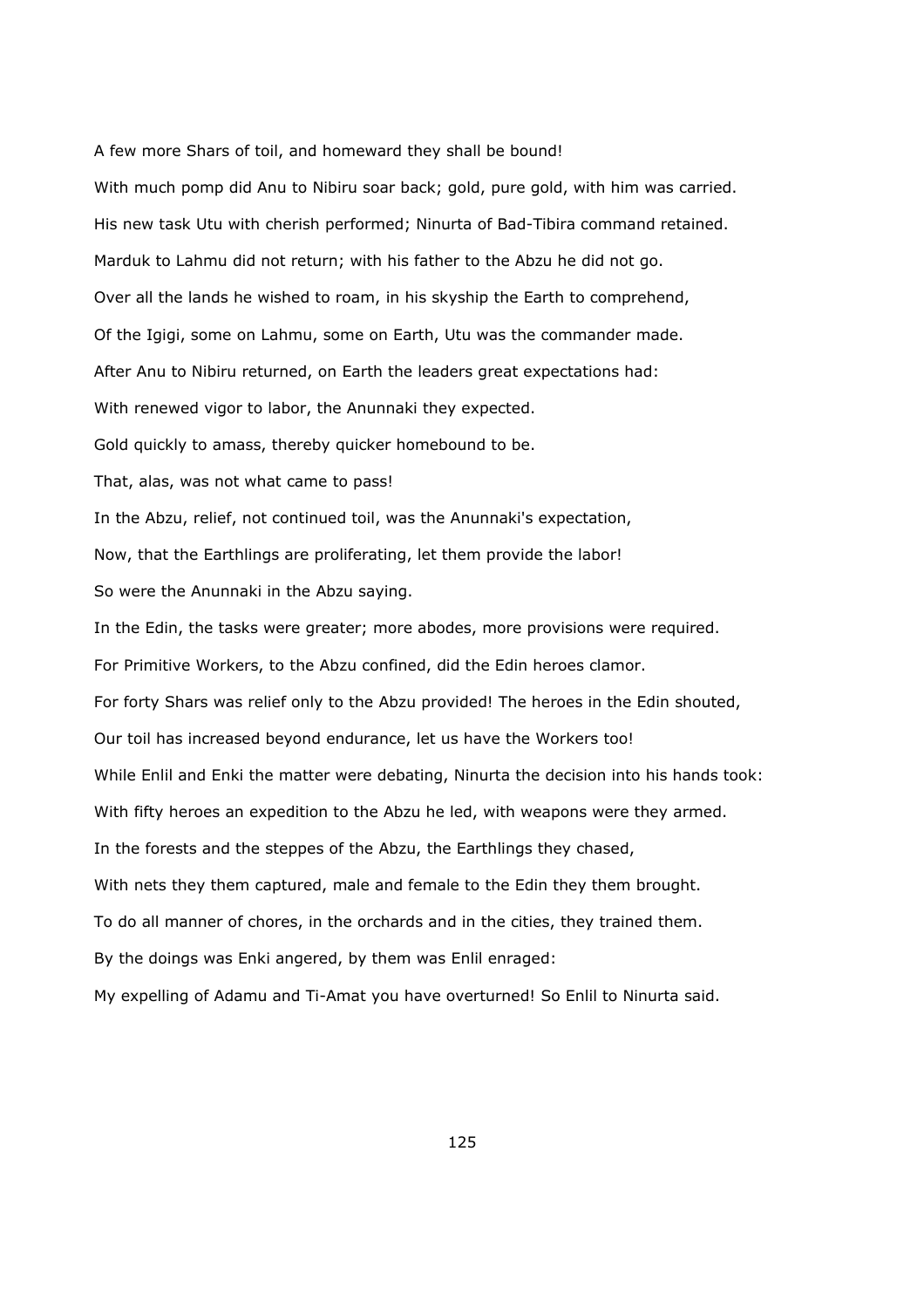Let the mutiny once in the Abzu occurring not in the Edin be repeated! So to Enlil Ninurta said. With the Earthlings in the Edin, the heroes are becalmed, A few more Shars, and it will no longer matter! So did Ninurta to Enlil say. Enlil was not appeased; with grumbling, Let it so be! to his son he said. Let the gold pile up quickly, let us all to Nibiru soon return! In the Edin, the Anunnaki the Earthlings with admiration observed: Intelligence they possessed, of commands they had understanding. They took over all manner of chores; unclothed they were the tasks performing. Males with females among them were constantly mating, quick were their proliferations: In one Shar, sometimes four, sometimes more, were their generations! As the Earthlings grew in numbers, workers the Anunnaki had, With food the Anunnaki were not satiated; In the cities and in the orchard, in the valleys and in the hills, The Earthlings for food were constantly foraging. In those days grains had not yet been brought forth, There was no ewe, a lamb had not yet been fashioned. About these matters, Enlil to Enki angry words was saying: By your doings confusion was created, by you let salvation be devised! Now this is the account of how Civilized Man was brought about, How by a secret of Enki Adapa and Titi in the Edin were brought forth. By the proliferation of the Earthlings, Enki was pleased, Enki was worried; The lot of the Anunnaki was greatly eased, their discontent was diminished, By the proliferation the Anunnaki shunned toil, the workers as serfs were becoming. For seven Shars the Anunnaki's lot was greatly eased, diminished was their discontent.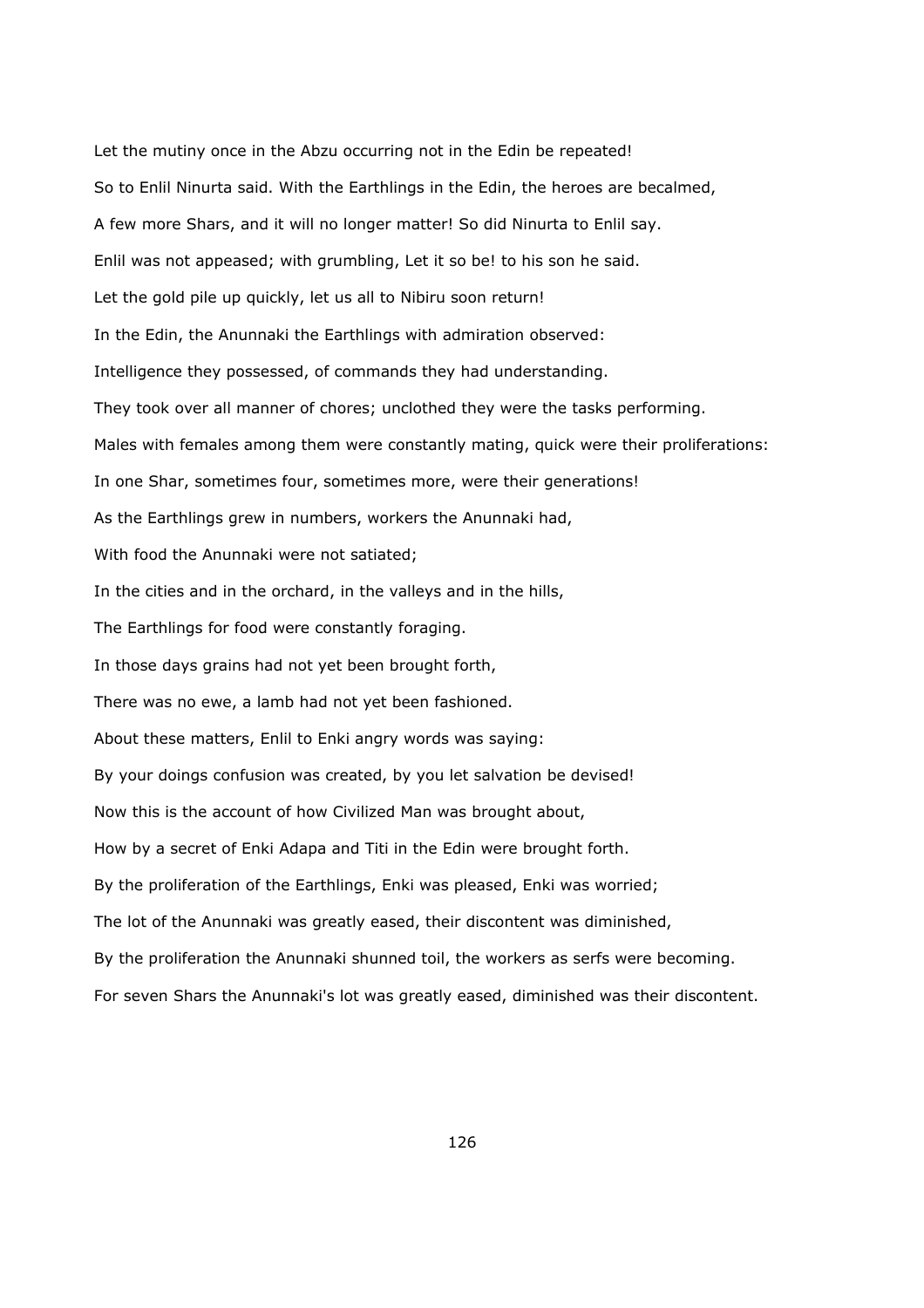By the proliferation of the Earthlings, what by itself was growing for all insufficient was;

In three more Shars of fish and fowl there was a shortage, what by itself grows Anunnaki and Earthlings did not satiate.

In his heart, Enki a new undertaking was scheming; to create a Civilized Mankind in his heart he conceived.

Grains that are sown by them to be cultivated, ewes that become sheep let them shepherd!

In his heart Enki a new undertaking was scheming; how this to attain he contemplated.

The Primitive Workers in the Abzu he for this scheme observed,

The Earthlings in the Edin, in the cities and in the orchards he considered.

What could for the tasks make them suited? What by the life essence has not been combined?

The offspring of the Earthlings he observed, an alarming matter he noticed:

By their repeated copulations, back toward their wild forebears they were degraded!

Enki in the marshlands looked about, on the rivers he sailed and observed;

With him was only Isimud, his vizier, who secrets kept.

On the river's bank, bathing and frolicking Earthlings he noticed;

Two females among them were wild with beauty, firm were their breasts.

Their sight the phallus of Enki caused to water, a burning desire he had.

Shall I not kiss the young ones? Enki his vizier Isimud was asking.

I the boat will hither row, kiss the young ones! Isimud to Enki was saying.

The boat thereto Isimud directed, from the boat to dry land Enki stepped.

A young one to him Enki called, a tree fruit she to him offered.

Enki bent down, the young one lie embraced, on her lips he kissed her;

Sweet were her lips, firm with ripeness were her breasts.

Into her womb he poured his semen, in a mating he knew her.

Into her womb she took the holy semen, by the semen of the lord Enki she was impregnated.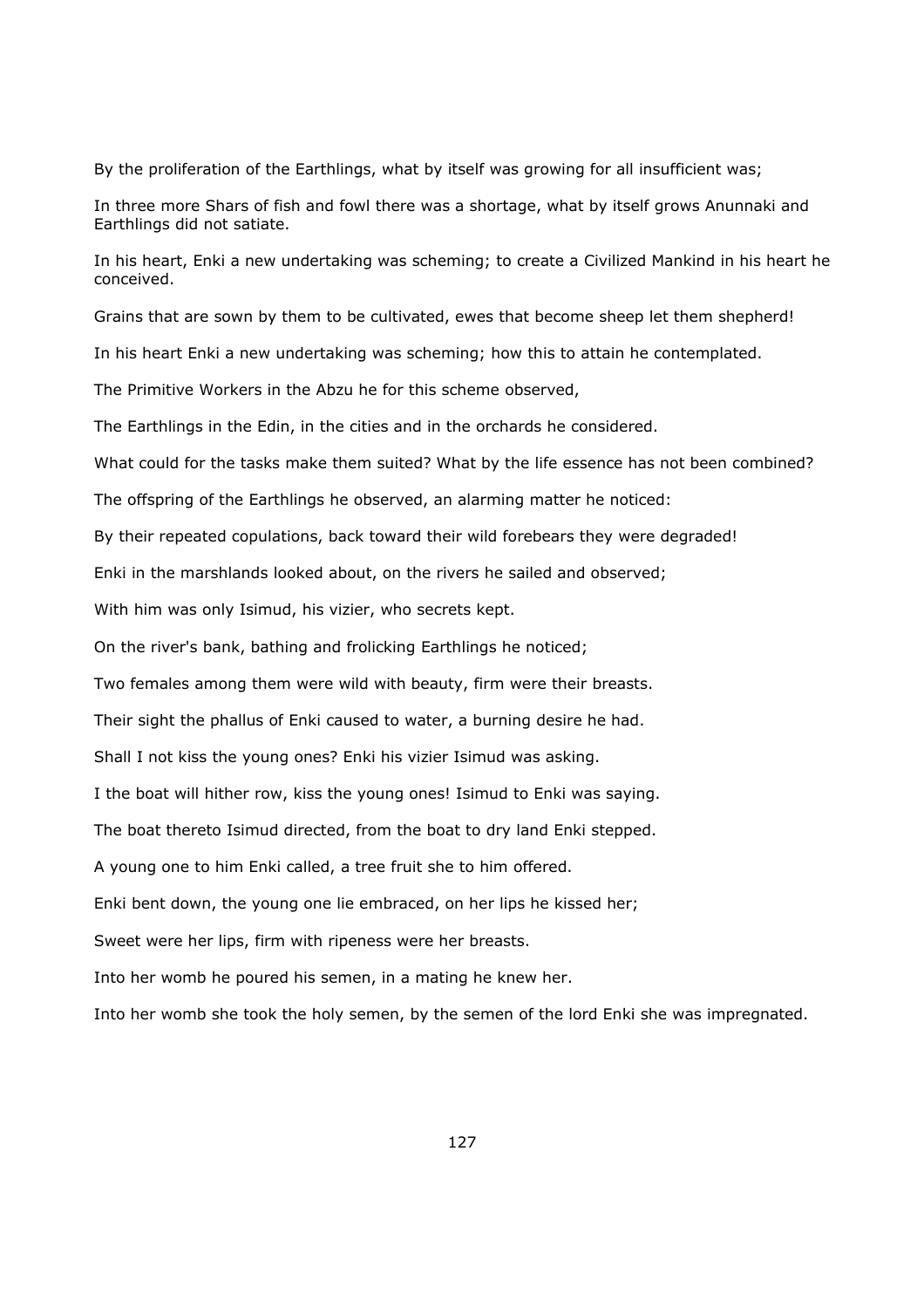The second young one to him Enki called, berries from the field she him offered. Enki bent down, the young one he embraced, on her lips he kissed her; Sweet were her lips, firm with ripeness were her breasts. Into her womb he poured his semen, in a mating he knew her. Into her womb she took the holy semen, by the semen of the lord Enki she was impregnated. With the young ones stay, whether pregnancies come about ascertain! So was Enki to his vizier Isimud saying. Isimud by the young ones sat down; by the fourth count their bulges appeared. By the tenth count, the ninth having been completed, The first young one squatted and birth gave, by her a male child was born; The second young one squatted and birth gave, by her a female child was born. At dawn and dusk, which a day delimit, on the same day the two were born, The Gracious Ones, Dawn and Dusk, thereafter in legends they were known. In the ninety-third Shar the two, by Enki fathered, in the Edin were born. Word of the births Isimud to Enki quickly brought. By the births Enki was ecstatic: Whoever such a thing has ever known! Between Anunnaki and Earthling, conception was attained, Civilized Man I have brought into being! To his vizier Isimud Enki instructions gave: A secret must my deed remain! Let the newborns by their mothers be suckled; thereafter into my household them bring, Among the bulrushes in reed baskets have I them found! Thus to all you will say! By their mothers were the newborns suckled and nurtured; To Enki's household in Eridu thereafter Isimud them brought. Among the bulrushes, in reed baskets, have I them found! So did Isimud to all say.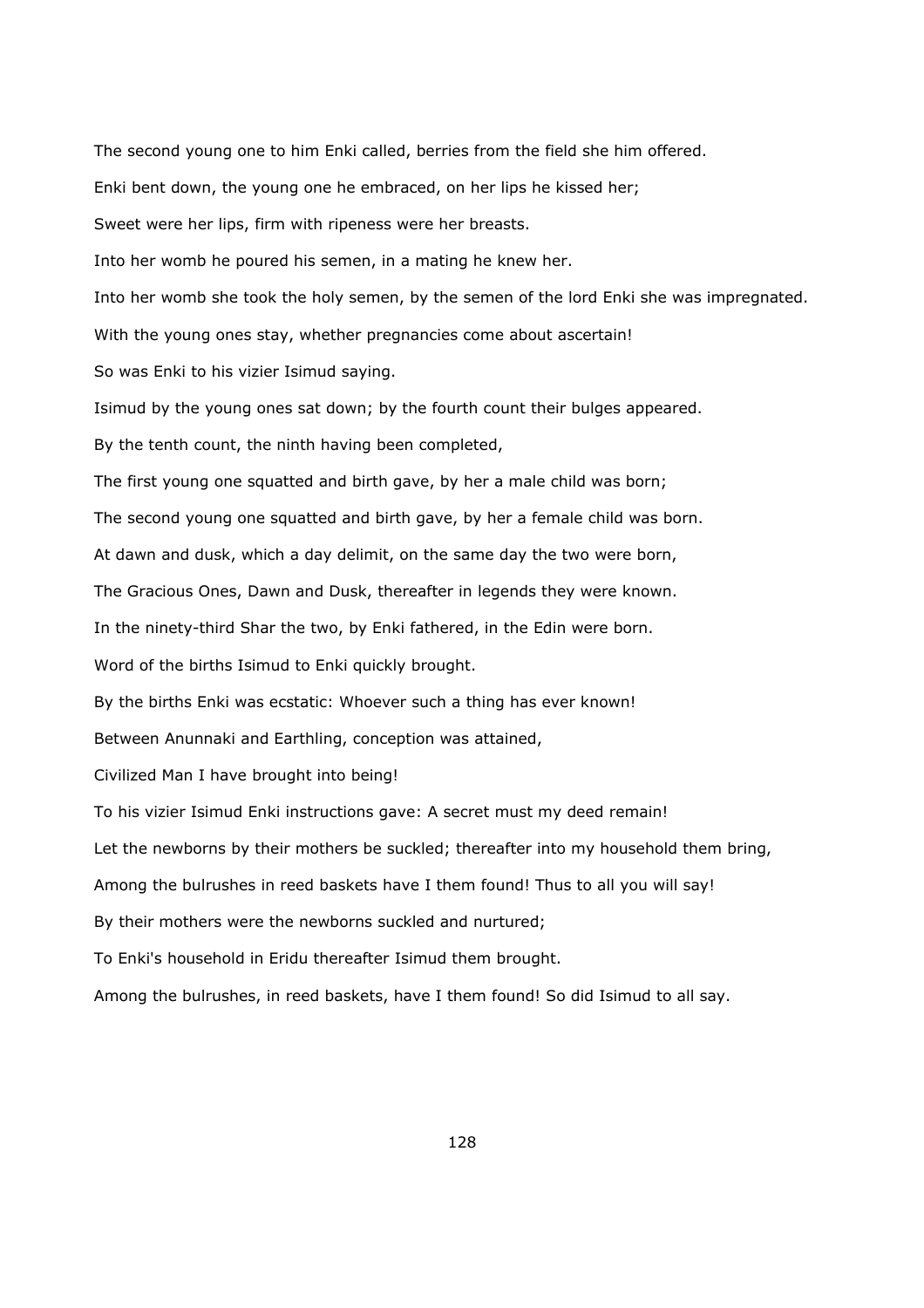Ninki to the foundlings a liking took, as her own children she raised then.

Adapa, the Foundling, the boy she called; Titi, One with Life, the girl she named.

Unlike all other Earthling children the twosome were:

Slower to grow up than Earthlings they were, much quicker in understanding they were;

With intelligence they were endowed, of speaking with words capable they were.

Beautiful and pleasant was the girl, with her hands she was greatly dexterous;

Ninki, the spouse of Enki, to Titi took a liking; all manner of crafts she was her teaching.

To Adapa Enki himself teachings gave, how to keep records he was him instructing.

The achievements with pride Enki to Isimud was showing,

A Civilized Man have I brought forth! to lsimud he was saying.

A new kind of Earthling from my seed has been created, in my image and after my likeness!

From seed they food will grow, from ewes sheep they will shepherd,

Anunnaki and Earthlings henceforth shall be satiated!

To his brother Enlil Enki word sent; from Nibru-ki to Eridu Enlil came.

In the wilderness a new kind of Earthling has come forth! to Enlil was Enki saying.

Quick of learning they are, knowledge and craftwork to them can be taught.

Let us from Nibiru seeds that are sown bring down,

Let us from Nibiru ewes that sheep become to Earth deliver,

Let us the new breed of Earthlings farming and shepherding teach,

Let Anunnaki and Earthlings together satiated be! So was Enki to Enlil saying.

Akin to us Anunnaki in many ways, indeed they are! Enlil to his brother said.

A wonder of wonders it is, in the wilderness by themselves to have come about!

Isimud was summoned. Among the bulrushes in reed baskets I them found! he said.

Enlil the matter with graveness pondered, with amazement his head he shook.

129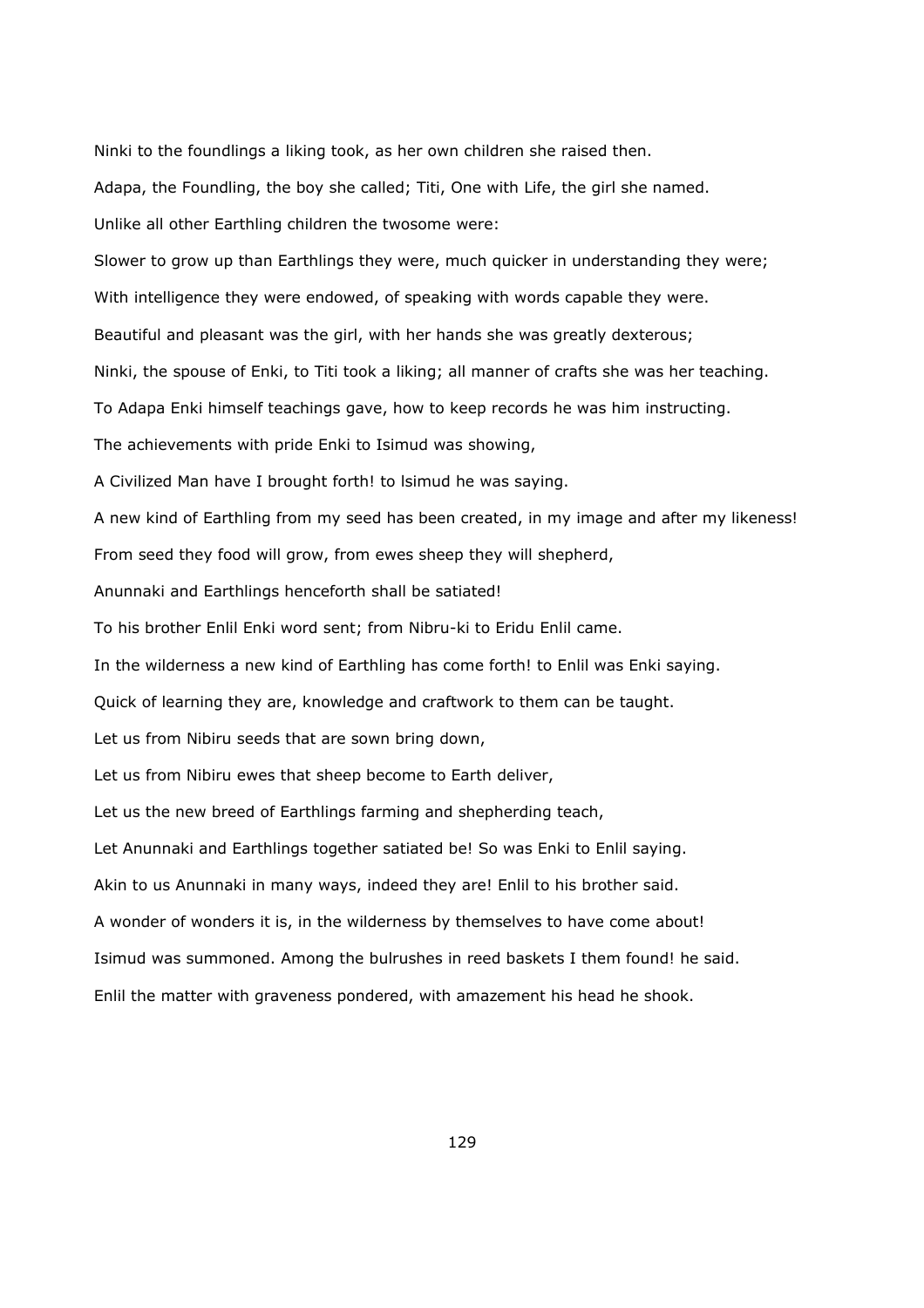Indeed a wonder of wonders it is, a new breed of Earthling on Earth has emerged,

A Civilized Man has the Earth itself brought forth,

Farming and shepherding, crafts and toolmaking he can be taught!

So was Enlil to Enki saying. Let us of the new breed to Anu word send!

Of the new breed word to Anu on Nibiru was beamed.

Let seeds that can be sown, let ewes that sheep become, to Earth be sent!

So did Enki and Enlil to Anu the suggestion make.

By Civilized Man let Anunnaki and Earthlings become satiated!

Anu the words heard, by the words he was amazed:

That by life essences one kind to another leads is not unheard of! to them words back he sent.

That on Earth a Civilized Man from the Adamu so quickly appeared, that is unheard of!

For sowing and husbanding, great numbers are needed; perchance the beings to proliferate are unable?

While the savants on Nibiru the matter contemplated,

In Eridu occurrences of import took place:

Adapa in a mating Titi knew, into her womb he poured his semen.

There was conception, there was birth-giving:

To twins, two brothers, Titi gave birth!

Word of the birth to Anu on Nibiru was beamed:

The twosome for conception are compatible, proliferation by them can occur!

Let seeds that are sown, ewes that sheep become, to Earth be delivered,

Let on Earth farming and shepherding begin, let us all be satiated!

So did Enki and Enlil to Anu on Nibiru say.

Let Titi in Eridu remain, the newborns to suckle and nurture,

Let Adapa the Earthling to Nibiru be brought! So did Anu his decision declare.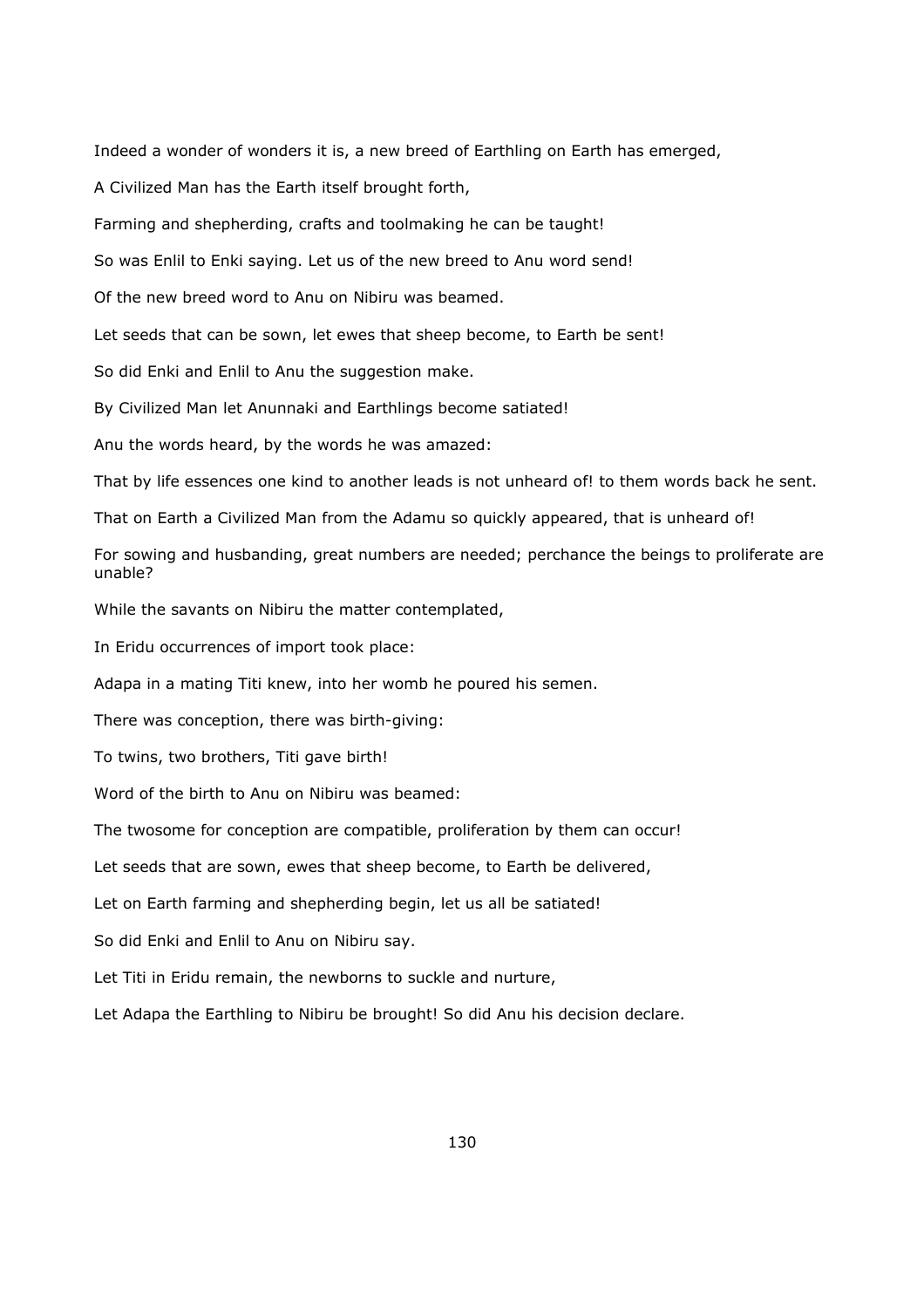## **Synopsis of the Eighth Tablet**

Adapa's wide understanding amazes Nibiru's savants On Anu's orders Adapa is brought to Nibiru An Earthling's first-ever space journey Enki reveals Adapa's parenting truth to Anu Enki justifies his deed by the need for more food Adapa is sent back to start farming and shepherding Enlil and Enki create crop seeds and sheep lines Ninurta teaches Ka-in crop cultivation Marduk teaches Abael shepherding and toolmaking Fighting over water, Ka-in strikes and kills Abael Ka-in is tried for murder, sentenced to exile Adapa and Titi have other offspring who intermarry On his deathbed Adapa blesses his son Sati as his heir A descendant, Enkime, is taken by Marduk to Lahmu

## **THE EIGHTH TABLET**

Let Adapa the Earthling to Nibiru be brought! So did Anu his decision declare. By the decision Enlil was not pleased: Whoever of this would have thought, That by a Primitive Worker fashioning, like us the being would become, With knowledge, endowed, between Heaven and Earth will travel! On Nibiru the waters of long life he will drink, the food of long life eat, Like one of us Anunnaki shall the one of Earth become! So was Enlil to Enki and the other leaders saying. By the decision of Anu Enki too was not pleased; sullen was his face after Anu had spoken.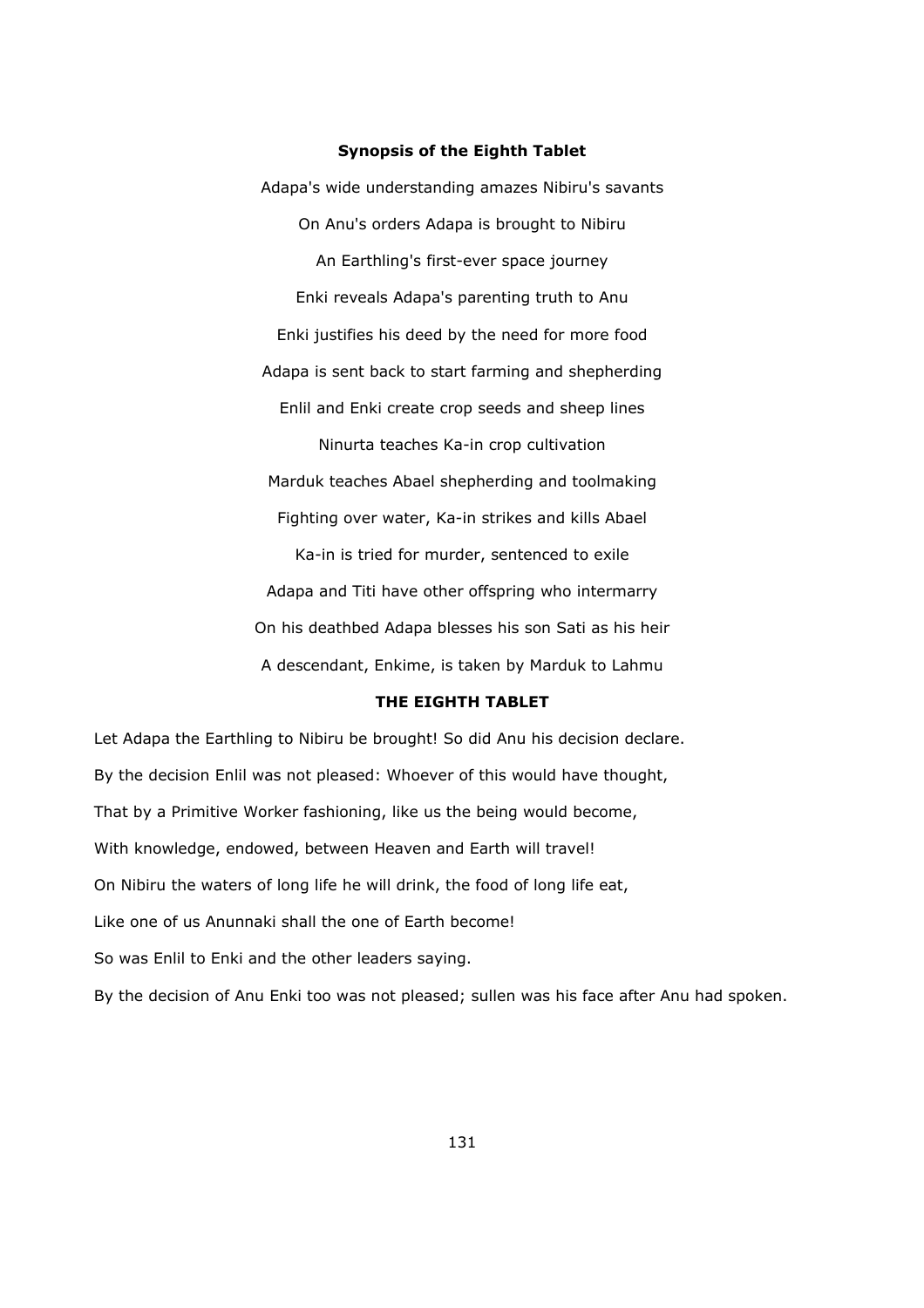After Enlil had spoken, with Enlil his brother Enki agreed:

Indeed, who of this would have thought! So to the others did Enki say.

The brothers sat and contemplated; Ninmah with them was also deliberating.

The command of Anu cannot be avoided! to them she said.

Let Adapa by our young ones to Nibiru be accompanied, his fright to diminish, to Anu things explain!

So did Enki to the others say. Let Ningishzidda and Dumuzi his companions be,

By the way, Nibiru for the first time with their eyes also see!

By Ninmah was the suggestion favored: Our young ones, on Earth born,

Of Nibiru are forgetting, its life cycles by those of Earth are overwhelmed;

Let the two sons of Enki, as yet unmarried, to Nibiru also travel,

Perchance brides there for themselves they shall find!

When the next celestial chamber from Nibiru did arrive in Sippar,

Ilabrat, a vizier of Anu, from the chamber stepped off.

I have come to fetch the Earthling Adapa! So to the leaders he said.

The leaders to Ilabrat Adapa presented; Titi and her sons to him they also showed.

Indeed, in our image and after our likeness they are! So did Ilabrat say.

To Ilabrat Ningishzidda and Dumuzi, sons of Enki, were presented.

To accompany Adapa on his journey they have been selected! to him Enki said.

Anu his grandchildren to see will be pleased! So did Ilabrat say.

To hear instructions, Enki Adapa to him summoned. To Adapa thus he said:

Adapa, to Nibiru, the planet whence we had come, you will be going,

Before Anu our king you will come, to his majesty you will be presented;

Before him you shall bow. Speak only when asked, to questions short answers give!

New clothing you will be given; the new garments put on.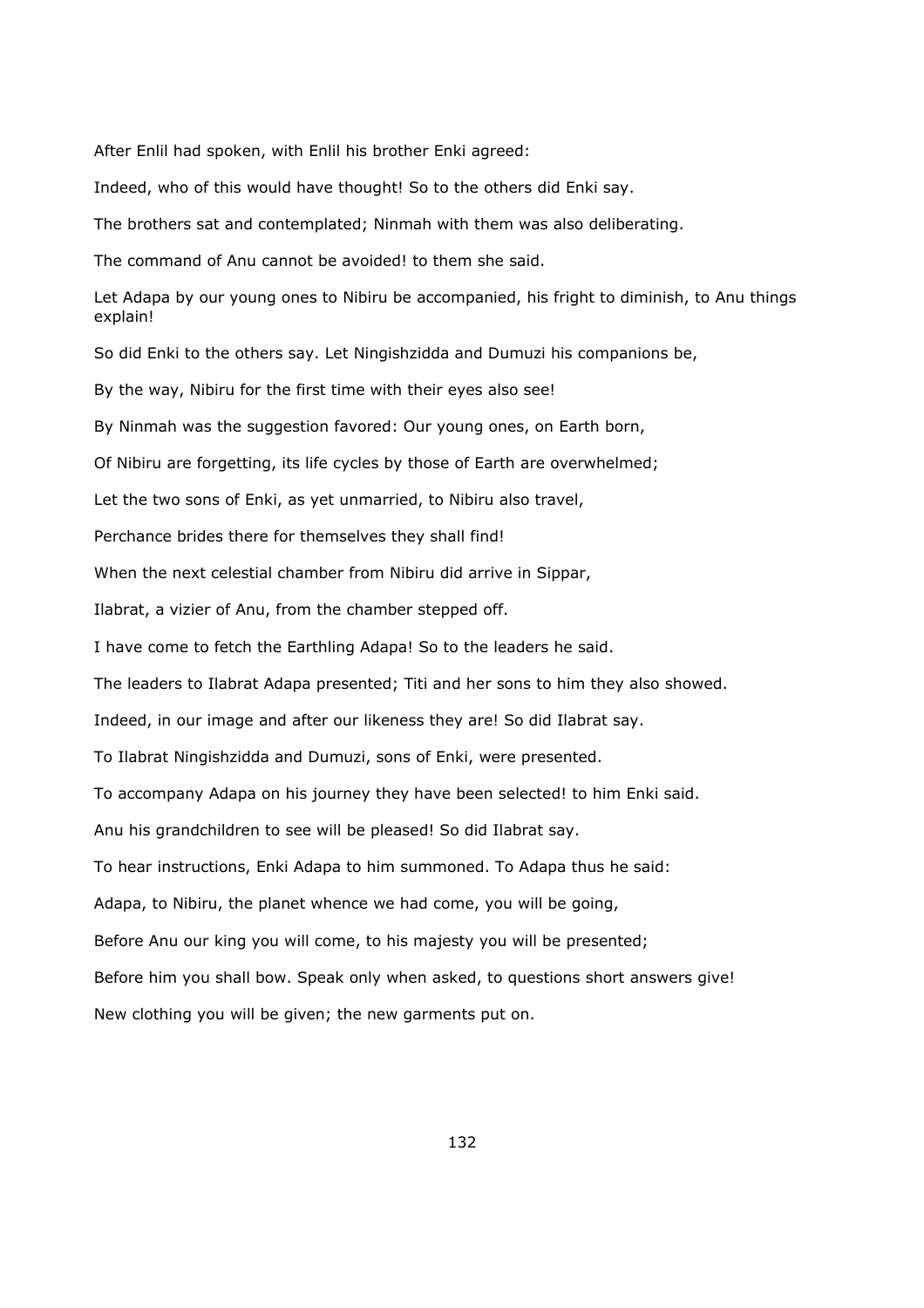A bread on Earth not found they to you will give; the bread is death, do not eat!

In a chalice an elixir to drink they to you will give; the elixir is death, do not drink!

With you Ningishzidda and Dumuzi my sons will journey, to their words hearken, and you shall live!

So did Enki Adapa instruct. This I shall remember! Adapa said.

Enki Ningishzidda and Dumuzi summoned, to them a blessing and advice he gave.

Before Anu the king, my father, you are coming, to him you shall bow and homage pay;

By princes and nobles do not be cowered, of them you are the equals.

To bring Adapa back to Earth is your mission, by Nibiru's delights be not charmed!

This we shall remember! Ningishzidda and Dumuzi said.

His young one, Dumuzi, Enki embraced, on the forehead he kissed him;

The wise one Ningishzidda Enki embraced, on the forehead he kissed him.

A sealed tablet in the hand of Ningishzidda unseen he placed,

To my father Anu this tablet in secret you shall give! So did Enki to Ningishzidda say.

Then the two with Adapa to Sippar departed, to the Place of the Celestial Chariots they went,

To Ilabrat, Anu's vizier, the three of them themselves presented.

To Ningishzidda and Dumuzi the garb of Igigi was given, like celestial eagles they were dressed.

As for Adapa, his unkept hair was shaven, a helmet as that of an Eagle he was given,

Instead of his loincloth a tight-fitting vestment he was made to wear,

Between Ningishzidda and Dumuzi, inside That Which Ascends he was placed.

When the signal was given, the Celestial Chariot roared and shuddered;

In fright did Adapa cower and cry out: The Eagle without wings is soaring!

Upon his sides Ningishzidda and Dumuzi their arms placed, with soothing words they him calmed.

When one league aloft they were borne, upon the Earth they glanced Out; its lands they saw, by seas and oceans into parts separated.

When two leagues aloft they were, the ocean to a tub grew smaller. the land was the size of a basket.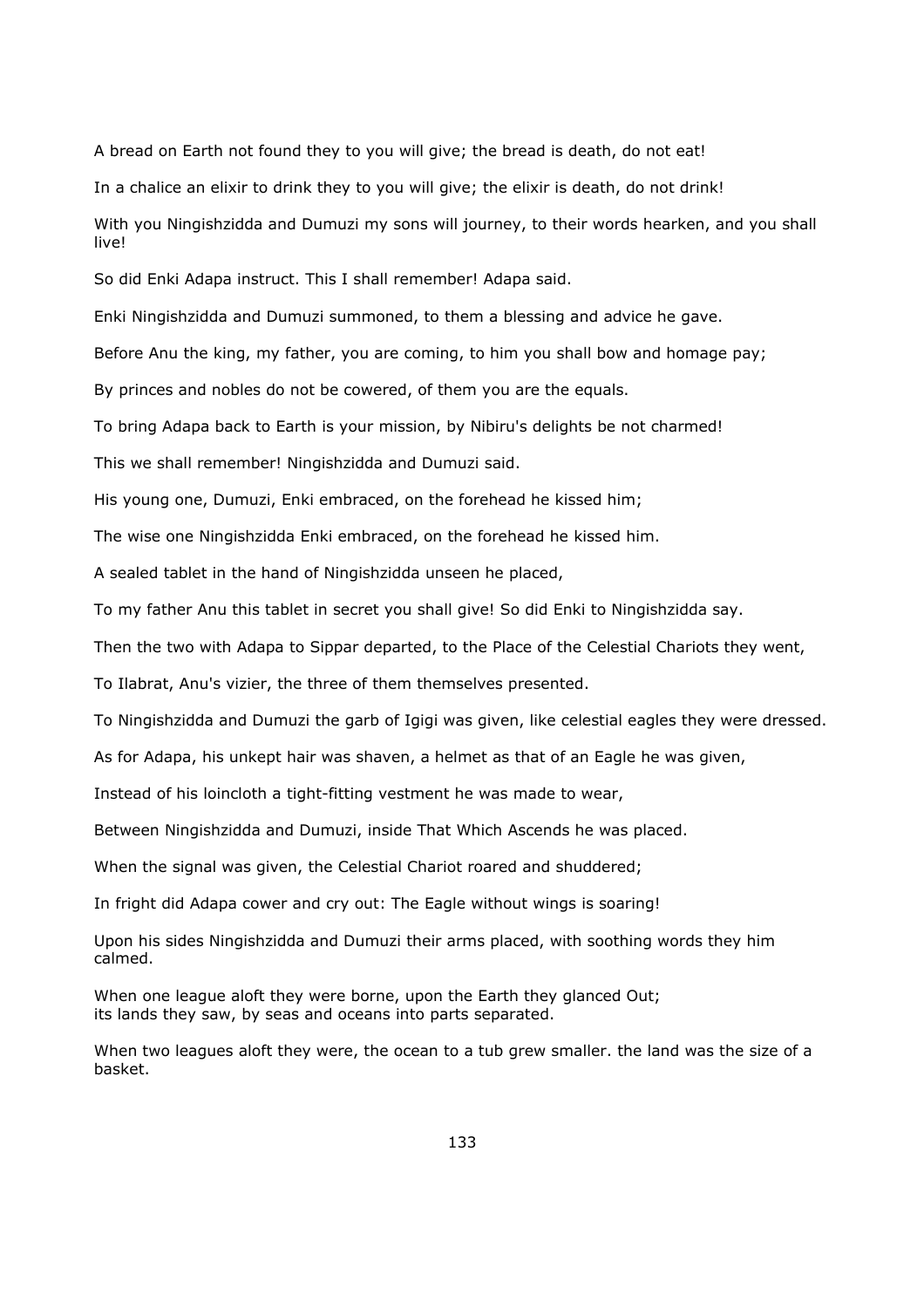When three leagues aloft they were, again they cast a glance whence they had departed; The Earth was now as a small ball, by a sea of darkness in the vastness swallowed. Once again Adapa agitated was; he cowered and cried Out: Take me back! he shouted. Ningishzidda his hand on the neck of Adapa put; in an instant was Adapa quiet. When they on Nibiru landed, there was much curiosity,

The children of Enki, on Earth born, to see, even more so an Earthling to encounter:

A being from another world on Nibiru has arrived! So were the crowds shouting.

With Ilabrat to the palace they were taken to be washed and with perfumed oils anointed.

Fresh and befitting garments they were given;

Heeding Enki's words, Adapa the new clothing did put on.

In the palace nobles and heroes milled about, in the throne room, princes and counselors gathered.

To the throne room by Ilabrat they were led, Adapa behind him, then the two sons of Enki.

In the throne room before Anu the king they bowed; from his throne Anu stepped forward.

My grandsons! My grandsons! he cried out. He hugged Dumuzi, he hugged Ningishzidda,

With tears in his eyes he embraced them, he kissed them.

To his right Dumuzi he bade to be seated, on his left Ningishzidda sat.

Then llabrat to Anu the Earthling Adapa presented.

Does he our speech understand? Anu the king of Ilabrat inquired.

Indeed he does, by the lord Enki was he taught! Ilabrat so answered.

Come hither! Anu to Adapa said. What is your name and your occupation?

Forward Adapa stepped, again he bowed: Adapa is my name, of the lord Enki a servant!

So did Adapa in words speak; his speaking great amazement was causing.

A wonder of wonders on Earth has been attained! Anu declared.

A wonder of wonders on Earth has been attained! all the assembled shouted.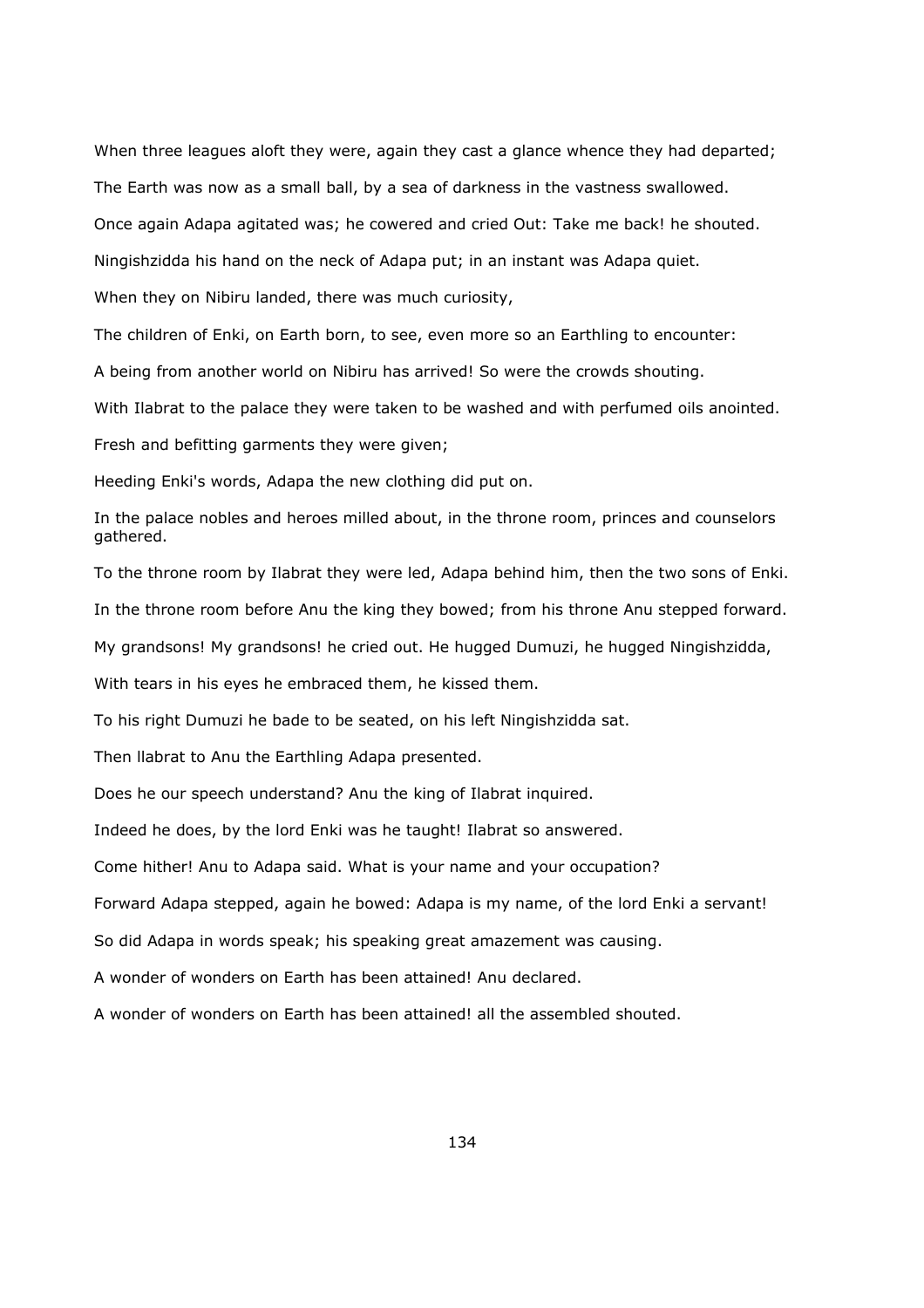Let there a celebration be, let us our guests thus welcome! Anu was saying.

To the banquet room Anu all who were assembled led, to the laden tables he happily gestured.

At the laden table bread of Nibiru Adapa was offered; he did not eat it.

At the laded tables elixir of Nibiru Adapa was offered; he did not drinnk it.

By this Anu the king was puzzled, was offended:

Why has Enki to Nibiru this ill-mannered Earthling sent, to him the celestial ways reveal?

Come now, Adapa! to Adapa Anu said. Why did you neither eat nor drink, our hospitality rejected?

My master the lord Enki commanded me: The bread do not eat, the elixir do not drink!

So did Adapa the king Anu answer.

How odd is this thing! Anu was saying. For what has Enki from an Earthling our food and elixir prevented?

He asked Ilabrat, he asked Dumuzi; Ilabrat the answer knew not, Dumuzi could not explain.

He asked Ningishzidda. Perchance in this lies the answer! Ningishzidda to Anu said.

The secret tablet that he carried hidden to Anu the king he then gave

Puzzled was Anu, Anu was concerned; to his private chamber he went the tablet to decipher.

Now this is the account of Adapa, of Civilized Mankind the progenitor,

And how by his Sons Ka-in and Abael satiation on Earth was started.

In his private chamber Anu the tablet's seal broke open,

Into the scanner the tablet he inserted, it,, message from Enki to decipher.

Adapa by my seed to an Earthling woman was born! So did the message from Enki say.

Likewise was Titi by another Earthling woman of my seed conceived.

With wisdom and speech they are endowed; with Nibiru's long lifetime they are not.

The bread of long-living he should not eat, the elixir of long life he should not drink.

To live and die on Earth Adapa must return, mortality his lot must be,

By the sowing and shepherding by his offspring on Earth satiation shall be!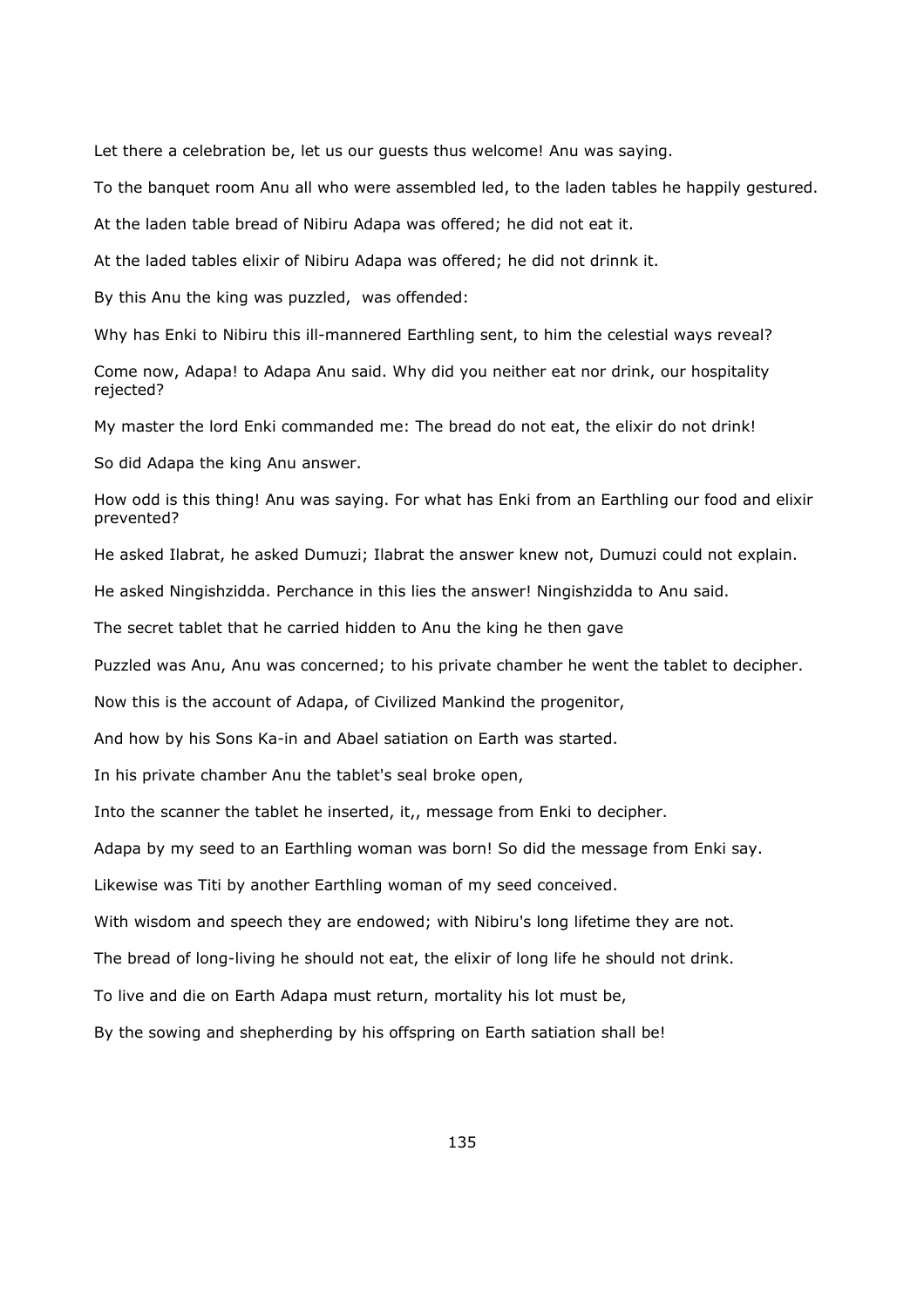So did Enki the secret of Adapa to his father Anu reveal.

By the secret message from Enki Anu was astounded; whether to angry be or laugh he knew not.

Ilabrat his vizier to his private chamber he summoned, to him he thus said:

That son of mine Ea, even as Enki his free ways with females has not mended!

To Ilabrat his vizier the message on the tablet he showed.

What are the rules, what is the king to do? of his vizier Anu inquired.

Concubines by our rules are permitted; of interplanetary cohabitation no rules exist!

So did Ilabrat to the king respond. If damage there be, let it be restricted,

Let Adapa forthwith to Earth be returned. Let Ningishzidda and Dumuzi longer stay!

Anu then Ningishzidda to his private chamber summoned;

Know you what your father's message said? of Ningishzidda he inquired.

Ningishzidda his head lowered, with whispering voice he said:

I know not, but guess I can. The life essence of Adapa I have tested, of Enki's seed he is!

That indeed is the message! to him Anu said. Adapa to Earth forthwith shall return,

To be of Civilized Man a progenitor his destiny shall be!

As for you, Ningishzidda, to Earth with Adapa you shall return

Of Civilized Mankind at your father's side to become the teacher!

So did Anu the king the decision make, the destiny of Adapa and Ningishzidda he determined.

To the assembled savants and nobles, princes and counselors Anu and the other two returned,

To the assembled words of decision Anu announced:

The welcome to the Earthling must not be overextended, on our planet he cannot eat or drink; Of his astounding abilities we have all seen, let him to Earth return,

Let his offspring there on Earth fields till and in meadows shepherd!

To ensure his safety and avoid his agitation, Ningishzidda with him back will travel,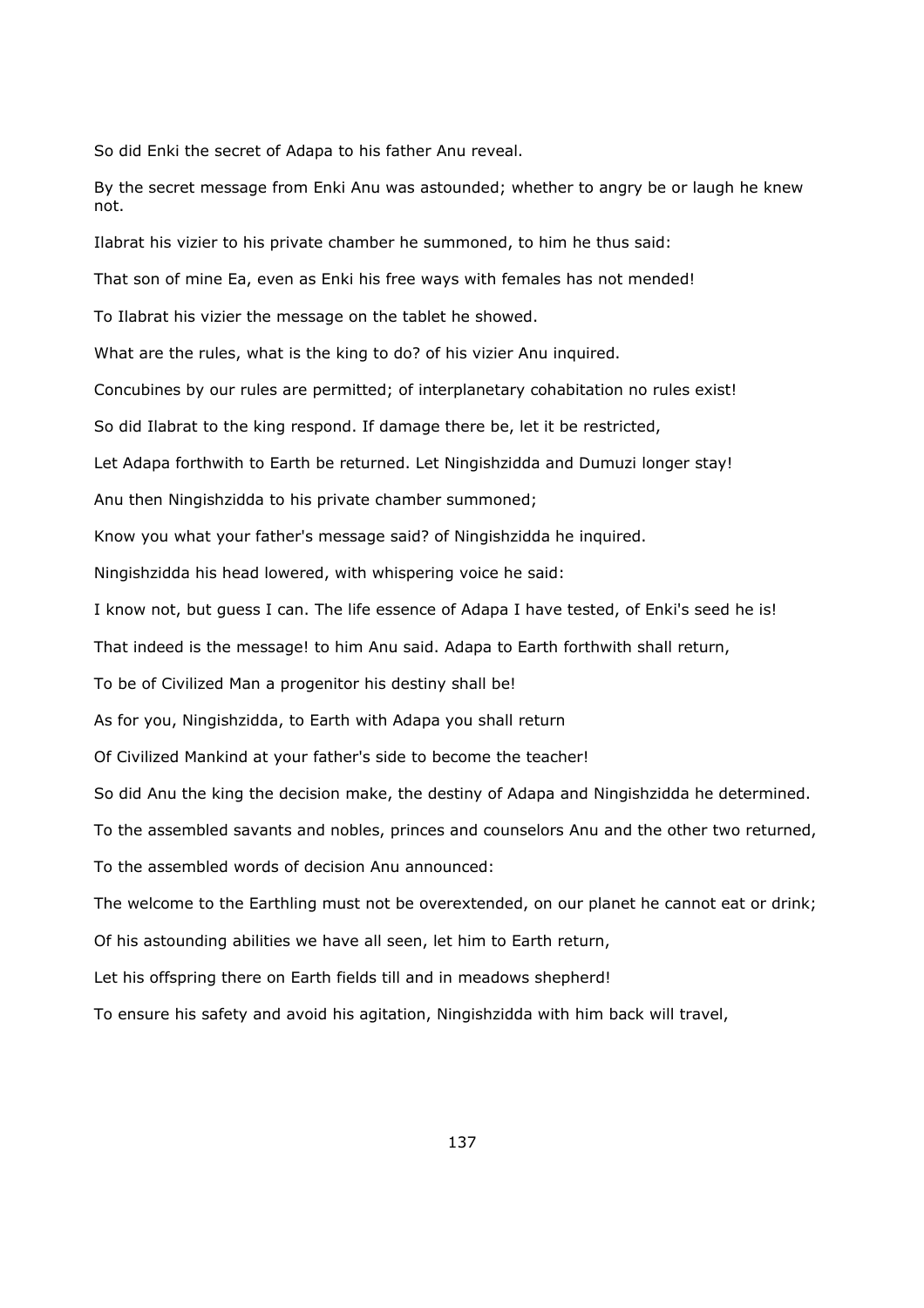With him the seeds of Nibiru of grains which multiply to Earth will be sent;

Dumuzi, the youngest, for a Shar with us shall stay,

Then to Earth with ewes and the essence of sheep he shall return!

This was the decision of Anu, to the king's words all in agreement their head, bowed.

At the appointed time Ningishzidda and Adapa to the Place of the Celestial Chariot; were taken.

Anu and Dumuzi, llabrat and counselors, nobles and heroes to them farewell bade.

There was roaring and shuddering, and the chariot was lofted;

The planet Nibiru grow smaller they saw then from horizon to zenith the heavens they saw.

On their journey Ningishzidda to Adapa the planet gods explained.

Of Sun and Earth arid the moon to him lessons he gave,

Of how the months chase one another and how Earth's year is counted him he taught.

When to Earth they returned, to his father Enki Ningishzidda all that had happened related.

Enki laughed and struck his loins: it all went as I expected with glee he said;

Except the detention of Dumuzi, that is a puzzle! So did Enki say.

By the prompt return of Ningishzidda and Adapa Enlil was greatly puzzled,

What is the matter, what on Nibiru transpired? of Enki and Ningishzidda he inquired.

Let Ninmah too be summonded, let her too of what transpired hear! Enki to him said.

After Ninmah arrived, to Enlil and to her Ningishzidda all did tell.

Enki his cohabitation with the Earthling females also related;

No rules have I broken, our satiation I have ensured! So Enki to them said.

No rules did you break, the fates of Anunnaki and Earthlings by a rash deed you determined!

So did Enlil in anger say. Now the lot is cast, destiny by fate is overtaken!

With fury was Enlil seized, with anger he turned and left them standing.

To Eridu Marduk came, by his mother Damkina was he summoned.

137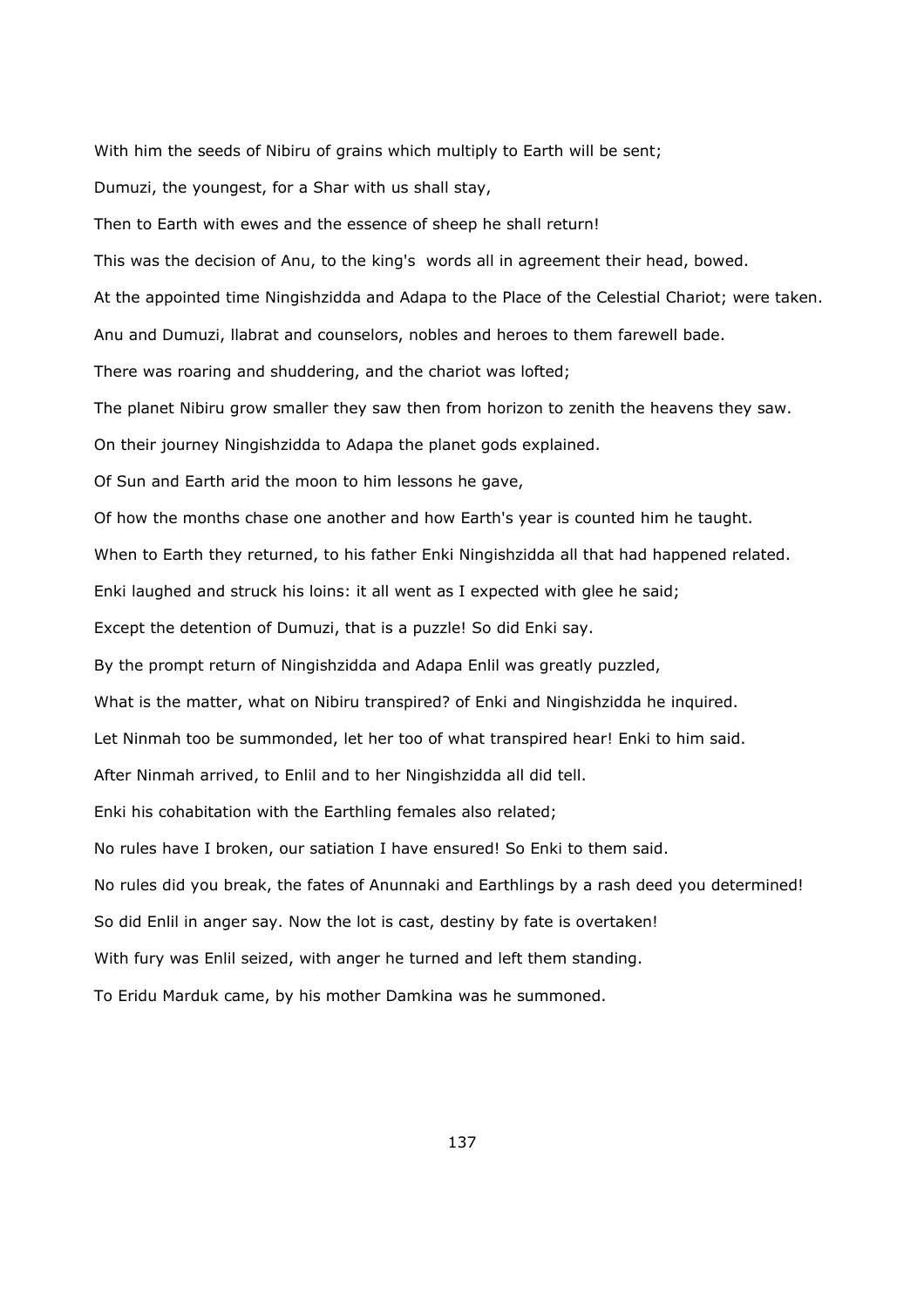The odd ongoings to verify of his father and brother he demanded.

To keep the secret from Marduk hidden father and brother decided;

Anu by the Civilized Man was enthralled, to at once all on Earth satiate he commanded!

So they to Marduk only part of the truth revealed.

By Adapa and Titi Marduk was impressed, to the boys he took a liking.

While Ningishzidda Adapa is instructing, let me the boys' teacher be!

So did Marduk to his father Enki and to Enlil say. `

Let Marduk teach one, let Ninurta teach the other! to them Enlil responded.

In Eridu Ningishzidda with Adapa and Titi stayed, numbers and writing Adapa he taught.

The twin who was first in birth Ninurta to Bad-Tibira, his city, took,

Ka-in, He Who in the Field Food Grows, he called him.

To dig canals for watering he taught him, sowing and reaping he was teaching.

A plow from the wood of trees Ninurta for Ka-in made, with it a tiller of the land to be.

The other brother, son of Adapa, by Marduk to the meadows was taken,

Abael, He of the Watered Meadows, his name was thereafter called.

How to build stalls Marduk him taught; for shepherding to start, the return of Dumuzi they awaited.

When the Shar was completed, Dumuzi to Earth returned,

The essence seed of sheep, ewes for the growing with him he brought,

Four-legged animals of Nibiru to another planet, the Earth, he conveyed!

His return with essence seed and ewes was cause for much celebration,

Into the care of his father Enki Dumuzi with his precious cargo returned.

The leaders then got together, how to proceed with the new breed they considered:

Never before was there a ewe on Earth, a lamb has never to Earth from the heavens been dropped,

A she-goat has never before to her kid given birth,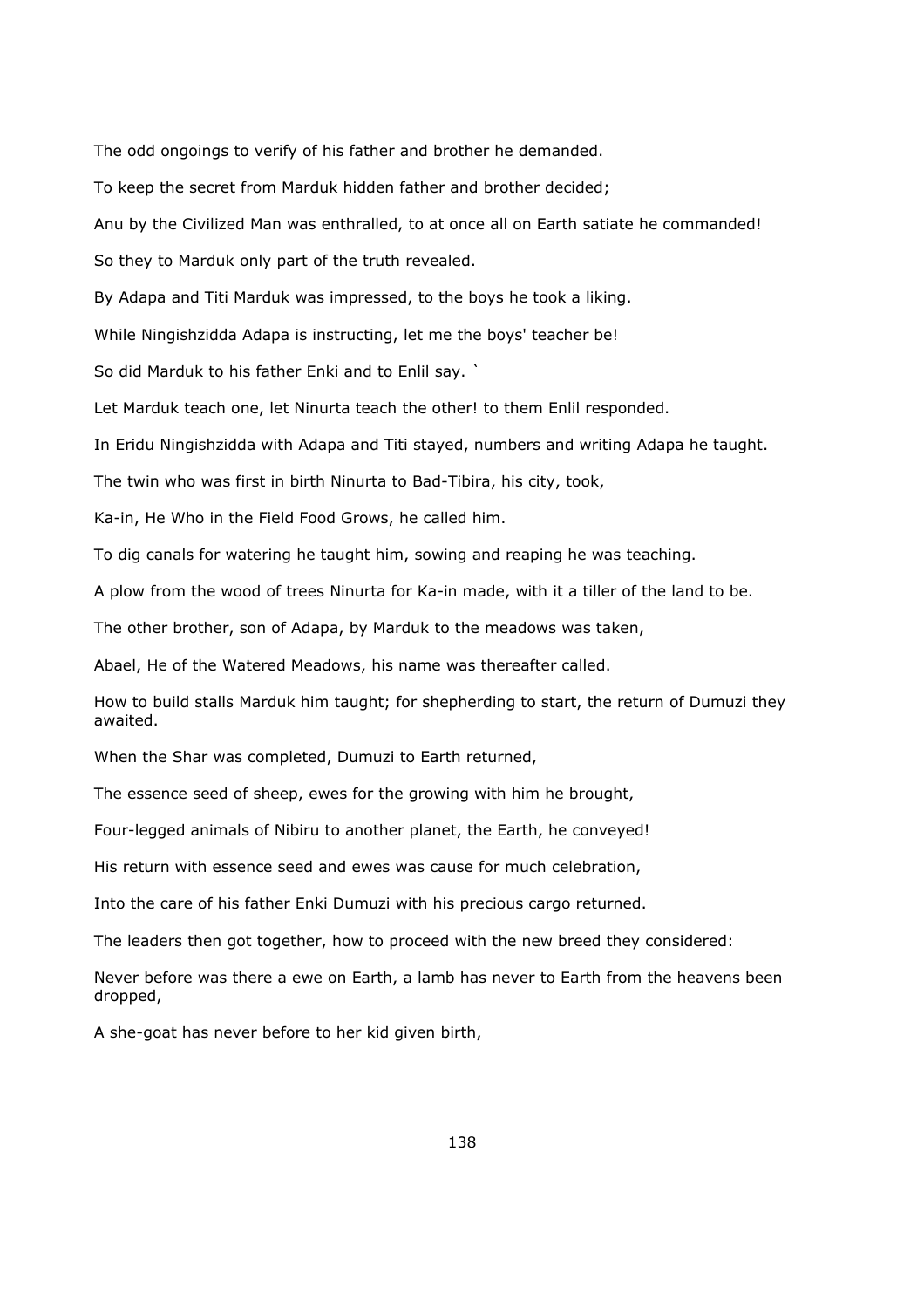Weaving of sheep's wool has never before been established!

The Anunnaki leaders, Enki and Enlil, Ninmah and Ningishzidda, who the creators were,

A Creation Chamber, a House of Fashioning, to establish decided.

Upon the pure mound of the Landing Place, in the Cedar Mountains, it was established,

Near where the elixir seeds by Ninmah brought were planted there was the Creation Chamber established,

There was the multiplying of the grains and of the ewes on Earth begun.

Of Ka-in for sowing and reaping Ninurta was the mentor,

Of Abael the arts of ewe and lamb rearing and shepherding Marduk was the mentor.

When the first crops were reaped, when the first sheep matured,

Let there be a Celebration of Firsts! Enlil a decree proclaimed.

Before the assembled Anunnaki the first grains, the first lambs were presented,

At the feet of Enlil and Enki Ka-in, by Ninurta guided, his offering placed;

At the feet of Enlil and Enki Abael, by Marduk guided, his offering placed.

Enlil to the brothers gave a joyful blessing, their labors he extolled.

Enki his son Marduk embraced, the Iamb for all to see he raised,

Meat for eating, wool for wearing to Earth have come! Enki said.

Now this is the account of the generations of Adapa,

And the killing of Abael by Ka-in, and what thereafter transpired.

After the Celebration of Firsts was over, sullen was Ka-in's face;

By the lack of Enki's blessing greatly he was aggrieved.

As to their tasks the brothers returned, Abael before his brother was boasting:

I am the one who abundance brings, who the Anunnaki satiates,

Who gives strength to the heroes, who wool for their clothing provides!

Ka-in by his brother's words was offended, to his boasting strongly he objected: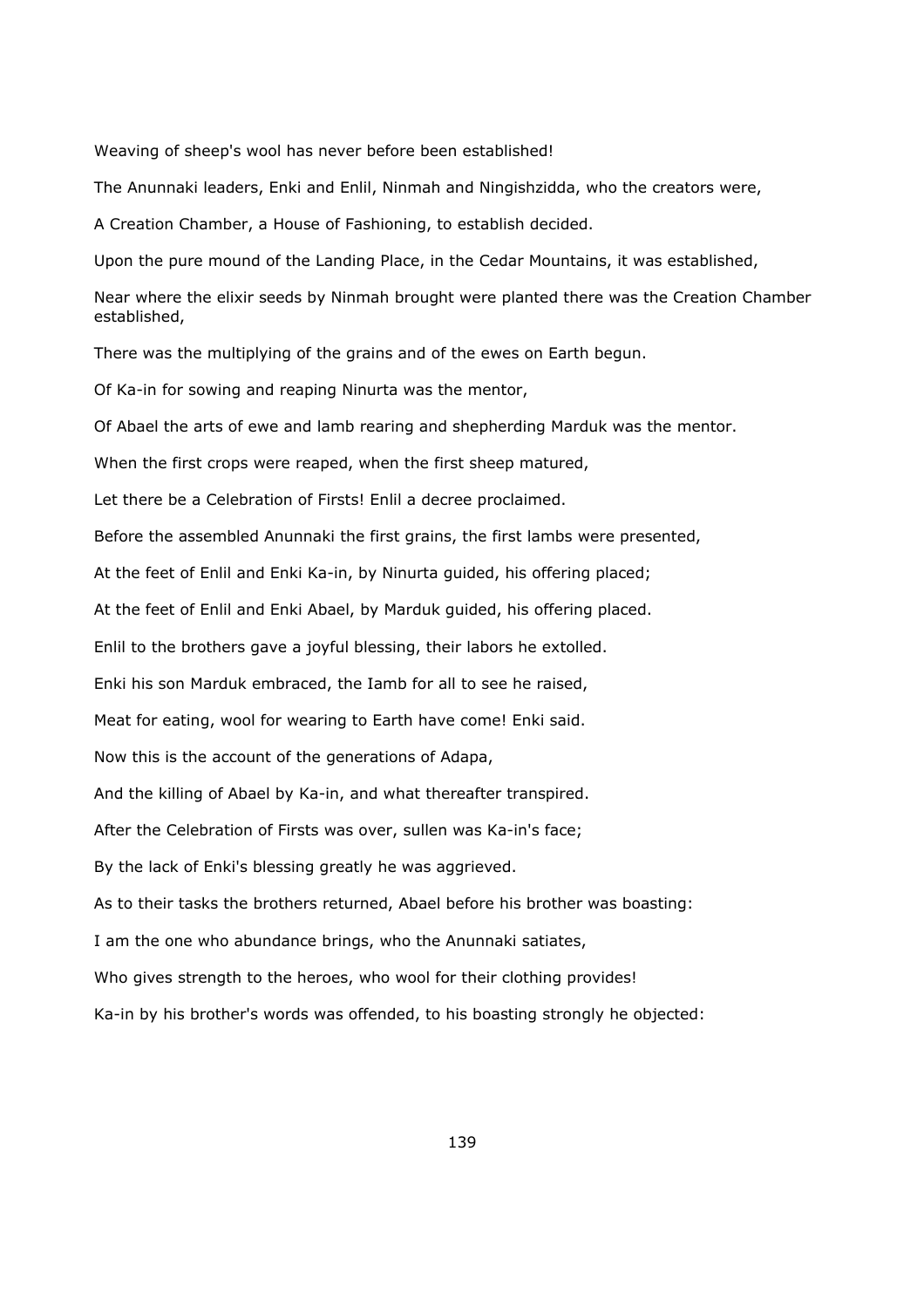It is I who the plains luxuriates, who furrows with grains makes heavy,

In whose fields birds multiply, in whose canals fish become abundant,

Sustaining bread by me is produced, with fish and fowl the Anunnaki's diet I variate!

On and on the twin brothers each other disputed, through the wintertime they argued.

When summer began it was not raining, the meadows were dry, the pastures dwindled.

Into the fields of his brother Abael his flocks drove, from the Furrows and the canals to drink water.

By this Ka-in was angered; to move the flocks away his brother he commanded.

Farmer and shepherd, brother and brother, words of accusation uttered.

They spat on each other, with their fists they fought.

Creatly enraged, Ka-in a stone picked up, with it he Abael in the head struck.

Again and again he hit him until Abael fell, his blood from him gushing.

When Ka-in his brother's blood saw, Abael, Abael, my brother! he shouted.

Motionless on the ground did Abael remain, from him his soul had departed.

By the brother whom he had killed Ka-in remained, for a long time he sat crying.

Titi it was who of the killing was the first to know by a premonition:

In a dream-vision as she was sleeping Abael's blood she saw, in the hand of Ka-in it was.

Adapa from his sleep she awakened, her dream-vision to him she told.

A heavy sorrow fills my heart, did something terrifying happen?

So did Titi to Adapa say; greatly agitated she was.

In the morning the two from Eridu departed, to the whereabouts of Ka-in and Abael they went.

In the field they found Ka-in, by the dead Abael he was still seated.

A great cry of agony Titi shouted, Adapa spread mud on his head.

What have you done? What have you done? to Ka-in they shouted.

Silence was Ka-in's answer; to the ground he threw himself and wept.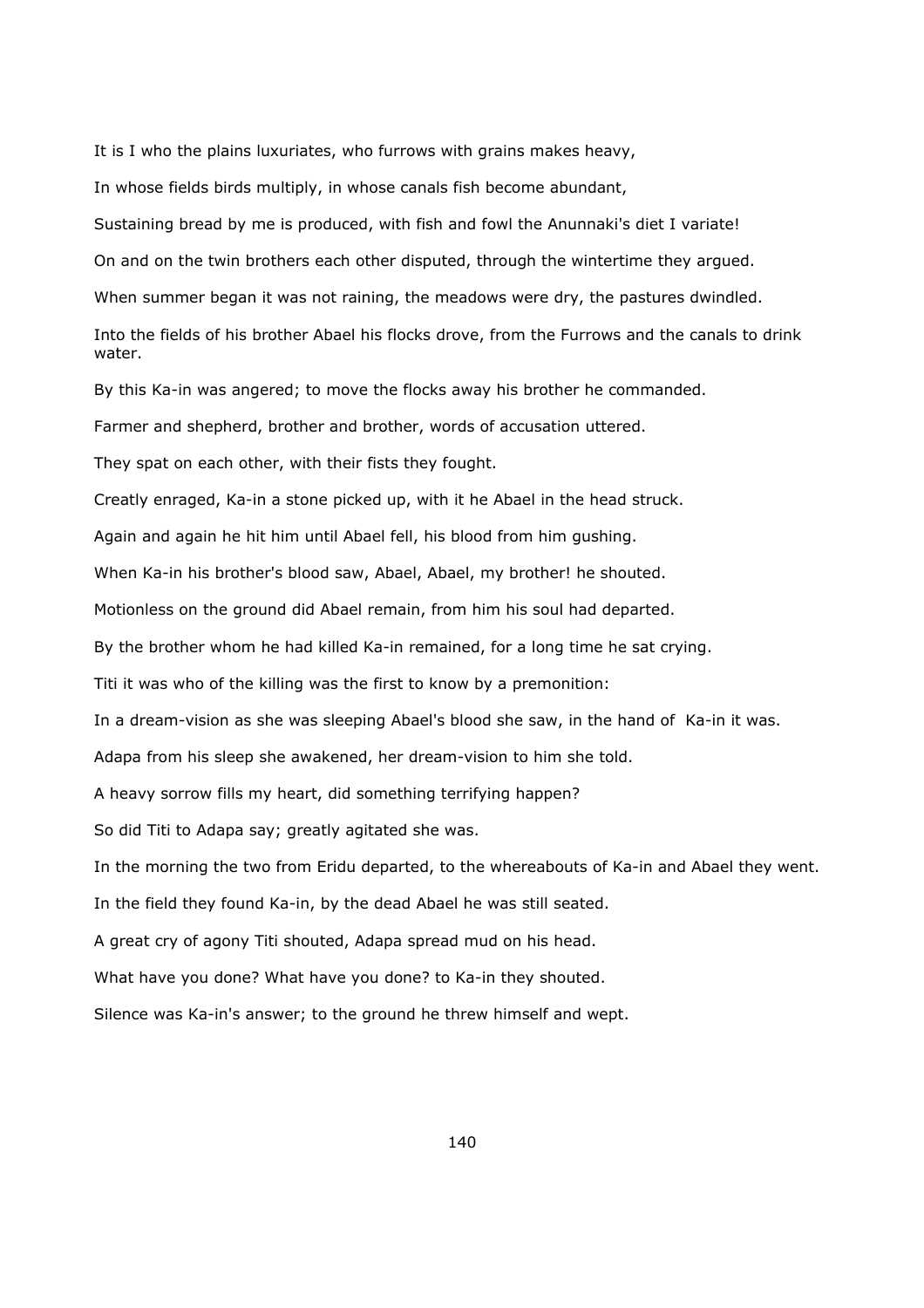To Eridu city Adapa returned, what had happened to the lord Enki he told.

With fury Enki Ka-in confronted. Accursed you shall be! to him he said.

From the Edin you must depart, among Anunnaki and Civilized Earthlings you shall not stay

As to Abael, in the fields his body cannot for the wild birds remain;

As the Anunnaki custom is, he in a grave, below a stone pile, shall be buried.

How Abael to bury Enki to Adapa and Titi showed, for the custom to them was not known.

For thirty days and thirty nights was Abael by his parents mourned.

To Eridu for judgment Ka-in was brought, the exile sentence to pronounce Enki wished.

For his deed, Ka-in himself must be slain! So did Marduk with anger say.

Let the Seven Who judge be assembled! So did Ninurta, of Ka-in the mentor, say.

Whoever of such an assembling ever heard! Marduk shouted,

That for one not from Nibiru Anunnaki leaders shall to judge be called?

Is it not enough that one by Ninurta mentored the one by me favored has killed?

Is it not that as Ninurta Anzu did vanquish, so did Ka-in against his brother rise?

Like the fate of Anzu Ka-in's fate should be, his life-breath to be extinguished!

So did Marduk in anger to Enki, Enlil, and Ninurta say.

Ninurta by the words of Marduk was saddened; silence, not words, his answer was.

Let me with Marduk my son words in private have! to them Enki said.

When in Enki's private chambers he and Marduk were,

My son! My son! to Marduk Enki softly spoke. Your agony is great. Let us not agony with agony compound!

A secret that on my heart has heavily emburdened let me to you tell!

Once upon a time, as by the river I strolled, two Earthling maidens my fancy caught,

By them from my seed were Adapa and Titi conceived,

A new kind of Earthling, a Civilized Man, by that upon the Earth was brought;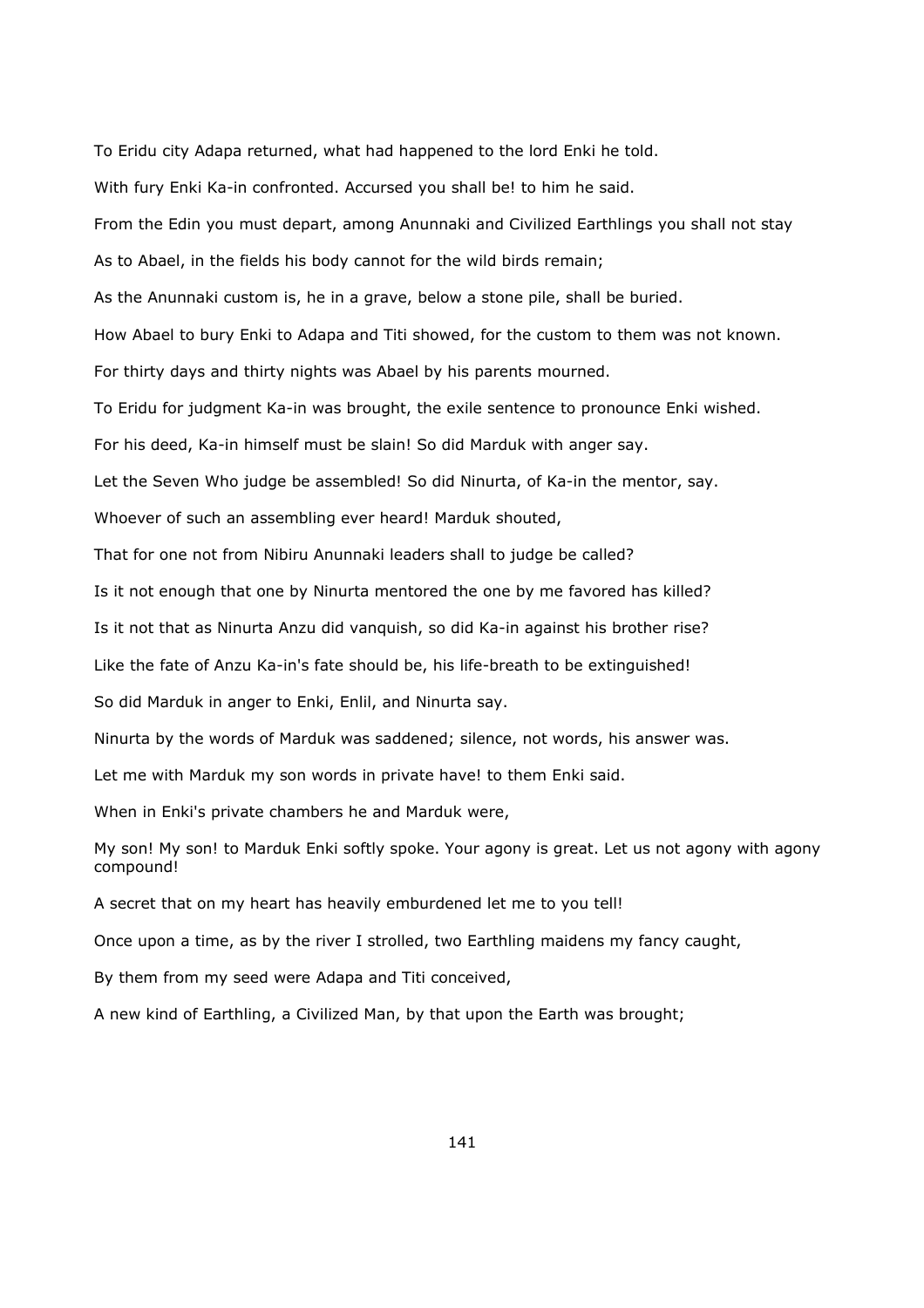Whether they to procreate were able our king Anu in doubt was,

By the birth of Ka-in and Abael were Anu and the council on Nibiru convinced.

A new phase of Anunnaki presence on this planet was welcomed and approved;

Now that Abael has been slain, and if Ka-in too shall be extinguished,

Satiation to an end would come, mutinies will be repeated, all that was achieved shall crumble!

No wonder that to Abael a liking you took, the son of your half brother he was!

Now, on the other one have pity, let the line of Adapa survive!

So did Enki with sadness a secret to Marduk his son reveal.

By the revelation Marduk was at first astounded, then by laughter he was overcome:

Of your lovemaking prowess much to me was rumored, now of that convinced I am!

Indeed, let Ka-in's life be spared, to the ends of the Earth let him be banished!

So did Marduk, from anger to laughter changing, to his father say.

In Eridu judgment upon Ka-in by Enki was pronounced:

Eastward to a land of wandering for his evil deed Ka-in must depart,

That his life must be spared, he and his generations shall be distinguished!

By Ningishzidda was the life essence of Ka-in altered:

That his face a beard should not grow, Ka-ins life essence Ningishzidda changed.

With his sister Awan as a spouse Ka-in from the Edin departed, to the Land of Wandering he set his course.

Now the Anunnaki sat and among themselves wondered:

Without Abael, without Ka-in, who shall for us the grains grow and bread make,

Who shall be the shepherd, the ewes multiply, wool for clothing provide?

Let by Adapa and Titi more proliferation be! So did the Anunnaki say.

With the blessing of Enki, Adapa his spouse Titi knew again and again;

One daughter, another daughter, each time again and again were born.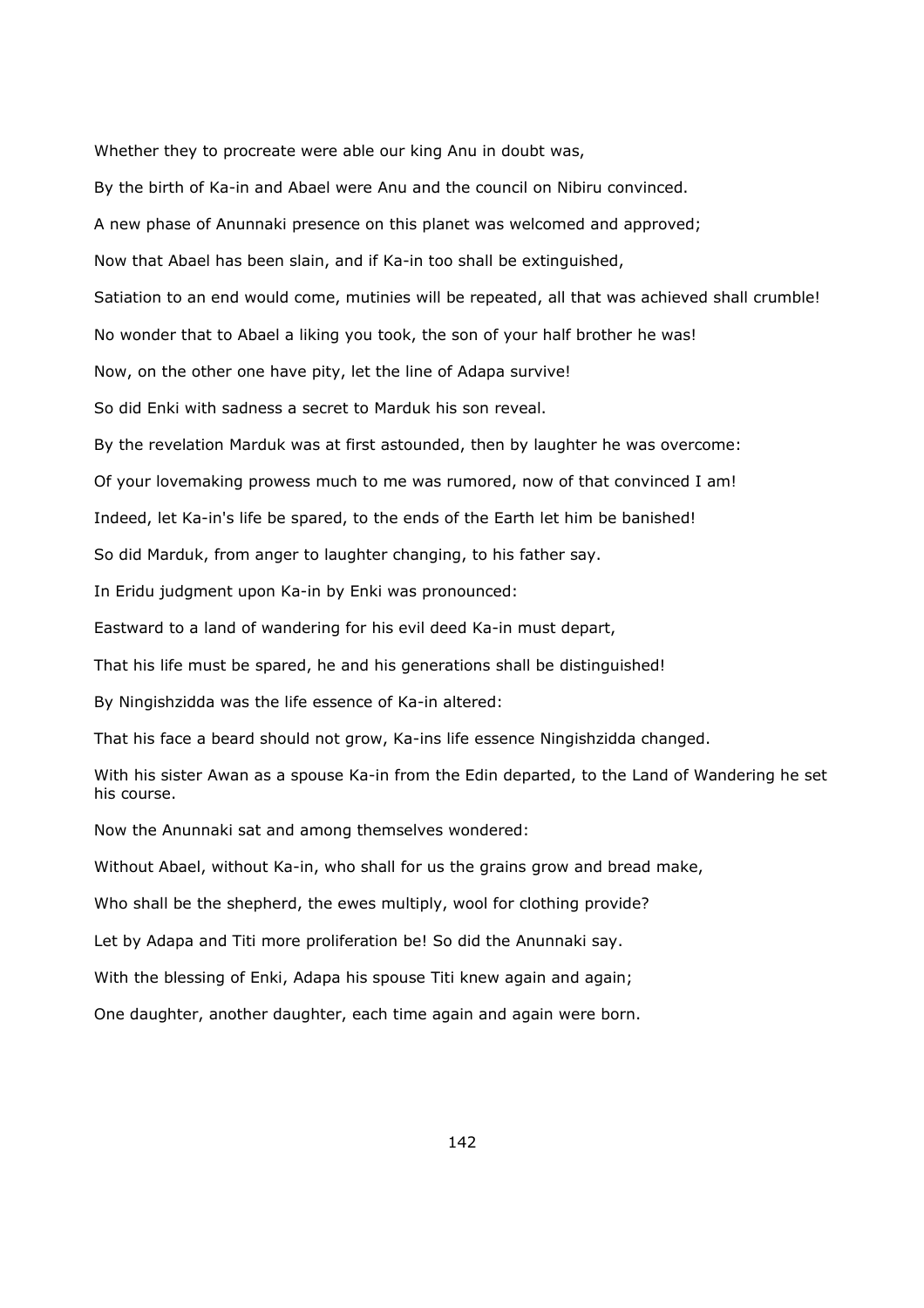In the ninety-fifth Shar, a son Adapa and Titi finally had;

Sati, He Who Life Binds Again, Titi him named; by him were the generations of Adapa counted.

In all, thirty sons and thirty daughters Adapa and Titi had,

Of them tillers of the land and shepherds for the Anunnaki to]led,

By them did satiation to Anunnaki and Civilized Earthlings come back.

In the ninety-seventh Shar, to Sati a son by his spouse Azura was born.

By the name Enshi in the annals he was recorded; Master of Humanity meant his name.

By Adapa his father writing and numbers he was made to understand,

And who the Anunnaki were and all about Nibiru by Adapa Enshi was told.

To Nibru-ki by the sons of Enlil he was taken; secrets of the Anunnaki him they taught.

How the perfumed oils for anointing Nannar, Enlil's on Earth the eldest, him showed,

How the elixir from the Inbu fruits to prepare Ishkur, Enlil's youngest, him instructed.

It was since then that by Civilized Man the Anunnaki lords were called.

And of the rites of worship of the Anunnaki that the beginning was.

Thereafter to Enshi by his sister Noam a son was born;

Kunin, He of the Kilns, his name had the meaning.

For by Niburta in Bad-Tibira he was tutored, of furnace and kiln there he learned,

How with bitumens fires to make, how to smelt and refine he was taught;

In the smelting and refining of gold for Nibiru he and his offspring toiled.

In the ninety-eighth Shar did this matter come about.

Now this is the account of the generations of Adapa after Ka-in was exiled,

And the heavenly journeys of Enkime and the death of Adapa.

In the ninety-ninth Shar to Kunin a son was born,

By Mualit, a half sister of Kunin, he was conceived.

143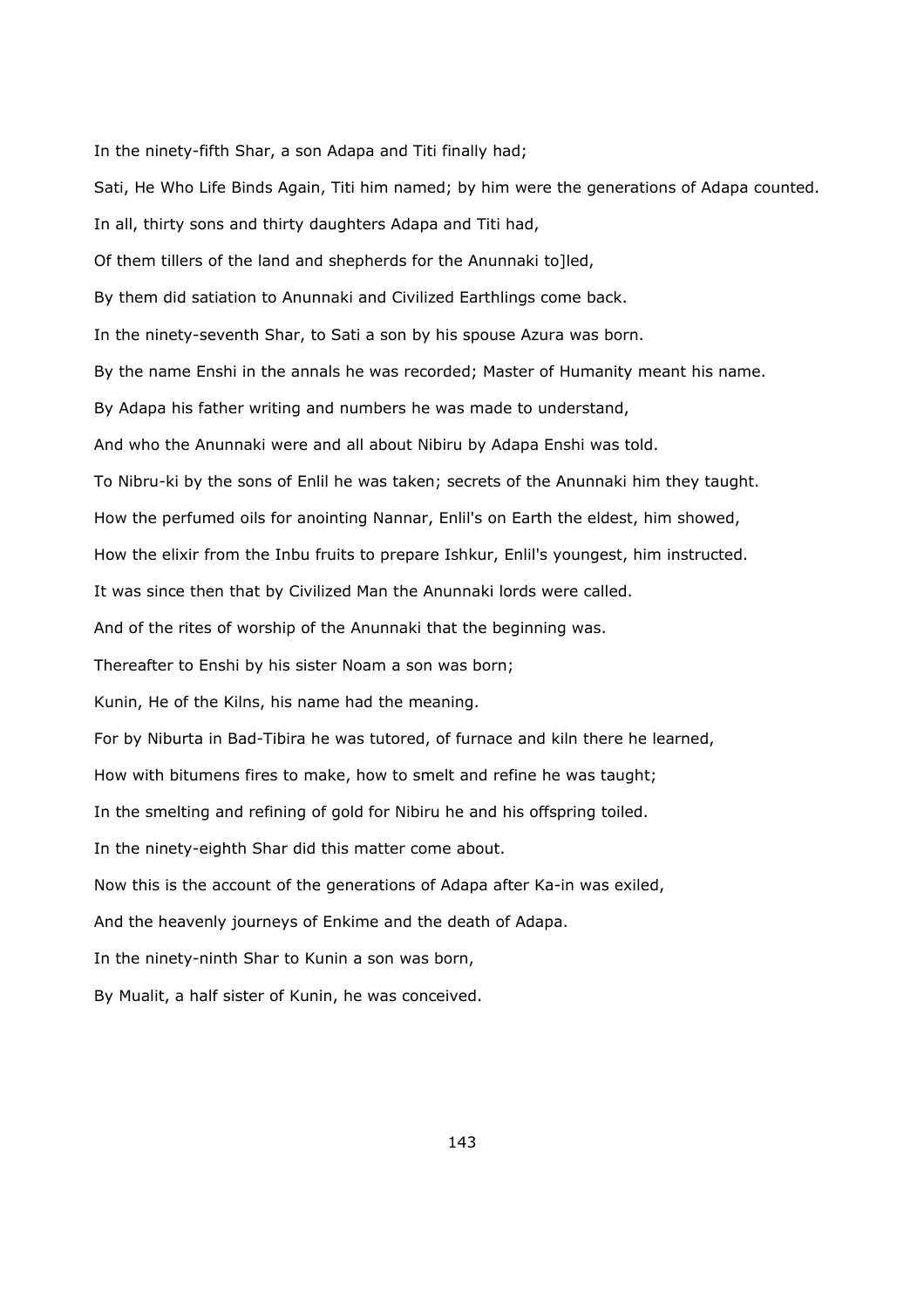Malalu, He Who Plays, she named him; in music and song he excelled. For him Ninurta a stringed harp made, a flute for him he shaped; Hymns to Ninurta Malalu played, with his daughters before Ninurta they sang. The spouse of Malalu the daughter of his father's brother was, Dunna was her name. In the one hundredth Shar since the count on Earth had begun, A son to Malalu and Dunna was born, their firstborn he was; Irid, He of the Sweet Waters, his mother Dunna him named. Him Dumuzi how wells to dig had taught, for flocks in distant meadows water to provide. It was there, by the wells in the meadows, that shepherds and maidens gathered, Where espousing and proliferation by Civilized Mankind exceedingly abounded. In his days the Igigi to Earth were more frequently coming. To observe and see from the heavens they increasingly abandoned, To watch and see what on Earth was transpiring they increasingly desired; To be with them on Lahmu Enki Marduk beseeched, To watch and see what on Earth was transpiring Marduk more fervently wished. At a well in the meadows did Irid his spouse meet; Baraka was her name, the daughter of his mother's brother she was. At the conclusion of the hundred and second Shar a son to them was born, By, the name Enki-Me, by Enki ME Understanding, in the annals he was called. Wise and intelligent he was, numbers he quickly understood, About the heavens and all matters celestial he was constantly curious. To him the lord Enki took a liking, secrets once to Adapa revealed to him he told. Of the family of the Sun and the twelve celestial gods Enki him was teaching, And how the months by the Moon were counted and the years by the Sun,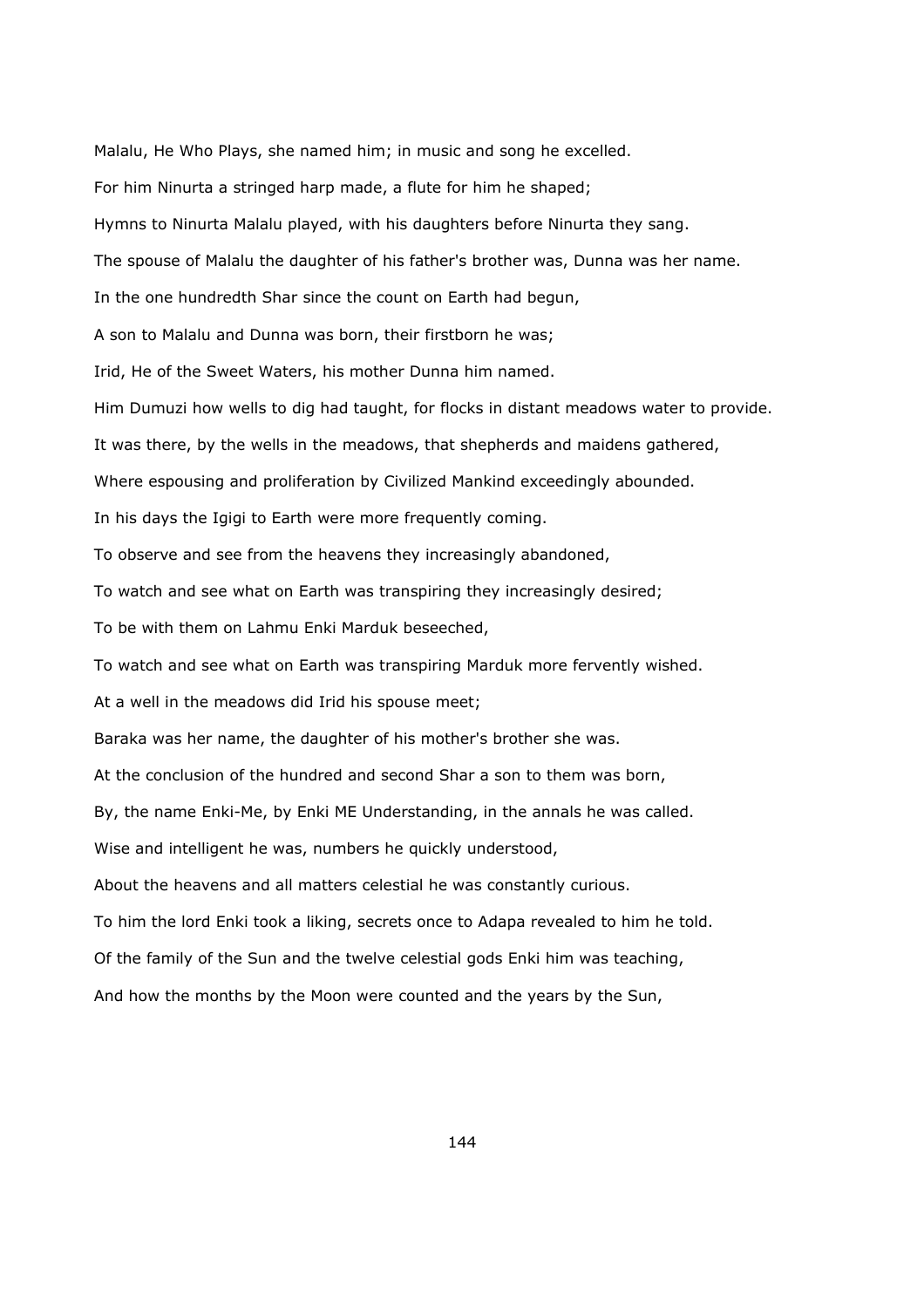And how by Nibiru the Shars were counted, and how the counts by Enki were combined,

How the lord Enki the circle of the heavens to twelve parts divided,

A constellation to each one how Enki assigned, twelve stations in a grand circle he arranged,

How to honor the twelve Anunnaki great leaders by names the stations were called.

To explore the heavens Enkime was eager; two celestial journeys he did make.

And this is the account of Enkime's journeys to the heavens,

And how the Igigi troubles and intermarriages by Marduk were started.

To be with Marduk in the Landing Place Enkime was sent,

From there Marduk in a rocketship to the Moon did him take.

There what Marduk from his father Enki had learned to Enkime he did teach.

When to Earth Enkime returned, to be with Utu in Sippar, the Place of the Chariots, he was sent.

There a tablet for writing what he was learning by Utu to Enkime was given,

Utu in his bright abode a Prince of Earthlings him installed.

The rites him he taught, the functions of priesthood to begin.

In Sippar with his spouse Edinni, a half sister, Enkime resided,

To them in the one hundred and fourth Shar a son was born,

Matushal his mother him named, Who by the Bright Waters Raised the name meant.

It was after that that Enkime on his second journey to the heavens went,

This time too Marduk was his mentor and companion.

In a celestial chariot heavenward they soared, toward the Sun and away from it they circled.

To visit the Igigi on Lahmu by Marduk he was taken,

To him the Igigi a liking took, of Civilized Earthlings from him they learned.

Of him it is in the Annals said that to the heavens he departed,

That in the heavens he stayed till the end of his days.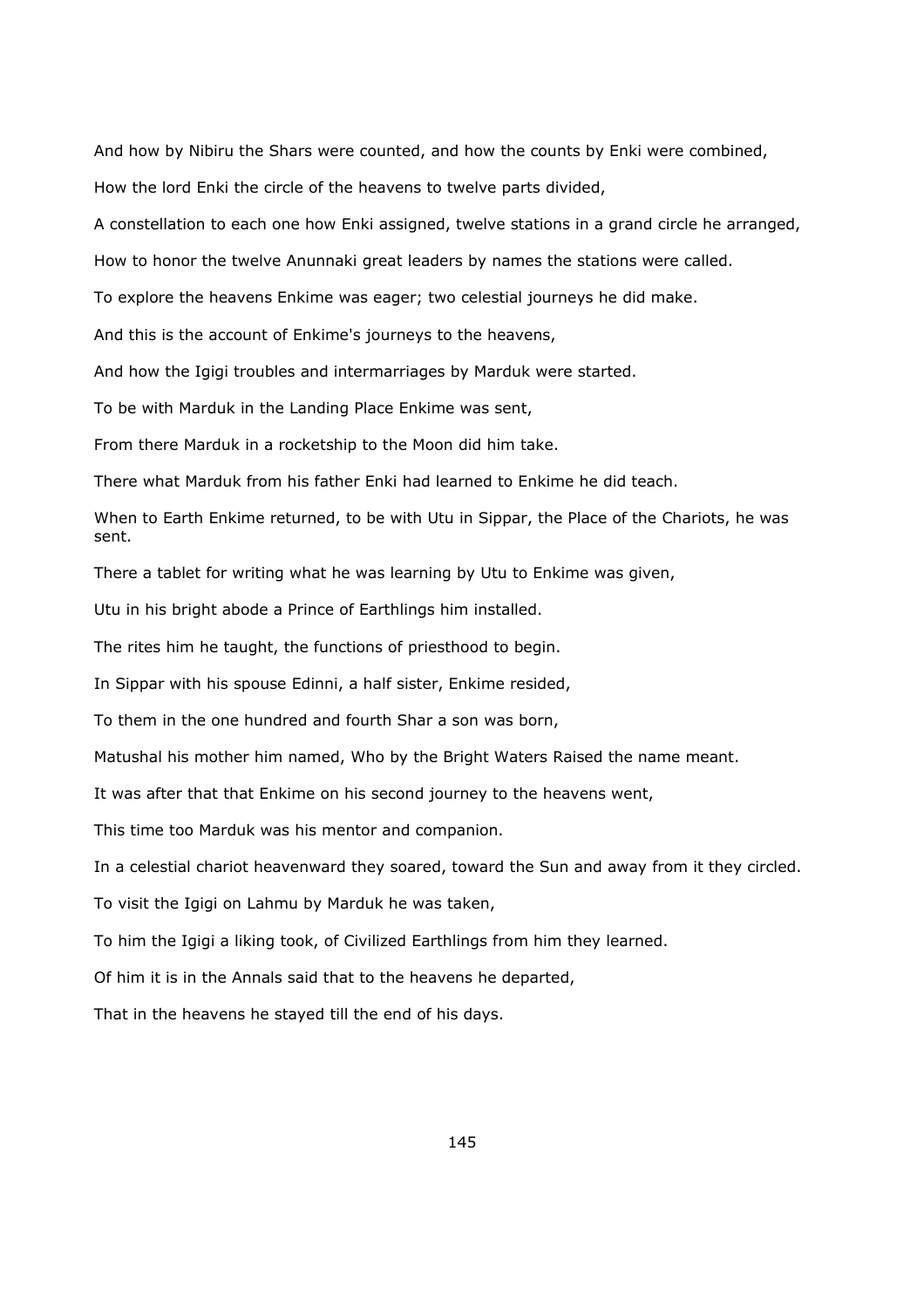Before Enkime for the heavens departed, all that in the heavens he was taught. In writings Enkime a record made, for his sons to know he wrote it; All that is in the heavens in the family of the Sun he wrote down, And about the quarters of the Earth and its lands and its rivers too To the hands of Matushal, his firstborn son, the writings he entrusted, With his brothers Ragim and Gaidad to study and abide by. In the one hundred and fourth Shar was Matushal born, To the Igigi troubles and what Marduk had done he was a witness. By his spouse Ednat a son to Matushal was born, Lu-Mach, Mighty Man, was his name.

In his days conditions on Earth became harsher; the toilers in field and meadow raised complaints.

As a workmaster the Anunnaki Lu-Mach appointed, the quotas to enforce, the rations to reduce.

In his days it was that Adapa his deathtime attained;

And when Adapa knew that his days to an end were coming,

Let all my sons and sons of sons assemble themselves to me! he said,

That before I die I may bless them, and words to them speak before I die.

And when Sati and the sons of the sons had gathered,

Where is Ka-in, my firstborn? Adapa of them all asked. Let him be fetched! to them all he said.

Before the lord Enki Sati his father's wish presented, what to be done of the lord he asked.

Enki then Ninurta summoned: Let the banished one, of whom the mentor you were, to Adapa's deathbed be brought!

In his Bird of Heaven Ninurta betook himself, to the Land of Wandering he flew;

Over the lands he roamed, from the skies for Ka-in he searched.

And when he him found, like on Eagle's wings Ka-in to Adapa he brought.

When of his son's arrival Adapa was informed, Let Ka-in and Sati before me come! Adapa said.

Before their father the two came, Ka-in the firstborn on the right, Sati on the left.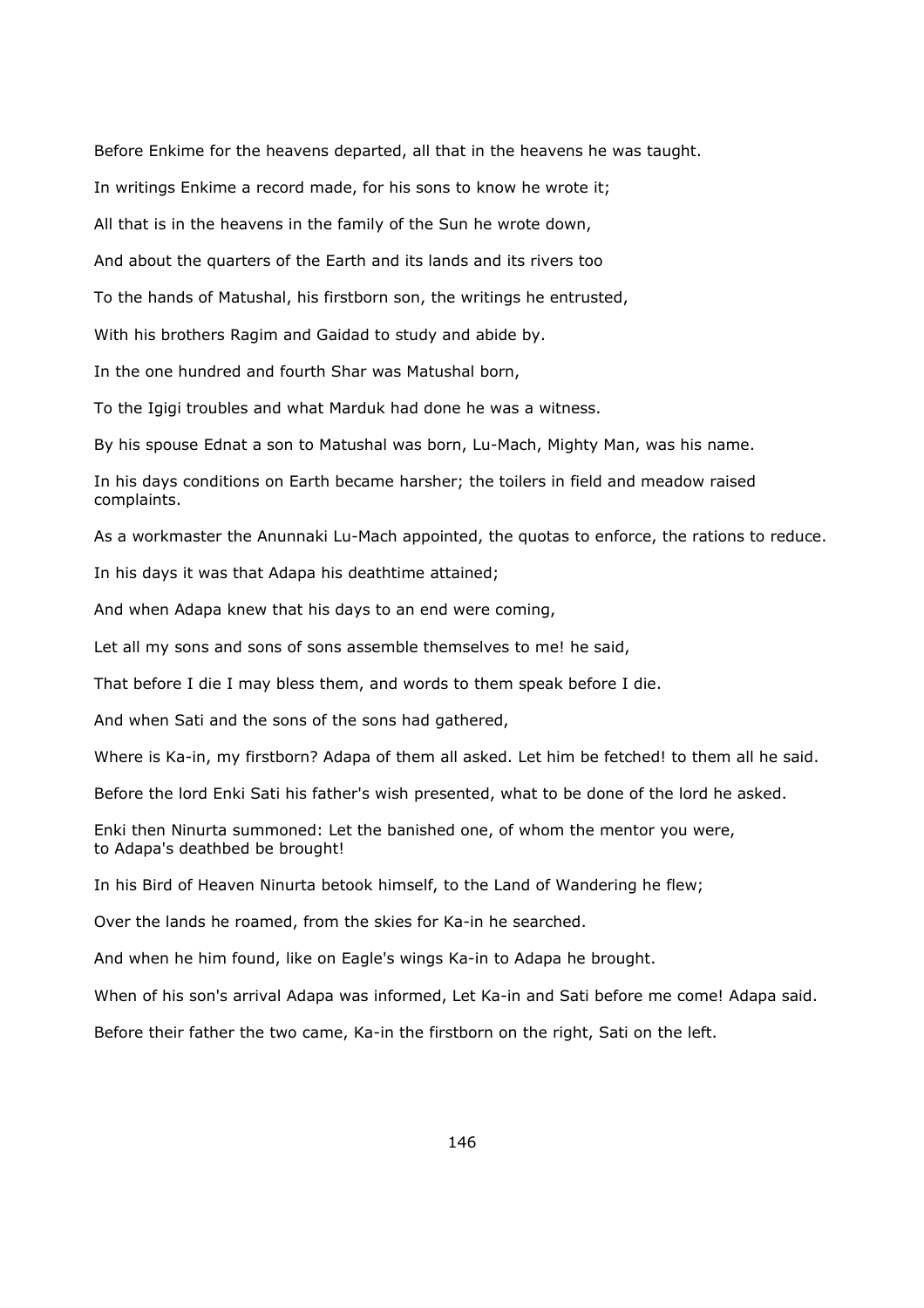And the eyesight of Adapa having failed, for recognition his sons' faces he touched;

And the face of Ka-in on the right was beardless, and the face of Sati on the left with beard was.

And Adapa put his right hand on the head of Sati, the one on the left,

And he blessed him and said: Of your seed shall the Earth be filled,

And of your seed as a tree with three branches Mankind a Great Calamity shall survive.

And he put his left hand on the head of Ka-in on his right, and to him said:

For your sin of your birthright you are deprived, but of your seed seven nations shall come,

In a realm set apart they shall thrive, distant lands they shall inhabit;

But having your brother with a stone killed, by a stone will be your end.

And when Adapa finished these words saying, his hands dropped and he sighed and said:

Now summon my spouse Titi and all the sons and all the daughters,

And after my spirit leaves me, to my birthplace by the river carry me,

And with my face toward the rising Sun there bury me.

Like a wounded beast Titi cried out, to her knees by Adapa's side she fell.

And the two sons of Adapa, Ka-in and Sati, in a cloth his body wrapped,

In a cave by the banks of the river, by Titi shown, Adapa they buried.

In the midst of the ninety-third Shar was he born, by the end of the one hundred and eighth he died.

A long life for an Earthling he had; the life cycle of Enki he did not have.

And after Adapa was buried, Ka-in to his mother and brother farewell bade.

Ninurta in his Bird of Heaven to the land of wandering him returned.

And in a distant realm Ka-in had sons and daughters,

And he for them a city built, and as he was building, by a falling stone he was killed.

In the Edin Lu-Mach as a workmaster the Anunnaki served,

In the days of Lu-Mach did Marduk and the Igigi with Earthlings intermarry.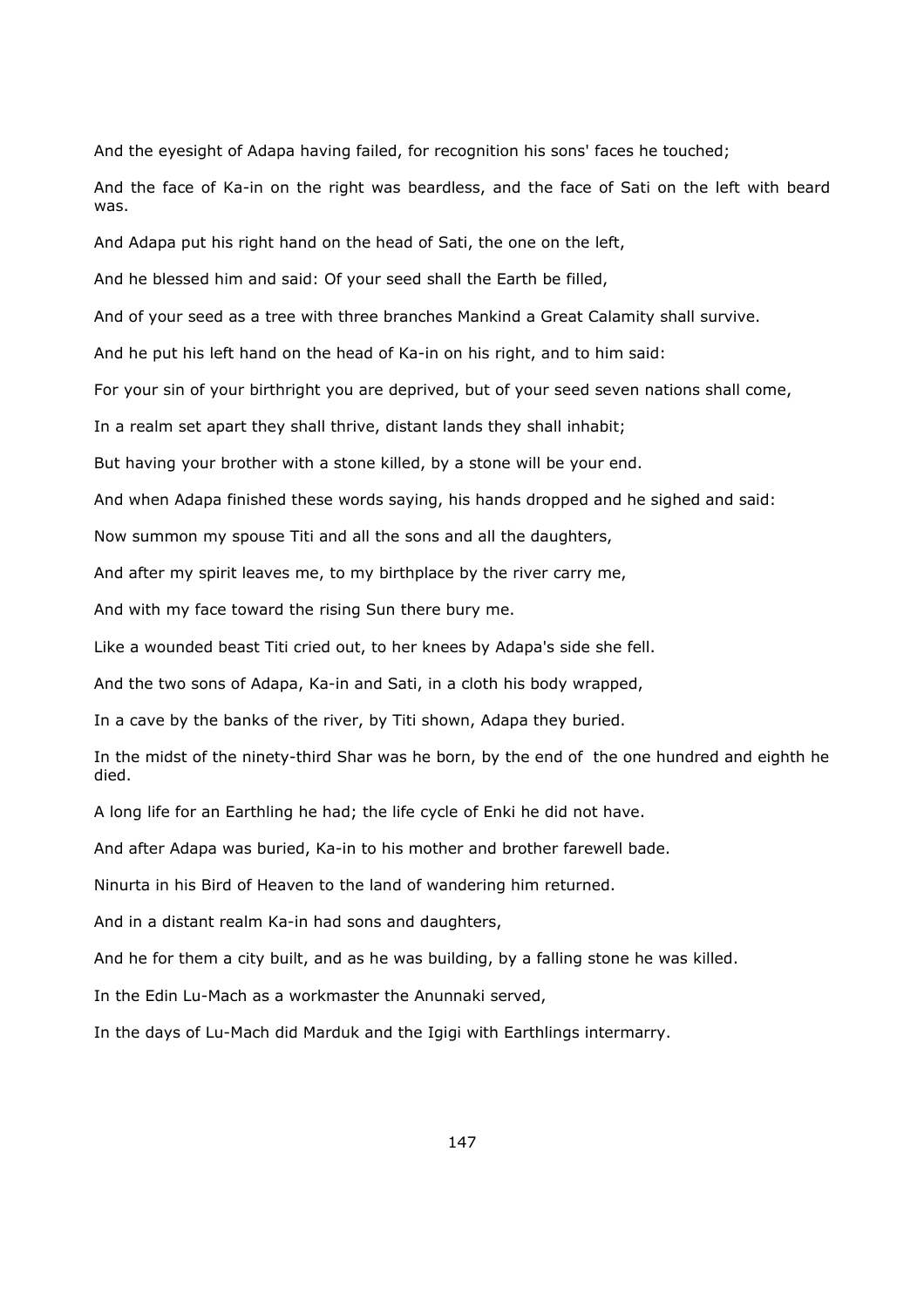## **Synopsis of the Ninth Tablet**

Mankind proliferates; Adapa's line serves as royalty Defying Enlil, Marduk espouses an Earthling female Celestial disturbances and climate changes affect Lahmu The lgigi descend to Earth, seize Earthling females as wives The promiscuous Enki begets a human son, Ziusudra Droughts and pestilences cause suffering on Earth Enlil sees it as fated retribution, wants to return home Ninmah, aged by Earth's cycles, also wants to return A mystery emissary warns them not to defy their destiny Signs increase of a coming calamitous Deluge Most Anunnaki begin to depart back to Nibiru Enlil enforces a plan to let Mankind perish Enki and Ninmah start to preserve Earth's Seeds of Life The remaining Anunnaki prepare for the Day of the Deluge Nergal, Lord of the Lower World, is to issue the warning

## **THE NINTH TABLET**

In the days of Lu-Mach did Marduk and the Igigi with Earthlings intermarry.

In those days on Earth the hardships were increasing,

In those days on Lahmu with dryness and dust was the planet enveloped.

The Anunnaki who decree the fates, Enlil and Enki and Ninmah, with each ether consulted.

What conditions on earth and on Lahmu were altering, they wondered.

On the Sun flarings they observed, in the netforces of Earth and Lahmu there were disruptions.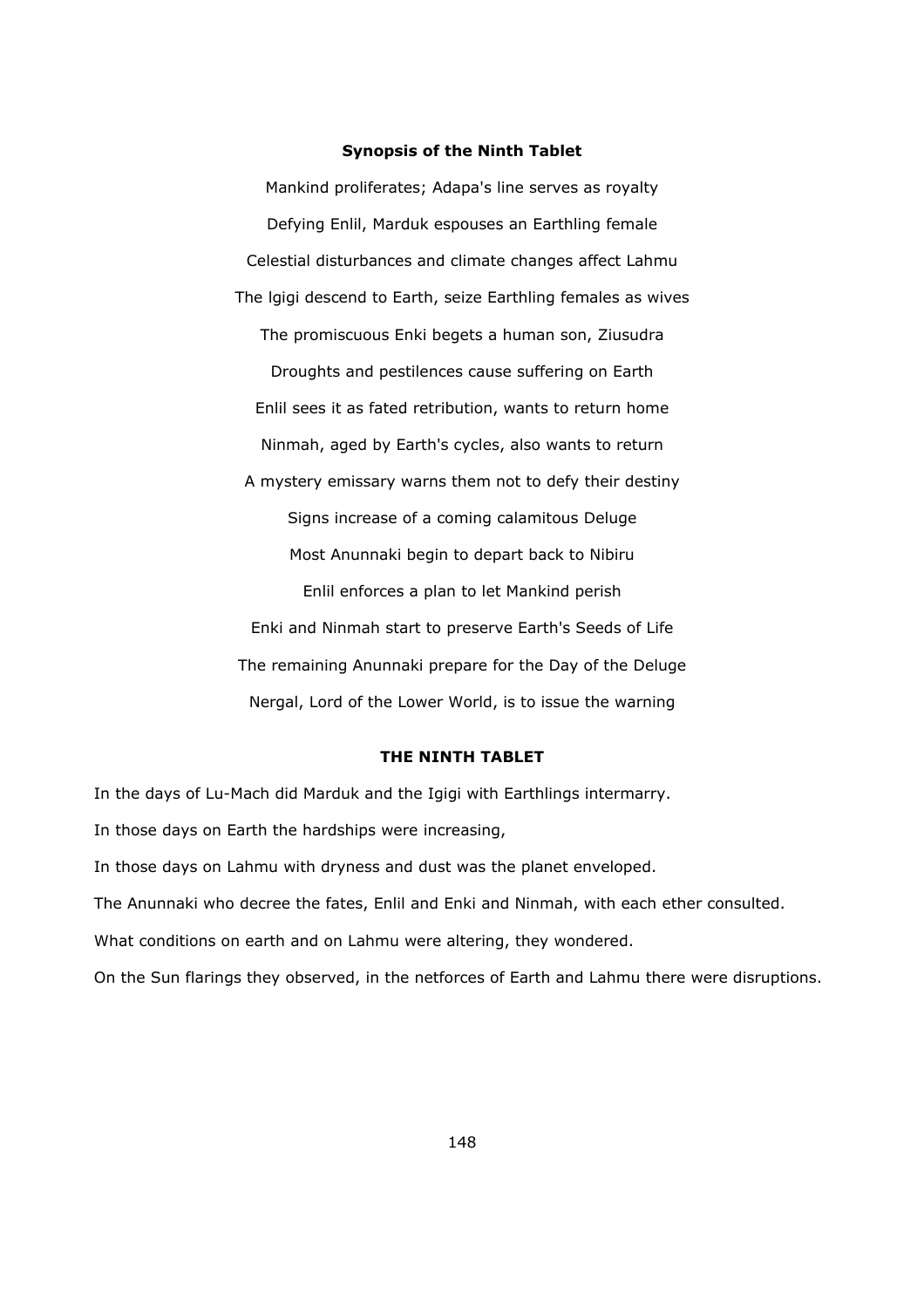In the Abzu, at the tip the Whiteland facing, instruments far observing they installed;

In the charge of Nergal, the son of Enki, and his spouse Ereshkigal the instruments ware put

To the Land Beyond the Seas Ninurta was assigned, in the mauntainland a Band Heaven-Earth to establish.

On Lahmu the Igigi were restless; to pacify them Marduk was the task given:

Until what are the hardships causing, the way station on Lahmu must be kept! So to Marduk the leaders said.

The three who the fates decree with each other consulted;

They looked at each other. How old the others are! each one of the others thought.

Enki, who the death of Adapa was grieving, was the first one to speak.

More than one hundred Shars since my arrival have passed! to his brother and sister he said.

I was then a dashing leader; now bearded, tired, and old I am!

An enthusiastic hero I was, for command and adventure ready! Enlil then said.

Now I have children who have children, all on Earth born;

Old on Earth we became, but those on Earth born are even older sooner!

So did Enlil to his brother and sister ruefully say.

As for me, an old sheep they call me! So did Ninmah wistfully say.

While the others have been coming and going, turns on Earth to serve taking,

We the leaders have stayed and stayed! Perchance it is time to leave! So did Enlil say.

Of that did I often wonder, to them Enki was saying. Each time one of us three to revisit Nibiru wished,

Word from Nibiru always our corning thereto prevented!

Of that I too did wonder, Enlil was saying: Is it a thing on Nibiru, a thing on Earth?

Perchance the life cycles that differ it concerns, so was Ninmah saying.

To watch and see what transpires, the three leaders decided.

At that time Fate, or was it Destiny? in its hands the matters took.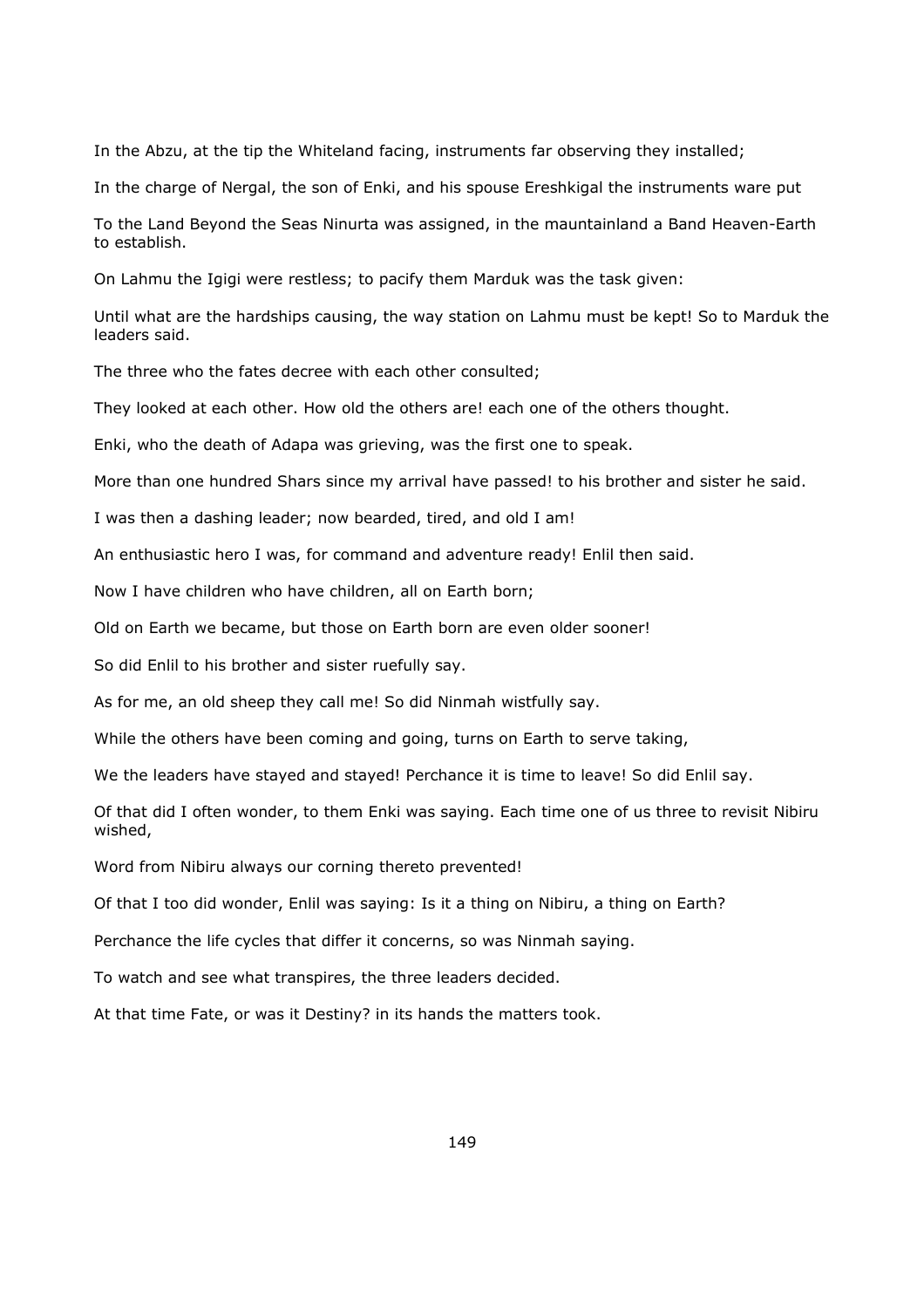For it came to pass that soon thereafter Marduk to his father Enki came,

A matter of gravity with his father Enki to discuss he wished.

Upon the Earth the three sons of Enlil spouses have chosen:

Ninurta Ba'u, of Anu a young daughter, has espoused; Nannar has chosen Ningal, Ishkur Shala has taken;

By Nergal your son Ereshkigal, of Enlil a granddaughter, as a spouse was taken,

By threats to kill her, her consent from her was extracted.

To await my espousal, being your firstborn, Nergal did not await,

The other four in deference my espousal are awaiting.

A bride I wish to choose, to have a spouse it is my desire!

So did Marduk to his father Enki say.

Your words happy make me! Enki to Marduk was saying. Your mother too shall rejoice!

To hold his words to Ninki, Marduk with a raised hand to his father motioned.

Is she one of the young ones who heal and succor give? Enki went on to ask.

A descendant of Adapa she is, of Earth, not Nibiru, is she! Marduk softly whispered.

With a puzzled look, Enki was speechless; then uncontrolled words he shouted:

A prince of Nibiru, a Firstborn to succession entitled, an Earthling will espouse?!

Not an Earthling but your own offspring! to him Marduk said.

A daughter of Enkime who to heaven was taken she is, Sarpanit is her name!

Enki his spouse Ninki summoned, to her what with Marduk transpired he related.

To Ninki, his mother, Marduk his heart's desire repeated and said:

When Enkime with me was journeying, and of heaven and Earth him I was teaching,

What my father once had said, I with my own eyes witnessed:

Step by step on this planet a Primitive Being, one like us to be, we have created,

In our image and in our likeness Civilized Earthling is, except for the long life, he is we!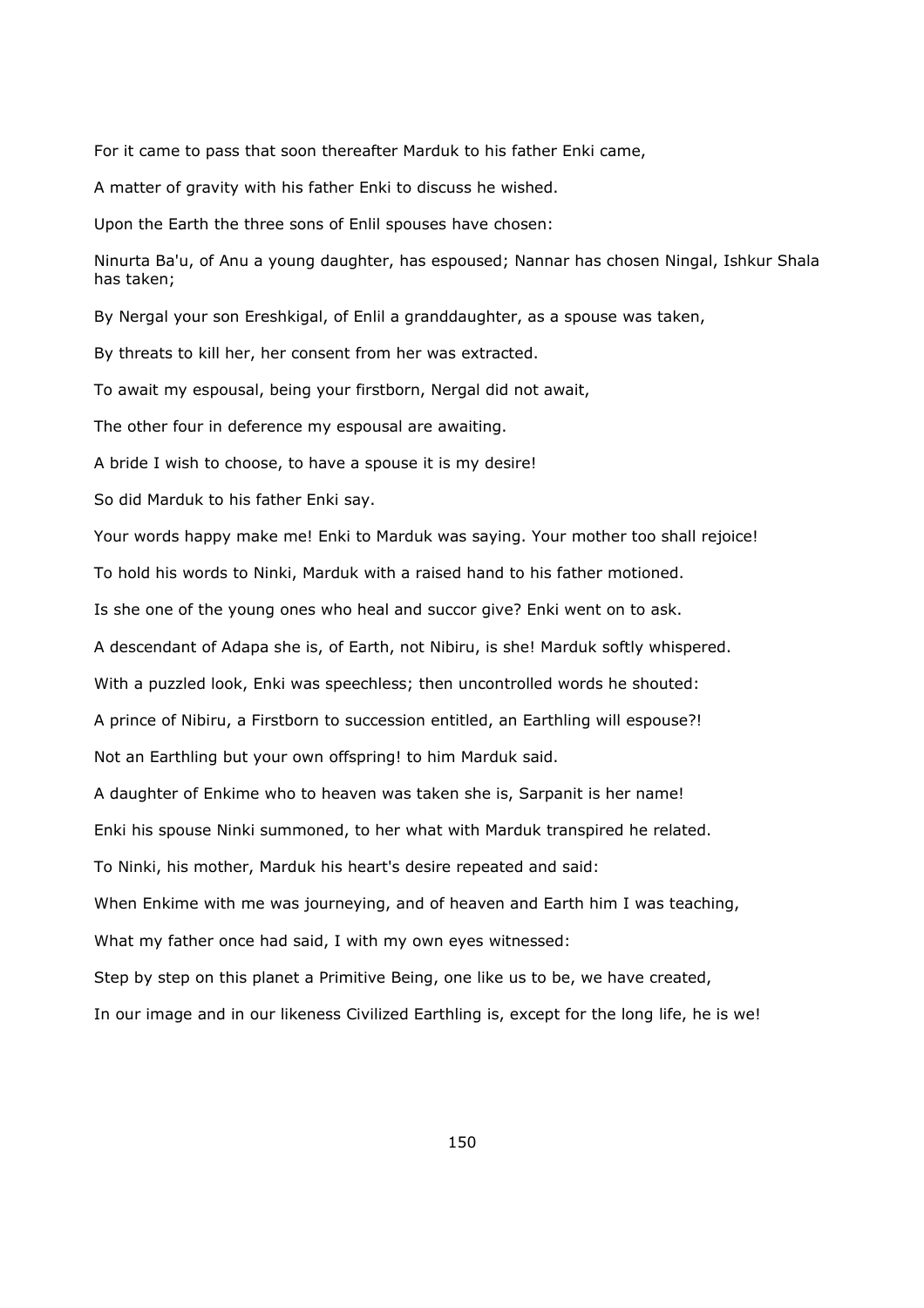A daughter of Enkime my fancy caught, her to espouse I wish!

Ninki her son's words pondered. And the maiden, does she your gaze appreciate? So did she Marduk ask.

Indeed she does, Marduk to his mother said.

This is not the matter to consider! Enki with a raised voice said.

If our son this shall do, to Nibiru with his spouse he would never go,

His princely rights on Nibiru he forever will forsake!

To this Marduk with a bitter laughter responded: My rights on Nibiru are nonexistent,

Even on Earth my rights as Firstborn have been trampled.

This indeed is my decision: From prince a king on Earth become, the master of this planet!

Let it so be! Ninki said. Let it so be! Enki also said.

They summoned Matushal, the bride's brother; of Marduk's wish they him told.

Humbled but with joy overwhelmed Matushal was. Let it so be! he said.

When of the decision Enlil was told, with fury he was seized.

It was one thing for the father with Earthlings intercourse have,

It is another matter for the son an Earthling to espouse, lordship on her to bestow!

When Ninmah of the matter was told, greatly disappointed she was.

Marduk any maiden of ours could espouse, even from my own daughters by Enki he could chose,

Half sisters, as is the royal custom, he could espouse! So did Ninmah say.

With fury Enlil to Anu on Nibiru of the matter words beamed up:

Too far has this behavior gone, it cannot be allowed! to Anu the king Enlil said.

On Nibiru Anu the counselors summoned, the matter with urgency to discuss.

In the rule books of such a matter no rule they found.

Anu the savants also summoned, the matter's consequences to discuss.

On Nibiru Adapa, the maiden's progenitor, could not stay! to Anu they were saying.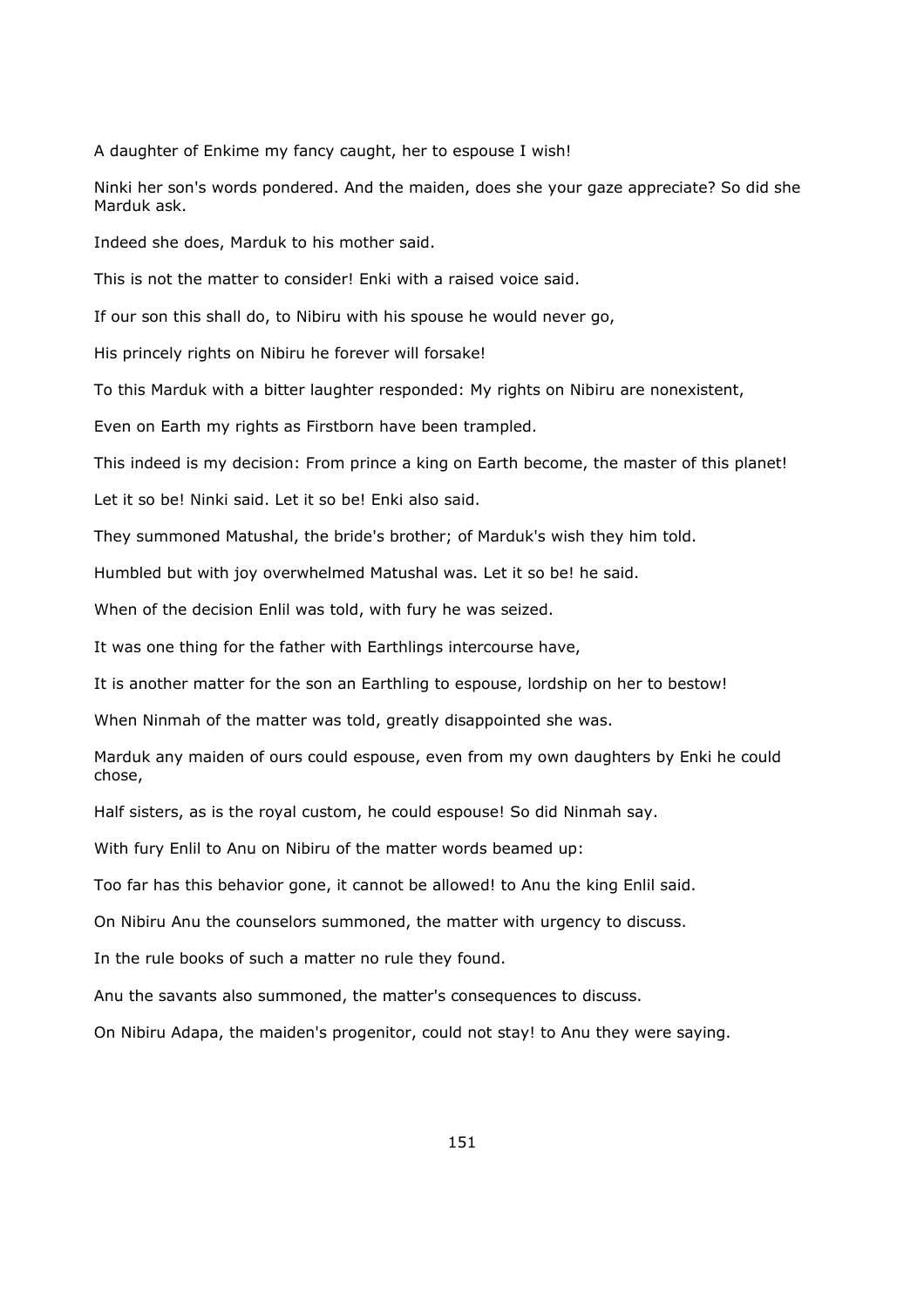Therefore to return to Nibiru with her, Marduk forever must be barred!

Indeed, having to Earth cycles become accustomed, even without her Marduk's return impossible might be!

So were the savants to Anu saying; with that the counselors too agreed.

Let the decision to Earth be beamed! Anu was saying: Marduk marry can,

But on Nibiru a prince he shall no more be!

The decision by Enki and Marduk was accepted, Enlil too to the word from Nibiru bowed.

Let there be a wedding celebration, in Eridu let it be! Ninki to them said.

In the Edin Marduk and his bride cannot stay! Enlil, the commander, announced.

Let us to Marduk and his bride a wedding gift make,

A domain of their own, away from the Edin, in another land! So did Enki to Enlil say.

Of Marduk being sent away Enlil with consent to himself was thinking:

To what land, of what domain, are you speaking? Enlil to his brother Enki said.

A domain above the Abzu, in the land that the Upper Sea reaches,

One that by waters from the Edin is separated, that by ships can be reached!

So did Enki to Enlil say. Let it so be! Enlil said.

In Eridu a wedding celebration Ninki for Marduk and Sarpanit arranged.

Her people by the sound of a copper drum the ceremony announced,

With seven tambourines her sisters the bride to her spouse presented.

A great multitude of Civilized Earthlings in Eridu assembled, like a coronation to them the wedding was.

Young Anunnaki also attended, Igigi from Lahmu in great numbers came.

To celebrate our leader's wedding, of Nibiru and Earth a union, to witness we came!

So did the Igigi their arrival in large numbers explain.

Now this is the account of how the Igigi the daughters of the Earthlings abducted,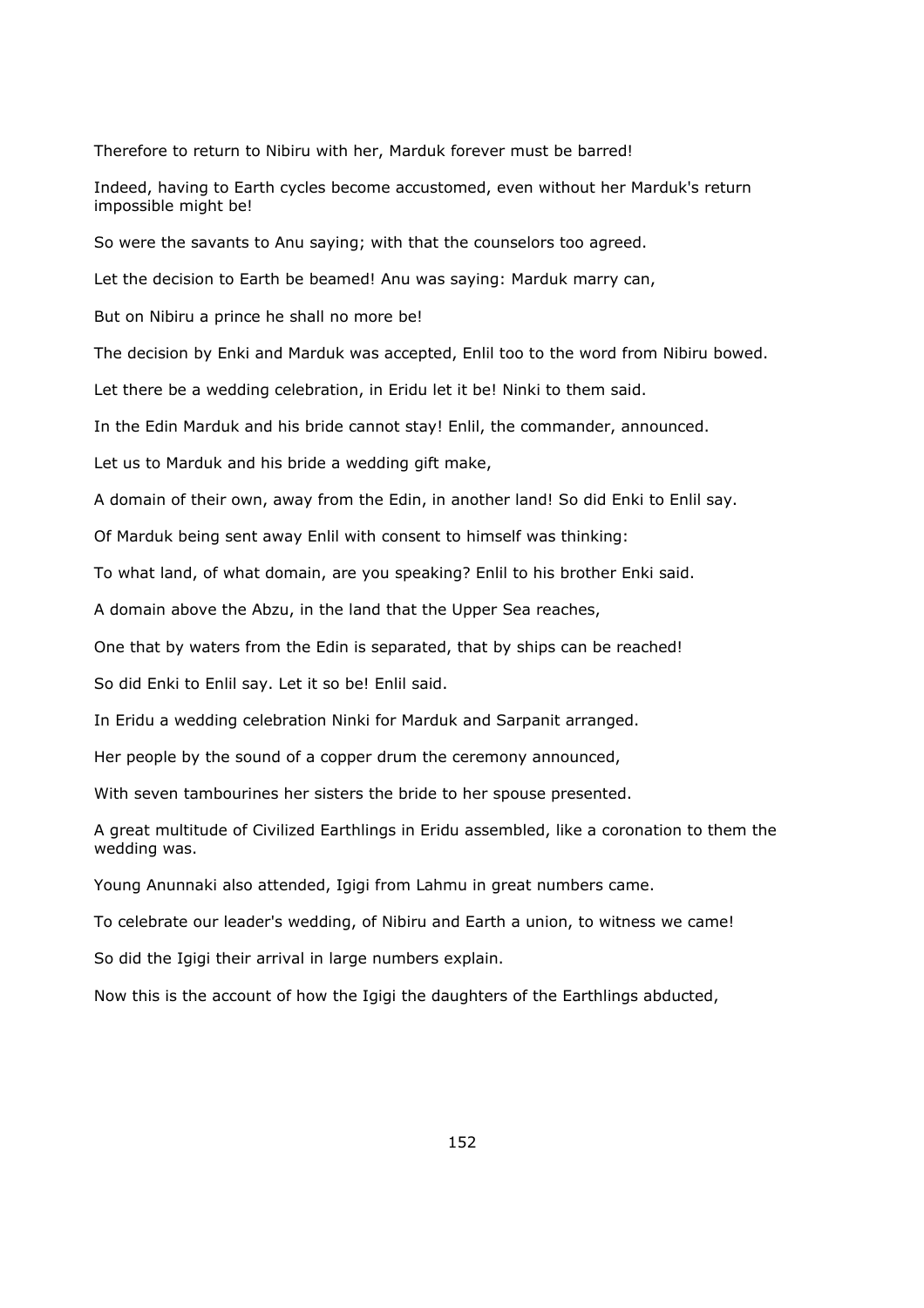And how afflictions followed and Ziusudra oddly was born.

In a great number did the Igigi from Lahmu to Earth come,

Only one third of them on Lahmu stayed, to Earth came two hundred.

To be with their leader Marduk, his wedding celebration to attend, was their explanation; Unbeknownst to Enki and Enlil was their secret: To abduct and have conjugation was their plot. Unbeknownst to the leaders on Earth, a multitude of the Igigi on Lahmu got together, What to Marduk permitted is from us too should not be deprived! to each other they said. Enough of suffering and loneliness, of not offspring ever having! was their slogan.

During their comings and goings between Lahmu and Earth,

The daughters of the Earthlings, the Adapite Females as them they called,

They saw and after them they lusted; and to each other the plotters said:

Come, let us choose wives from among the Adapite Females, and children beget!

One among them, Shamgaz his name was, their leader became.

Even if none of you agrees, I alone the deed shall do! to the others he said.

If a penalty for this sin shall be imposed, I alone for all of you shall it bear!

One by one others in the plot joined together, by an oath together to do it they swore.

By the time of Marduk's wedding, two hundred of them on the Landing Place descended,

Upon the great platform in the Cedar Mountains they came down.

From there to Eridu they journeyed, among the toiling Earthlings they passed,

Together with the Earthling throng in Eridu they arrived.

After the wedding ceremony of Marduk and Sarpanit had taken place,

By a signal prearranged Shamgaz to the others a sign gave.

An Earthling maiden each one of the lgigi seized, by force they them abducted,

To the Landing Place in the Cedar Mountains the lgigi with the females went,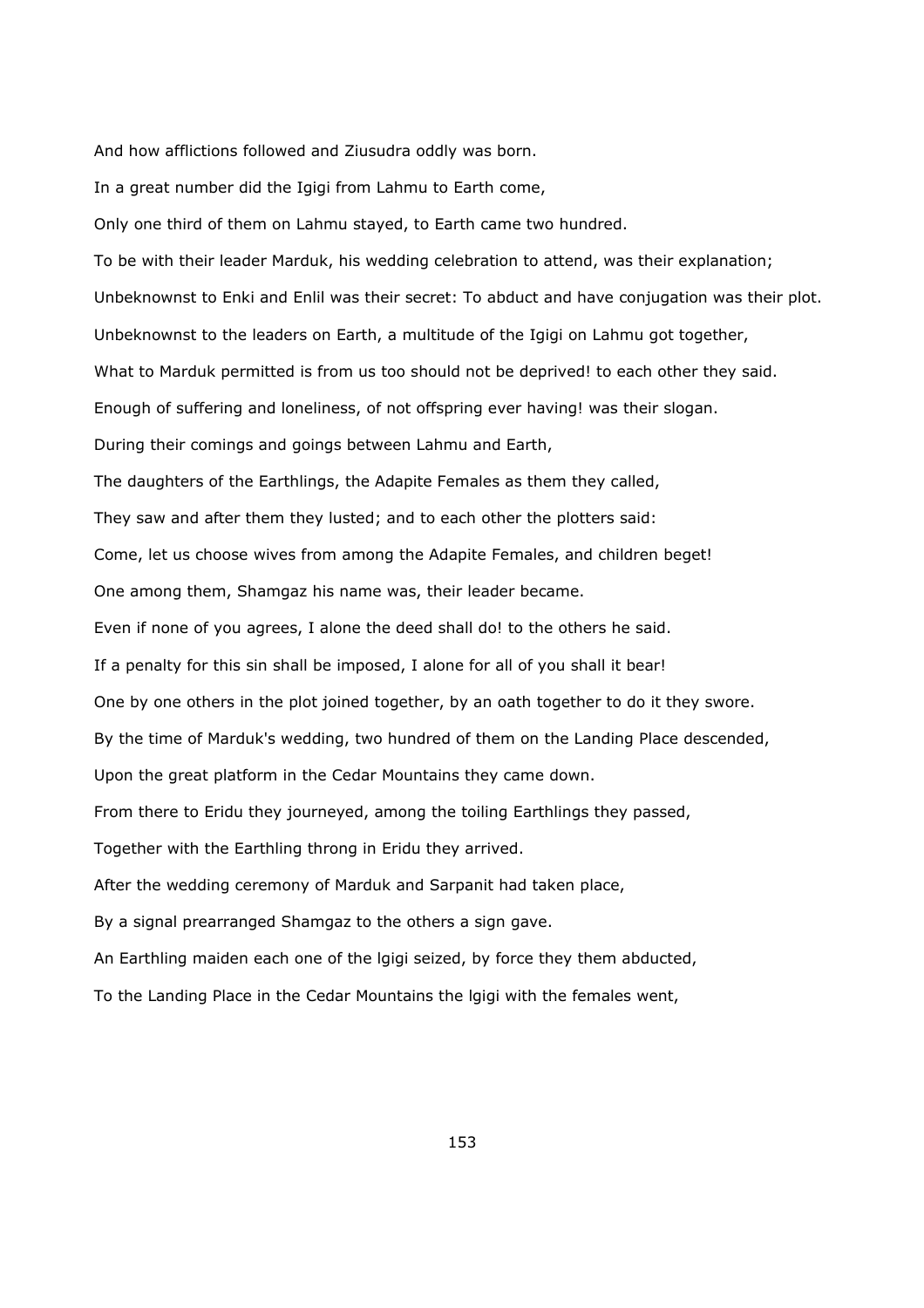Into a stronghold the place they made, to the leaders a challenge they issued: Enough of deprivation and not having offspring! The Adapite daughters to marry we wish. Your blessing to this you must give, else by fire all on Earth destroy we will! Alarmed the leaders were, of Marduk, the lgigi commander, charge to take they demanded. If in the matter I a solution must seek, with the Igigi my heart in agreement is! So did Marduk to the others say. What I have done from them cannot be deprived! Enki and Ninmah their heads shook, with begrudging agreement they voiced. Only Enlil was enraged without pacification:

One evil deed by another has been followed, fornication from Enki and Marduk the Igigi have adopted,

Our pride and sacred mission to the winds have been abandoned,

By our own hands this planet with Earthling multitudes shall be overrun!

With much disgust was Enlil speaking. Let the Igigi and their females from Earth depart!

On Lahmu conditions unbearable have become, surviving is not possible!

So did Marduk to Enlil and Enki say.

In the Edin they cannot remain! Enlil with anger shouted. With much disgust the gathering he left;

In his heart things against Marduk and his Earthlings was Enlil plotting.

Upon the Landing Platform in the Cedar Mountains were the Igigi and their females secluded,

Children there to them were born, Children of the Rocketships they were called.

Marduk and Sarpanit his spouse also had children, Asar and Satu were the first two sons called.

To the domain above the Abzu, to him and Sarpanit granted, Marduk the Igigi invited,

To dwell in two cities that for his sons he had built, Marduk the Igigi summoned.

Some of the Igigi and their offspring to the domain in the dark-hued land came;

On the Landing Platform in the Cedar Mountains Shamgaz and others did remain,

To the far eastlands, lands of high mountains, some of their offspring went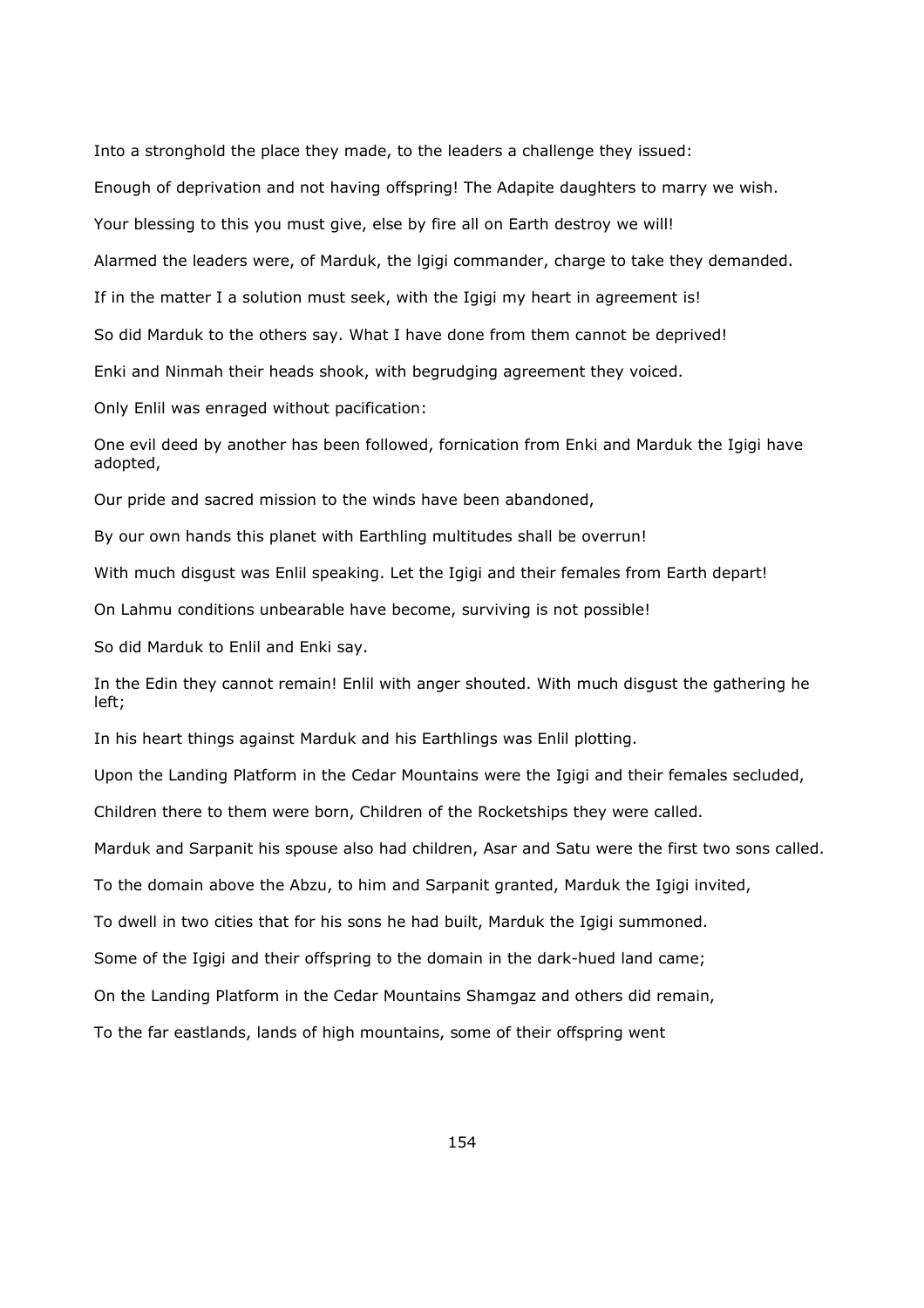How Marduk of Earthlings his strength increases, Ninurta carefully observed.

What are Enki and Marduk scheming? to his father Enlil Ninurta said.

The Earth by the Earthlings inherited will be! Enlil to Ninurta said.

Go, the offspring of Ka-in find, with them a domain of your own prepare!

To the other side of Earth Niburta went; the offspring of Ka-in he found.

How tools to make and music to play he them taught,

How in mining to engage and smelt and refine he showed them,

How to build rafts of balsam trees he showed them, to cross a great sea he them guided.

In a new land a domain they established, a city with twin towers there they built

A domain beyond the seas it was, the mountainland of the new Bond Heaven-Earth it was not

In the Edin Lu-Mach was the workmaster, quotas to enforce was his duty,

The Earthlings' rations to reduce was his task.

His spouse was Batanash, the daughter of Lu-Mach's father's brother she was.

Of a beauty outstanding she was, by her beauty was Enki charmed.

Enki to his son Marduk a word did send: To your domain Lu-Mach do summon,

How by Earthlings a city to build there him teach!

And when Lu-Mach to the domain of Marduk was summoned,

To the household of Ninmah, in Shurubak, the Haven City, his spouse Batanash he brought,

From the angry Earthling masses protected and safe to be.

Thereafter Enki his sister Ninmah in Shurubak was quick to visit.

On the roof of a dwelling when Batanash was bathing

Enki by her loins took hold, he kissed her, his semen into her womb he poured.

With a child Batanash was, her belly was truly swelling;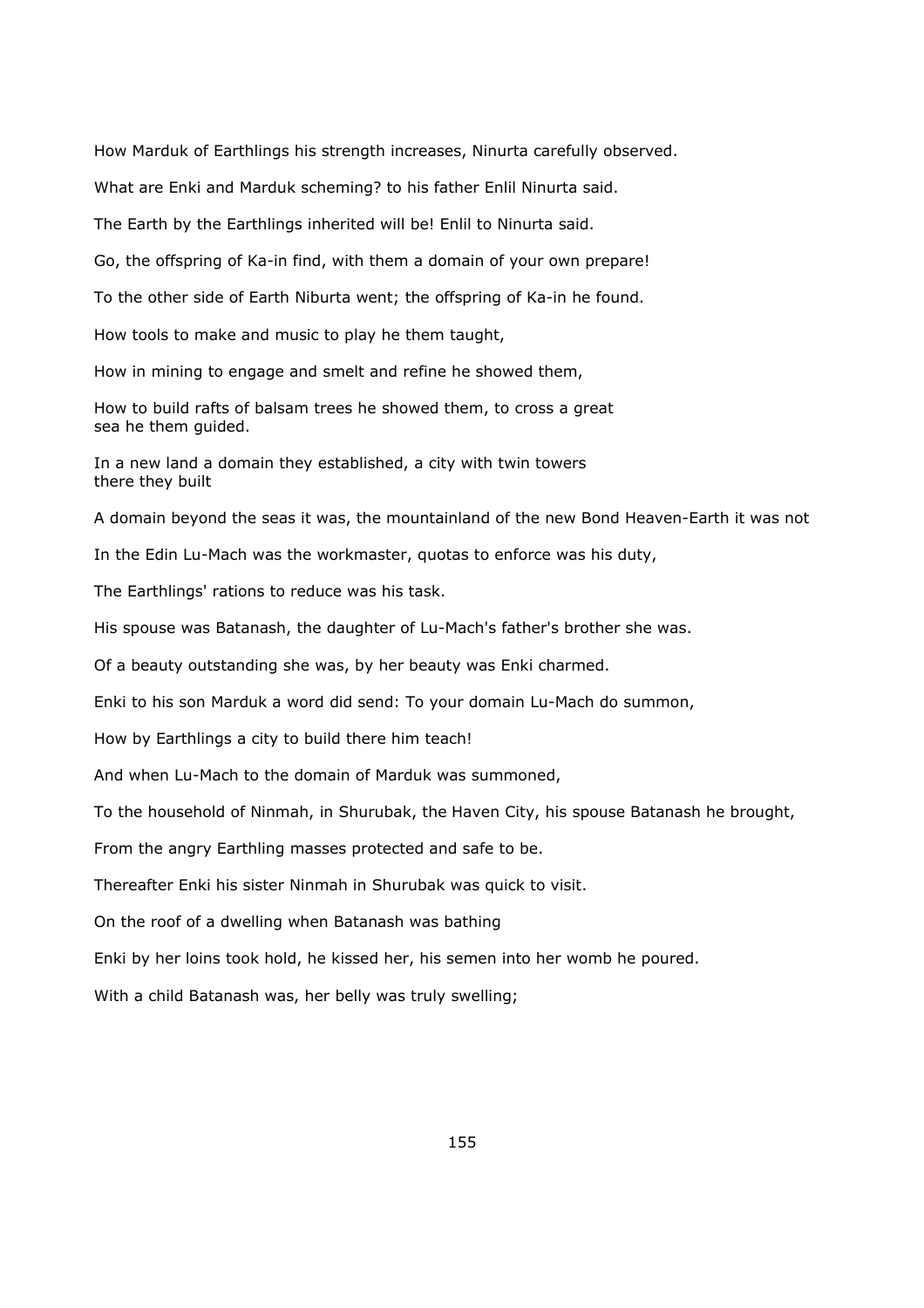To Lu-Mach from Shurubak word was sent: To the Edin return, a son you have! To the Edin, to Shurubak, Lu-Mach returned, to him Batanash the son showed. White as the snow his skin was, the color of wool was his hair, Like the skies were his eyes, in a brilliance were his eyes shining. Amazed and frightened was Lu-Mach; to his father Matushal he hurried. A son unlike an Earthling to Batanash was born, by this birth greatly puzzled I am! Matushal to Batanash came, the newborn boy he saw, by his likeness amazed he was. Is one of the Igigi the boy's father? Of Batanash Matushal the truth demanded; To Lu-Mach your spouse whether this boy his son is, the truth reveal! None of the Igigi is the boy's father, of this upon my life I swear! So did Batanash him answer To his son Lu-Mach Matushal then turned, a calming arm on his shoulders he put A mystery the boy is, but in his oddness an omen to you is revealed, Unique he is, for a task unique by destiny he was chosen. What that task is, I know not; in time appropriate, known it shall become! So was Matushal to his son Lu-Mach saying; to what on Earth was transpiring, he was alluding: In those days the sufferings on Earth were increasing, The days colder grew, the skies their rains were holding back, Fields their crops diminished, in the sheepfolds ewe lambs were few. Let the son to you born, unusual as he is, an omen be that a respite is coming! So did Matushal to his son Lu-Mach say. Let Respite be his name! To Matushal and Lu-Mach Batanash her son's secret did not reveal; Ziusudra, He of Long Bright Lifedays, she called him; in Shurubak he was raised. Ninmah on the child her protection and affection bestowed. Of much understanding he was endowed, with knowledge he was by her provided.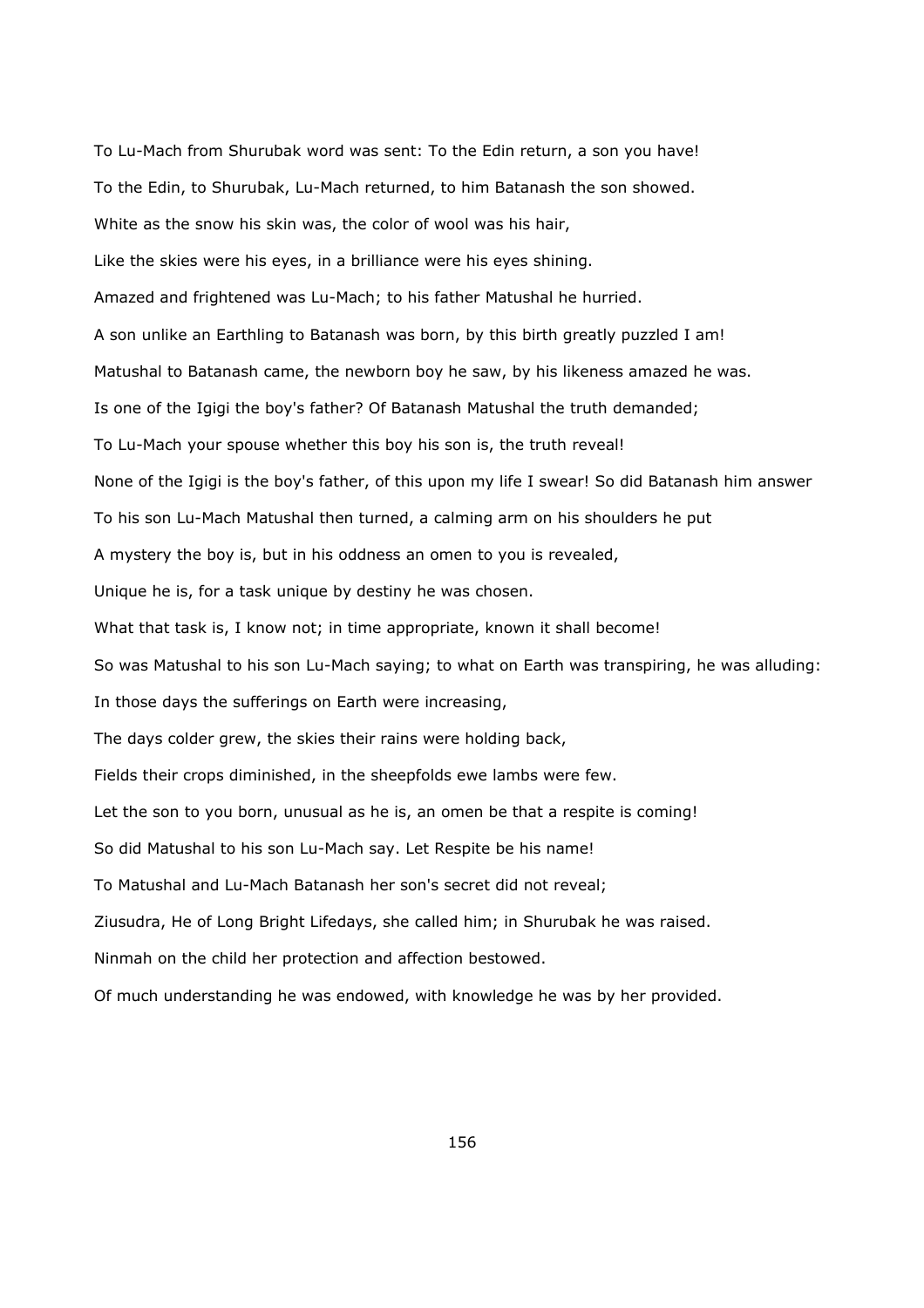Enki the child greatly adored, to read the writings of Adapa him he taught,

The priestly rites how to observe and perform the boy as a young man learned.

In the one hundred and tenth Shar was Ziusudra born,

In Shurubak he grew up and espoused Emzara, and she bore him three sons.

In his days the sufferings on Earth intensified; plagues and starvations the Earth afflicted.

Now this is the account of Earth's tribulations before the Deluge,

And how the mysterious Galzu decisions of life and death in secret guided.

By the conjugations of Igigi and the Earthling daughters was Enlil greatly disturbed,

By Marduk's espousal of an Earthling female Enlil was much distraught.

In his eyes the Anunnaki mission to Earth had become perverted,

To him the howling, shouting Earthling masses an anathema became;

Oppressive the pronouncements of the Earthlings have become,

The conjugations of sleep deprive me! So did Enlil to the other leaders say.

In the days of Ziusudra plagues and pestilences the Earth afflicted,

Aches, dizziness, chills, fevers the Earthlings overwhelmed.

Let us the Earthlings curing teach, how themselves to remedy to learn! So did Ninmah say.

This by decree I forbid! Enlil to her pleas retorted.

In the lands whereto the Earthlings have spread, waters from their sources did not rise,

The earth shut its womb, vegetation did not sprout.

Let us the Earthlings pond- and canal-building teach, let them from the seas fish and sustenance obtain!

So did Enki to the other leaders say.

This by decree I forbid! Enlil to Enki said. Let the Earthlings by hunger and pestilence perish!

For one Shar the Earthlings ate the grasses of the fields,

For the second Shar, the third Shar, the vengeance of Enlil they suffered.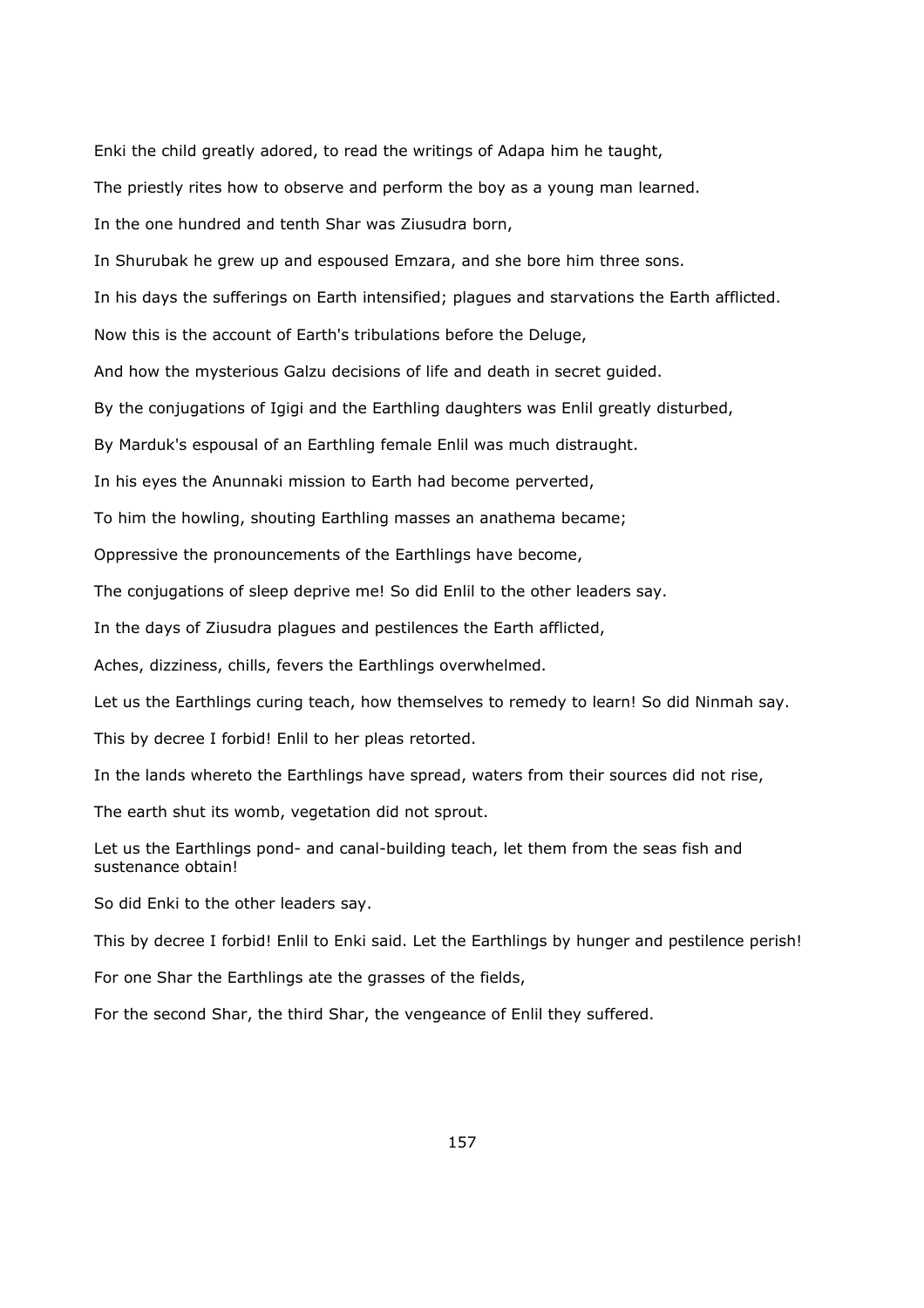In Shurubak, Ziusudra's city, the suffering unbearable was becoming. To Eridu Ziusudra, of the Earthlings a spokesman, journeyed, To the house of the lord Enki he made his way, by the name of his lord he called, For help and salvation to him he pleaded; Enki by Enlil's decrees was bound. In those days the Anunnaki for their own surviving were concerned; Their own rations were diminished, by Earth's changes they themselves afflicted became. On Earth as on Lahmu the seasons their regularity lost. For one Shar, for two Shars, from Nibiru the heavenly circuits were studied, Oddities in the planetary destinies from Nibiru were observed. On the Sun's face black spots were appearing, from its face flames shot up; Kishar also was misbehaving, its host its footings lost, dizzying were their circuits. The Hammered Bracelet was by unseen netforces pulled and pushed, For reasons unfathomed, the Sun its family was upsetting; The destinies of the celestials by unsavory fates were overtaken! On Nibiru the savants alarms raised, in the public squares the people gathered; The Creator of All, to primordial days the heavens is returning, Angry is the Creator of All! voices from amongst the people shouted. On Earth the tribulations were increasing, fear and famine their heads reared. For three Shars, for four Shars the instruments the Whiteland facing were observed, By Nergal and Ereshkigal odd rumblings in the Whiteland's snows were recorded: The snow-ice that the Whiteland covers to sliding has taken! So did they from Abzu's tip report. In the Land Beyond the Seas, Ninurta in his haven foretelling instruments established, Quakes and jitters at the Earth's bottom with the instruments he noticed. An odd matter is afoot! So did Enlil to Anu on Nibiru words of alarm send.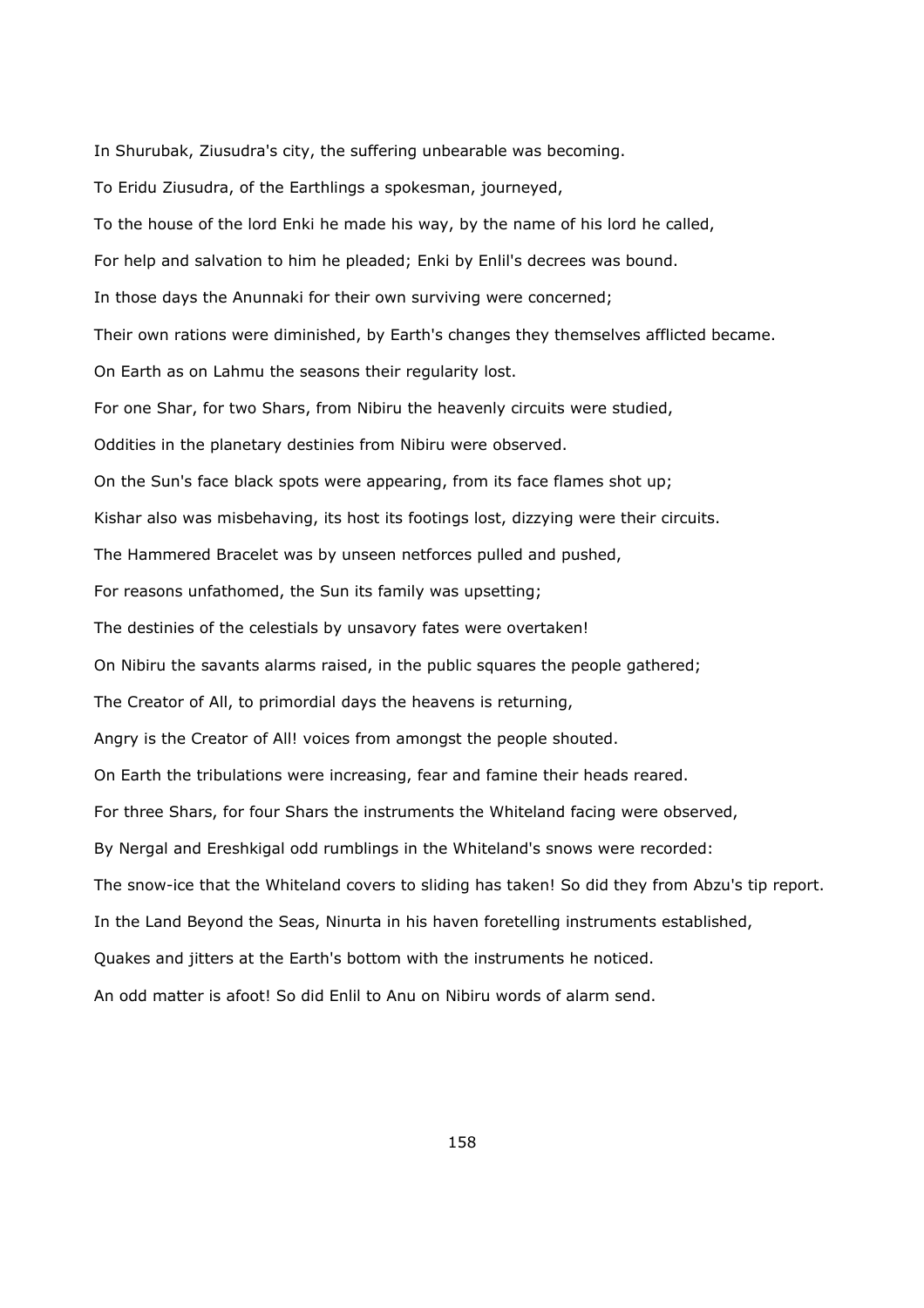For the fifth Shar, for the sixth Shar the phenomena gained strength,

On Nibiru the savants an alarm raised, of calamities to the king they forewarnings gave: The next time Nibiru the Sun shall be nearing, Earth to Nibiru's netforce exposed shall be, Lahmu in its circuits on the Sun's other side shall a station take. From the netforce of Nibiru Earth in the heavens protection shall not have, Kishar and its host agitated shall be, Lahamu shall also shake and wobble; In Earth's great Below, the snow-ice of the Whiteland its footing is losing; The next time Nibiru the closest to Earth shall approach, The snow-ice off the Whiteland's surface shall come a-sliding. A watery calamity it shall cause: By a huge wave, a Deluge, the Earth will be overwhelmed! On Nibiru great was the consternation, uncertain about Nibiru's own fate, King, savants, and counselors about Earth and Lahmu also greatly worried. The king and the counselors a decision made: for evacuating Earth and Lahmu to prepare! In the Abzu the gold mines shut down, therefrom the Anunnaki to the Edin came; In Bad-Tibira smelting and refining ceased, all gold to Nibiru was lofted. Empty, for evacuating ready, a fleet of fast celestial chariots to Earth returned; On Nibiru the heavenly signs were watched, on Earth the tremors recorded were. It was at that time that from one of the Celestial Chariots a white-haired Anunnaki stepped off, Galzu, Great Knower, was his name. With steps majestic to Enlil his way he made, to him a sealed message from Anu he presented.

I am Galzu, emissary plenipotentiary of King and Council, to Enlil he said.

By his coming Enlil was surprised: No word from Anu of that did forecome.

Enlil the seal of Anu examined; unbroken and authentic it was.

In Nibru-ki the message tablet was read, its encoding was trustworthy.

159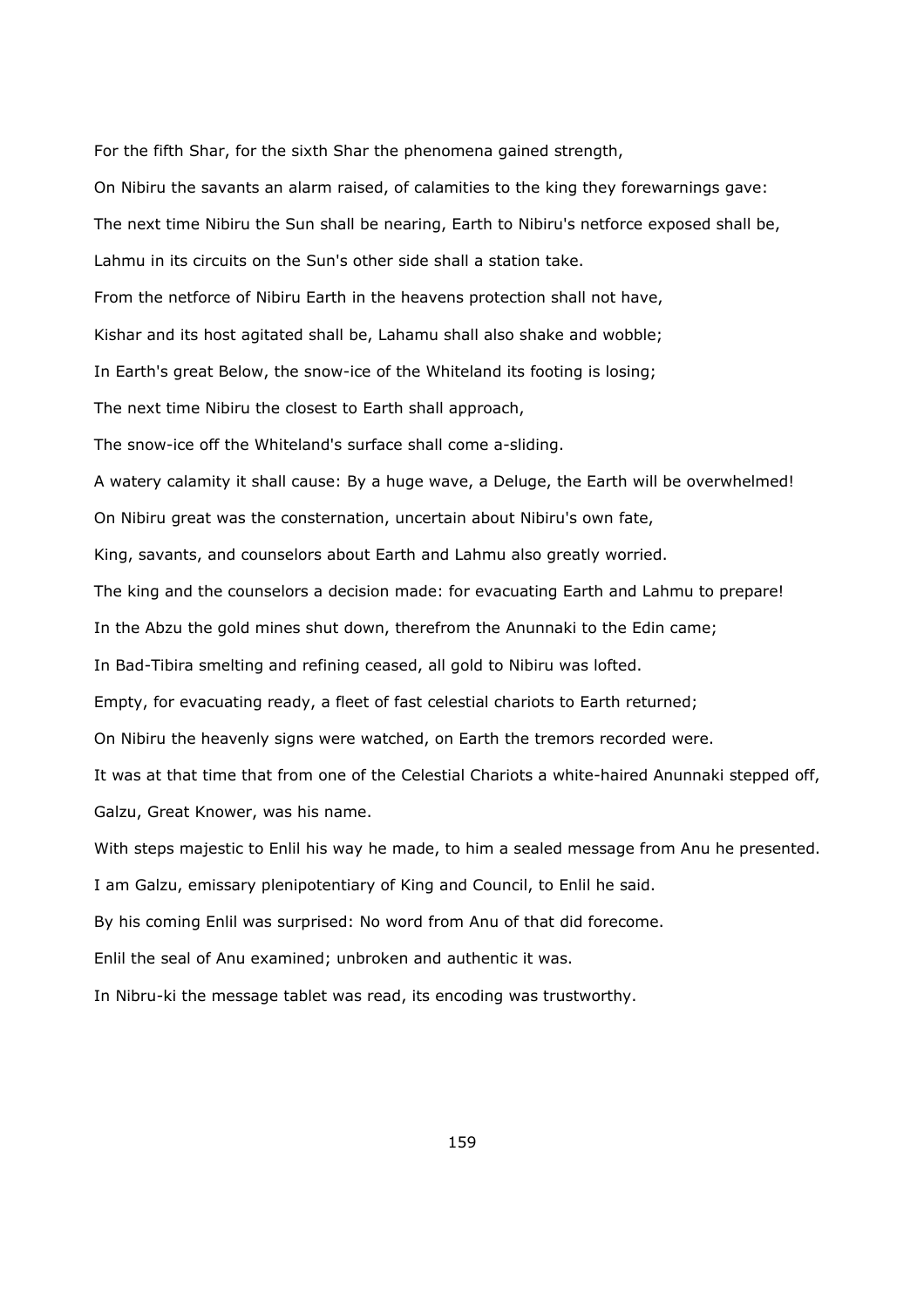For King and Council Galzu speaks, his words are my command! So did the message from Anu state.

That Enki and Ninmah be also summoned was Galzu's request.

When they came, to Ninmah Galzu pleasantly smiled. Of the same school and age we are! to her he said.

This Ninmah could not recall; the emissary was as young as a son, she was as his olden mother!

Simple is the explanation! Galzu to her said: By our winter's slumbered life cycles it is caused!

Indeed, this matter is of my mission a part; about the evacuation it is a secret.

Ever since Dumuzi on Nibiru had stayed, returning Anunnaki on Nibiru examined were;

Those who on Earth the longest stayed by the returning harshly were afflicted:

Their bodies to Nibiru's cycles were accustomed no longer,

Their sleep was disturbed, their eyesight was failing, the netforce of Nibiru weighted their walk.

Their minds were also affected, as sons were older than the parents they had left!

Death, my comrades, to the returnees quickly came; of that I am here a warning to give!

The three leaders, on Earth the longest, by the words silent became.

Ninmah was the first to speak: That much was to be expected! she was saying.

Enki, the wise one, to her words consented: That much was clear! he said.

Enlil with anger was seized: Before, the Earthlings like us were becoming,

Now we as Earthlings have become to this planet imprisoned!

This whole mission to a nightmare turned, by Enki and his Earthlings from masters, slaves we were made!

To the outburst Galzu with compassion listened. Indeed much there is to ponder, he said,

On Nibiru much thinking and soul-searching deep questions were raising:

Should Nibiru to its fate been left, whatever by the Creator of All intended, to be let to happen,

Or was the coming to Earth by the Creator of All conceived, and we only unwitting emissaries?

Of that, my comrades, the debate will continue! So was Galzu to them saying.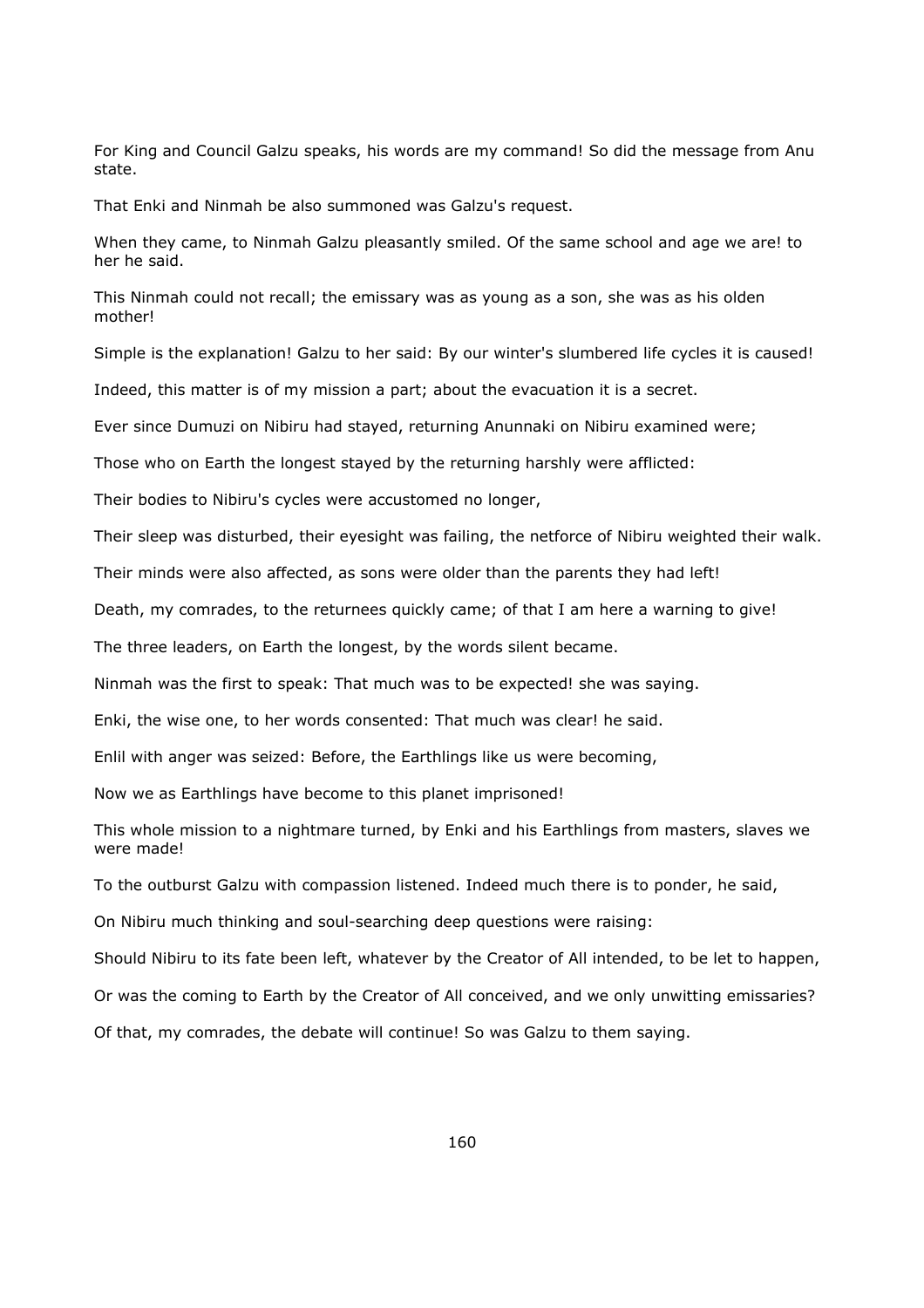Now this is the secret command from Nibiru:

The three of you on Earth will remain; only to die to Nibiru you will return! In celestial chariots, the Earth encircling, the calamity you shall outwait; To each of the other Anunnaki, a choice to leave or the calamity outwait must be given. The Igigi who Earthlings espoused must between departure and spouses choose: No Earthling, Marduk's Sarpanit included, to Nibiru to journey is allowed! For all who stay and what happens see, in celestial chariots they safety must seek! As for all the others, to depart for Nibiru forthwith they ready must be! So did Galzu Nibiru's commands to the leaders in secret reveal. Now this is the account of how the Anunnaki to abandon Earth decided, And how an oath they took Mankind to let in the Deluge perish. In Nibru-ki Enlil a council of Anunnaki and Igigi commanders summoned, The leaders' sons and their children also were present. Word of the impending calamity Enlil to them as a secret revealed. To a bitter end Earth Mission has come! to them he solemnly said. All who to leave wish in celestial boats that are ready to Nibiru will be evacuated, But if Earthling spouses they have, without the spouses they must leave. Igigi who to their spouses and offspring attached are, let them to the highest peaks on Earth escape! As for a few of us Anunnaki who will choose to stay, in Boats of Heaven in Earth's skies will we remain, The calamity to outwait, the fate of Earth to witness! As the commander, I shall be the first one to stay! So was Enlil saying. By their own choice will be the others!

With my father I choose to stay, the calamity to face! So did Ninurta announce.

To the Lands Beyond the Oceans after the Deluge I will return!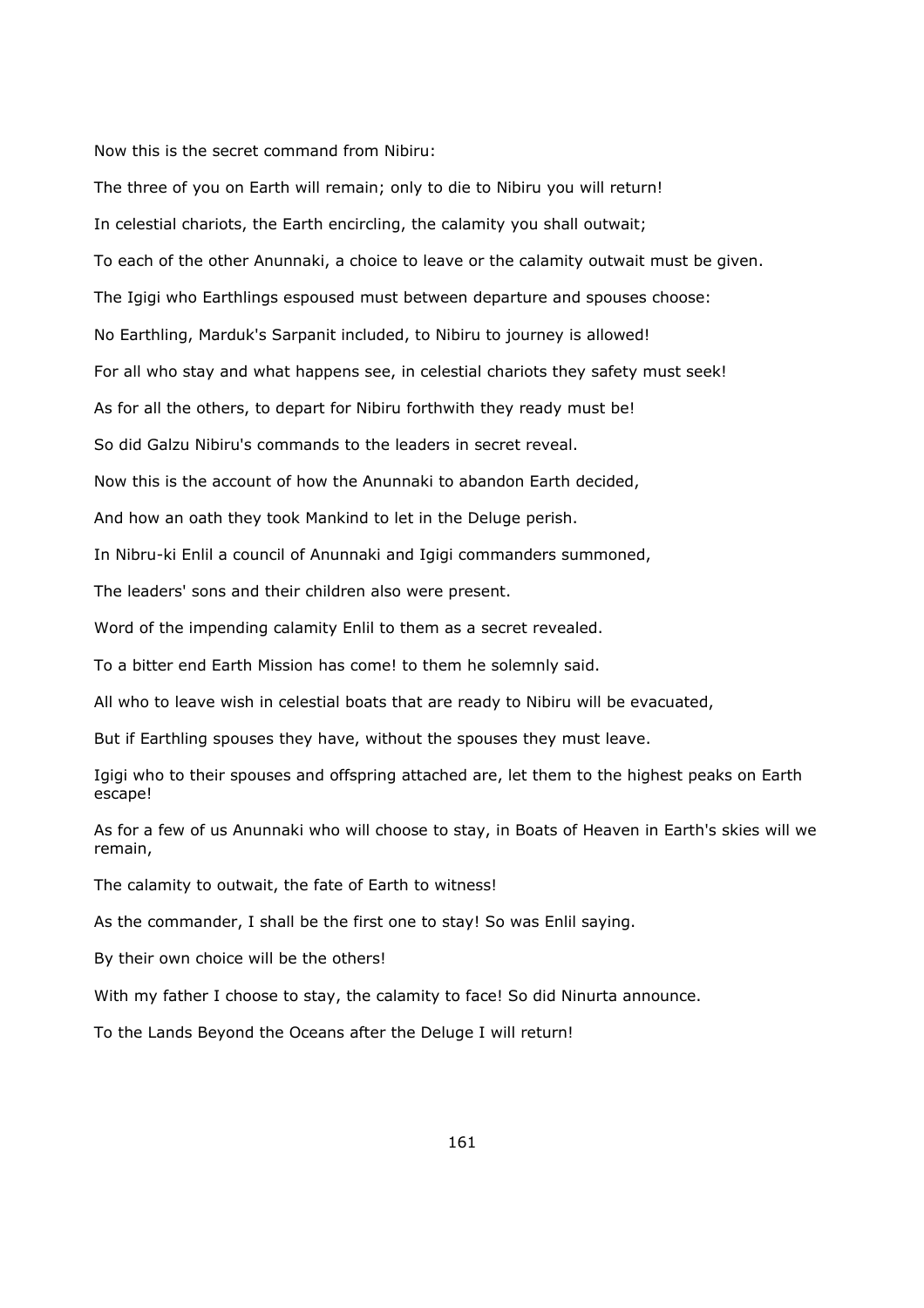Nannar, Enlil's on Earth firstborn, an odd wish announced:

The Deluge to outwait not in Earth's skies but on the Moon; that was his wish.

Enki an eyebrow raised; Enlil, though puzzled, approved.

Ishkur, Enlil's youngest, to remain on Earth with his father his decision made.

Utu and Inanna, Nannar's children who on Earth were born, to stay declared.

Enki and Ninki, to stay and Earth not abandon chose; proudly they so announced.

The Igigi and Sarpanit I shall not desert! Marduk with anger stated.

One by one Enki's other sons their choice to stay announced: Nergal and Gibil, Ninagal and Ningishzidda and Dumuzi too.

All eyes to Ninmah then turned; with pride her choice to stay she declared:

My lifework is here! The Earthlings, my created, I shall not abandon!

By her words Anunnaki and Igigi to a clamor were stirred; about the Earthlings' fate they inquired.

Let the Earthlings for the abominations perish; so did Enlil proclaim.

A wonderous Being by us was created, by us saved it must be, Enki to Enlil shouted.

To this Enlil with his own shouted words retorted:

From the very beginning, at every turn, the decisions by you modified were!

To Primitive Workers procreating you gave, to them Knowing you endowed!

The powers of the Creator of All into your hands you have taken,

Thereafter even that by abominations you fouled.

With fornication Adapa you conceived, Understanding to his line you gave!

His offspring to the heavens you have taken, our Wisdom with them you shared!

Every rule you have broken, decisions and command you ignored,

Because of you by a Civilized Earthling brother a brother murdered,

Because of Marduk your son the Igigi like him with Earthlings intermarried.

Who is lordly from Nibiru, to whom the Earth alone belongs, to no one is no longer known!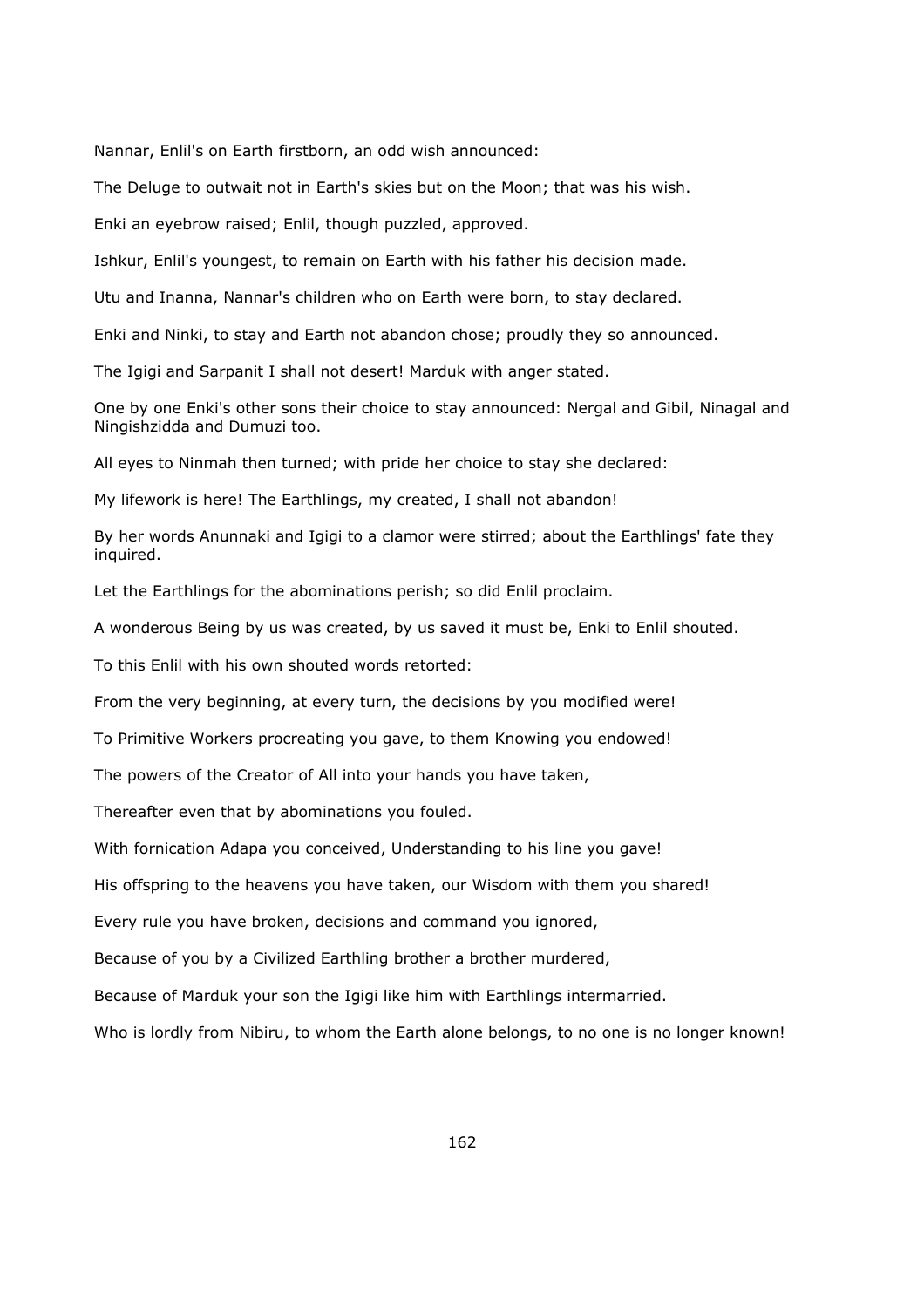Enough! Enough! to all that I say. The abominations cannot continue! Now that a calamity by a destiny unknown has been ordained, Let what must happen, happen! So did Enlil angrily proclaim; That all leaders solemnly swear to let events unhindered occur, of all Enlil demanded. First to take the oath of silence was Ninurta; others of Enlil's side followed. Nergal of Enki's sons was first to take the oath; others of Enki's sons followed. To your command I bow! Marduk to Enlil said. But of what worth is the swearing? If Igigi their spouses will abandon, would not the fear among the Earthlings spread? Ninmah was in tears; the words of the oath she faintly whispered. Enlil at his brother Enki gazed. It is the wish of king and council! to him he said. Why will you bind me with an oath? Enki his brother Enlil asked. The decision by you was made, on Earth it is a commandment! The floodwaters I cannot arrest, the Earthling multitudes I cannot save, To what oath to bind me you therefore desire? So did Enki his brother ask. To let it all happen as if by fate decreed, let it as Enlil's Decision be known, On Enlil alone let the responsibility forever rest! So did Enki to all pronounce. Then Enki from the assembly departed; Marduk with him also left. With quick words of command Enlil the assembly to order brought Tasks for what was to be done he with firm decisions assigned, Between those who will depart and those who will stay the grouping arrange, Places for assembly to designate, equipment to collect, chariots to assign. First to depart were those who to Nibiru were returning, With much embracing and the locking of arms, in joy mixed with sorrow,

the celestial boats they boarded;

One after the other the vehicles from Sippar roared aloft.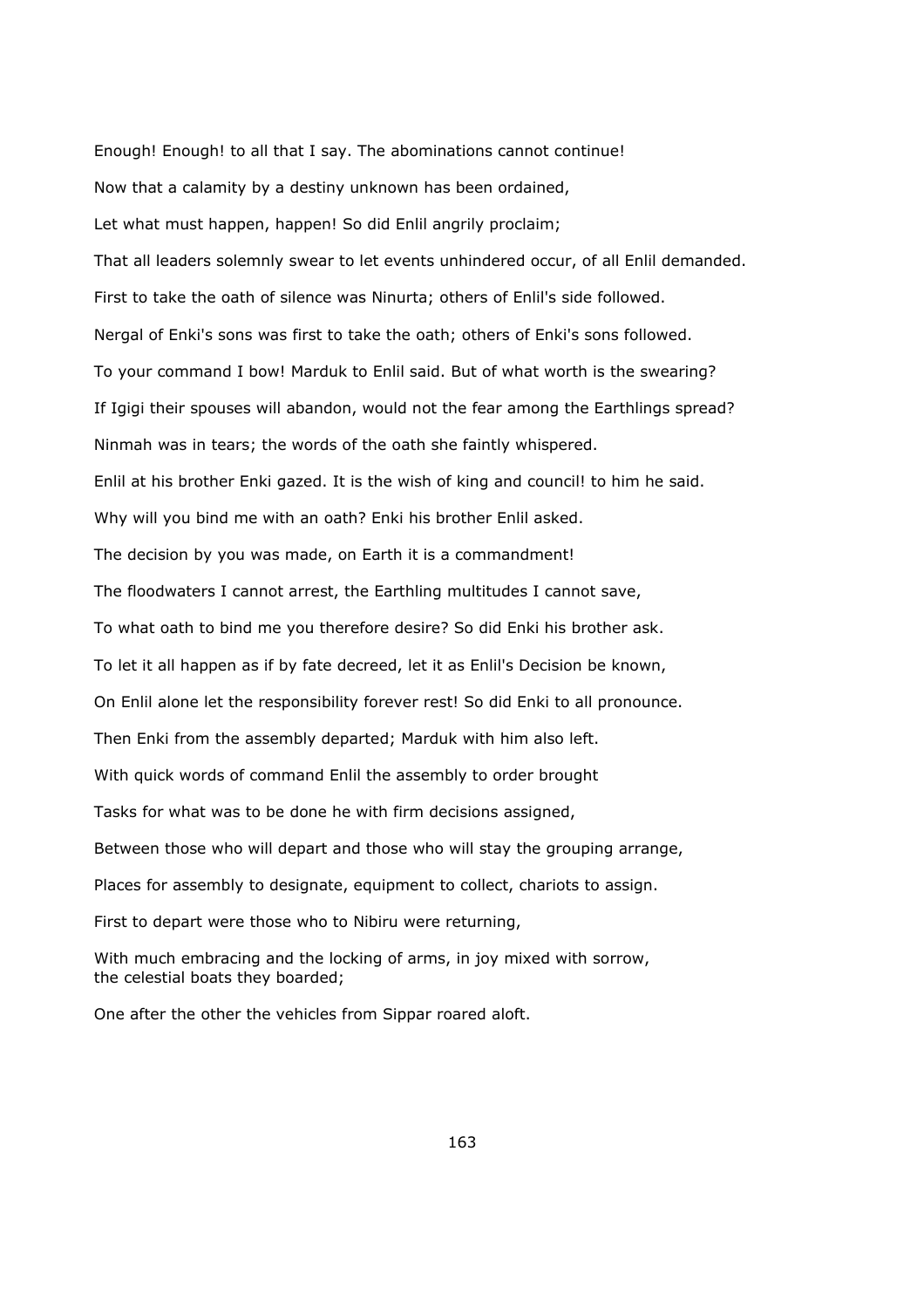At first those left behind journey safely! shouted, then muted were the cries.

After the launchings toward Nibiru completed were,

The turn of Marduk and the Igigi with Earthling spouses came;

Marduk them all on the Landing Place assembled, a choice to them he gave:

With him and Sarpanit and two sons and the daughters to Lahmu go, there the calamity outwait,

Or to distant mountainlands on Earth disperse, a haven from the Deluge to find.

Enlil then of those who remained took account, by groupings to them chariots he assigned.

Ninurta to the mountainlands beyond the oceans Enlil directed on Earth's rumblings to report;

To Nergal and Ereshkigal, the task the Whiteland to watch Enlil assigned;

To guard against an onrush of Earthlings, to Ishkur the task Enlil gave,

To bar access, barrier and bolt to erect and bolster.

Of all preparations Sippar, the Place of the Celestial Chariots, was the center;

To Sippar Enlil the Tablets of Destinies from Nibru-ki moved, a temporary Bond Heaven-Earth was there established.

His brother Enki Enlil then addressed, to him he was thus saying:

However if ever the calamity might be survived, let all that had happened be remembered.

Let us tablets of records in Sippar, in the depths of the Earth, safely bury,

Let what from one planet on another done in days to come uncovered be!

Enki his brother's words with approving accepted. ME's and other tablets in golden chests they stored,

In the depths of the Earth, in Sippar, for posterity they buried.

Thus ready, for the signal to depart the leaders awaited,

The approach of Nibiru in its great circuit with apprehension they watched.

It was at that time of anxious waiting that Enki his sister Ninmah addressed,

To her was Enki thus saying:

In his preoccupation with the Earthlings, of all other living creatures Enlil lost attention!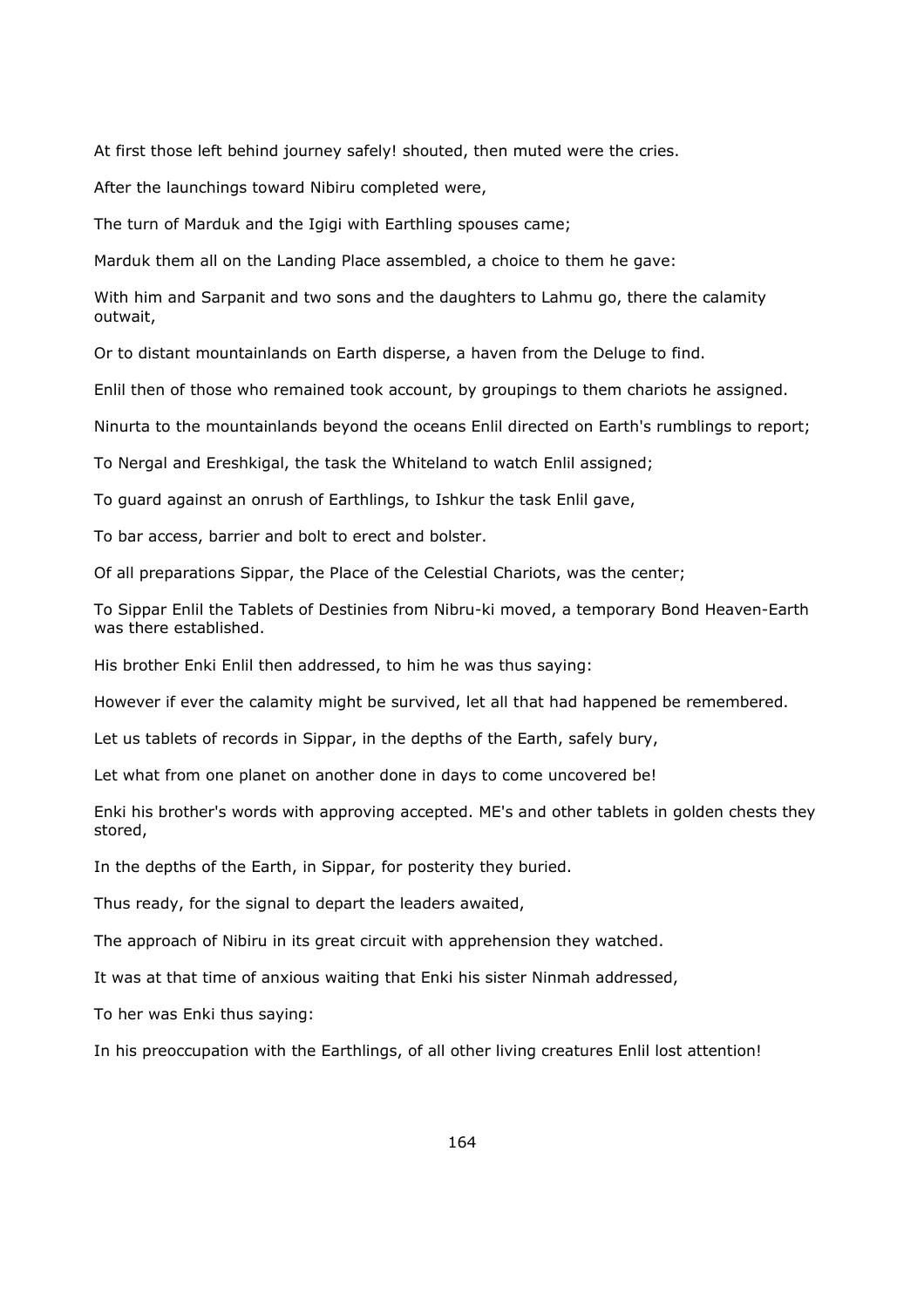When the avalanche of waters sweeps over the lands,

Other living creatures, some by us from Nibiru originated, most from Earth itself evolved, In one sudden swoop to an extinction shall be doomed.

Let us, you and me, their seed of life preserve, their life essences for safekeeping extract! Ninmah, she who gave life, to the words of Enki favor gave:

I shall do it in Shurubak, you do so with the Abzu's living creatures! So to Enki she said. While the others sat idly waiting, Enki and Ninmah a challenging task undertook;

Ninrnah in Shurubak by some of her female assistants was helped,

Enki by Ningishzidda in the Abzu, at the olden House of Life, was assisted.

Male and female essences and life-eggs they collected,

Of each kind two by two, two by two they in Shurubak and the Abzu preserved, For safekeeping while in Earth circuit to be taken, thereafter the living kinds to recombine. At that time word from Ninurta came: Earth's rumblings ominous are! At that time word from Nergal and Ereshkigal came: The Whiteland is shaken! In Sippar all the Anunnaki gathered, the Day of the Deluge they awaited.

## **Synopsis of the Tenth Tablet**

The mystery emissary appears to Enki in a dream-vision Enki is told to save Mankind through his son Ziusudra By subterfuge Enki directs Ziusudra to build a submarine A navigator comes aboard, bringing Earth's seeds of life Nibiru's approach causes the Whiteland's icesheet to slip

The resulting tidal wave engulfs the Earth with water The remaining Anunnaki bewail the calamity from Earth orbit The waters recede; Ziusudra's boat rests on Mount Salvation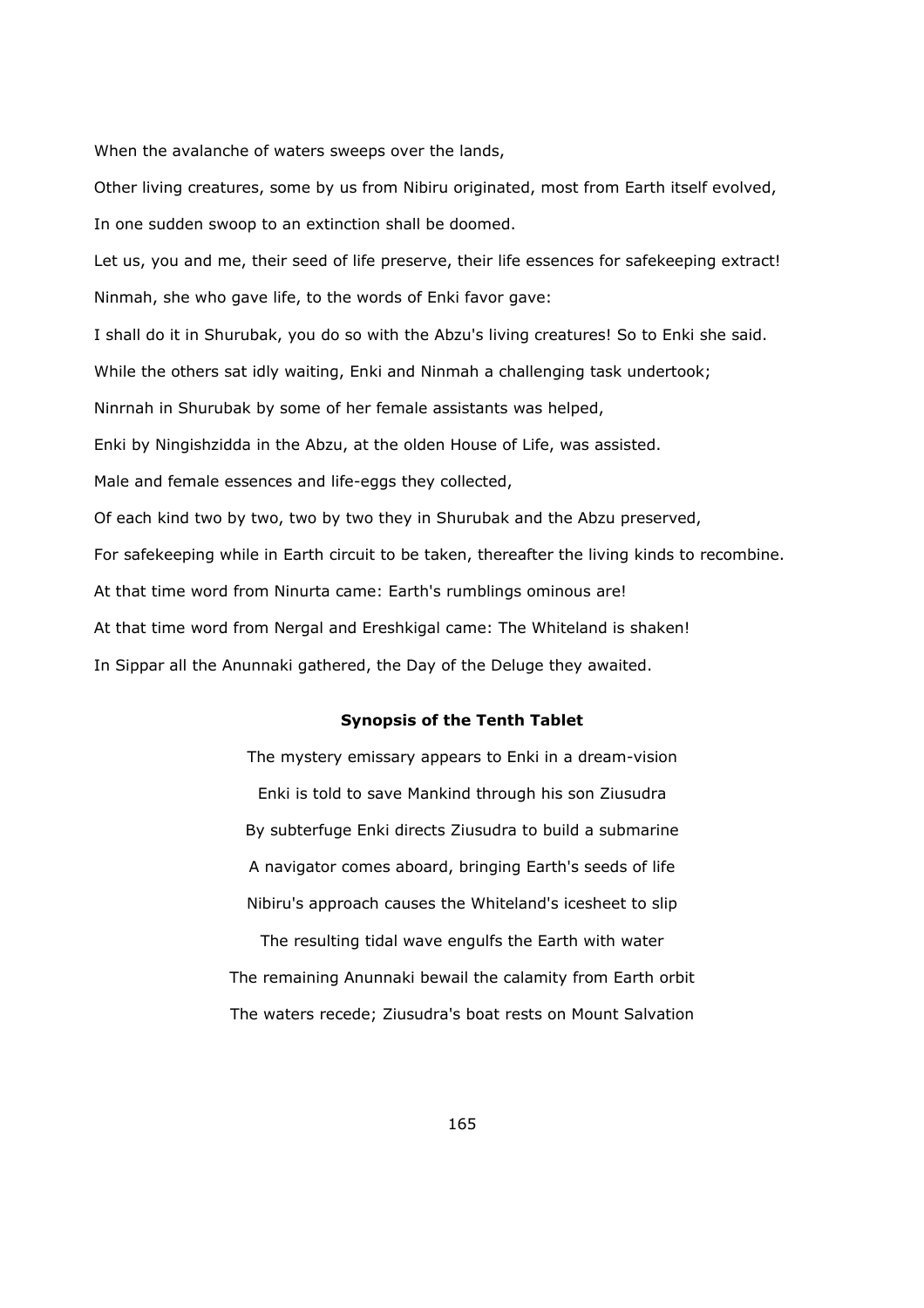Descending in a Whirlwind, Enlil discovers Enki's duplicity Enki convinces Enlil it was destined by the Creator of All They use the surviving Landing Platform as a temporary base In a Creation Chamber there, crops and cattle are fashioned Abundant gold is discovered in the Lands Beyond the Seas New space facilities are established in the olden lands They include two artificial mounds and a lion-shaped carving Ninmah offers a peace plan to resolve erupting rivalries

## **THE TENTH TABLET**

In Sippar all the Anunnaki gathered, the Day of the Deluge they awaited. It was at that time, as the tension of awaiting was mounting, That the lord Enki, asleep in his quarters, had a dream-vision. In the dream-vision there appeared the image of a man, bright and shining like the heavens; And as the man Enki approached, Enki saw that the white-haired Galzu he was! In his right hand an engraver's stylus he was holding, And in his left hand a tablet of lapis lazuli, shining smooth, he held. And as he approached near enough by Enki's bed to stand, Galzu spoke up and said: Unwarranted your accusations against Enlil were, for only the truth he spoke; And the decision that as Enlil's Decision will be known, not he but Destiny decreed. Now into your hands Fate take, for the Earthlings the Earth will inherit; Summon your son Ziusudra, without breaking the oath to him the coming calamity reveal. A boat that the watery avalanche can withstand, a submersible one, to build him tell,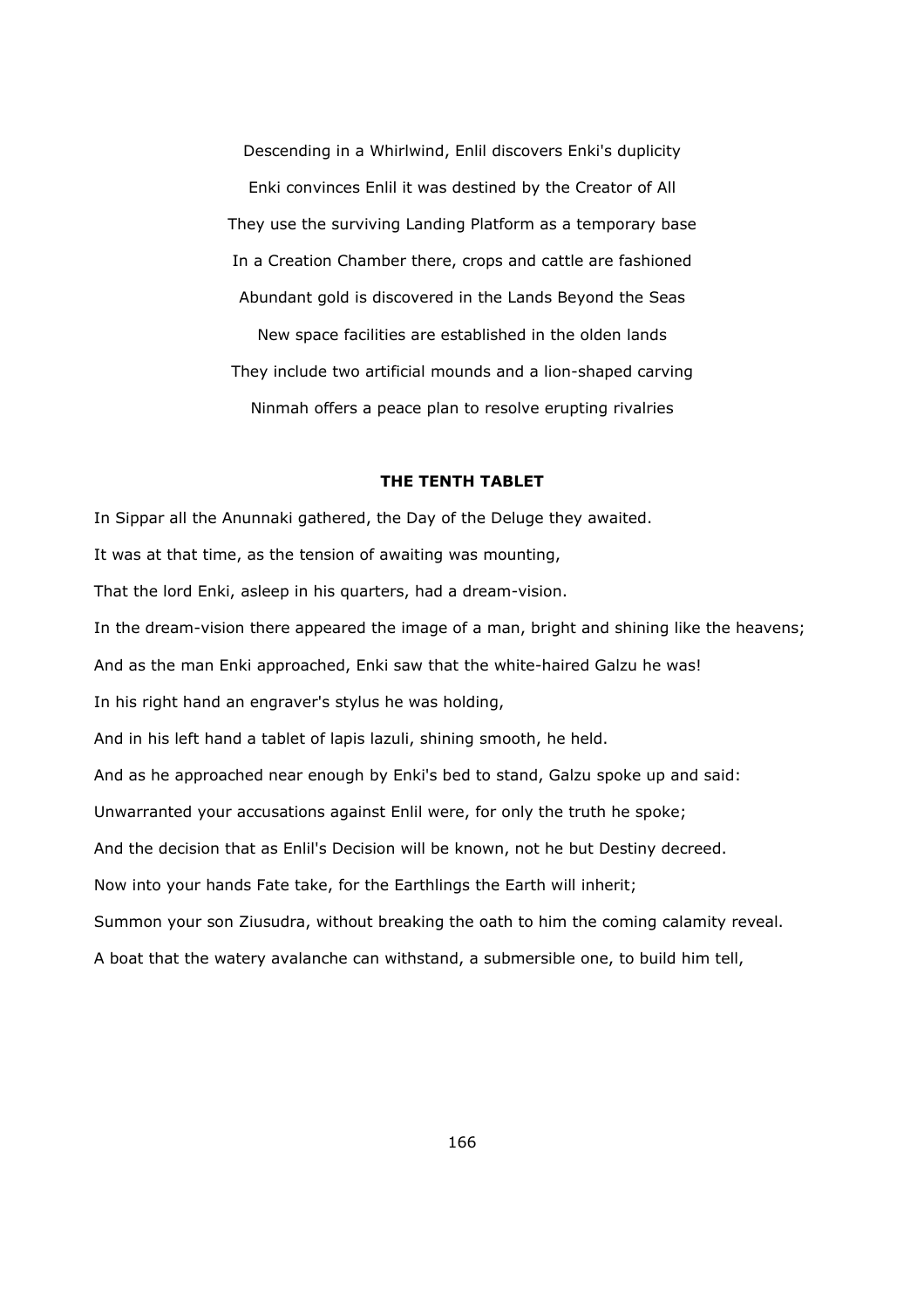Let him in it save himself and his kinfolk,

And the seed of all that is useful, be it plant or animal, also take;

That is the will of the Creator of All!

And Galzu, in the dream-vision, with the stylus on the tablet an image drew,

And placed the engraved tablet by the side of Enki's bed;

And after that the image faded, the dream-vision ended, and Enki with a shudder awoke.

In his bed Enki for a while lying remained, with wonder the dream-vision he pondered:

What was thereof the meaning, what omen did it hold?

Then, as off his bed he stepped, to and behold there was the tablet;

What in a mere dream-vision he had seen now by his bedside materially was!

With trembling hands the lord Enki the tablet picked up,

A design of a curious-shaped boat upon the tablet he saw,

By the tablet's edge measuring markings there were, the boat's measures indicating!

Astir with awe and hope the lord Enki by sunrise for his emissaries quickly sent,

Find the one called Galzu, to him I must speak! So to them he said.

By sundown all came back, to Enki thus reporting: None Galzu to find was able,

Galzu, they said, to Nibiru did long ago return!

Greatly baffled Enki was, the mystery and its omen to understand he strove.

Unravel the mystery he could not, yet the message to him was clear!

That night to the reed but where Ziusudra was sleeping Enki stealthily went;

The oath not breaking, the lord Enki not to Ziusudra but to the hut's wall spoke:

Wake up! Wake up! to the reed wall Enki was saying, from behind the reed screen he was speaking.

When Ziusudra by the words was awakened, to him Enki from behind the reed screen said:

Reed hut, reed hut! To my words pay attention, to my instructions heed pay!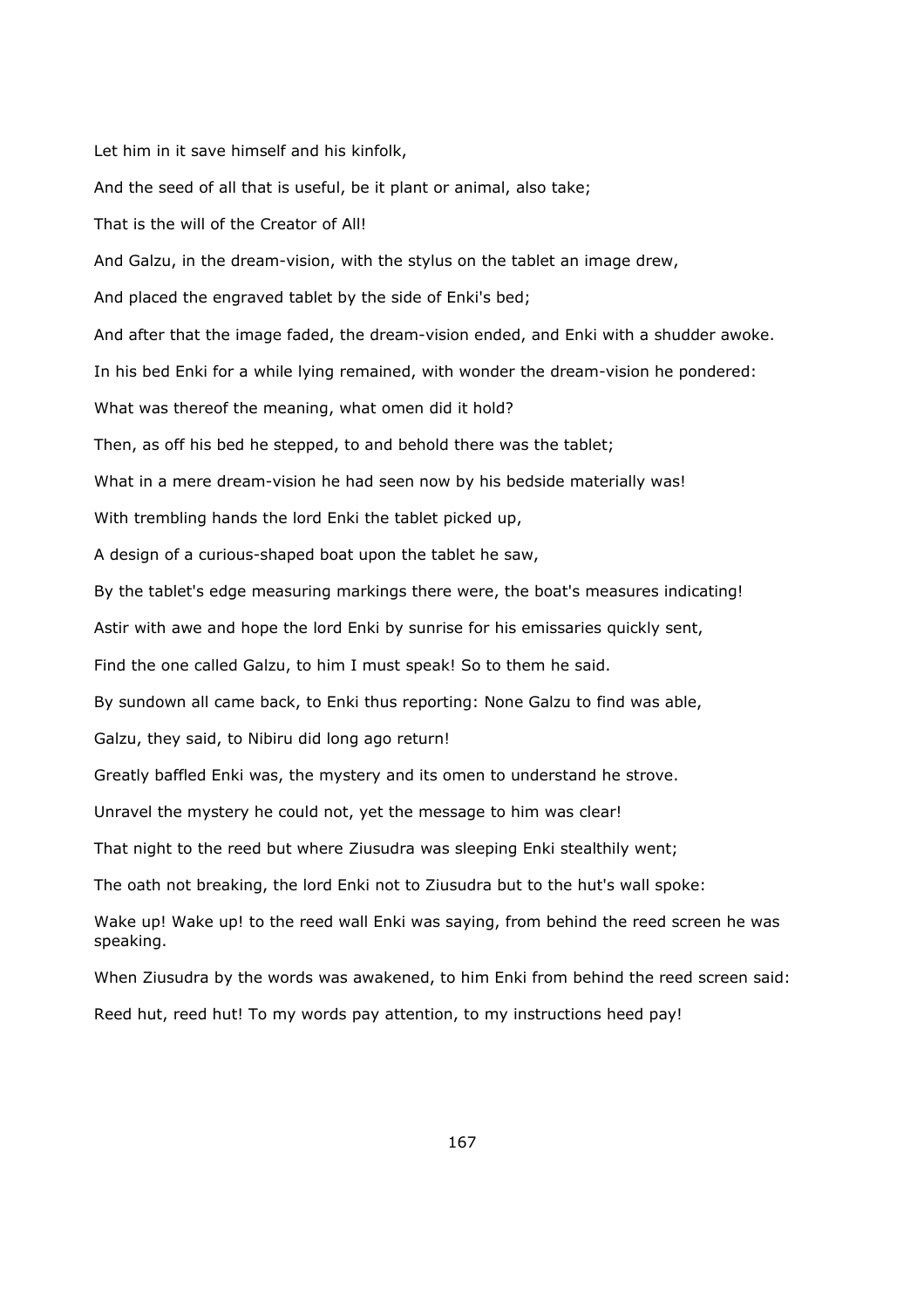On all the habitations, over the cities, a calamitous storm will sweep, The destruction of Mankind and its offspring it will be. This is the final ruling, the word of the assembly by Enlil convened, This is the decision by Anu and Enlil and Ninmah spoken. Now heed my words, observe the message that to you I am speaking: Abandon your house, build a boat; spurn possessions, save the life! The boat that you must build, its design and measurements on a tablet are shown, By the reed hut's wall the tablet I shall leave. Make sure that the boat shall be roofed throughout, the sun from the inside must not be seen. The tackle must be very strong, the pitch strong and tight to ward off the water. Let the boat be one that can turn and tumble, the watery avalanche to survive! In seven days build the boat, into it your family and kinfolk gather, In the boat food and water for drinking heap up, household animals also bring. Then, on the appointed day, a signal to you shall be given; A boatguide who knows the waters, by me appointed, to you that day will come; On that day the boat you must enter, its hatch tightly close you must. An overwhelming Deluge, coming from the south, lands and life shall devastate; Your boat from its moorings it shall lift, the boat it shall turn and tumble. Fear not: To a safe haven the boatguide will navigate you, By you shall the seed of Civilized Mankind survive! When Enki's voice fell silent, agog was Ziusudra, on his knees prostrate he fell: My lord! My lord! he shouted. Your voice I heard, let me see your face! Not to you, Ziusudra, have I spoken, to the reed wall did I speak! So Enki said. By Enlil's decision, by an oath upheld am I bound to that all the Anunnaki swore;

168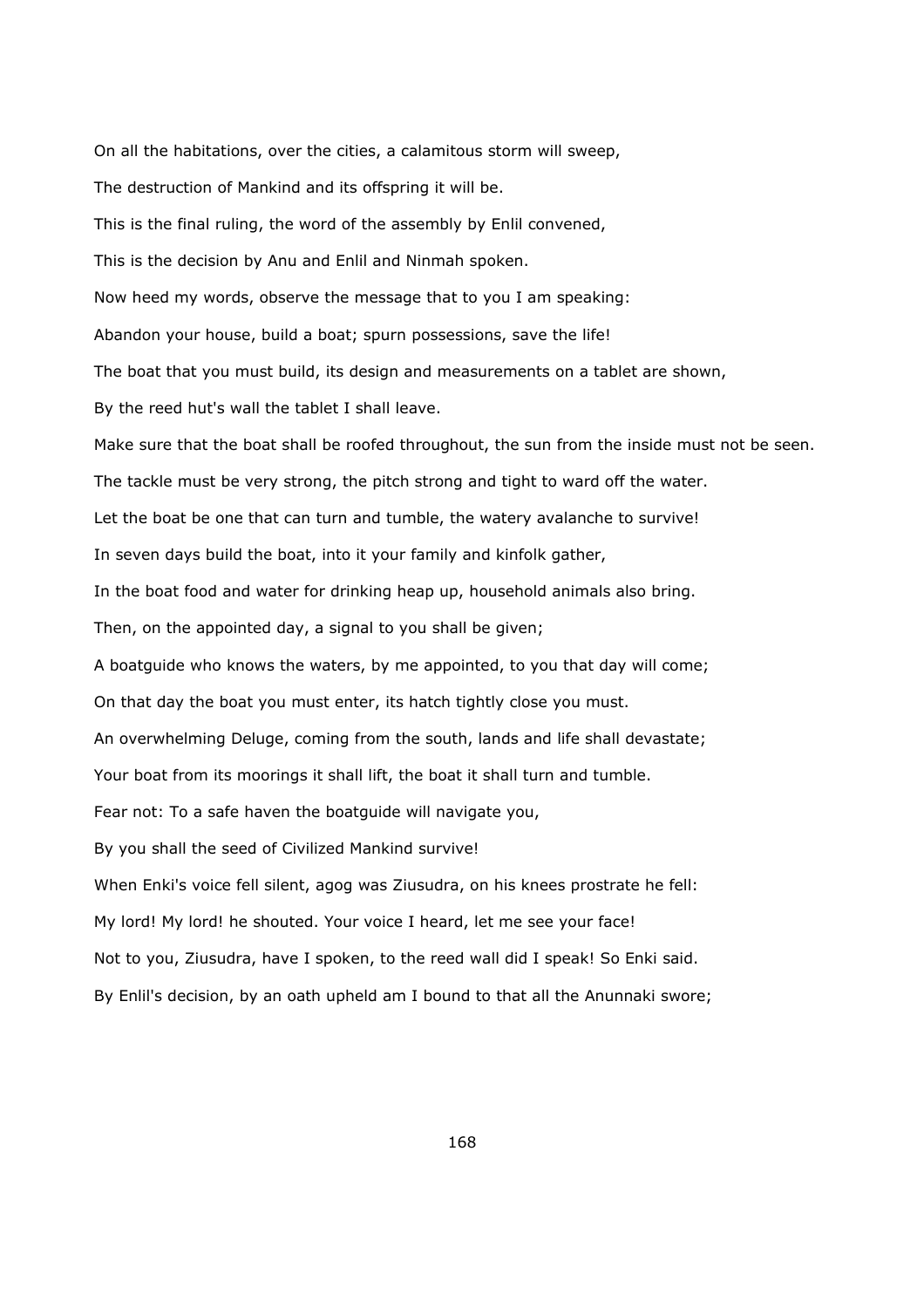If my face you shall see, surely like all Earthlings you will die! Now reed hut, to my words pay heed: The purpose of the boat, a secret of the Anunnaki with you must remain!

When the townspeople will inquire, to them you will so say:

The lord Enlil with my lord Enki has angry been,

To Enki's abode in the Abzu I am sailing, perchance Enlil will be appeased!

For a while a silence followed. Ziusudra from behind the reed wall came,

A tablet of lapis lazuli, in the moonlight shining, he saw and picked up;

The image of a boat upon it was drawn, notches its measurements gave;

Wisest of Civilized Men was Ziusudra, what he had heard he understood.

In the morning, to the townspeople he so announced:

The lord Enlil with the Lord Enki, my master, angry has been,

On that account to me the lord Enlil is hostile.

In this city I no longer reside can, nor in the Edin my foot anymore set;

To the Abzu, the lord Enki's domain, I will there a-sailing go.

In a boat that must quickly be built I will away from here depart;

Thereby the lord Enlil's anger will subside, hardships will end,

Upon you the lord Enlil abundance henceforth will shower!

The morning was not yet gone when the people about Ziusudra gathered,

To speedily for him the boat build they each other encouraged.

Timbers of boat-wood the elders were hauling, the little ones bitumen from the marshes carried.

As woodworkers the planks together hammered, Ziusudra in a cauldron the bitumen melted.

With bitumen the boat he waterproofed inside and out,

As in the drawing upon the tablet the boat on the fifth day was completed.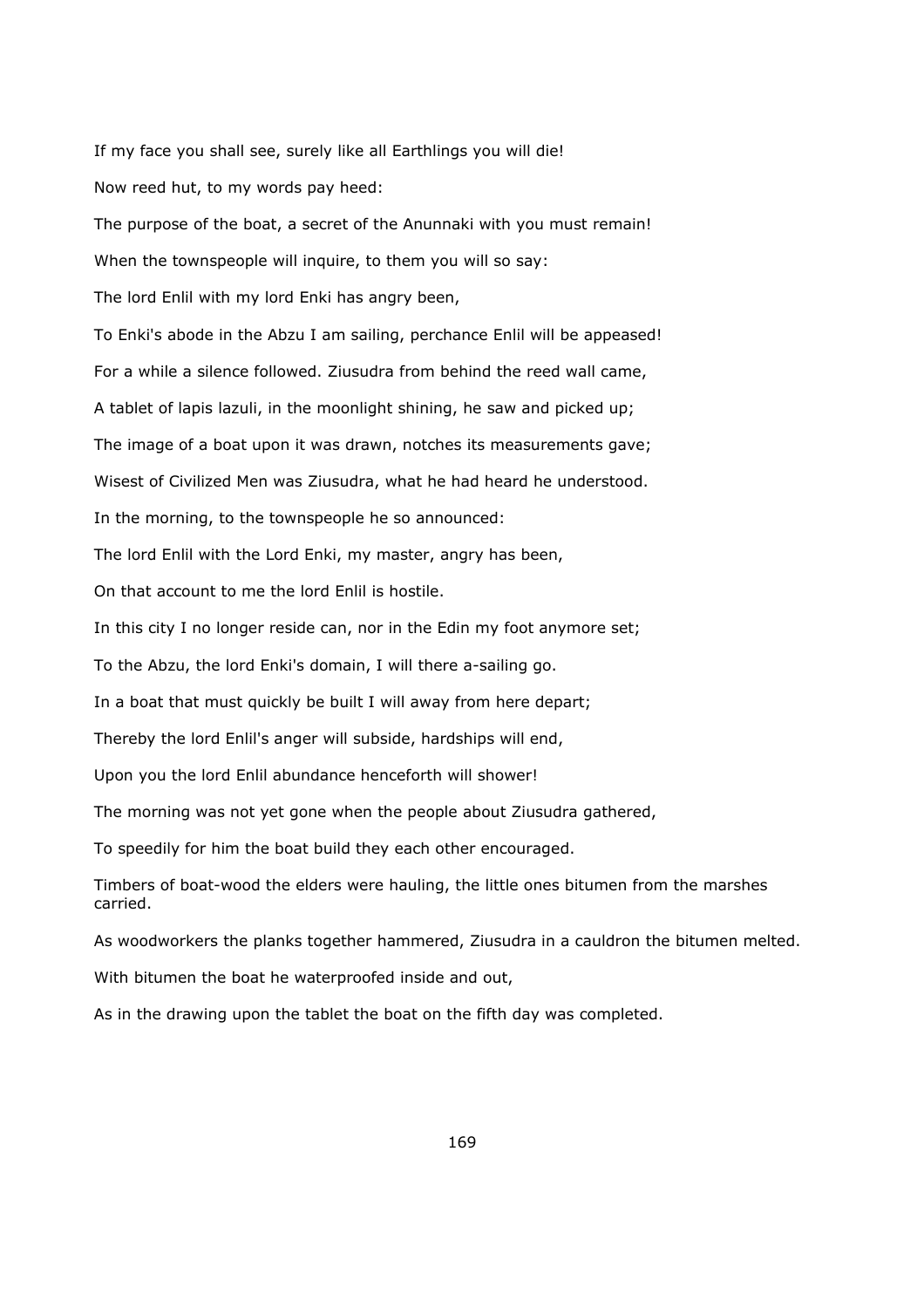Eager to see Ziusudra depart, the townspeople to the boat food and water brought, From their own mouths sustenance they took; to appease Enlil they were in a hurry! Four-legged animals into the boat were also driven, birds from the field by themselves flew in. Into the boat Ziusudra his spouse and sons made embark, their wives and children also came. Any who to the abode of the lord Enki wish to go, let them too aboard come!

So did Ziusudra to the gathered people announce.

Envisioning Enlil's abundance, only some of the craftsmen the call heeded.

On the sixth day Ninagal, Lord of the Great Waters, to the boat came,

A son of Enki he was, to be the boat's navigator he was selected.

A box of cedarwood in his hands he held, by his side in the boat he kept it;

The life essences and life eggs of living creatures it contains, by the lord Enki and Ninmah collected,

From the wrath of Enlil to be hidden, to life resurrect if Earth be willing!

So did Ninagal to Ziusudra explain; thus were all beasts by their twos in the boat hidden.

Now Ninagal and Ziusudra in the boat the arrival of the seventh day awaited.

In the one hundred and twentieth Shar was the Deluge awaited,

In the tenth Shar in the life age of Ziusudra was the Deluge forthcoming,

In the station of the Constellation of the Lion was the avalanche looming.

Now this is the account of the Deluge that over the Earth swept

And how the Anunnaki escaped, and how Ziusudra in the boat survived.

For days before the Day of the Deluge the Earth was rumbling, groan as with pain it did;

For nights before the calamity struck, in the heavens Nibiru as a glowing star was seen;

Then there was darkness in daytime, and at night the Moon as though by a monster was swallowed.

The Earth began to shake, by a netforce before unknown it was agitated.

In the glow of dawn, a black cloud arose from the horizon,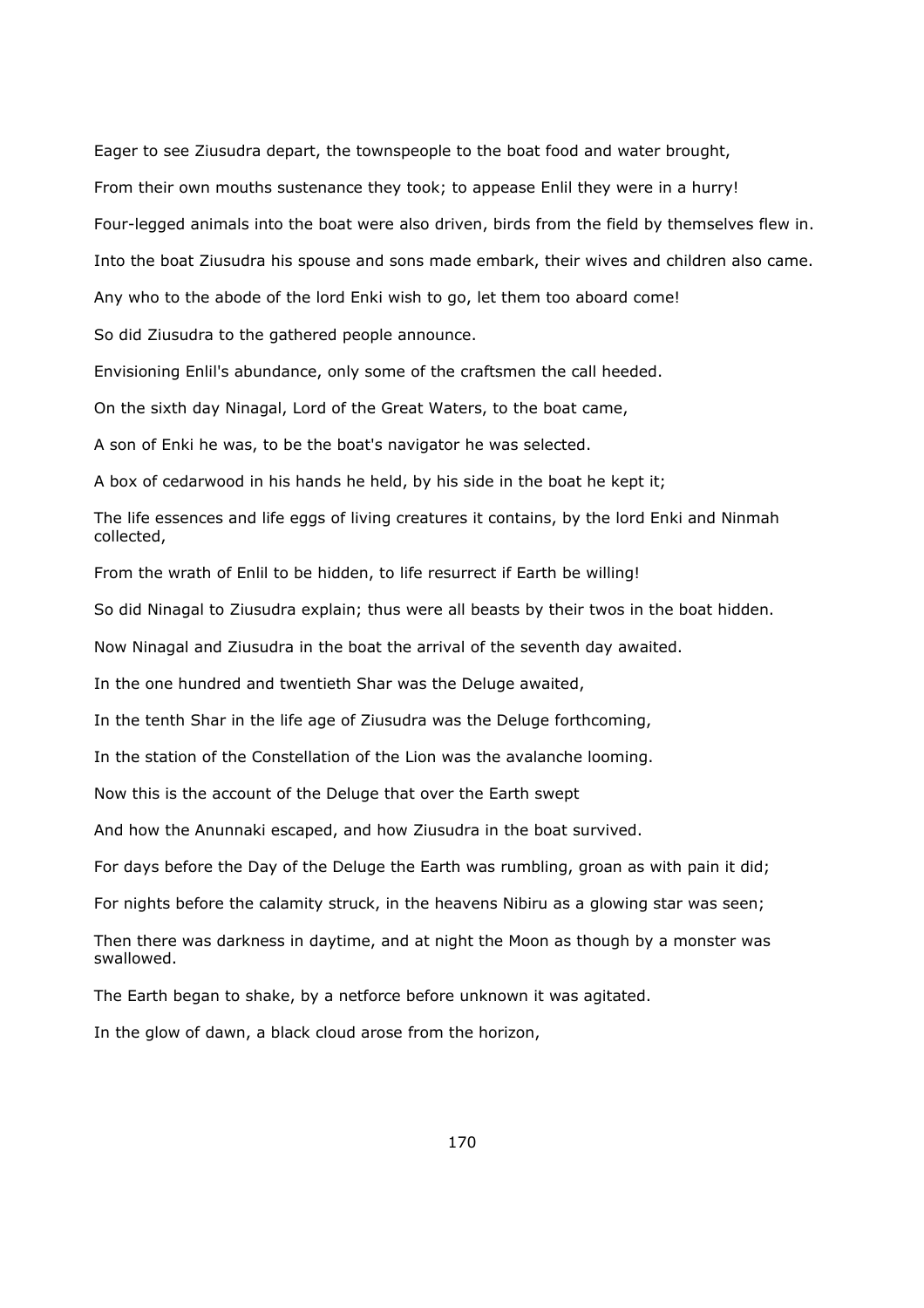The morning's light to darkness changed, as though by death's shadow veiled. Then the sound of a rolling thunder boomed, lightnings the skies lit up. Depart! Depart! Utu to the Anunnaki gave the signal. Crouched in the boats of heaven, the Anunnaki heavenward were lofted. In Shurubak, eighteen leagues away, the bright eruptions by Ninagal were seen: Button up! Button up the hatch! Ninagal to Ziusudra shouted. Together the trapdoor that the hatch concealed they pulled down; Watertight, enclosed completely, was the boat; inside riot a ray of light penetrated. On that day, on that unforgettable day, the Deluge with a roar began; In the Whiteland, at the Earth's bottom, the Earth's foundations were shaking; Then with a roar to a thousand thunders equal, off its foundations the icesheet slipped, By Nibiru's unseen netforce it was pulled away, into the south sea crashing. One sheet of ice into another icesheet was smashing, The Whiteland's surface like a broken eggshell was crumbling. All at once a tidal wave arose, the very skies was the wall of waters reaching. A storm, its ferocity never before seen, at the Earth's bottom began to howl, Its winds the wall of water were driving, the tidal wave northward was spreading; Northward was the wall of waters onrushing, the Abzu lands it was reaching. Therefrom toward the settled lands it traveled, the Edin it overwhelmed. When the tidal wave, the wall of waters, Shurubak reached, The boat of Ziusudra the tidal wave from its moorings lifted, Tossed it about, like a watery abyss the boat it swallowed. Though completely submerged, the boat held firm, not a drop of water into it did enter. Outside the storm's wave the people overtook like a killing battle,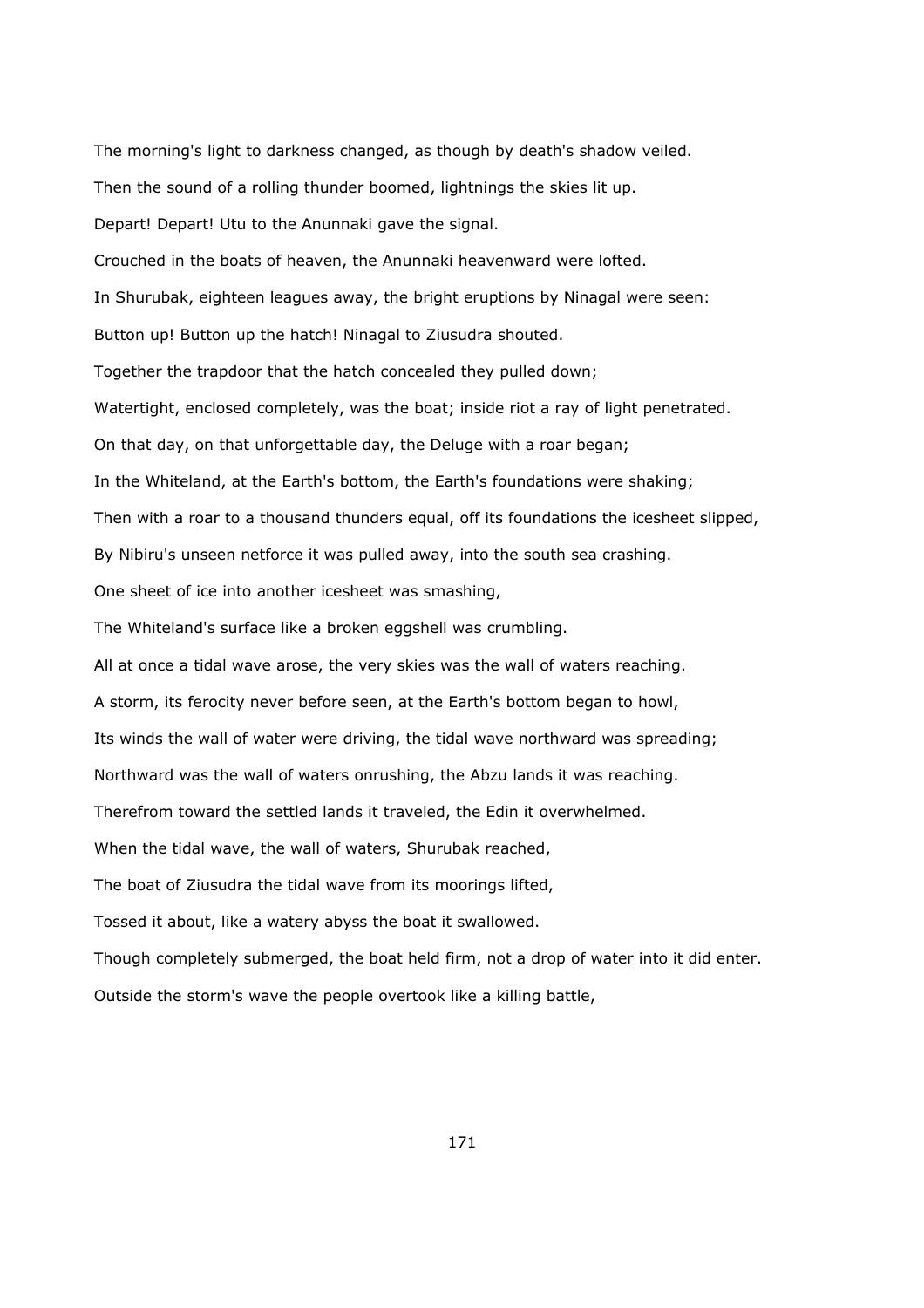No one his fellow man could see, the ground vanished, there was only water. All that once on the ground stood by the mighty waters away was swept; Before day's end the watery wall, gathering speed, the mountains overwhelmed. In their celestial boats the Anunnaki the Earth were circling. Crowding the compartments, against the outer walls they crouched, What was happening upon the Earth, down below, to see they strained. From the celestial boat in which she was, Ninmah like a woman in travail cried out: My created like drowned dragonflies in a pond the waters fill, All life by the rolling sea wave away was taken! Thus did Ninmah cry and moan. Inanna, who was with her, also cried and lamented: Everything down below, all that lived, has turned into clay! Thus did Ninmah and Inanna weep; they wept and eased their feelings. In the other celestial boats the Anunnaki by the sight of unbridled fury were humbled, A power greater than theirs they with awe those days witnessed. For the fruits of Earth they hungered, for fermented elixir they thirsted. The olden days, alas, to clay have turned! So to each other the Anunnaki said. After the immense tidal wave that over the Earth swept, The sluices of heaven opened, a downpour from the skies upon the Earth was unleashed. For seven days the waters from above with the waters of the Great Below were mingled; Then the wall of water, its limits reaching, its onslaught ceased, But the rains from the skies for forty more days and nights continued. From their perches the Anunnaki looked down: Where there were dry lands, now was a sea of water, And where mountains once to the heavens their peaks raised, Their tops now like islands were in the waters;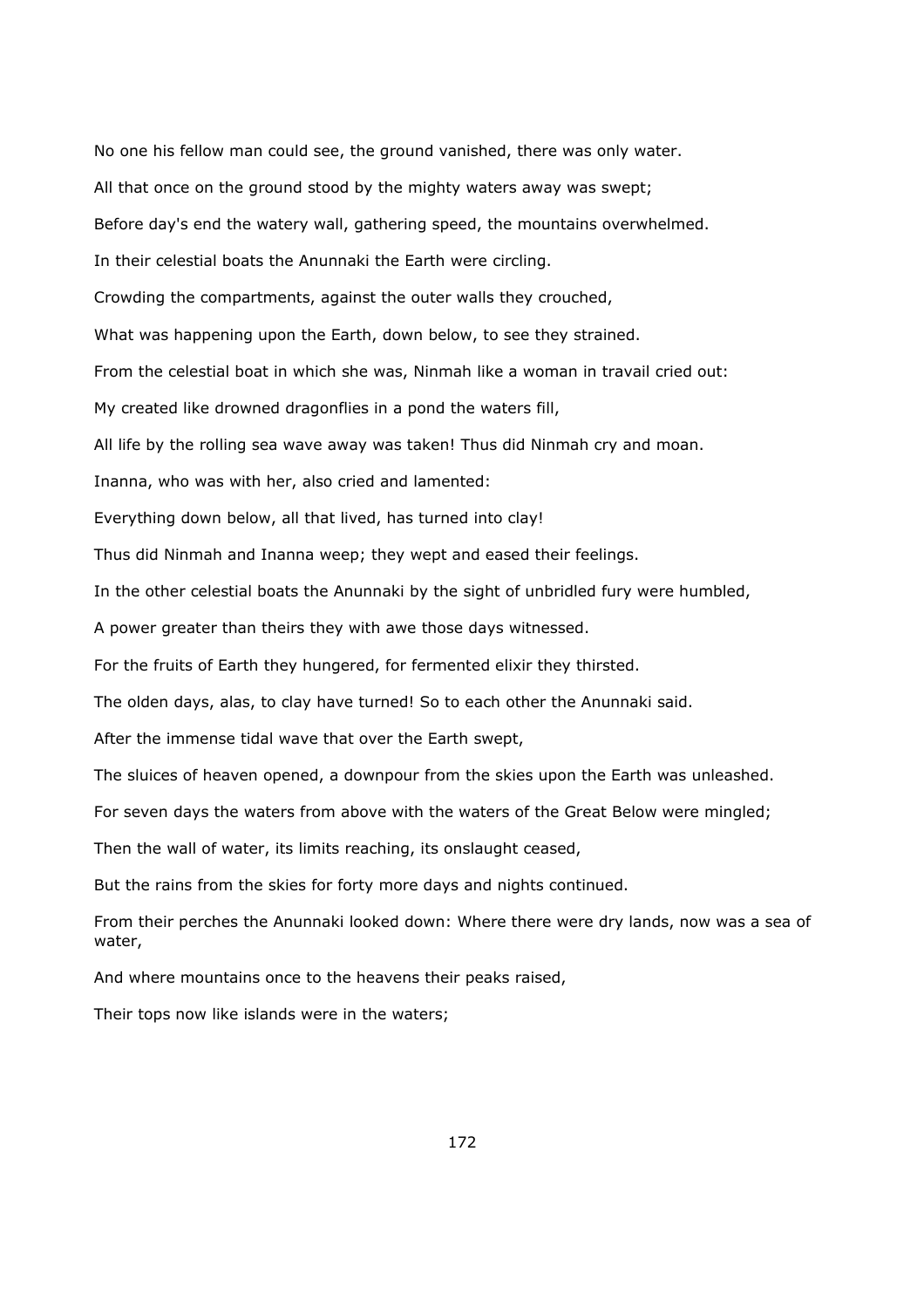And all that on the dry lands was living in the avalanche of waters perished. Then, as in the Beginning, the waters to their basins were gathered, Waving back and forth, day by day the water level came lower. Then, forty days after the Deluge over the Earth swept, the rains also stopped. After the forty days Ziusudra the boat's hatch opened, his whereabouts to survey. A bright day it was, a gentle breeze was blowing; All alone, with no other sign of life, the boat upon a vast sea was lolling. Mankind, all living things, off the Earth's face are wiped out, No one except us few survived, but there is no dry land to set a foot upon! So did Ziusudra to his kinfolk say as he sat down and lamented. At that time Ninagal, by Enki appointed, the boat toward the twin peaks of Arrata directed, A sail for her he shaped, toward the Mount of Salvation he the boat guided. Impatient Ziusudra was; birds that were on board he released To check for dry land, for surviving vegetation to verify he sent them. He sent forth a swallow, he sent forth a raven; both to the boat returned. He sent forth a dove; with a twig from a tree to the boat it returned! Now Ziusudra knew that the dry land from under the waters had emerged. A few more days, and the boat by rocks was arrested: The Deluge is over, at the Mount of Salvation we are! So did Ninagal to Ziusudra say. Opening the watertight hatch, from the boat Ziusudra emerged; The sky was clear, the Sun was shining, a gentle wind was blowing. Hurriedly upon his spouse and children he to come out called. The lord Enki let us praise, to him thanks give! to them Ziusudra said. With his sons stones he gathered, with them an altar he built,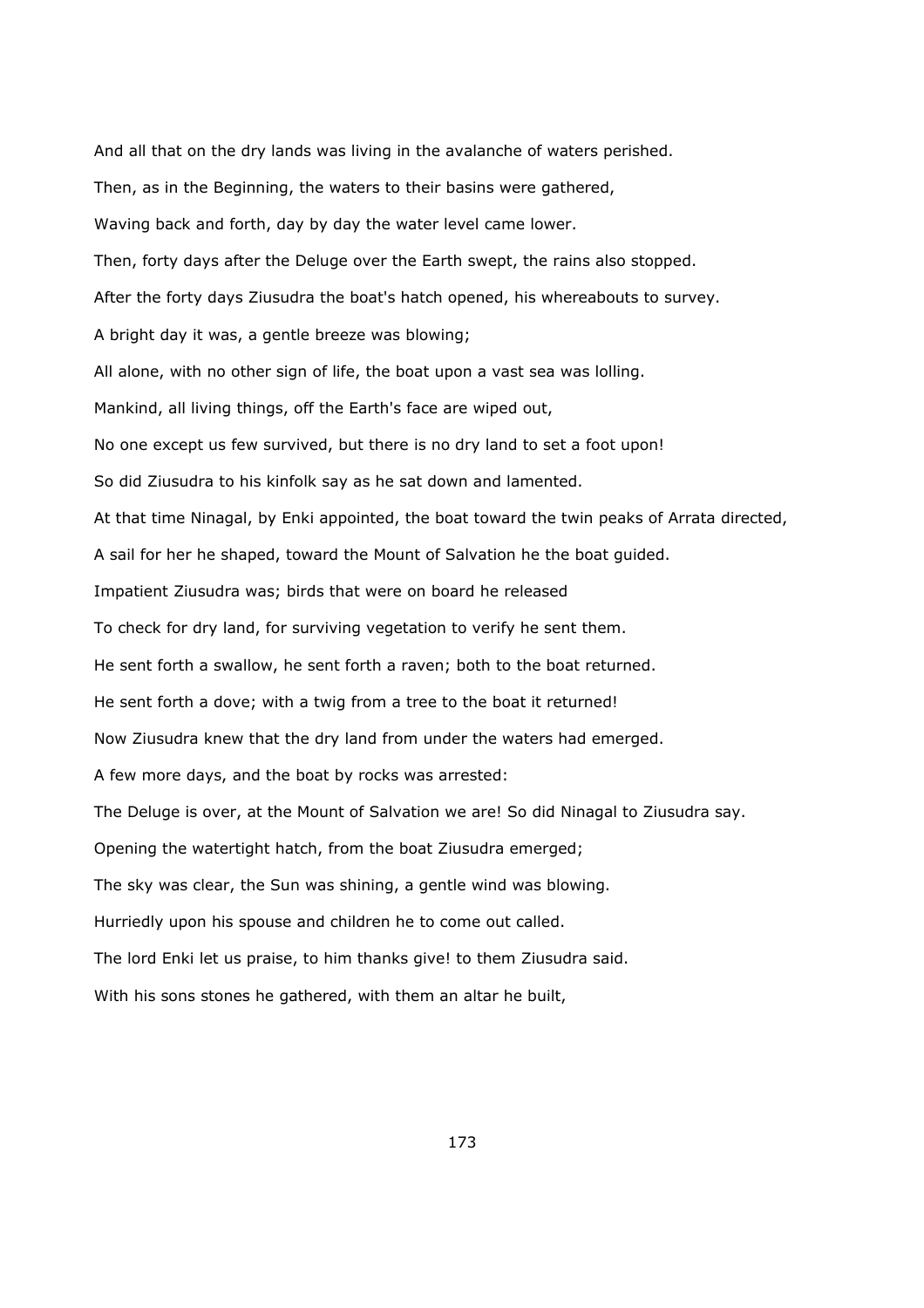Then a fire on the altar he lit, with aromatic incense he made a fire. A ewe-lamb, one without blemish, for a sacrifice he selected, And upon the altar to Enki the ewe-Iamb as a sacrifice he offered. At that time Enlil from his celestial boat to Enki words conveyed: Let us in Whirlwinds from the celestial boats upon the peak of Arrata descend, The situation to review, what to be done to determine! While the others in their celestial boats the Earth to circuit continued, Enlil and Enki in Whirlwinds upon the peak of Arrata descended. Smiling the two brothers met, with joy their arms they locked. Then Enlil by the whiffs of fire and roasting meat was puzzled. What is that? to his brother he shouted. Has anyone the Deluge survived? Let us go and see! meekly to him Enki responded. In their Whirlwinds to the other peak of Arrata they flew over, The boat of Ziusudra they saw, by the altar that he had built they landed. When Enlil the survivors saw, Ninagal among them, his fury no bounds had. Every Earthling had to perish! he with fury shouted; at Enki with anger he lunged, To kill his brother with his bare hands he was ready. He is no mere mortal, my son he is! Enki, to Ziusudra pointing, cried out. For a moment Enlil was hesitating. You broke your oath! at Enki he shouted. To a reed wall I spoke, not to Ziususdra! Enki said, then to Enlil the dream-vision related. By then, by Ninagal alerted, Ninurta and Ninmah in their Whirlwinds also touched down; When the account of events they heard, Ninurta and Ninmah by the account were not angered. The survival of Mankind the will of the Creator of All must be! So did Ninurta to his father say. Ninmah her necklace of crystals, a gift of Anu, touched and swore:

174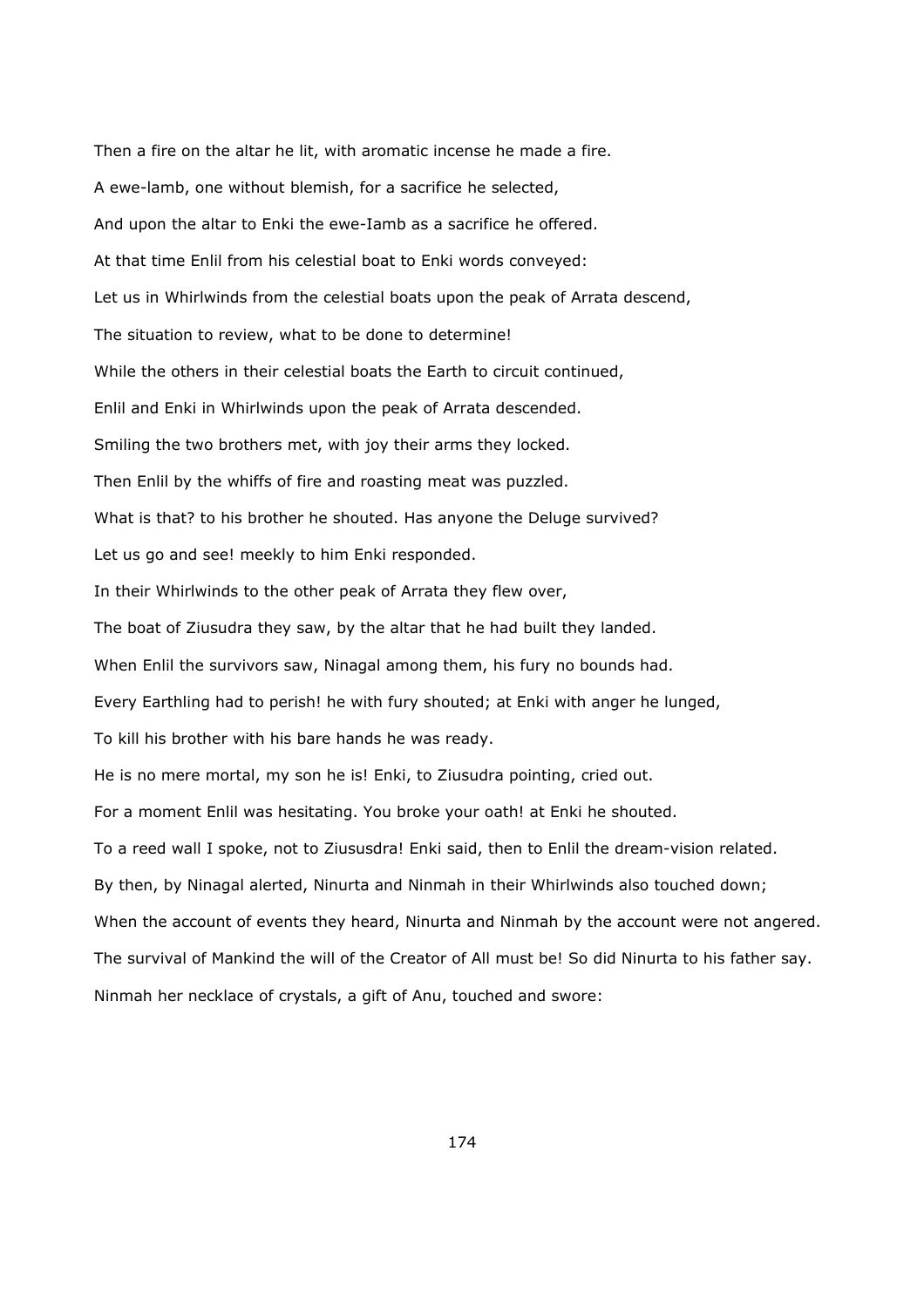On my oath, the annihilation of Mankind shall never be repeated!

Relenting, Enlil by the hands Ziusudra and Emzara his spouse took and blessed them thus:

Be fruitful and multiply, and the Earth replenish!

Thus were the Olden Times ended.

Now this is the account of how survival on Earth was restored,

And how a new source of gold and other Earthlings beyond the oceans were found.

It was after the encounter at Arrata that the waters of the Deluge to recede continued,

And the face of the Earth gradually from under the waters was showing.

The mountainlands were mostly unscathed, but the valleys under mud and silt were buried.

From the celestial boats and from the Whirlwinds the Anunnaki the landscapes surveyed:

All that in the Olden Times in the Edin and the Abzu had existed under the mud was buried!

Eridu, Nibru-ki, Shurubak, Sippar, all were gone, completely vanished;

But in the Cedar Mountains the great stone platform in the sunlight glistened,

The Landing Place, in the Olden Times established, was still standing!

One after another the Whirlwinds upon the platform landed;

The platform was intact; at the launch corner the huge stone blocks held firm.

Clearing debris and tree branches away, the first to land to the chariots signaled;

One after the other the celestial chariots came, upon the platform they touched down.

Then to Marduk on Lahmu and Nannar on the Moon words were sent,

And they too to Earth returned, upon the Landing Place they came down.

Now the Anunnaki and Igigi who were thus gathered by Enlil to assembly were called.

The Deluge we have survived, but the Earth is devastated! So did Enlil to them say.

All ways to recover we must assess, be it on Earth, be it elsewhere!

Lahmu by the passage of Nibiru was devastated! So did Marduk relate:

175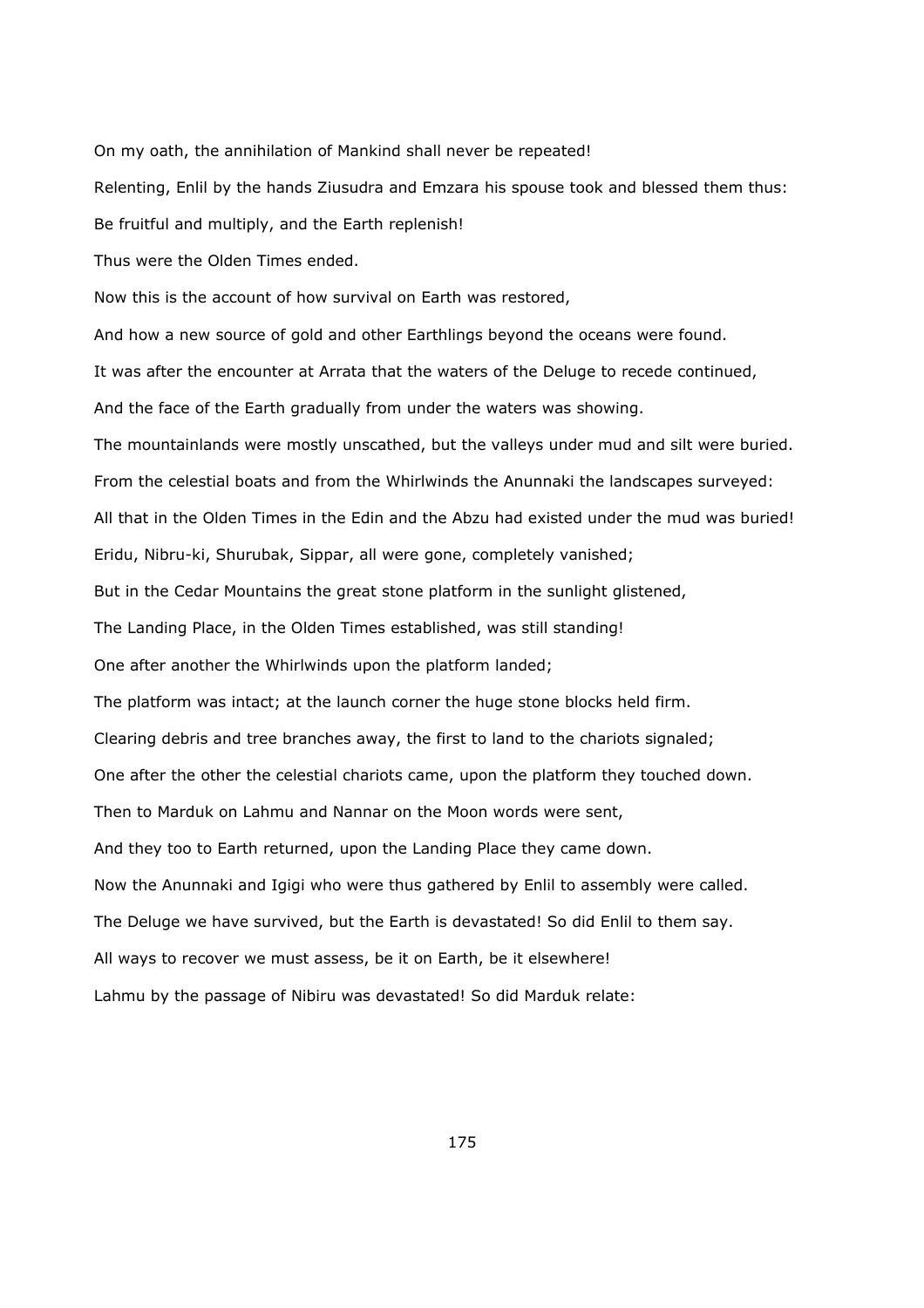Its atmosphere was sucked out, its waters thereafter evaporated, a place of dust storms it is! The Moon by itself life cannot sustain, only with Eagle masks is staying enabled! So did Nannar to the others account give, and then words of enamor he added: Once there, that it was Tiamat's host's leader one must recall, Of Earth a companion it is, with it Earth's destiny is connected! Lovingly Enlil on his son's shoulders his arm put. With survival now we are concerned! So did Enlil to Nannar mildly retort; now, sustenance is our first concern! Let us the sealed Creation Chamber examine; perchance Nibiru's seeds we shall still find! So did Enlil to Enki say, of the grains once created him reminding. At the side of the platform, clearing some mud, the shaft from times remote they found, The stone that blocked it they lifted off, the sanctuary they entered. The diorite chests with seals were fastened, the seals with a copper key they made open. Inside the chests, in crystal vessels, the seeds of Nibiru's grain were there! Once outside, to Ninurta Enlil the seeds gave, to him he was thus saying: Go, the mountainside terrace, let the grains of Nibiru once again bread provide! In the Cedar Mountains, on other mountains too, Ninurta waterfalls dammed, Terraces constructed, the eldest son of Ziusudra to raise crops he taught. To Ishkur, his youngest, Enlil another task assigned: Where the waters have receded, go and remaining fruit-bearing trees find! To him as fruit cultivator Ziusudra's youngest son was assigned: The first fruit they found, the vine that by Ninmah was brought it was; Of its juice, as the Anunnaki's elixir renowned, Ziusudra took a sip. By one sip, then another and another, Ziusudra was overpowered, like a drunkard he fell asleep!

Then a gift to Anunnaki and Earthlings Enki presented: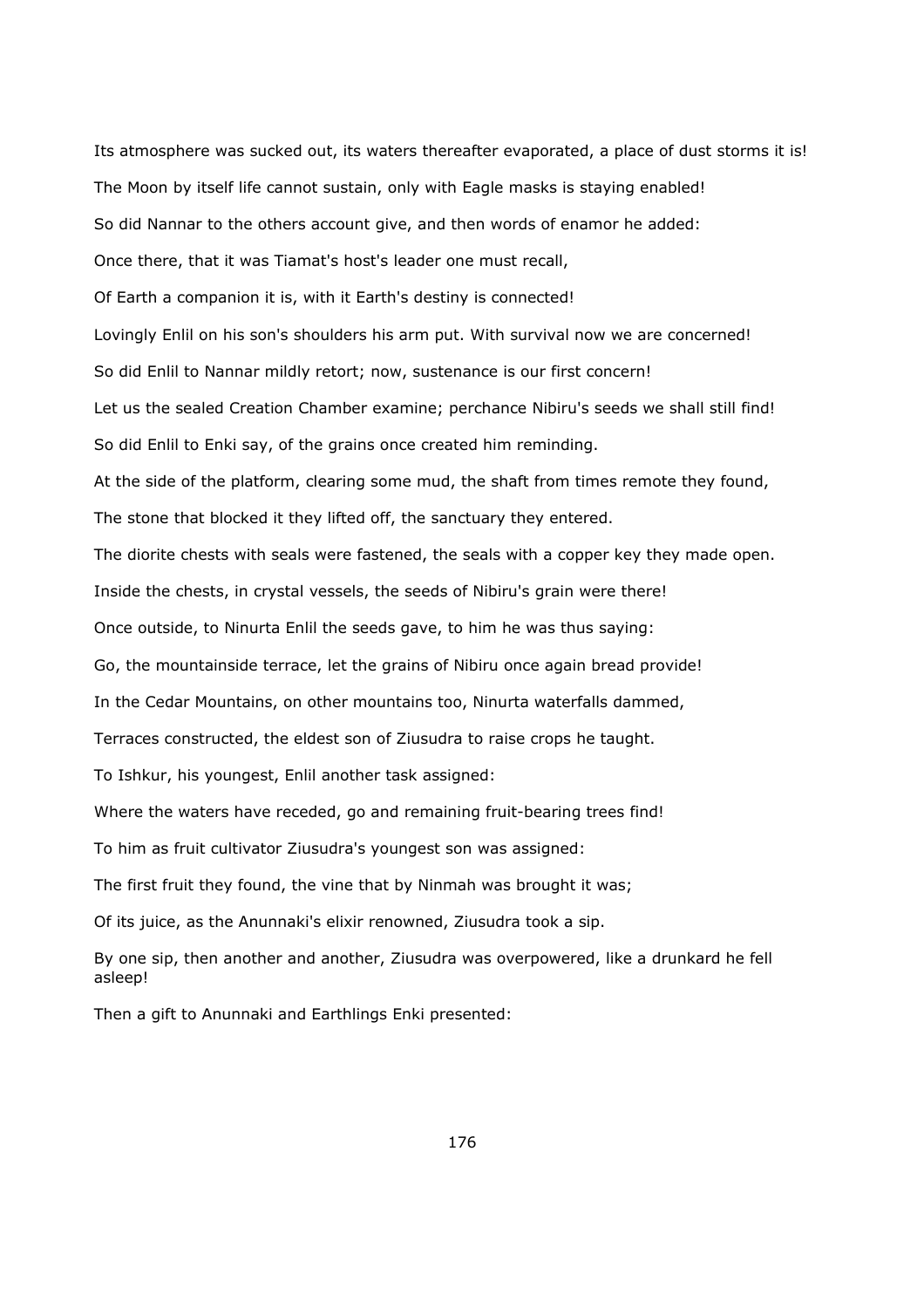The chest that Ninagal had carried he unveiled, its surprising contents to all he announced:

The life essences and life eggs, in the wombs of the four-legged animals from Ziusudra's boat can be combined,

Sheep for wool and meat will multiply, cattle for milk and hides will all have,

Then with other living creatures the Earth we shall replenish!

To Dumuzi the shepherding tasks Enki gave, in the task was Ziusudra's middle son assisting.

Then to the dark-hued landmass, where his and his sons' domains had been, Enki his attention turned.

With Ninagal, at the confluence of mighty waters the mountains he dammed,

Fierce waterfalls to a lake he channeled to let the waters as a lake accumulate.

Then the lands between the Abzu and the Great Sea with Marduk he surveyed:

Where habitations once were, the river's valley how to drain he considered.

At midstream where the river's waters cascaded, an island from the waters he raised.

In its bowels twin caverns he carved out, above them from stones sluices he fashioned.

From there two channels in the rocks he cut, for the waters two narrows he fashioned,

Thus the flowing waters from the highlands coming he could slow or let go faster;

With dams and sluices and the two narrows the waters he regulated.

From the Cavern Island, the island of Abu, the river's serpentine valley from under the waters he raised:

In the Land of the Two Narrows for Dumuzi and the shepherds a habitation did Enki fashion.

With satisfaction did Enlil all this to Nibiru words send; with words of concern Nibiru responded:

The close passage that Earth and Lahmu affected on Nibiru too much damage caused;

The shield of gold dust was torn, the atmosphere was dwindling again,

Now new supplies of gold quickly were needed!

Fervently to the Abzu Enki went, with Gibil his son to survey and search he journeyed.

All the gold mines were gone, by the avalanche of water they were buried.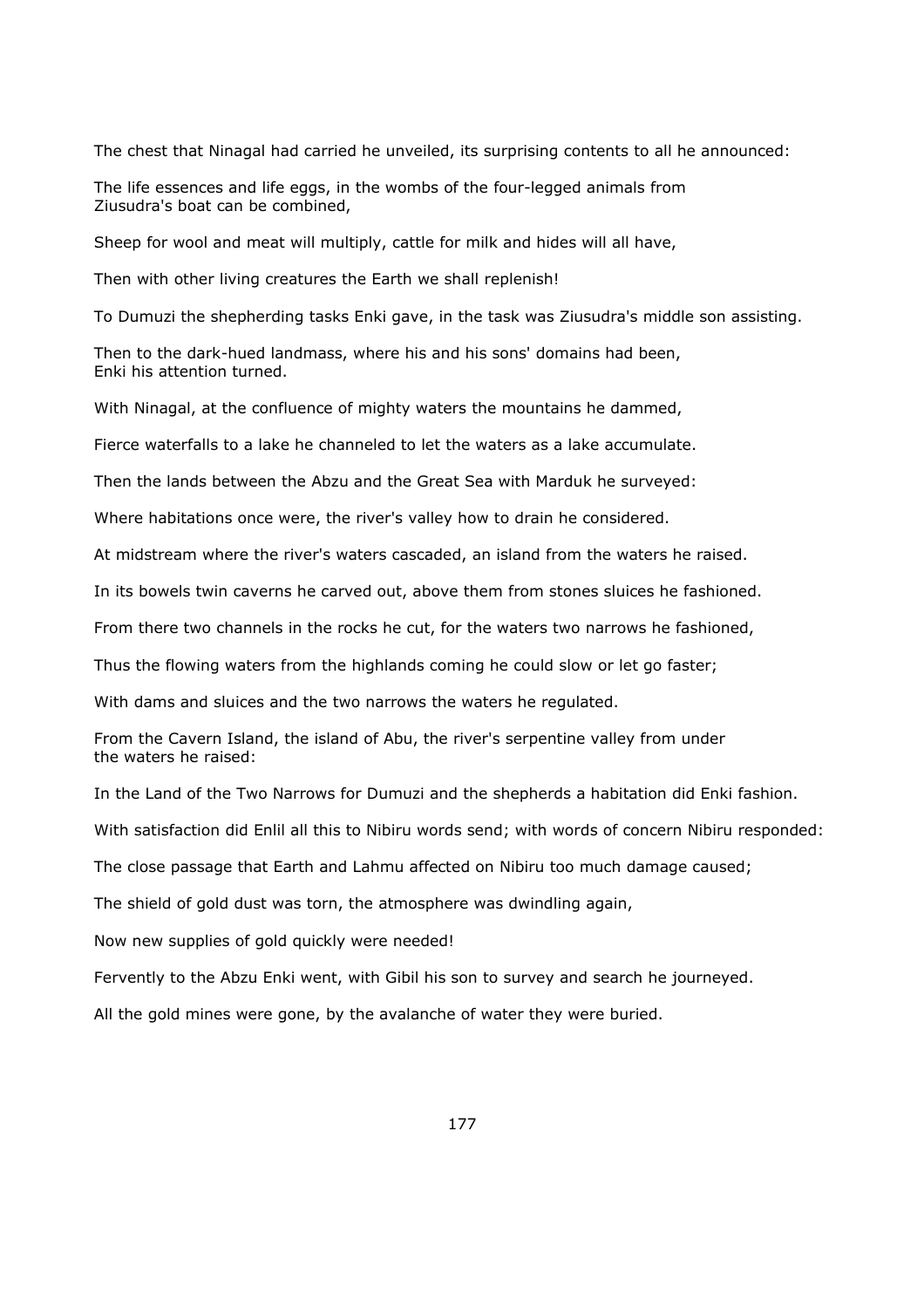In the Edin, Bad-Tibira too no longer existed, in Sippar a place for the chariots was no more! The hundreds of Anunnaki who in the mines and Bad-Tibira toiled, from the Earth were gone, The multitude of Earthlings, as Primitive Workers serving, by the Deluge were to clay turned; No gold can from Earth anymore be provided! So did Enlil and Enki to Nibiru announce.

On Earth and on Nibiru there was desperation.

At that time Ninurta, his tasks in the mountains of cedars completed,

To the mountainland beyond the oceans once again journeyed.

From that land, on the other side of Earth, astounding words he delivered:

The avalanche of waters deep cuts into the mountainsides there tore,

From the mountainsides uncounted gold, in nuggets large and small,

To the rivers below fell down, without mining can the gold be hauled!

Enlil and Enki to the distant mountainland hurried, with amazement they the discovery viewed:

Gold, pure gold, refining and smelting not requiring, all about was lying!

A miracle it is! So was Enki to Enlil saying. What by Nibiru was wrought, by Nibiru was amended!

The unseen hand of the Creator of All it is life on Nibiru to enable! So did Enlil say.

Now who could collect the nuggets, how to Nibiru they will be sent? the leaders each other asked.

Of the first question, Ninurta had the answer:

In the high mountainland on this side of Earth, some Earthlings have survived!

Descendants of Ka-in they are, with the handling of metals they are knowing;

Four brothers and four sisters are their leaders, on rafts they themselves saved,

Now their mountaintop in the midst of a great lake is an island.

As the protector of their forefathers they me recall, the Great Protector they call me!

By the report that other Earthlings had survived the leaders were heartened,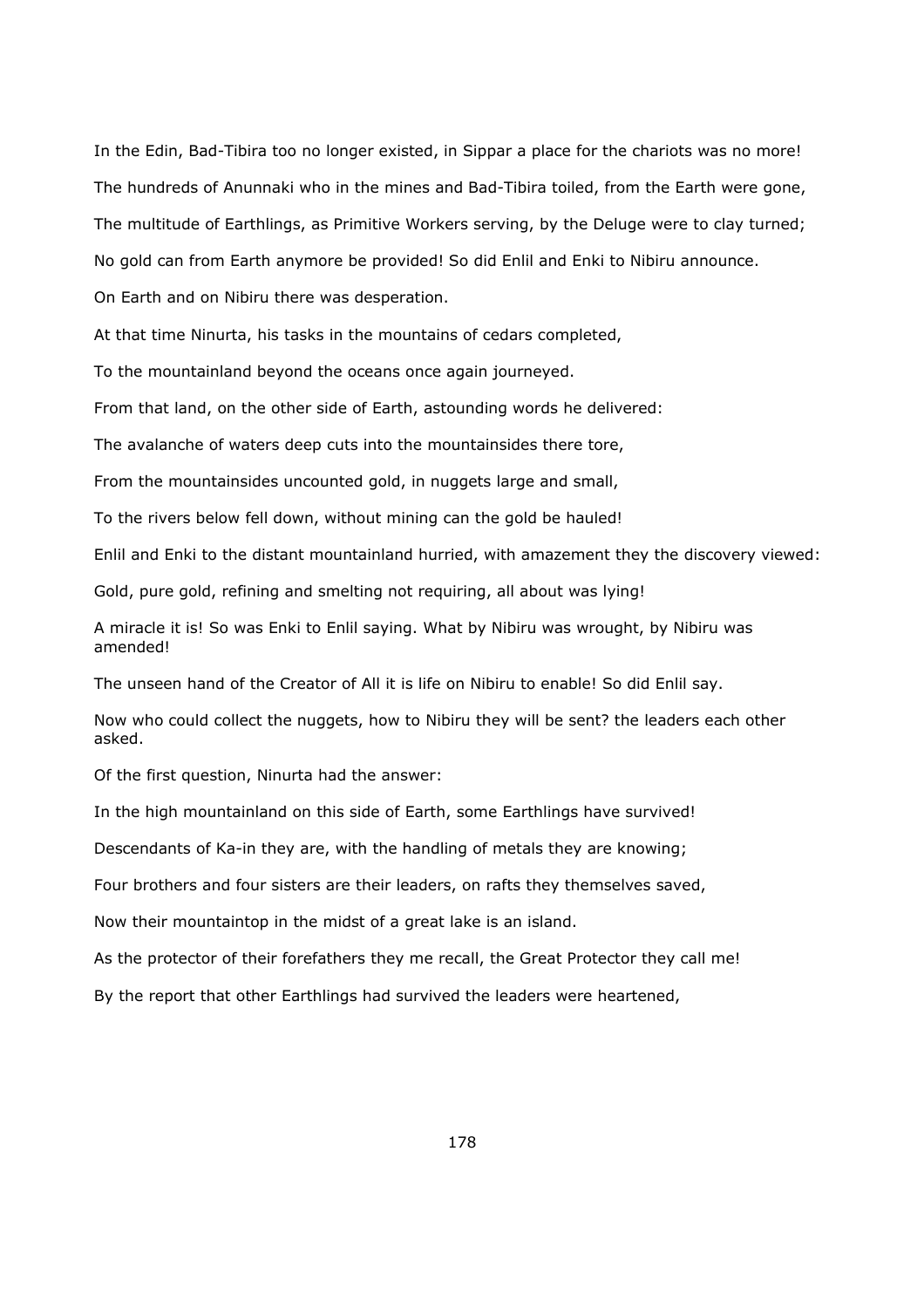Even Enlil, who the end of all flesh planned, was no longer angered.

It is the will of the Creator of All! to each other they said.

Now let us a new Place for Celestial Chariots establish, therefrom the gold to Nibiru send!

For a new plain whose soil has dried and hardened they searched,

In the proximity of the Landing Place, in a desolate peninsula, such a plain they found.

Flat as a quiet lake it was, by white mountains it was surrounded.

Now this is the account of the new Place of the Celestial Chariots,

And the artificed twin mounts and how the image of the lion by Marduk was usurped.

In the peninsula by the Anunnaki chosen, the heavenly Ways of Anu and Enlil on Earth were reflected;

Let the new Place of the Chariots precisely on that boundary be located,

Let the heart of the plain the heavens reflect! So did Enlil to Enki suggest.

Once Enki to this agreed, Enlil from the skies of distances took measures;

On a tablet a grand design for all to see he marked out.

Let the Landing Place in the Cedar Mountains be a part of the facilities! he said.

The distance between the Landing Place and the Chariot Place he measured,

In the midst thereof a place for a new Mission Control Center he designated:

There a suitable mount he selected, the Mount of Way Showing he named it.

A platform of stones, akin but smaller than the Landing Place, to be built there he ordered;

In its midst a great rock was carved inside and out, to house a new Bond Heaven-Earth it was made.

A new Navel of the Earth, the role of Nibru-ki before the Deluge to replace.

The Landing Path on the twin peaks of Arrata in the north were anchored;

To demarcate the Landing Corridor Enlil two other sets of twin peaks required,

To delimit the Landing Corridor's boundary, ascent and descent to secure.

In the southern part of the desolate peninsula, a place of mountains,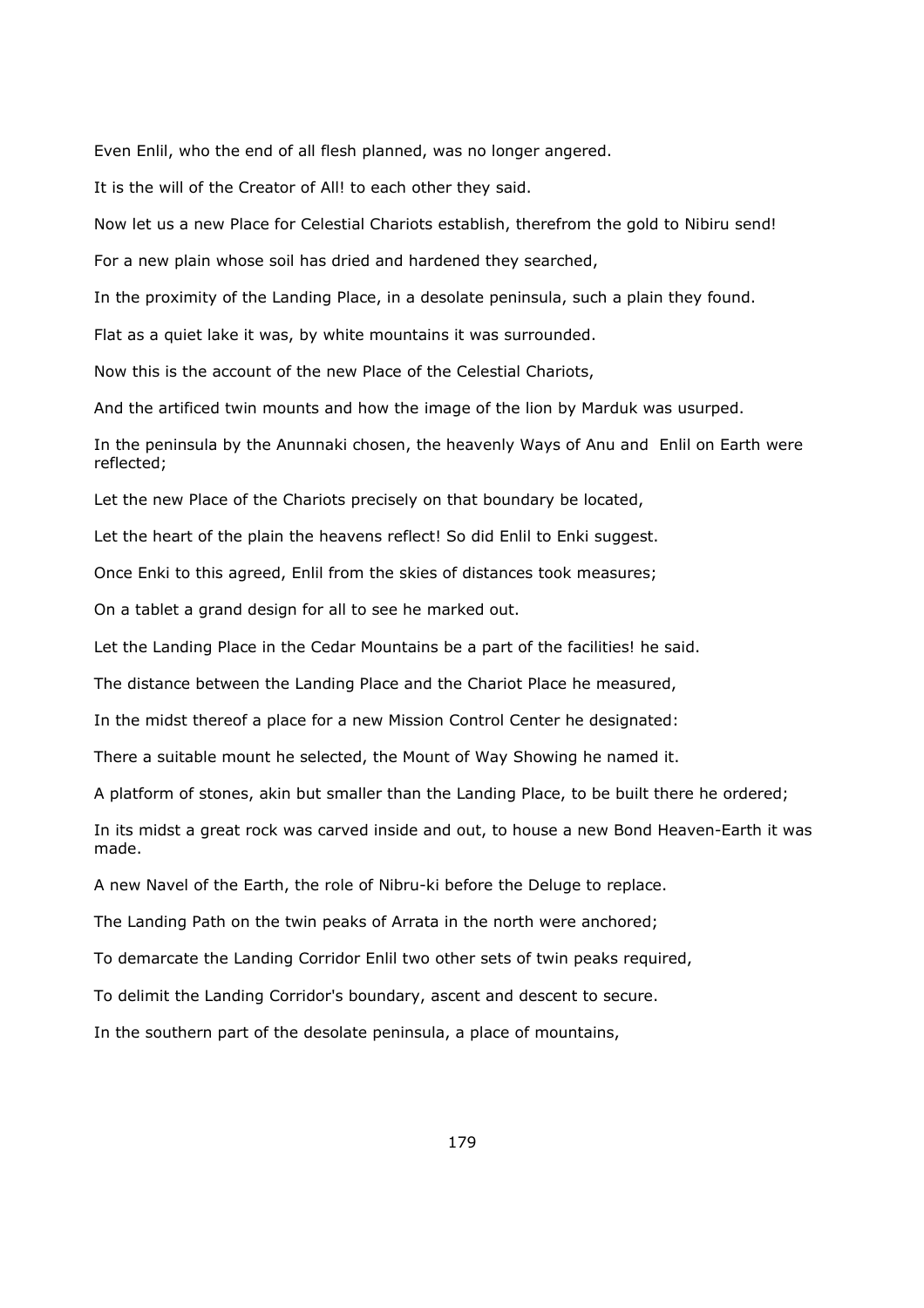Twin adjoining peaks Enlil selected, on them the southern delimit he anchored. Where the second set of twin peaks was required, mountains there were none, Only a flatland above the water-clogged valley from the ground protruded. Artificial peaks thereon we can raise! So did Ningishzidda to the leaders say.

On a tablet the image of smooth-sided, skyward rising peaks for them he drew.

If it can be done, let it so be! Enlil with approval said. Let them also as beacons serve!

On the flatland, above the river's valley, Ningishzidda a scale model built,

The rising angles and four smooth sides with it he perfected.

Next to it a larger peak he placed, its sides to Earth's four corners he set;

By the Anunnaki, with their tools of power, were its stones cut and erected.

Beside it, in a precise location, the peak that was its twin he placed;

With galleries and chambers for pulsating crystals he designed it.

When this artful peak to the heavens rose, to place upon it the capstone the leaders were invited.

Of electrum, an admixture by Gibil fashioned, was the Apex Stone made.

The sunlight to the horizon it reflected, by night like a pillar of fire it was,

The power of all the crystals to the heavens in a beam it focused.

When the artful works, by Ningishzidda designed, were completed and ready,

The Anunnaki leaders the Great Twin Peak entered, at what they saw they marveled;

Ekur, House Which Like a Mountain is, they named it, a beacon to the heavens it was.

That the Anunnaki the Deluge survived and prevailed forever it proclaimed.

Now the new Place of the Celestial Chariots gold from across the seas can receive,

From it the chariots to Nibiru the gold for survival shall carry;

From it to the east, where the Sun on the designated day rises, they will ascend,

To it to the southwest, where the Sun on the designated day sets, they will descend!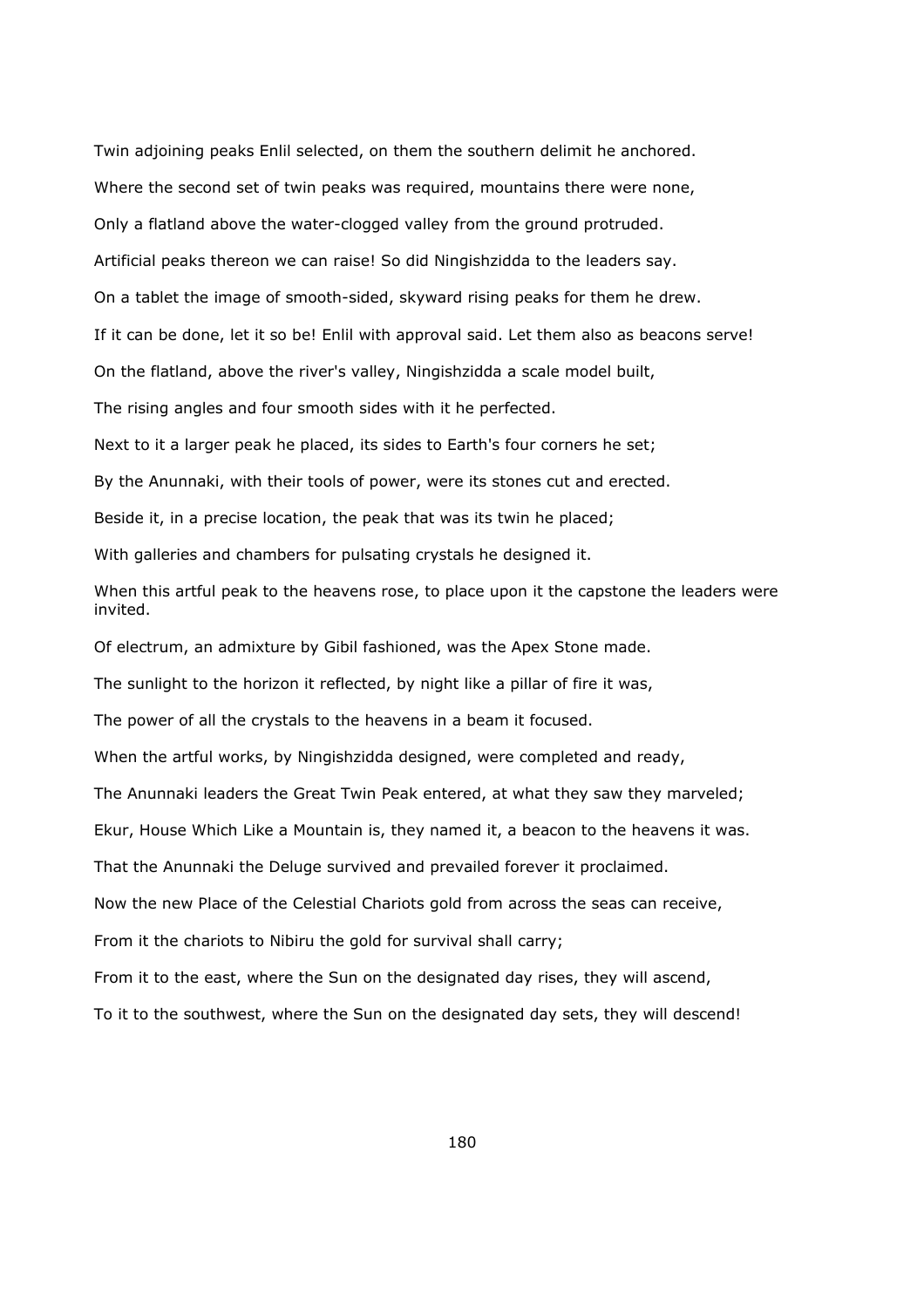Then Enlil by his own hand the Nibiru crystals activated. Inside eerie lights began to flicker, an enchanting hum the stillness broke; Outside the capstone all at once was shining, brighter than the Sun it was. The multitude of assembled Anunnaki a great cry of joy uttered; Ninmah, by the occasion moved, a poem recited and sang: House that is like a mountain, house with a pointed peak, For Heaven-Earth it is equipped, the handiwork of the Anunnaki it is. House bright and dark, house of heaven and Earth, For the celestial boats it was put together, by the Anunnaki built. House whose interior with a reddish light of heaven glows, A pulsating beam that far and high reaches it emits; Lofty mountain of mountains, great and lofty fashioned, Beyond the understanding of Earthlings it is. House of equipment, lofty house of eternity, Its foundation stones the waters touch, its great circumference in clay is set. House whose parts are skilfully together woven, The great ones who in the skies circle to a resting make descent; House that for the rocketships is a landmark, with unfathomable insides, By Anu himself is the Ekur blessed. Thus did Ninmah at the celebration recite and sing. While the Anunnaki their remarkable handiwork were celebrating, Enki to Enlil words of suggestion said: When in future days it will be asked: When and by whom has this marvel been fashioned?

Let us beside the twin peaks a monument create, the Age of the Lion let it announce,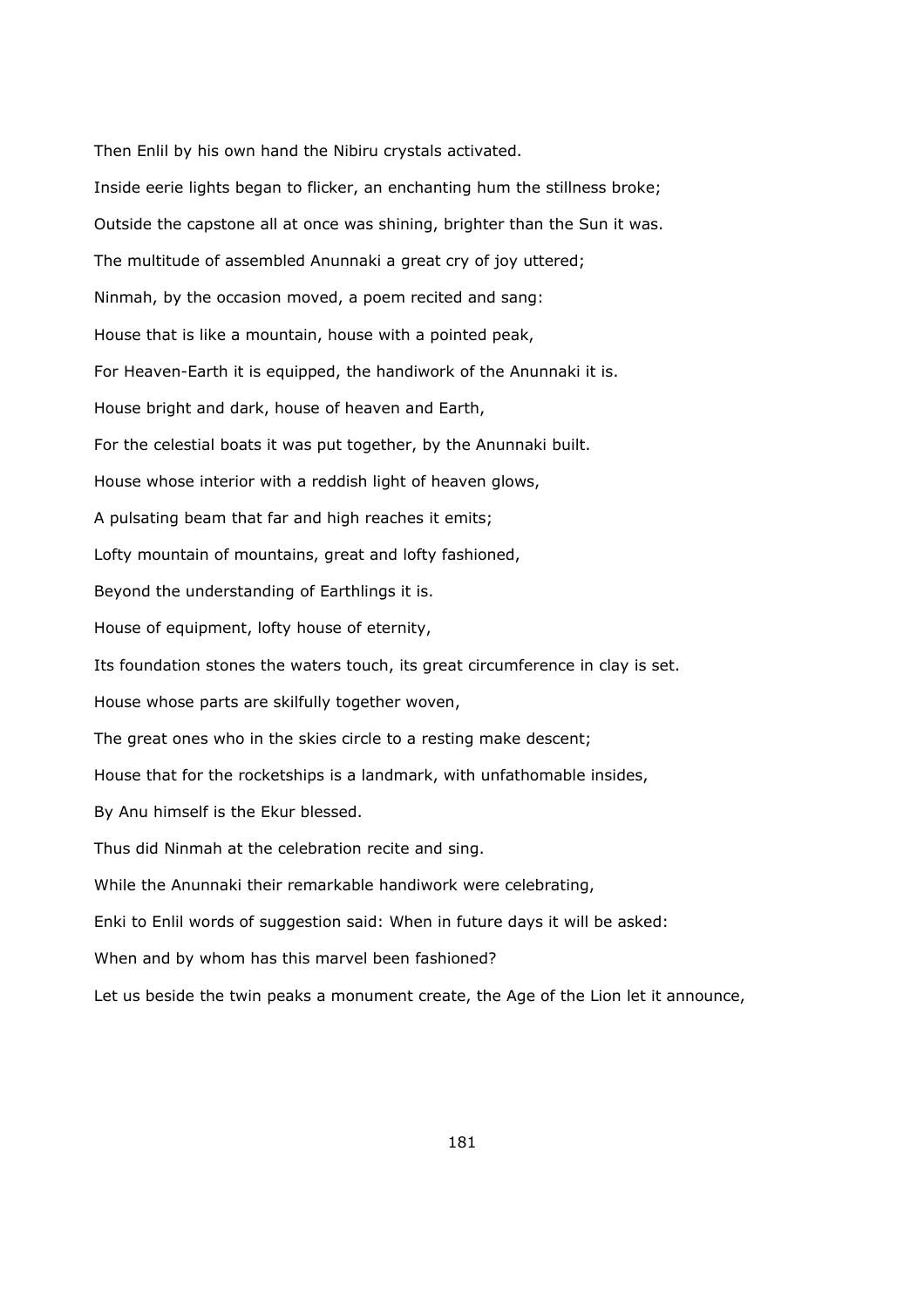The image of Ningishzidda, the peaks' designer, let its face be, Let it precisely toward the Place of the Celestial Chariots gaze, When, by whom, and the purpose let it to future generations reveal! So did Enki to Enlil suggest. To the words Enlil consented and to Enki said: Of the Place of the Celestial Chariots, Utu must again the commander be; Let the gazing lion, precisely eastward facing, with Ningishzidda's image be! When the work to cut and shape the lion from the bedrock was proceeding, Marduk to his father Enki words of aggrievement said:

To dominate the whole Earth to me did you promise,

Now command and glory to others are granted, without task or dominion I am left.

In my erstwhile domain are the artificed mounts situated, on the lion the image mine must be!

By these words of Marduk Ningishzidda was angered, the other sons were also annoyed,

By the clamor for domains Ninurta and his brothers were also aroused,

Lands for themselves and devoted Earthlings everyone was demanding!

Let not the celebration a contest become! Ninmah amidst the raised voices shouted.

The Earth is still in havoc, we Anunnaki are few, of the Earthlings there are only survivors!

Let Marduk Ningishzidda of the honor not deprive, let us Marduk's words also heed!

So did Ninmah, the peacemaker, to the contending leaders say.

For peace to prevail, the habitable lands between us should be apart set! Enlil to Enki said.

To make the peninsula an uncontested divider they agreed, to the peacemaker Ninmah they it allotted.

Tilmun, Land of the Missiles, they named it; to Earthlings it was beyond bounds.

The habitable lands to the east thereof to Enlil and his offspring were set apart,

For the descendants of two sons of Ziusudra, Shem and Yafet, therein to dwell.

The dark-hued landmass that the Abzu included to Enki and his clan was for domains granted,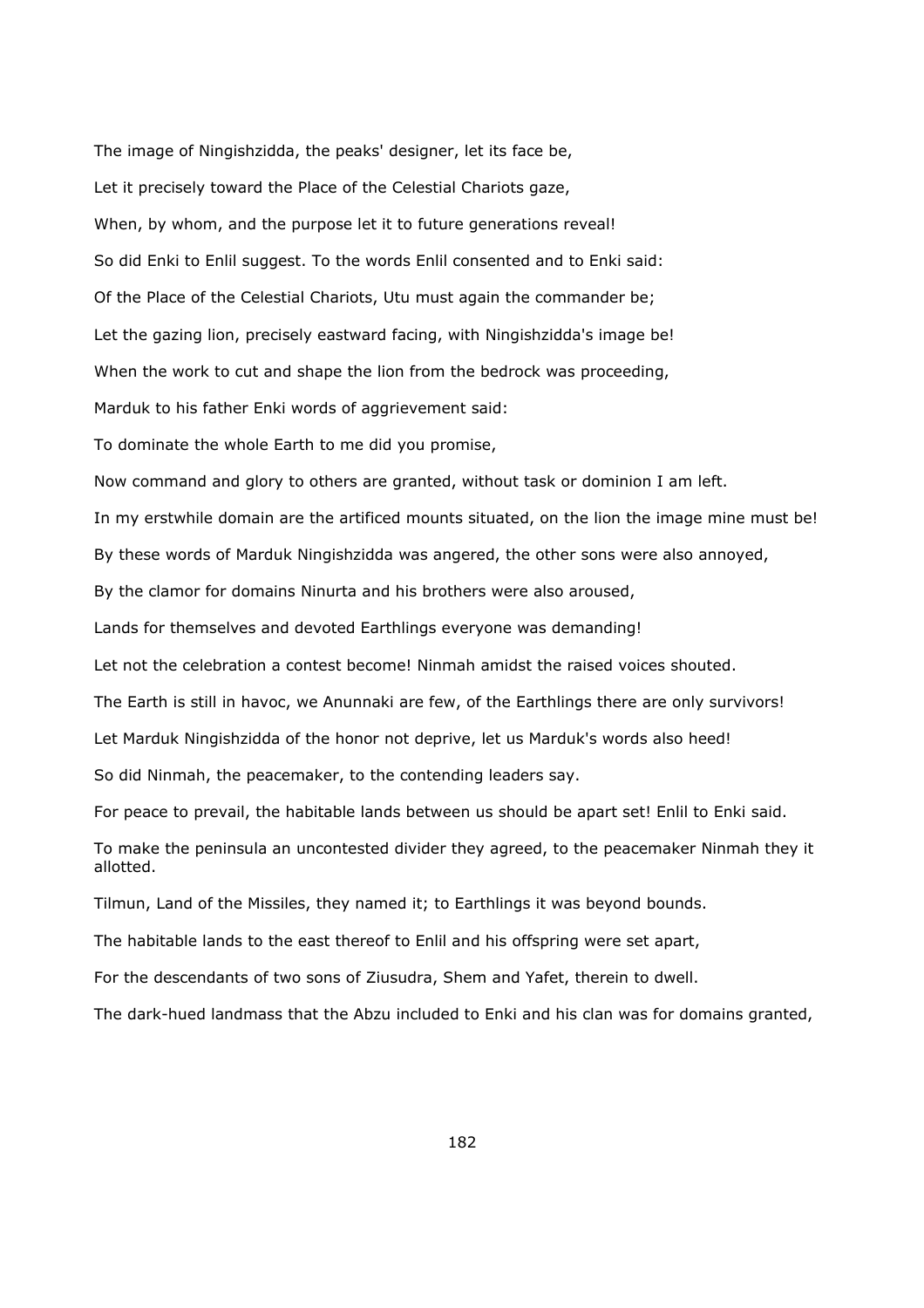The people of Ziusudra's middle son, Ham, to inhabit it were chosen.

To make Marduk their lord, of their lands the master, Enki to appease his son suggested. By your wish let it so be! Enlil to Enki about it said.

In Tilmun, in its mountainous south, an abode for Ninmah his mother Ninurta built; Near a spring with date trees, a verdant valley, it was located, The mountain peak Ninurta terraced, a fragrant garden for Ninmah he planted. When all was thus completed, a signal to all outposts on Earth was given: From the mountainlands across the ocean Whirlwinds the gold nuggets brought, From the Place of the Celestial Chariots to Nibiru the gold was lofted. On that memorable day Enlil and Enki to each other said and agreed: Let us Ninmah, the peacemaker, with a new epithet-name honor: Ninharsag, Mistress of the Mountainhead, let us name her! By acclamation was Ninmah the honor given, henceforth Ninharsag she was called. Praise to Ninharsag, on Earth the peacemaker! in unison the Anunnaki proclaimed.

## **Synopsis of the Eleventh Tablet**

The spaceport's land, Tilmun, is declared a neutral zone It is granted to Ninmah, who is renamed Ninharsag Marduk gets the Dark Lands, the Enlilites the Olden Lands Marduk's grandsons quarrel, Satu murders Asar Impregnating herself, Asar's wife Asta bears Horon In aerial battles over Tilmun, Horon vanquishes Satu The Enlilites deem it prudent to prepare another spaceport Enki's son Dumuzi and Inanna, Enlil's granddaughter, fall in love Fearing the consequences, Marduk causes Dumuzi's death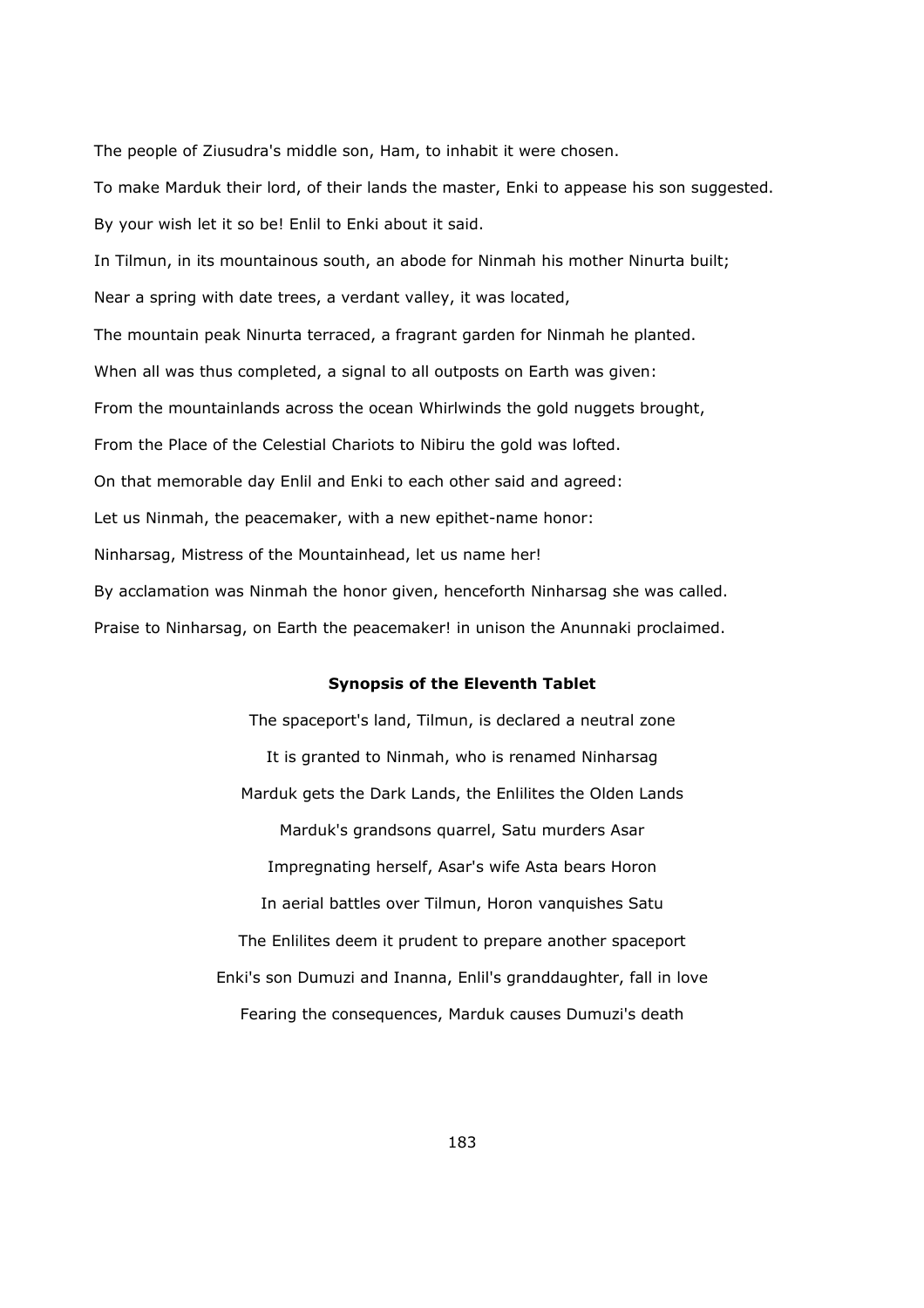Seeking his body, Inanna is put to death, then resurrected Inanna launches a war to seize and punish Marduk The Enlilites break into his hideaway in the Great Mount They seal the uppermost chamber to entomb Marduk alive Marduk's wife Sarpanit and his son Nabu plead for his life Ningishzidda, knowing the Mount's secrets, reaches Marduk Marduk, his life spared, goes into exile

# Enki and Enlil divide the Earth among their other sons

#### **THE ELEVENTH TABLET**

Praise to Ninharsag, on Earth the Peacemaker! In Unison the Anunnaki proclaimed. During the first Shar after the Deluge, Ninharsag to cool down tempers managed; Nibiru with gold to resupply was over ambitions and rivalries paramount. Slowly the Earth to teem with life returned; with the seeds of life by Enki preserved What by itself survived was augmented on land and in the air and waters. Most precious of all, the Anunnaki discovered, were Mankind's own remnants! As in bygone clays, when the primitive Workers were created, The Anunnaki, few and strained, for Civilized Workers now clamored. By the time the first Shar after the Deluge was completed, The peaceful truce by an unexpected occurrence was shattered. Not between Marduk and Ninurta, not between the Enki and Enlil clans, was the eruption: When Marduk's own sons, by the Igigi abetted, was tranquillity broken. When Marduk and Sarpanit and their sons and daughters on Lahmu the Deluge outwaited, The two sons, Asar and Satu, to the daughters of Shamgaz, the Igigi leader, a liking took;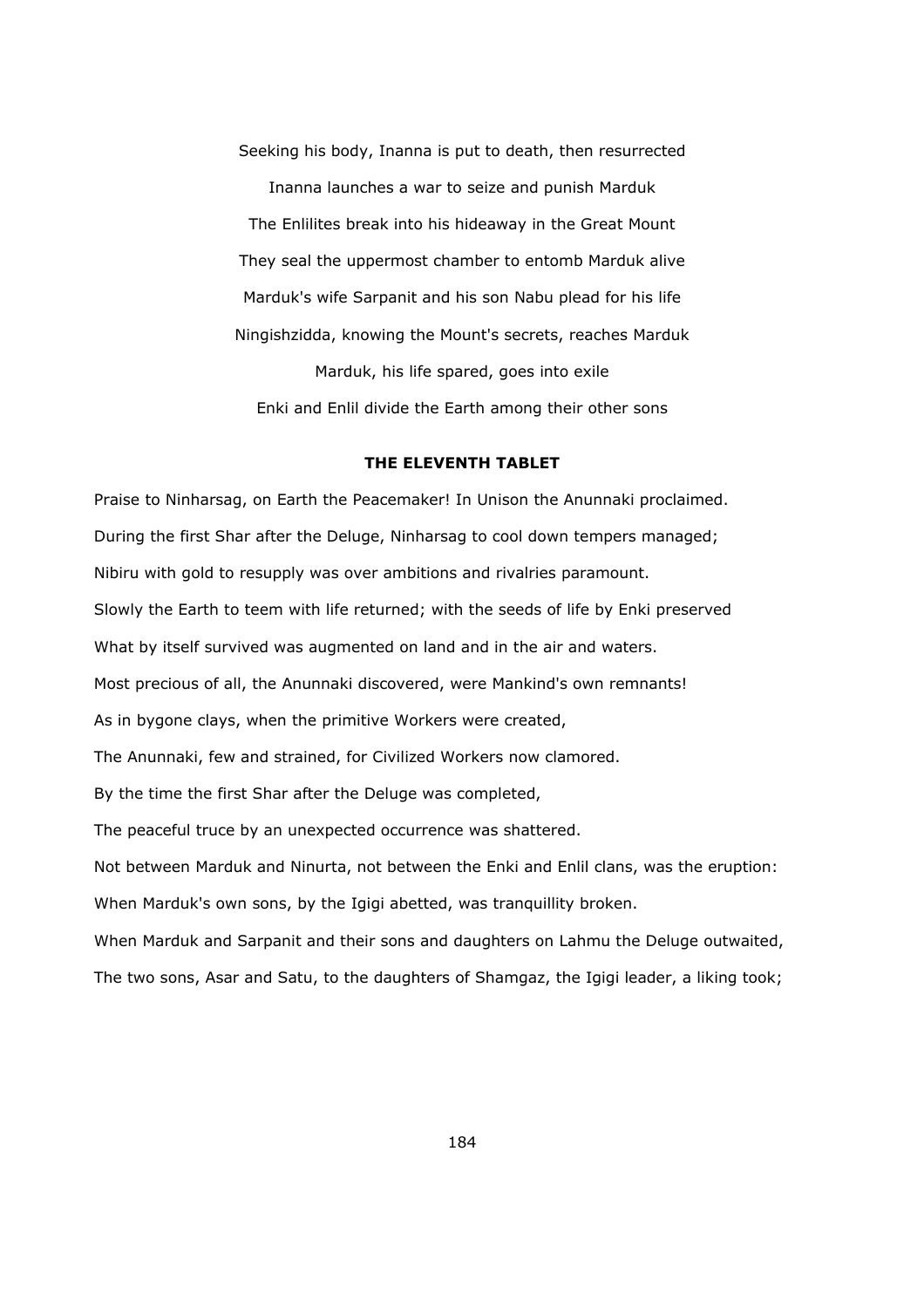When to Earth they all returned, the two brothers the two sisters espoused, Asar the one called Asta chose, Satu the one called Nebat betrothed. Asar with his father Marduk in the dark-hued lands to abide chose, Satu near the Landing Place, where the Igigi dwelt, with Shamgaz his dwelling made. About the domains on Earth was Shamgaz concerned: Where shall the Igigi the masters be? So did Shamgaz the other Igigi incite, of that Nebat to Satu daily spoke; By staying with his father, Asar the successor alone shall be, the fertile lands he will inherit! So did Shamgaz and his daughter Nebat to Satu day after day say. How the succession in the hands of Satu alone to retain, father and daughter schemed. On an auspicious day they made a banquet; Igigi and Anunnaki to it they invited. Asar, unsuspecting, to celebrate with his brother also came. Nebat, his spouse's sister, prepared the tables, footstools she also set, She beautified herself, with lyre in hand a song to mighty Asar she sang. Satu before him choice roast meat cut, with salted knife for him fatlings he served. Shamgaz in a large goblet new wine to Asar offered, an admixture for him he made, A large vessel, mighty to look upon, with elixired wine he gave him. In good humor was Asar; merrily he arose and sang, with cymbals in his hand he chanted. Then by the admixtured wine he was overcome, to the ground he fell down. Let us for a sound sleep take him! the hosts to the others at the banquet said. They Asar to another chamber carried, in a coffin they him laid, The coffin with tight seals they closed, into the sea they threw it. When word of what had happened Asta reached, to Marduk her husband's father she raised a wailing:

Asar to his death in the sea depths was brutally thrown, quickly must the coffin be found! They searched the sea for Asar's coffin, by the shores of the dark-hued land it was found.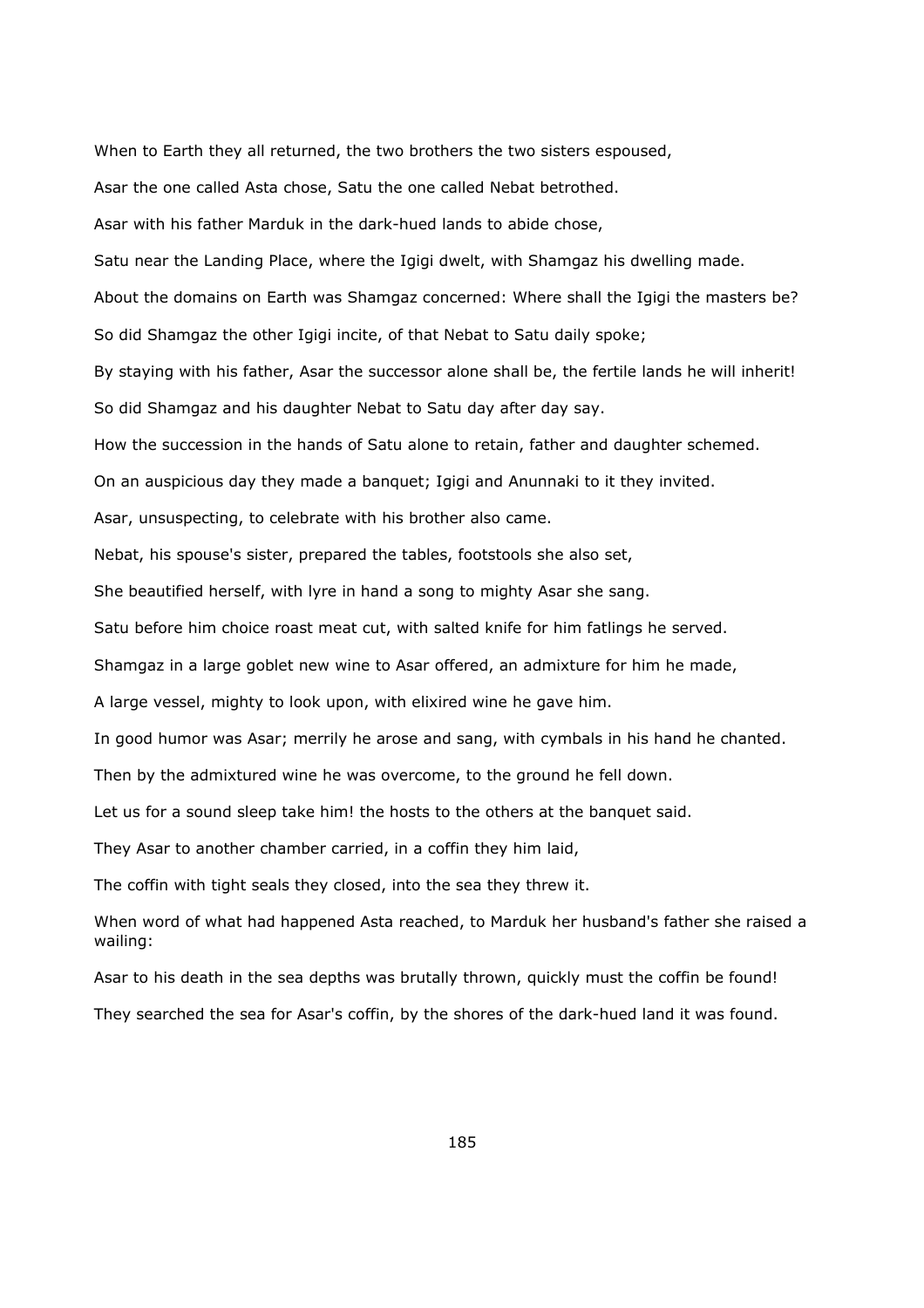Inside the stiff body of Asar lay, from its nostrils the breath of life departed.

Marduk his clothes rent, on his forehead he put ashes.

My son! My son! Sarpanit cried and wept, great were her grief and mourning.

Enki was distraught and wept: The curse of Ka-in is repeated! to his son in agony he said.

Asta to high heavens a wailing raised, to Marduk for revenge and an heir an appeal she made:

Satu his death must meet. By your own seed a successor let me conceive,

Let by your name his name remembered be, the lineage surviving!

This, alas, cannot be done! Enki to Marduk and Asta said:

The brother who killed, the brother's brother must be the keeper,

For this Satu must be spared, by his seed an heir to Asar you must conceive!

By these twists of fate Asta was baffled; distraught, the rules to defy she was determined.

Before the body of Asar was wrapped and in the shroud in a shrine preserved,

From his phallus Asta the life seed of Asar extracted.

With it Asta herself made conceive, an heir and avenger to Asar to be born.

To Enki and his sons, to Marduk and his brothers, Satu word delivered:

The sole heir and Marduk's successor am I, of the Land of the Two Narrows I will be the master!

Before the Anunnaki's council Asta the claim refuted: With Asar's heir I am with child.

Among the river's bull rushes with the child she hid, the wrath of Satu she was avoiding;

Horon she called the boy, to be his father's avenger she raised him.

Satu by this was disconcerted; Shamgaz from ambitions did not retreat.

From Earth year to Earth year the lgigi and their offspring from the Landing Place spread,

Unto the borders of Tilmun, Ninharsag's sacred region, closer they moved.

To overrun the Place of the Celestial Chariots the Igigi and their Earthlings threatened.

In the dark-hued lands the child Horon by Earth's quick life cycles to a hero grew,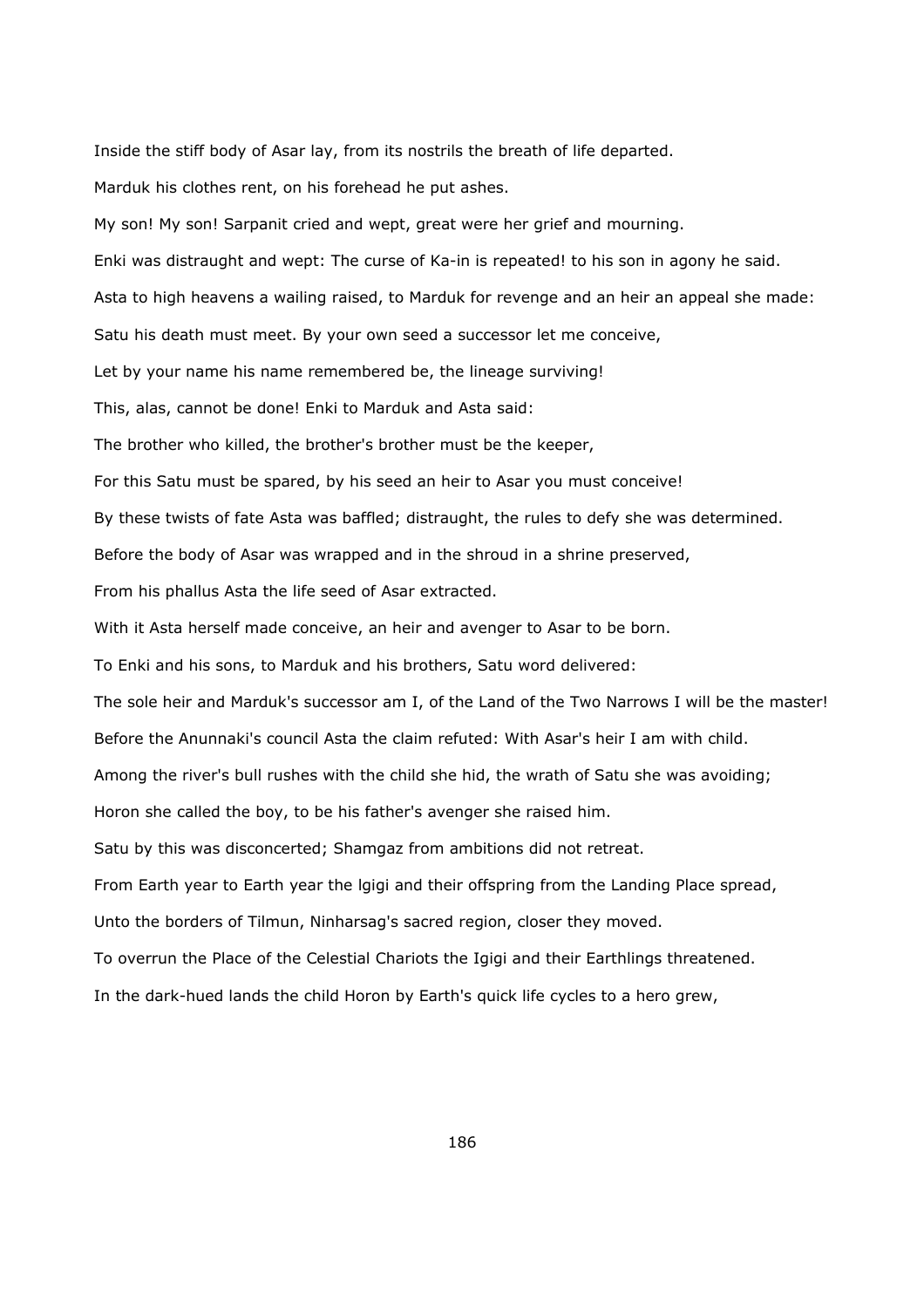By his great-uncle Gibil was Horon adopted, by him was he trained and instructed. For him Gibil winged sandals for soaring fashioned, to fly like a falcon he was able; For him Gibil a divine harpoon made, its arrows bolts of missiles were. In the highlands of the south did him Gibil the arts of metals and smithing teach. The secret of a metal called iron Gibil to Horon revealed. From it weapons Horon made, from loyal Earthlings an army he raised. To challenge Satu and the Igigi northward, across land and river they marched. When Horon and his Earthlings army the border of Tilmun, the Land of the Missiles, reached, Satu to Horon words of challenge sent: Between us two alone is the conflict, let us one on one in contest meet! In the skies above Tilmun Satu in his Whirlwind for combat Horon awaited. When Horon toward him like a falcon skyward soared, A poisoned dart at him Satu shot, like a scorpion's sting it Horon felled. When Asta this saw, a cry to heaven she sent forth, for Ningishzidda she cried out From his celestial boat Ningishzidda came down, to save the hero for his mother he came. With magic powers Ningishzidda the poison to benevolent blood converted, By morning was Horon healed, from the dead was he returned. Then with a Fiery Pillar, like a heavenly fish with fins and a fiery tail, Ningishzidda to Horon provided, its eyes from blue to red to blue their colors changed. Toward the triumphant Satu Horon in the Fiery Pillar soared. Far and wide each other they chased; fierce and deadly was the battle. At first Horon's Fiery Pillar was hit, then with his harpoon Horon Satu smote. To the ground Satu crashing down came; by Horon in tethers he was bound. When before the council Horon with his captive uncle came,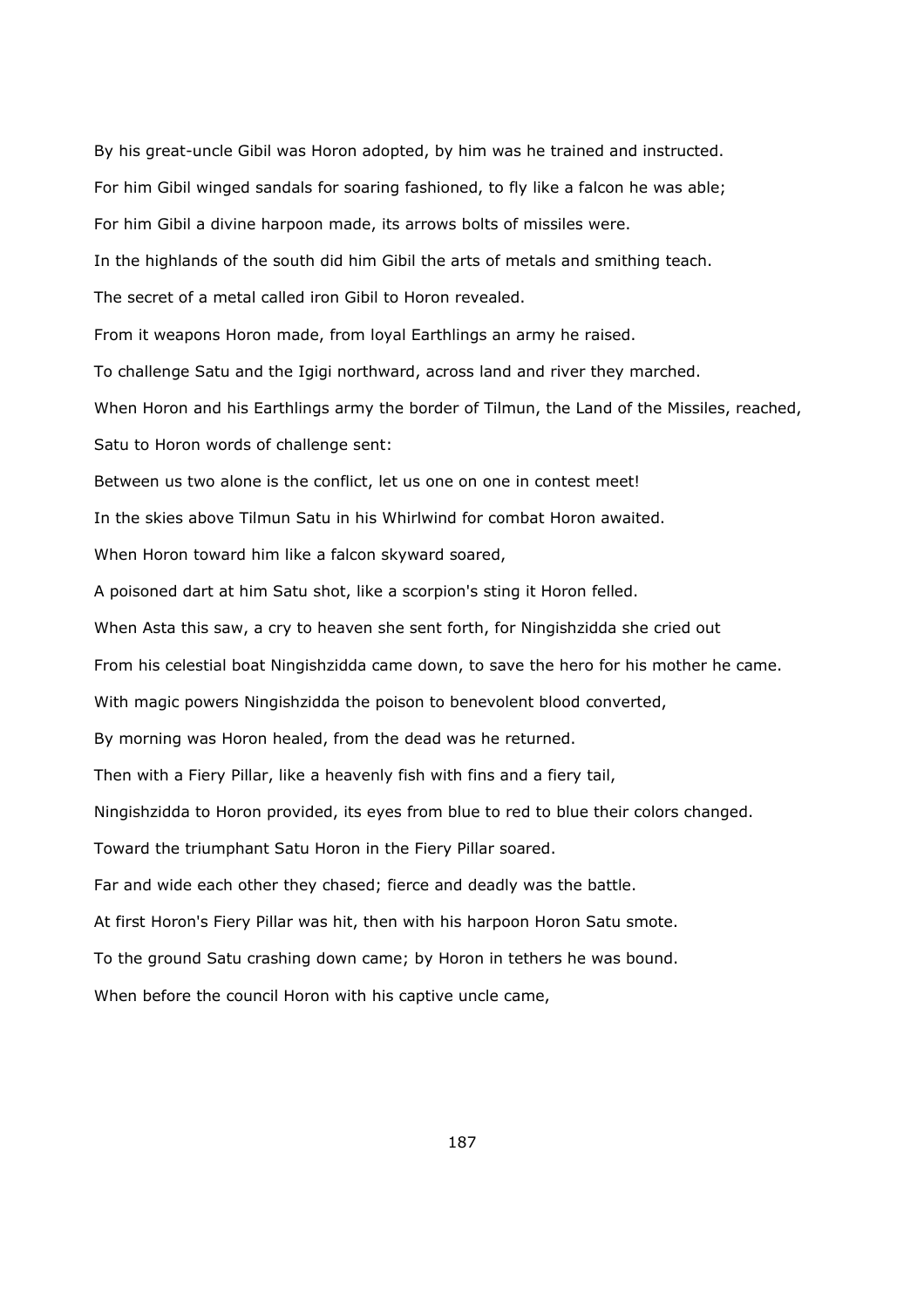They saw that he was blinded, his testicles squashed, like a discarded jar he stood. Let Satu, blind and heirless, live! So did Asta to the council say. To end his days as a mortal, among the Igigi, the council his fate determined. Triumphant was Horon declared, the throne of his father to inherit; On a metal tablet was the council's decision inscribed, in the Hall of Records they placed it. In his abode Marduk with the decision was pleased; by what had happened he was sorrowed: Though Horon a son of Asar his son was, from Shamgaz the Igigi he was descended, A domain, one as among the Anunnaki allocated, to him was not given. Having lost both sons, in each other Marduk and Sarpanit solace sought. In time to them another son was born; Nabu, Prophecy Bearer, they named him. Now this is the account of why in the faraway a new chariot's place was built, And the love of Dumuzi and Inanna that Marduk by Dumuzi's death disrupted. It was after the contesting of Horon and Satu, and their aerial battle over Tilmun, That Enlil his three sons to a council summoned. With concern to them of what was happening, he said: In the beginning the Earthlings in our image and after our likeness we made, Now the Anunnaki offspring in the image and likeness of the Earthlings became! Then it was Ka-in who his brother killed, now a son of Marduk is his brother's killer! For the first time ever, an Anunnaki offspring from Earthlings an army raised, Weapons from a metal, of the Anunnaki a secret, in their hands he placed! From the days when by Alalu and Anzu our legitimacy was challenged, Disruption and rule-breaking by the Igigi continued.

Now the beacon peaks in the domain of Marduk are located, the Landing Place by the Igigi is held,

Now toward the Place of the Chariots the Igigi are advancing,

188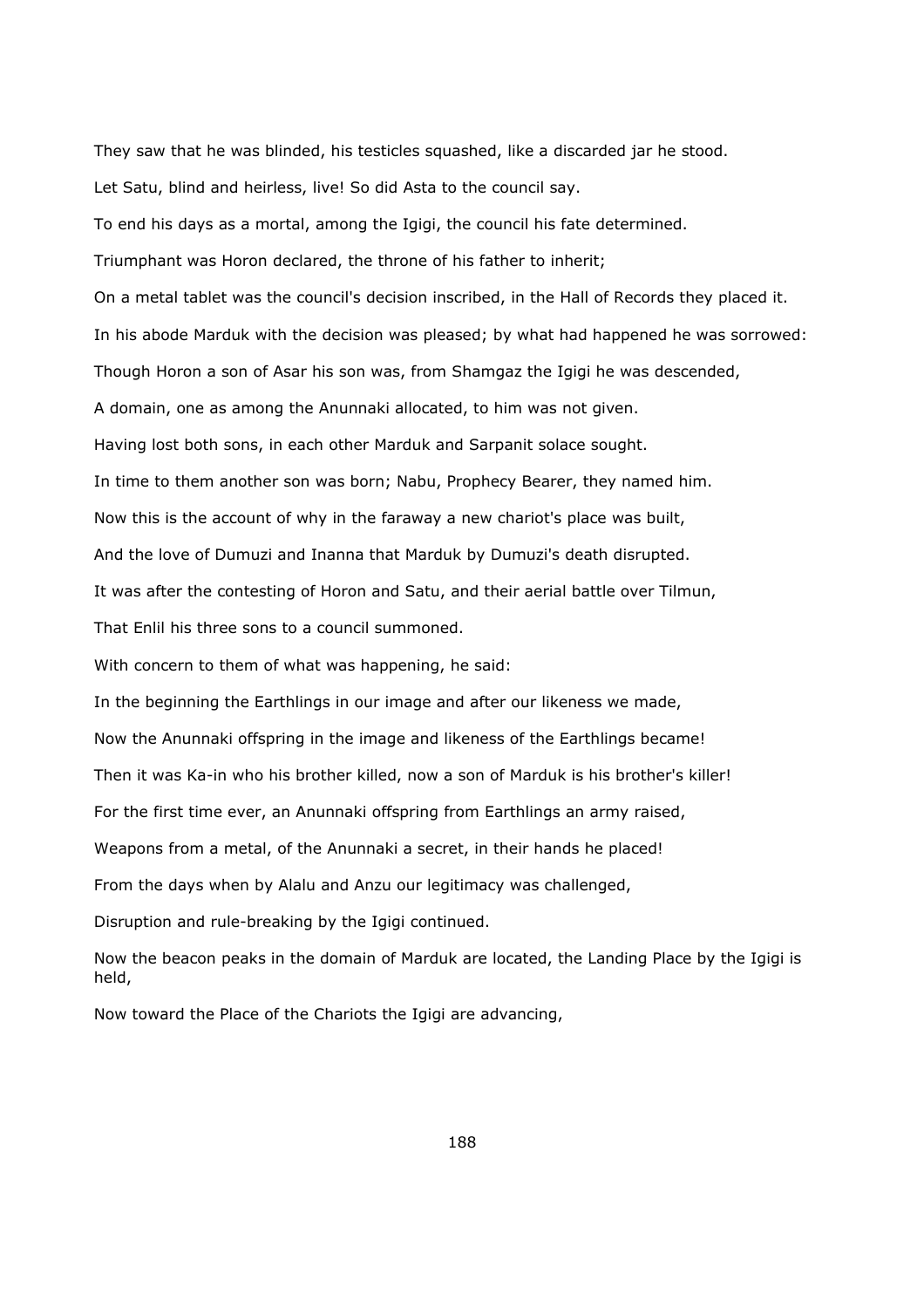In the name of Satu to all the Heaven-Earth facilities they claim will lay! So did Enlil to his three sons say, to take countersteps to them he proposed: An alternative Heaven-Earth facility in secret establish we must! Let it in Ninurta's land beyond the oceans, in the midst of trusted Earthlings, come to be! Thus was the secret mission in the hands of Ninurta entrusted; In the mountainlands beyond the oceans, beside the great lake, A new Bond Heaven-Earth he was setting up, within an enclosure he placed it; At the foot of the mountains where the gold nuggets were scattered A plain with firm ground he chose; on it for ascent and descent markings he made. Primitive are the facilities, but the purpose they will serve! So did Ninurta to his father Enlil in good time declare: From there gold shipments to Nibiru can continue, from there in need we too can ascend! At that time what as a blessed event began as a horrible occurrence ended. At that time Dumuzi, Enki's youngest son, to Inanna, Nannar's daughter, a liking took; Inanna, Enlil's granddaughter, by the lord of herding was captivated. A love that knows no bounds engulfed them, a passion their hearts inflamed. Many of the love songs that for a long time thereafter were sung, Inanna and Dumuzi were the first to sing them, by song their love they recounted. To Dumuzi, his youngest son, Enki a large domain above the Abzu allotted; Meluhha, the Black Land, was its name, highland trees there grew, its waters abundant were. Large bulls among its river reeds roamed, greatly numbered were its cattle, Silver from its mountains came, its copper bright as gold was aglitter. Greatly beloved was Dumuzi; by Enki after the death of Asar he was favored. Of his youngest brother Marduk was jealous.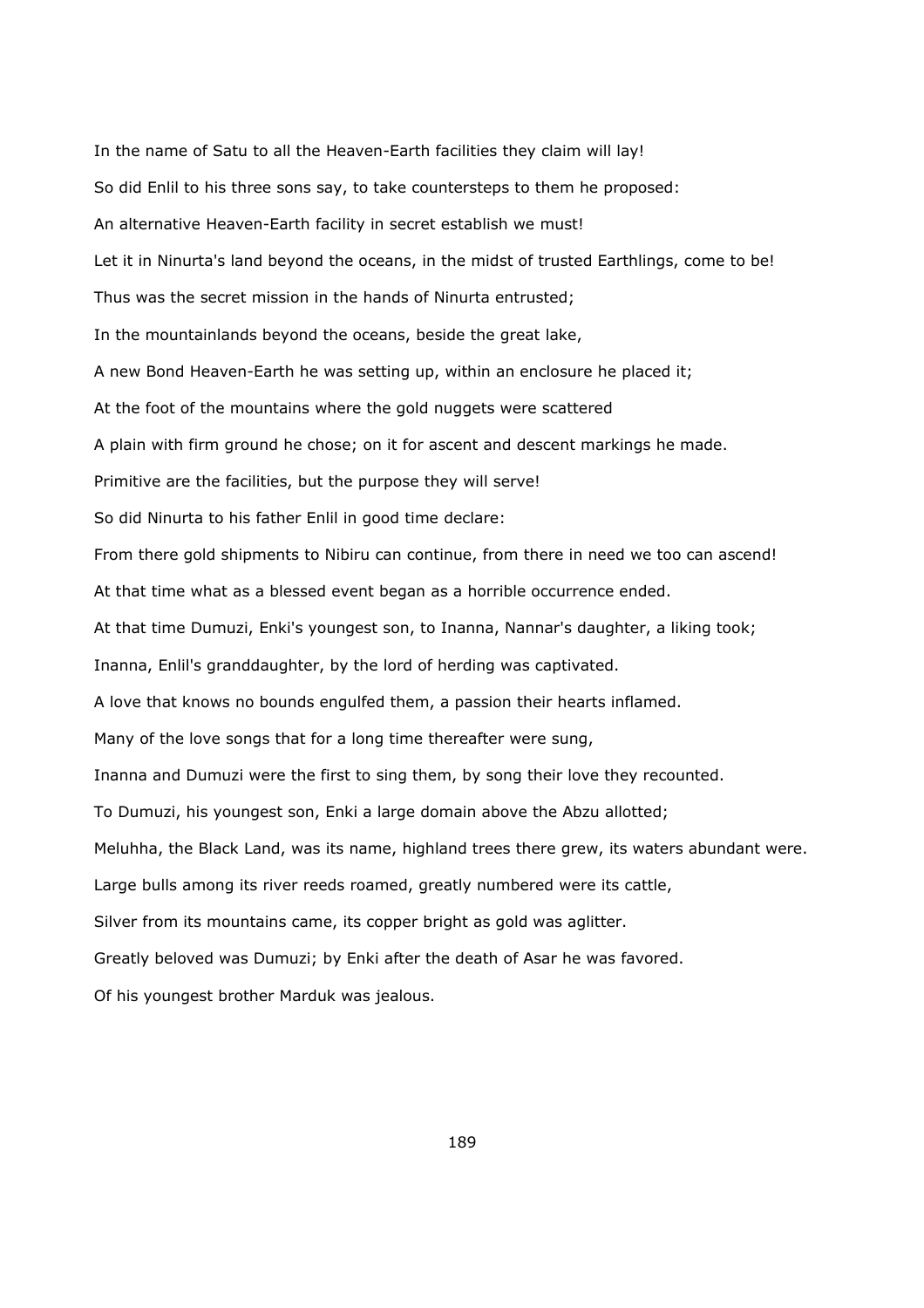Inanna by her parents Nannar and Ningal was beloved, Enlil by her cradle sat.

Beautiful beyond describing she was, in martial arts with Anunnanki heroes she competed.

Of journeys in the heavens and of celestial boats from her brother Utu she learned;

A skyship of her own, to roam in Earth's skies, to her the Anunnaki presented.

After the Deluge, on the Landing Platform, Dumuzi and Inanna their eyes on each other set;

At the dedication of the artificed mounts was between them a warm encounter.

Hesitant at first they were, he of Enki's clan, she of Enlil an offspring.

When Ninharsag for peace the disputing clans together brought,

Inanna and Dumuzi away from the others to be together managed, love to each other they professed.

As they went strolling together, sweet words of alluring love to each other they said.

Side by side they lay down, one heart with the other heart chatted;

Around her waist Dumuzi put his arm, like a wild bull to take her he wished,

Let me teach you! Let me teach you! to Inanna Dumuzi said.

Gently she kissed him, then to him of her mother she spoke:

What fib could I tell my mother? What words will you tell Ningal?

Let us of our love my mother tell, of joy cedar perfume she will on us sprinkle!

To the dwelling place of Ningal, Inanna's mother, the lovers went,

To them Ningal her blessing gave, of Dumuzi the mother of Inanna approved.

Lord Dumuzi, as a son-in-law of Nannar you are worthy! to him she said.

Dumuzi as bridegroom by Nannar himself was welcomed, Inanna's brother Utu, Let it so be! said.

Perchance the espousing peace between the clans truly will bring! Enlil to them all said.

When of the love and bethrothal Dumuzi to his father and brothers spoke,

Enki of peace through espousal also was thinking, his blessing to Dumuzi he gave.

Dumuzi's brothers, all except Marduk, about the espousal were joyful.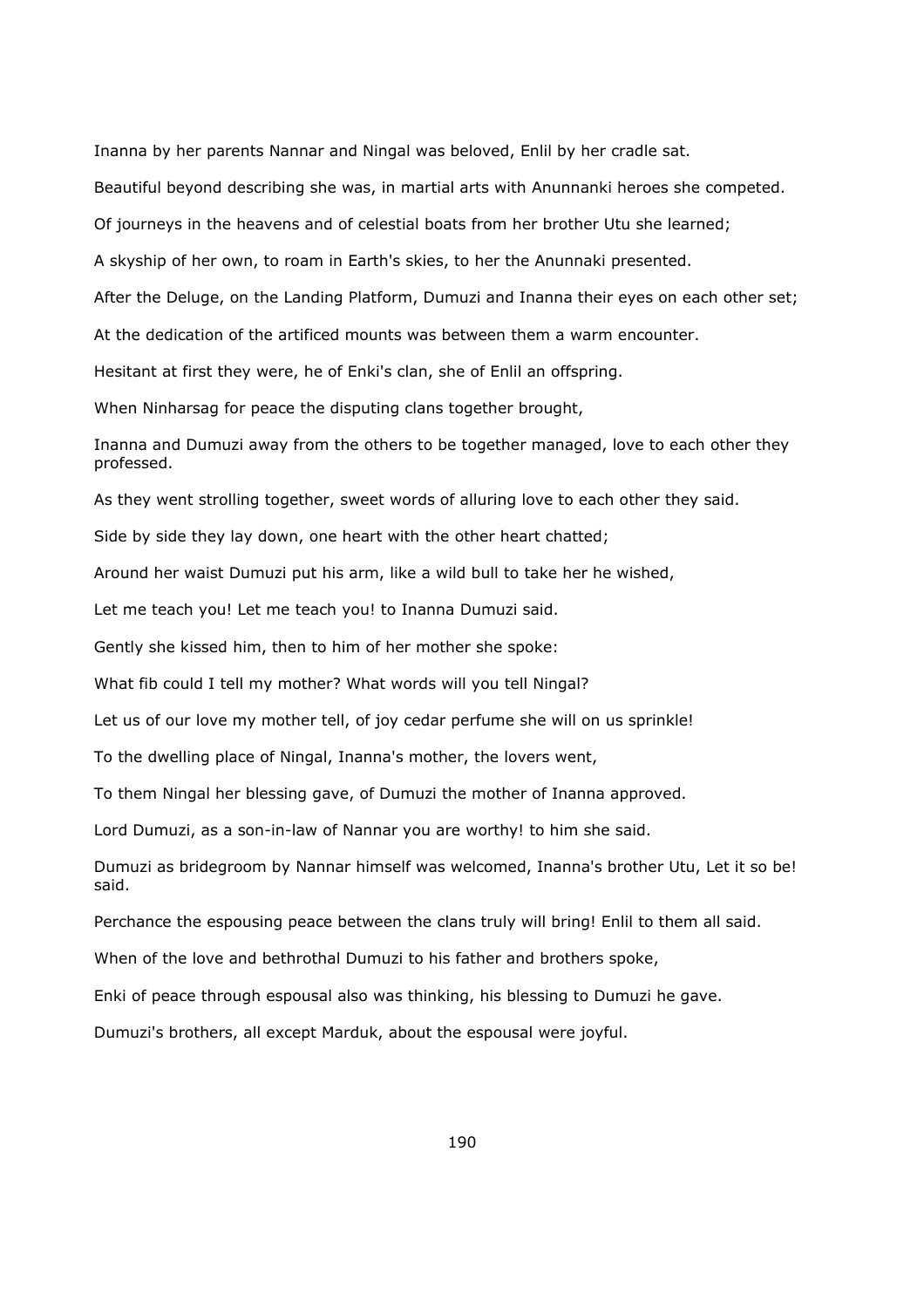A bethrothal bed of gold by Gibil was fashioned, Nergal blue-hued lapis stones sent. Sweet dates, a fruit by Inanna favored, beside the bed they in a pile placed, Under the fruits the beads of lapis they hid for Inanna to discover. As the custom was, to perfume and clothe Inanna a sister of Dumuzi was sent, Geshtinanna, a sister-in-law-to-be, was her name. To her Inanna what was in her heart revealed, of her future with Dumuzi to her she said: A vision of a great nation I have, as a Great Anunnaki Dumuzi there will rise. His name over others shall be exalted, his queen-spouse I shall be. Princely status we will share, rebellious countries we shall together subdue, To Dumuzi I will status give, the country I will rightly direct! Inanna's visions of rulership and glory by Geshtinanna to her brother Marduk were reported. By Inanna's ambitions Marduk was greatly disturbed; to Geshtinanna a secret plan he told. To her brother Dumuzi, to the herder's dwelling, Geshtinanna went. Lovely to behold and perfumed, to her brother Dumuzi thus she said: Before with your young wife in your embrace with you will sleep, A legitimate heir, by a sister born, you must have! Inanna's son to succession shall not be entitled, on your mother's knees he will not be raised! She put his hand in her hand, she pressed her body against his body. My brother, with you I will lie down! Bridegroom, with you a peer of Enki we shall have! So did Geshtinanna to Dumuzi whisper, a noble issue from her womb to have. Into her womb Dumuzi poured the semen, by her caressing he fell asleep. During the night Dumuzi had a dream, a premonition of death he envisioned: In the dream seven evil bandits he saw coming into his dwelling. The Master has sent us for you, son of Duttur! to him they said.

191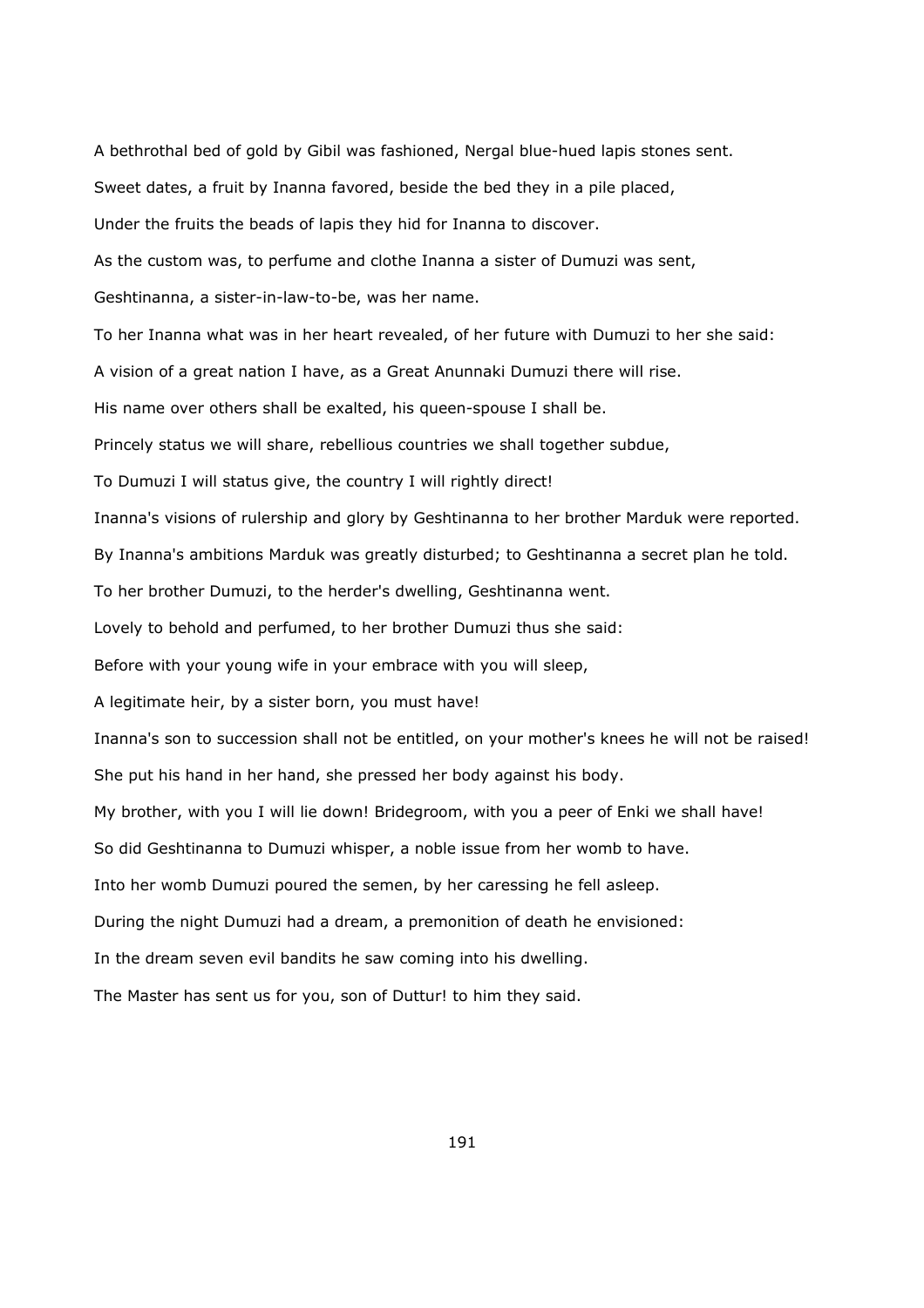They chased away his ewes, his lambs and kids they drove away,

The headdress of lordship they took off his head, the royal robe off his body they tore,

The staff of shepherding they took and broke, his cup from its peg they threw down.

Naked and barefooted they seized him, in fetters they his hands bound,

In the name of the Princely Bird and the Falcon they left him dying.

Disturbed and startled Dumuzi in the middle of the night awoke, to Geshtinanna the dream he told.

The dream is not favorable! Geshtinanna to the distraught Dumuzi said.

Marduk of raping me will accuse you, evil he will send.

To try you and disgrace you he will order, the liaison with an Enlilite to disunite!

As a wounded beast Dumuzi a cry roared out: Betrayal! Betrayal! he shouted.

To Utu, Inanna's brother, Help me! word he sent; the name of his father Enki as a talisman he uttered.

Through the desert of Emush, the Snakes Desert, Dumuzi rushed to escape,

To the place of mighty waterfalls from the evildoers he ran to hide.

Where the gushing waters the rocks to slippery smoothness made, Dumuzi slipped and fell;

The onrushing waters his lifeless body in a white froth swept away, evil emissaries to arrest you

Now this is the account of Inanna's descent to the Lower Abzu,

And the Great Anunnaki War, and how Marduk in the Ekur alive was imprisoned.

When the lifeless body of Dumuzi from the great lake's waters by Ninagal was retrieved,

To the abode of Nergal and Ereshkigal in the Lower Abzu the body was brought.

On a stone slab was the dead body of Dumuzi, a son of Enki, placed.

When of what had happened word to Enki was sent, Enki rent his clothes, on his forehead he put ashes.

My son! My son! for Dumuzi he lamented. What have I sinned to be so punished? out loud he asked.

When I to Earth from Nibiru came, EA, He Whose Home Is Waters, was my name,

With waters did the Celestial Chariots obtain their thrustpower, in waters I splashed down;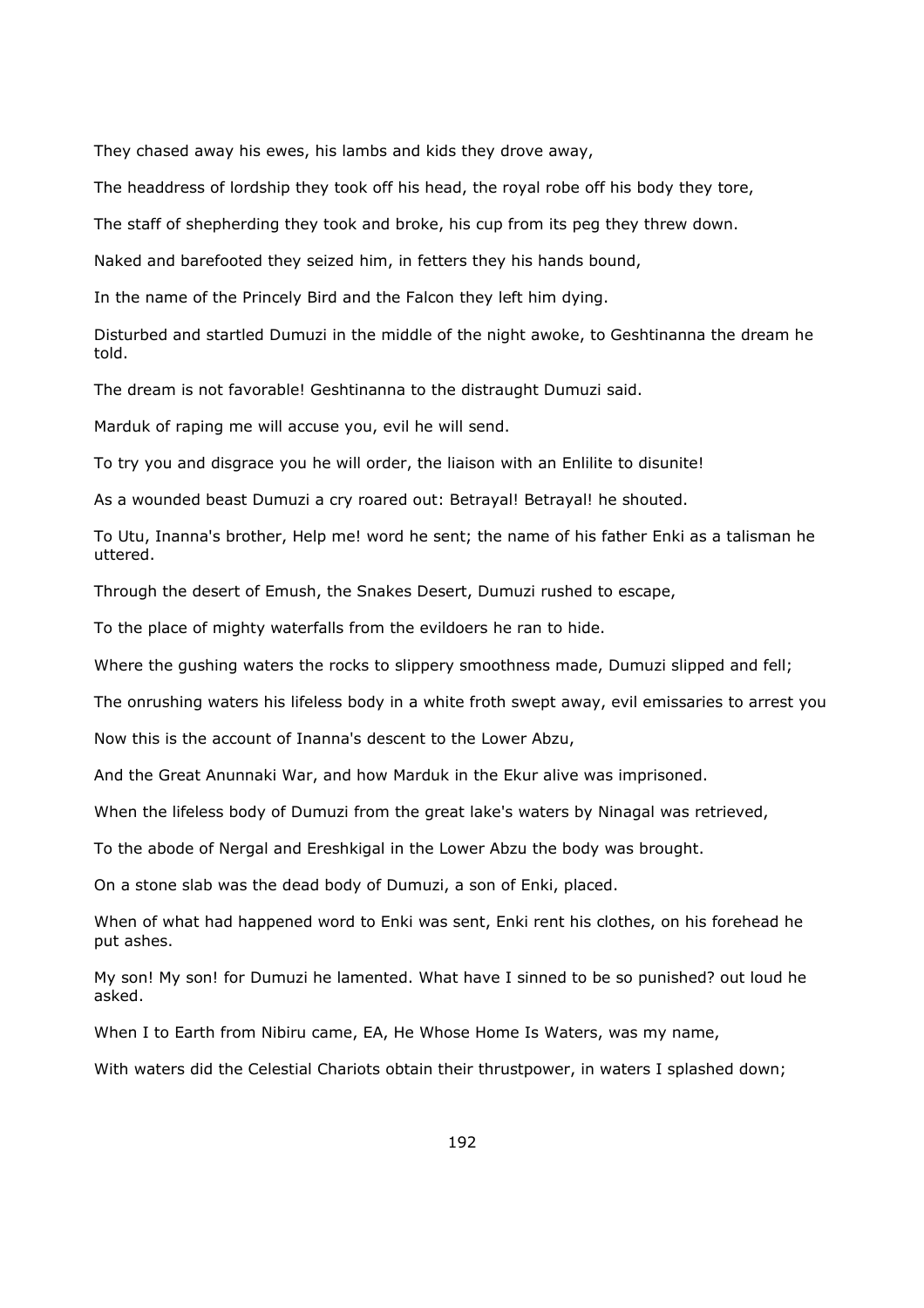Then by an avalanche of waters the Earth was swept over,

In waters did Asar my grandchild drown, by waters my beloved Dumuzi is now dead!

Everything I had done, for righteous purpose did I do it.

Why am I punished, why has Fate against me turned?

So did Enki bewail and lament.

When from Geshtinanna the veracity of occurrences was discovered,

Greater was Enki's agony: Now Marduk, my firstborn, for his deed will also suffer!

By the disappearance and death of Dumuzi was Inanna worried, then grieved;

Then to the Lower Abzu she hurried, Dumuzi's body for burial to retrieve.

When Ereshkigal, her sister, of the arrival of Inanna at the precinct's gates was told,

Ereshkigal a devious scheme on the part of Inanna suspected.

At each of the seven gates, one of Inanna's accoutrements and weapons was from her removed,

Then, unclothed and powerless before Ereshkigal's throne,

Of scheming an heir by Nergal, Dumuzi's brother, she was accused!

Trembling with fury, Ereshkigal to her sister's explanations would not listen.

Let loose against her the sixty diseases! Ereshkigal her vizier, Namtar, in anger ordered.

By the disappearance of Inanna in the Lower Abzu were her parents much worried,

Nannar to Enlil in the matter went, Enlil to Enki a message sent.

From Nergal his son, Ereshkigal's spouse, Enki what had happened learned,

From clay of the Abzu Enki two emissaries fashioned, beings without blood, by death rays unharmed,

To the Lower Abzu he sent them, Inanna to bring back, whether alive or dead.

When before Ereshkigal they came, Ereshkigal by their appearance was puzzled:

Are you Anunnaki? Are you Earthlings? with bewilderment she asked them.

Namtar the magical weapons of power against them directed, but unharmed the two were.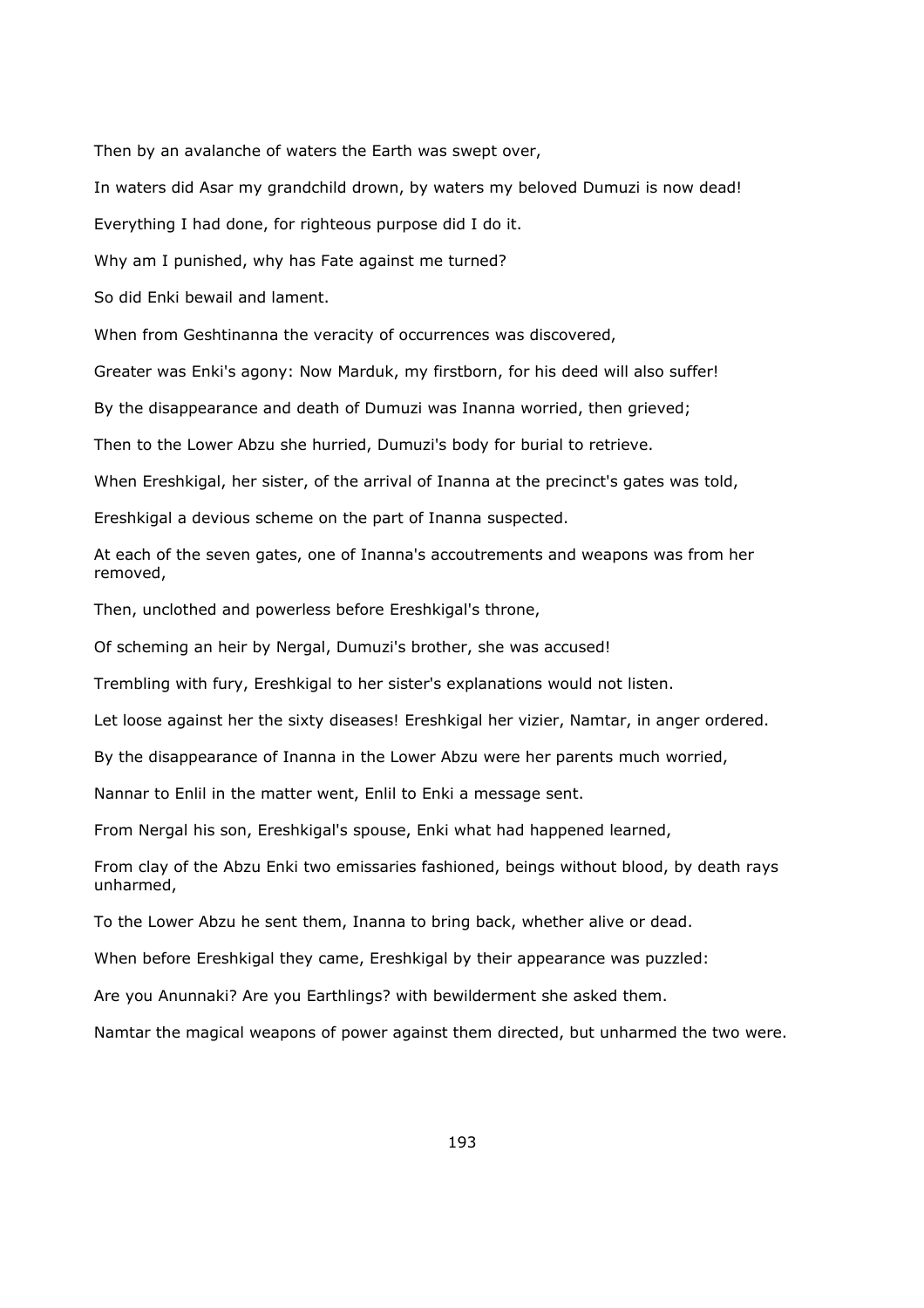To the lifeless body of Inanna he took them, hanging from a stake she was.

Upon the corpse the clay emissaries a Pulser and an Emitter directed,

Then the Water of Life on her they sprinkled, in her mouth the Plant of Life they placed.

Then Inanna stirred, her eyes she opened; from the dead Inanna arose.

When the two emissaries Inanna to the Upper World were ready to return,

Inanna the lifeless body of Dumuzi to take along them ordered.

At the seven gates of the Lower Abzu, to Inanna her accoutrements and attributes were returned.

To the abode of Dumuzi in the Black Land the lover of her youth to take the emissaries she ordered,

There to wash him with pure water, with sweet oil him anoint,

Then to clothe him in a red shroud, upon a slab of lapis lay him;

Then in the rocks for him a rest place carve out, the Day of Arising there to await.

As for herself, to the abode of Enki Inanna set her steps,

Retribution for her beloved's death she wanted, the death of Marduk the culprit she demanded.

There has been death enough! Enki to her said. Marduk an instigator was, but murder he committed not!

When Inanna learned that Marduk would not by Enki be punished, Inanna to her parents and brother went.

To high heaven she a wailing raised: justice! Revenge! Death to Marduk! she cried for.

At Enlil's abode his sons Inanna and Utu joined, for a council of war they gathered.

Ninurta, whom the rebel Anzu defeated, for strong measures argued;

Of secret words between Marduk and the Igigi exchanged, Utu to them reported.

Of Marduk, an evil serpent, Earth must be rid! Enlil with them agreed.

When the demand for Marduk's surrender to Enki his father was sent,

Enki to his abode Marduk and all the other sons summoned.

Though for my beloved Dumuzi I am still grieving, Marduk's rights I must defend!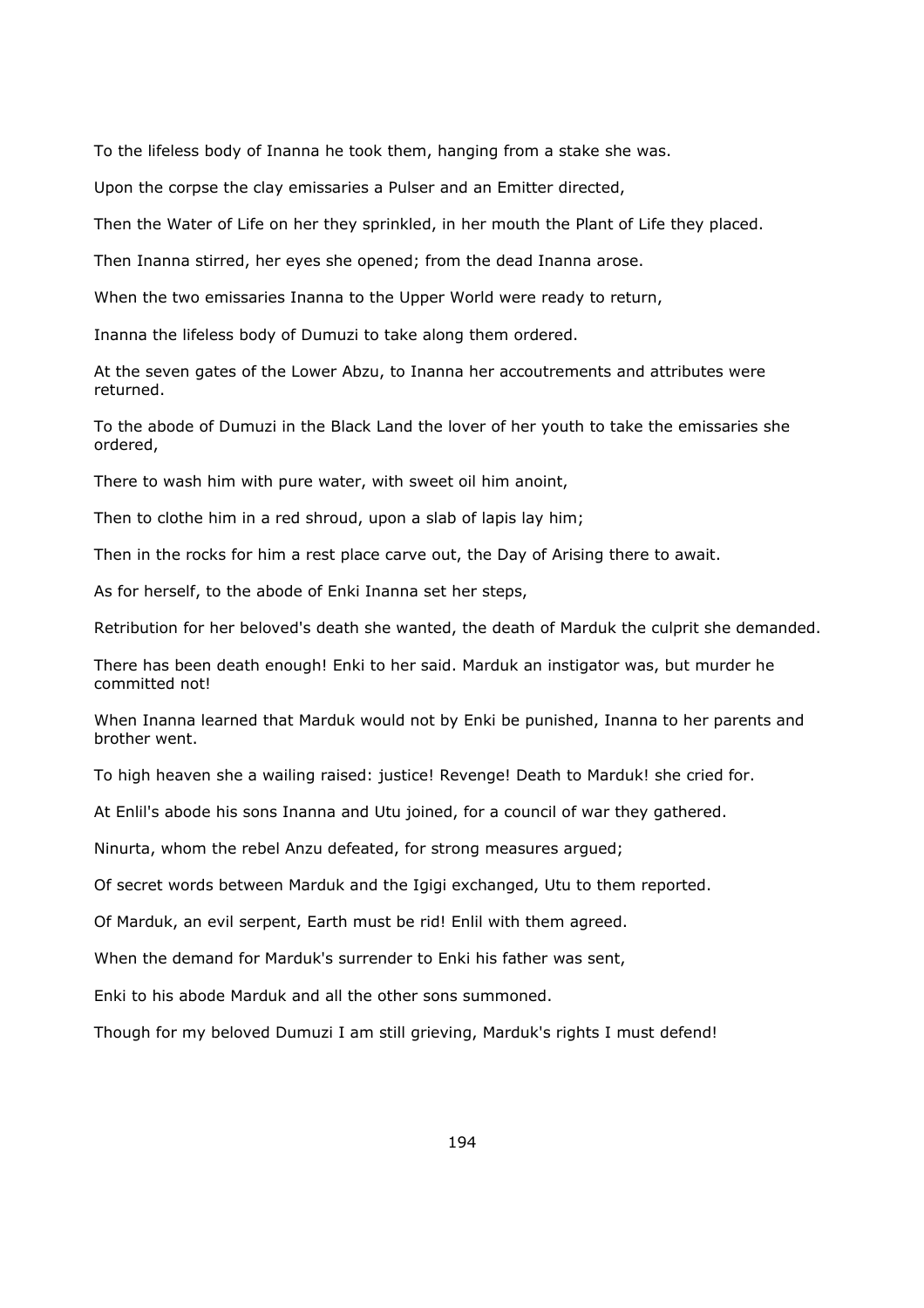Though evil did Marduk instigate, by ill fate, not by Marduk's hand, did Dumuzi die; Marduk is my firstborn, Ninki is his mother, for succession he is destined, From death by Ninurta's gang by us all he must be protected! So did Enki say. Only Gibil and Ninagal their father's call heeded; Ningishzidda was opposed, Nergal was hesitant: Only if in mortal danger he will be will I help! he said. It was after that that a war, of ferocity unknown, between the two clans erupted. Unlike the contending of Horon and Satu, of Earthlings descended, it was: A battle between Anunnaki, Nibiruan-born among them, on another planet was loosed. By Inanna was the warfare begun, in her skyship to the domains of Enki's sons she crossed over; Marduk to battle she challenged, to the domains of Ninagal and Gibil she him pursued. To assist her Ninurta from his Storm Bird withering beams at the enemy's strongholds shot, Ishkur from the skies with scorching lightnings and smashing thunders attacked. In the Abzu from the rivers fish he washed away, cattle in the fields he dispersed. To the north, the place of the artificed mounts, Marduk then retreated; Pursuing him, Ninurta on the habitations poison-bearing missiles rained. His Weapon That Tears Apart the people in those lands robbed of their senses, The canals that the river's waters bore, red from blood became; Ishkur's brilliances the nights' darkness into flaming days converted. As the devastating battles northward advanced, Marduk in the Ekur himself ensconced, Gibil for it an unseen shield devised, Nergal to heaven its all-seeing eye raised. With a Weapon of Brilliance, by a horn directed, Inanna the hiding place attacked; Horon to defend his grandfather came; by her Brilliance was his right eye damaged. While Utu the Igigi and their horde of Earthlings beyond Tilmun held off, At the foot of the artificed mounts Anunnaki, this and that clan supporting, in battle clashed.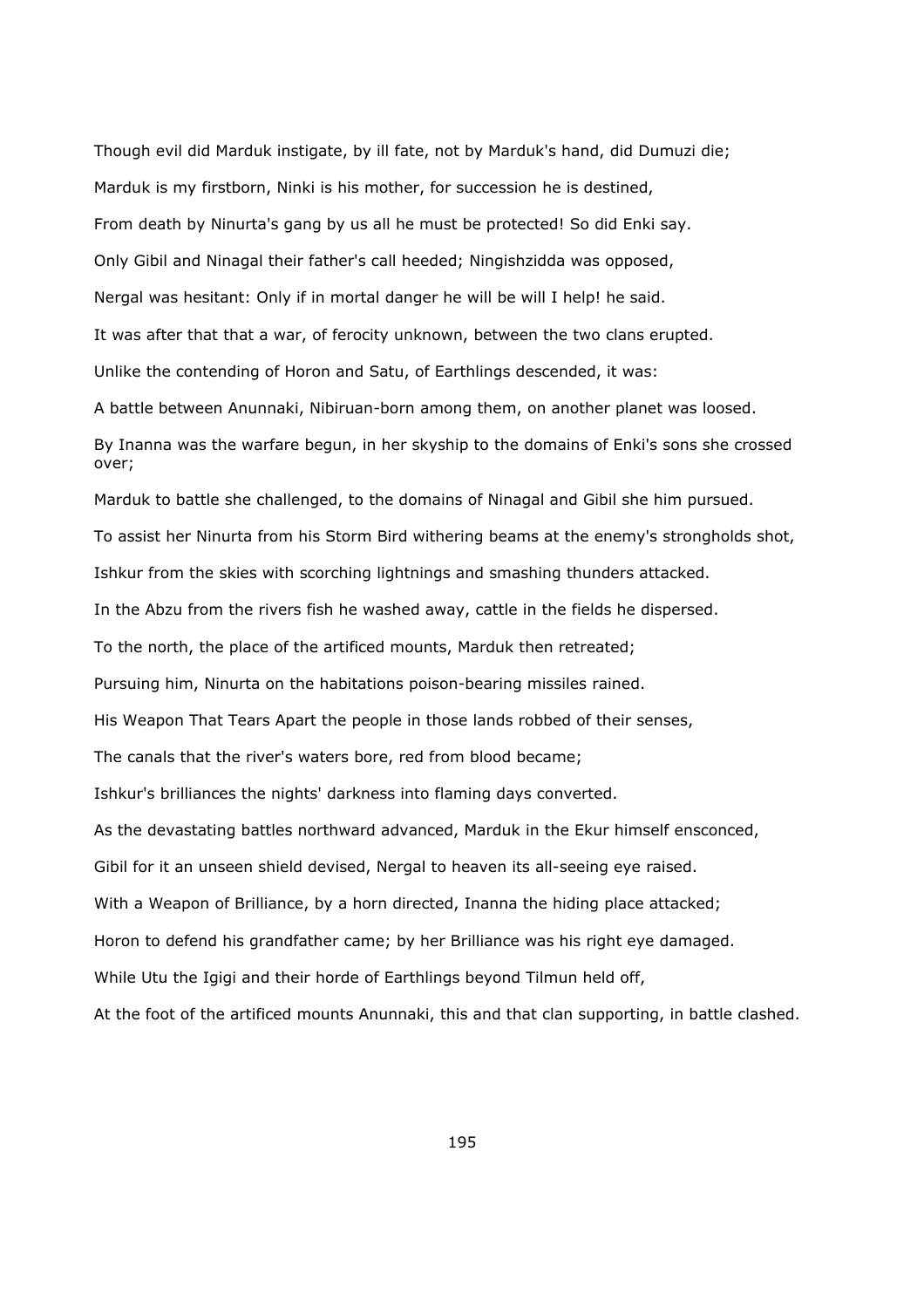Let Marduk surrender, let the bloodshed end! So did Enlil to Enki words convey;

Let brother talk to brother! to Enki Ninharsag a message sent.

In his hideout, within the Ekur, Marduk his pursuers to defy continued,

Within the House Which Like a Mountain Is his final stand he made.

Inanna the massive stone structure could not surmount, its smooth sides her weapons deflected.

Then Ninurta of the secret entrance learned, the swivel stone on the north side he found!

Through a dark corridor Ninurta passed, the grand gallery he reached**,**

Its vault by the many-hued emissions of the crystals like a rainbow was aglitter.

Inside, by the intrusion alerted, Marduk with ready weapons Ninurta awaited;

With weapons responding, smashing the wonder crystals, Ninurta up the gallery kept going.

Into the upper chamber, the place of the Great Pulsating Stone, Marduk retreated,

At its entrance Marduk the sliding stone locks lowered; from one and all admission they barred.

Into the Ekur Inanna and Ishkur Ninurta followed; what next to do they contemplated.

Let the encased hiding chamber be Marduk's stone coffin! to them Ishkur said.

To three blocking stones, ready for down gliding, Ishkur their attention drew.

Let slow death, by alive being buried, be Marduk's sentence! Inanna her consent gave.

At the end of the gallery, the three the blocking stones let loose,

Each one of them one stone for plugging slid down, Marduk as in a tomb to seal.

Now this is the account of how Marduk was saved and to exile departed,

And how the Ekur was dismantled and lordship over the lands rearranged.

Away from the Sun and light, without food or water, Marduk within the Ekur alive was entombed;

By his imprisonment and punishment without trial Sarpanit, his spouse, a wailing raised.

To Enki her father-in-law she hurried, with the young son Nabu to him she came.

To be among the living Marduk must be returned! to Enki Sarpanit said.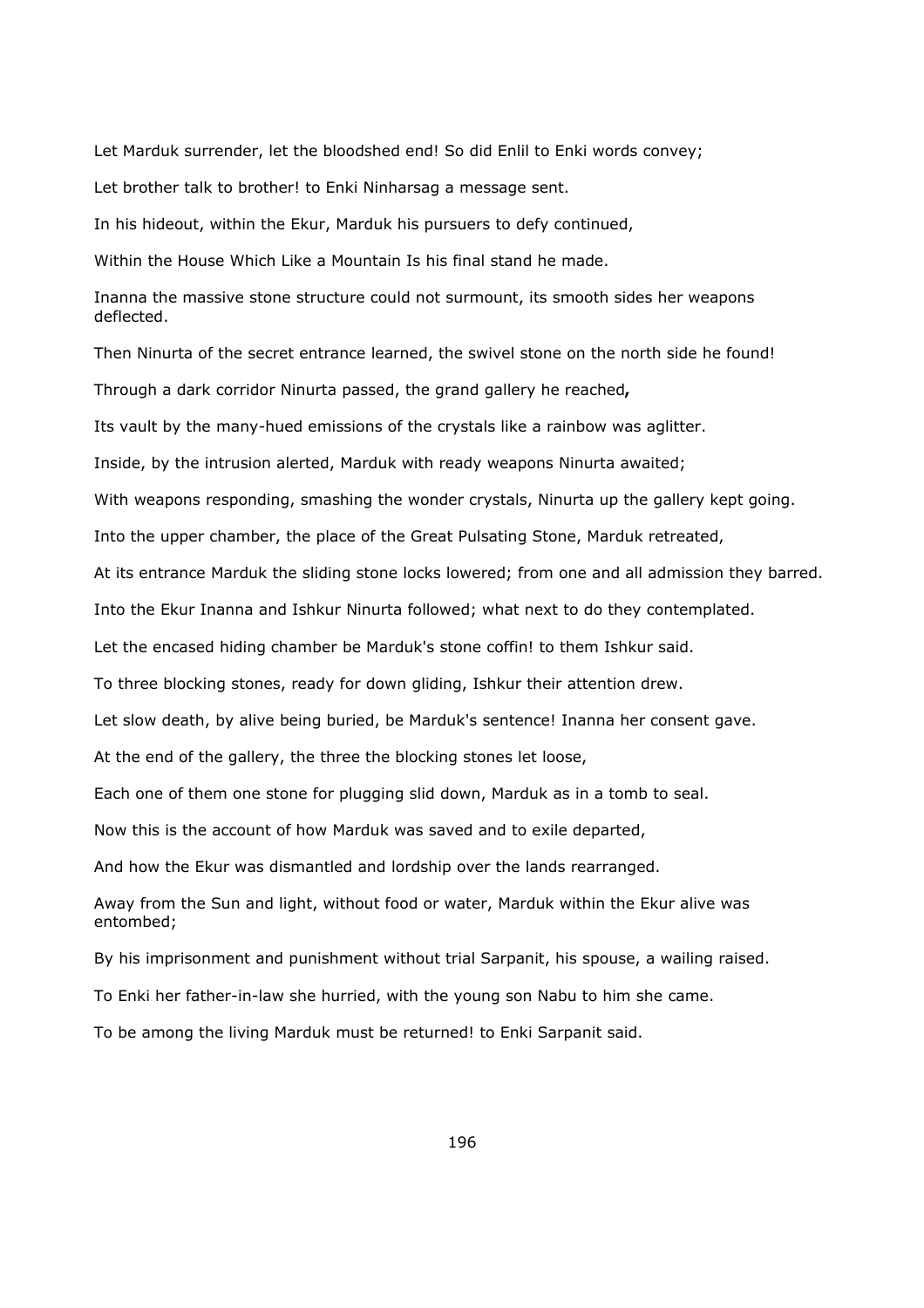He sent her to Utu and Nannar, who with Inanna can intercede.

Wearing a garment of atonement, To the lord Marduk give life! she pleaded.

Let him humbly life continue, rulership he will lay aside!

Appeased was not Inanna, For the death of my beloved, the Instigator must die! Inanna retorted.

Ninharsag, the peacemaker, the brothers Enki and Enlil summoned,

Punishment to Marduk must come, death is not warranted! to them she said.

Let Marduk in exile live, the succession on Earth to Ninurta submit!

Enlil by her words was pleased and smiled: Ninurta was his son, of Ninurta she was the mother!

If between succession and life the choice is, what can I, a father, say?

So did Enki with heavy heart answer. In my lands widespread is the desolation,

Warfare must end, for Dumuzi I am still in mourning; let Marduk live in exile!

If peace is to be returned and Marduk shall live, binding arrangements must be made! Enlil to Enki said.

All facilities that heaven and Earth bond, to my hands alone must be entrusted,

The mastery over the Land of the Two Narrows to another son of yours you must give.

The Igigi who Marduk follow, the Landing Place must give up and abandon,

To a Land of No Return, by no descendant of Ziusudra inhabited, must Marduk in exile go!

So did Enlil forcefully declare, to be foremost among the brothers he meant.

The hand of fate Enki in his heart acknowledged: Let it so be! with bowed head he said.

Ningishzidda alone the Ekur innards knows; let him over its land the master be!

After the decisions by the Great Anunnaki were announced, Ningishzidda for the rescue they summoned.

How Marduk from the blocked and sealed innards to extricate was his challenge;

To let free the one who alive is buried, a task beyond conceiving to him they gave.

Ningishzidda the Ekur's secret designs contemplated, how to circumvent the blockings he planned: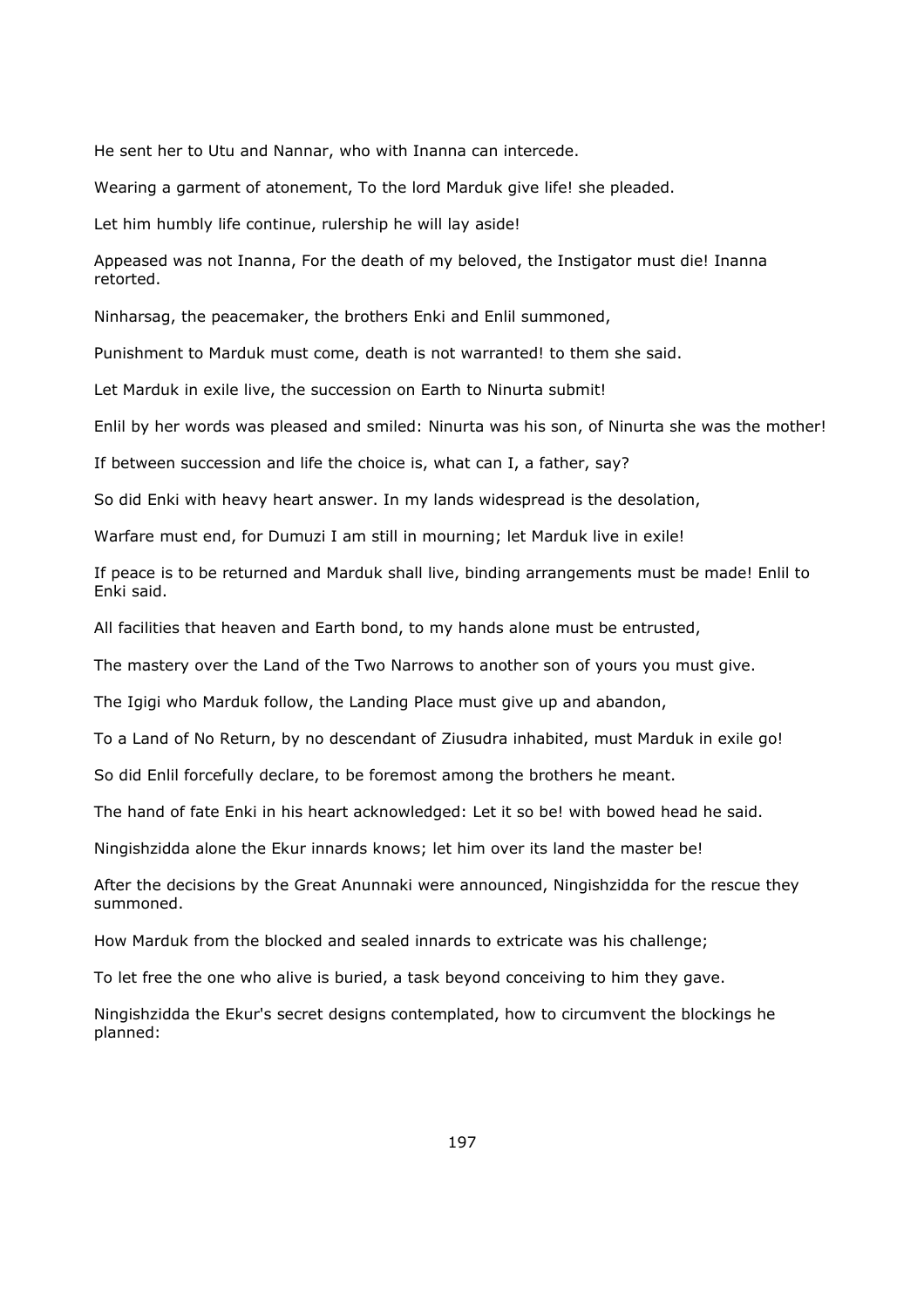Through a chiseled upper opening Marduk will be rescued! to the leaders he said. At a place which I will show them, a doorway in the stones they will cut, From it upward a twisting passageway they shall bore, a rescue shaft creating. Through hidden hollowings to the Ekur's midst they will continue, At the vortex of the hollowings through the stones they will break through. A doorway to the insides they will blow open, thereby the blockings circumventing; Up the grand gallery they will continue, the three stone bars they will raise, The uppermost chamber, Marduk's death prison, they will reach! Anunnaki, by Ningishzidda guided, his outlined plan then followed, With tools that crack the stones the opening they made, the rescue shaft they fashioned, The insides of the artificed mount they reached, an exit they blew open. Circumventing the three blocking stones, the uppermost chamber they reached. On a small platform the portcullises they raised; Marduk, fainted, they rescued. Carefully through the twisting shaft they the lord lowered, to fresh air they him brought; Outside Sarpanit and Nabu spouse and father were awaiting; a joyful reunion it was. When to Marduk his father Enki the terms of release conveyed, Marduk was enraged: I would rather die than my birthright forfeit! he shouted. Sarpanit into his arms Nabu thrust. We are part of your future! she softly said. Marduk was angered, Marduk was humbled. To Fate I yield! he inaudibly said. With Sarpanit and Nabu to a Land of No Return he departed, To a place where horned beasts are hunted with wife and son he went After Marduk had departed, Ninurta the Ekur through the shaft reentered, Through a horizontal corridor to the Ekur's vulva he went. In its east wall, in a niche artfully fashioned, the Destiny Stone a red radiance was emitting.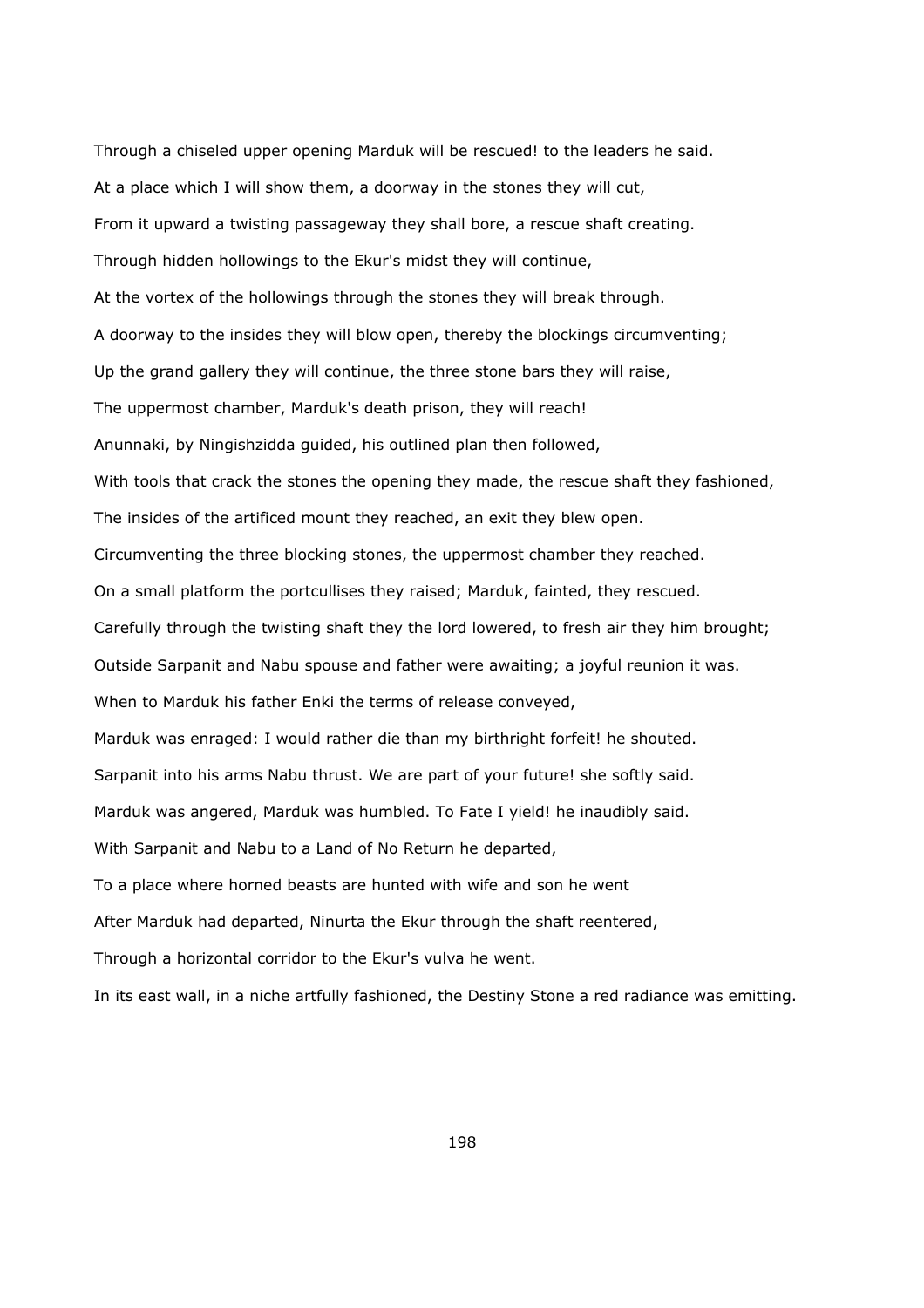Its power to kill me grabs, with a killing tracking it me seizes! Ninurta inside the chamber cried.

Take it away! To obliteration destroy it. to his lieutenants Ninurta shouted.

Retracing his steps, through the grand gallery to the topmost chamber Ninurta went,

In a hollowed-out chest the heart of the Ekur pulsated, its netforce by five compartments was enhanced.

With his baton Ninurta the stone chest struck; with a resonating sound it responded.

Its Gug Stone, that directions determined, Ninurta ordered to be taken out, to a place of his choice carried.

Coming down the grand gallery, Ninurta the twenty-seven pairs of Nibiru crystals examined.

Many in his fight with Marduk were damaged; some the struggle intact survived.

To remove the whole ones from their grooves Ninurta ordered, the others with his beam he pulverized.

Outside the House Which Like a Mountain Is Ninurta in his Black Bird soared,

To the Apex Stone his attention he turned; his enemy's epitome it represented.

With his weapons he shook it loose, to the ground in pieces it toppled.

By this the fear of Marduk is forever ended! Ninurta, victorious, declared.

On the battleground the assembled Anunnaki the praise of Ninurta announced:

Like Anu you are made! to their hero and leader they shouted.

To replace the incapacitated beacon a mount near the Place of the Celestial Chariots was chosen,

Within its innards the salvaged crystals were rearranged.

Upon its peak the Gug Stone, the Stone of Directing, was installed;

Mount Mashu, Mount of the Supreme Celestial Barque, the mount was called.

At that time Enlil his three sons summoned; Ninlil and Ninharsag also attended.

Commands over olden lands to confirm, lordships over new lands to assign they met.

To Ninurta, who Anzu and Marduk had vanquished, the Enlilship powers were granted,

In all the lands his father's surrogate to be.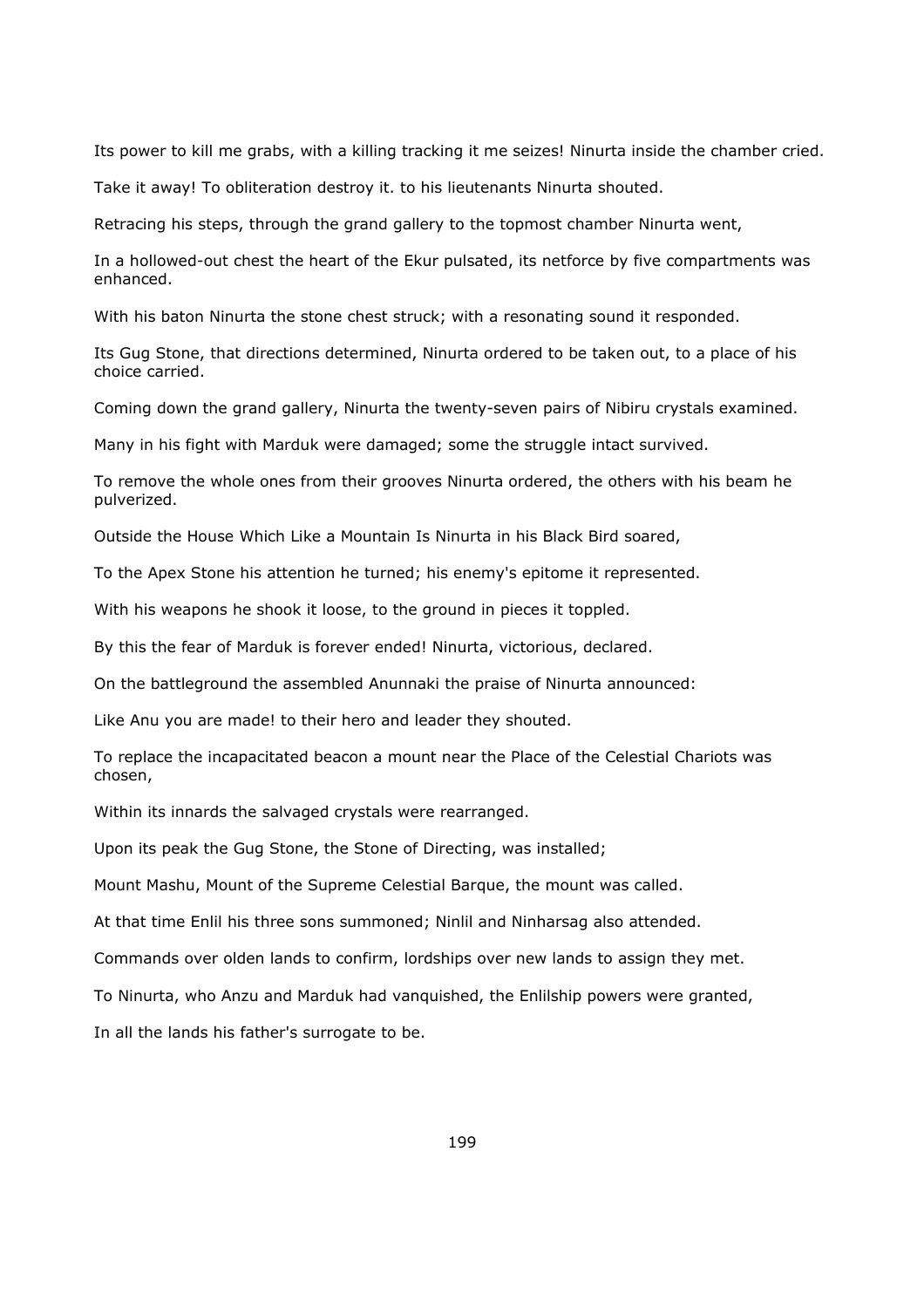Of the Landing Place in the Cedar Mountains, lordship to Ishkur was granted,

To his domain northward thereof was the Landing Place joined.

The lands south and east thereof, where the Igigi and their offspring had spread,

To Nannar as an everlasting endowment were given, by his descendants and followers to keep and to hold.

The peninsula wherein the Place of the Chariots was, in Nannar's lands was included,

Utu as commander of the Place and of the Navel of the Earth was confirmed.

In the Land of the Two Narrows, as agreed, Enki to Ningishzidda the lordship did assign.

To that none of Enki's other sons objected; to that Inanna was opposed!

To the heritage of Dumuzi, her deceased bridegroom, did Inanna claim lay,

A dominion of her own she of Enki and Enlil demanded.

How Inanna's demands to satisfy the leaders contemplated,

About the, lands and the peoples the Great Anunnaki who the fates decree counsel took,

Regarding the Earth and its resettling words with Anu they exchanged.

From the time of the Deluge, the Great Calamity, almost two Shars have passed,

The Earthlings have proliferated, from mountainlands to dried lowlands they went.

Of Civilized Mankind by Ziusudra there were descendants, with Anunnaki seed they were intermixed.

Offspring of Igigi who intermarried roamed about, in the distant lands Ka-in's kinfolk survived.

Few and lofty were the Anunnaki who from Nibiru had come, few were their perfect descendants.

How settlements for themselves and for Earthlings to establish the Great Anunnaki considered,

How over Mankind lofty to remain, how to make the many the few obey and serve.

About all that, about the future the leaders with Anu words exchanged.

To come to Earth one more time Anu decided; with Antu his spouse he wished to come.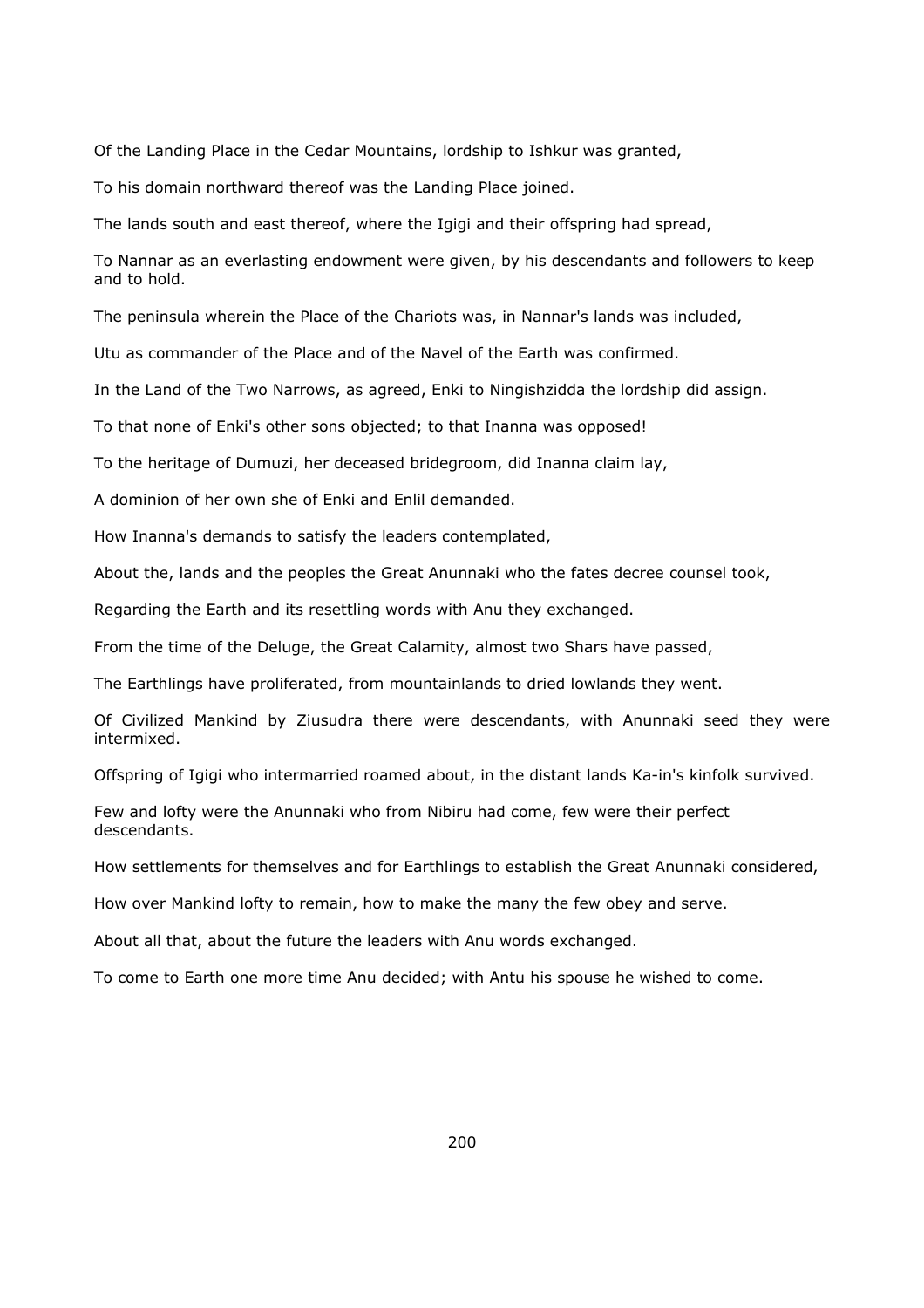## **Synopsis of the Twelfth Tablet**

The soil dries, plains and river valleys are resettled Plentiful gold comes from the Lands Beyond the Seas Anu and his spouse Antu arrive for a memorable visit Reminiscing, the leaders realize they are Destiny's pawns They allocate three regions of civilization to Mankind Pardoned by the departing Anu, Marduk remains rebellious The First Region and space facilities are Enlilite lands Man's first civilization begins in the First Region (Sumer) Marduk usurps a site to build an illicit launch tower Frustrated by the Enlilites, Marduk seizes the Second Region He deposes and exiles Ningishzidda (Thoth) to distant lands He declares himself Ra, supreme god, in a new religion He introduces Pharaonic reigns to mark a new civilization Enlil assigns his son Ishkur to protect the metal sources Inanna is granted dominion in the Third Region (Indus Valley)

# **THE TWELFTH TABLET**

To come to Earth one more time Anu decided, with Antu his spouse he wished to come,

While his Arrival they awaited, the Annunnaki abodes in the Edin to reestablish began.

From the mountainlands where descendants of Shem dwelt, to the olden land the black-headed people migrated.

Upon the newly dried soil the Anunnaki let them settle, food for all to provide.

Where Eridu, Enki's first city, before the Deluge had stood,

On top of the myriads of mud and silt a new Eridu was marked out.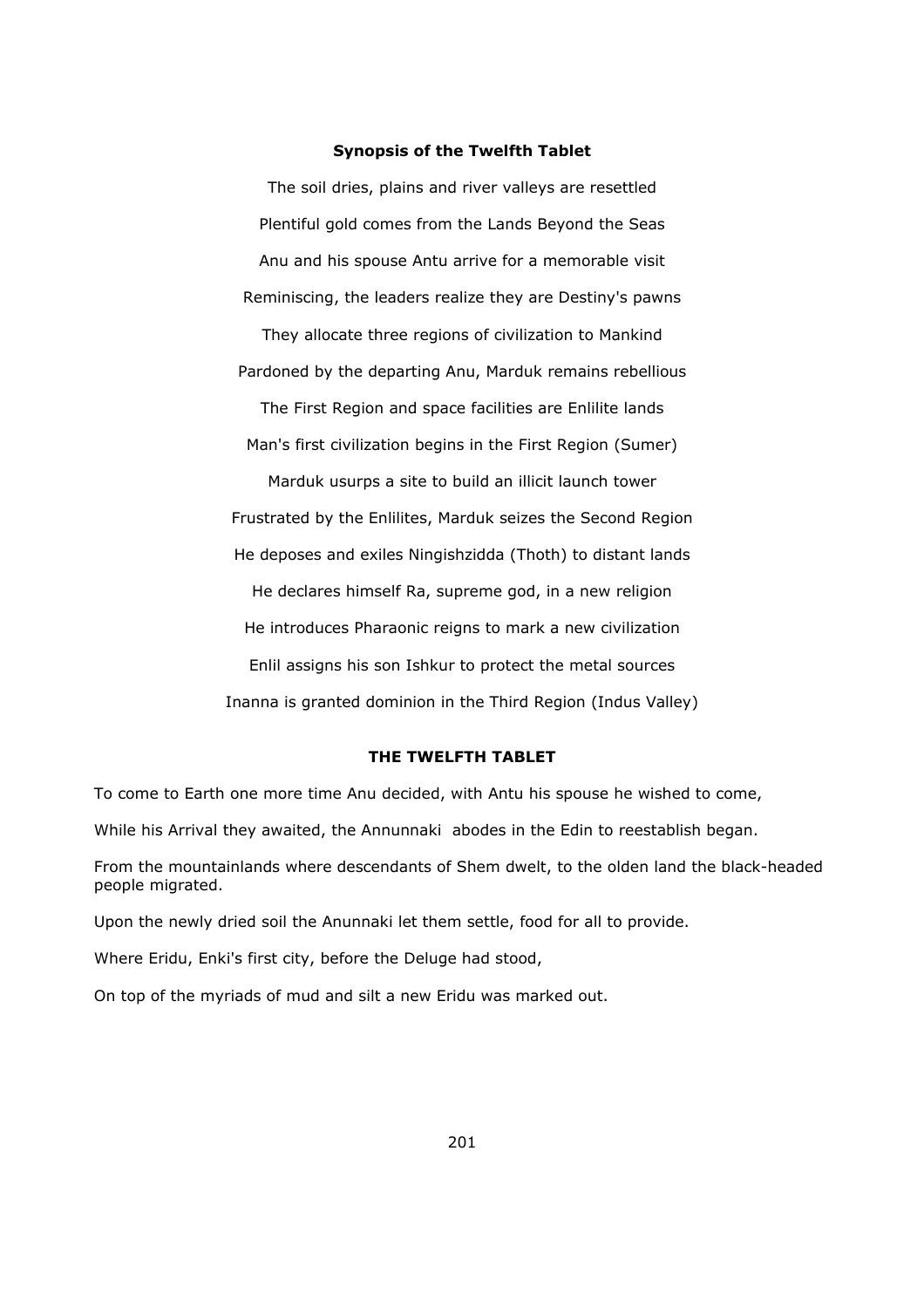In its center, upon a raised platform, an abode for Enki and Ninki was built,

House of tile Lord Whose Return Is trimphant it was called;

With gold and silver and precious metals by Enki's sons provided it was adorned.

Above in a circle skyward pointing, the twelve constellations by their signs were marked out.

Below, as in the Abzu, waters with swimming fishes flowed.

In a sanctuary, a place that no uninvited can enter, Enki the ME formulas kept.

For Enmil and Ninlil. a next Nibru-ki atop the mud and silt was established;

Amid its people's dwellings and cattlefolds and stalls a sacred precinct was walled off.

An abode for Enlil and Ninlil therein was built, in seven stages it arose;

A stairway, rising as to heaven, to the topmost platform led.

His Tablets of Destinies did Enlil there keep, with his weapons it was protected:

The Lifted Eye that scans the lands, the Lifted Beam that penetrates all.

In the courtyard, in its own enclosure, Enlil's fast-stepping Skybird was kept.

As the time for the arrival of Anu and Antu neared,

For their stay in the Edin a new place was selected, neither Enlil's nor Enki's to be.

Unug-ki, the Delightful Place, it was named. Shade trees in it were planted,

A pure white structure, the House of Anu, in its midst was built.

Its exterior in seven stages rose; its interior like a king's quarters was.

When the celestial chariot of Anu at Earth arrived, Anunnaki skyships toward it soared;

For a safe landing at the Place of the Chariots, in Tilmun, it was guided.

Utu, the Place's commander, his great-grandparents to Planet Earth welcomed.

The three children of Anu, Enlil and Enki and Ninharsag, stood there to greet them.

They embraced and kissed, they laughed and cried. So long, so long has the separation been! They to each other kept saying. At each other they looked, aging to examine: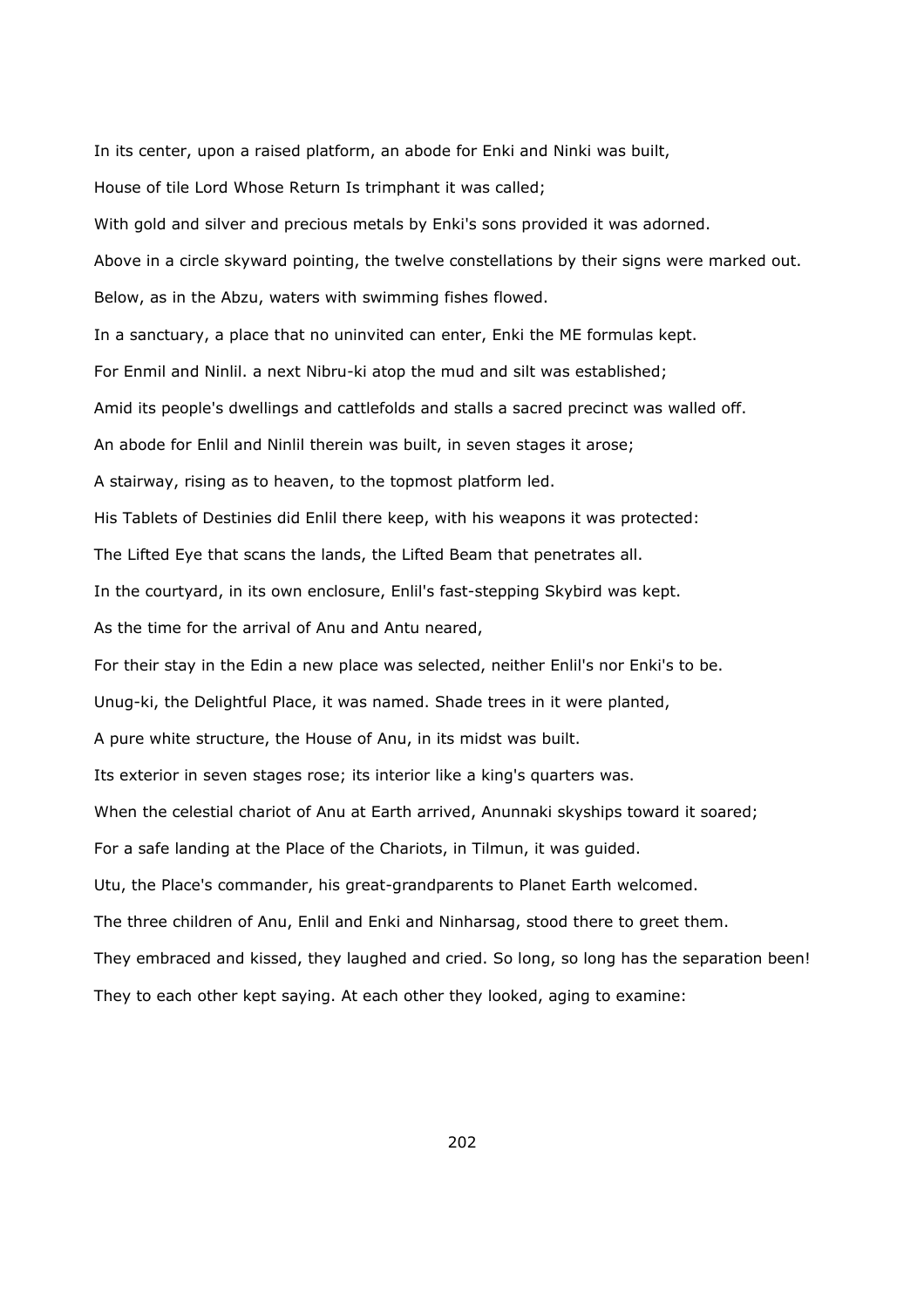Though greater in Shars were the parents, younger than the children they looked!

The two sons looked old and bearded; Ninharsag, once a beauty, was bent and wrinkled.

All five of them with tears were filled; tears of joy with sorrowed tears were mingled.

In skyships were the guests and their hosts to the Edin taken,

In a prepared place beside Unug-ki the skyships landed.

All the Anunnaki that on Earth had stayed as an honor guard were standing.

Hail and welcome! Hail and welcome! in unison to Anu and Antu they were shouting.

Then in a procession, singing and music playing, the Anunnaki to the House of Anu the guests accompanied.

In the House of Anu, Anu washed and rested, then he was perfumed and clothed;

Antu by female Anunnaki to the House of the Golden Bed was escorted;

There she too washed and rested, then she was perfumed and clothed.

In the open courtyard, as an evening breeze the tree leaves rustled,

Anu and Antu on thrones were seated. Flanking them were Enli1 and Enki and Ninharsag.

Attendants, Earthlings who were completely naked, wine and good oil served;

Others, in a corner of the courtyard, a bull and a ram, gifts of Enlil and Enki, on a fire were roasting.

A great banquet was for Anu and Antu prepared, for the sign in the heavens its start was awaiting.

On Enlil's instructions Zumul, who in matters of stars and planets was learned,

The steps of the House of Anu ascended, the rising of the planets at evetime to announce.

On the first step Kishar in the eastern skies appeared, Lahamu or the second step was seen,

Mummu on the third step was announced, Anshar by the fourth step rose,

Lahmu on the fifth step was seen, the Moon from the sixth step was announced.

Then, on a signal from Zumul, the hymn The Planet of Anu in the Skies Rises began to be sung,

For from the topmost step, the seventh, the red-haloed Nibiru into view came.

To music the Anunnaki clapped and danced, to music they danced and sang;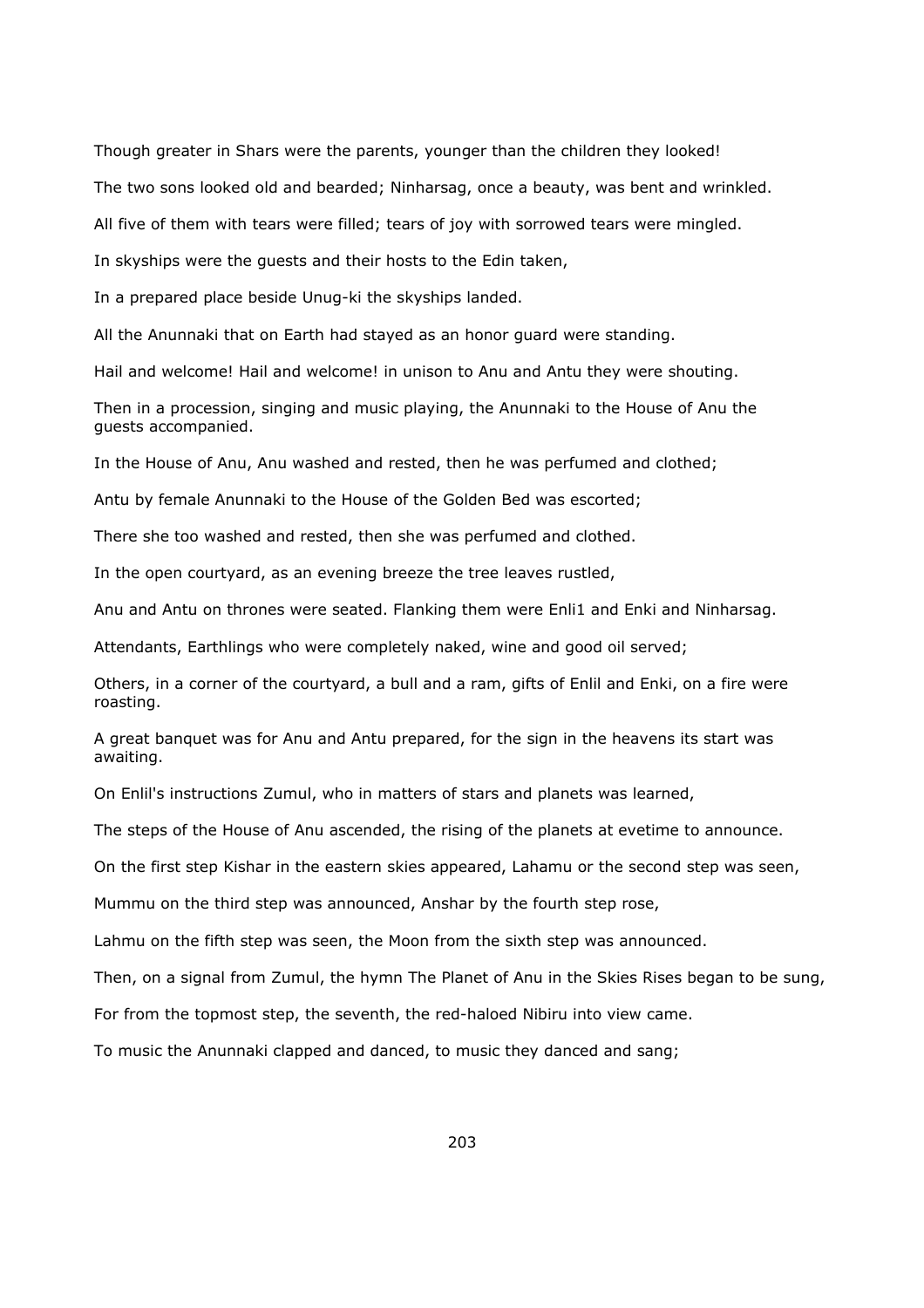To the one who grows bright, the heavenly planet of the lord Anu, they sang.

On the signal a bonfire was lit, seen from place to place were the bonfires started:

Before the night was over, the whole land of Edin was with bonfires lit!

After a meal of bull meat and ram meat, of fish and fowl, with wine and beer accompanied,

Anu and Antu to their overnight quarters were accompanied; by Anu and Antu were all the Anunnaki thanked.

For several Earth days and nights Anu and Antu slept; on the sixth day his two sons and daughter Anu summoned.

Of what had on Earth transpired their accounts he heard, of the peace and the warfare he learned.

Of how the Earthlings, by the oath of Enlil to be wiped off, had again proliferated Anu heard;

Of the gold discovery in the land beyond the oceans and the chariot's place there, Enlil to him revealed.

It was then that of the dream and the tablet from Galzu Enki to his father told.

By that was Anu greatly puzzled: A secret emissary by that name

To Earth by me was never sent! So did Anu to the three leaders say.

Puzzled were Enki and Enlil, baffled they at each other looked.

On account of Galzu Ziusudra and the seed of life were saved! Enki said.

On account of Galzu on Earth we remained! Enlil to his father said.

The day to Nibiru you return you shall die, so did Galzu to us say.

Incredulous of that was Anu; the change of cycles indeed havoc did cause, but with elixirs cured it was!

Whose emissary, if not yours, was Galzu? Enki and Enlil in unison said.

Who the Earthlings to save wanted, who on Earth made us stay?

.

Ninharsag her head slowly nodded: For the Creator of All did Galzu appear!

Was the creation of the Earthlings also destined, of that I must wonder!

For a while the four of them were silent; each one past events in his heart recounted.

While fates we decreed, the hand of destiny every step directed! So did Anu say.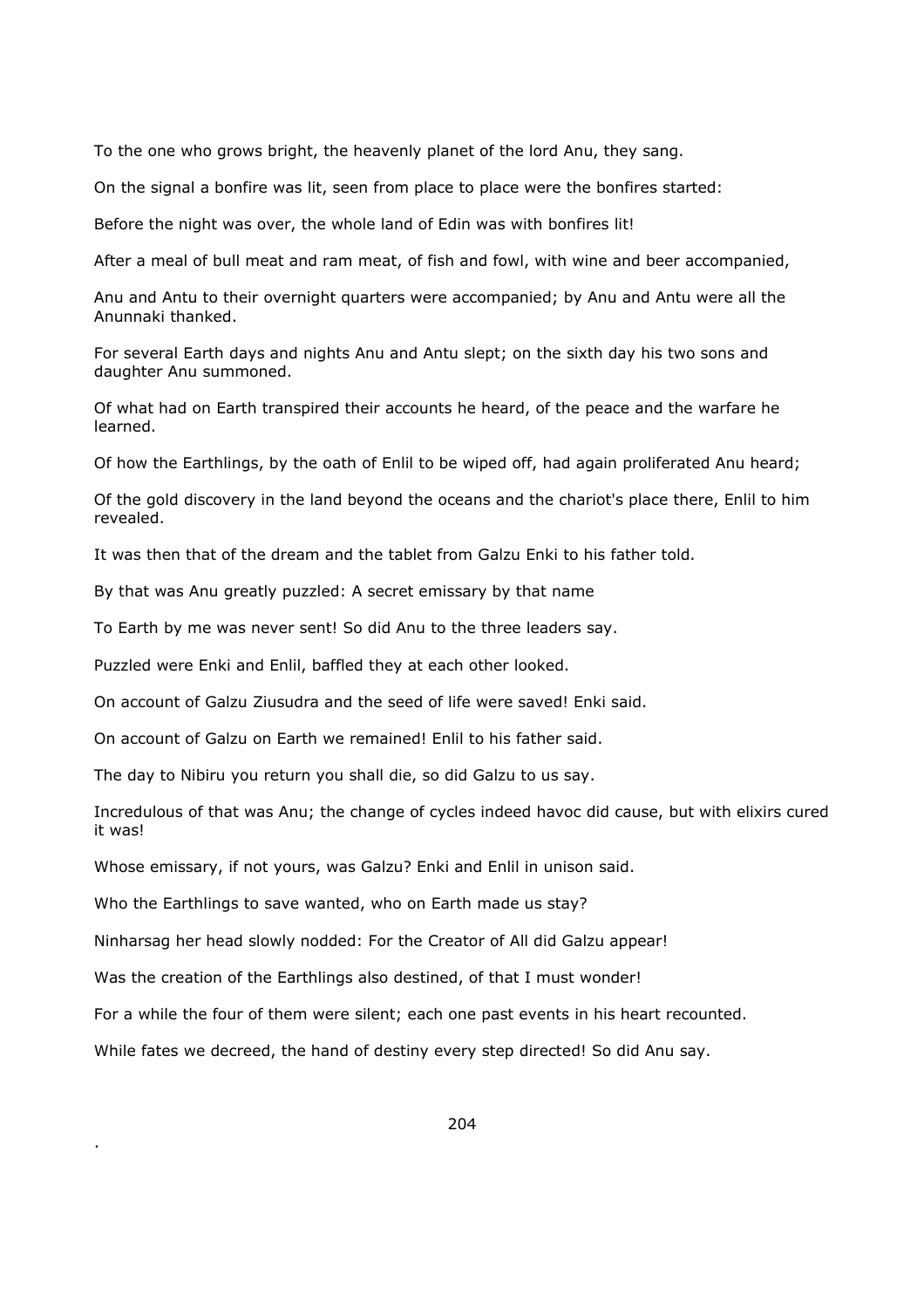The will of the Creator of All is clear to see: On Earth and for Earthlings, only emissaries we are

The Earth to the Earthlings belongs, to preserve and advance them we were intended!

If that is our mission here, let us accordingly act! So did Enki say.

The great Anunnaki who the fates decree counsels exchanged regarding the lands:

To create civilized regions the Great Anunnaki decided, therein knowledge to Mankind provide;

Cities of Man to establish, therein in sacred precincts abodes for the Anunnaki create;

Kingship as on Nibiru on Earth establish, crown and scepter to a chosen man give;

By him the word of the Anunnaki to the people convey, work and dexterity to enforce;

In the sacred precincts a priesthood to establish, the Anunnaki as lofty lords to serve and worship. Secret knowledge to be taught, civilization to Mankind convey.

To create four regions, three for Mankind, one restricted, the Anunnaki resolved:

The first region in the olden Edin-land to establish, for Enlil and his sons to dominate;

The second region in the Land of the Two Narrows thereafter to follow, for Enki and his sons to lord;

The third region, with the other two not mingling, in a distant land to Inanna grant;

The fourth region, for the Anunnaki alone consecrated, the peninsula of the Place of the Chariots will be.

Now this is the account of Anu's journey to the lands beyond the oceans,

And how in the First Region for,the Anunnaki cities were reestablished.

Having the decision about the four regions and Mankind's civilizations made,

Anu about his grandson Marduk inquired. I must see him again! to the leaders Anu said.

Whether by Dumuzi and Ningishzidda to Nibiru inviting, Marduk's ire I myself have caused!

So did Anu wonder; to reconsider the punishment of Marduk he wished.

When to the lands beyond the oceans you journey, Marduk to meet you will be told!

The land where he roams, in those parts of the Earth it is! So did Enlil to Anu say.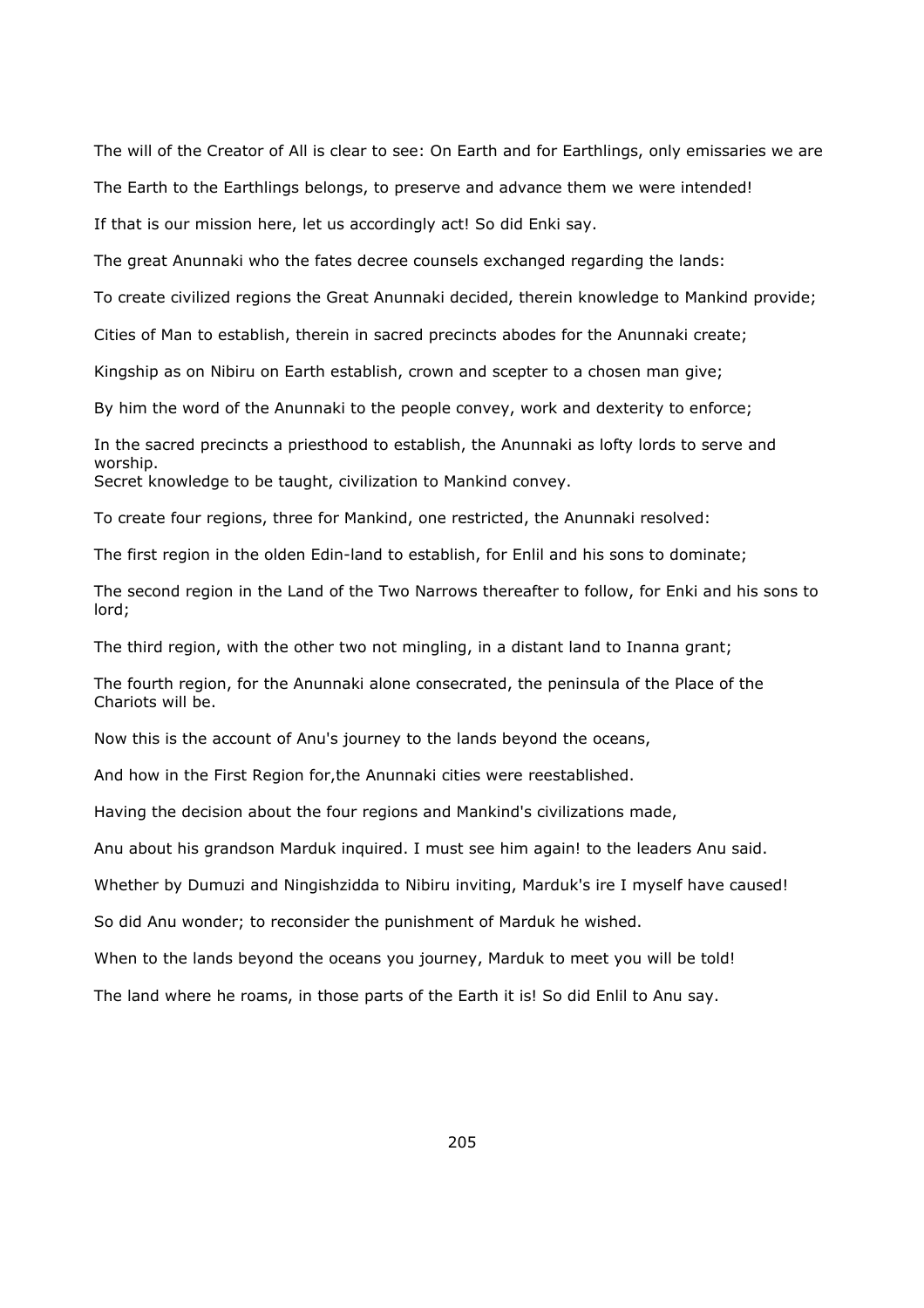Before for the distant lands the royal couple went, the Edin and its lands Anu and Antu surveyed;

Eridu and Nibru-ki they visited, where the cities of the first region were planned they saw.

In Eridu Enlil about Enki complained: The ME formulas to himself Enki is keeping!

Anu, on the seat of honor seated, words of praise to Enki said:

My son for himself a magnificent house built, beautifully on a platform it is raised.

To the people that the House surround and serve, great knowledge will Enki give;

Now, the knowledge that in the ME's is secreted, with other Anunnaki must be shared!

Embarrassed was Enki; to share with all the divine formulas to Anu he promised.

In the ensuing days, in skyships traveling, Anu and Antu the other regions surveyed.

Then, on the seventeenth day, to Unug-ki the royal couple returned for one more night of rest

In the morrow, when the younger Anunnaki before Anu and Antu for a blessing came,

Anu to his great-granddaughter Inanna took a liking; he drew her closely, he hugged and kissed her.

Let all my words heed! to the congregated he announced:

This place, after we leave, to Inanna as a dowry is given,

Let the skyship in which we the Earth shall survey to Inanna my present be!

Joyed, Inanna to dance and sing began, her praises of Anu as hymns in times to come were chanted.

Thereafter, bidding farewells to the Anunnaki, for the lands beyond the oceans Anu and Antu departed;

Enlil and Enki, Ninurta and Ishkur with them to the golden land went

To impress Anu the king with the great golden richess, Ninurta an abode for Anu and Antu built;

Its stone blocks, to perfection cut, with pure gold inside were covered.

A golden enclosure, with flowers of carnelian stones carved, the royal couple awaited!

By the shore of the great mountain lake was the abode erected.

How the gold nuggets are collected the visitors were shown;

There is gold here enough for many Shars to come! Anu, satisfied, said.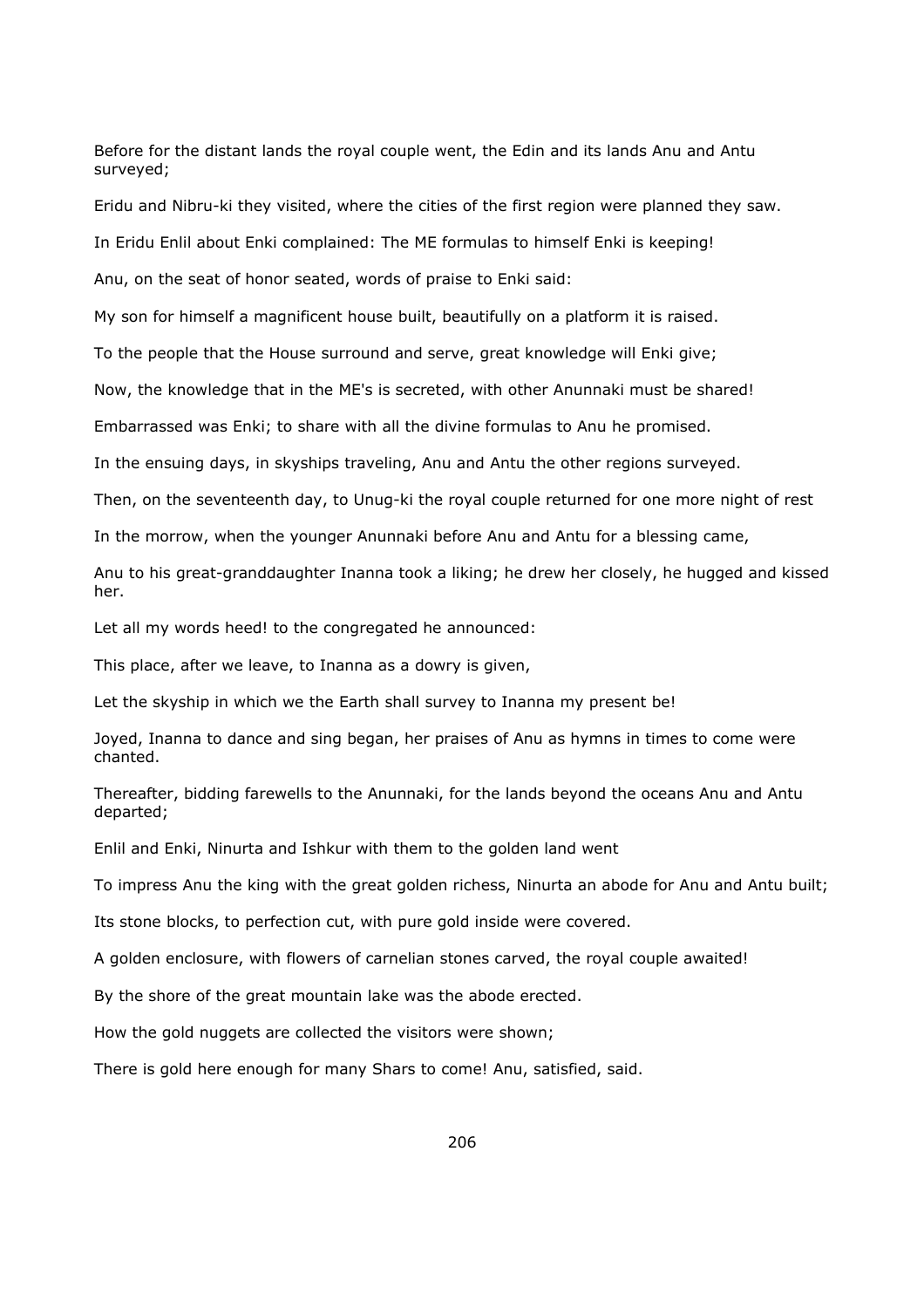To a place nearby Ninurta to Anu and Antu an artificed mound showed,

How to a place for melting and refining metals it was made Ninurta explained.

How a new metal from stones was extracted he showed them: Anak, Anunnaki-made, he called it,

How by combining it with the abundant copper a strong metal he invented, he showed them.

On the great lake, from whose shores the metals came, Anu and Antu sailed;

The Lake of Anak Anu called it, henceforth this was its name.

Then from lands from the north, lands where great horned beasts are hunted,

Marduk before his father Enki and his grandfather Anu came; Nabu his son with him was.

When Enki about Sarpanit inquired, Marduk with sorrow of her death them told.

Now Nabu alone with me has remained! to his father and grandfather Marduk said.

Anu Marduk to his chest pressed: Enough you have been punished! to him he said;

With his right hand on Marduk's head, Anu Marduk to be forgiven blessed.

From the golden place, high in the mountains, all who had gathered to the plain below went.

There, stretching to the horizon, Ninurta a new place for the chariots has prepared.

Anu and Antu's celestial chariot stood there ready, with gold to the brim it was loaded.

As the time for departing came, Anu to his children words of good-bye and guidance said:

Whatever Destiny for the Earth and the Earthlings intended, let it so be!

If Man, not Anunnaki, to inherit the Earth is destined, let us destiny help.

Give Mankind knowledge, up to a measure secrets of heaven and Earth them teach,

Laws of justice and righteousness teach them, then depart and leave!

So did Anu to his children fatherly instructions give.

Once more they hugged, embraced and kissed, and from the new chariots' place Anu and Antu for Nibiru left.

The first to break the sorrowed silence was Marduk; with anger were his words:

What is this new Place of Celestial Chariots? of the others an explanation he demanded.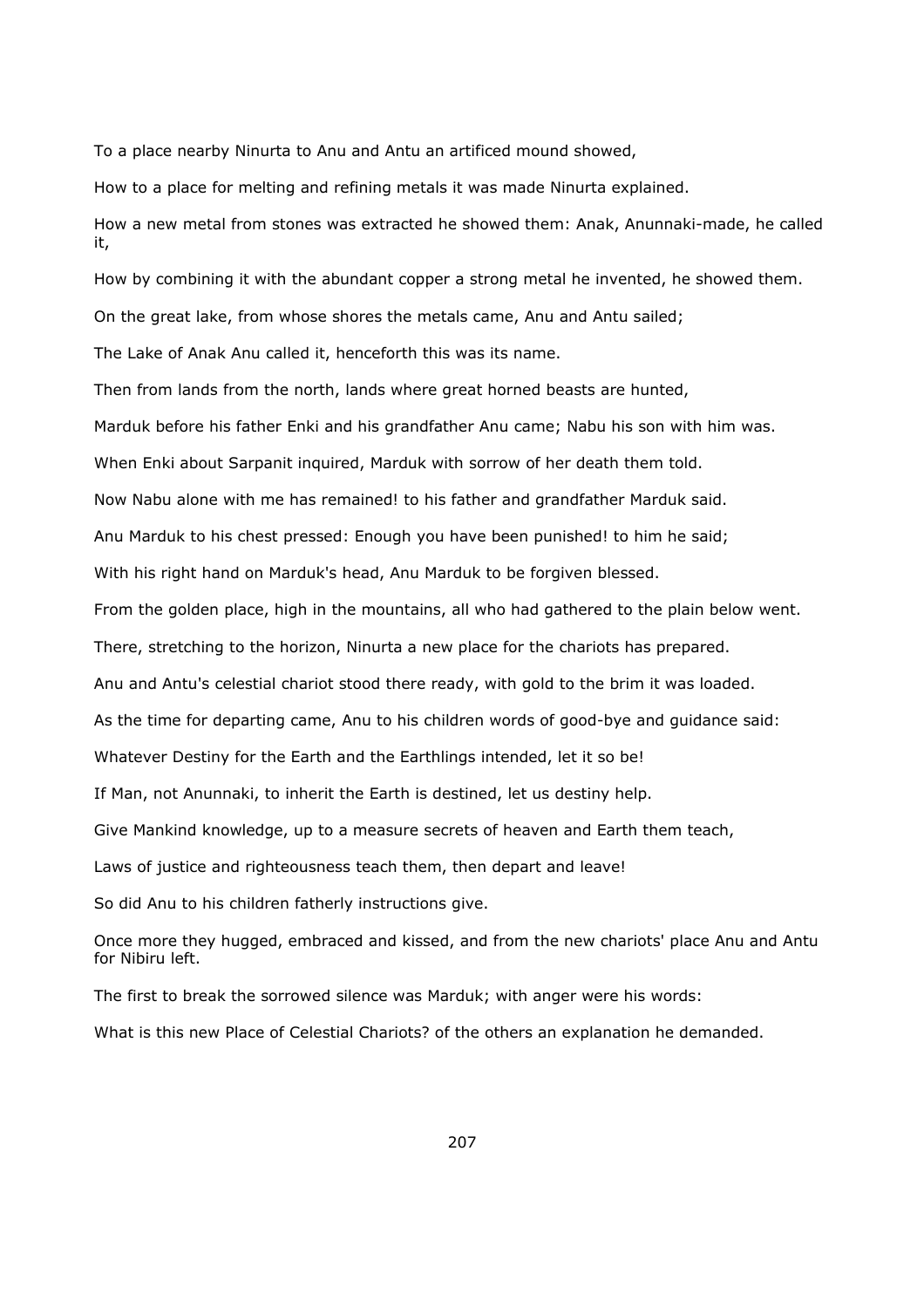What after my exile without my knowledge has transpired?

When Enki of the decisions about the four regions to Marduk told,

Marduk's fury knew no bounds: Why will Inanna, a cause of Dumuzi's death, her own region get?

The decisions have been made, they cannot be altered! So did Enlil to Marduk say.

In separate skyships to the Edin and its adjoining lands they returned;

Sensing trouble, Enlil Ishkur to stay behind instructed, over the gold watch to keep.

To commemorate Anu's visit, a new count of time passage was introduced:

By Earth years, not by Nibiru Shars, was what on Earth transpired to be counted.

In the Age of the Bull, to Enlil dedicated, was the count of Earth years begun.

When to the Edin the leaders returned, the place of the first civilized region,

How to make bricks from mud the Anunnaki the Earthlings taught, therewith cities to build.

But where once cities of the Anunnaki alone had stood, cities for both them and Earthlings now arose;

Therein and in new cities for the great Anunnaki sacred precincts were consecrated,

Therein the Anunnaki with lofty abodes were provided, Temples by Mankind they were called;

Therein the Anunnaki as Lofty Lords were served and worshiped,

By number-ranks were they honored, the heirship to Mankind made known:

Anu, the heavenly, the rank of sixty held, to Enlil the fifty rank was given,

On Ninurta his foremost son did Enlil the same rank bestow.

Next. in succession was the lord Enki, the rank of forty he held;

To Nannar, the son of Enlil and Ninlil, the rank of thirty was assigned.

To his son and successor, Utu, the rank of twenty was allotted;

Ten as a number-rank to the other Anunnaki leaders' sons was granted.

Ranks by the fives between the female Anunnaki and spouses were shared.

When after Eridu and Nibru-ki and their temple-abodes were completed,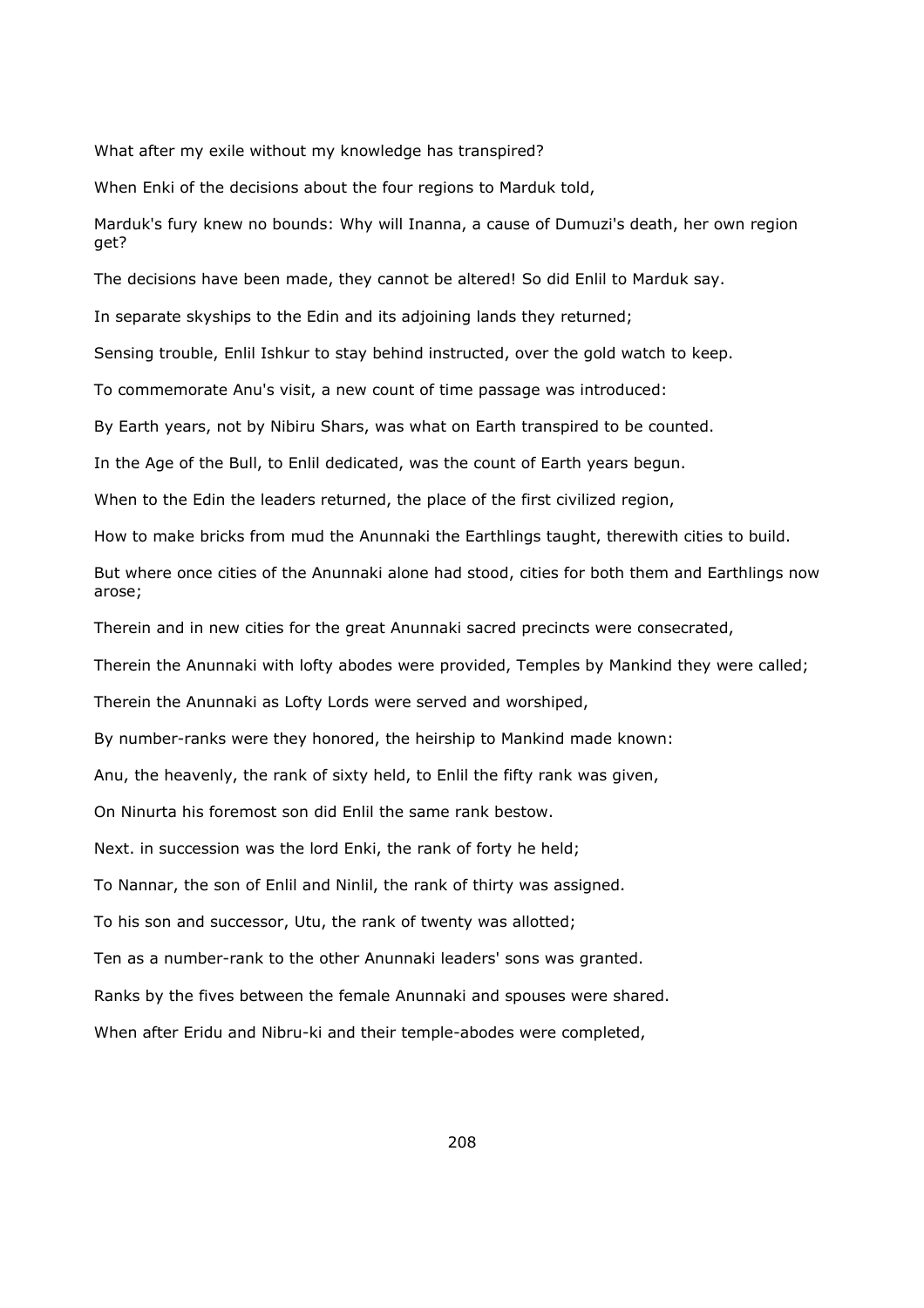In Lagash the Girsu precinct for Ninurta was built, his Black Skybird there was kept. Eninnu, House of Fifty, was the temple-abode for Ninurta and Bau his spouse called; The Supreme Hunter and the Supreme Smiter, weapons a gift of Anu, the Eninnu protected. Where Sippar before the Deluge had been, on top of the mud-soil Utu a new Sippar established. In the Ebabbar, the Shining House, an abode for Utu and his spouse Aya was raised; From there Utu for Mankind laws of justice promulgated.

Where because of silt-mud the olden plans could not be followed, new sites were chosen.

Adab, a site from Shurubak not distant, for Ninharsag as a new center was made.

The House of Succor and Healing Knowledge was her temple-abode therein named;

The ME's of how the Earthlings were fashioned Ninharsag in its holy shrine kept.

For Nannar a city with straight streets, canals, and wharves was provided; Urim was its name,

House of the Throne's Seed was its temple-abode called, the Moon's beams to the lands it reflected.

Ishkur to the mountainlands of the north returned, the House of Seven Storms his abode was called;

Inanna in Unug-ki resided, in the abode by Anu bequeathed to her she dwelt

Marduk and Nabu in Eridu dwelt, in the Edin their own abodes they did not have.

Now this is the account of the first City of Men and of kingship on Earth,

And how Marduk to build a tower schemed and wherefor Inanna the ME's stole.

In the First Region, in the lands of Edin and in the cities with precincts,

By their Anunnaki lords the Earthlings handiworks and crafts were taught

Before long were the fields irrigated, on canal and river boats soon sailed;

The sheepfolds and granaries were overflowing, prosperity the land filled.

Ki-Engi, Land of the Lofty Watchers, the First Region was called.

Then to let the black-headed people a city of their own possess it was decided;

Kishi, Scepter City, it was called, in Kishi did the kingship of Man begin.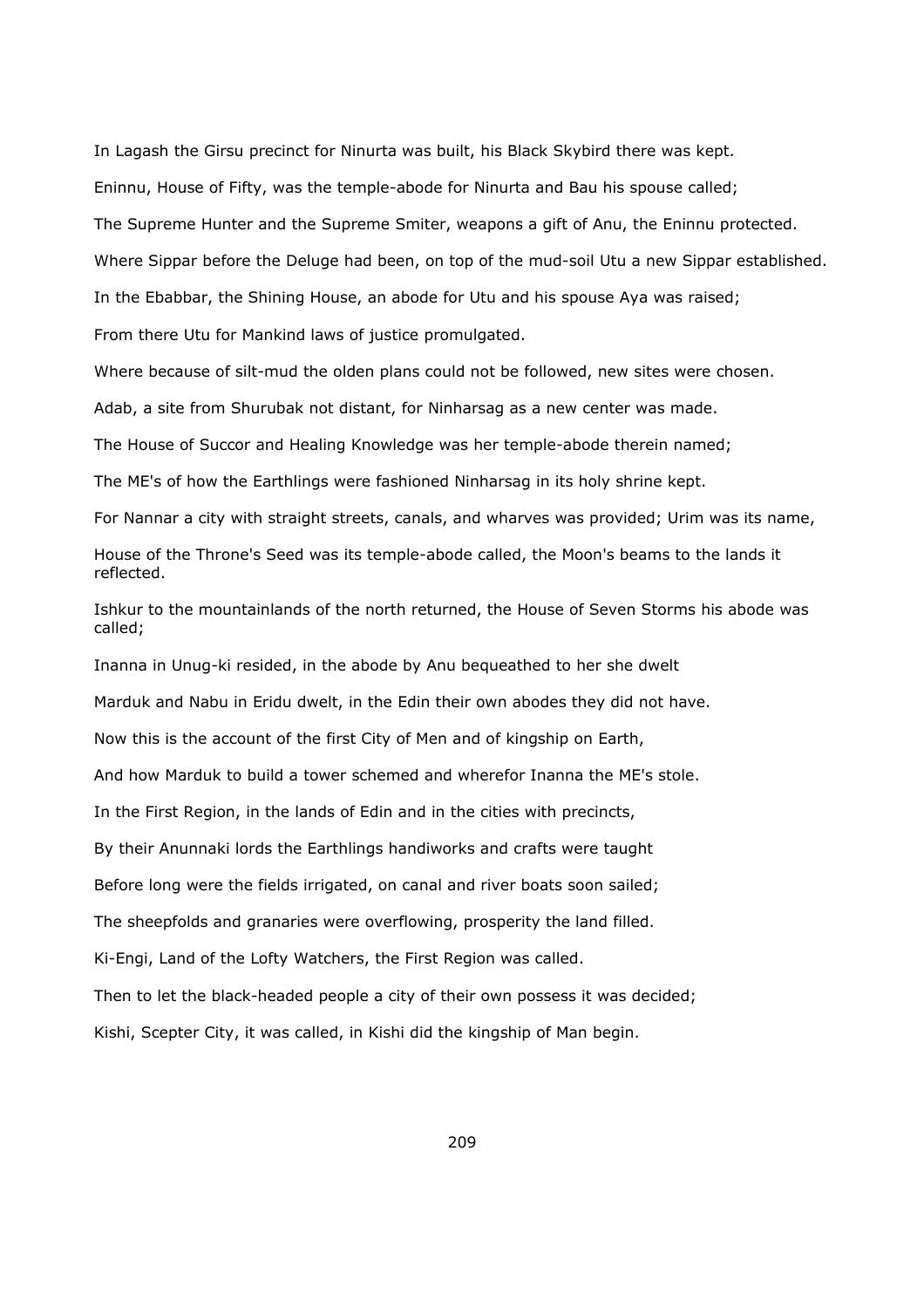Therein, in consecrated soil, Anu and Enlil the Heavenly Bright Object implanted. In it Ninurta the first king appointed, Mighty Man was his royal title. To make it a center for Civilized Mankind, Ninurta to Eridu journeyed, The ME tablets that for kingship divine formulas hold from Enki to obtain. Properly attired, with respect Ninurta Eridu entered, for the ME of kingship he asked: Enki, the lord who all the ME's safeguards, fifty ME to Ninurta granted. In Kishi were the black headed people with numbers to calculate taught, Heavenly Nisaba writing them taught, heavenly Ninkashi beermaking them showed. In Kishi, by Ninurta guided, kilnwork and smithing proliferated, Wheeled wagons, to male asses harnessed, craftily in Kishi first were fashioned. Laws of justice and righteous behavior in Kishi were promulgated. It was in Kishi that the people hymns of praise to Ninurta composed: Of his heroic deeds and victories they sang, of his awe-inspiring Black Bird they chanted, How in faraway lands the bisons he subdued, how the white metal to mix with copper he found. Ninurta's glorious time it was, with the Constellation of the Archer he was honored. All the while Inanna in Unug-ki her lordship in the Third Region awaited, All the while the domain of her own of the leaders she demanded. The Third Region after the second one will come! her leaders thus assured her. Having seen how Ninurta to Eridu journeyed, how the ME of kingship he obtained, Inanna in her heart a plan devised, to obtain ME from Enki she schemed. Her chambermaid Ninshubur to Eridu she dispatched, a visit by Inanna to announce. On this hearing Enki to Isimud, his housemaster, quickly instructions gave: The maiden, all alone, to my city Eridu her step is directing, When all alone she will arrive, my inner chambers let her enter.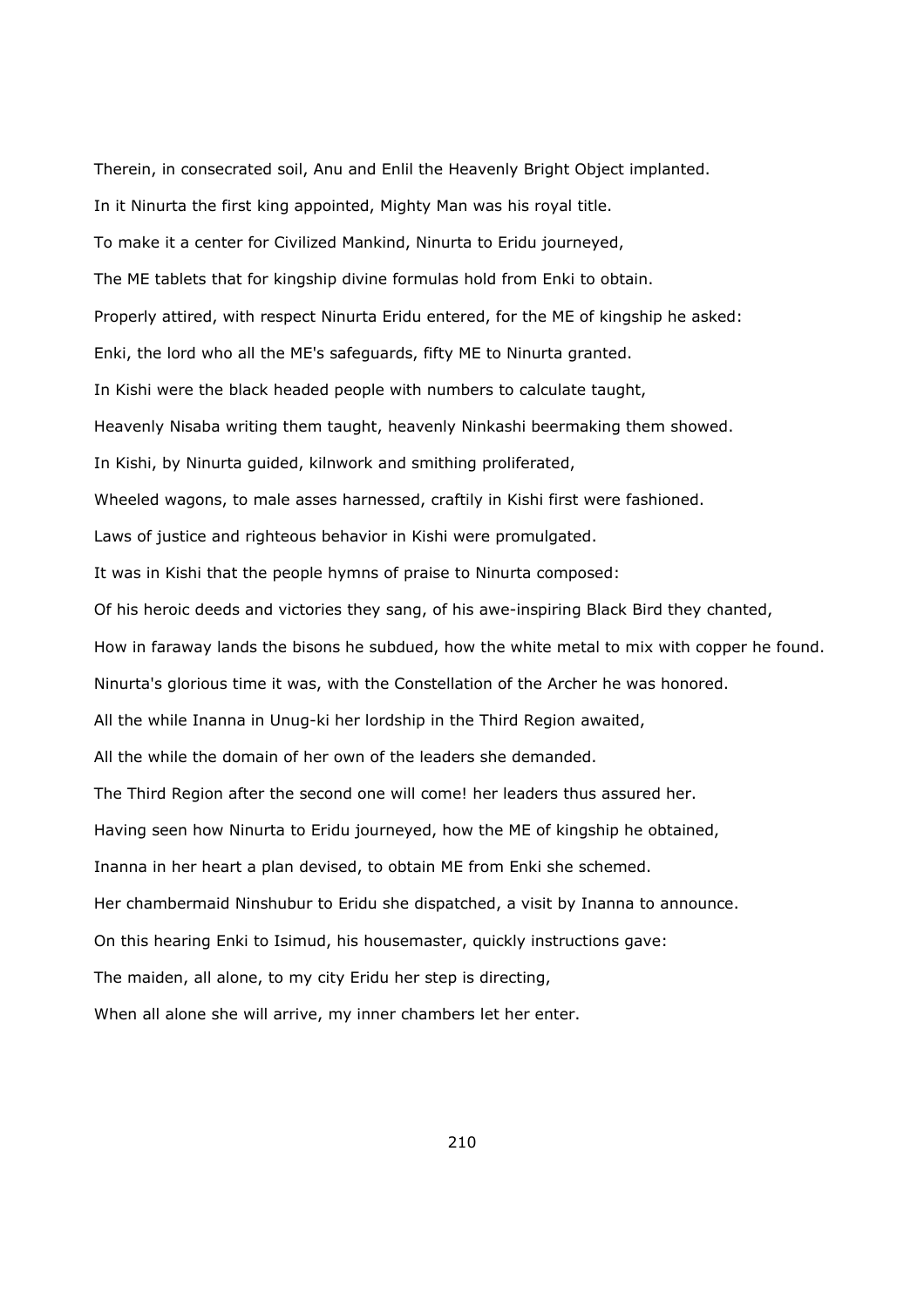Pour for her cold water to freshen her heart, barley cakes with butter give her, Sweet wine prepare, the beer vessels to the rim fill up! When Inanna alone the abode of Enki entered, Isimud Enki's commands followed; Then when Enki Inanna greeted, by Inanna's beauty he was overwhelmed: With jewelry was Inanna bedecked, by her thin dress her body she revealed; When she bent down, her vulva by Enki was thoroughly admired. From the wine cups sweet wine they drank, for beer drinking a competition they had. Show me the ME's, Inanna to Enki playfully said; let me ME in my hand hold! Seven, times in the course of the competition Enki to Inanna ME's to hold gave, The divine formulas for lordship and kingship, for priesthood and scribeship, For lovedressing and for warring ME's to Inanna Enki to hold gave; For music and singing, woodworking and metals and precious stones, Ninety-four ME's that for civilized kingdoms are needed Enki to Inanna gave. Holding her prizes tightly, Inanna from the slumbering Enki slipped away; To her Boat of Heaven she rushed out, to soar away her pilot she instructed. When Enki from his slumber by Isimud was awakened, Get hold of Inanna! to Isimud he said. When from Isimud that Inanna had already in her Boat of Heaven departed Enki heard,

To chase Inanna in Enki's skyship Isimud he instructed. All the ME's you must retrieve! to him he said.

At the approach to Unug-ki Isimud Ianna's Boat of Heaven intercepted,

To return to Eridu and the wrath of Enki face he made her.

But when Inanna back to Eridu was brought, the ME's with her no more were:

To her chambermaid, Ninshubur, she gave them, to the House of Anu in Unug-ki Ninshubur took them.

In the name of my power, in the name of my father Anu, I command you the ME's to return!

211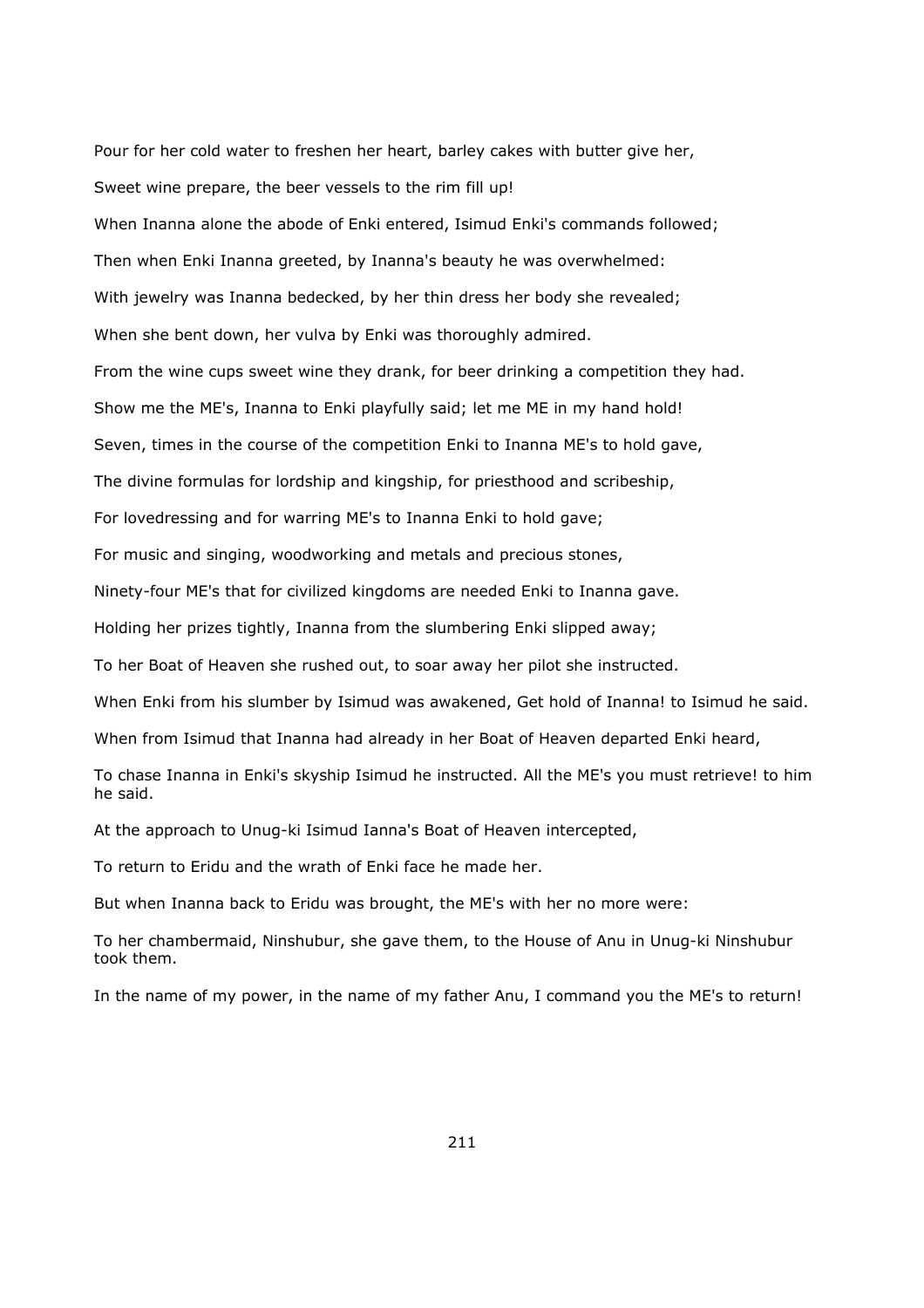So did Enki angrily to Inanna say, in his abode captive he held her.

When of this Enlil heard, to Eridu to face his brother he came.

By right the ME's have I obtained, Enki himself in my hand placed them!

So did Inanna to Enlil say; the truth of that Enki meekly admitted.

When the time term of Kishi shall be completed, to Unug-ki kingship shall pass! So did Enlil declare.

When Marduk all this did hear, greatly he was enraged, his anger no bounds knew.

Enough has my humiliation been! to his father Enki Marduk shouted.

A sacred city of his own in the Edin from Enlil he forthwith demanded.

When Enlil to Marduk's appeal no heed paid, Marduk fate in his own hands grasped.

To a place that for Anu's arrival, before Unug-ki was selected, was considered,

Nabu the Igigi and their offspring from their dispersal lands summoned,

For Marduk therein a sacred city, a place for skyships, to establish!

When his followers at the place assembled, stones to build with they found not

Marduk how to make bricks and burn them by fire, to serve as stone, to them he showed,

Therewith a tower whose head the heavens can reach they were building.

To thwart the plan Enlil to the place hurried, to placate Marduk with soothing words he tried;

To stop Marduk and Nabu in their endeavor Enlil did not succeed.

In Nibru-ki Enlil his sons and grandchildren assembled; what to do they all considered.

Marduk an unpermitted Gateway to Heaven is building, to Earthlings it he is entrusting!

So did Enlil to his sons and grandchildren say.

If this we allow to happen, no other matter of Mankind shall be unreached!

This evil plan must be stopped! Ninurta said; all with that agreed.

It was nighttime when from Nibru-ki the Enlilite Anunnaki came,

From their skyships havoc upon the rising tower, fire and brimstones they rained;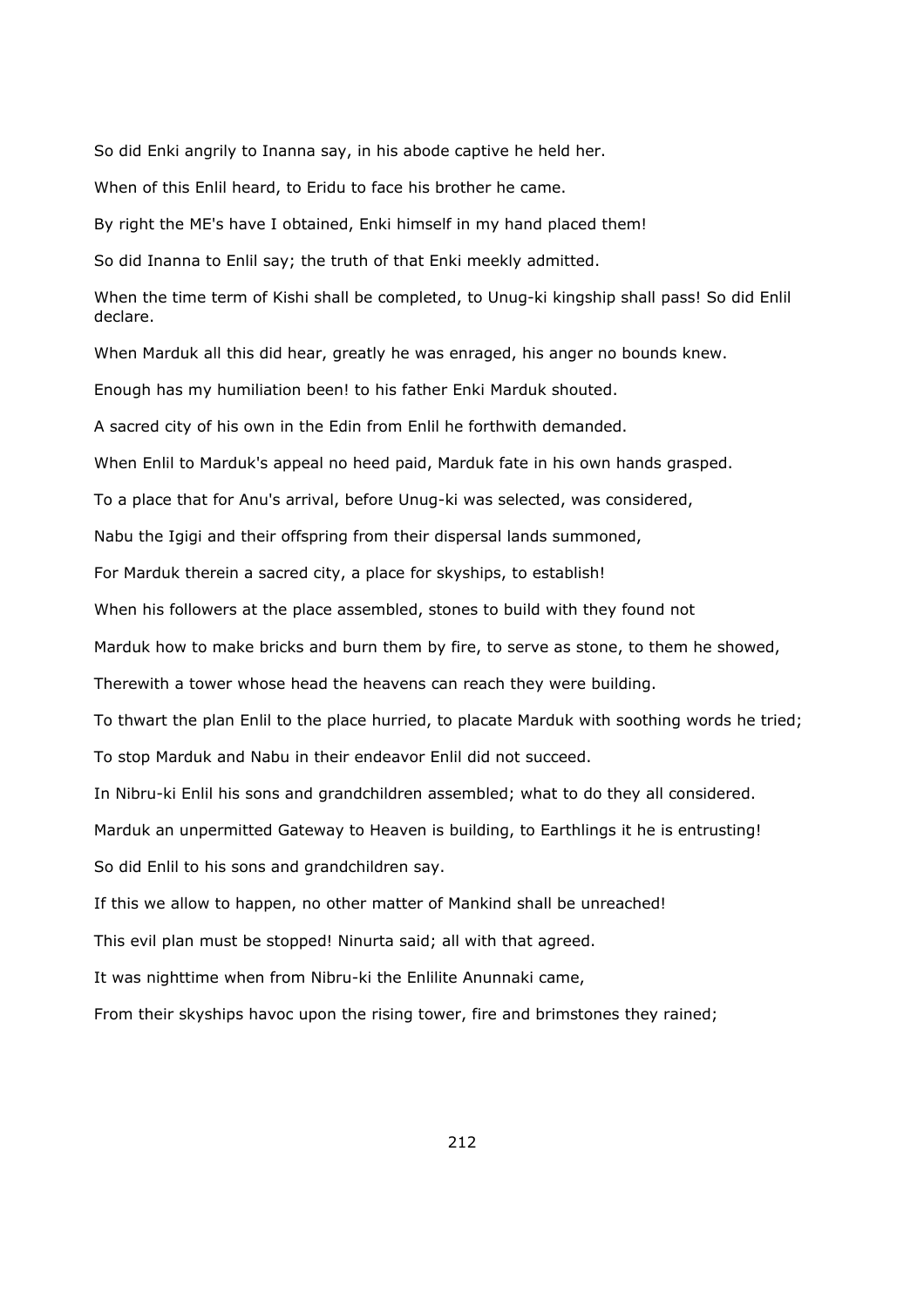To the tower and the whole encampment a complete end they made. To scatter abroad the leader and his followers Enlil thereupon decided, Henceforth their counsels to confuse, their unity to shatter, Enlil decreed: Until now all the Earthlings one language had, in a single tongue they speak. Henceforth their language I shall confound, that they each other's speech will not understand! In the three hundred and tenth year since the count of Earth years began did all this happen: In each region and every land the people a different tongue he made to speak, A different form of writing thereafter to each was given, that one the other will not comprehend. Twenty-three kings did in Kishi reign, for four hundred and eight years was it the Scepter City; It was also in Kishi that a beloved king, Etana, for a heavenly journey was taken. At the allotted time, let kingship to Unug-ki be transferred! So did Enlil decree. To its soil the Heavenly Bright Object from Kishi was transferred. When the decision to the people was announced, to Inanna an exaltation hymn they sang: Lady of the ME's, Queen, brightly resplendent, Righteous, in radiance clothed, of heaven and Earth beloved; By the love of Anu consecrated, great adorations wearing, Seven times the ME's she obtained, in her hand she them is holding. For the tiara of kingship they are appropriate, for high priesthood suitable, Lady of the great ME's, of them she is the guardian! In the four hundred and ninth year after the count of Earth years began, Kingship of the First Region to Unug-ki was transferred; Its first king was the high priest of the Eanna temple-abode, a son of Utu he was! As for Marduk, to the Land of the Two Narrows he went, To be the master of the Second Region, once established, he expected.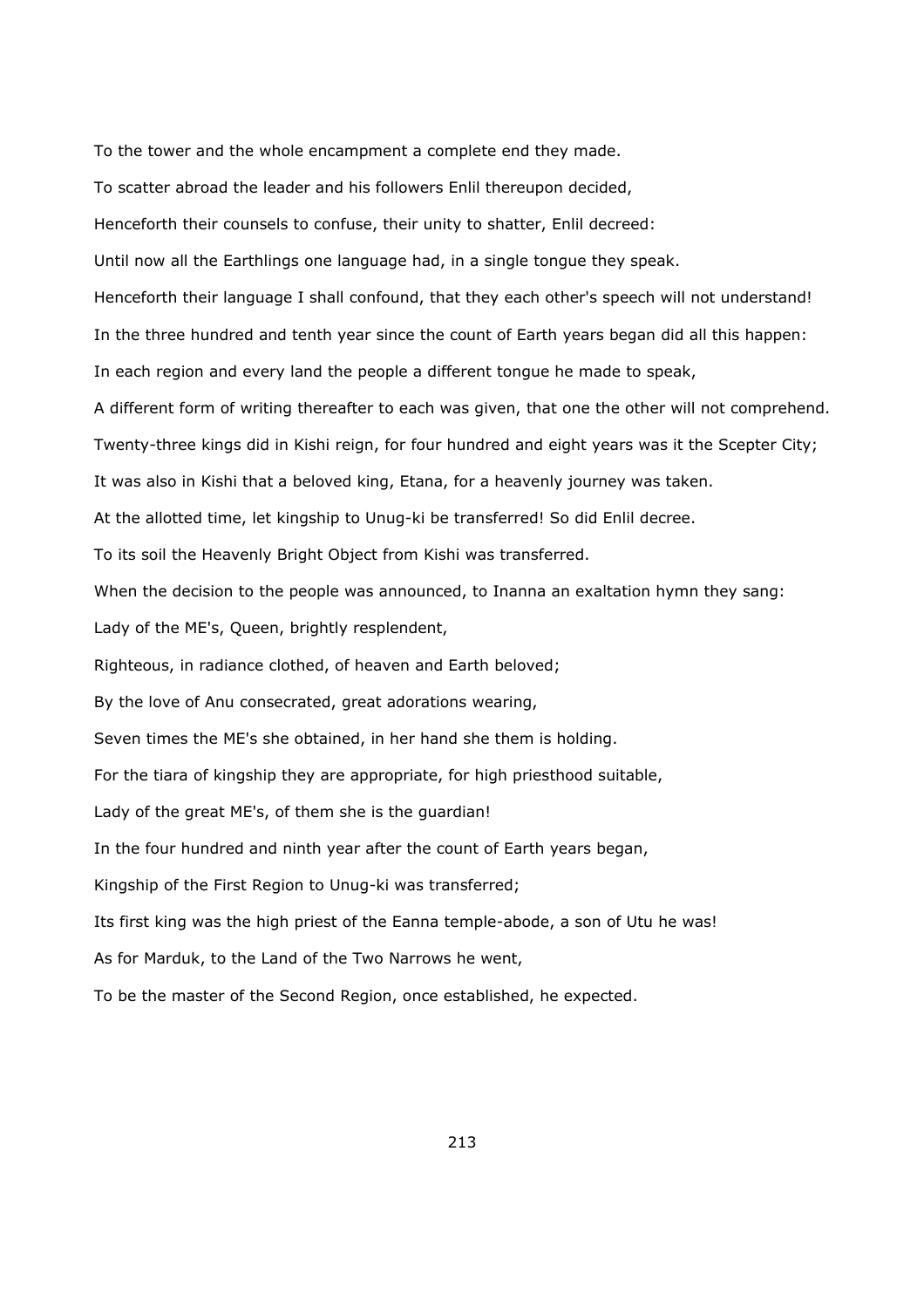Now this is the account of how the Second and Third Regions were established,

And how Ningishzidda was exiled and Unug-ki Aratta threatened.

When Marduk, after a long absence, to the Land of the Two Narrows returned,

Ningishzidda as its master he there found, its Lofty Lord Ningishzidda was.

With the aid of offspring of Anunnaki who Earthlings espoused did Ningishzidda the lands oversee,

What Marduk had once planned and instructed, by Ningishzidda was overturned.

What is it that happened? Marduk of Ningishzidda to know demanded.

Of the destruction of hidden things Marduk Ningishzidda accused,

Of making Horon to a desert place depart, a place that has no water,

A boundless place where sexual pleasures are not enjoyed!

The two brothers an uproar made, upon quarreling bitterly they embarked.

Pay heed, I am here in my proper place! Marduk to Ningishzidda said.

You have been my place-taker; from now on only a deputy of mine you can be.

But if to rebellion you are inclined, to another land go away you must!

For three hundred and fifty Earth years did the brothers in the Land of the Two Narrows quarrel,

For three hundred and fifty years was the land in chaos, between the brothers it was split;

Then Enki, their father, to Ningishzidda said: For the sake of peace, to other lands depart!

To go to a land beyond the oceans Ningishzidda chose, with a band of followers thereto he went.

Six hundred and fifty Earth years was at that time the count,

But in the new domain, where Ningishzidda the Winged Serpent was called, a new count of its own began.

In the Land of the Two Narrows the Second Region under Marduk's lordship was established;

In the annals of the First Region, Magan, Land of the Cascading River, it was called.

But by the Second Region's people, when languages were confounded,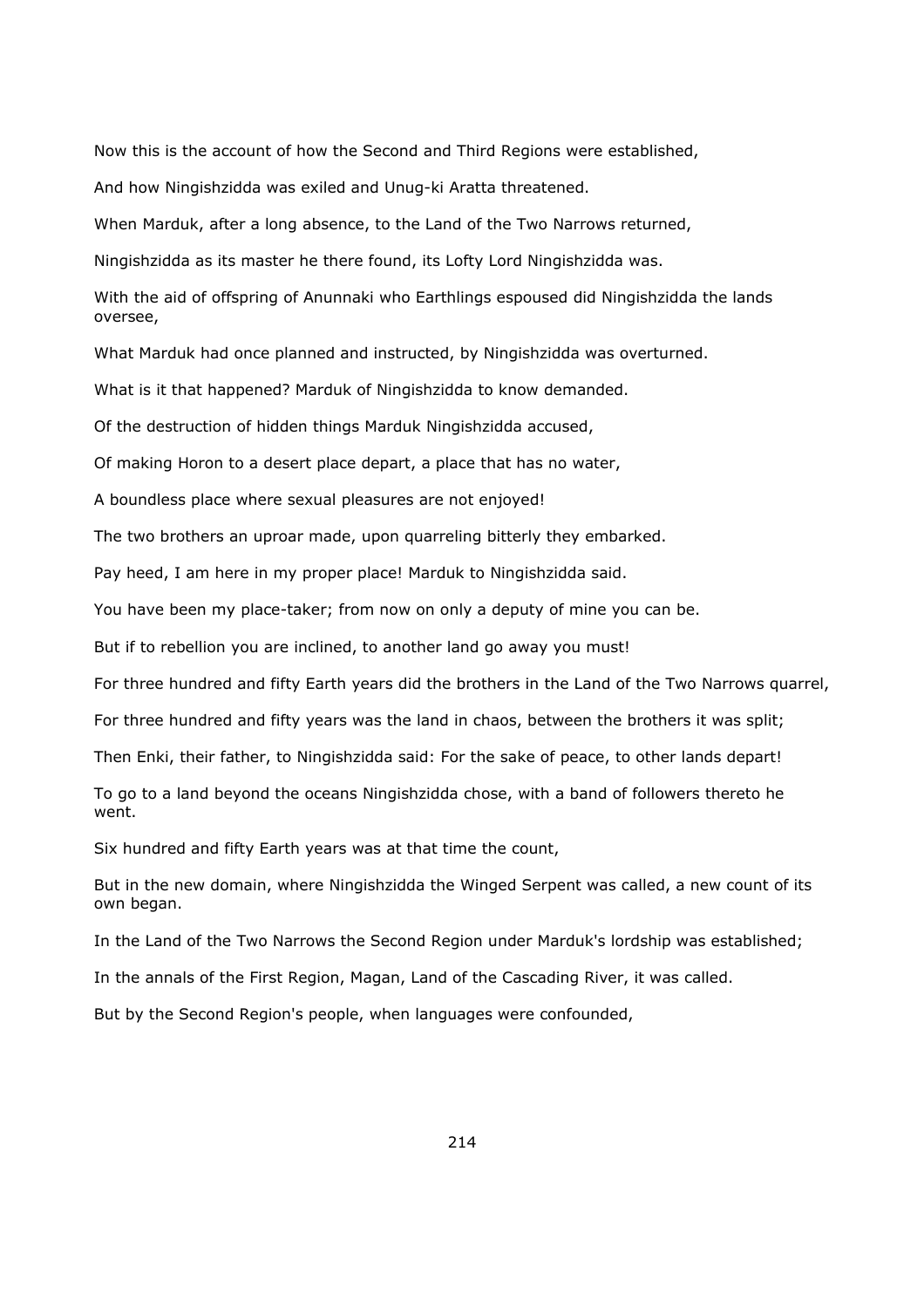Hem-Ta, the Dark Brown Land, it was henceforth called.

Neteru, Guardian Watchers, the Anunnaki were there in the new language called.

Marduk as Ra, the Bright One, was worshiped; Enki as Ptah, the Developer, was venerated.

Ningishzidda as Tehuti, the Divine Measurer, was recalled;

To erase his memory Ra on the Stone Lion his image with that of his son Asar replaced.

To count by tens, not by sixty, Ra the people made; the year he also by tens divided,

The watching of the Moon by the watching of the Sun he replaced.

Whereas under the lordship of Tehuti the olden City of the North and City of the South were reestablished,

Marduk/Ra the two lands, of the North and of the South, into one Crown City united.

A king, an offspring of Neteru and Earthling, he there appointed; Mena was his name.

Where the two lands meet and the great river divides, a Scepter City Ra established.

Splendor to surpass Kishi in the First Region he gave it, Mena-Nefer, Mena's Beauty, it was called.

To honor his elders Ra a holy city built, to honor Nibiru's king Annu he named it;

Therein on a platform a temple-abode for his father Enki-Ptah he erected,

Its head, within a high tower, like a sharp rocket skyward rose.

In its shrine Ra the upper part of his Celestial Barge deposited, Ben-Ben it was called;

It was the one in which from the Planet of Countless Years he had traveled.

On the day of the New Year, the king as High Priest the ceremonies performed,

On that day only alone the innermost Star Room he entered, before the Ben-Ben offerings he put.

To benefit the Second Region, Ptah to Ra all manner of ME's gave.

What do I know that you do not know? the father his son asked.

Then all manner of knowledge, except that of the dead reviving, to Ra he gave.

As a Great One of the Twelve Celestials, Ptah to Ra the constellation sign of the Ram allotted.

The waterflow of Hapi, the land's great river, Ptah for Ra and his people regulated,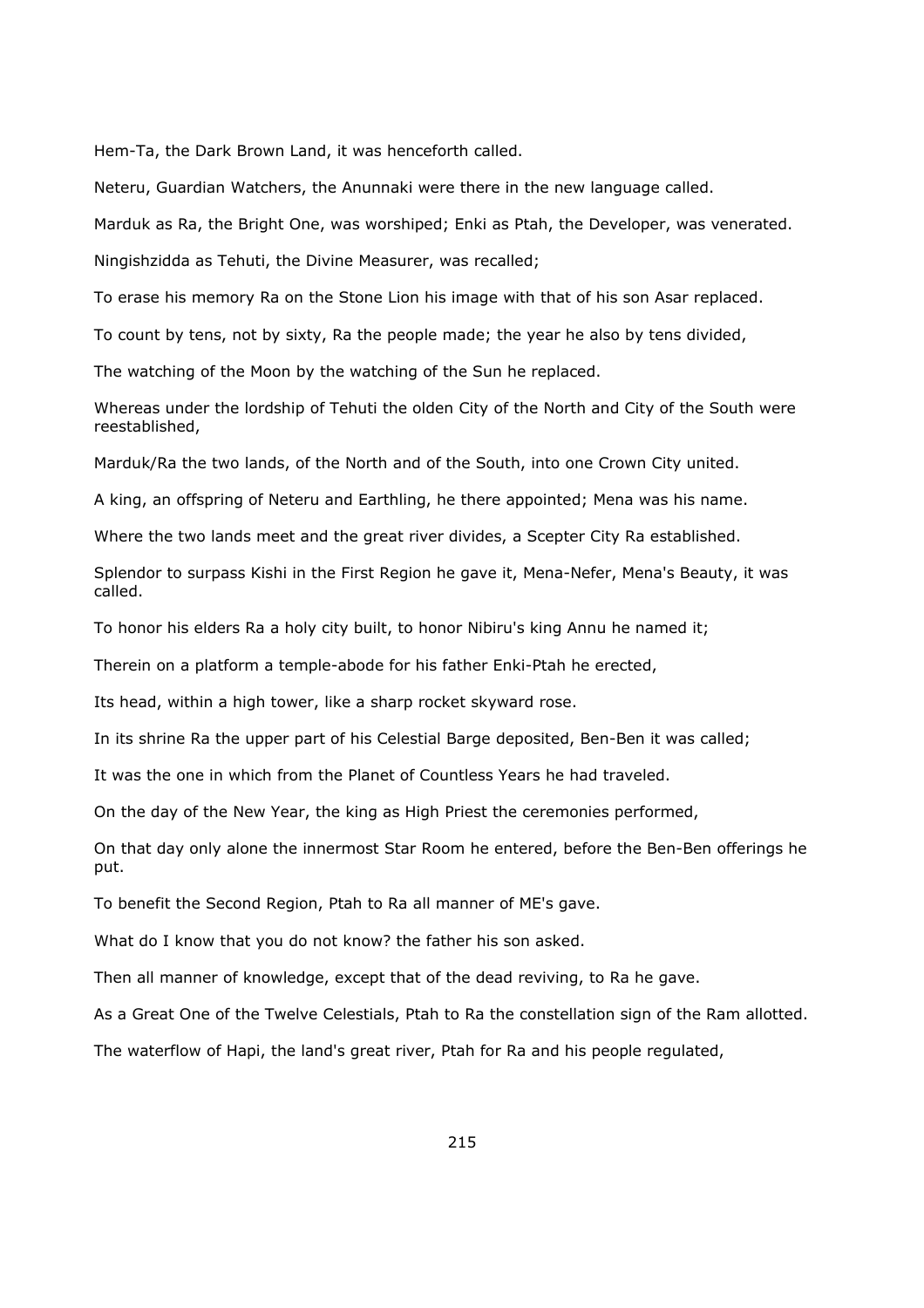Abundance in the fertile soils quickly came, man and cattle proliferated.

By the success of the Second Region the leaders were encouraged; the Third Region to establish they proceeded.

To make it a domain of Inanna, as she was promised, they decreed.

As befits the mistress of a region, a celestial constellation to her was assigned:

Beforehand with her brother Utu the Station of the Twins she shared,

Henceforth, as a gift from Ninharsag, her Constellation of the Maiden to Inanna was allotted;

In the eight hundred and sixtieth year, according to the Earth year count, was Inanna so honored.

Far away in the eastern lands, beyond seven mountain ranges, was the Third Region;

Zamush, Land of Sixty Precious Stones, was its highland realm called.

Aratta, the Wooded Realm, was in the valley of a meandering great river located;

In the great plain did the people cultivate crops of grains and horned cattle herd.

There too two cities with mud bricks they built, with granaries they were filled.

As by Enlil's decree required, the Lord Enki, Lord of Wisdom,

For the Third Region a changed tongue devised, a new kind of writing signs he for it fashioned,

A tongue of man heretofore unknown, for Aratta Enki in his wisdom created;

But the ME's of civilized kingdoms for the Third Region Enki did not give:

Let Inanna what for Unug-ki had obtained with the new region share! So did Enki declare.

In Aratta Inanna a shepherd-chief appointed, akin to her beloved Dumuzi he was.

In her skyship from Unug-ki to Aratta Inanna journeyed, over mountains and valleys she flew.

The precious stones of Zamush she cherished, pure lapis lazuli with her to Unug-ki she carried.

At that time the king in Unug-ki was Enmerkar, the second one to reign therein he was;

It was he who the boundaries of Unug-ki expanded, by its glories was Inanna exalted.

It was he who the wealth of Aratta coveted, to be over Aratta supreme he schemed.

To Aratta Enmerkar an emissary dispatched as a tribute Aratta's riches to demand.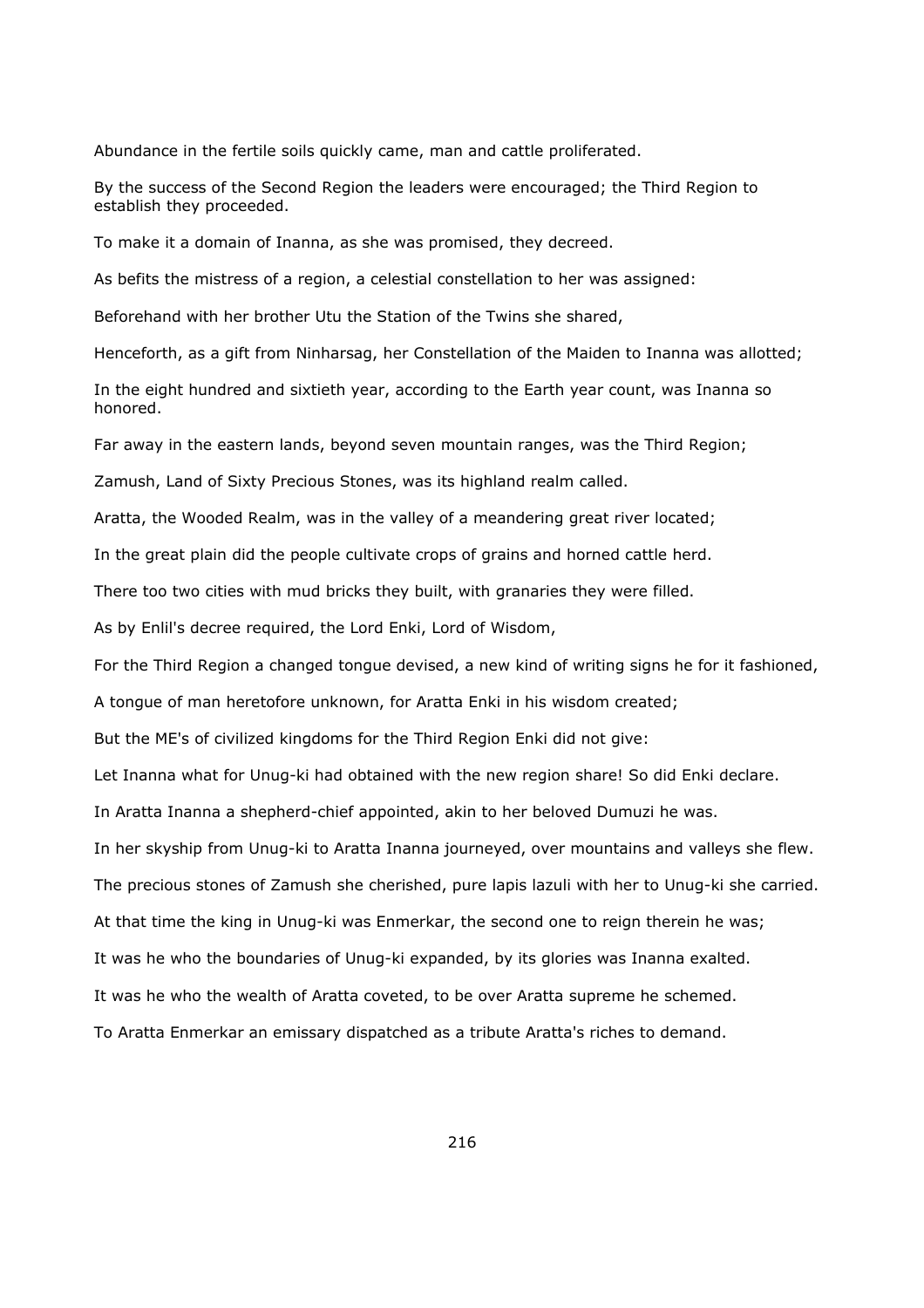Over seven mountain ranges, through parched lands and then soaked by rains, the emissary to Aratta went,

To the king of Aratta the demand words of Enmerkar word for word he repeated.

His language the king of Aratta to understand was unable; like the bray of a donkey its sound was.

A wooden scepter, inscribed with a message, the king of Aratta to the emissary gave.

To share Unug-ki's ME's with Aratta the king's message requested,

As a royal gift to Unug-ki grains on donkeys were loaded, with the emissary to Unug-ki they went.

When Enmerkar the inscribed scepter received, its message in Unug-ki no one understood.

He brought it forth from light to shade, he brought it forth from shade to light;

What kind of wood is this? he asked. Then to plant it in the garden he ordered.

After five years, after ten years had passed, from the scepter a tree grew, a tree of shade it was.

What shall I do? Enmerkar in frustration his grandfather Utu asked.

With heavenly Nisaba, the mistress of scribes and writing, Utu interceded.

On a clay tablet his message to inscribe Nisaba Enmerkar taught, in the tongue of Aratta it was;

By the hand of his son Banda was the message delivered: Submission or war! it said.

By Inanna Aratta was not abandoned, to Unug-ki Aratta will not submit! the king of Aratta said.

If warfare Unug-ki desires, let one warrior one warrior in combat meet!

Better yet, let us peacefully treasures exchange; let Unug-ki its ME's for Aratta's riches give!

On the way back, carrying the peace message, Banda fell sick; his spirit left him.

His comrades raised his neck, without the breath of life it was;

On Mount Hurum, on the way from Aratta, to his death was Banda abandoned,

The riches of Aratta Unug-ki did not receive, the ME's of Unug-ki Aratta did not obtain;

In the Third Region, Civilized Mankind did not fully blossom.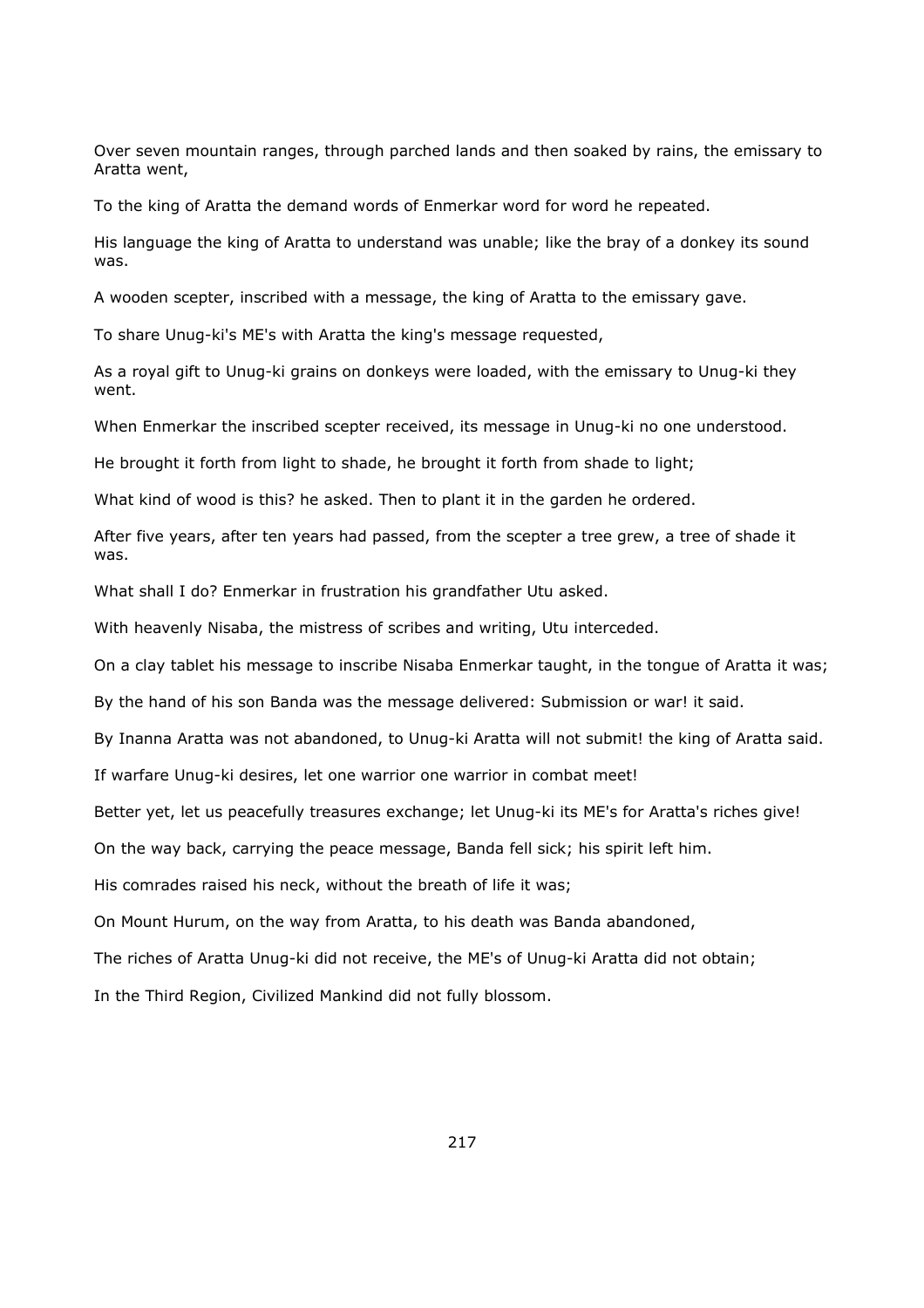### **Synopsis of the Thirteenth Tablet**

Royal cities sprout with sacred precincts for the gods Demigods serve as kings and priests in palaces and temples Marduk promises his royal followers an eternal Afterlife In Sumer, Inanna encourages belief in Resurrection Celestial omens and foretelling oracles gain followings Marduk proclaims the coming Age of the Ram as his sign Ningishzidda builds stone observatories to show otherwise Insurrections, wars, and invasions destabilize Enlilite lands The mystery emissary appears to Enlil, foretells a calamity Instructs Enlil to select a Worthy Man to lead survival Enlil chooses Ibruum, scion of priestly royal family Armies raised by Nabu attempt to seize the spaceport Overruling Enki, the gods resort to Weapons of Terror Ninurta and Nergal obliterate the spaceport and sinning cities The drifting nuclear cloud brings death to all in Sumer

## **THE THIRTEENTH TABLET**

In the Third Region, Civilized Mankind did not fully blossom;

What to Inanna was entrusted she neglected, other domains, not to her granted, in her heart she coveted.

When from Unug-ki at the count of a thousand years, kingship away was taken,

Who the calamity by the end or the next millennium could foresee, Who the disaster would have prevented?

That in less than a third of one Shar a calamity unknown would befall, who could foretell?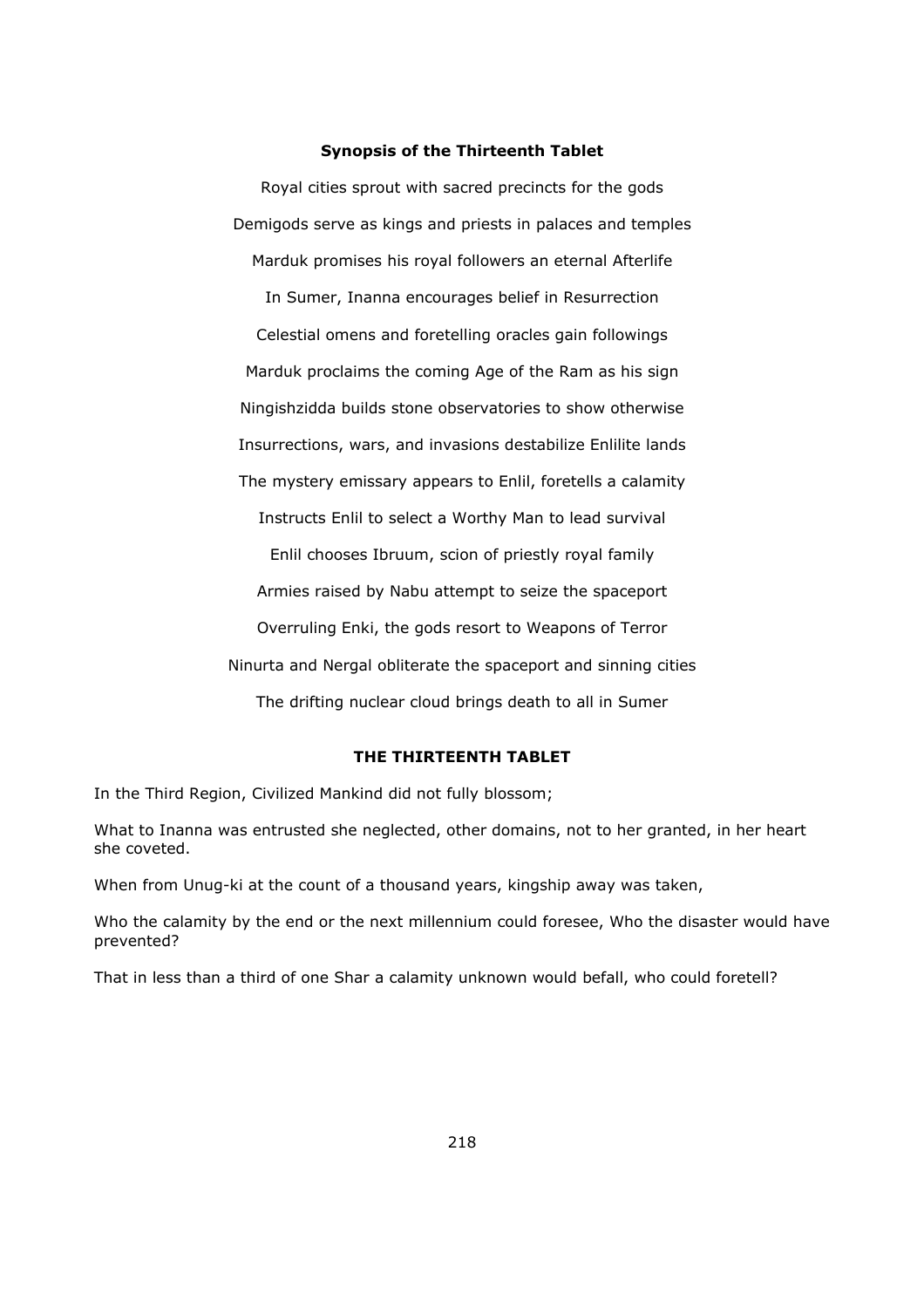By Inannn was the bitter end started, Marduk as Ra with Destiny tangled;

Ninurta and Nergal the unspeakable end with their own hands delivered!

Why was lnanna with her granted domain not satisfied, why to Marduk did unforgiving she remain?

Journeying between Unug-ki and Aratta, Inanna restless and ungratified was;

For her beloved Dumuzi she still mourned, her love's desire unquenched remained.

When she flew about, in the sunrays Dumuzi's image she saw shimmering and beckoning,

In the nighttime in dream-visions he appeared; I will return! he was saying.

The glories of his domain in the Lard of two Narrows to her he was promising.

In the sacred precinct of Unug-ki, a House for Nighttime Pleasure she established.

To this Gigunu young heroes, on the night of their weddings, with sweet words she lured: Long life, a blissful future to them she promised; that her lover Dumuzi was she imagined. Each one in the morning in her bed was found dead.

It was at that time that the hero Banda, left for dead, alive to Unug-ki returned!

By the grace of Utu, of whose seed he was, did Banda from the dead return.

A miracle! A miracle! excited Inanna shouted. My beloved Dumuzi to me came back!

In her abode Banda was bathed, with a sash a fringed cloak on him was fastened.

Dumuzi, my beloved! she called him. To her bed, with flowers bedecked, she lured him.

When in the morning Banda was alive, with joy Inanna shouted:

The power of not dying in my hands was placed, immortality by me is granted!

Then to call herself a goddess Inanna decided, the Power of Immortality it implied.

Nannar and Ningal, Inanna's parents, by her proclamation were not pleased;

Enlil and Ninurta by Inanna's words were disconcerted; Utu, her brother, was bemused;

The dead to revive is not possible! Enki and Ninharsag to each other said.

In the lands of Ki-Engi, the people their good fortune praised:

219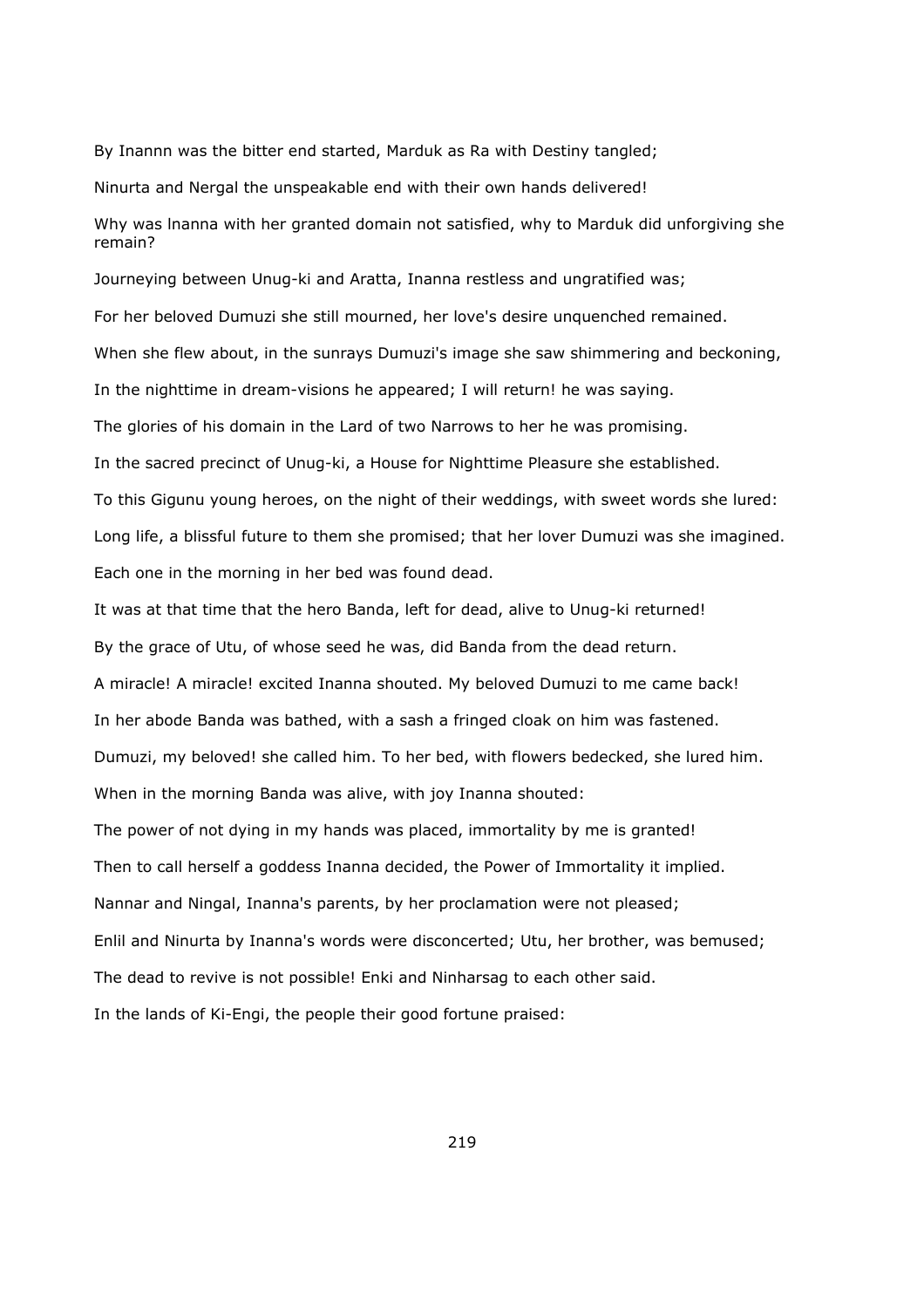The gods are among us, death they can abolish! So to each other the people said.

On the throne of Unug-ki Banda his father Enmerkar succeeded; Lugal, Great Man, his title was.

The goddess Ninsun, of Enlil's seed, took him to be her spouse,

The hero Gilgamesh, their son, on the throne of Unug-ki Lugal-Banda followed.

As the years passed and Gilgamesh older grew, of life and death to his mother Ninsun he spoke,

About the death of his forebears, though of Anunnaki descended, he wondered. Do gods die? his mother he asked.

Shall I too, though two thirds divine, as a mortal over the wall climb? So to her he said.

As long as on Earth you abide, the death of an Earthling will you overwhelm! Ninsun to her son said.

But if to Nibiru you will be taken, long life thereon you will attain!

To take Gilgamesh aloft, to Nibiru journey, Ninsun to Utu the commander appealed,

Endlessly Ninsun to Utu appealed, day after day with him she pleaded:

Let Gilgamesh to the Landing Place go! Utu in the end agreed.

To guide and protect him, Ninharsag a double of Gilgamesh fashioned.

Enkidu, As by Enki Created, was he called, of a womb he was not born, blood in his veins was not.

With the comrade Enkidu Gilgamesh to the Landing Place journeyed, Utu with oracles his progress oversaw;

At the entrance to the cedar forest, its fire-belching monster their way blocked.

With trickery they the monster confused, to pieces it they broke.

When the secret entrance to the tunnels of the Anunnaki they found,

By the Bull of Heaven, a creature of Enlil, with deathly snorts they were challenged.

To the gates of Unug-ki the monster them chased; at the city's ramparts by Enkidu it was smitten.

When Enlil this heard, with agony he cried, in the heavens of Anu was his wailing heard;

For in his heart Enlil well knew: Bad indeed was the omen!

For having the Bull of Heaven slain, to perish in waters Enkidu was punished;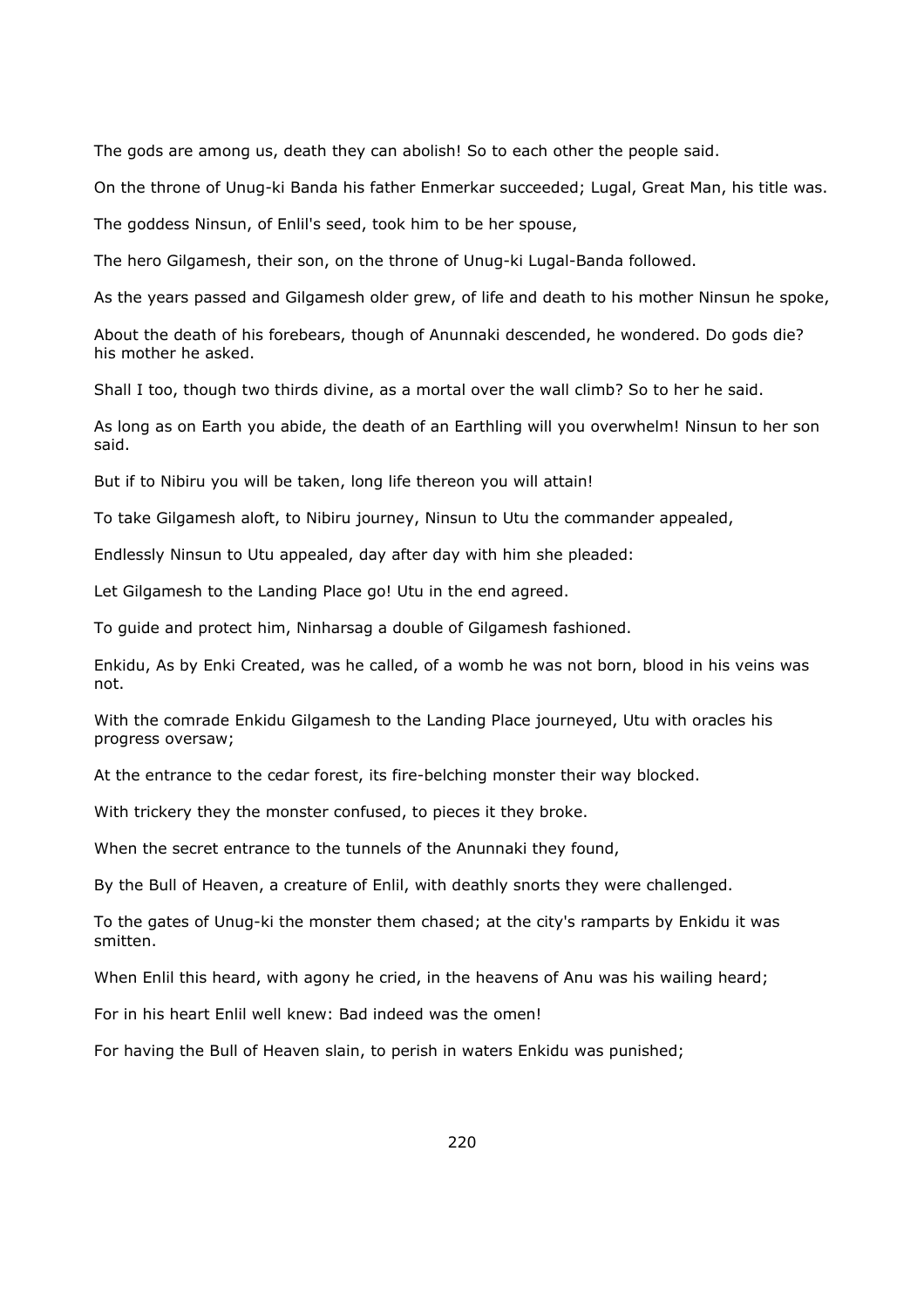Gilgamesh, having by Ninsun and Utu been instructed, of the slaying was absolved.

Still the long life of Nibiru seeking, Gilgamesh to proceed to the Place of the Chariots by Utu was permitted.

After many adventures the Land of Tilmun, the Fourth Region, he reached;

Through its subterranean tunnels he proceeded, in a garden of precious stones Ziusudra he met!

The events of the Deluge Ziusudra to Gilgamesh related, the secret of long living to Gilgamesh he revealed:

A plant in the garden's well was growing, Ziusudra and his spouse from getting old it prevented!

Unique of all the plants on Earth it was; by it a man full vigor can regain.

Man at Old Age Is Young Again! This is the plant's name, Ziusudra to Gilgamesh said.

A gift of Enki, with Enlil's blessing, on the Mount of Salvation to us was grantedl

When Ziusudra and his spouse were asleep, Gilgamesh to his feet stones tied.

Into the well he dived, the plant of Being Young Again he grasped and uprooted.

With the plant in his satchel through the tunnels he hurried, to Unug-ki he made his way.

When he tired and was asleep, a snake by the plant's fragrance was attracted.

The plant did the snake snatch from the sleeping Gilgamesh; with the plant it vanished.

In the morning, his loss discovering, Gilgamesh sat and wept.

To Unug-ki empty-handed he returned, as a mortal therein he died.

Seven more kings in Unug-ki after Gilgamesh reigned, then its kingship to an end came;

Precisely when the count of a thousand Earth years was completed it was!

To Urim, the city of Nannar and Ningal, was kingship of the First Region transferred.

To all these matters that in the other Regions were occurring, Marduk much heed gave.

By Inanna's dreams and visions, to Dumuzi's domain alluding, Ra was disturbed.

To counteract Inanna's schemes of expansions he was determined;

In the matters of resurrection and immortality he found much to ponder.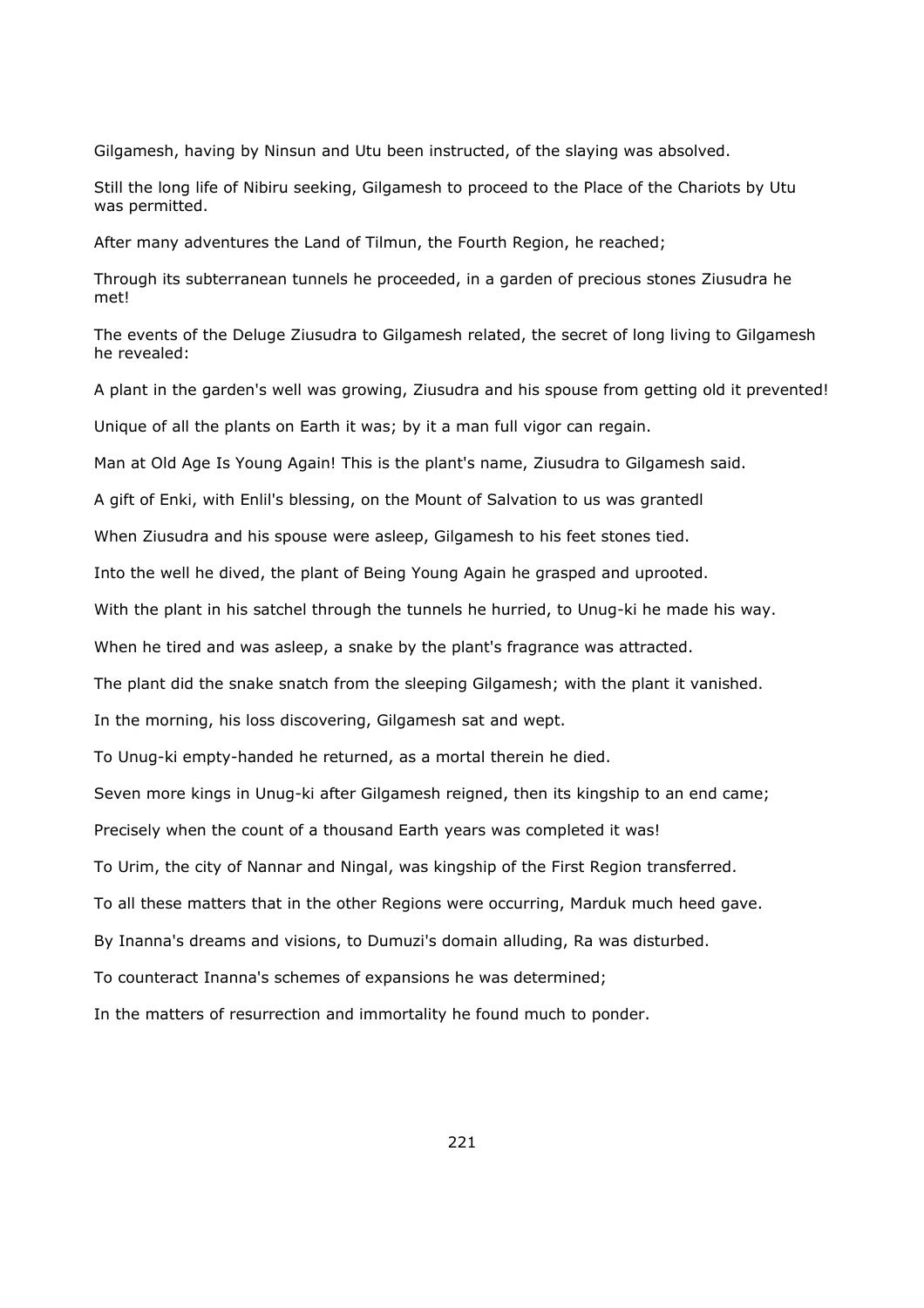The thought of divine godship to him greatly appealed, to be a great god himself he announced! By what to Gilgamesh, in good measure an Earthling, was permitted, Ra was angered, But a clever way wherewith the loyalty of kings and people to retain he deemed it: If demigods the gateway to immortality are shown, let this to the kings of my region apply! So did Marduk, in the Second Region by the name Ra known, to himself words say: Let the kings of my Region of Neteru offspring be, to Nibiru in an Afterlife journey! So did Ra in his, realm decree. The kings how to build tombs facing eastward he taught, To the priest-scribes a long book he dictated, the Afterlife journey in detail in it was described. How to reach the Duat, the Place of the Celestial Boats, in the book was told, How to there, by a Stairway to Heaven, to the Imperishable Planet journey, Of the Plant of Life partake, the Waters of Youth to satiation drink. Of the coming of the gods to Earth by Ra were the priests taught, Gold is the splendor of Life, to them he said. The flesh of the gods it is! to the kings Ra said. To make expeditions to the Abzu and the Lower Domain, gold to obtain, the kings he instructed. When by the force of weapons the kings of Ra lands not theirs conquer, His brothers' realms he invaded, their ire he caused to arise and grow: What is Marduk up to, the brothers each other asked, that over us he tramples? To their father Enki they appealed; to Ptah his father Ra did not listen. To capture all adjoining lands the kings of Magan and Meluhha Ra directed, To be the master of the Four Regions was his heart's plan. The Earth is mine to rule! So adamantly to his father he said. Now this is the account of how Marduk supreme himself declared and Babili built, And how Inanna, warrior kings commanding, blood made flow and sacrileges allowed. After kingship to Urim from Unug-ki was transferred, Nannar and Ningal on the people smiled.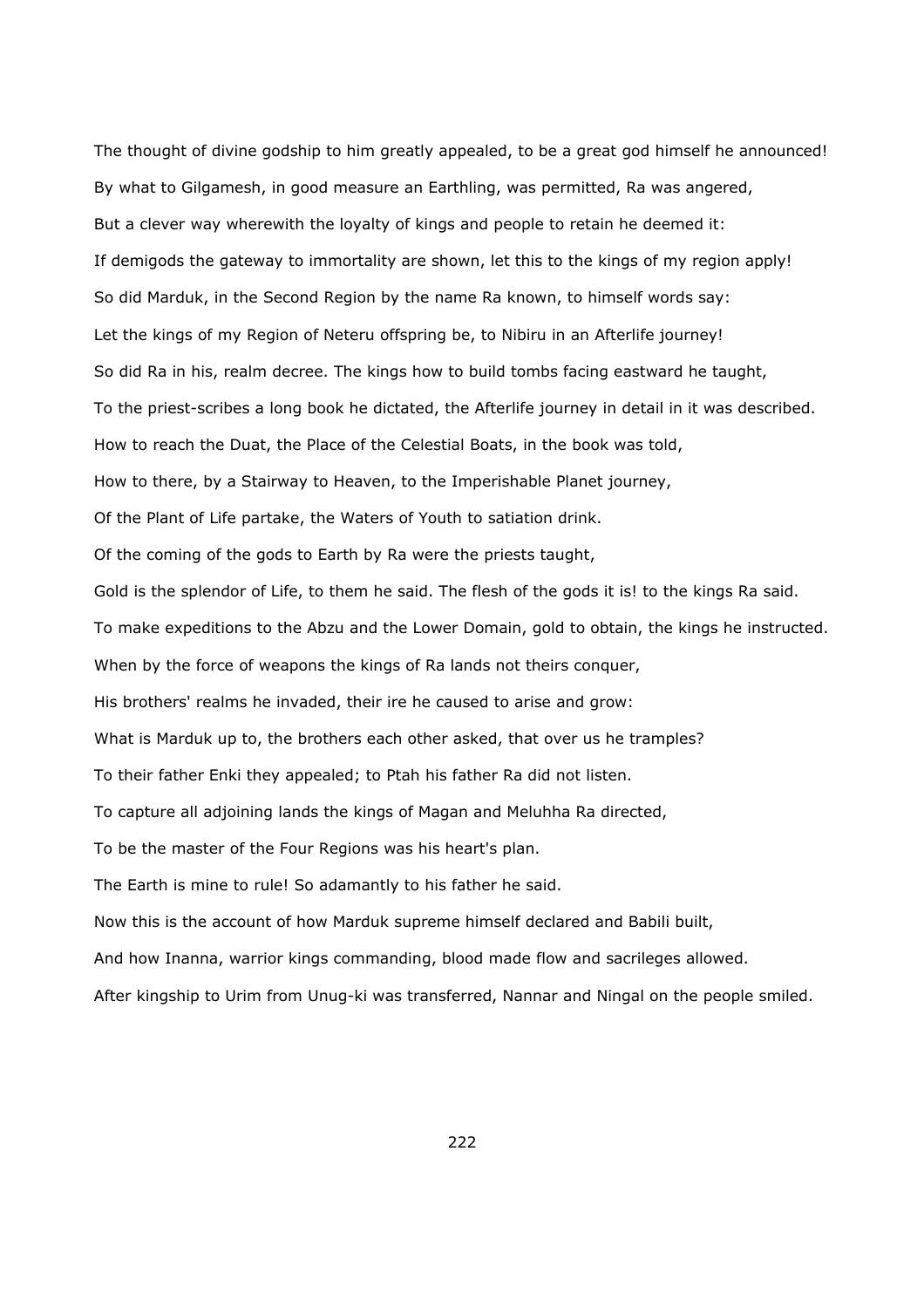As his Rank of Thirty befitting, as the god of the Moon Nannar was worshiped; As the count of the Moon months in a year, twelve festivals each year he decreed, To each of the twelve great Anunnaki a month and its festival were dedicated. Throughout the First Region to the Anunnaki gods, great and lesser ones, Shrines and sanctuaries were built, the people to their gods could directly pray. In the First Region, civilization from Ki-Engi to other neighboring lands spread, In Cities of Man local rulers as Righteous Shepherds were designated; Artisans and farmers, shepherds and weavers their products far and wide exchanged, Laws of justice were decreed, contracts of trade, of espousal and divorce were honored. In schools the young ones studied, scribes hymns and proverbs and wisdom recorded. Abundance and happiness were in the lands; quarrels and encroachments there also were. All the while Inanna in her skyship from land to land roamed; near the Upper Sea with Utu she frolicked. To the domain of her uncle Ishkur she went, Dudu, Beloved, she called him. To the people who in the upper plain of the two rivers dwelt Inanna took a liking; The sound of their tongue she found pleasant, to speak their language she learned. By the name of the planet Lahamu in their tongue Ishtar they called her, Uruk her city Unug-ki they called, Dudu as Adad in their language they pronounced. Sin, Lord of Oracles, her father Nannar they named; Urim-city by them Ur was called. Shamash, Bright Sun, in their tongue Utu they called, him too they worshiped. Enlil by them Father Elil was called, Nippur by them was Nibru-ki; Ki-Engi, Land of the Lofty Watchers, Shumer in their language was named. In Shumer, the First Region, kingship between the cities was rotated; In the Second Region, diversity by Ra was not permitted, alone to reign he wished. The eldest of Heaven, firstborn who is on Earth! Thus by the priests to be known he wanted.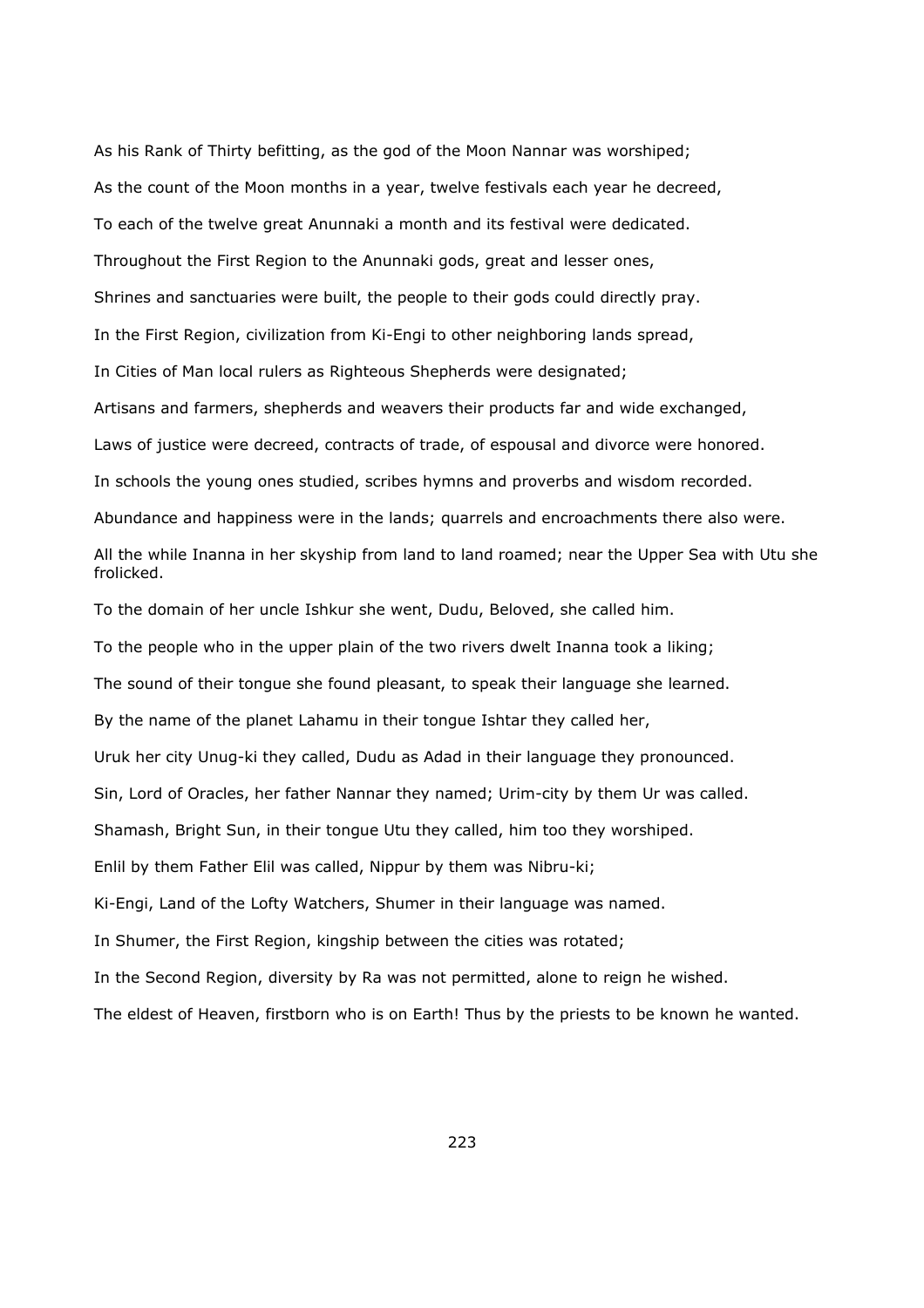The foremost from the earliest times! So he decreed in the hymns to be called; Lord of eternity, he who everlastingness has made, over all the gods presiding, The one who is without equal, the great solitary and sole one! So did Marduk, as Ra, above all other gods himself emplace, Their powers and attributes to himself he by himself assigned; As Enlil I am for lordship and decrees, as Ninurta for the hoe and combat; As Adad for lightning and thunder, as Nannar for illuminating the night; As Utu I am Shamash, as Nergal over the Lower World I reign; As Gibil the golden depths I know, whence copper and silver come I have found; As Ningishzidda numbers and their count I command, the heavens my glory bespeak! By these proclamations the Anunnaki leaders were greatly alarmed, To their father Enki the brothers of Marduk spoke, Nergal to Ninurta their concerns conveyed. What has you overpowered? Enki to his son Marduk said. Unheard of are your pretensions! The heavens, the heavens my supremacy bespeak! Marduk his father Enki answered. The Bull of Heaven, Enlil's constellation sign, by his own offspring was slain, In the heavens the Age of the Ram, my age, is coming, unmistakable the omens are! In his abode, in Eridu, the circle of the twelve constellations Enki examined, On the first day of spring, the beginning of a year, sunrise was carefully observed; In the constellation stars of the Bull was the sun that day rising. In Nibru-ki and Urim Enlil and Nannar the observations made, In the Lower World, where the Instruments Station had been, Nergal the results attested: Still remote was the time of the Ram, the Age of the Bull of Enlil it still was! In his domains, Marduk in his assertions did not relent. By Nabu he was assisted, To domains not his emissaries he sent, to the people that his time has come to announce.

224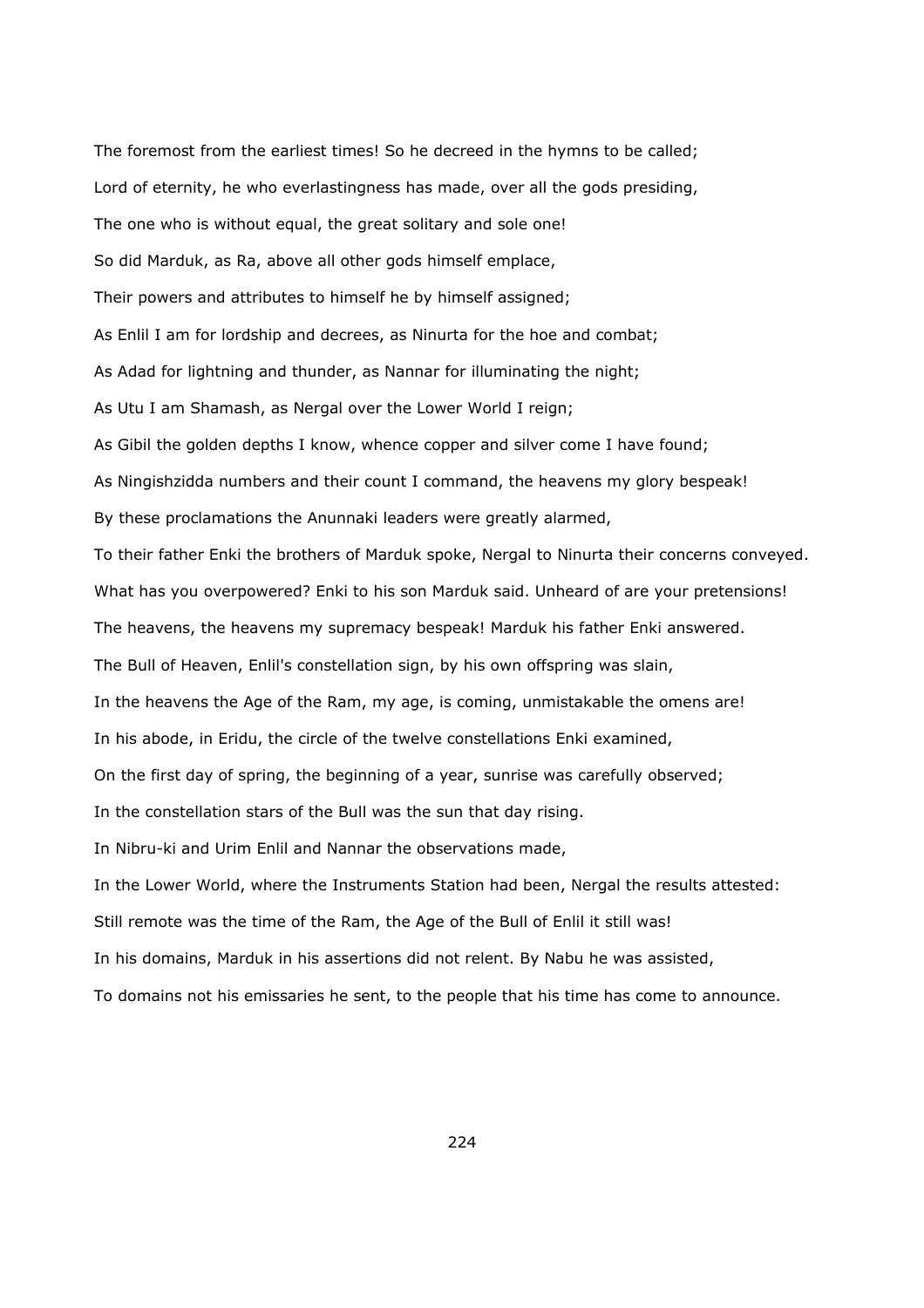To Ningishzidda the Anunnaki leaders appealed, how to the people the skies to observe to teach.

In his wisdom stone structures Ningishzidda devised, Ninurta and Ishkur to erect them helped.

In the settled lands, near and far, the people how the skies to observe they taught,

That the sun in the Constellation of the Bull was still rising to the people they showed.

With sorrow did Enki these ongoings watch, how Fate the rightful order twisted he pondered:

After the Anunnaki as gods themselves declared, on Mankind's support they instead are dependent!

In the First Region to unify the lands under one leader the Anunnaki decided, a warrior king they desired.

To Inanna, of Marduk the adversary, the task of the right man to find they entrusted.

A strong man whom on her journeys she had met and loved, Inanna to Enlil indicated,

Arbakad, of four garrisons the commander, was his father, a high priestess his mother was.

Scepter and crown Enlil him gave, Sharru-kin, Righteous Regent, Enlil him appointed.

As on Nibiru once was done, a new crown city, the lands to unify, was established,

Agade, the Unified City, they named it, not far from Kishi it was located.

By Enlil was Sharru-kin empowered; Inanna with her weapons of brilliance his warriors accompanied.

All the lands from the Lower Sea to the Upper Sea to his throne obedience gave,

At the borders of the Fourth Region, to protect it, his troops were stationed.

With a cautious eye Ra on Inanna and Sharru-kin constantly gazed, then as a falcon on his prey he pounced:

From the place where Marduk the tower to heaven reaching to build had attempted,

Sacred soil from there to Agade did Sharru-kin move, therein the Heavenly Bright Object to implant.

Enraged did Marduk to the First Region rush, with Nabu and followers to the tower's place they came.

Of the sacred soil, I alone the possessor am, by me shall a gateway of the gods be established!

So did Marduk vehemently announce, instructions the river to divert to his followers he gave.

Dikes and walls in the Place of the Tower they raised, the Esagil, House for the Utmost God, for Marduk they built;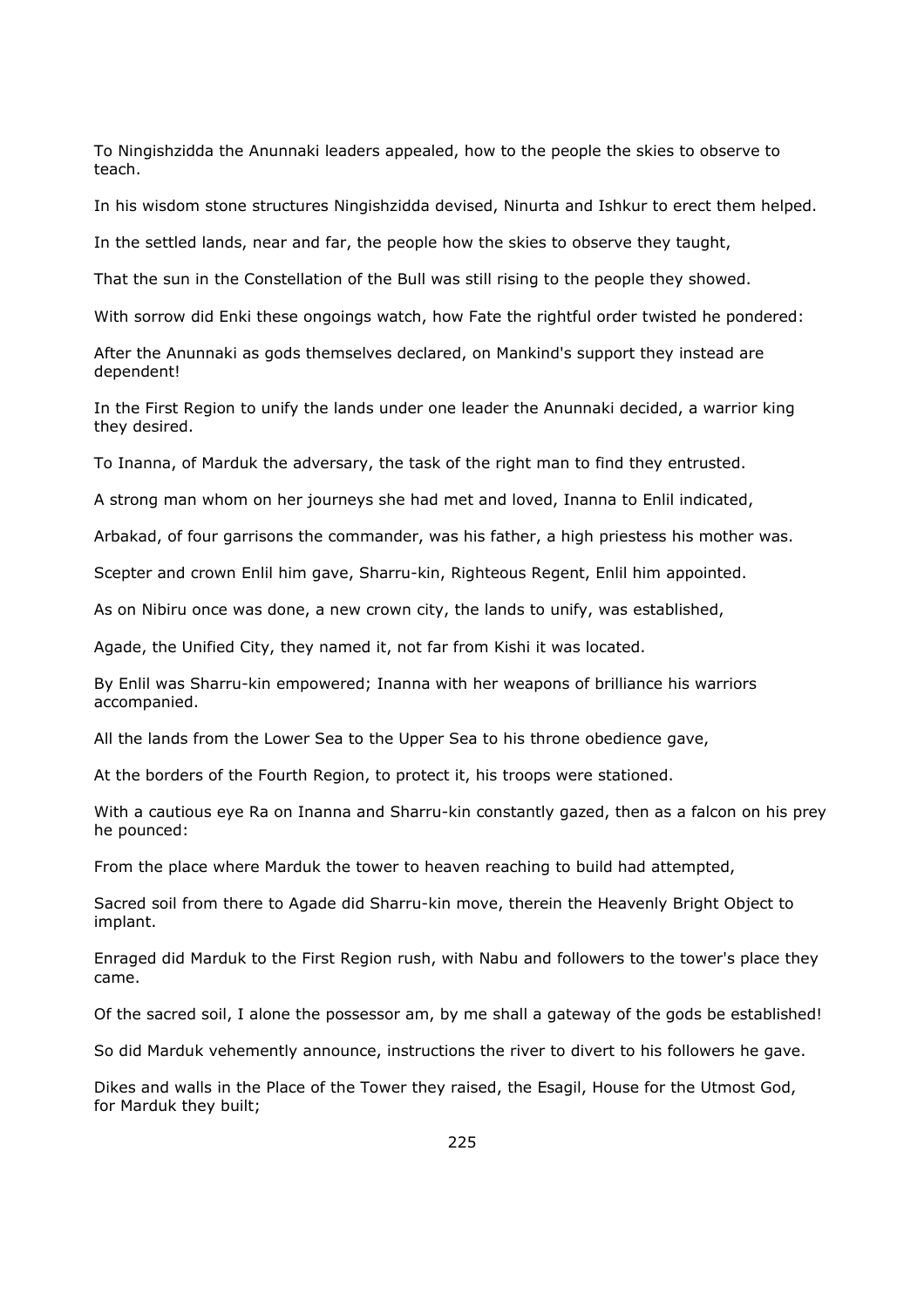Babili, the Gateway of the Gods, Nabu in his father's honor named it,

In the heart of the Edin, in the midst of the First Region, Marduk himself established!

Inanna's fury no boundary knew; with her weapons on Marduk's followers death she inflicted.

The blood of people, as never before on Earth, like rivers flowed.

To his brother Marduk Nergal to Babili came, for the sake of the people Babili to leave him he persuaded:

Let us peacefully wait for the true signs of heaven! Nergal to his brother said.

To depart Marduk agreed, from land to land the skies to watch he traveled,

Amun, the Unseen One, in the Second Region was Ra henceforth called.

For a while was Inanna appeased, two sons of Sharru-kin his peaceful successors were.

Then on the throne of Agade Sharru-kin's grandson ascended; Naram-Sin, by Sin Loved, he was called.

In the First Region Enlil and Ninurta absent were, to the lands beyond the oceans they went;

In the Second Region Ra was away, as Marduk in other lands he traveled;

Her chance in her hands to seize all powers Inanna envisioned, Naram-Sin to seize all lands she commanded.

To march against Magan and Meluhha, Marduk domains, Naram-Sin she instructed.

The sacrilege of an Earthlings' army through the Fourth Region passing Naram-Sin committed,

Magan he invaded, the sealed Ekur, House Which Like a Mountain Is, to enter he attempted.

By the sacrileges and transgressions Enlil was infuriated; upon Naram-Sin and Agade a curse & put:

By a bite of a scorpion did Naram-Sin die, by the command of Enlil was Agade wiped out.

At the count of a thousand and five hundred Earth years did this happen.

Now this is the account of the prophecy by Galzu to Enlil in a vision given;

About Marduk's supremacy it was, how a calamity to survive a man to choose.

After Marduk Amun became, kingship in the Second Region disintegrated, disorder and confusion reigned;

After Agade was wiped out, in the First Region there was disorder, confusion reigned.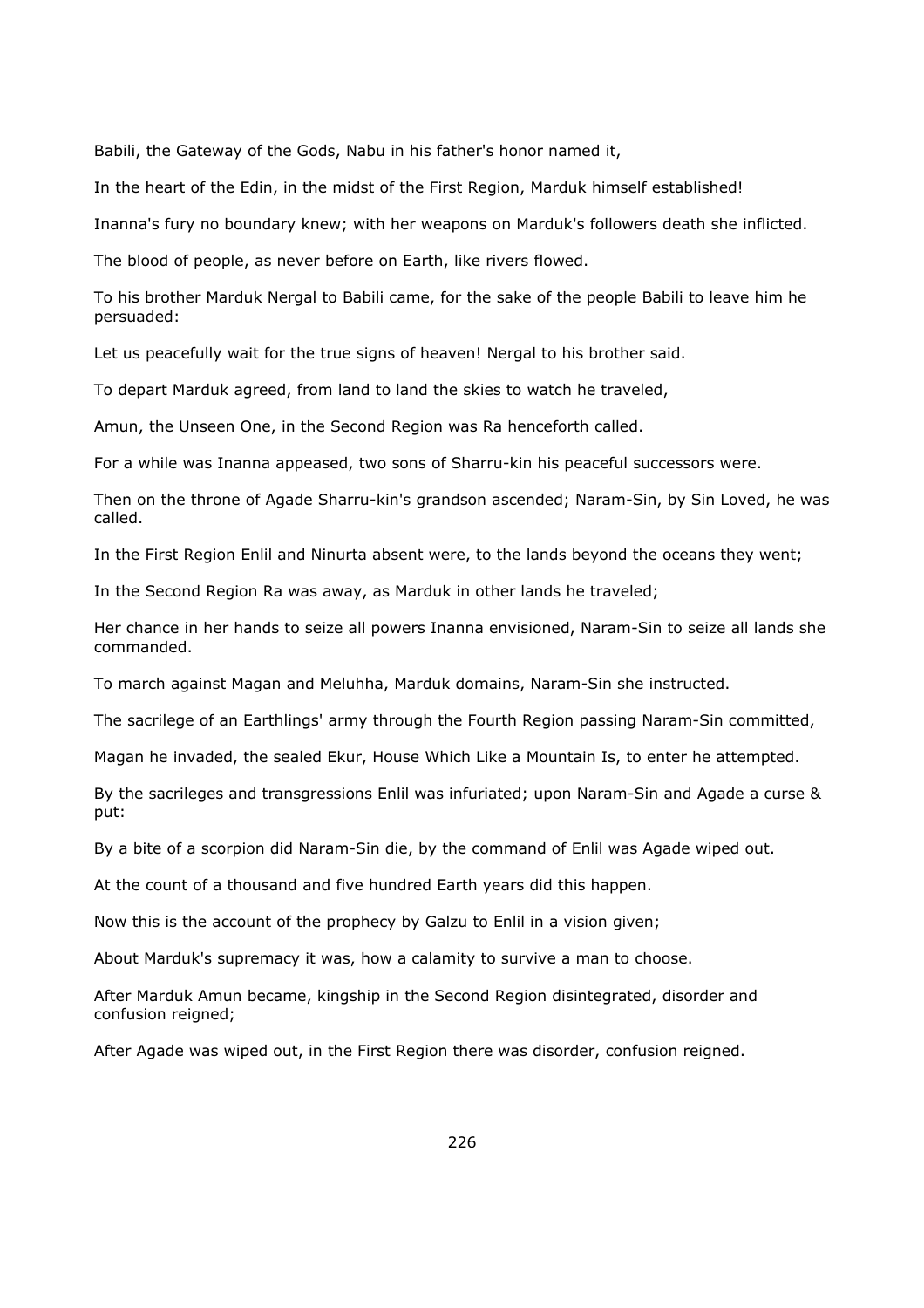In the First Region kingship was in disarray, from Cities of Gods to Cities of Man it moved about,

Unug-ki, Lagash, Urim and Kish, Isin and to faraway places kingship was shifting.

Then Enlil, with Anu consulting, kingship in the hands of Nannar deposited;

To Urim, in whose soil the divine Heavenly Bright Object remained implanted, kingship for the third time was granted.

In Urim a Righteous Shepherd of men Nannar as king appointed, Ur-Nammu was his name.

Equity in the lands Ur-Nammu established, to violence and strife an end he made, in all the lands prosperity was abundant.

It was at that time that in the nighttime Enlil a dream-vision had:

The image of a man to him appeared, bright and shining like the heavens he was;

As he approached and by Enlil's bed stood, Enlil the white-haired Galzu recognized!

In his left hand a tablet of lapis lazuli he was holding, the starry heavens on it were designed;

By the twelve constellation signs were the heavens divided, to them with his left hand Galzu pointed.

From the Bull to the Ram Galzu his pointing shifted; three times the pointing he repeated.

Then in the dream-vision Galzu spoke up and to Enlil thus said:

The righteous time of benevolence and peace by evildoing and bloodshed will be followed.

In three celestial portions the Ram of Marduk the Bull of Enlil will replace,

One who himself as Supreme God has declared supremacy on Earth will seize.

A calamity as has never before occurred, by Fate decreed, will happen!

As at the time of the Deluge, a righteous and worthy man must be chosen,

By him and his seed will Civilized Mankind, as by the Creator of All intended, be preserved!

So did Galzu, the divine emissary, to Enlil in the dream-vision say.

When Enlil from the nighttime dream-vision awakened, there was no tablet beside his bed.

Was it an oracle from heaven or did I it all in my heart imagine? Enlil to himself wondered.

To none of his sons, Nannar among them, nor to Ninlil did he of the dream-vision tell.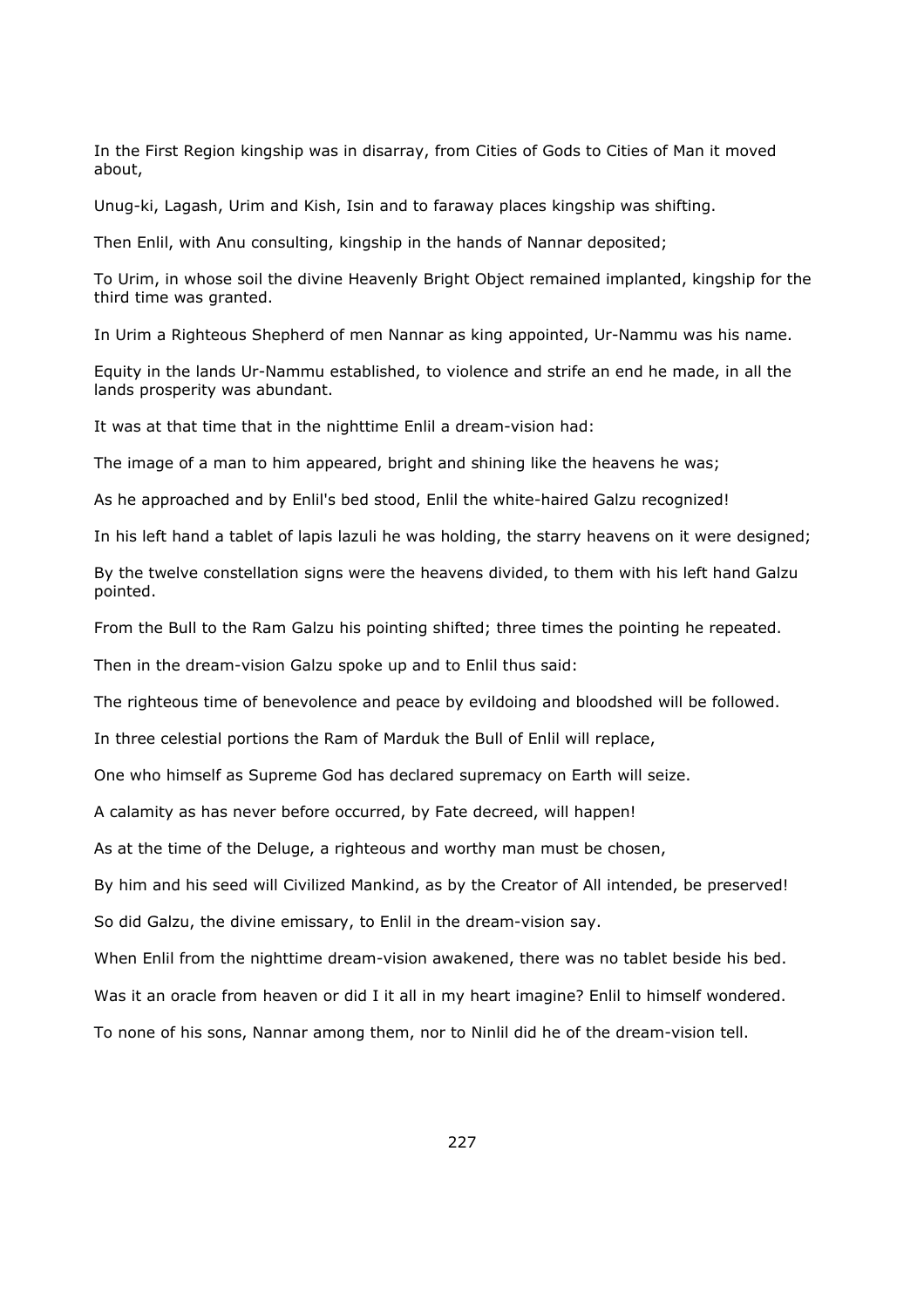Among the priests in the Nibru-ki temple Enlil of celestial savants inquired,

Tirhu, an oracle priest, to him the high priest indicated.

Of Ibru, of Arbakad the grandson, he was descended, sixth generation of Nibru-ki priests he was,

With the royal daughters of Urim's kings they were intermarried.

Get yourself to Nannar's temple in Urim, the heavens for celestial time observe:

Seventy-two Earth years is the count of a Celestial Portion, the passage of three thereof carefully record!

So did Enlil to Tirhu the priest say, the prophesied time he made him count.

While Enlil the dream-vision and its portents pondered, Marduk from land to land went.

Of his supremacy the people he was telling, to followers gain was his purpose.

In the lands of the Upper Sea and the lands on Ki-Engi bordering,

Nabu, Marduk's son, was the people inciting; to seize the Fourth Region was his plan.

Between the dwellers of the west and the dwellers of the east clashes were occurring,

Kings hosts of warriors formed, caravans ceased going, the walls of cities were raised.

What Galzu had foretold indeed is happening! Enlil to himself said.

Upon Tirhu and his sons, of worthy lineage descended, Enlil set his gaze:

This is the man to choose, by Galzu indicated! Enlil to himself said.

To Nannar, without the dream-vision revealing, Enlil to his son thus said:

In the land between the rivers whence Arbakad had come, a city like Urim establish,

A home-abode away from Urim let it for you and Ningal be.

In its midst a temple-shrine establish, the Priest-Prince Tirhu in charge thereof appoint!

By his father's word abiding, Nannar in the land of Arbakad the city of Harran established.

To be high priest in its temple-shrine Tirhu he sent, his family with him;

When two Celestial Portions out of the prophesied three were completed did Tirhu to Harran go.

At that time Ur-Nammu, the joy of Urim, in the western lands from his chariot fell and died.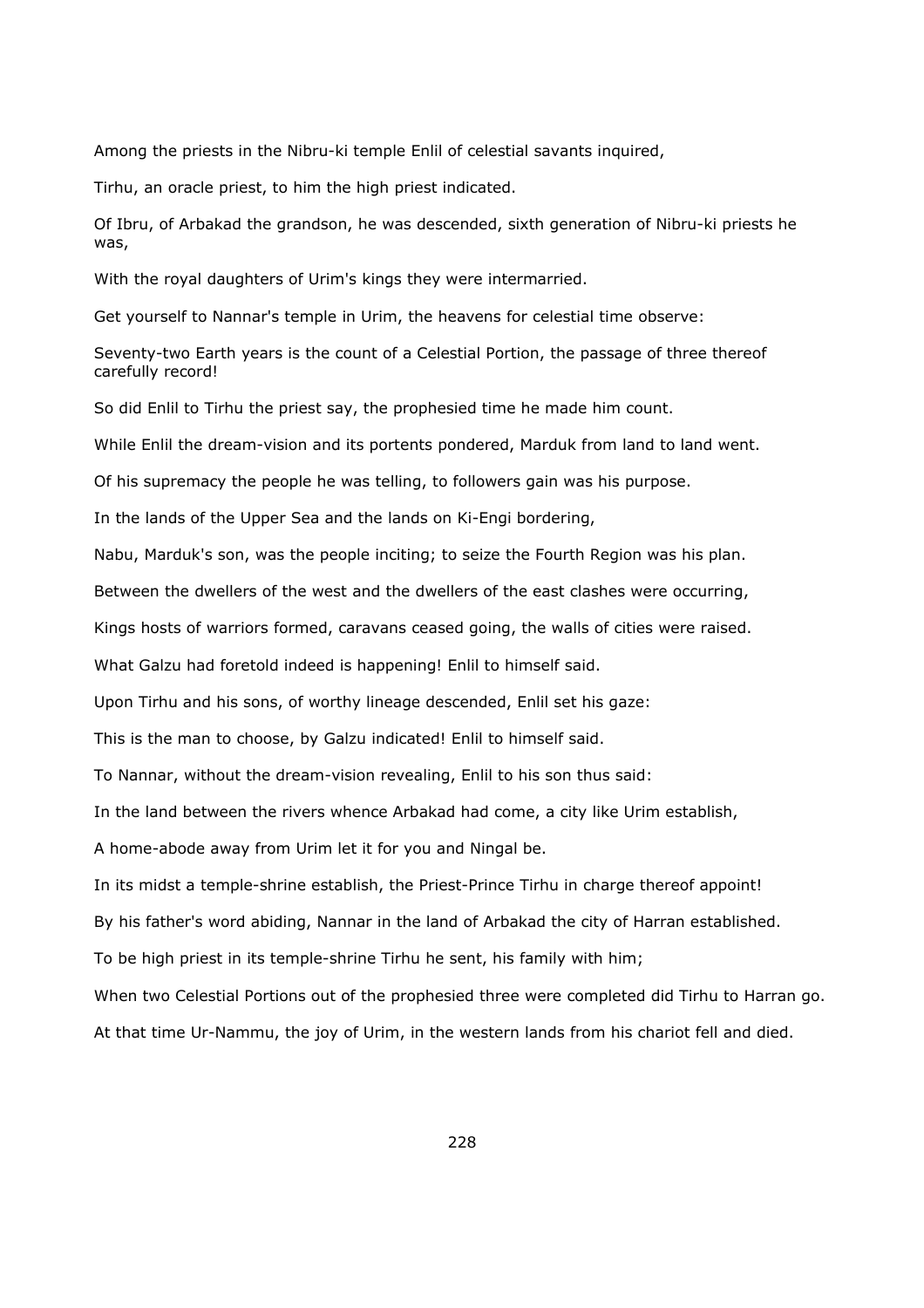On the throne of Urim his son Shulgi him succeeded; full of vile and eager for battles Shulgi was.

In Nibru-ki himself high priest he anointed, in Unug-ki the joys of Inanna's vulva he sought; Warriors from the mountainlands, to Nannar not beholden, in his army he enlisted,

With their help the western lands he overran, the sanctity of Mission Control Center he ignored.

In the sacred Fourth Region his foot he set, King of the Four Regions himself he declared.

About the defilements Enlil was angered, about the invadings Enki to Enlil spoke:

The rulers of your region all bounds have exceeded! Enki to Enlil bitterly said.

Of all the troubles Marduk is the fountainhead! Enlil to Enki retorted.

Still the dream-vision to himself keeping, Enlil to Tirhu his attention turned.

Upon lbru-Um, the eldest son of Tirhu, Enlil cast the choosing gaze.

A princely offspring, valiant and with priestly secrets acquainted Ibruum was;

To protect the sacred places, the chariots' ascents and descents enable, Enlil lbruum to go commanded.

No sooner did lbruum from Harran depart than in that city Marduk arrived;

The defilements he too had observed, as birth pangs of a New Order he them deemed.

From Harran, on the threshold of Shumer, his final thrust he planned,

From Harran, at the edge of Ishkur's domains situated, the raising of armies he directed.

When twenty-and-four Earth years of his sojourn in Harran had passed,

Marduk to the other gods, of whomever descended, tearfully an appeal made;

Confessing his transgressions but insisting on his lordship, to them he thus said:

Oh gods of Harran, oh great gods who judge, learn my secrets!

As I girdle my belt, my memories I remember:

I am the divine Marduk, a great god, in my domains as Ra am I known.

For my sins to exile I went, to the mountains have I gone, in many lands I wandered,

From where the sun rises to where the sun sets I went, to the land of Ishkur I came.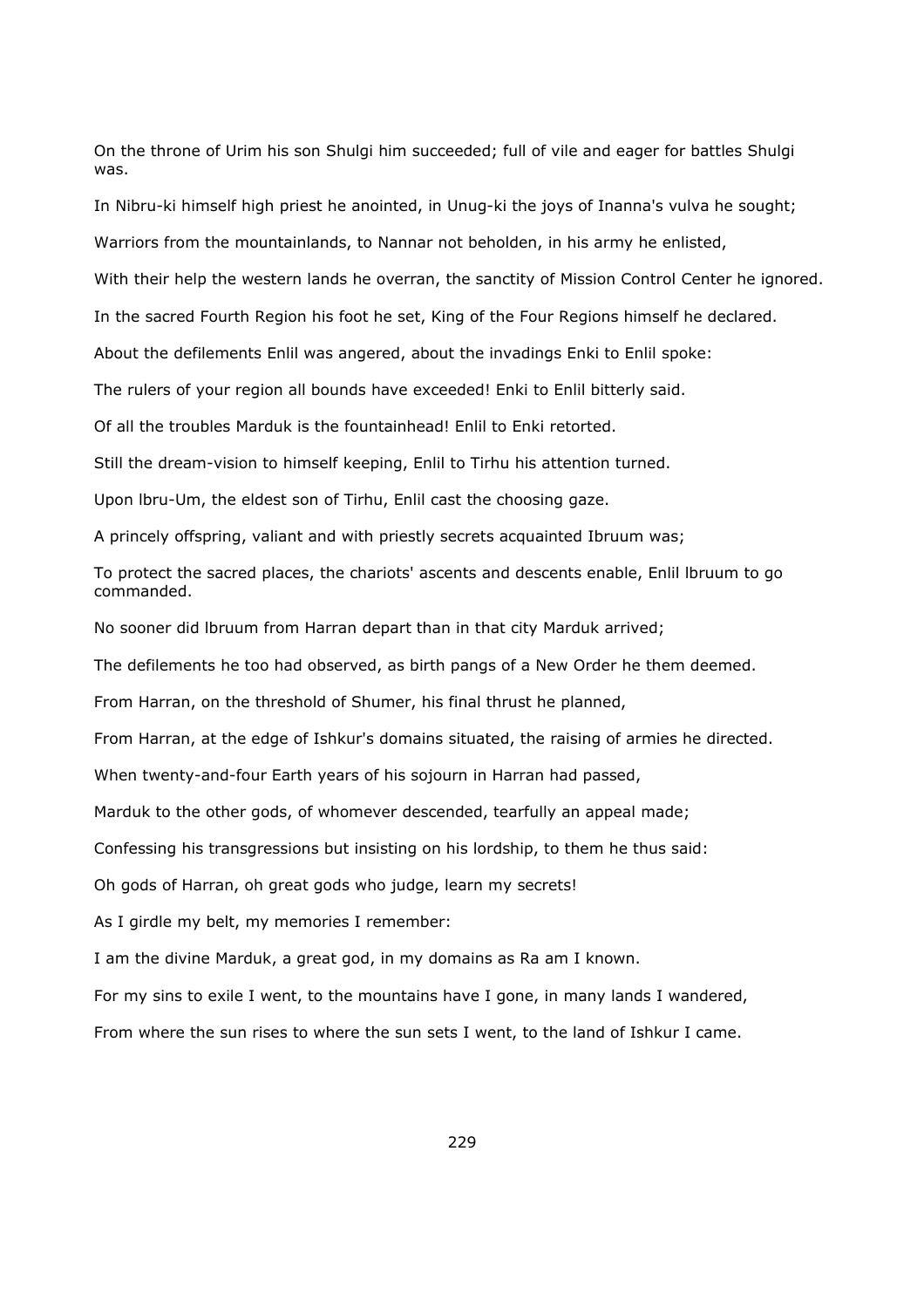Twenty-four years in the midst of Harran I nested, an omen in its temple I sought; Until when? about my lordship an omen in the temple I asked.

Your days of exile are completed! to me the oracle in the temple said.

Oh great gods who the fates determine, let me to my city set my course,

My temple Esagil as an everlasting abode establish, a king in Babili install;

In my temple house let all the Anunnaki gods assemble, my covenant accept!

So did Marduk, confessing and appealing, to the other gods his coming announce.

By his appeal for their submission the Anunnaki gods were disturbed and alarmed.

To a great assembly, counsel to take, Enlil them all summoned.

All the Anunnaki leaders in Nibru-ki gathered; Enki and Marduk's brothers also came.

About the happenings all of them were agitated, opposed to Marduk and Nabu they all were.

In the council of the great gods, accusations were rampant, recriminations filled the chamber.

What is coming no one can prevent; let us Marduk's supremacy accept! Enki alone counseled.

If the time of the Ram is coming, let us Marduk of the Bond Heaven-Earth deprive! Enlil in anger proposed.

To obliterate the Place of the Celestial Chariots all except Enki agreed;

To use therefore the Weapons of Terror Nergal suggested; only Enki was opposed:

Of the decision, Earth to Anu the words pronounced; Anu to Earth the words repeated.

What was destined to be, by your decision to undo will fail! So did Enki say as he departed.

The evil thing to carry out Ninurta and Nergal were selected.

Now this is the account of how Fate to Destiny did lead,

How step by step, some in long forgotten times taken, the Great Calamity made happen!

Now let it for all time be recorded and remembered:

When the decision to use the Weapons of Terror was made, to himself Enlil two secrets kept:

To no one, before the terrible decision was taken, did Enlil the secret of Galzu's dream-vision reveal;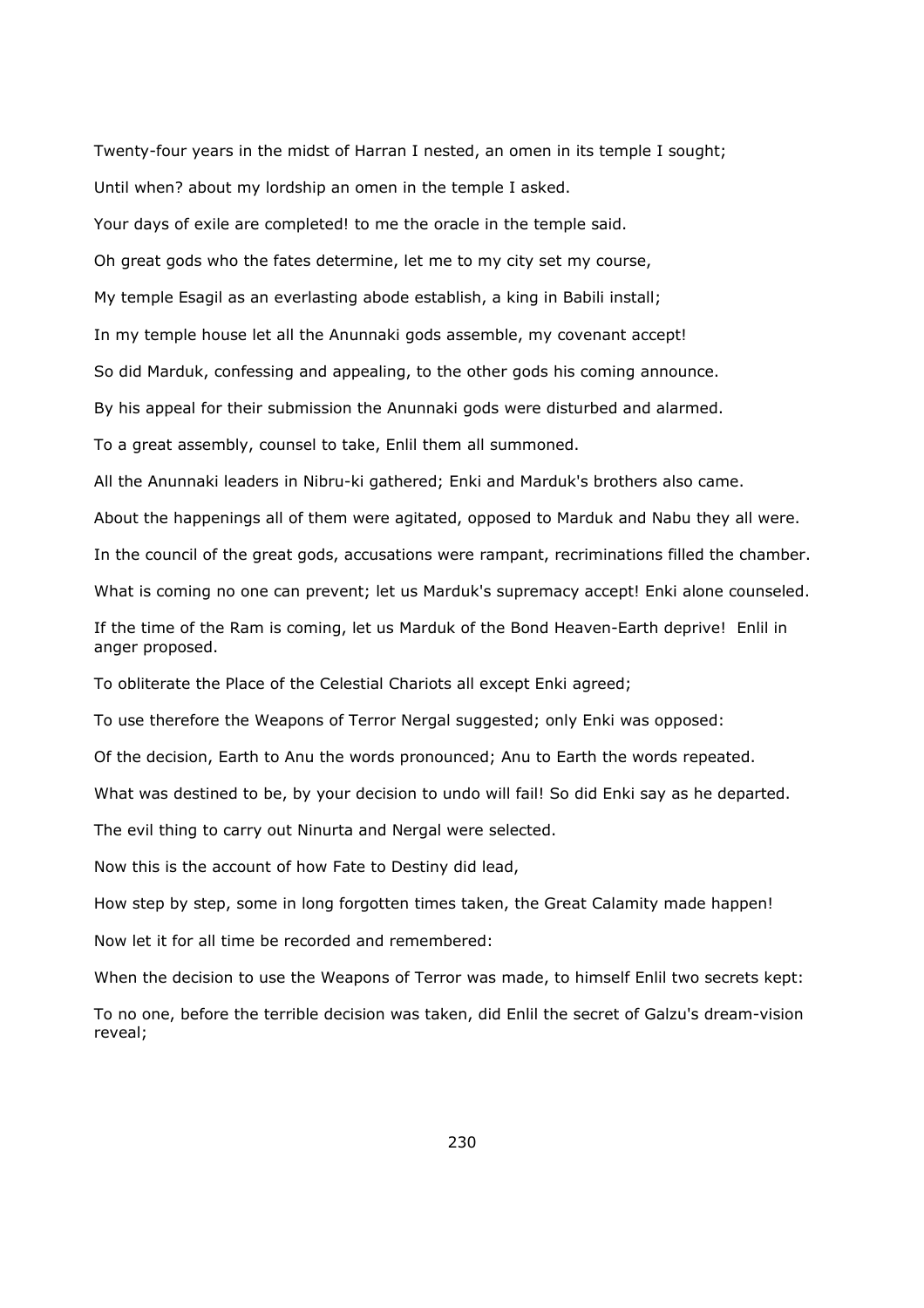To no one, until the fateful decision was made, did Enlil his knowledge of the terror's hiding place disclose!

When, despite all protestations, the council to use the Weapons of Terror permitted,

When Enki, angry and distraught the council chamber left,

In his heart was Enki smiling: Only he knew where the weapons were hidden! So did Enki think,

For it was he, before Enlil to Earth had come, who with Abgal in a place unknown the weapons did hide.

That Abgal, to the exiled Enlil, the place disclosed, that to Enki was unknown!

When Enki this second secret heard, in his heart a wishful thought he harbored:

That after such a long sojourn, the weapons' terror would have evaporated!

Little did Enki expect the long sojourn a calamity as never before known on Earth to cause.

Thus it was that without Enki needing, Enlil to the two heroes the hiding place disclosed:

Those seven Weapons of Terror, in a mountain they abide! to them Enlil said.

In a cavity inside the earth they dwell, with the terror to clad them is required!

Then the secret of how the weapons from their deep sleep awaken, Enlil to them did reveal.

Before the two sons, one of Enlil, one of Enki, to the hiding place departed,

Enlil to them words of forewarning said: Ere the weapons are used, by the Anunnaki must the chariots' place be vacated;

The cities must be spared, the people must not perish!

In his skyship Nergal to the hiding place soared, Ninurta by his father was delayed;

A word to his son alone Enlil wished to say, a secret to him alone reveal:

About the prophecy of Galzu and the choosing of lbruum to Ninurta he told.

Hot-headed is Nergal, make sure that the cities are spared, that Ibruum is forewarned! to Ninurta Enlil said.

When Ninurta at the weapons' place arrived, Nergal from the cavity had already them brought out,

As their ME's from the long slumber he awakened, to each one of the seven Nergal a taskname gave: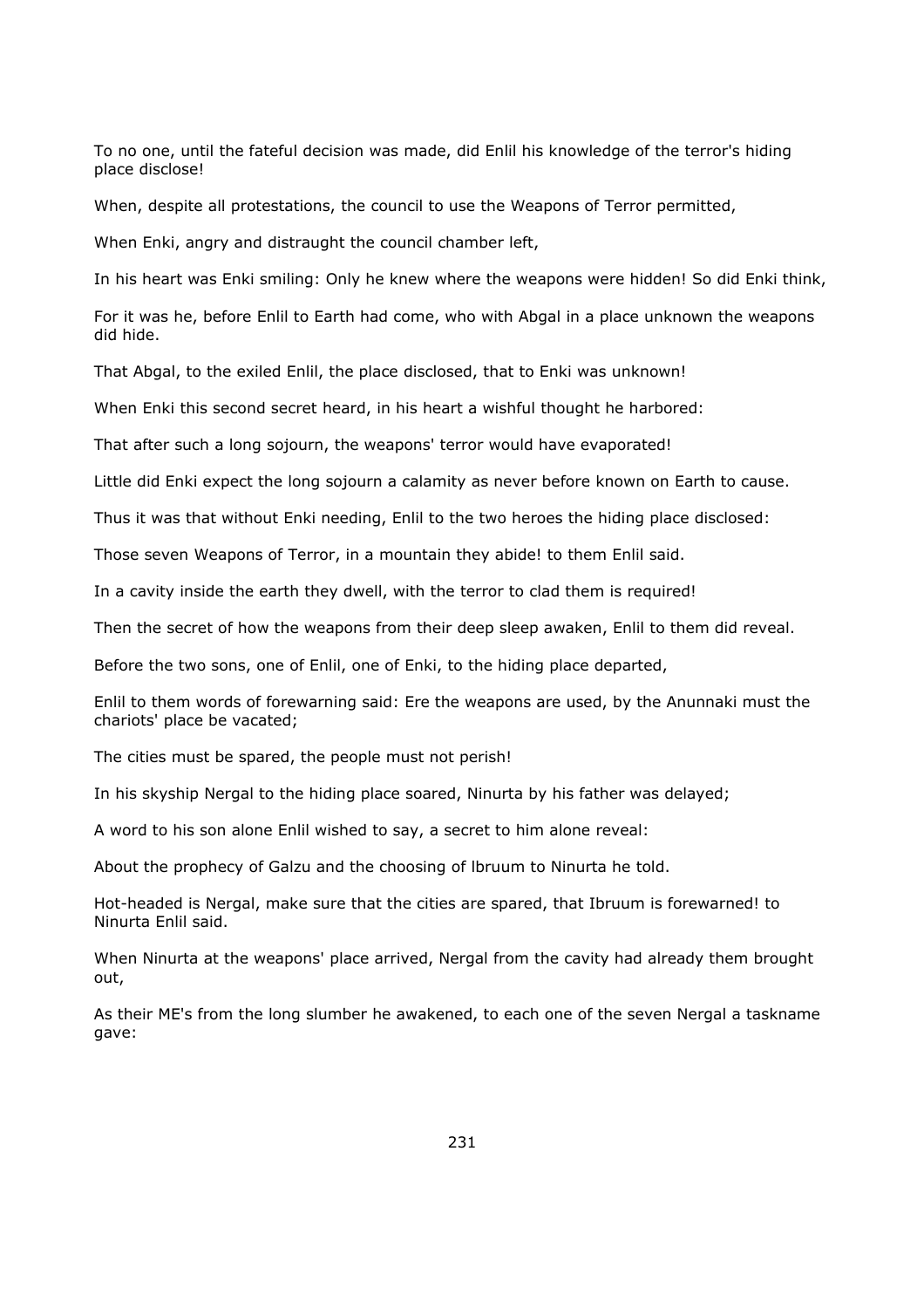The One Without Rival the first weapon he called, the Blazing Flame he named the second,

The One Who with Terror Crumbles he called the third, Mountain Melter the fourth he called,

Wind That the Rim of the World Seeks he named the fifth, the One Who Above and Below No One Spares was the sixth,

The seventh with monstrous venom was filled, Vaporizer of Living Things he called it

With Anu's blessing were the seven to Nergal and Ninurta given, therewith to destruction wreak.

When Ninurta at the place of the Weapons of Terror arrived, to destroy and annihilate was Nergal ready.

I shall kill the son I will annihilate the father! Nergal with vengeance was shouting.

The lands they covet will vanish, the sinning cities I will upheaval! So did Nergal enraged announce.

Valiant Nergal, will you the righteous with the unrighteous destroy? So did Ninurta his comrade ask.

The instructions of Enlil are clear! To the selected targets the way I will lead, you behind me will follow!

The decision of the Anunnaki to me is known! Nergal to Ninurta said.

For seven days and seven nights the signal from Enlil the two awaited.

As was his intention, when his waiting was completed, Marduk to Babili returned,

In the presence of his followers, with weapons armed, his supremacy he declared;

A thousand and seven hundred and thirty-six was the count of Earth years then.

On that day, on that fateful day, Enlil to Ninurta the signal sent;

To Mount Mashu Ninurta departed, behind him Nergal followed.

The Mount and the plain, in the heart of the Fourth Region, Ninurta from the skies surveyed.

With a squeezing in his heart, to Nergal a sign he gave: Keep off! to him he signaled.

Then the first terror weapon from the skies Ninurta let loose;

The top of Mount Mashu with a flash it sliced off, the mount's innards in an instant it melted.

Above the Place of the Celestial Chariots the second weapon he unleashed,

With a brilliance of seven suns the plain's rocks into a gushing wound were made,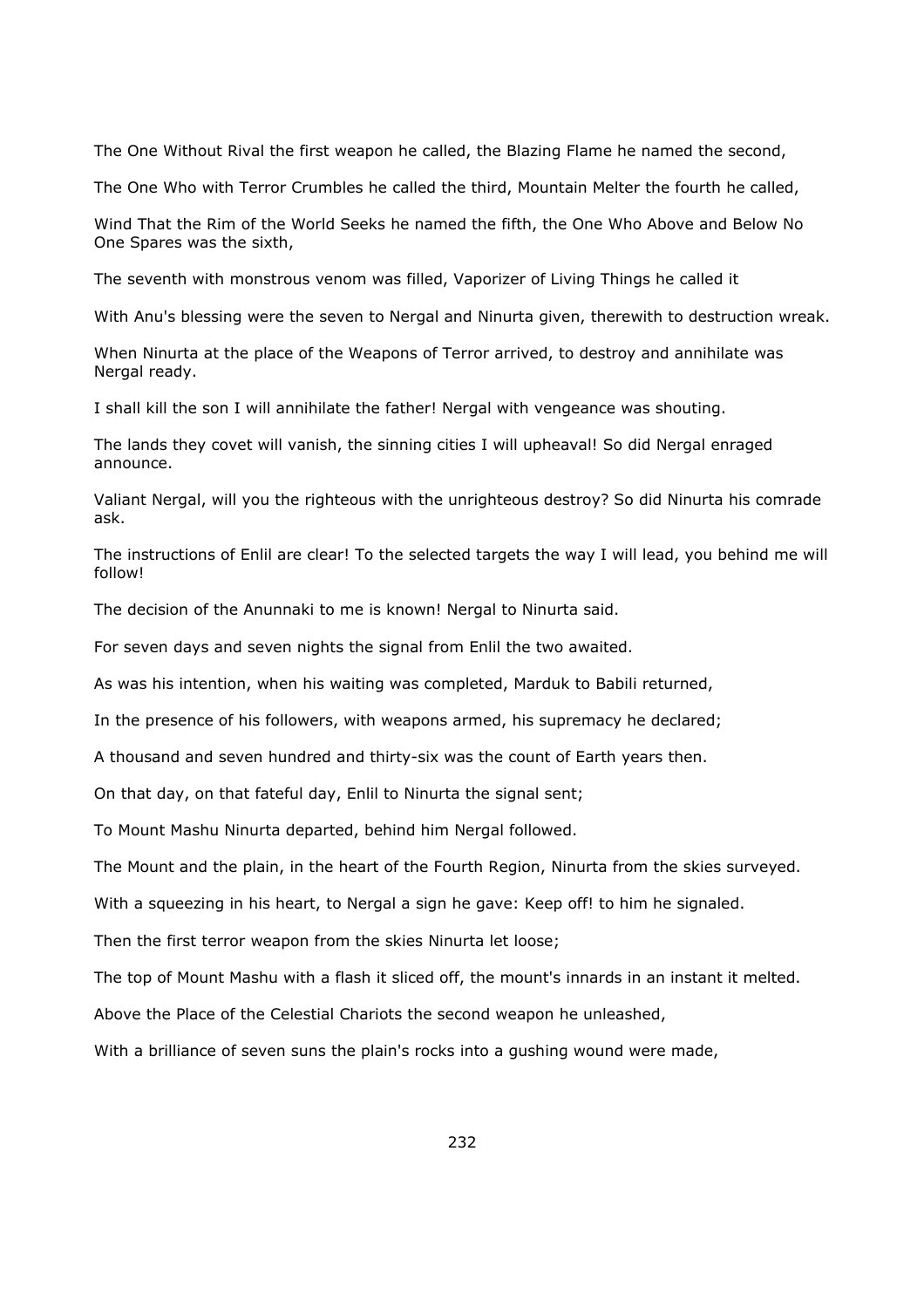The Earth shook and crumbled, the heavens after the brilliance were darkened;

With burnt and crushed stones was the plain of the chariots covered,

Of all the forests that the plain had surrounded, only tree stems were left standing.

It is done! Ninurta from the skyship, his Black Divine Bird, words shouted.

The control that Marduk and Nabu so coveted, of it they are forever deprived!

Then to emulate Ninurta Nergal desired, to be Erra the Annihilator his heart him urged;

Following the King's Highway, to the verdant valley of the five cities he flew.

In the verdant valley where Nabu the people was converting, Nergal as a caged bird to squash him planned!

Over the five cities, one after the other, Erra upon each from the skies a terror weapon sent,

The five cities of the valley he finished off, to desolation they were overturned.

With fire and brimstones were they upheavaled, all that lived there to vapor was turned.

By the awesome weapons were mountains toppled, where the sea waters were barred the bolt broke open,

Down into the valley the sea's waters poured, by the waters was the valley flooded;

When upon the cities' ashes the waters poured, steam to the heavens was rising.

It is done! Erra in his skyship shouted. In Nergal's heart there was no more vengeance.

Surveying their evil handiwork, the two heroes by what they saw were puzzled:

By a darkening of the skies were the brilliances followed, then a storm to blow began.

Swirling within a dark cloud, gloom from the skies an Evil Wind carried,

As the day wore on, the Sun on the horizon with darkness it obliterated,

At nighttime a dreaded brilliance skirted its edges, the Moon at its rising it made disappear.

When dawn the next morning came, from the west, from the Upper Sea, a stormwind began blowing,

The dark brown cloud eastward it directed, toward the settled lands did the cloud spread;

Wherever it reached, death to all that lives mercilessly it delivered;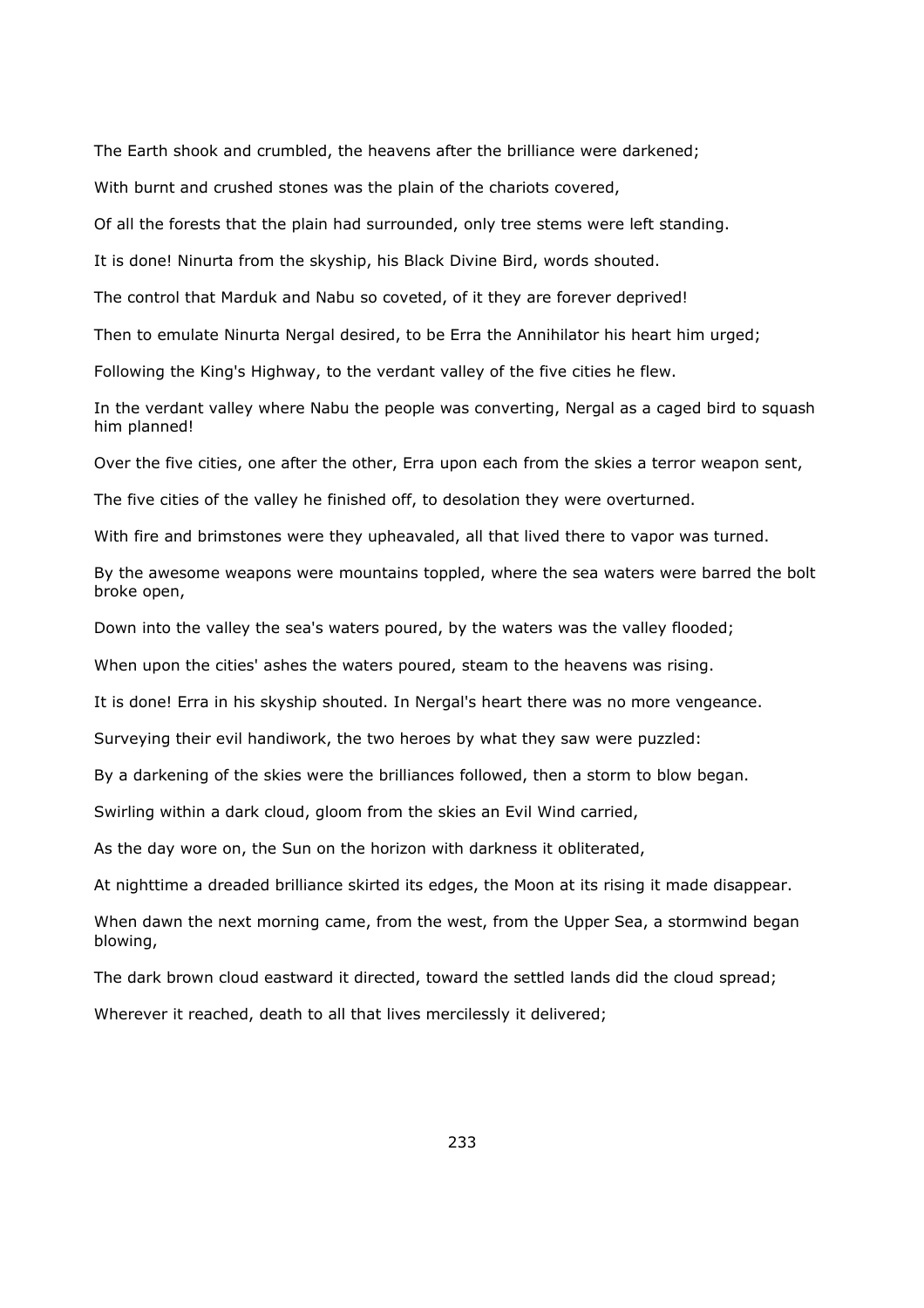From the Valley of No Pity, by the brilliances spawned, toward Shumer the death was carried.

To Enlil and Enki Ninurta and Nergal the alarm sounded: Unstoppable the Evil Wind death to all delivers!

The alarm Enlil and Enki to the gods of Shumer transmitted: Escape! Escape! to them all they cried out.

Let the people disperse, let the people hide!

From their cities the gods did flee, like frightened birds from their nests escaping they were.

The people of the lands by the Evil Storm's hand were clutched; futile was the running.

Stealthy was the death, like a ghost the fields and cities it attacked;

The highest walls, the thickest walls, like floodwaters it passed,

No door could shut it out, no bolt could turn it back.

Those who behind locked doors hid inside their houses like flies were felled,

Those who to the streets fled, in the streets were their corpses piled up.

Cough and phlegm the chests filled, the mouths with spittle and foam filled up;

As the Evil Wind the people unseen engulfed, their mouths were drenched with blood.

Slowly over the lands the Evil Wind blew, from west to east over plains and mountains it traveled;

Everything that lived, behind it was dead and dying, people and cattle, all alike perished.

The waters were poisoned, in the fields all vegetation withered.

From Eridu in the south to Sippar in the north did the Evil Wind the land overwhelm;

Babili, where Marduk supremacy declared, by the Evil Wind was spared.

#### **Synopsis of the Fourteenth Tablet**

Babili, Marduk's chosen center, survives the calamity Enki sees it as an omen of Marduk's inevitable supremacy Enlil ponders the past, Fate, and Destiny Accepts Marduk's supremacy, retreats to faraway lands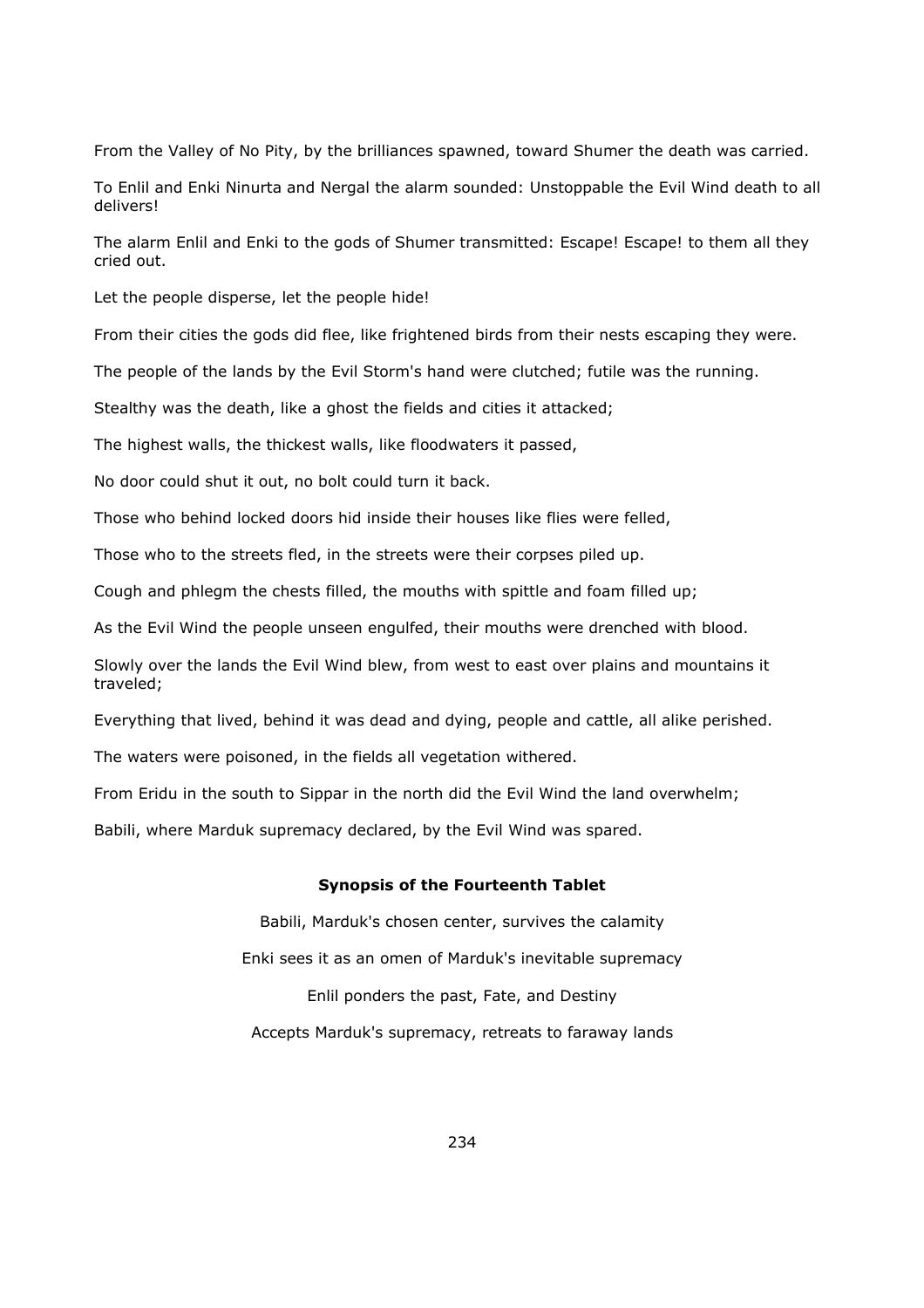The brothers bid a sentimental good-bye

Enki sees the Past as a guide foretelling the Future

He decides to commit all as a record for posterity.

Colophon by the scribe Endubsar

# **THE FOURTEENTH TABLET**

Babili, where Marduk supremacy declared, by the Evil Wind was spared;

All the lands south of Babili the Evil Wind devoured, the heart of the Second Region it also touched.

When in the aftermath of the Great Calamity Enlil and Enki to surrey the havoc met,

Enki to Enlil the sparing of Babili as a divine omen considered.

That Marduk to supremacy has been destined, by the sparing of Babili is confirmed! So did Enki to Enlil say.

The will of the Creator of All it must have been! Enlil to Enki said.

Then to him the dream-vision and prophecy of Galzu Enlil revealed.

If that by you was known, why did you the use of the Weapons of Terror not prevent? Enki him asked.

My brother! Enlil to Enki with a sorrowed voice said. Enough seen was the reason.

Whenever after your coming to Earth the mission by an obstacle obstructed was,

A way the obstruction to circumvent we have found;

Of that, the fashioning of the Earthlings, the greatest solution,

Also the fountain of a myriad unwanted twists and turns was.

When you have the celestial cycles fathomed and the constellations assigned,

Who in them the hands of Destiny could foresee,

Who could between our chosen fates and our unbending destiny distinguish?

Who false omens proclaimed, who true prophecies could pronounce?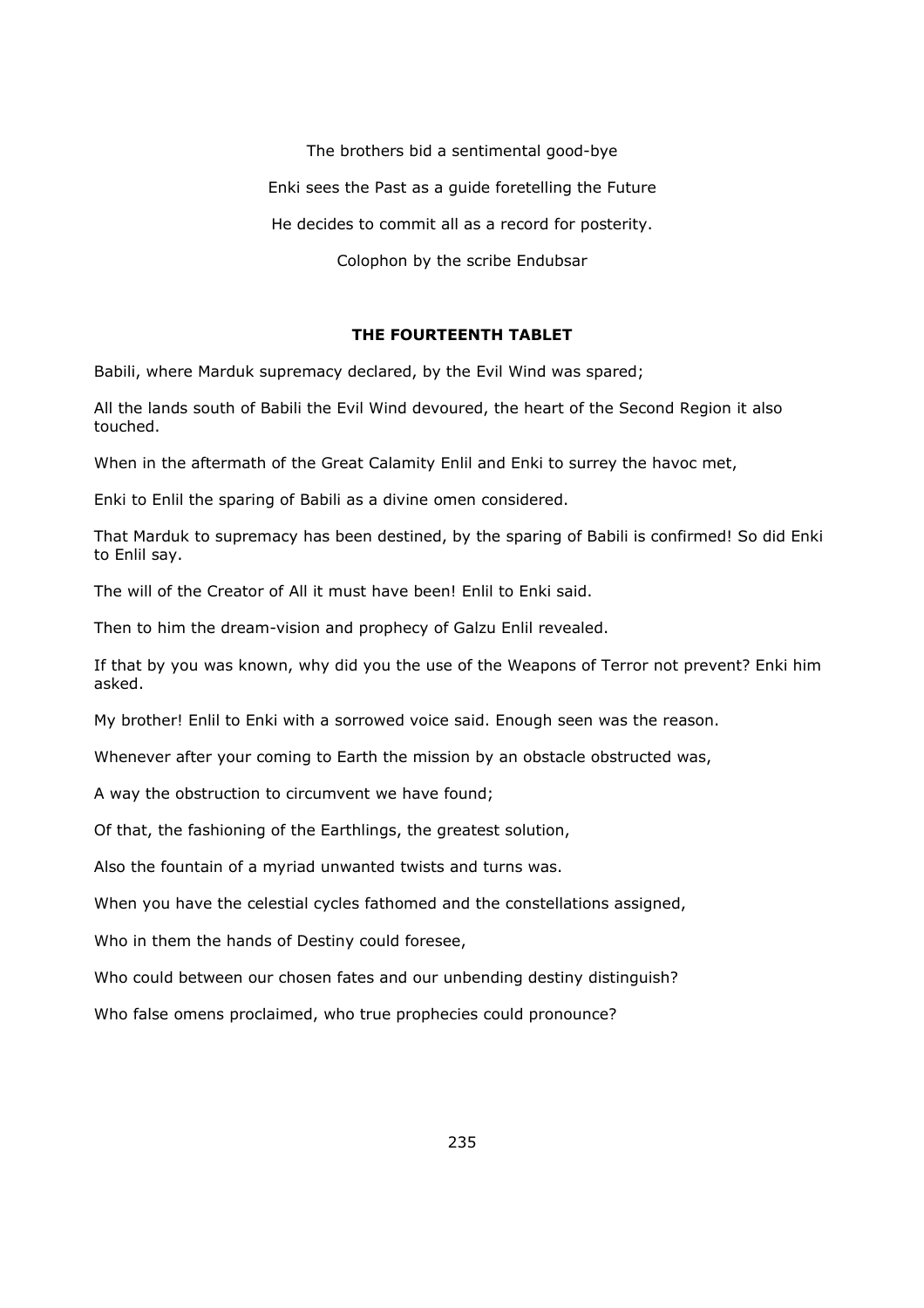Therefore to keep to myself the words of Galzu I decided

Was he truly the Creator of All's emissary, was he my hallucination?

Let whatever has to happen, happen! so to myself I said.

To his brother's words Enki listened, his head up and down he nodded.

The First Region is desolate, the Second Region is in confusion, the Third Region is wounded,

The Place of the Celestial Chariots is no more; that is what has happened! Enki to Enlil said.

If that was the will of the Creator of All, that is what of our Mission to Earth remained!

By the ambitions of Marduk was the seed sown, what the crop resulted is for him to reap!

So did Enlil to his brother Enki say, then he the triumph of Marduk accepted.

Let the rank of fifty, by me for Ninurta intended, to Marduk instead be given,

Let Marduk over the desolation in the Regions his supremacy declare!

As for me and Ninurta, we will in his way no longer stand.

To the Lands Beyond the Oceans we will depart, what we had all had come for,

The mission to obtain for Nibiru gold we will complete!

So did Enlil to Enki say; dejection was in his words.

Would different matters have been were the Weapons of Terror unused? Enki his brother challenged.

Should we have the words of Galzu to Nibiru not return heeded? Enlil retorted.

Should Earth Mission been stopped when the Anunnaki mutinied?

I what I did did, you what you did did. The past undone cannot become!

Is not in that too a lesson? Enki asked them both.

Is not what on Earth happened, what on Nibiru had taken place mirrored?

Is not in that tale of the Past the outline of the Future written-

Will Mankind, in our image created, our attainments and failures repeat?

Enlil was silent. As he stood up to leave, Enki to him his arm extended.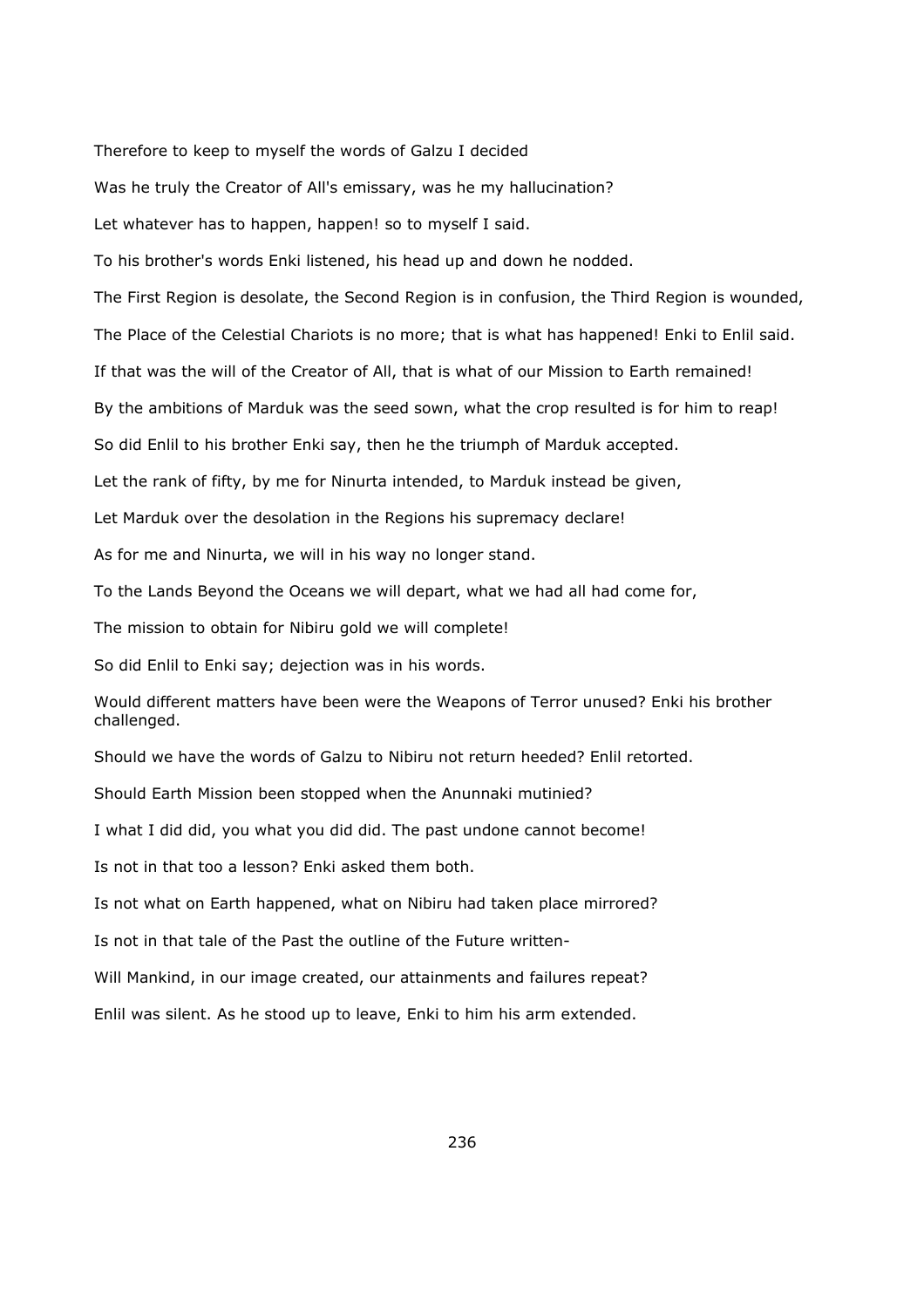Let us lock arms as brothers, as comrades who together challenges on an alien planet confronted!

So did Enki to his brother say.

And Enlil, grasping his brother's arm, hugged him as well.

Shall we meet again, on Earth or on Nibiru? Enki asked.

Was Galzu right that we die if we to Nibiru go? Enlil responded. Then he turned and departed.

Alone was Enki left; only by the thoughts of his heart was he accompanied.

How it all began and how it thus far ended, he sat and pondered.

Was it all destined, or was it fate by this and that decision fashioned?

If Heaven and Earth by cycles within cycles regulated,

What had happened will again occur? Is the Past-the Future?

Will the Earthlings the Anunnaki emulate, will Earth relive Nibiru?

Will he, the first to arrive, the last to leave be?

Beseiged by thoughts, Enki a decision made:

All the events and decisions, starting with Nibiru to this day on Earth,

To put in a record, a guide to future generations to become;

Let posterity, at a time by destiny designated,

The record read, the Past remember, the Future as prophecy understand,

Let the Future of the Past the judge be!

These are the words of Enki, Firstborn of Anu of Nibiru.

Fourteenth tablet: The Words of the lord Enki.

Written from the mouth of the great lord Enki,

not one word missed, not one word added,

by the master scribe Endubsar, a man of Eridu, son of Udbar.

By the lord Enki with long life I have been blessed.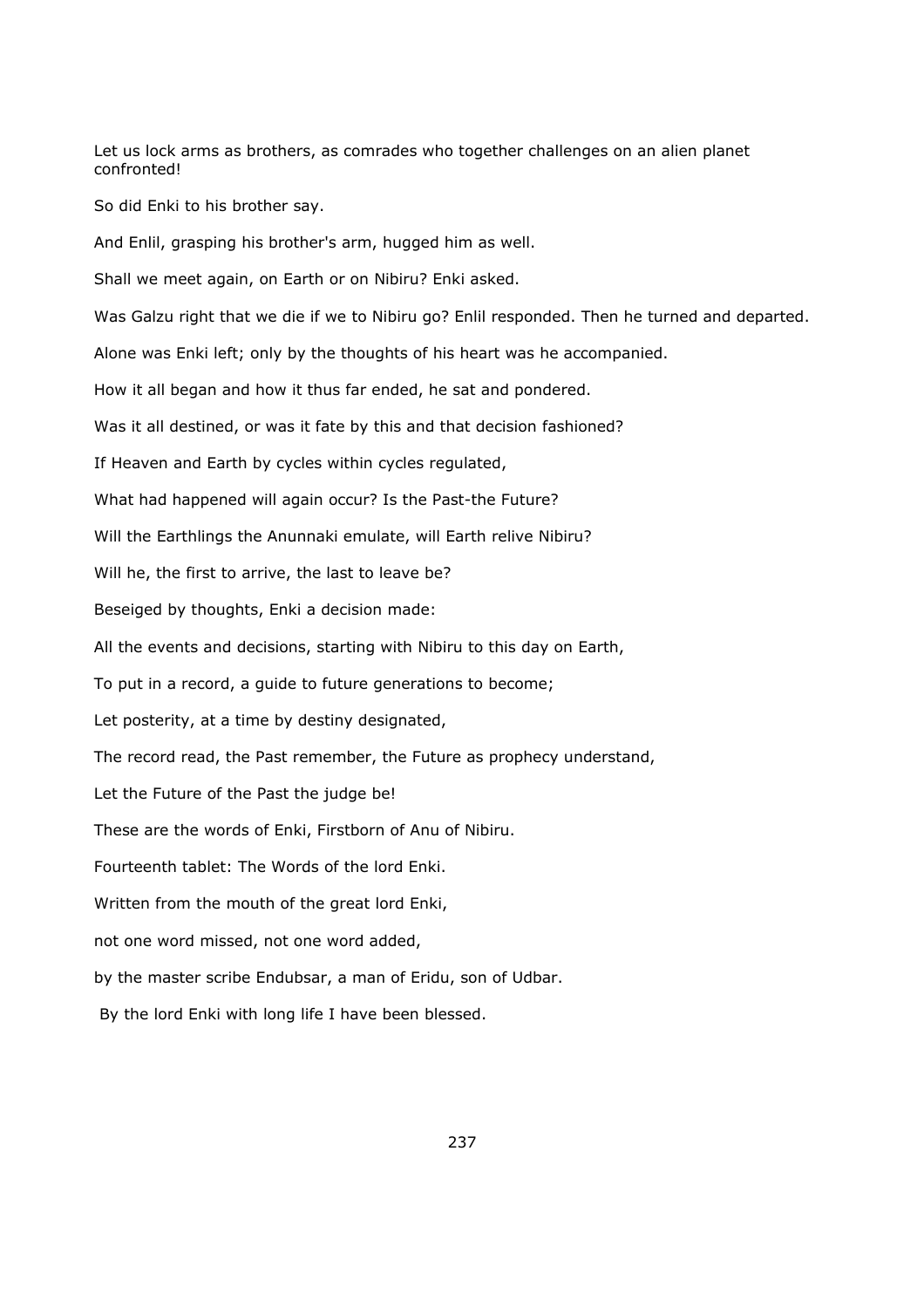## **GLOSSARY**

Abael: The biblical Abel, killed by his brother Ka-in Abgal: Spacecraft pilot; first commander of the Landing Place Abzu: Enki's gold-mining domain in southeast Africa Adab: Ninharsag's post-Diluvial city in Sumer Adad: Akkadian name of Ishkur, Enlil's youngest son Adamu: The first successfully genetically engineered Primitive Worker, The Adam Adapa: Son of Enki by an Earthling female, first Civilized Man; the biblical Adam Agade: First postwar capital of Nibiru; unified capital of Sumer and Akkad Akkad: The northern lands added to Sumer under Sargon I Akkadian: The mother tongue of ail Semitic languages Alalgar: Spacecraft pilot; second commander of Eridu Alalu: The deposed king of Nibiru who escaped to Earth and discovered gold; died on Mars; his image was carved on a rock that was his tomb Alam: San of Anshargal by a concubine Amun: Egyptian name for the exiled god Ra An: First unity king an Nibiru; name of the planet we call Uranus Anak: The metal tin Anib: Royal title of lb, a successor on Nibiru's throne Anki: Firstborn son of An on Nibiru Annu: Sacred city in Egypt, the biblical On, Heliopolis in Greek Anshar: The fifth ruler on Nibiru of the unified dynasty; the planet we call Saturn Anshargal: The fourth ruler on Nibiru of the unified dynasty Antu: Spouse of An; spouse of Anu; early name of the planet we call Neptune Anu: Nibiru's ruler when the Anunnaki came to Earth; also, the planet called Uranus Anunitu: Endearment name for the goddess Inanna Anunnaki: "Those Who from Heaven to Earth Came" (from Nibiru to Earth) Anzu: Spacecraft pilot; first commander of the way station on Mars Apsu: Primordial progenitor of the solar system, the Sun Aratta: A domain granted to Inanna, part of the Third Region Arbakad: The biblical Arpakhshad (one of Shem's sons) Arrata: The land and mountains of Ararat Asar: The Egyptian god called Osiris Asta: The Egyptian goddess called Isis, sister-wife of Asar Awan: Sister-wife of Ka-in (the biblical Cain) Aya: Spouse of Utu (the god called Shamash in Akkadian) Azura: Spouse of Sati, mother of Enshi (the biblical Enosh) Bab-Ili: "Gateway of the gods"; Babylon, Marduk's city in Mesopotamia Bad-Tibira: Ninurta's city of smelting and refining gold Banda: Heroic ruler of Uruk (biblical Erech), father of Gilgamesh Baraka: Spouse of Irid (the biblical Jared) Batanash: Spouse of Lu-Mach (biblical Lamech), mother of the hero of the Deluge Bau: Spouse of Ninurta, a healer Beacon peaks: The two Great Pyramids of Giza; afterward, Mount Mashu in the Sinai Ben-Ben: Conical upper part of Ra's celestial boat Black-headed people: The Sumerian people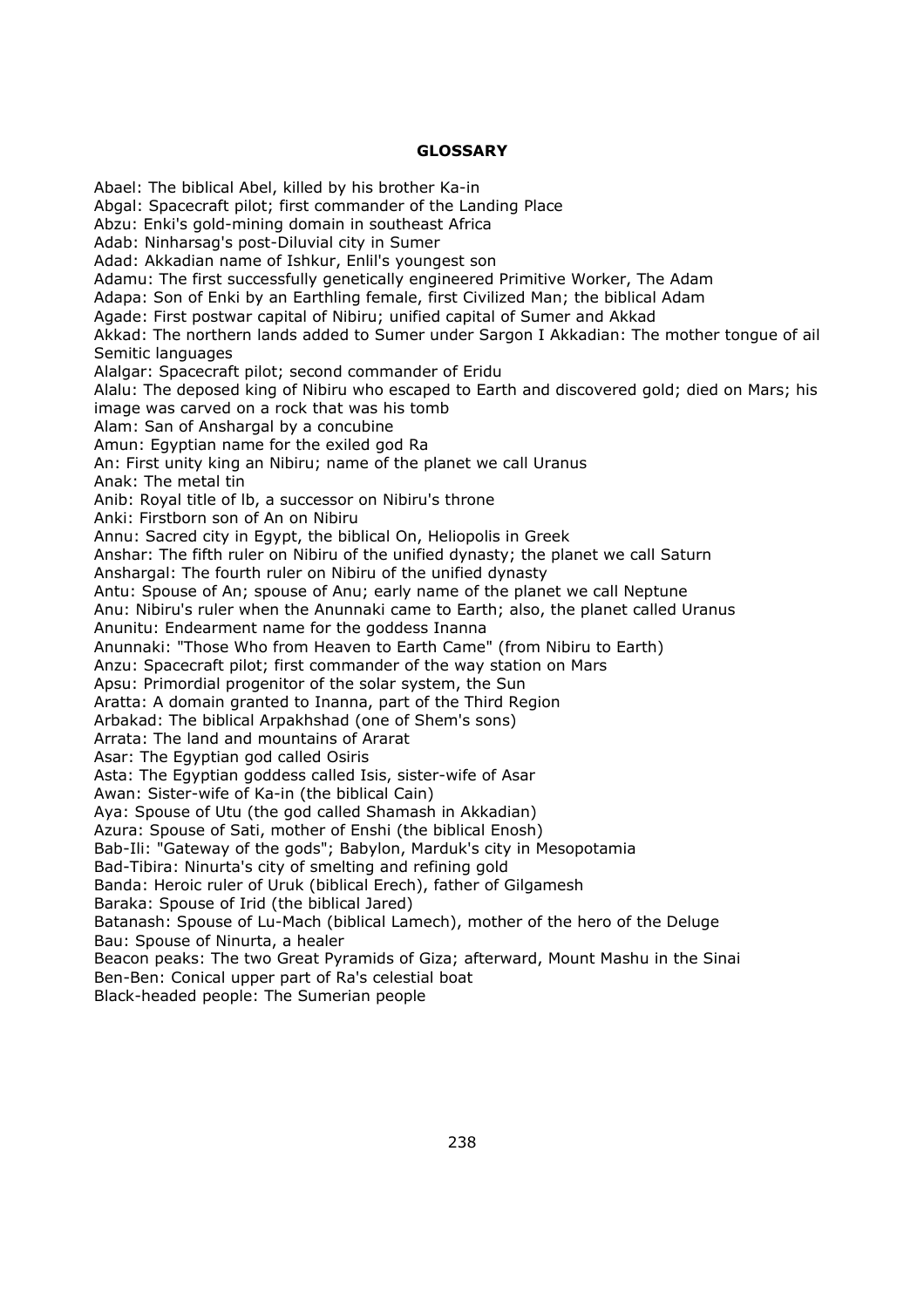Black land: The African domain of the god Dumuzi

Black skybird: The aerial vehicle of Ninurta

Boat of heaven: Aerial vehicle of various gods and goddesses

Bond Heaven-Earth: The complex instruments in Mission Control Center Branch of life essence: DNA-holding chromosome Bull of Heaven: Enlil's guardian of the Landing Place, symbol of his constellation

Burannu: The river Euphrates

Cedar forest: Location of the Landing Place (in present-day Lebanon)

Cedar Mountains: Location of Enlil's abode in the cedar forest

Celestial barque: Egyptian term for a god's spacecraft

Celestial Battle: The primordial collision between Nibiru and Tiamat

Celestial chariots: Interplanetary spacecraft

Celestial portions: The 7z-year period for 1 ° zodiacal shift due to Precession

Celestial stations: The twelve houses of the zodiacal constellations

Celestial Time: Time measured by the precessional shifts of zodiacal constellations

Chariots' place: Spaceport

Circuit: Orbit of a planet around the Sun

Civilized Man: Homo sapiens-sapiens, of which Adapa was the first one

Count of Earth years: The count of years since Anu's visit to Earth, the Nippur calendar begun in 3760 B.C.

Creation Chamber: Genetic engineering and domestication facility on the Cedar Mountains Creator of All: The universal, cosmic God

Damkina: Spouse of Enki, renamed Ninki; daughter of Alalu

Dark-hued land: Africa

Dauru: Spouse of the Nibiruan king Du-Uru

Dawn and Dusk: Earthling females impregnated by Enki, mothers of Adapa and Titi Deluge: The Great Flood

Destiny: Predetermined course (of events, of orbit) that is unchangeable

Duat: Egyptian name for the restricted zone of the spaceport in the Sinai

Dudu: Endearment name for the god Adad (Ishkur), Enlil's youngest son, Inanna's uncle Dumuzi: Enki's youngest son, in charge of shepherding in his Egyptian domain

Dunna: Spouse of Malalu, mother of Irid (the biblical Mahalalel and Jared)

Duttur: Concubine of Enki, Dumuzi's mother

Du-Uru (Duuru): Seventh ruler on Nibiru

E-A: "Whose home is water," the prototype Aquarius; firstborn son of Anu, half brother of Enlil; leader of the first group of Anunnaki to arrive on Earth; the fashioner of Mankind and its savior from the Deluge; given the epithets Nudimmud ("the Fashioner"), Ptah ("the Developer" in Egypt), Enki ("Lord Earth"); father of Marduk

Eanna: The seven-staged temple of Anu in Uruk, given by him as a present to Inanna East Wind: A satellite (moon) of Nibiru

Edin: Location of the Anunnaki's first settlements, the biblical Eden, in southern Mesopotamia; later the area of Shumer

Edinni: Spouse of Enkime, mother of Matushal (the biblical Enoch and Methuselah)

Ednat: Spouse of Matushal, mother of Lumach (the biblical Lamech)

Ekur: The tall structure in the pre-Diluvial Mission Control Center; the Great Pyramid (of Giza) after the Deluge

Emitter: Instrument used together with Pulser to revive Inanna

Emush: Snake-infested desert where Dumuzi sought to hide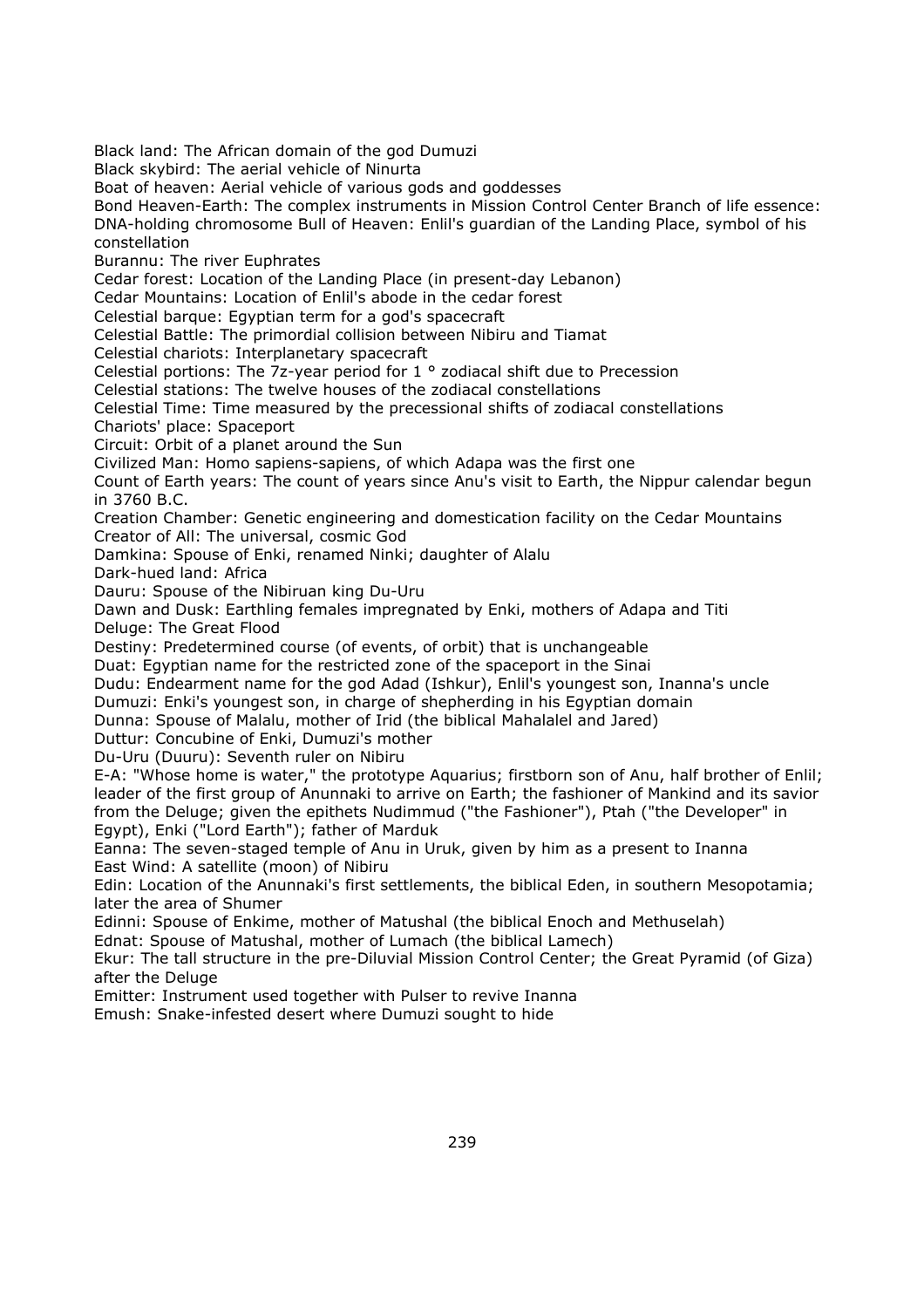Emzara: Spouse of Ziusudra (the biblical Noah) and mother of his three sons

Enbilulu: A lieutenant of Ea with the first landing party

Endubsar: The scribe to whom Enki dictated his memoir

Engur: A lieutenant of Ea with the first landing party

Enki: Ea's epithet-title after the division of duties and powers between him and his half brother and rival Enlil; father of Marduk by his spouse Damkina; failed to have a son by his half sister Ninmah, but fathered five other sons by concubines and also children by Earthling females Enkidu: Artificially created companion of Gilgamesh

Enkimdu: A lieutenant of Ea with the first landing party

Enkime: Taken heavenward and granted much knowledge; the biblical Enoch; father of Sarpanit, Marduk's spouse

Eninnu: The temple-abode of Ninurta in the sacred precinct of Lagash

Enlil: Son of Anu and his sister-spouse Antu and thus the Foremost Son entitled to the succession to Nibiru's throne ahead of the firstborn Ea; military commander and administrator, sent to Earth to organize wide-scale gold-obtainment operations; father of Ninurta by his half sister Ninmah, and of Nannar and lshkur by his spouse Ninlil; opposed the fashioning of the Earthlings, sought Mankind's demise by the Deluge; authorized the use of nuclear weapons against Marduk

Enmerkar: Heroic ruler of Unug-ki (Uruk), grandfather of Gilgamesh

Ennugi: Commander of the Anunnaki assigned to the gold mines in the Abzu

Enshar: Sixth dynastic ruler on Nibiru; named the planets embraced by Nibiru's orbit

Enshi: The biblical Enosh, the first to be taught rites and worship

Enursag: A lieutenant of Ea with the first landing party

Enuru: Third son of An and Antu and father of Nibiru's ruler Anu

Ereshkigal: Granddaughter of Enlil, mistress of the Lower World (southern Africa); spouse of Nergal; sister of Inanna

Eridu: The first settlement on Earth, established by Ea; his everlasting center and abode in Shumer

Erra: Epithet of Nergal after the nuclear holocaust, meaning the Annihilator Esagil: Temple of Marduk in Babylon

Essence of life: The genetically encoded DNA

Etana: A king of Uruk who was carried heavenward but was too afraid to continue

Evil serpent: Derogatory epithet for Marduk by his enemies

Evil Wind: The death-bearing nuclear cloud drifting eastward toward Shumer

Fate: A course of events that is subject to free choice and is alterable

Father of All Beginning: The universal Creator of All; the cosmic God

Firmament: The Asteroid Belt, the remnant of the broken-up half of Tiamat

First Region: The first region of civilization granted to Mankind, Shumer

Foremost son: The son born to a ruler by a half sister and thus the legal heir

Fourth Region: The Sinai peninsula, location of the post-Diluvial spaceport

Gaga: The moon of Anshar (Saturn) that after Nibiru's passage became the planet Pluto Gaida: Youngest son of Enkime (Enoch in the Bible)

Galzu: A mysterious divine emissary who conveyed the messages in dreams and visions Gateway to heaven: The purpose of the launch tower built by Marduk in Babylon

Geshtinanna: Dumuzi's sister who betrayed him

Gibil: A son of Enki, in charge of metallurgy, maker of magical artifacts

Gigunu: Inanna's House of Nighttime Pleasure

Gilgamesh: King in Uruk; being a son of a goddess, went in search of immortality Girsu: Sacred precinct of Ninurta in Lagash Great Below: The continent of Antarctica Great Calamity: The devastation in the aftermath of the nuclear holocaust in 2024 B.C.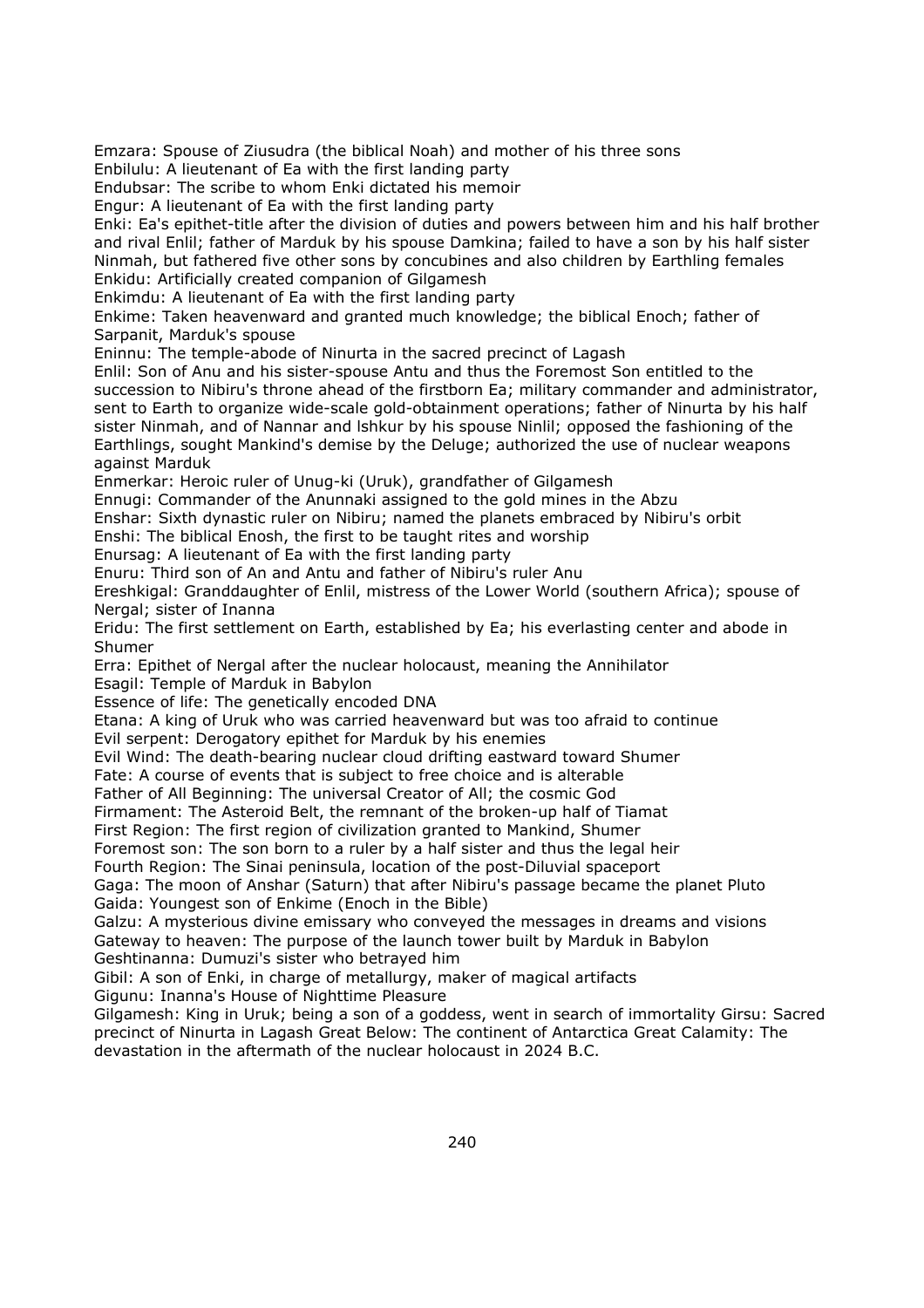Great Deep: The Antarctic Ocean Great Sea: The Mediterranean Sea; also called the Upper Sea Gug Stone: Beam emitting crystal, transferred from the Great Pyramid to Mount Mashu Guru: A lieutenant of Ea at the first landing Ham: Second son of the hero of the Deluge, brother of Shem and Japhet Hammered Bracelet: The Asteroid Belt; also called the Firmament Hapi: The ancient Egyptian name for the Nile River Harran: City in northwestern Mesopotamia (now in Turkey) that served as a twin city of Ur; sojourn place of Abraham; staging place of Marduk for usurpation of supremacy on Earth Heavenly Bright Object: A secret divine device enshrining the site of kingship Hem-Ta: Egyptian name for ancient Egypt Horon; The Egyptian god now called Horus House of Fashioning: Genetic laboratory in the cedar forest for crops and livestock House of Healing: The medical-biological facilities of Ninmah in Shurubak House of Life: The biogenetic facilities of Enki in the Abzu Hurum: A mountain where the hero Banda died and came back to life lb: Third dynastic king on Nibiru, given the royal title An-lb Ibru: Grandson of Arbakad, the biblical Eber (forebear of Abraham) Ibru-Um (Ibruurn): Scion of a priestly royal family from Nippur and Ur, the biblical Abraham Igigi: The three hundred Anunnaki assigned to shuttlecraft and the way station on Mars; abducted female Earthlings as wives; frequent rebels Ilabrat: A vizier and emissary of Anu; fetched Adapa for the journey to Nibiru Imperishable Star: The Egyptian name for the planet from which Ra had come to Earth Inanna: Daughter of Nannar and Ningal, twin sister of Utu; was betrothed to Dumuzi; ferocious in war, lusty in lovemaking; mistress of Uruk and of the Third Region; known as Ishtar in Akkadian; associated with the planet we call Venus Inbu: A fruit brought from Nibiru to Earth, source of the Anunnaki's elixir Irid: The biblical Jared; father of Enkime (the biblical Enoch) Ishkur: Youngest son of Enlil by his spouse Ninlil, the Akkadian god Adad Ishtar: The Akkadian name for the goddess Inanna Ishum: Epithet given to Ninurta after the nuclear holocaust, meaning "the Scorcher" Isimud: Housemaster and vizier of Enki Ka-in: The biblical Cain, who killed his brother Abael (Abel) and was banished Kalkal: Gatekeeper of Enlil's residence in the Abzu Ki: "Firm Ground," the planet Earth Ki-Engi: Shumer ("Land of Lofty Watchers"), the First Region of civilization Kingu: Tiamat's principal satellite; Earth's Moon after the Celestial Battle Kishar: Spouse of Nibiru's fifth ruler; the planet we call Jupiter Kishargal: Spouse of Nibiru's fourth ruler Kishi: The First City of Men in Shumer where kingship began Kulla: A lieutenant of Ea during the first landing Kunin: The biblical Kenan, son of Enshi and Noam Laarsa: One of the Anunnaki's pre-Diluvial cities; reestablished after the Deluge Lagash: Built the same time as Laarsa, both to serve as Beacon Cities; after the Deluge, reestablished as Ninurta's principal city Lahama: Spouse of Lahma Lahamu: The planet we call Venus Lahma: The eighth dynastic king on Nibiru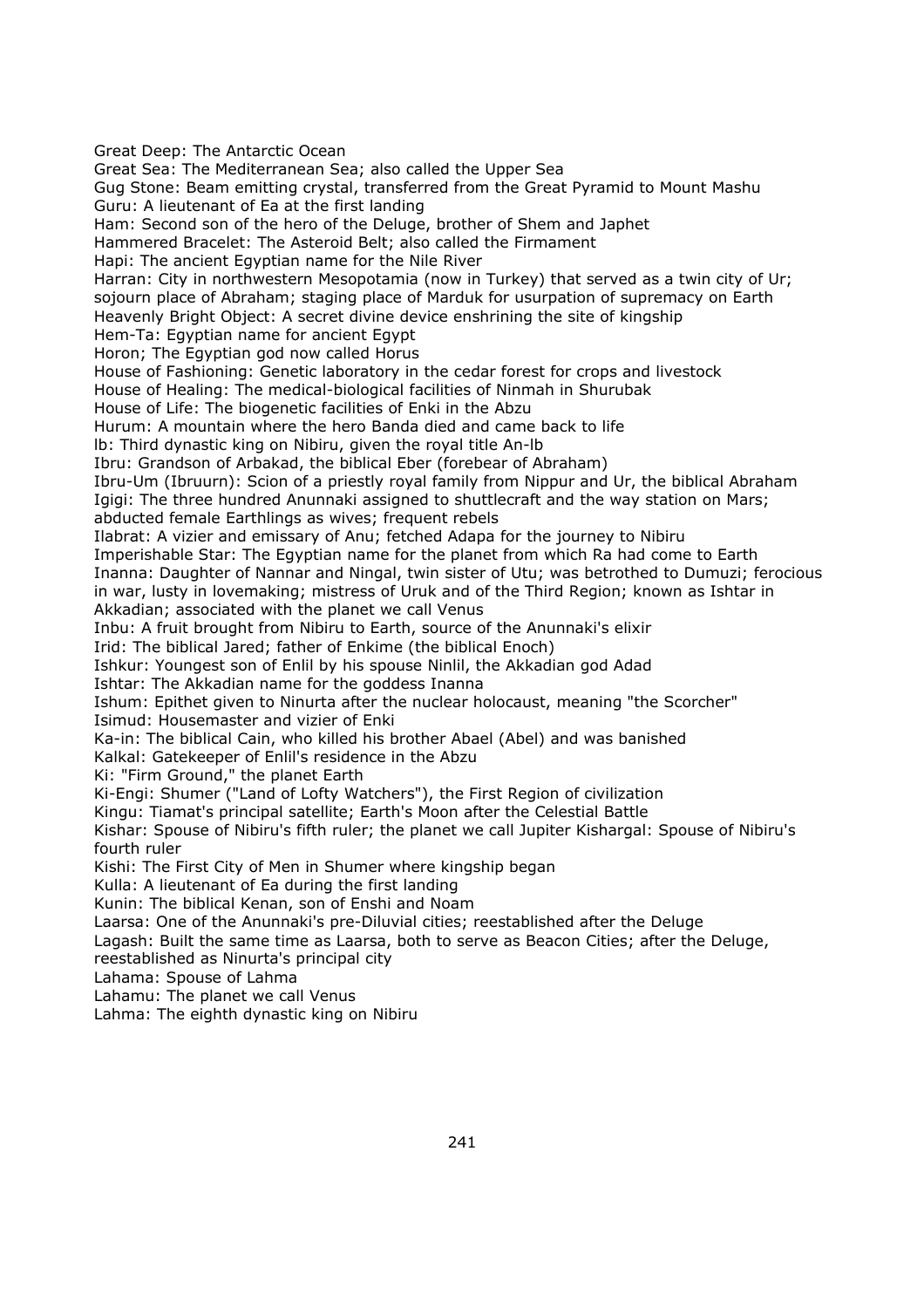Lahmu: The planet we call Mars

Land Beyond the Seas: The Americas; settled by Ka-in's descendants, overseen by Ninurta Land of the Two Narrows: The lands along the Nile River

Landing Place: The platform for skyships and rocketships in the Cedar Mountains Law of the Seed: The rule giving succession precedence to a son by a half sister Life seed: DNA extracted from semen

Lower Abzu: The southern tip of Africa, domain of Nergal and Ereshkigal

Lower Sea: The body of water now called the Persian Gulf

Lower World: The southern hemisphere, including southern Africa and Antarctica Lugal: Literally, "Great Man"; epithet for a chosen king

Lulu: The genetically engineered hybrid, the Primitive Worker

Lu-Mach: Son of Matushal and Ednat, the biblical Lamech Magan: Ancient Egypt Malalu: Son of Kunin and Mualit, the biblical Mahalalel

Marduk: Firstborn son and legal heir of Enki and Damkina; worshiped as Ra in

Egypt; jealous of his brothers, unsatisfied with Egypt alone as his domain, claimed and after exiles and wars attained supremacy on Earth from his city Babylon

Matushal: Son of Enkime and Edinni, the biblical Methuselah

ME: Tiny objects encoded with formulas for all aspects of science and civilization Meluhha: Ancient Nubia

Mena: The king whose reign began the First Dynasty of Egyptian Pharaohs Mena-Nefer: Egypt's first capital, Memphis

Mission Control Center: In Nibru-ki (Nippur) before the Deluge, on Mount Moriah after the Deluge

Mount Mashu: The instrument-equipped mount at the post-Diluvial Sinai spaceport Mount of Salvation: The peaks of Ararat, where the ark rested after the Deluge

Mount of Showing the Way: Mount Moriah, site of post-Diluvial Mission Control Center Mualit: Spouse of Kunin, mother of Malalu

Musardu: One of seven birth mothers of the first Earthlings

Mushdammu: A lieutenant of Ea at the first landing

Nabu: Son of Marduk and Sarpanit; organized human followers of Marduk

Namtar: "Fate"; Vizier of Ereshkigal in her Lower World domain

Nannar: Son of Enlil and Ninlil, the first Anunnaki leader to be born on Earth; patron god of Urim (Ur) and Harran; associated with the Moon; known as Sin in Akkadian; father of Utu and Inanna

Naram-Sin: Grandson of Sargon and a successor of his as King of Shumer and Akkad Navel of the Earth: Epithet for the location of Mission Control Center

Nebat: Sister-wife of the Egyptian god Satu, the one we call Nephtys

Nergal: A son of Enki, ruler of the Lower Abzu with his spouse Ereshkigal; unleashed the nuclear weapons together with Ninurta

Neteru: Egyptian word for gods meaning Guardian Watchers

Nibiru: Home planet of the Anunnaki; its orbital period, a Shar, equals 3,600 Earth years;

became the twelfth member of the solar system after the Celestial Battle

Nibru-ki: The original Mission Control Center; Enlil's city in Shumer, called Nippur in Akkadian Nimug: One of seven birth mothers of the first Earthlings

Nimul: Mother of Ea/Enki by Anu; not being an official spouse and half sister, her son, though firstborn, lost the succession to Enlil, whose mother was Antu

Ninagal: A son of Enki, appointed by him to navigate the boat of the hero of the Deluge Ninbara: One of seven birth mothers of the first Earthlings

Ningal: Spouse of Nannar (Sin), mother of Inanna and Utu

Ningirsig: A lieutenant of Ea at the first landing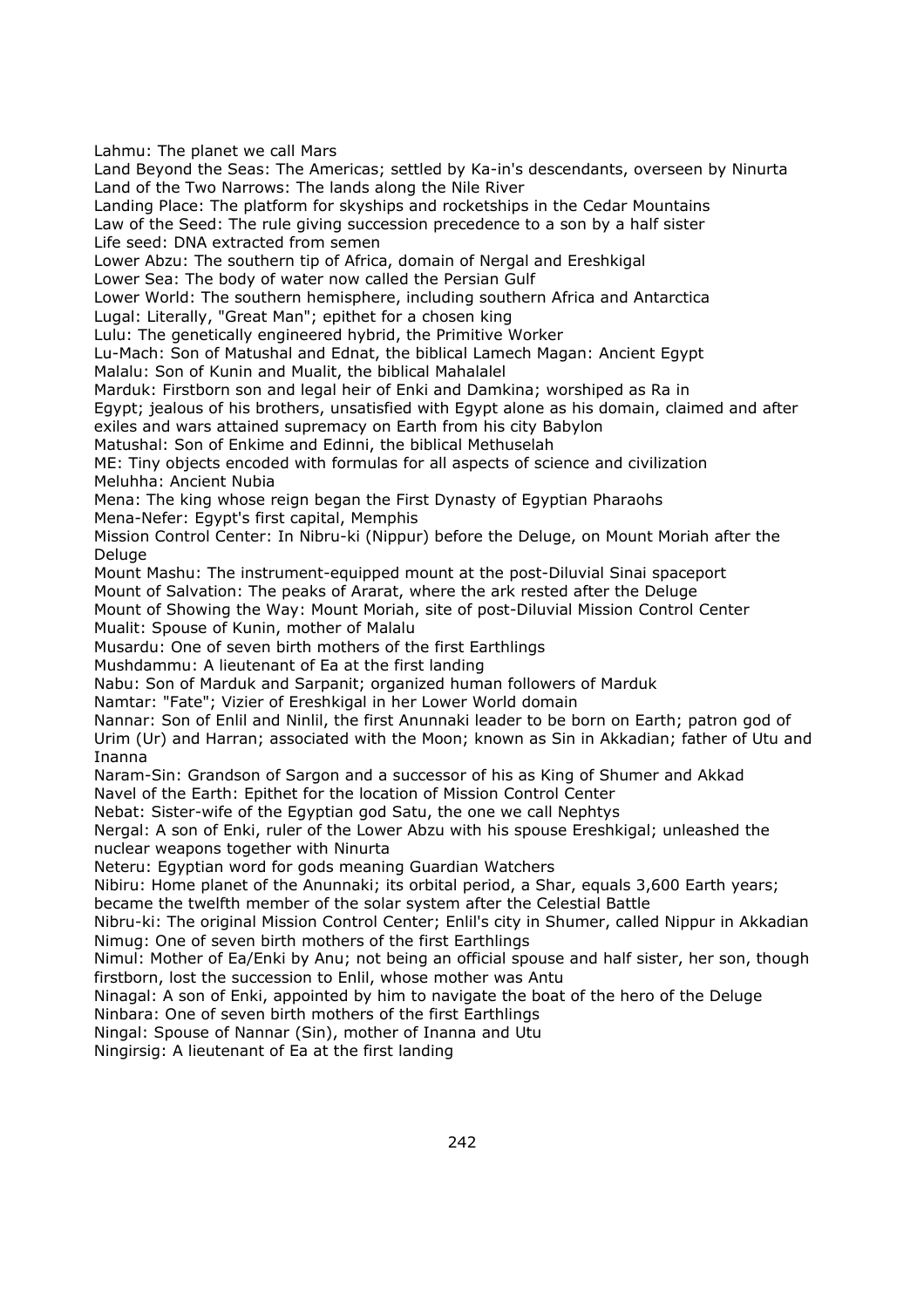Ningishzidda: Son of Enki, master of genetics and other sciences; called Tehuti (Thoth) in ancient Egypt; went with followers to the Americas after he was deposed by his brother Marduk Ninguanna: One of seven birth mothers of the first Earthlings

Ninharsag: Epithet of Ninmah after she was granted an abode in the Sinai peninsula Ninkashi: Female Anunnaki in charge of beermaking

Ninki: Title of Damkina, Ea's spouse, when he was entitled Enki ("Lord of Earth")

Ninib: Spouse of lb, the third dynastic king on Nibiru

Ninimma: One of seven birth mothers of the first Earthlings

Ninlil: Espoused by Enlil after she forgave his date rape; Mother of Nannar and Ishkur Ninmada: One of seven birth mothers of the first Earthlings

Ninmah: Half sister of Enki and Enlil, mother of Ninurta by Enlil; chief medical officer of the Anunnaki; helped Enki to genetically engineer the Primitive Worker; peacemaker among the rival and warring Anunnaki clans; renamed Ninharsag

Ninmug: One of seven birth mothers of the first Earthlings

Ninshubur: Chambermaid of Inanna

Ninsun: The Anunnaki mother of Gilgamesh

Ninurta: Enlil's Foremost son, mothered by Enlil's half sister Ninmah, and his legal successor; battled with Anzu, who seized the Tablets of Destinies, and with Marduk; found the alternative sources for gold and established alternative space facilities in the Americas; patron-god of Lagash

Nippur: Akkadian name of Nibru-ki, where the calendar of Earth years was begun in 3760 B.C.; birthplace of Ibru-Um (Abraham)

Nisaba: Goddess of writing and measuring

Noam: Sister-wife of Enshi, mother of Kunin

North Crest: Abode of Enlil in the Cedar Mountains

North Wind: One of Nibiru's satellite-moons

Nudimmud: An epithet for Ea meaning He Who Fashions Things; the planet Neptune Nungal: Pilot of spacecraft

Nusku: Enlil's vizier and emissary

Olden Times: The period that began with the first landing and ended with the Deluge Place of Celestial Chariots: Spaceport of the Anunnaki

Plant of Being Young Again: The secret rejuvenation plant found by Gilgamesh

Plant of Life: Used by Enki's robotic emissaries to revive Inanna

Primitive Worker: The first genetically engineered Earthling

Primordial Begetter: "Apsu"-the Sun-in the creation cosmogony

Prior Times: The period of events on Nibiru before the missions to Earth

Ptah: Enki's name in Egypt; meaning "the Developer," it commemorates his deeds in raising the land from under the Flood's waters

Pulser: Instrument used, together with the Emitter, to revive the dead

Ra: The Egyptian name for Marduk, meaning the Bright One

Sarpanit: An Earthling, the spouse of Marduk, mother of Nabu

Sati: Third son of Adapa and Titi (the biblical Seth)

Satu: Son of Marduk and Sarpanit, the Egyptian god known as Seth

Scorcher: Epithet for Ninurta in his role in the use of nuclear weapons

Second Region: Egypt and Nubia when they were granted civilization

Seed of life: The genetic material encoding all life-forms, DNA

Shamash: Akkadian name for Utu Shamgaz: A leader of the Igigi and instigator of the abduction of Earthling females

Shar: One orbital period of Nibiru around the Sun, equal to 3,600 Earth years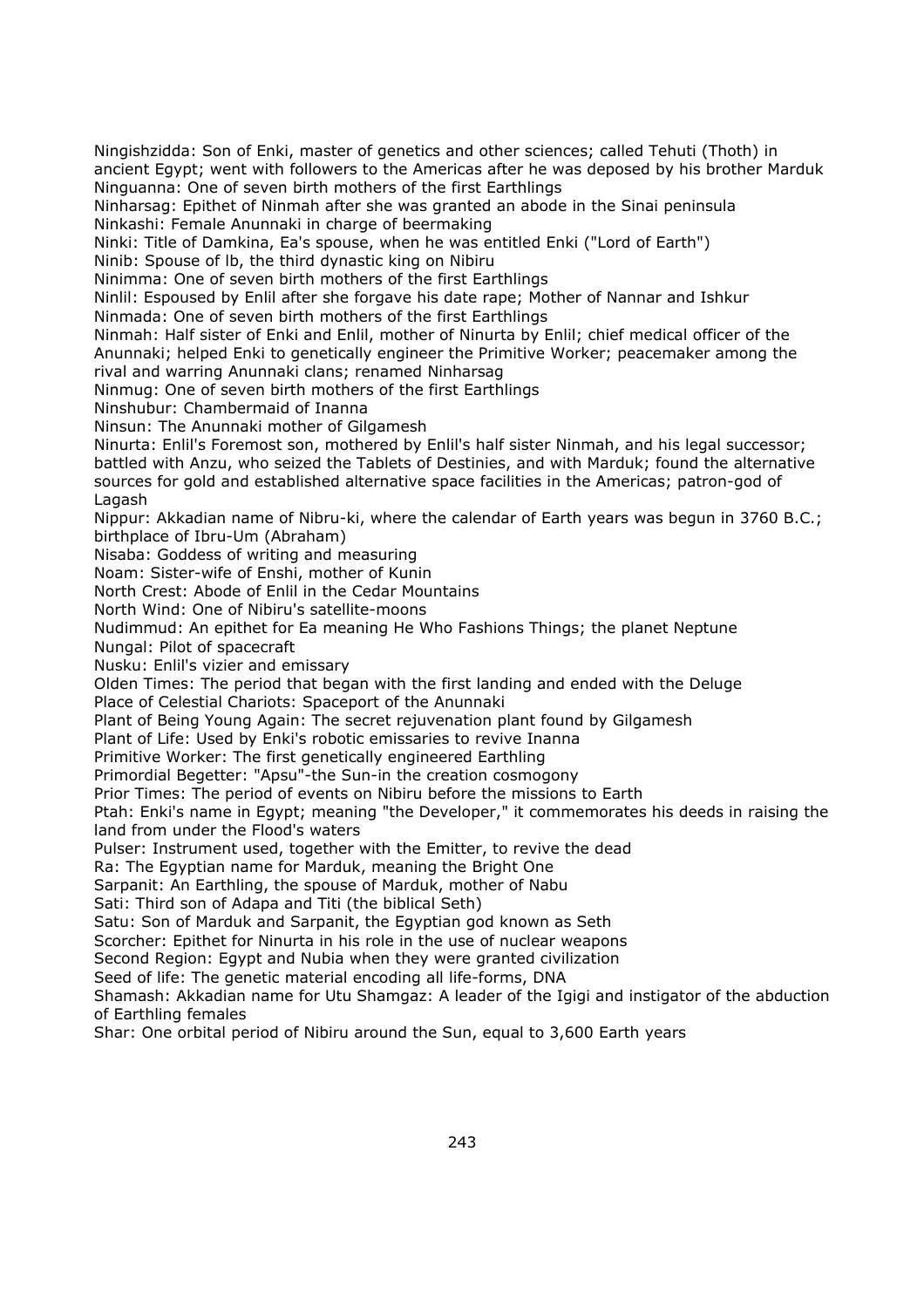Sharru-kin: The first king of unified Shumer and Akkad, the one we call Sargon I Shem: The eldest son of the hero of the Deluge

Shumer: Land of the Watchers, the First Region of post-Diluvial civilization; Sumer Shurubak: Healing center of Ninmah from before the Deluge and reestablished thereafter Sin: The Akkadian name for Nannar

Sippar: The spaceport city in pre-Diluvial times commanded by Utu; his cult center after the Deluge

Skybirds: Aircraft of the Anunnaki for flying in Earth's skies

Snow-hued place: Antarctica

South Wind: A satellite-moon of Nibiru

Storm Bird: Ninurta's aerial battlecraft

Sud: A nurse; also the epithet-name for Ninlil before she became Enlil's spouse Suzianna: One of seven birth mothers of the first Earthlings

Tablets of Destinies: Devices used in Mission Control Center to track and control orbits and trajectories; later on, a record of unalterable decisions

Tehuti: Egyptian name for Ningishzidda as "Thoth," the god of science and knowledge Third Region: Domain allotted to Inanna; the Indus Valley civilization

Tiamat: Primordial planet that broke up in the Celestial Battle, giving rise to the Asteroid Belt and to the Earth

Ti-Amat: Wife of Adamu; first Earthling female able to procreate

Tilmun: "Land of the Missiles," the Fourth Region in the Sinai peninsula

Tirhu: Oracle priest in Nippur, Ur, and Harran (the biblical Terah, father of Abraham)

Titi: Spouse of the first Civilized Man, Adapa, mother of Ka-in and Abael

Udbar: Father of the scribe Endubsar

Ulmash: A lieutenant of Ea at the first landing

Unug-ki: City built for Anu's visit, granted by him to Inanna; later called Uruk (the biblical Erech); throne-city of Gilgamesh and other demigods

Upper Plain: Area in northern Mesopotamia where the descendants of Arpakad dwelt Upper Sea: The Mediterranean Sea

Ur: Akkadian name for Urim; the rulers of Shumer and Akkad when the nuclear calamity happened are known as kings of the Third Dynasty of Ur; the biblical "Ur of the Chaldees" from which Abraham migrated to Harran

Urim: Nannar's city in Shumer and the land's capital three times (including at the time of the Great Calamity); a thriving center of culture, industry, and international trade

Ur-Nammu: First king of the Third Dynasty of Ur

Uruk: Akkadian name for Unug-ki (the biblical Erech)

Utu: "Shamash" in Akkadian; twin brother of Inanna; commander of the Spaceport of Sippar in pre-Diluvial times and of the one in the Sinai after the Deluge; giver of laws from his cult center in Sippar after the Deluge; Godfather of Gilgamesh

Water of Life: Used to revive Inanna and bring her back from the dead

Water of Youth: Promised by Ra to his followers in an Afterlife

Way of Anu: The central band of the celestial sphere containing the zodiacal constellations; on Earth, the central band between the northern Way of Enlil and the southern Way of Enki

Way of Enki: The celestial sphere below the 30th parallel south

Way of Enlil: The celestial sphere above the 30th parallel north

Weapons of Terror: Nuclear weapons, used at first on Nibiru and then finally on Earth

West Wind: A satellite-moon of Nibiru, one of seven

Whirlwind: A satellite-moon of Nibiru, one of seven

Whirlwinds: Helicopter-like aerial vehicles of the Anunnaki